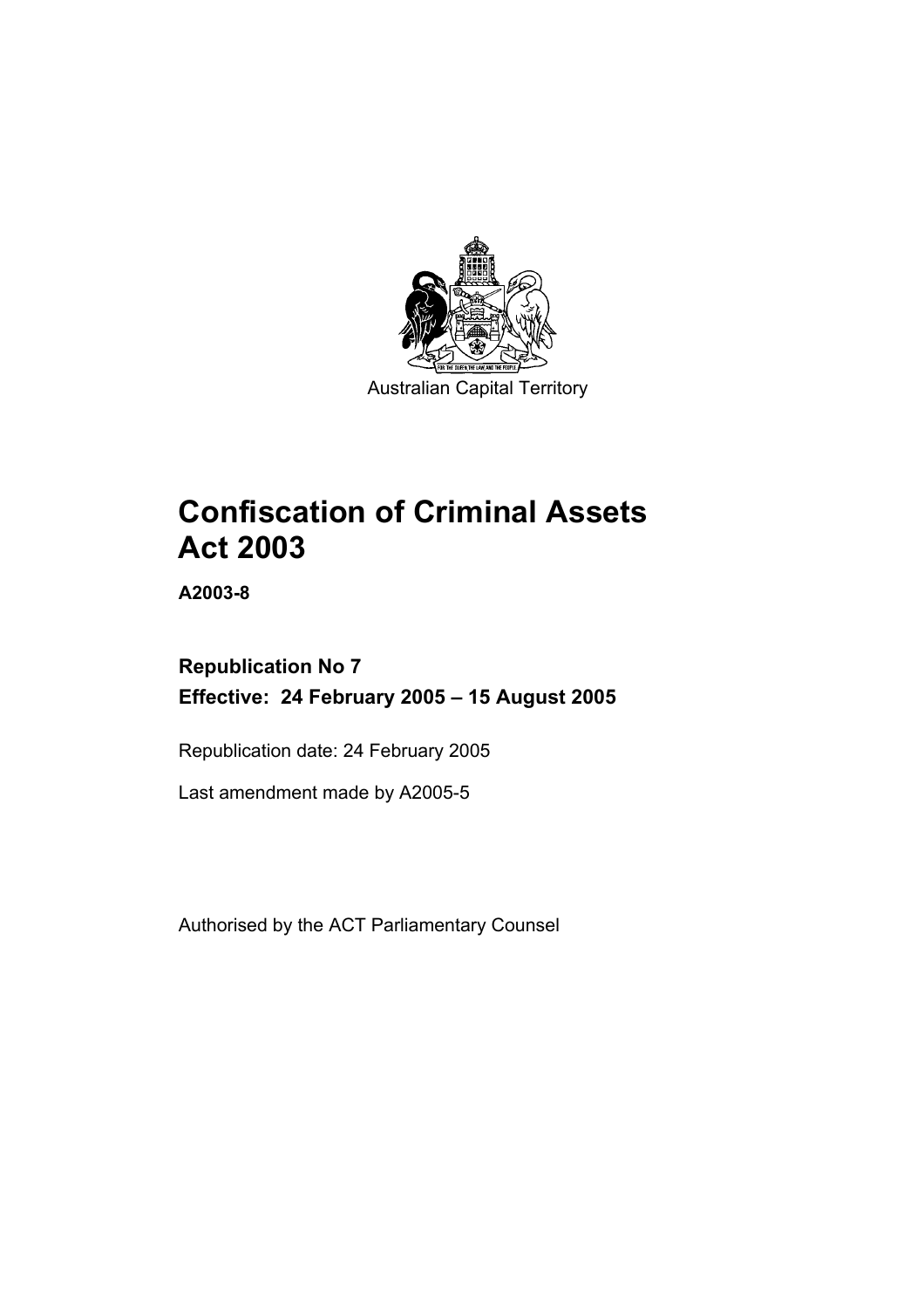# **About this republication**

#### **The republished law**

This is a republication of the *Confiscation of Criminal Assets Act 2003* (including any amendment made under the *Legislation Act 2001*, part 11.3 (Editorial changes)) as in force on 24 February 2005*.* It also includes any amendment, repeal or expiry affecting the republished law to 24 February 2005.

The legislation history and amendment history of the republished law are set out in endnotes 3 and 4.

#### **Kinds of republications**

The Parliamentary Counsel's Office prepares 2 kinds of republications of ACT laws (see the ACT legislation register at www.legislation.act.gov.au):

- authorised republications to which the *Legislation Act 2001* applies
- unauthorised republications.

The status of this republication appears on the bottom of each page.

#### **Editorial changes**

The *Legislation Act 2001*, part 11.3 authorises the Parliamentary Counsel to make editorial amendments and other changes of a formal nature when preparing a law for republication. Editorial changes do not change the effect of the law, but have effect as if they had been made by an Act commencing on the republication date (see *Legislation Act 2001*, s 115 and s 117). The changes are made if the Parliamentary Counsel considers they are desirable to bring the law into line, or more closely into line, with current legislative drafting practice.

This republication does not include amendments made under part 11.3 (see endnote 1).

#### **Uncommenced provisions and amendments**

If a provision of the republished law has not commenced or is affected by an uncommenced amendment, the symbol  $\mathbf{U}$  appears immediately before the provision heading. The text of the uncommenced provision or amendment appears only in the last endnote.

#### **Modifications**

If a provision of the republished law is affected by a current modification, the symbol  $\mathbf{M}$ appears immediately before the provision heading. The text of the modifying provision appears in the endnotes. For the legal status of modifications, see *Legislation Act 2001*, section 95.

#### **Penalties**

The value of a penalty unit for an offence against this republished law at the republication date is—

- (a) if the person charged is an individual—\$100; or
- (b) if the person charged is a corporation—\$500.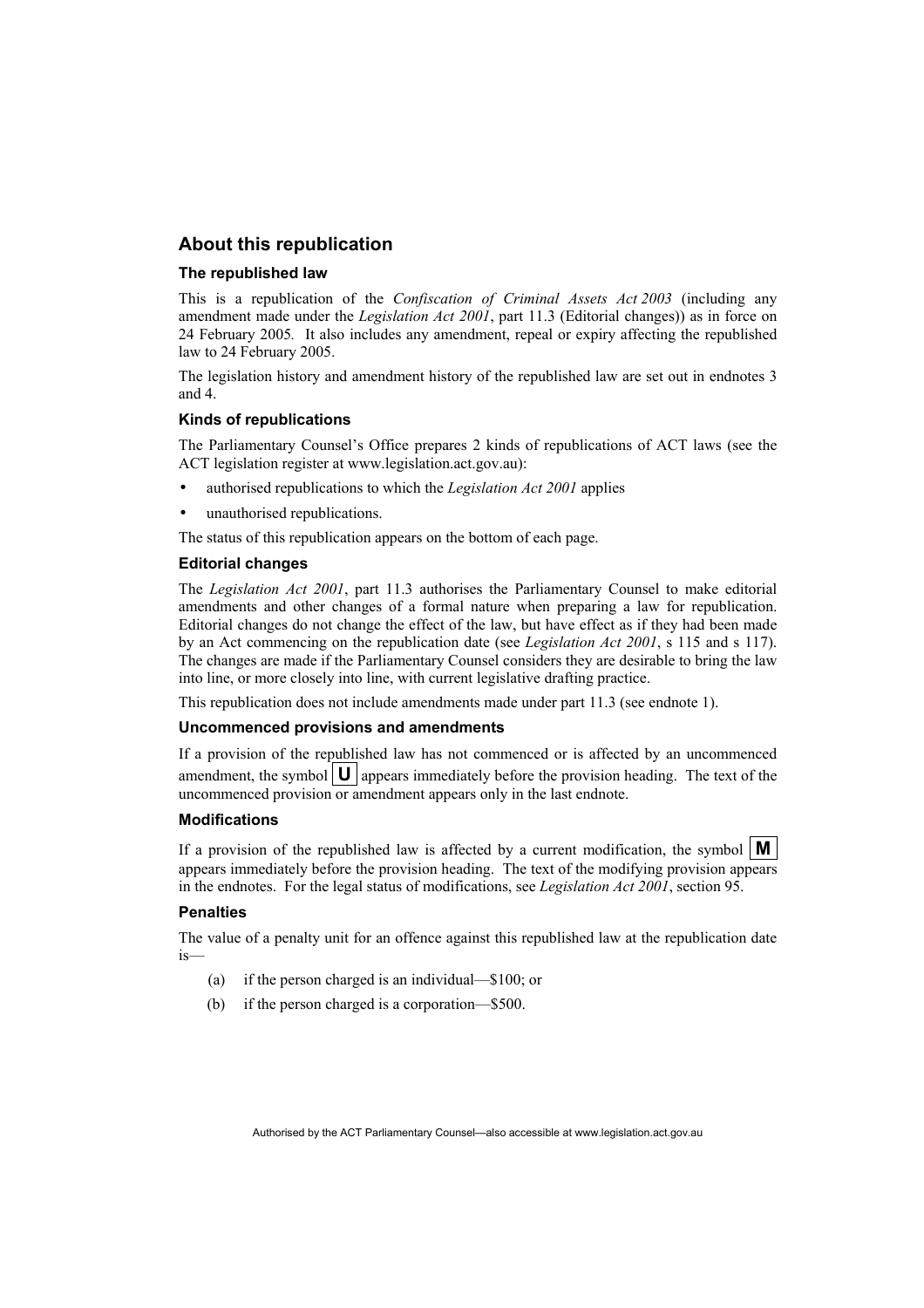

# **Confiscation of Criminal Assets Act 2003**

# **Contents**

| Part 1 | <b>Preliminary</b>                                    |                       |
|--------|-------------------------------------------------------|-----------------------|
| 1      | Name of Act                                           | 2                     |
| 3      | Purposes of Act                                       | $\mathbf{2}^{\prime}$ |
| 4      | Application of Act to property and dealings           | 3                     |
| 5      | Application of Act to offences                        | 3                     |
| 6      | Dictionary                                            | 3                     |
| 7      | <b>Notes</b>                                          | 3                     |
| 8      | Offences against Act-application of Criminal Code etc | 4                     |
| Part 2 | General overview of confiscation scheme               |                       |
| 9      | General overview                                      | 5                     |

Page

| - R7     | Confiscation of Criminal Assets Act 2003 | contents 1 |
|----------|------------------------------------------|------------|
| 24/02/05 | Effective: 24/02/05-15/08/05             |            |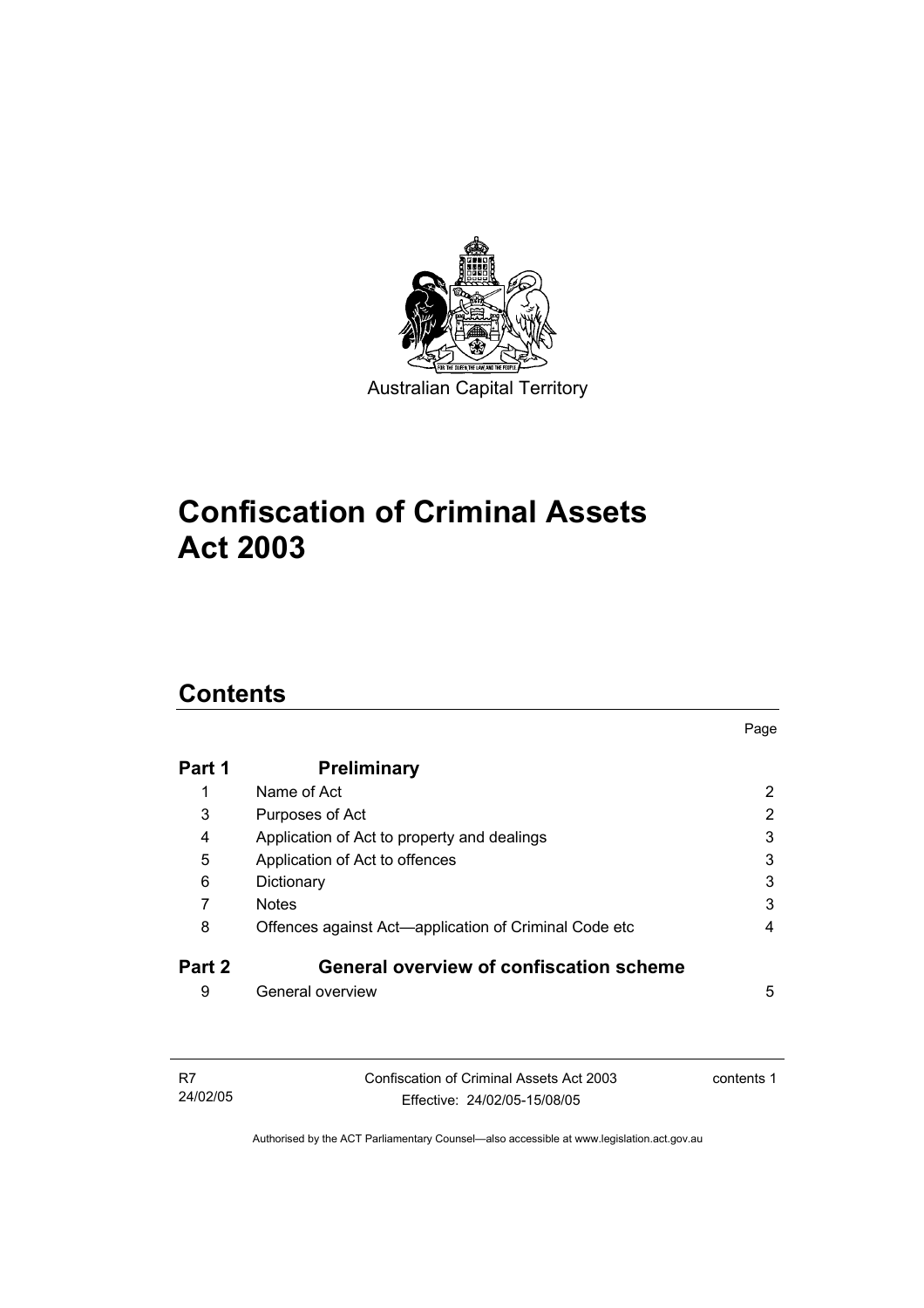#### **Contents**

|                     |                                                                                        | Page |
|---------------------|----------------------------------------------------------------------------------------|------|
| Part 3              | Key concepts                                                                           |      |
| 10                  | What is tainted property                                                               | 7    |
| 11                  | What is unclaimed tainted property                                                     | 9    |
| 12                  | Meaning of derived                                                                     | 10   |
| 13                  | Meaning of offence and of particular kinds of offences                                 | 11   |
| 14                  | Meaning of effective control of property                                               | 12   |
| 15                  | Meaning of convicted and quashed                                                       | 13   |
| 16                  | When does someone abscond                                                              | 14   |
| 17                  | When is someone cleared of an offence                                                  | 16   |
| 18                  | When a proceeding is finalised                                                         | 16   |
| Part 4              | <b>Restraint of property</b>                                                           |      |
| <b>Division 4.1</b> | General                                                                                |      |
| 19                  | Meaning of restraining order                                                           | 18   |
| 20                  | Meaning of artistic profits restraining order                                          | 18   |
| 21                  | Meaning of unclaimed tainted property restraining order                                | 18   |
| 22                  | Restraining orders--purposes                                                           | 19   |
| 23                  | Contravening restraining orders                                                        | 19   |
| 24                  | Setting aside dealings with restrained property                                        | 20   |
| <b>Division 4.2</b> | <b>Making restraining orders</b>                                                       |      |
| 25                  | Restraining orders over unclaimed tainted property—application                         | 21   |
| 26                  | Restraining orders over other property-application                                     | 21   |
| 27                  | Restraining orders-time for making certain applications                                | 23   |
| 28                  | Restraining orders over unclaimed tainted property-affidavit<br>supporting application | 24   |
| 29                  | Restraining orders over other property—affidavit supporting application                | 25   |
| 30                  | Restraining orders over unclaimed tainted property-making                              | 27   |
| 31                  | Restraining orders over other property-making                                          | 28   |
| 32                  | Making of restraining orders-specific serious offence not required etc                 | 30   |
| 33                  | Restraining orders-contents                                                            | 31   |
| 34                  | Restraining orders-notice of making                                                    | 32   |

 35 Restraining order proceedings—restrictions on disclosure 33 36 Restraining orders—disclosure offences 34 37 Payment of living and business expenses from restrained property 37

| contents 2 | Confiscation of Criminal Assets Act 2003 |          |
|------------|------------------------------------------|----------|
|            | Effective: 24/02/05-15/08/05             | 24/02/05 |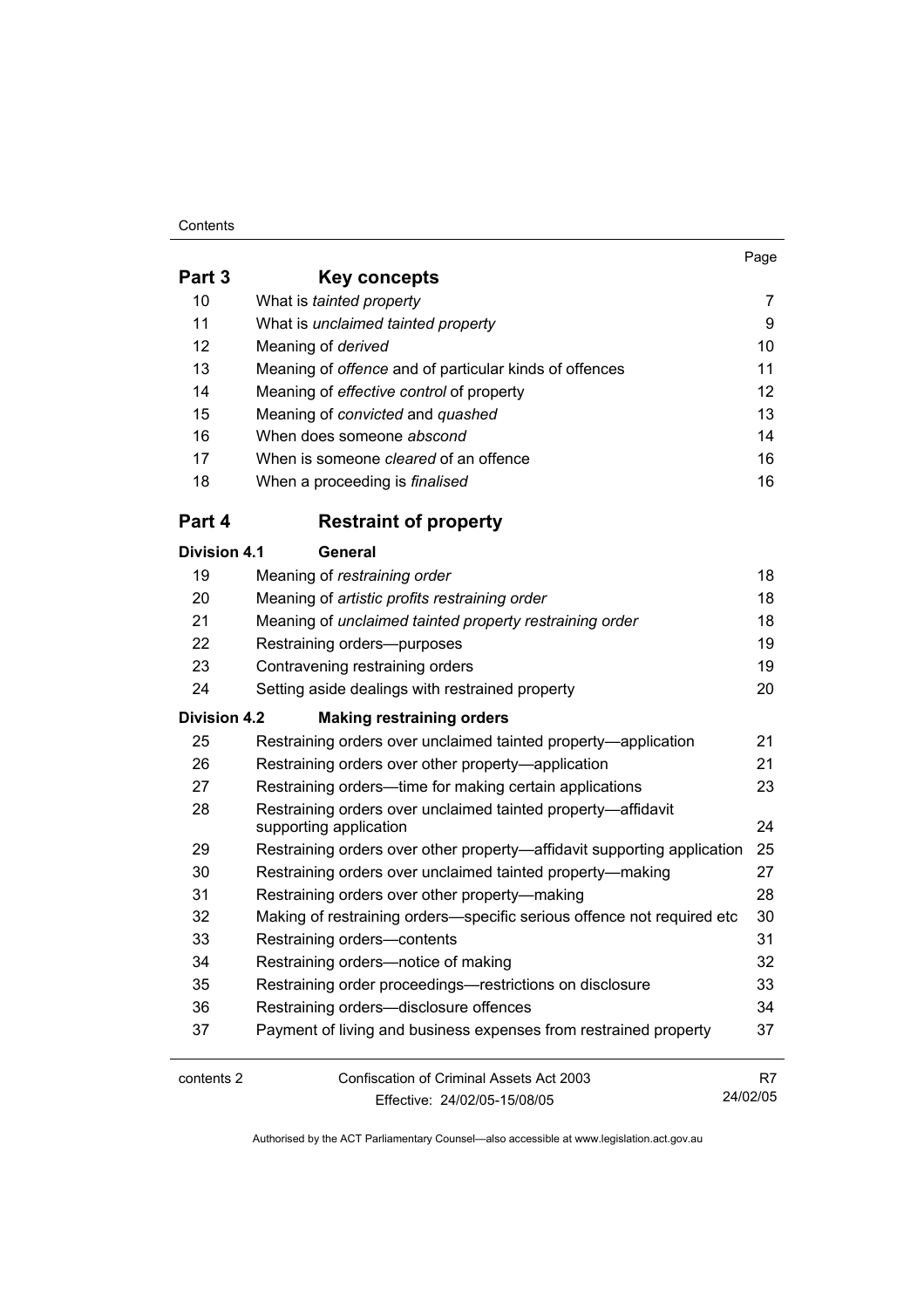| 38                  |                                                                                                                                  | Page<br>38 |
|---------------------|----------------------------------------------------------------------------------------------------------------------------------|------------|
| 39                  | Payment of certain legal expenses from restrained property<br>Additional orders about restraining orders and restrained property | 40         |
| 40                  | Contravention of additional orders under s 39                                                                                    | 42         |
|                     |                                                                                                                                  |            |
| Division 4.3        | Duration of restraining orders                                                                                                   |            |
| 41                  | Meaning of forfeiture or penalty application for div 4.3                                                                         | 42         |
| 42                  | Restraining orders generally not time limited                                                                                    | 42         |
| 43                  | Revocation or variation of restraining orders made without notice of<br>application                                              | 42         |
| 44                  | Revocation or variation of restraining orders if security or undertakings<br>given                                               | 43         |
| 45                  | When restraining order over particular property ends                                                                             | 44         |
| 46                  | When unclaimed tainted property restraining order ends                                                                           | 45         |
| 47                  | When restraining order ends-ordinary indictable offences                                                                         | 45         |
| 48                  | When restraining order ends-serious offences                                                                                     | 49         |
| 49                  | Extension of time for restraining orders                                                                                         | 52         |
| Division 4.4        | <b>Restraining orders-other matters</b>                                                                                          |            |
| 50                  | Restraining orders—registration in statutory property registers                                                                  | 53         |
| 51                  | Execution against restrained property                                                                                            | 54         |
| Part 5              | <b>Forfeiture of property</b>                                                                                                    |            |
| <b>Division 5.1</b> | <b>Conviction forfeiture orders</b>                                                                                              |            |
| 52                  | Meaning of conviction forfeiture order                                                                                           | 55         |
| 53                  | Conviction forfeiture orders-application                                                                                         | 55         |
| 54                  | Conviction forfeiture orders-making                                                                                              | 55         |
| 55                  | Conviction forfeiture orders-forfeiture                                                                                          | 56         |
| 56                  | When conviction forfeiture order ends                                                                                            | 56         |
| Division 5.2        | Automatic forfeiture-conviction for serious offences                                                                             |            |
| 57                  | Unclaimed tainted property restraining orders-<br>non-application of div 5.2                                                     | 57         |
| 58                  | Automatic forfeiture of restrained property on conviction for serious<br>offences                                                | 57         |
| 59                  | Automatic forfeiture-court order declaring property automatically<br>forfeited                                                   | 58         |
| 60                  | Automatic forfeiture-court orders                                                                                                | 59         |
| R7<br>24/02/05      | <b>Confiscation of Criminal Assets Act 2003</b><br>Fffective: 24/02/05-15/08/05                                                  | contents 3 |

Effective: 24/02/05-15/08/05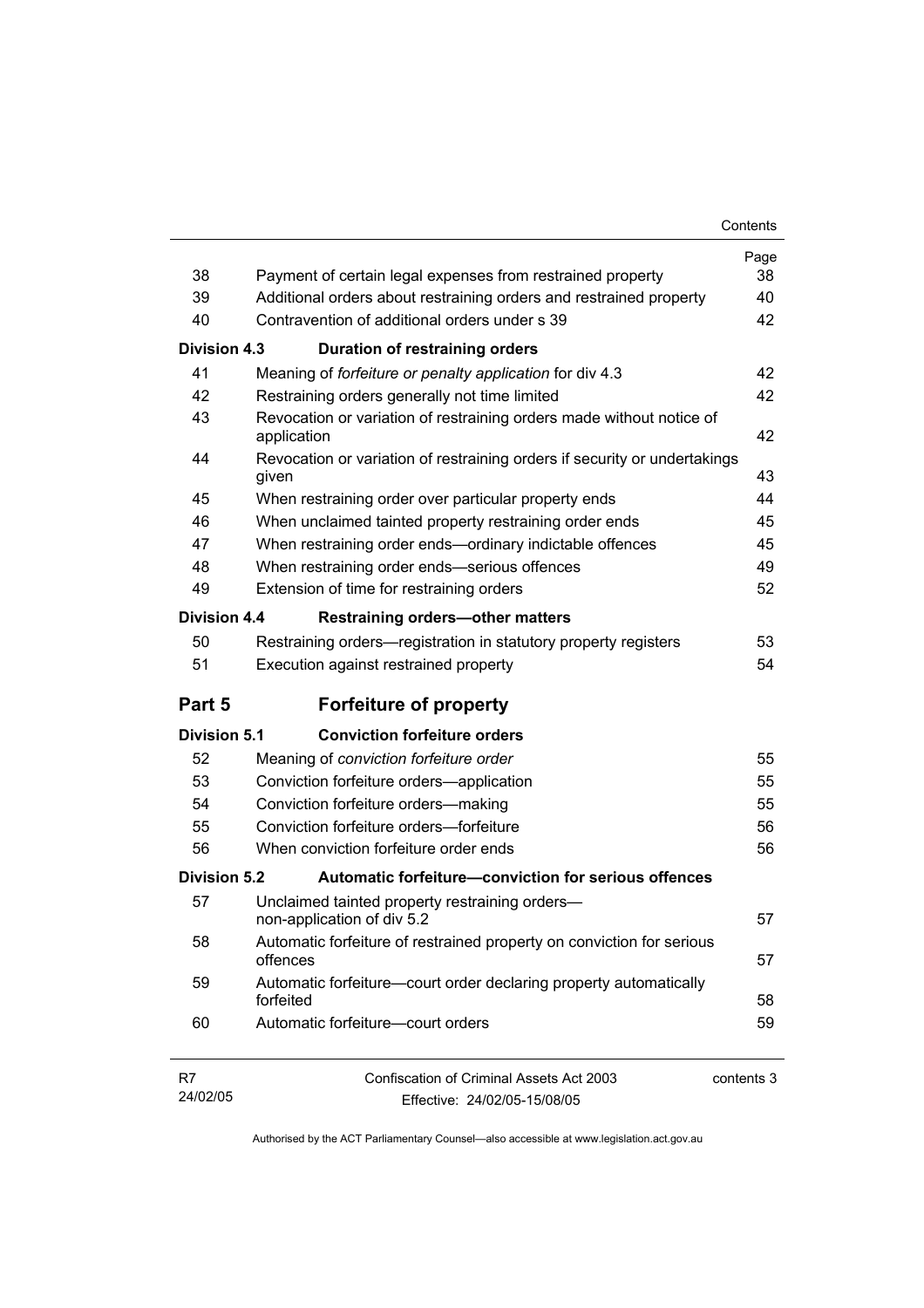| 61                  | When automatic forfeiture under div 5.2 ends                                   | Page<br>60 |
|---------------------|--------------------------------------------------------------------------------|------------|
| <b>Division 5.3</b> | Automatic forfeiture-unclaimed tainted property                                |            |
| 62                  | Forfeiture of unclaimed tainted property                                       | 60         |
| 63                  | When automatic forfeiture under div 5.3 ends                                   | 61         |
| Division 5.4        | <b>Civil forfeiture orders</b>                                                 |            |
| 64                  | Artistic profits and unclaimed tainted property-<br>non-application of div 5.4 | 61         |
| 65                  | Meaning of civil forfeiture order                                              | 62         |
| 66                  | Civil forfeiture orders-application                                            | 62         |
| 67                  | Civil forfeiture orders-making                                                 | 62         |
| 68                  | Civil forfeiture orders-forfeiture                                             | 64         |
| 69                  | Civil forfeiture order proceedings—restrictions on disclosure                  | 65         |
| 70                  | Civil forfeiture orders—disclosure offences                                    | 66         |
| 71                  | When civil forfeiture order ends                                               | 68         |
| Part 6              | <b>Exclusion of property</b>                                                   |            |
| Division 6.1        | General                                                                        |            |
| 72                  | Meaning of exclusion order                                                     | 70         |
| 73                  | When property is subject to forfeiture                                         | 70         |
| 74                  | Effect of exclusion order                                                      | 71         |
| <b>Division 6.2</b> | <b>Making exclusion orders</b>                                                 |            |
| 75                  | Exclusion orders-application                                                   | 71         |
| 76                  | Making of exclusion orders-ordinary indictable offences                        | 72         |
| 77                  | Making of exclusion orders-serious offences                                    | 74         |
| 78                  | Making of exclusion orders-unclaimed tainted property                          | 76         |
| Part 7              | <b>Penalty orders</b>                                                          |            |
| Division 7.1        | <b>Benefits</b>                                                                |            |
| 79                  | Meaning of commission of serious offence for pt 7                              | 77         |
| 80                  | Meaning of benefits derived by an offender                                     | 77         |
| 81                  | Meaning of artistic profits                                                    | 78         |
| <b>Division 7.2</b> | <b>Making penalty orders</b>                                                   |            |
| 82                  | Meaning of penalty order                                                       | 80         |
| contents 4          | Confiscation of Criminal Assets Act 2003                                       | R7         |
|                     | Effective: 24/02/05-15/08/05                                                   | 24/02/05   |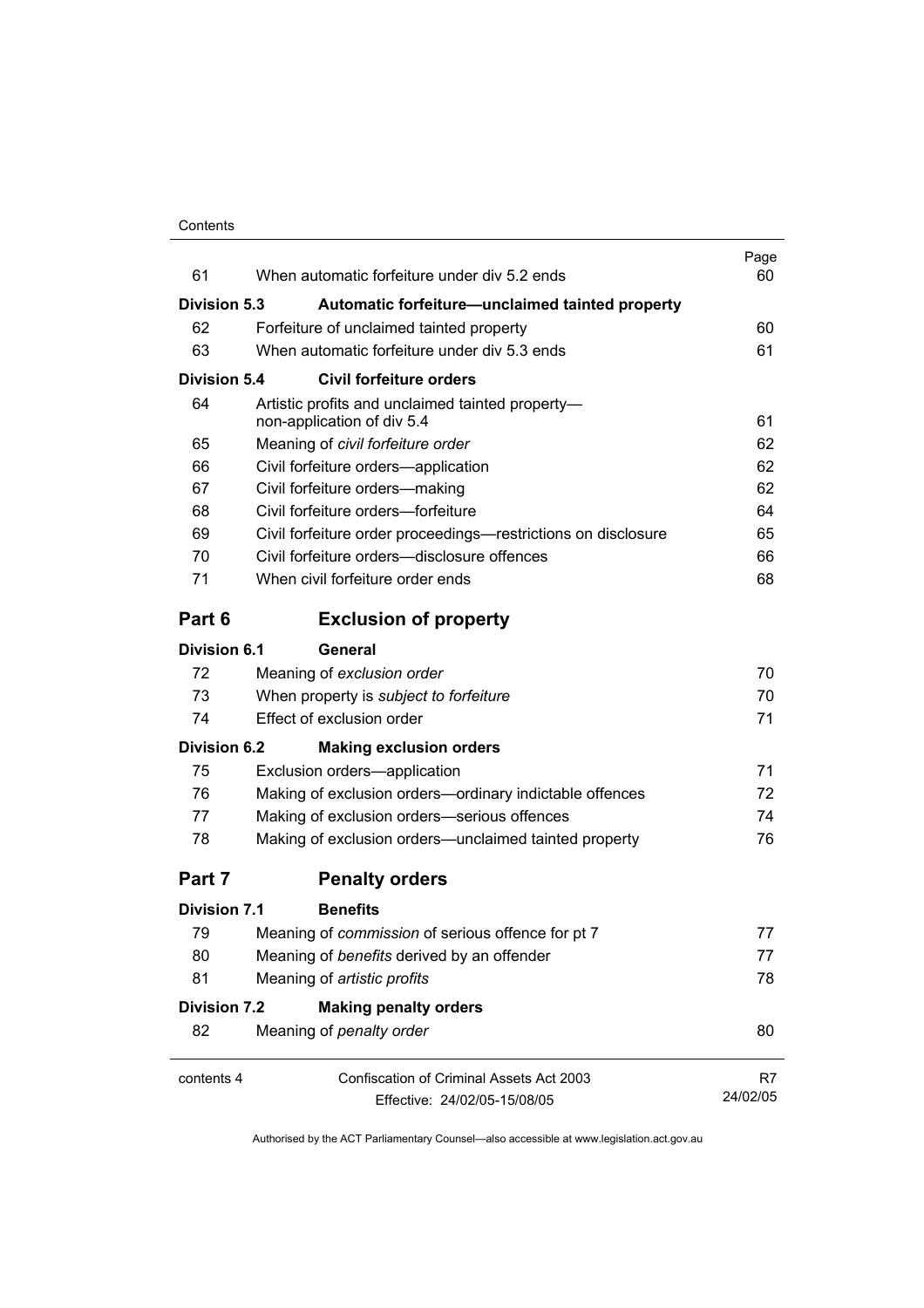| 83                  | Penalty orders-application                                                              | Page<br>80 |
|---------------------|-----------------------------------------------------------------------------------------|------------|
| 84                  | Penalty orders-offenders convicted of ordinary indictable offences                      | 81         |
| 85                  | Penalty orders-commission of serious offences                                           | 81         |
| 86                  | Penalty orders-amount of penalty                                                        | 83         |
| 87                  | Penalty orders-contents                                                                 | 84         |
| 88                  | Penalty orders—enforceable as judgment debt                                             | 85         |
| 89                  | Penalty orders-variation for reassessed value of benefits                               | 85         |
| Division 7.3        | Value of benefits                                                                       |            |
| 90                  | Meaning of <i>narcotic substance</i> and <i>property</i> for div 7.3                    | 86         |
| 91                  | Presumed value of benefits-ordinary indictable offence                                  | 86         |
| 92                  | Presumed value of benefits-serious offence                                              | 87         |
| 93                  | Value of benefits-relevant matters                                                      | 89         |
| <b>Division 7.4</b> | <b>Satisfaction of penalty order</b>                                                    |            |
| 94                  | Creation of penalty charge over restrained property                                     | 91         |
| 95                  | When penalty charge over property ends                                                  | 92         |
| 96                  | Power to satisfy penalty order                                                          | 93         |
| 97                  | Public trustee to repay any amount surplus to satisfying penalty order                  | 94         |
| Division 7.5        | <b>End of penalty orders</b>                                                            |            |
| 98                  | When penalty order ends                                                                 | 94         |
| Part 8              | <b>Restrained property</b>                                                              |            |
| <b>Division 8.1</b> | Management of restrained property by public trustee                                     |            |
| 99                  | Application of div 8.1                                                                  | 95         |
| 100                 | Powers of public trustee to preserve restrained property etc                            | 95         |
| 101                 | Sale, modification or destruction of property by public trustee                         | 96         |
| 102                 | Notice of sale, modification or destruction of restrained property by<br>public trustee | 97         |
| 103                 | Emergency modification or destruction of restrained property                            | 98         |
| 104                 | Notice details to be included in public trustee's report                                | 98         |
| 105                 | Order to stop sale, modification or destruction of restrained property                  | 99         |
| Division 8.2        | Joint ownership of restrained property                                                  |            |
| 106                 | Effect of death on joint ownership                                                      | 100        |

| - R7     | Confiscation of Criminal Assets Act 2003 | contents 5 |
|----------|------------------------------------------|------------|
| 24/02/05 | Effective: 24/02/05-15/08/05             |            |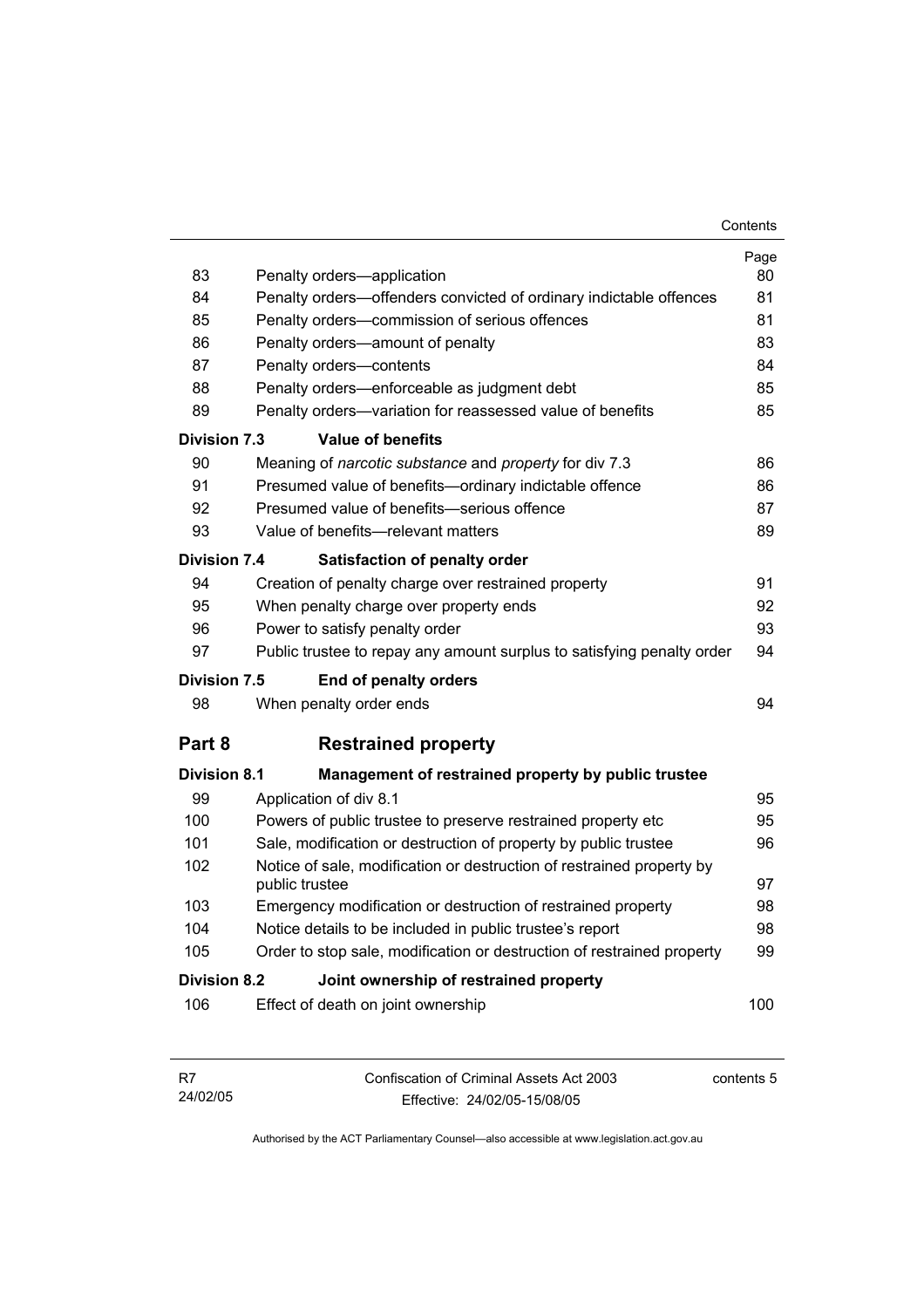#### **Contents**

|                     |                                                                                 | Page     |
|---------------------|---------------------------------------------------------------------------------|----------|
| Part 9              | <b>Forfeited property</b>                                                       |          |
| <b>Division 9.1</b> | Preliminary                                                                     |          |
| 107                 | Meaning of interested person in pt 9                                            | 102      |
| 108                 | Forfeited property--powers of public trustee                                    | 102      |
| <b>Division 9.2</b> | Vesting and disposal of forfeited property                                      |          |
| 109                 | Vesting of forfeited property-general rule                                      | 103      |
| 110                 | Vesting of registrable property on forfeiture                                   | 103      |
| 111                 | Disposal of forfeited property                                                  | 105      |
| <b>Division 9.3</b> | Improperly obtained registered property interests                               |          |
| 112                 | Application of div 9.3 to registered property interests                         | 106      |
| 113                 | Discharge of prior registered property interests given for improper<br>purposes | 106      |
| <b>Division 9.4</b> | Sale of jointly owned forfeited property                                        |          |
| 114                 | Application of div 9.4 to jointly owned property                                | 107      |
| 115                 | Inconsistency with Trustee Act or Conveyancing Act                              | 107      |
| 116                 | Order for sale of jointly owned property                                        | 108      |
| 117                 | Trust for sale of property                                                      | 109      |
| 118                 | Effect of trust for sale on joint ownership                                     | 109      |
| 119                 | Distribution of proceeds of sale of property                                    | 109      |
| 120                 | Variation of court order for sale                                               | 110      |
| <b>Division 9.5</b> | Forfeited property-return or compensation                                       |          |
| 121                 | Meaning of return or compensation order                                         | 110      |
| 122                 | Return or compensation orders-application                                       | 111      |
| 123                 | Return or compensation orders-making                                            | 111      |
| <b>Division 9.6</b> | Forfeited property-buyback of interest                                          |          |
| 124                 | Meaning of buyback order                                                        | 112      |
| 125                 | Buyback orders-application                                                      | 112      |
| 126                 | Buyback orders-making                                                           | 113      |
| 127                 | Buyback orders-buying interest in property                                      | 114      |
| Part 10             | <b>Confiscated assets trust fund</b>                                            |          |
| 128                 | Definitions for pt 10                                                           | 115      |
| contents 6          | Confiscation of Criminal Assets Act 2003                                        | R7       |
|                     | Effective: 24/02/05-15/08/05                                                    | 24/02/05 |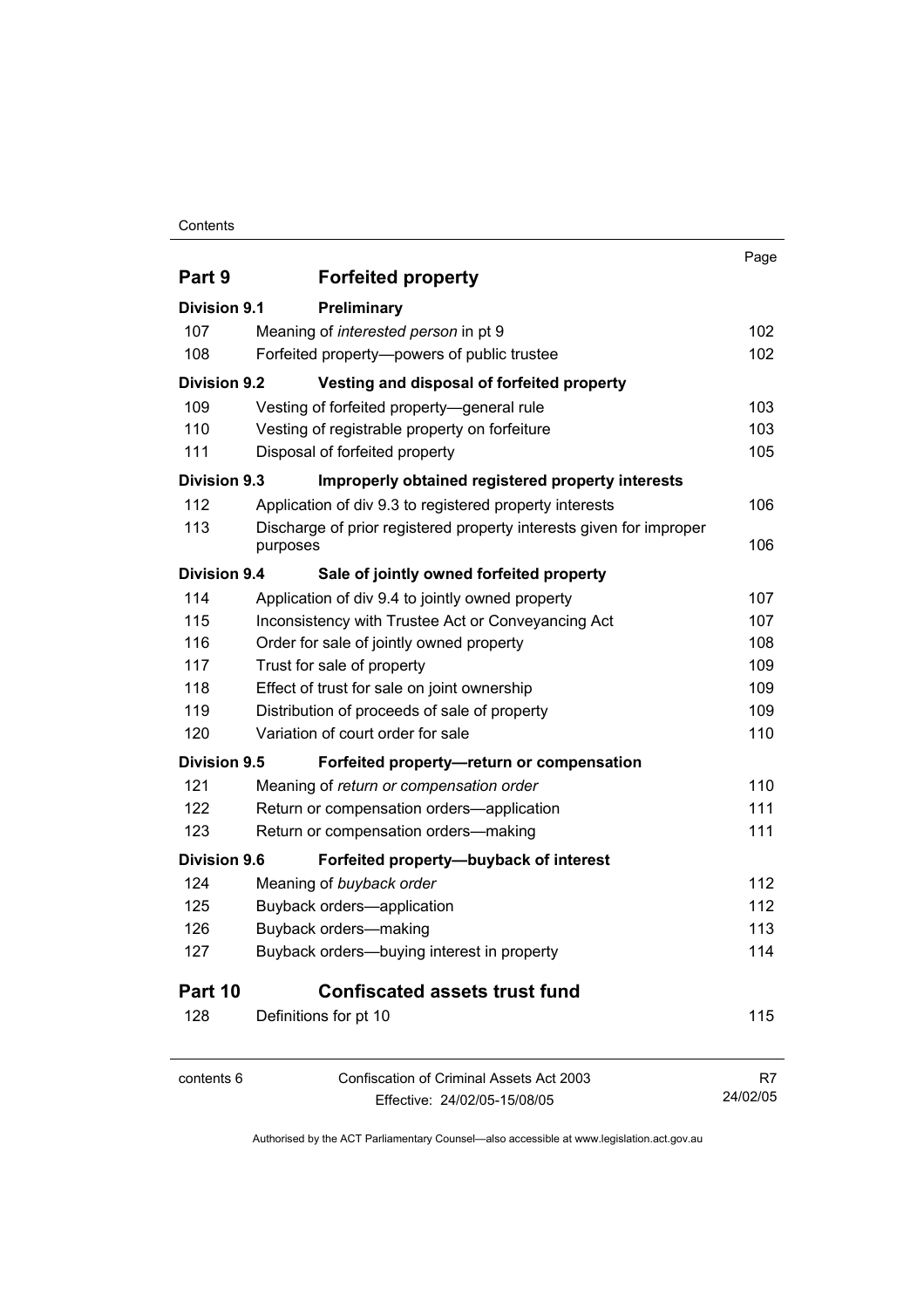|                      |                                                                                  | Page       |
|----------------------|----------------------------------------------------------------------------------|------------|
| 129                  | Meaning of equitable sharing program                                             | 115        |
| 130                  | Establishment of trust fund                                                      | 116        |
| 131                  | Payments into trust fund                                                         | 116        |
| 132                  | Purposes of trust fund                                                           | 117        |
| 133                  | Payments from trust fund                                                         | 118        |
| 134                  | Distribution of surplus funds                                                    | 118        |
| 135                  | Review of reserved and distributable funds by public trustee                     | 119        |
| Part 11              | Interstate orders                                                                |            |
| 136                  | Meaning of authenticated for pt 11                                               | 120        |
| 137                  | Interstate restraining and forfeiture orders etc-registration                    | 120        |
| 138                  | Interstate restraining and forfeiture orders etc-interim registration            | 121        |
| 139                  | Interstate restraining and forfeiture orders etc-effect of registration          | 122        |
| 140                  | Interstate restraining and forfeiture orders etc—ending of registration          | 122        |
| 141                  | Interstate restraining and forfeiture orders etc-cancellation of<br>registration | 123        |
| 142                  | Creation of interstate penalty charges                                           | 123        |
| 143                  | Interstate penalty charges-effect of creation                                    | 124        |
| Part 12              | <b>Information gathering</b>                                                     |            |
| <b>Division 12.1</b> | <b>Inquiry notices</b>                                                           |            |
| 144                  | Meaning of <i>inquiry notice</i>                                                 | 125        |
| 145                  | Inquiry notices-giving                                                           | 125        |
| 146                  | Inquiry notices-form                                                             | 126        |
| 147                  | Inquiry notices—immunity for complying financial institutions and staff          | 126        |
| <b>Division 12.2</b> | <b>Monitoring orders</b>                                                         |            |
| 148                  | Meaning of monitoring order                                                      | 127        |
| 149                  | Monitoring orders-application                                                    | 127        |
| 150                  | Monitoring orders-affidavit supporting application                               | 128        |
| 151                  | Monitoring orders-making                                                         | 128        |
| <b>Division 12.3</b> | <b>Transaction suspension orders</b>                                             |            |
| 152                  | Meaning of transaction suspension order                                          | 130        |
| 153                  | Transaction suspension orders-application                                        | 130        |
| 154                  | Transaction suspension orders—affidavit supporting application                   | 131        |
| R7                   | Confiscation of Criminal Assets Act 2003                                         | contents 7 |
| 24/02/05             | Effective: 24/02/05-15/08/05                                                     |            |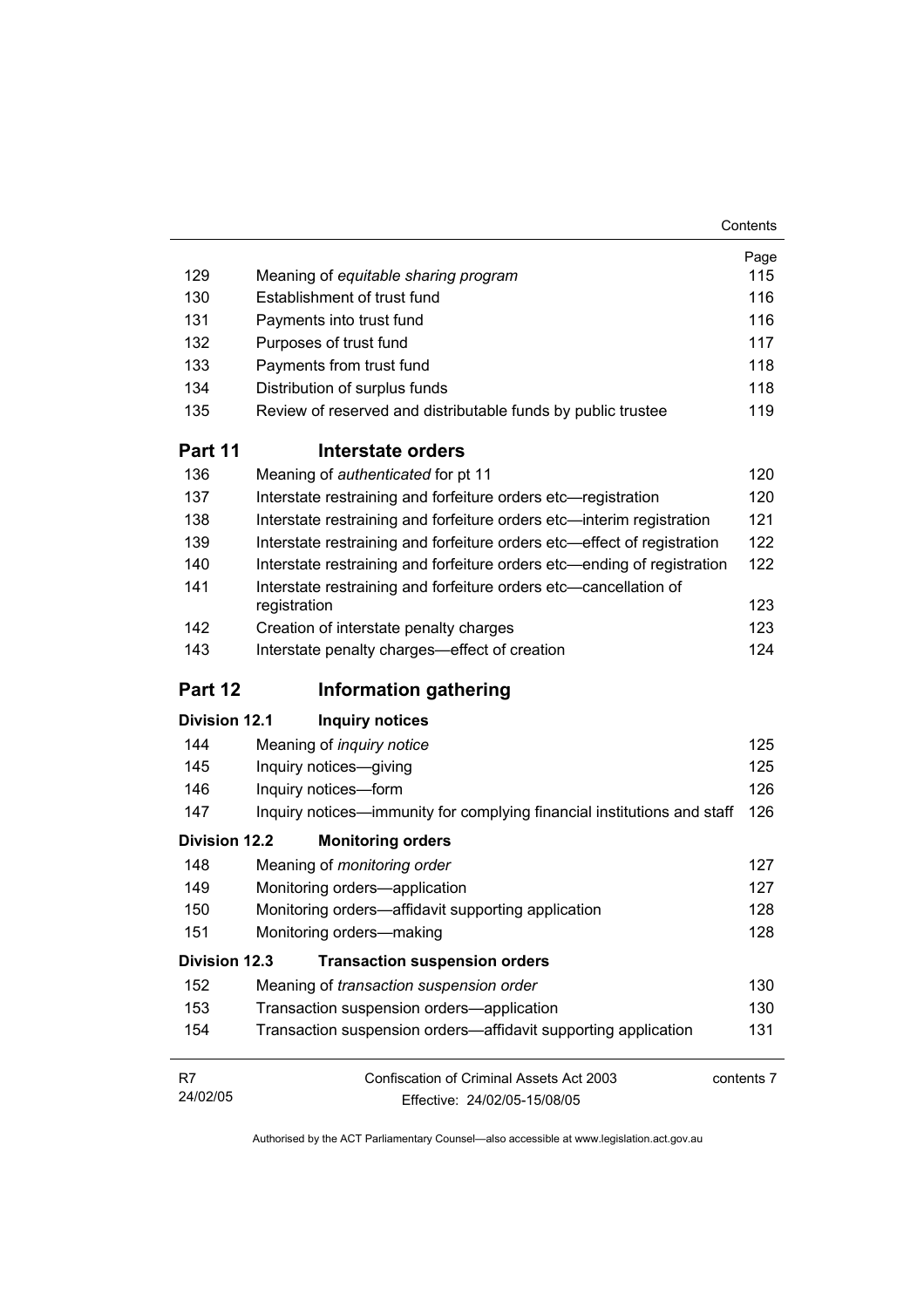#### **Contents**

|                      |                                                          | Page |
|----------------------|----------------------------------------------------------|------|
| 155                  | Transaction suspension orders-making                     | 131  |
| <b>Division 12.4</b> | Production orders for property-tracking documents        |      |
| 156                  | Meaning of production order                              | 133  |
| 157                  | Meaning of property-tracking document                    | 133  |
| 158                  | Production orders-application                            | 134  |
| 159                  | Production orders—affidavit supporting application       | 134  |
| 160                  | Production orders-making                                 | 135  |
| 161                  | Production order proceedings—restrictions on disclosure  | 136  |
| 162                  | Production orders-variation                              | 136  |
| 163                  | Production orders-consequential powers about documents   | 136  |
| <b>Division 12.5</b> | <b>Examination orders and notices</b>                    |      |
|                      | <b>Subdivision 12.5.1 Preliminary</b>                    |      |
| 164                  | Definitions for div 12.5                                 | 137  |
| 165                  | Authorised investigators                                 | 138  |
|                      | <b>Subdivision 12.5.2 Examination orders</b>             |      |
| 166                  | Meaning of examination order                             | 139  |
| 167                  | Examination orders-application                           | 139  |
| 168                  | Examination orders—affidavit supporting application      | 140  |
| 169                  | Examination orders-making                                | 140. |
| 170                  | Examination order proceedings—restrictions on disclosure | 141  |
|                      | <b>Subdivision 12.5.3 Examination notices</b>            |      |
| 171                  | Meaning of examination notice                            | 142  |
| 172                  | Examination notices-giving                               | 142  |
| 173                  | Examination notices-form                                 | 142  |
|                      | <b>Subdivision 12.5.4 Conducting examinations</b>        |      |
| 174                  | Time and place of examination                            | 143  |
| 175                  | Requirements made of person examined                     | 144  |
| 176                  | Conduct of examination                                   | 144  |
| 177                  | Role of the examinee's lawyer                            | 145  |
| 178                  | Examinations-consequential powers about documents        | 145  |
| 179                  | Examinations-additional restrictions on disclosure       | 146  |
| 180                  | Protection of authorised investigator etc                | 147  |
|                      |                                                          |      |

contents 8 Confiscation of Criminal Assets Act 2003 Effective: 24/02/05-15/08/05 R7 24/02/05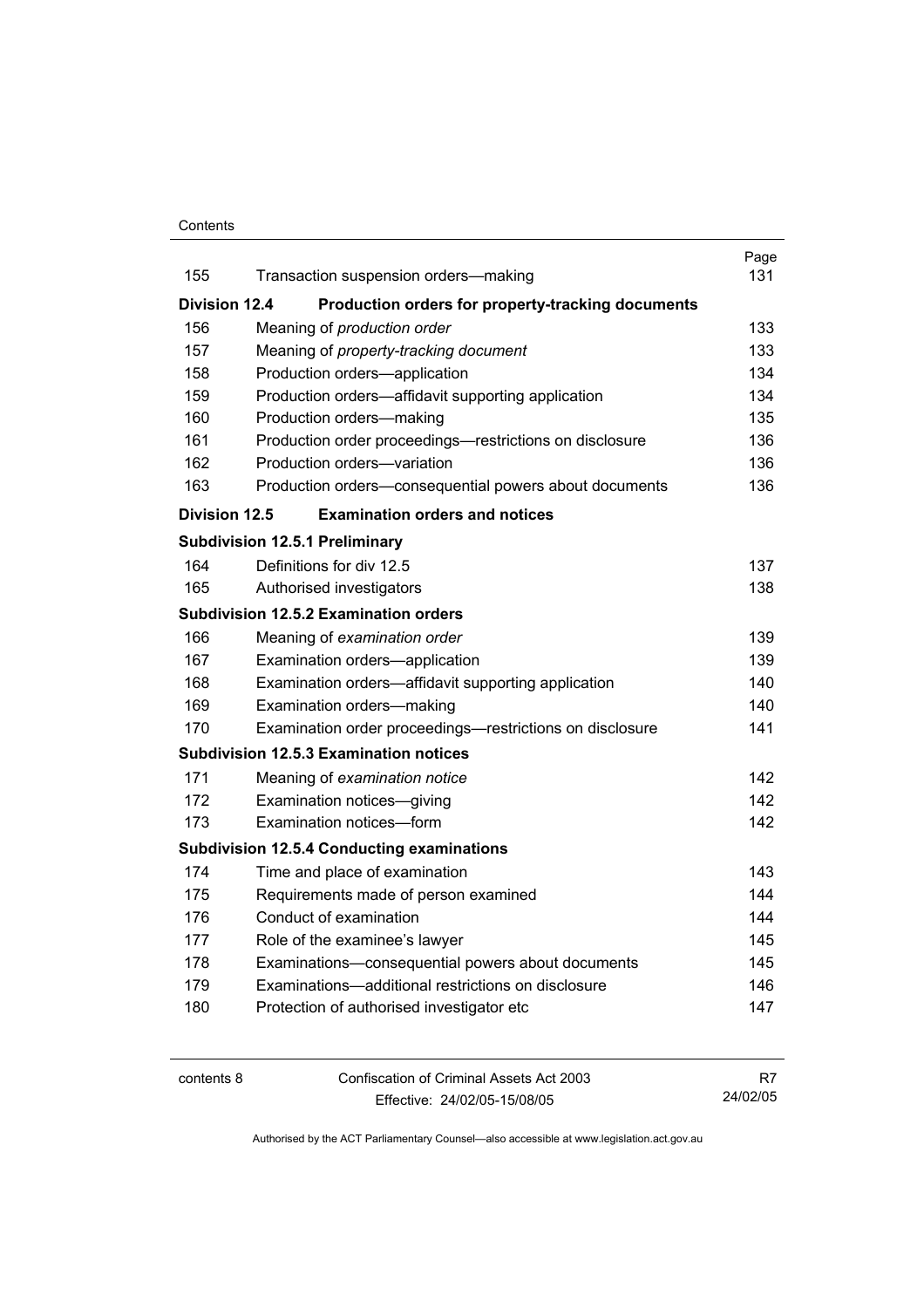|                      |                                                                                               | Contents |
|----------------------|-----------------------------------------------------------------------------------------------|----------|
|                      |                                                                                               | Page     |
|                      | Subdivision 12.5.5 Offences-examination notices                                               |          |
| 181                  | Obstruction etc of authorised investigator                                                    | 147      |
| 182                  | Failing to attend examination                                                                 | 148      |
| 183                  | Offences relating to appearance at examination                                                | 148      |
| 184                  | Unauthorised presence at an examination                                                       | 149      |
| 185                  | Examinations-additional disclosure offences                                                   | 149      |
| Division 12.6        | <b>Information order offences</b>                                                             |          |
| 186                  | Meaning of information order                                                                  | 152      |
| 187                  | Information orders-failure to comply                                                          | 152      |
| 188                  | Information orders-false or misleading information                                            | 152      |
| 189                  | Information orders-false or misleading documents                                              | 153      |
| 190                  | Destruction etc of documents                                                                  | 154      |
| 191                  | Meaning of non-disclosable information order                                                  | 155      |
| 192                  | Information orders-disclosure offences                                                        | 155      |
| 193                  | Information orders-disclosure by police officers                                              | 157      |
| 194                  | Information orders-protection of complying financial institutions                             | 158      |
| Part 13              | <b>Search warrants</b>                                                                        |          |
| <b>Division 13.1</b> | Preliminary                                                                                   |          |
| 195                  | Definitions for pt 13                                                                         | 159      |
| <b>Division 13.2</b> | Search warrants-general                                                                       |          |
| 196                  | Applications for search warrants—general                                                      | 161      |
| 197                  | Offence for making false etc statements in search warrant applications                        | 161      |
| 198                  | Additional contents of search warrant applications                                            | 162      |
| 199                  | Issuing search warrants                                                                       | 162      |
| 200                  | When search warrant for property-tracking document may be issued                              | 163      |
| 201                  | Contents of search warrants                                                                   | 163      |
| 202                  | Authorisation given by search warrants                                                        | 164      |
| <b>Division 13.3</b> | <b>Telephone and electronic warrants</b>                                                      |          |
| 203                  | Applying for search warrants by telephone or other electronic means                           | 165      |
| 204                  | Issuing search warrants by telephone or other electronic means                                | 166      |
| 205                  | Unsigned warrants by telephone or other electronic means in court<br>proceedings              | 167      |
| R7<br>24/02/05       | <b>Confiscation of Criminal Assets Act 2003</b><br>contents 9<br>Effective: 24/02/05-15/08/05 |          |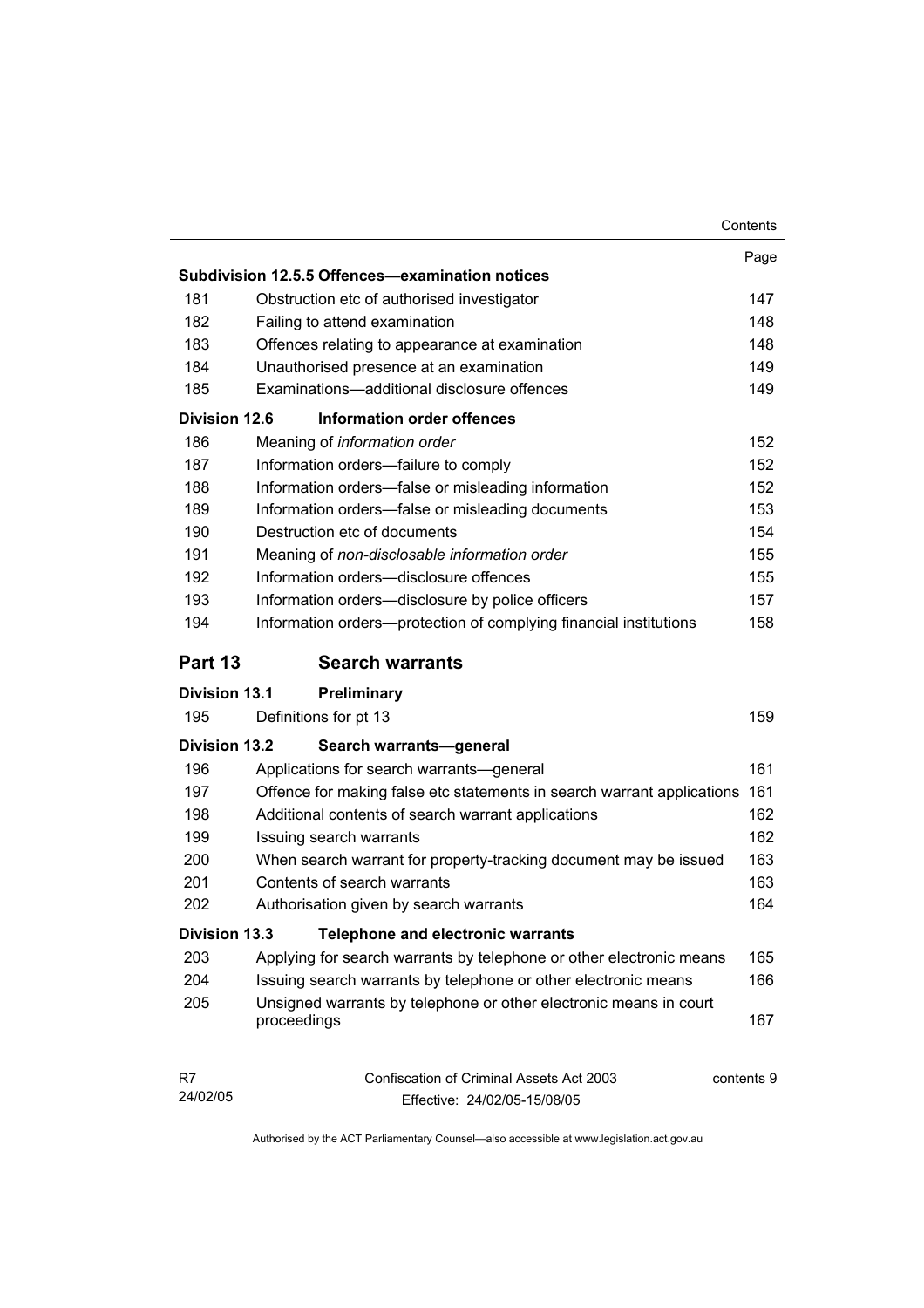|                      |                                                                                           | Page       |
|----------------------|-------------------------------------------------------------------------------------------|------------|
| 206                  | Offence for stating incorrect names in warrants by telephone or other<br>electronic means | 167        |
| 207                  | Offence for execution etc of search warrant departing in material form                    | 168        |
| 208                  | Offence for execution etc of unauthorised form of search warrant                          | 168        |
| 209                  | Offence for giving unauthorised form of search warrant                                    | 169        |
| <b>Division 13.4</b> | <b>Executing search warrants</b>                                                          |            |
| 210                  | Search warrants—whether must be executed only during particular<br>hours                  | 169        |
| 211                  | Search warrants—restrictions on personal searches                                         | 170        |
| 212                  | Use of force and availability of assistance in executing search warrant                   | 171        |
| 213                  | Search warrants-announcement before entry                                                 | 171        |
| 214                  | Details of search warrant to be given to occupier etc                                     | 172        |
| 215                  | Occupier entitled to be present during search etc                                         | 172        |
| 216                  | Particular powers available to officers executing search warrant                          | 173        |
| 217                  | Use of equipment to examine or process things                                             | 173        |
| 218                  | Moving things to another place for examination or processing                              | 174        |
| 219                  | Use of electronic equipment at premises                                                   | 175        |
| 220                  | Person with knowledge of computer or computer system to assist<br>access etc              | 176        |
| 221                  | Securing electronic equipment                                                             | 177        |
| 222                  | Copies of seized things to be provided                                                    | 178        |
| 223                  | Providing documents after execution of search warrant                                     | 179        |
| <b>Division 13.5</b> | <b>Stopping and searching vehicles</b>                                                    |            |
| 224                  | Searches of vehicles without search warrant in emergency situations                       | 179        |
| 225                  | How police officer exercises powers under s 224                                           | 180        |
| <b>Division 13.6</b> |                                                                                           |            |
| 226                  | Search warrants-things seized                                                             |            |
| 227                  | Receipts for things seized under search warrants                                          | 181<br>181 |
| 228                  | Keeping seized things under search warrants                                               | 182        |
| 229                  | Keeping things for further period                                                         | 183        |
| 230                  | Issuing officer may order keeping of thing<br>Transfer of things seized to public trustee | 183        |
|                      |                                                                                           |            |
| <b>Division 13.7</b> | Search warrants-miscellaneous                                                             |            |
| 231                  | Search warrants-false or misleading information                                           | 184        |
| contents 10          | Confiscation of Criminal Assets Act 2003                                                  | R7         |
|                      | Effective: 24/02/05-15/08/05                                                              | 24/02/05   |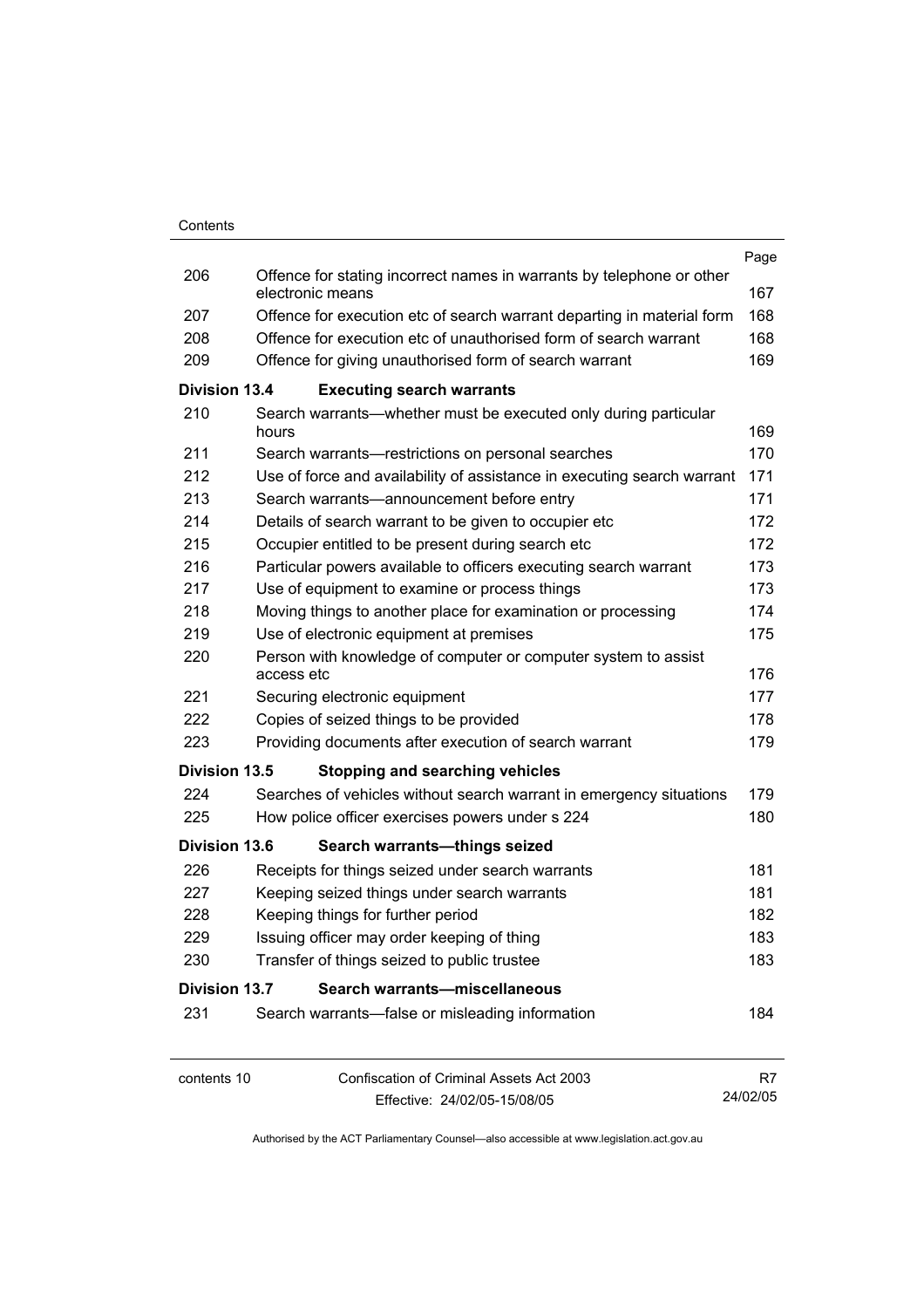|                |                                                                                                 | Contents    |
|----------------|-------------------------------------------------------------------------------------------------|-------------|
|                |                                                                                                 | Page        |
| 232            | Search warrants—false or misleading documents                                                   | 184         |
| 233            | Obstruction etc of police officers and people assisting                                         | 185         |
| 234            | Damage etc to be minimised                                                                      | 185         |
| 235            | Compensation                                                                                    | 186         |
| Part 14        | <b>Court procedure</b>                                                                          |             |
| 236            | Meaning of confiscation proceeding                                                              | 188         |
| 237            | Confiscation and corresponding law order proceedings are civil, not<br>criminal                 | 190         |
| 238            | Meaning of relevant court                                                                       | 190         |
| 239            | Jurisdiction of Magistrates Court-confiscation proceedings                                      | 191         |
| 240            | Jurisdiction of Magistrates Court-interstate orders                                             | 192         |
| 241            | Jurisdiction of Supreme Court                                                                   | 193         |
| 242            | Confiscation proceedings—transferred proceedings                                                | 193         |
| 243            | Restricted access proceedings—notice of applications etc                                        | 194         |
| 244            | Other confiscation proceedings—notice of applications etc                                       | 195         |
| 245            | Applications for another confiscation proceeding in relation to same<br>offence                 | 196         |
| 246            | Confiscation proceedings—time extensions for applications                                       | 197         |
| 247            | Confiscation proceedings—amendment of applications                                              | 197         |
| 248            | Confiscation proceedings-relevant material                                                      | 198         |
| 249            | Confiscation proceedings--witness not required to answer questions<br>prejudicing investigation | 198         |
| 250            | Confiscation proceedings-additional orders                                                      | 198         |
| 251            | Contravention of additional orders under s 250                                                  | 200         |
| 252            | Confiscation proceedings-consent orders                                                         | 200         |
| 253            | Confiscation proceedings—notice of making orders                                                | 200         |
| 254            | Concurrent proceedings                                                                          | 201         |
| Part 15        | <b>Miscellaneous</b>                                                                            |             |
| 255            | Selfincrimination and other privileges overridden                                               | 202         |
| 256            | Powers under Act not limited by criminal proceedings                                            | 203         |
| 257            | Powers under Act do not limit each other or powers under other laws                             | 203         |
| 258            | Examination orders-reporting requirements                                                       | 204         |
| 259            | Approved forms                                                                                  | 206         |
| R7<br>24/02/05 | Confiscation of Criminal Assets Act 2003<br>Fffective: 24/02/05-15/08/05                        | contents 11 |

Effective: 24/02/05-15/08/05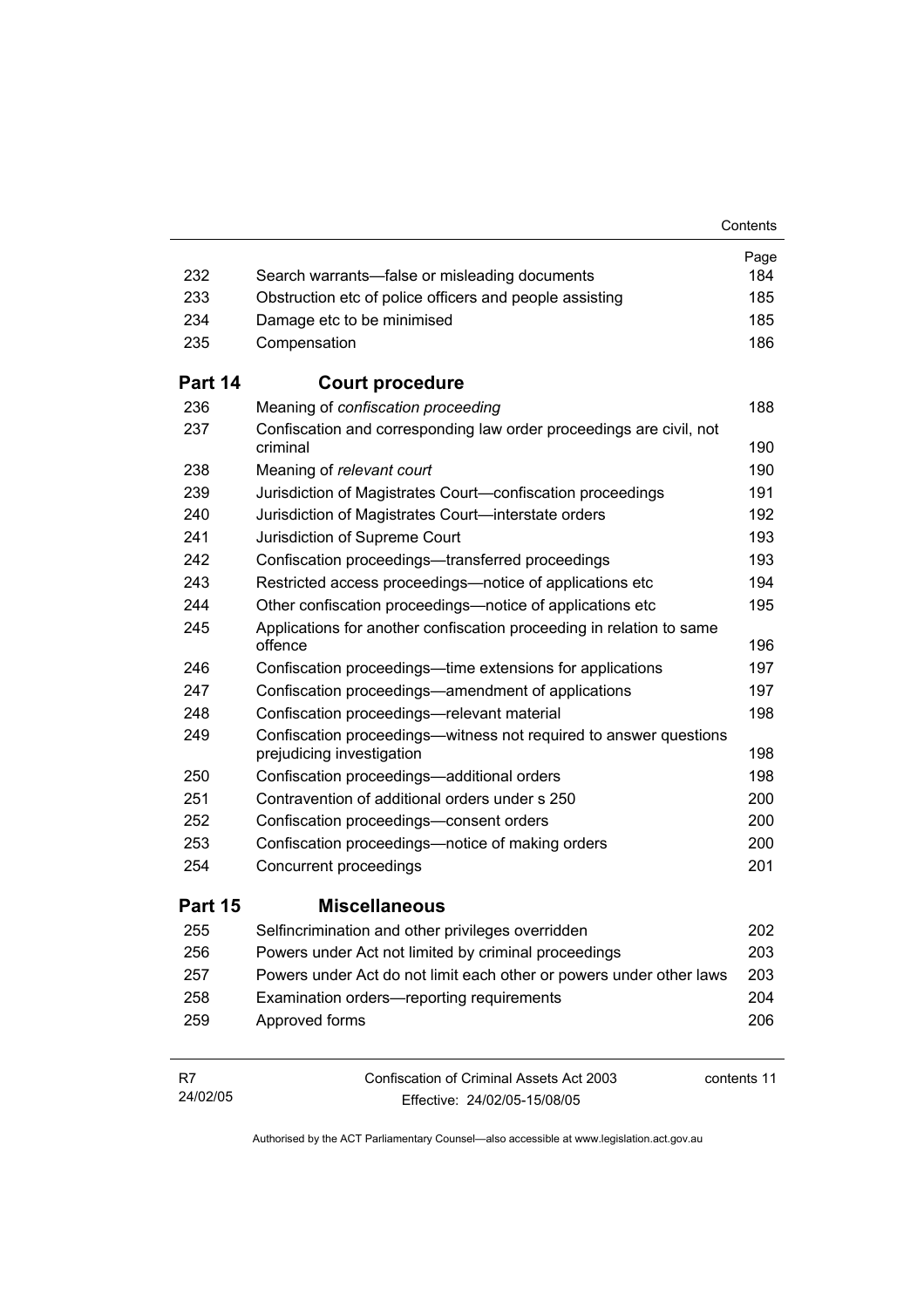#### **Contents**

| 260     | Regulation-making power                                                   | Page<br>206 |
|---------|---------------------------------------------------------------------------|-------------|
| Part 16 | <b>Consequential and transitional matters</b>                             |             |
| 262     | Orders under repealed Act                                                 | 207         |
| 263     | Proceedings for offences committed before the commencement of this<br>Act | 207         |
| 264     | Use of information etc obtained under repealed Act                        | 208         |
| 265     | Confiscated assets trust fund                                             | 208         |
| 266     | Transitional regulations                                                  | 209         |
| 267     | Modification of pt 16's operation                                         | 209         |
| 269     | Expiry of pt 16                                                           | 209         |
|         |                                                                           |             |

# **Dictionary** 210

### **Endnotes**

|    | About the endnotes     | 221  |
|----|------------------------|------|
| 2  | Abbreviation key       | 221  |
| -3 | Legislation history    | 222. |
| 4  | Amendment history      | 223  |
| 5  | Earlier republications | 225  |

contents 12 Confiscation of Criminal Assets Act 2003 Effective: 24/02/05-15/08/05

R7 24/02/05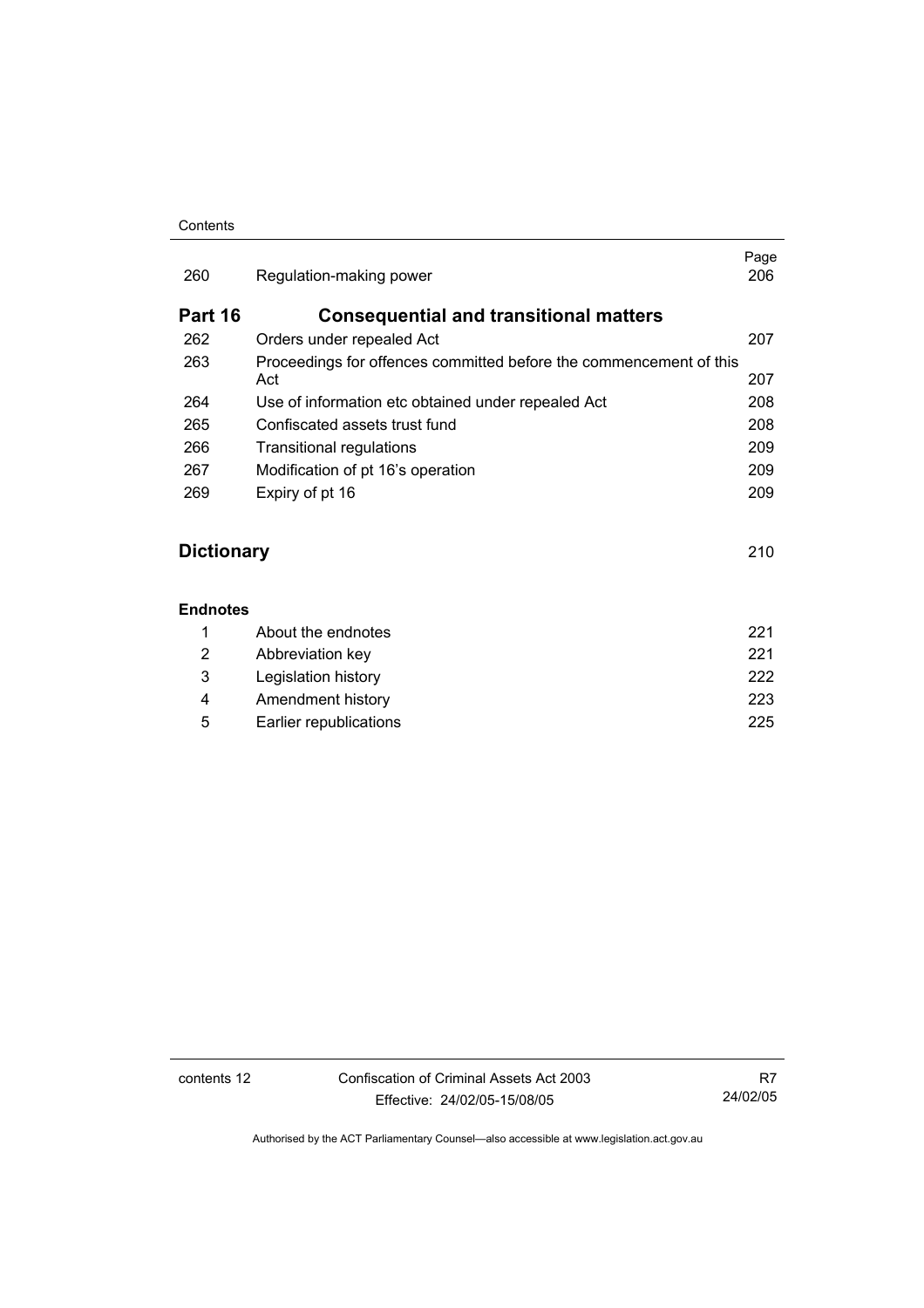

Australian Capital Territory

# **Confiscation of Criminal Assets Act 2003**

An Act to deprive people of the proceeds of crime and of property used for criminal activity, and for other purposes

R7 24/02/05

I

Confiscation of Criminal Assets Act 2003 Effective: 24/02/05-15/08/05

page 1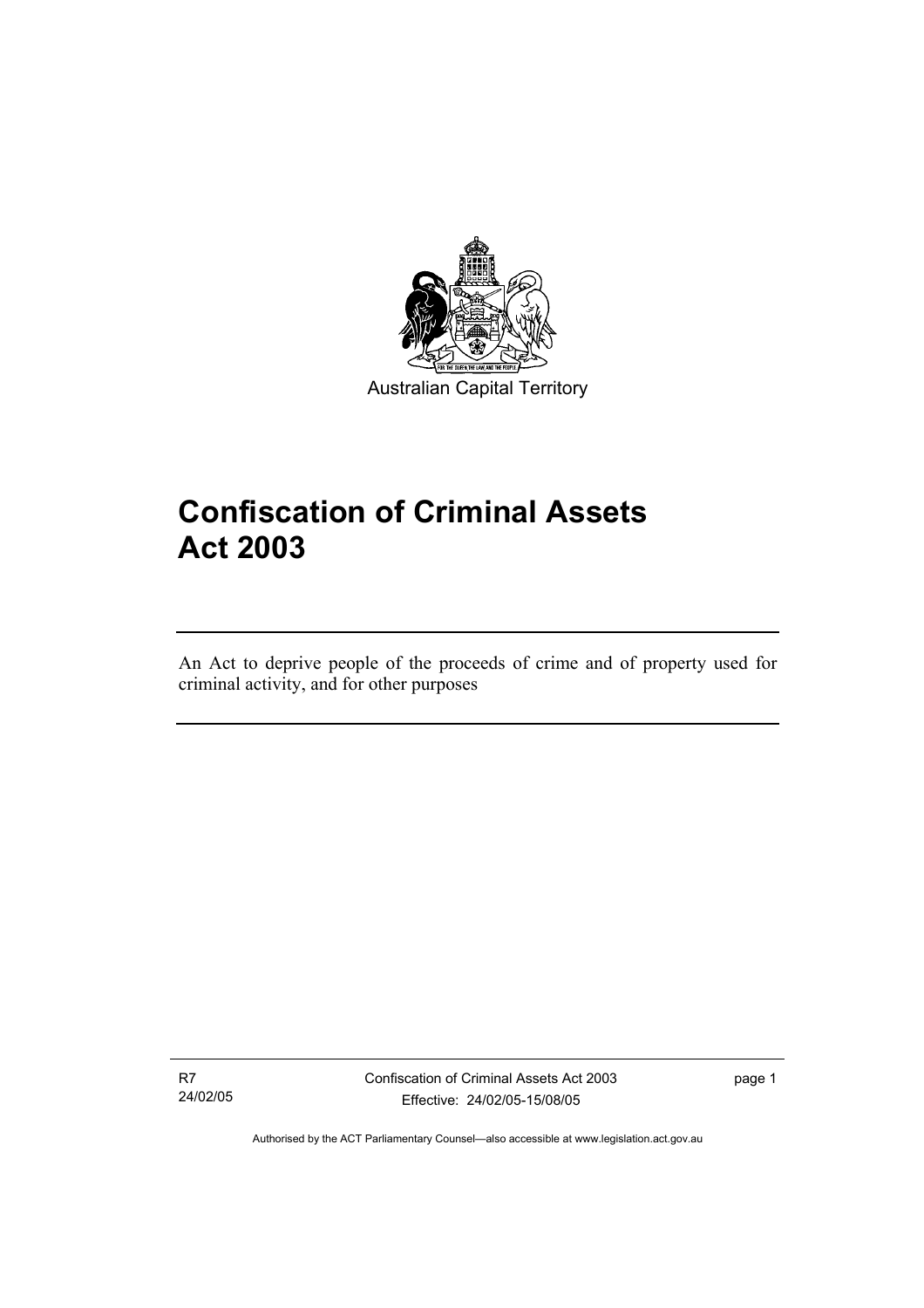#### **Part 1** Preliminary

Section 1

# **Part 1** Preliminary

# **1 Name of Act**

This Act is the *Confiscation of Criminal Assets Act 2003.*

# **3 Purposes of Act**

The *purposes of this Act* include the following:

- (a) to encourage law-abiding behaviour by the community;
- (b) to give effect to the principle of public policy that a person should not be enriched because of the commission of an offence, whether or not anyone has been convicted of the offence;
- (c) to deprive a person of all material advantage derived from the commission of an offence, whatever the form into which property or benefits derived from the offence may have been changed;
- (d) to deprive a person of property used, or intended by an offender to be used, in relation to the commission of an offence, whatever the form into which it may have been changed, and to prevent the person from using the property to commit other offences;
- (e) to enable the effective tracing and seizure by law enforcement authorities of property used, or intended by an offender to be used, in relation to the commission of an offence and all material advantage derived from the offence;
- (f) to provide for the enforcement in the ACT of orders, notices or decisions (however described) made under corresponding laws.

R7 24/02/05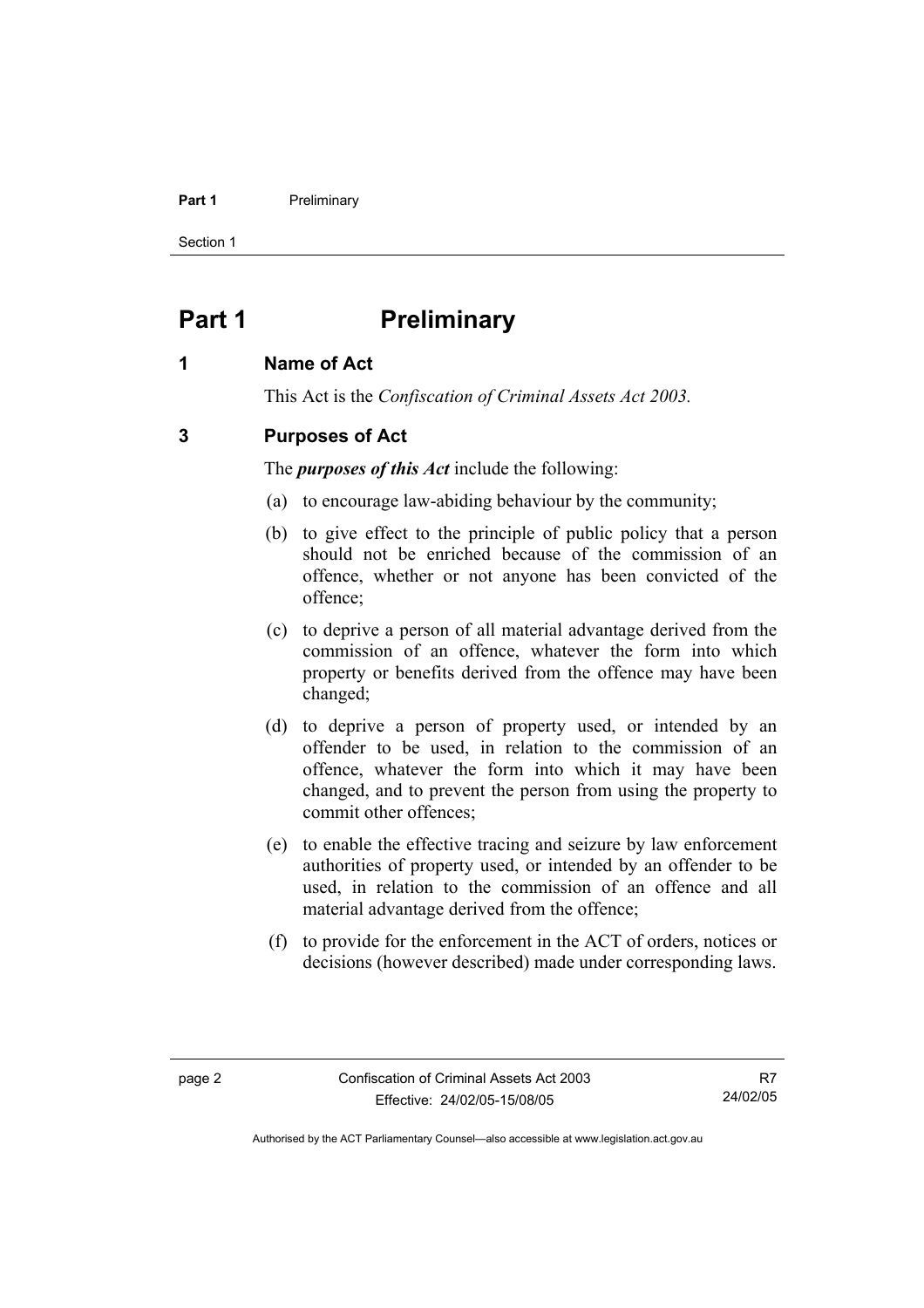# **4 Application of Act to property and dealings**

- (1) This Act applies to property located anywhere, whether in the ACT, in Australia outside the ACT, or outside Australia.
- (2) This Act applies to dealings with property anywhere, whether it happens in the ACT, in Australia outside the ACT, or outside Australia.

# **5 Application of Act to offences**

This Act applies in relation to offences, whether committed, or alleged to have been committed, before or after the commencement of this Act.

# **6 Dictionary**

The dictionary at the end of this Act is part of this Act.

*Note 1* The dictionary at the end of this Act defines certain words and expressions used in this Act, and includes references (*signpost definitions*) to other words and expressions defined elsewhere in this Act.

> For example, the signpost definition '*effective control*, of property—see section 14.' means that the term 'effective control' is defined in that section.

*Note 2* A definition in the dictionary (including a signpost definition) applies to the entire Act unless the definition, or another provision of the Act, provides otherwise or the contrary intention otherwise appears (see Legislation Act,  $s$  155 and  $s$  156 (1)).

# **7 Notes**

A note included in this Act is explanatory and is not part of this Act.

*Note* See Legislation Act, s 127 (1), (4) and (5) for the legal status of notes.

page 3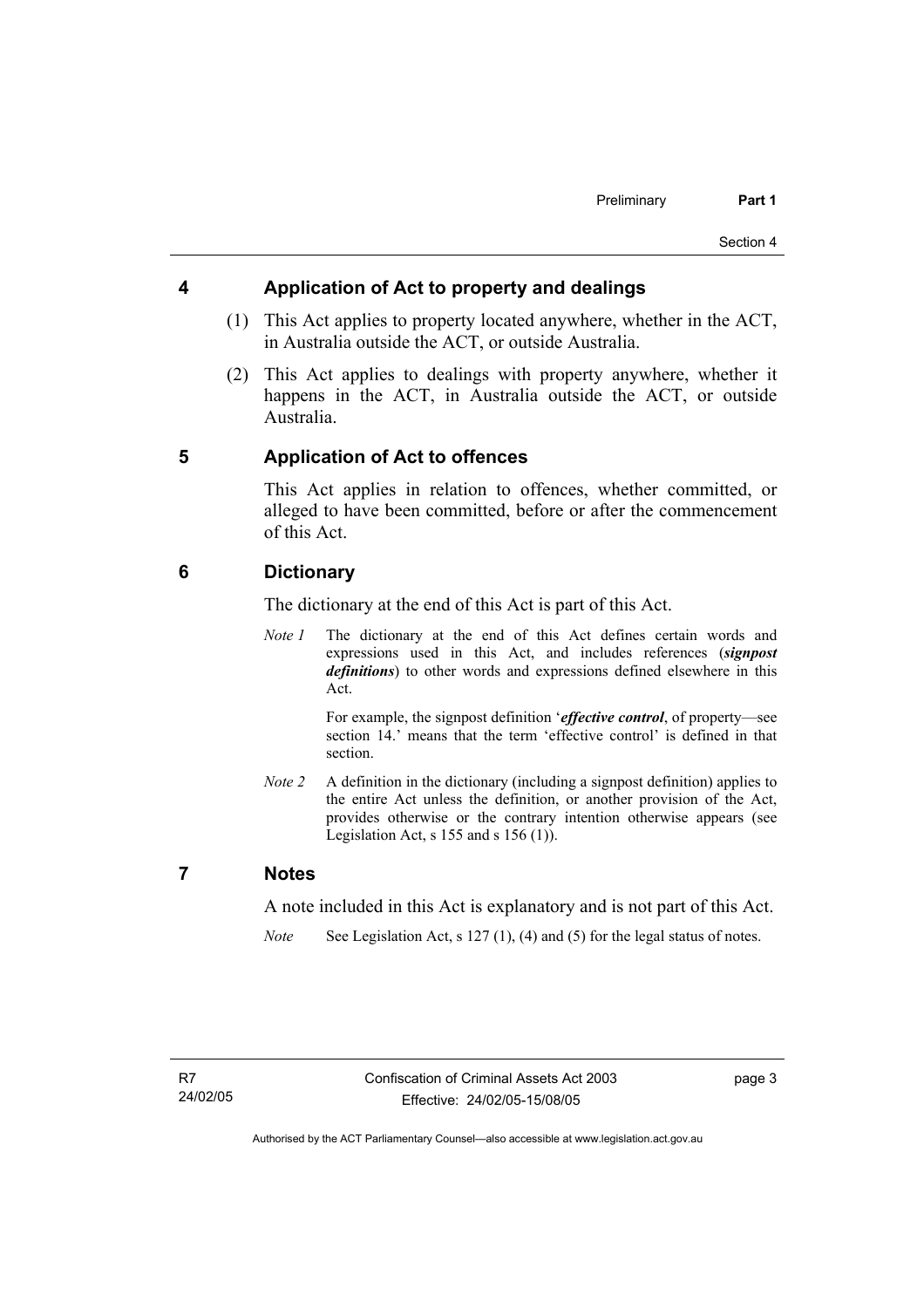#### **Part 1** Preliminary

Section 8

# **8 Offences against Act—application of Criminal Code etc**

Other legislation applies in relation to offences against this Act.

*Note 1 Criminal Code*

The Criminal Code, ch 2 applies to all offences against this Act (see Code, pt 2.1).

The chapter sets out the general principles of criminal responsibility (including burdens of proof and general defences), and defines terms used for offences to which the Code applies (eg *conduct*, *intention*, *recklessness* and *strict liability*).

*Note 2 Penalty units* 

The Legislation Act, s 133 deals with the meaning of offence penalties that are expressed in penalty units.

page 4 Confiscation of Criminal Assets Act 2003 Effective: 24/02/05-15/08/05

R7 24/02/05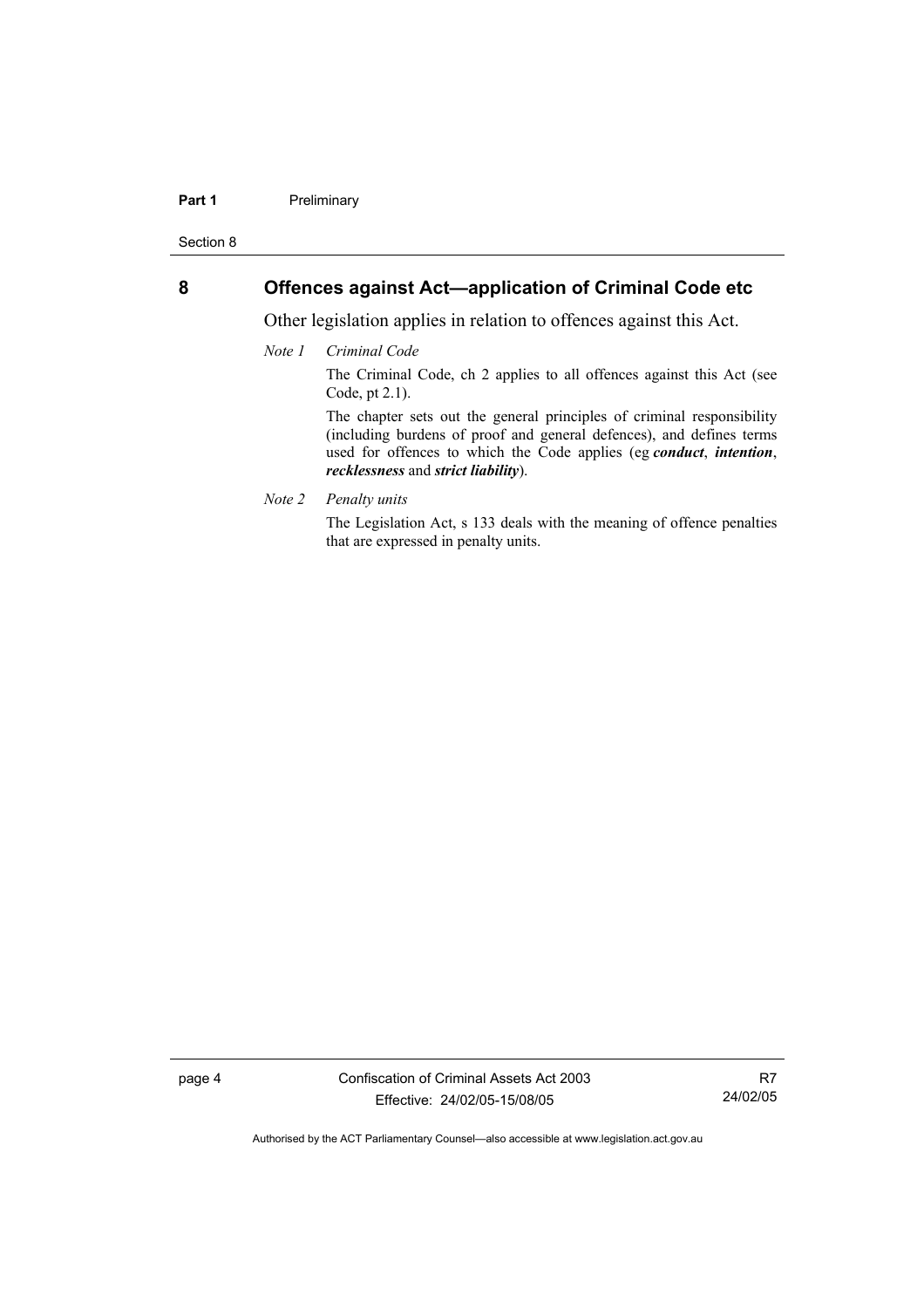# **Part 2 General overview of confiscation scheme**

#### **9 General overview**

The notes to this section provide a general overview of the scheme of this Act.

#### *Note 1 Restraining orders*

A court may make an order (a *restraining order*) preventing the disposal or other dealing with property. A restraining order may also be made to secure a property for the payment of a penalty order (see note 4).

Property may be restrained even though it is not the offender's property.

#### *Note 2 Confiscation of property on conviction*

A court that convicts a person of an indictable offence may make an order (a *conviction forfeiture order*) for the forfeiture to the Territory of tainted property in relation to the offence (whether or not the tainted property is restrained).

If a person is convicted of a serious offence (generally an offence punishable by imprisonment for 5 years or more), all restrained property is, by the operation of this Act, forfeited to the Territory (an *automatic forfeiture*).

Property may be forfeited even though it is not the offender's property.

#### *Note 3 Confiscation of property without conviction*

If a court is satisfied on the balance of probabilities that a person has committed a serious offence, it may make an order (a *civil forfeiture order*) for the forfeiture to the Territory of all restrained property even though the person has not been convicted, or the person has been cleared, of the relevant offence.

#### *Note 4 Penalty orders*

A court may order the payment to the Territory (a *penalty order*) of the value of the tainted property and the advantages and other benefits derived in any way from the commission of an indictable offence and for restrained property be sold to satisfy the penalty order.

#### *Note 5 Exclusion of property from forfeiture and return or compensation for forfeited property*

Provision is made for a order that property be excluded from forfeiture (an *exclusion order*) and forfeited property can be returned or compensation paid for

R7 24/02/05 page 5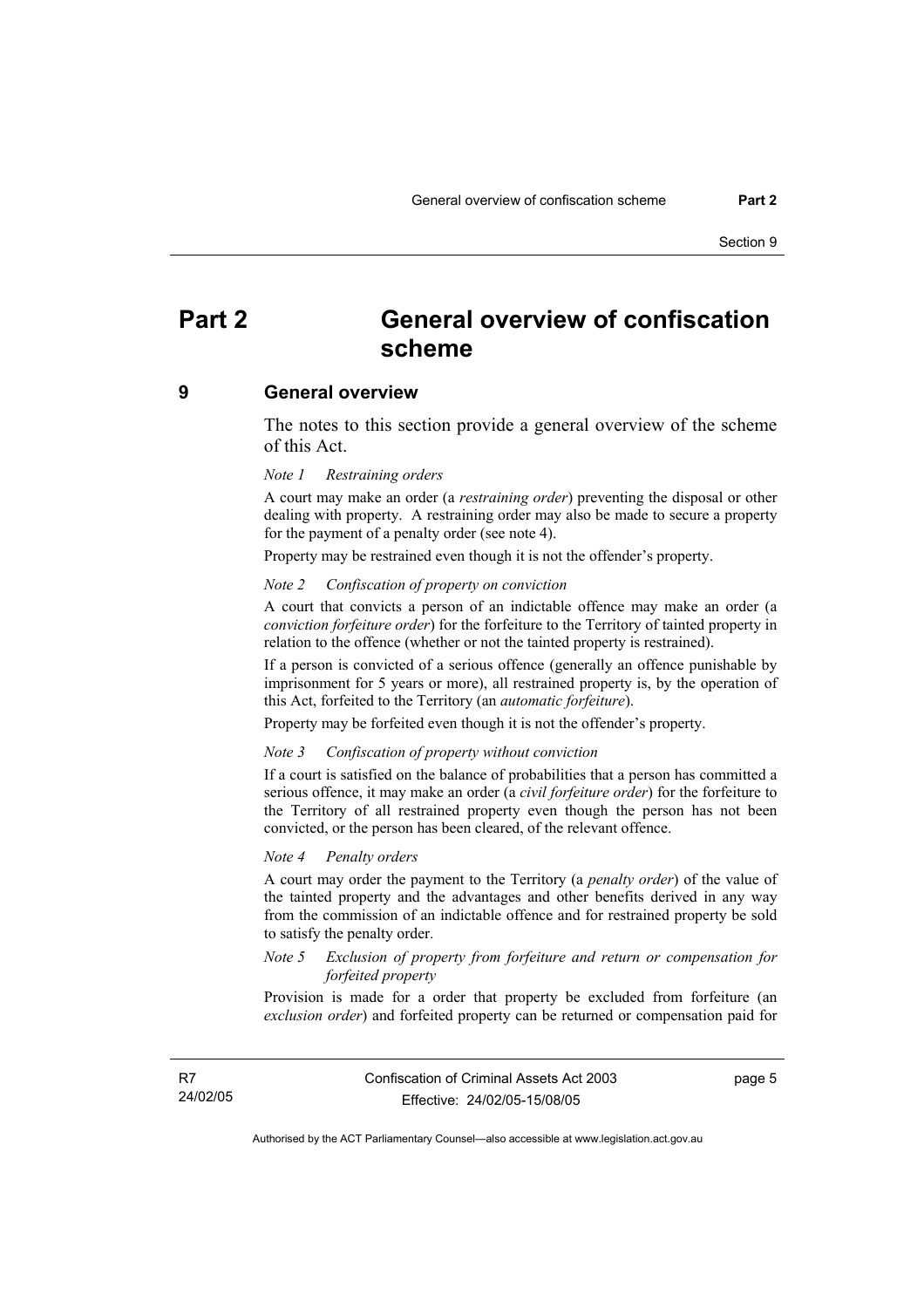## **Part 2 General overview of confiscation scheme**

#### Section 9

it in certain circumstances. Provision is also made for the buyback of interests in forfeited property.

page 6 Confiscation of Criminal Assets Act 2003 Effective: 24/02/05-15/08/05

R7 24/02/05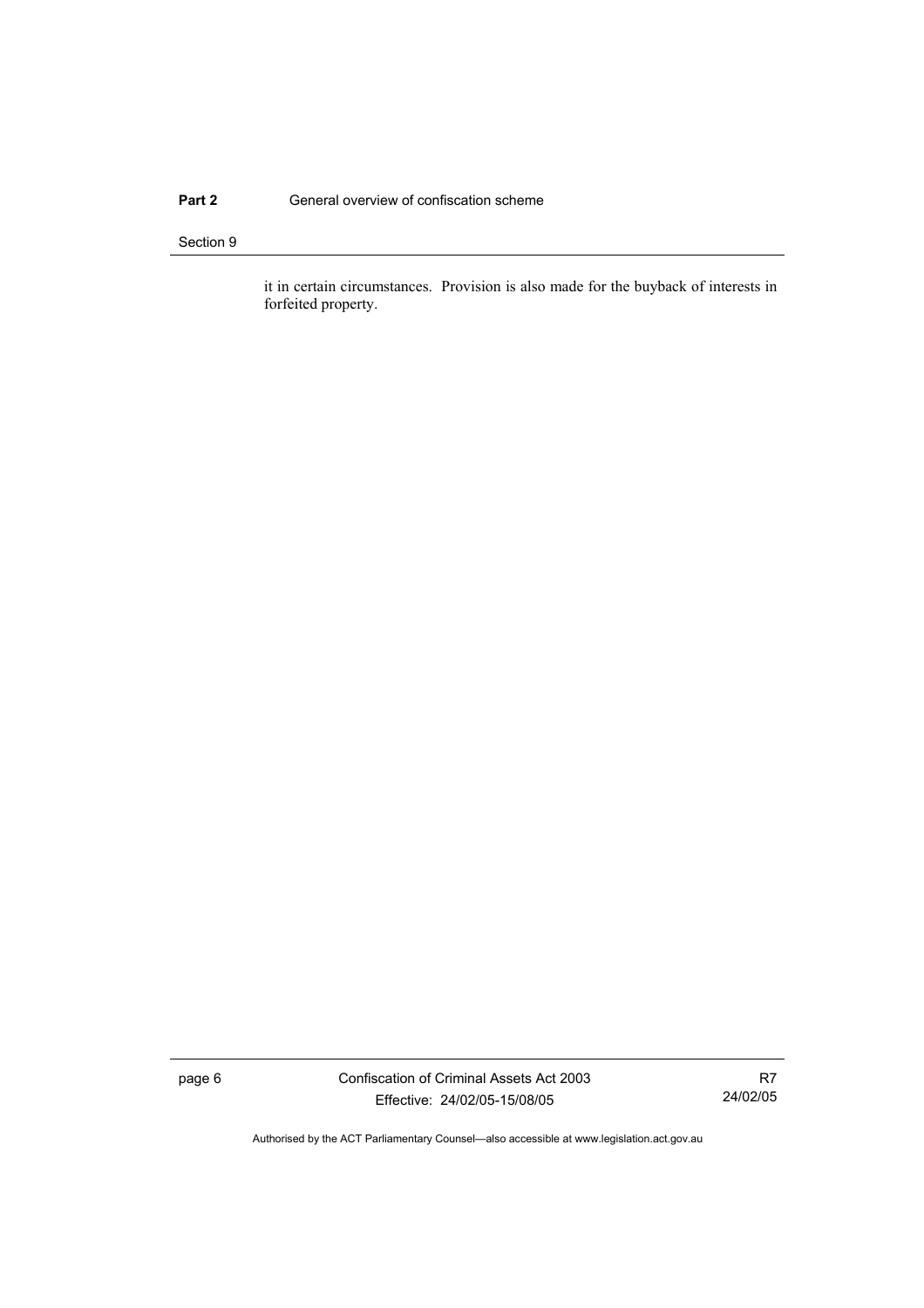# **Part 3 Key concepts**

*Note 1* The following concepts are defined in this part:

- *abscond*—see s 16
- *cleared*, of an offence—see s 17
- *convicted*—see s 15 (1)
- *derived*—see s 12
- *effective control*, of property—see s 14
- *finalised* confiscation or criminal proceeding—see s 18
- *indictable offence*—see s 13 (2)
- *offence*—see s 13 (1)
- *ordinary indictable offence*—s 13 (2)
- *quashed*—see s 15 (3) and (4)
- related offence—see s 13 (3)
- serious offence—see s 13 (2)
- *tainted property*—see s 10
- *unclaimed tainted property*—see s 11.
- *Note 2* Other important concepts include *benefits* (see s 80), *penalty order* (see s 82) and *relevant court* (see s 238).
- *Note 3* Other important concepts are defined in the Legislation Act, dict, pt 1, including the following:
	- indictment
	- present.

# **10 What is** *tainted property*

(1) In this Act:

*tainted property*, in relation to an offence, means—

- (a) property that was used, or was intended by an offender to be used, in relation to the commission of the offence; or
- (b) property that was derived by anyone from the commission of the offence; or

page 7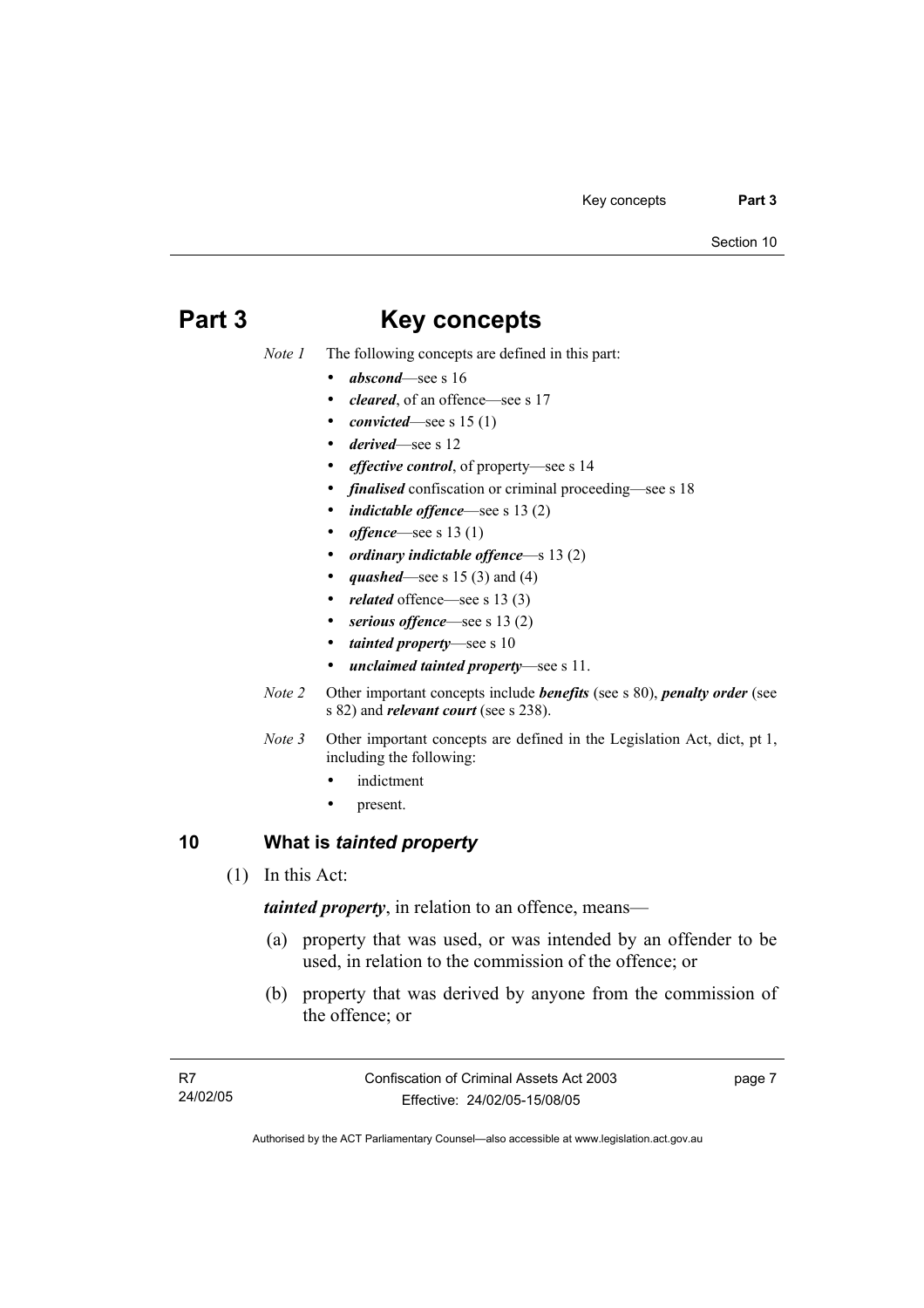#### Part 3 **Key concepts**

Section 10

 (c) property that was derived by anyone from property mentioned in paragraph (a) or (b);

and includes an amount of money held in an account with a financial institution that represents the value of property mentioned in paragraph (a), (b) or (c) that has been directly or indirectly credited to the account.

*Note 1* For the meaning of *in relation to*, see dict.

*Note 2* For the meaning of *derived*, see s 12.

- *Note 3 Property* includes an interest in property, see Legislation Act, dict, pt 1.
- (2) For subsection (1) (a), any property found in the possession of an offender at the time of, or immediately after, the commission of the offence is taken to be property that was used, or was intended by the offender to be used, in relation to the commission of the offence, unless the contrary is established by the offender.

#### **Examples of** *tainted property* **for s 10**

- 1 A car used as a getaway car for an armed robbery (see s  $(1)$  (a)).
- 2 Money and jewellery stolen during the commission of the armed robbery offence (see s  $(1)$  (b)).
- 3 Shares bought using money stolen during the commission of the armed robbery offence, or a mixture of that money and money unconnected with the offence (see s (1) (c) and s 12 (1) (Meaning of *derived*)).
- 4 A house in relation to which a mortgage is partly or completely discharged using money stolen during the commission of the armed robbery offence, or a mixture of that money and money unconnected with the offence (see s (1) (c) and s 12 (1)).
- 5 Money or other property received from the sale of the car, jewellery, shares or house mentioned in examples 1 to 4 (see s (1) (c) and s 12 (1)).
- 6 Other property purchased using the money mentioned in example 5 (see s (1) (c) and s 12 (1)).
- 7 Money stolen during the commission of the armed robbery offence is deposited in 1 or more accounts with a credit union and later transferred to a bank account that also contains money unconnected with the offence. The money in the bank account to the value of the money stolen during the commission of the offence is *tainted property* (see s (1)).

R7 24/02/05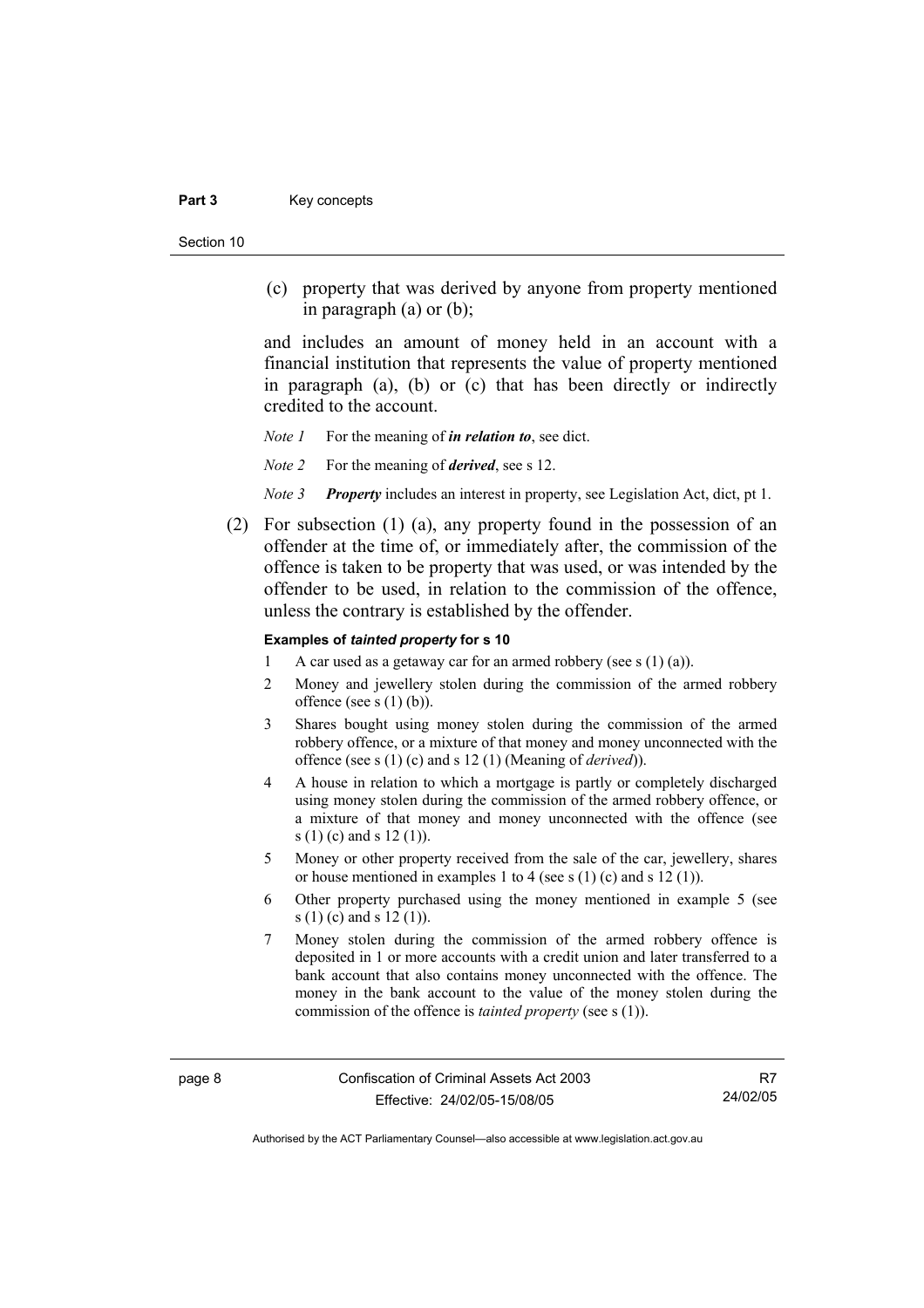- 8 Money received from the sale of the car, jewellery, shares or house mentioned in examples 1 to 4 is deposited in a credit union account that also contains money unconnected with the armed robbery offence. The money in the account to the value of the money received from the sale of the car, jewellery, shares or house mentioned in examples 1 to 4 is *tainted property* (see s (1) and s 12 (1)).
- *Note* An example is part of the Act, is not exhaustive and may extend, but does not limit, the meaning of the provision in which it appears (see Legislation Act, s 126 and s 132).

# **11 What is** *unclaimed tainted property*

In this Act:

*unclaimed tainted property* means property that—

(a) is tainted property in relation to an offence; and

*Note* For the meaning of *in relation to*, see dict.

(b) is not claimed by anyone;

even if it is not possible to identify the offence or an offender.

#### **Examples of property that may be** *unclaimed tainted property*

- 1 a large quantity of hydroponic equipment and lights for growing plants indoors that is found at premises suspected of being used for the production of drugs and that is not claimed by anyone
- 2 a large amount of money with traces of cocaine that is found in a house suspected of being used for drug dealing and that is not claimed by anyone
- 3 a large quantity of jewellery found in a car that has been recently used by several people and that is not claimed by anyone
- 4 a large amount of money found beneath a bridge in a bag that also contains traces of explosives
- *Note 1* A claim for property restrained under an unclaimed tainted property restraining order does not, of itself, change or end the restraining order, see s 46 (2).
- *Note 2* An example is part of the Act, is not exhaustive and may extend, but does not limit, the meaning of the provision in which it appears (see Legislation Act, s 126 and s 132).

R7 24/02/05 page 9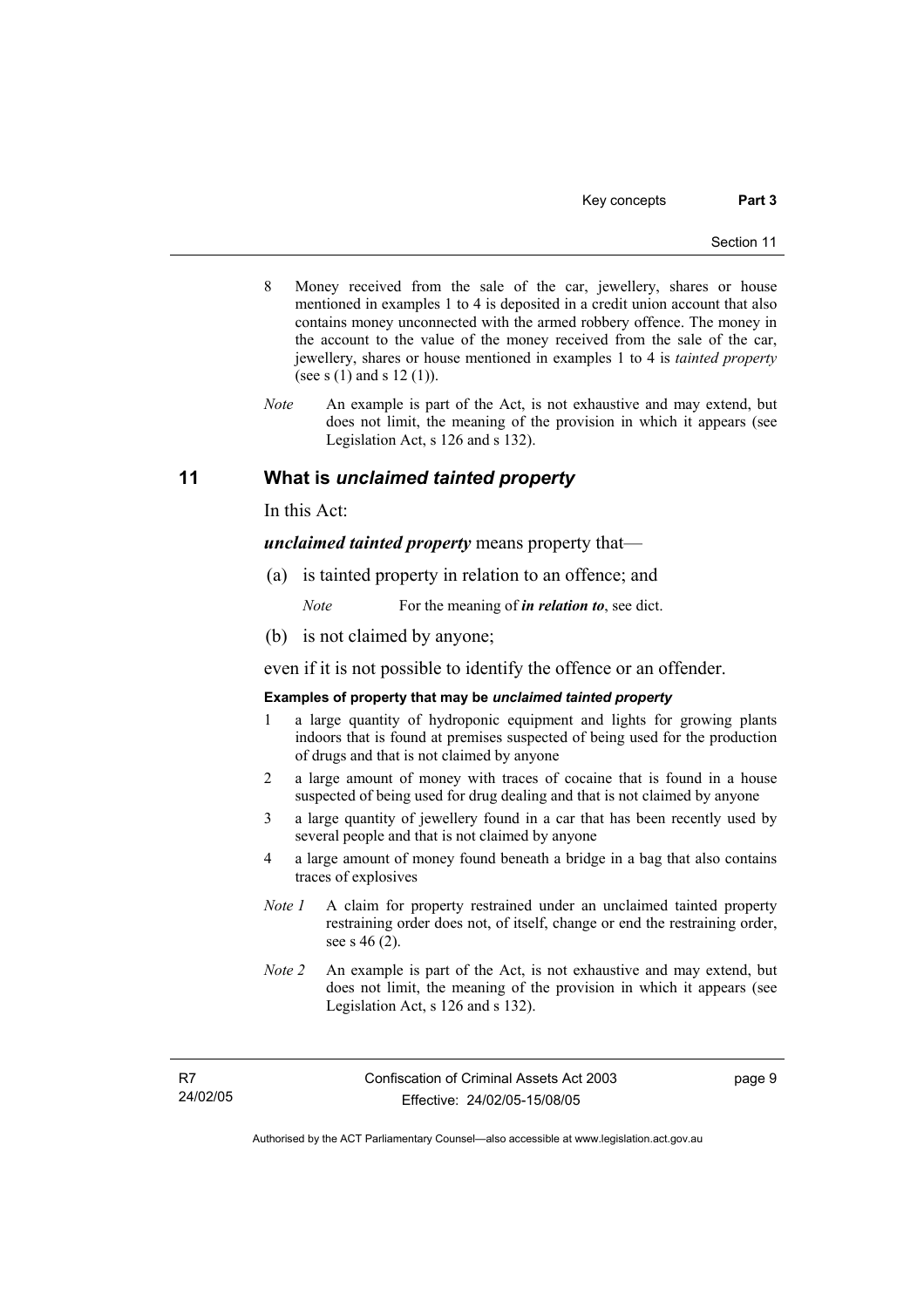#### Part 3 **Key concepts**

Section 12

### **12 Meaning of** *derived*

(1) In this Act:

*derived*—property or a benefit is *derived* if it is derived or realised, whether completely or partly and whether directly or indirectly.

#### **Examples**

See section 10, examples 3 to 6 and 8.

*Note 1* For the meaning of *benefits*, see s 80.

- *Note 2* An example is part of the Act, is not exhaustive and may extend, but does not limit, the meaning of the provision in which it appears (see Legislation Act, s 126 and s 132).
- (2) Property or a benefit is *derived* by a person if it is derived by someone else at the request or direction of the person.

#### **Example**

Jane Citizen commits an indictable offence and then writes a book about the commission of the offence. Ms Citizen directs the book's publisher to pay the royalties for the book to her husband rather than to herself. The royalties would still be *derived* by Ms Citizen because they are derived by her husband at her direction. (This may be relevant, for example, for deciding whether they are artistic profits and thus benefits under div 7.1.)

- (3) For subsection (2), a request or direction of a person (the *first person*)—
	- (a) includes an understanding between the first person and someone else or the first person making it known (directly or indirectly) to someone else that a particular outcome (or an outcome of a particular kind) is wanted or required by the first person; and
	- (b) may be taken to have been made even though, after all the evidence has been considered, the existence of the request or direction can be found only by inference from the actions of people or from other relevant circumstances.

R7 24/02/05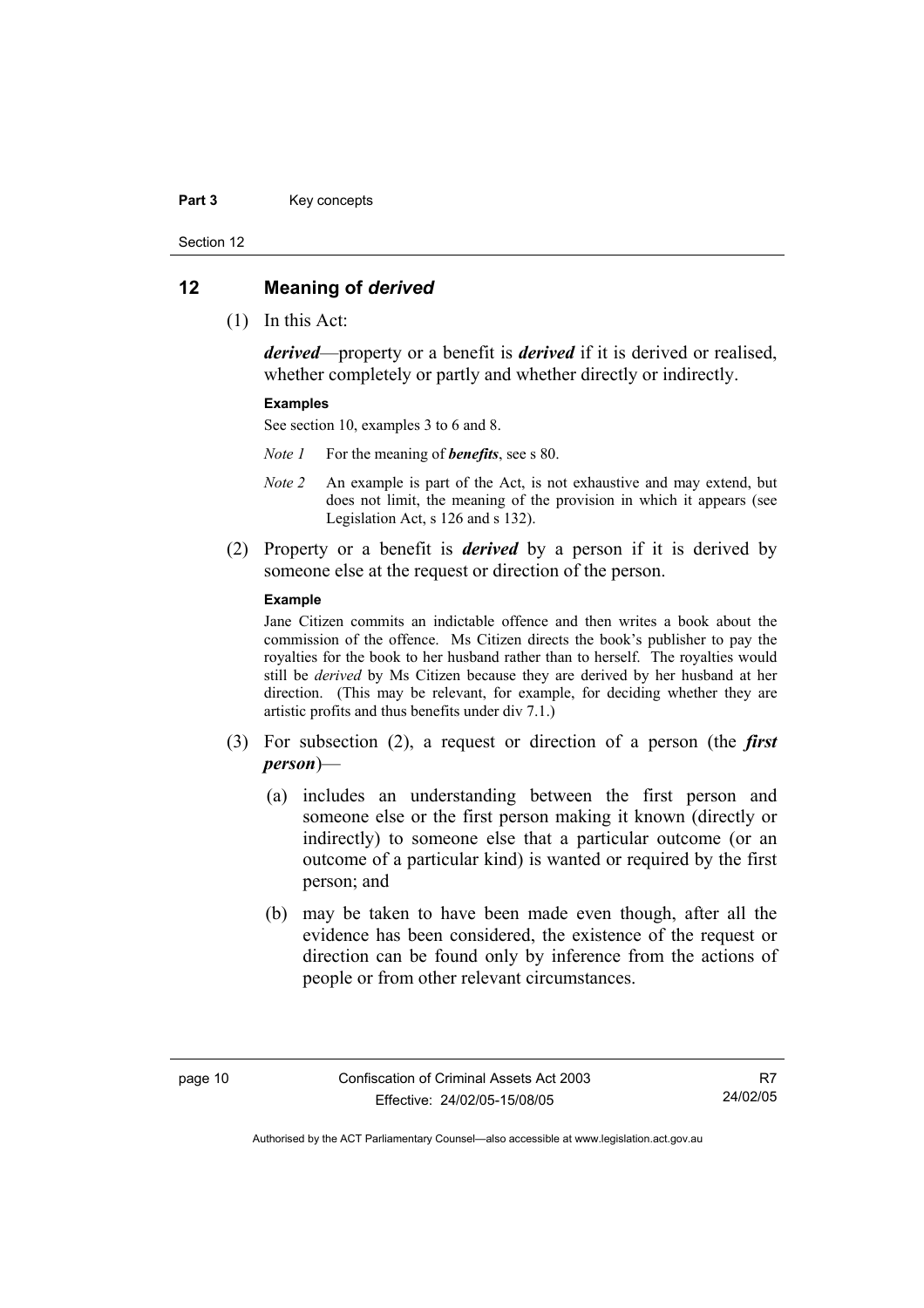# **13 Meaning of** *offence* **and of particular kinds of offences**

(1) In this Act:

*offence* means an offence against the law of the Territory, the Commonwealth, a State or another Territory.

(2) In this Act:

*indictable offence* includes an offence (however described) against the law of the Commonwealth, a State or another Territory that may be dealt with under a law of the Commonwealth, the State or the other Territory as an indictable offence (or in a way corresponding to the way in which an indictable offence against the law of the Territory may be dealt with), even if it may also be dealt with as a summary offence (however described) in some circumstances.

*Note* An offence against a Territory law is an *indictable offence* if it is punishable by imprisonment for longer than 1 year, or is declared by law to be an indictable offence (see Legislation Act, s 190 (1)).

*ordinary indictable offence* means an indictable offence other than a serious offence.

## *serious offence* means—

- (a) an indictable offence that is punishable by imprisonment for 5 years or longer; or
- (b) any other indictable offence declared under the regulations to be a serious offence.
- (3) For this Act, an offence is *related* to another offence if the physical elements of the 2 offences are the same, or substantially the same, acts or omissions.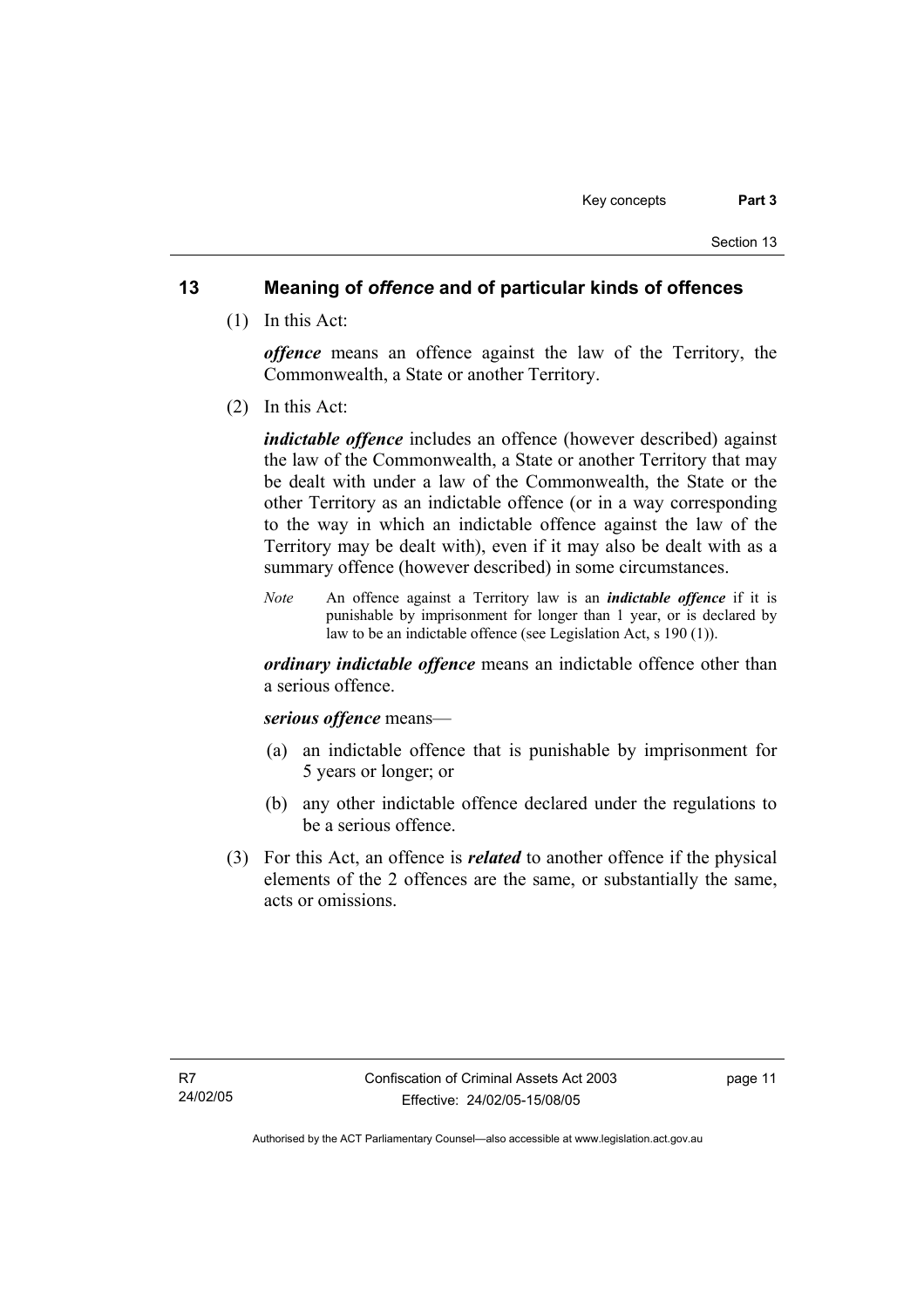#### Part 3 **Key concepts**

Section 14

# **14 Meaning of** *effective control* **of property**

 (1) For this Act, property may be subject to the *effective control* of a person whether or not the person has an interest in it.

*Note Interest*, in relation to land or other property, means—

- (a) a legal or equitable estate in the land or other property; or
- (b) a right, power or privilege over, or in relation to, the land or other property.

See Legislation Act, dict, pt 1.

- (2) In deciding whether or not property is subject to the effective control of a person, or whether or not there are reasonable grounds to suspect or believe that it is, regard may be had to any relevant matter, including, for example, any of the following:
	- (a) shareholdings in, debentures over, or directorships of, a company that has an interest (whether direct or indirect) in the property (a *relevant company*);
	- (b) a trust that has a relationship to the property (a *relevant trust*);
	- (c) family, personal, business and other relationships between people having an interest in the property, or in a relevant company or relevant trust, and other people.
	- *Note* An example is part of the Act, is not exhaustive and may extend, but does not limit, the meaning of the provision in which it appears (see Legislation Act, s 126 and s 132).
- (3) However, property is taken to be subject to the *effective control* of a person if—
	- (a) it is held by someone else on trust or otherwise for the ultimate benefit of the person; or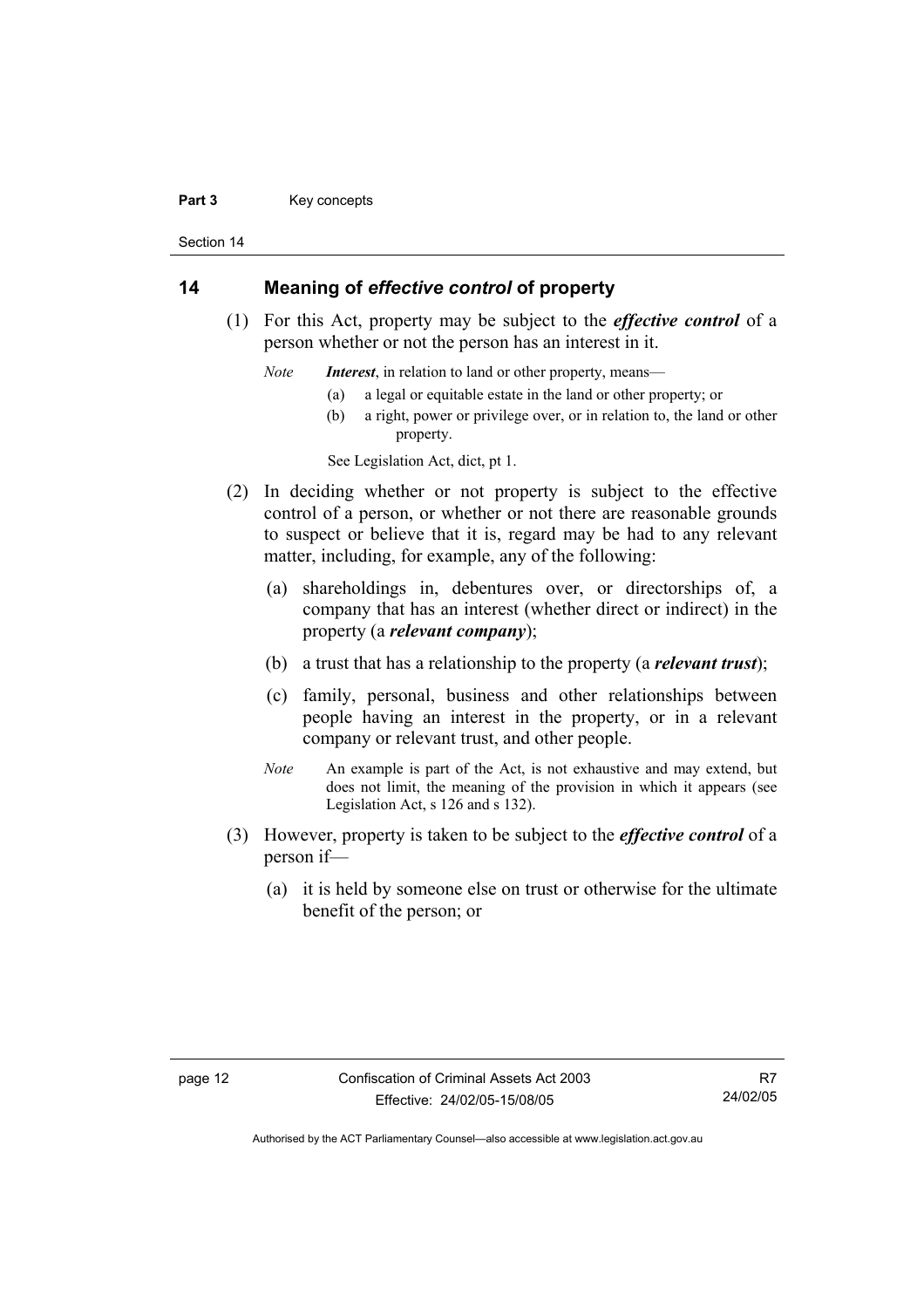(b) within 6 years before or after the commission of the offence in relation to which an application is made in a confiscation proceeding, the person disposed of the property without sufficient consideration to someone else.

*Note 1* For the meaning of *in relation to*, see dict.

*Note 2* For the meaning of *sufficient consideration*, see dict.

## **15 Meaning of** *convicted* **and** *quashed*

- (1) For this Act, a person is taken to be *convicted* of an offence if—
	- (a) the person is convicted of the offence, whether summarily or on indictment; or
	- (b) the person is found guilty, but not convicted, of the offence; or
	- (c) the person absconds in relation to the offence.
	- *Note 1 Indictment* is defined in the Legislation Act, dict, pt 1 as including an information. (See also that Act, dict, pt 1, def *present*.)
	- *Note 2 Found guilty*, of an offence, is defined in the Legislation Act, dict, pt 1 as including—
		- (a) having the offence taken into account under the *Crimes Act 1900*, s 357 (which is about taking outstanding charges into account when passing sentence); and
		- (b) having an order made in relation to the offence under the *Crimes Act 1900*, s 402 (Conditional release of offenders without proceeding to conviction) or the *Children and Young People Act 1999*, s 96 (Disposition of young offenders).
	- *Note* 3 For the meaning of *abscond*, see s 16.
- (2) The person is taken to be convicted of the offence—
	- (a) if subsection (1) (a) applies—on the day the person is convicted; or
	- (b) if subsection (1) (b) applies—on the day the person is found guilty; or
	- (c) if subsection  $(1)$  (c) applies—

| R7       | Confiscation of Criminal Assets Act 2003 | page 13 |
|----------|------------------------------------------|---------|
| 24/02/05 | Effective: 24/02/05-15/08/05             |         |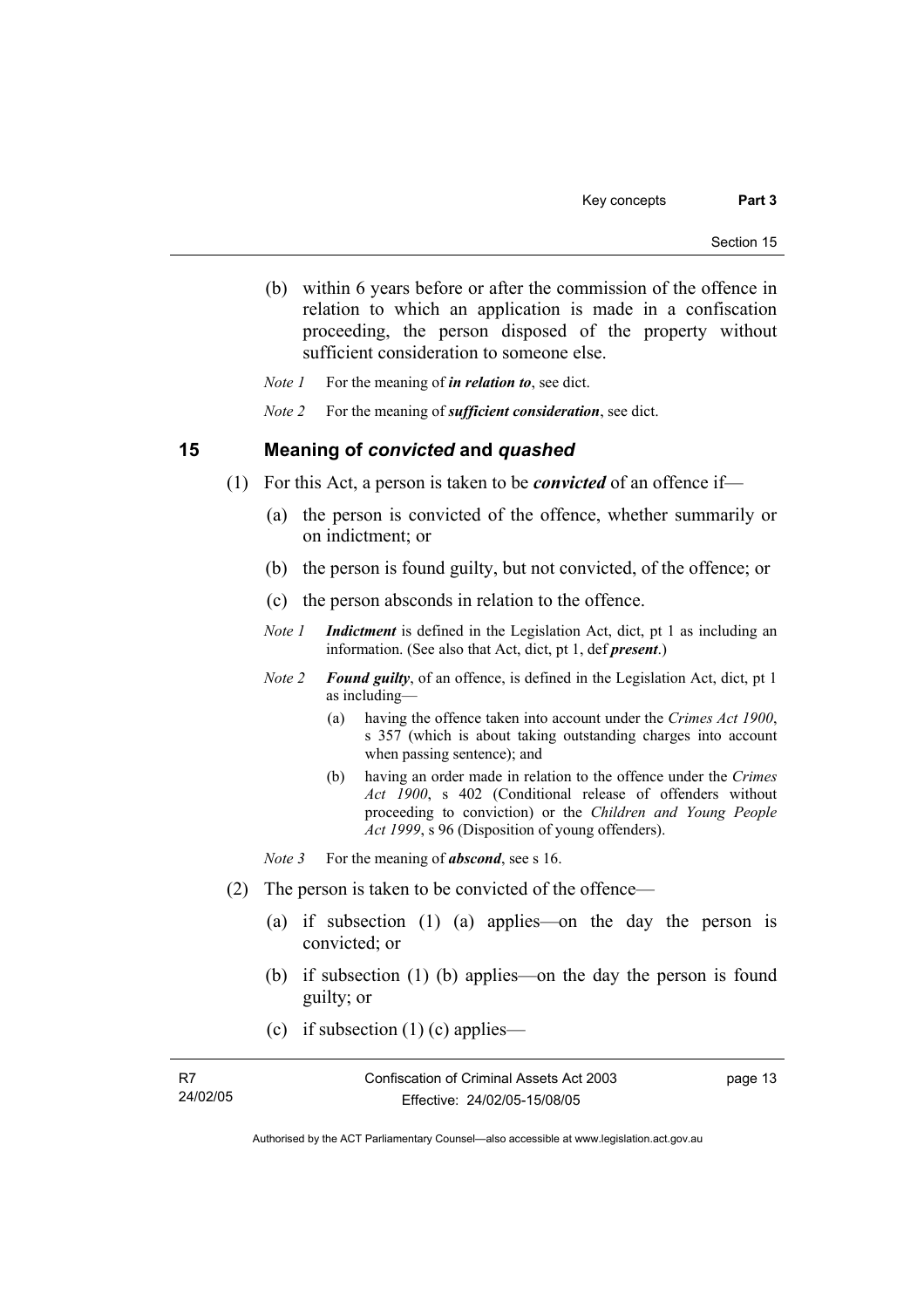Section 16

- (i) on the day the person is committed for trial for the offence; or
- (ii) on the day a court, in a confiscation proceeding, makes an order that the evidence is of sufficient weight to support a conviction for the offence.
- (3) For this Act, the person's conviction for the offence is taken to be *quashed* when—
	- (a) if subsection (1) (a) applies—the conviction is quashed or set aside; or
	- (b) if subsection (1) (b) applies because the offence was taken into account in passing sentence for another offence—
		- (i) the person's conviction or finding of guilty for the other offence is quashed or set aside; or
		- (ii) the decision to take the offence into account is quashed or set aside; or
	- (c) if subsection (1) (b) applies for another reason—the finding of guilty for the offence (however described) is quashed or set aside; or
	- (d) if subsection (1) (c) applies—the person is brought before a court for the offence, and the person is cleared of the offence.

*Note* For the meaning of *cleared*, see s 17.

 (4) However, a person's conviction for an offence is not taken to be *quashed* if a court quashes or sets aside the conviction or finding of guilty (however described) but orders the person to be retried for the offence.

## **16 When does someone** *abscond*

 (1) This section applies to an offender in relation to an indictable offence if—

R7 24/02/05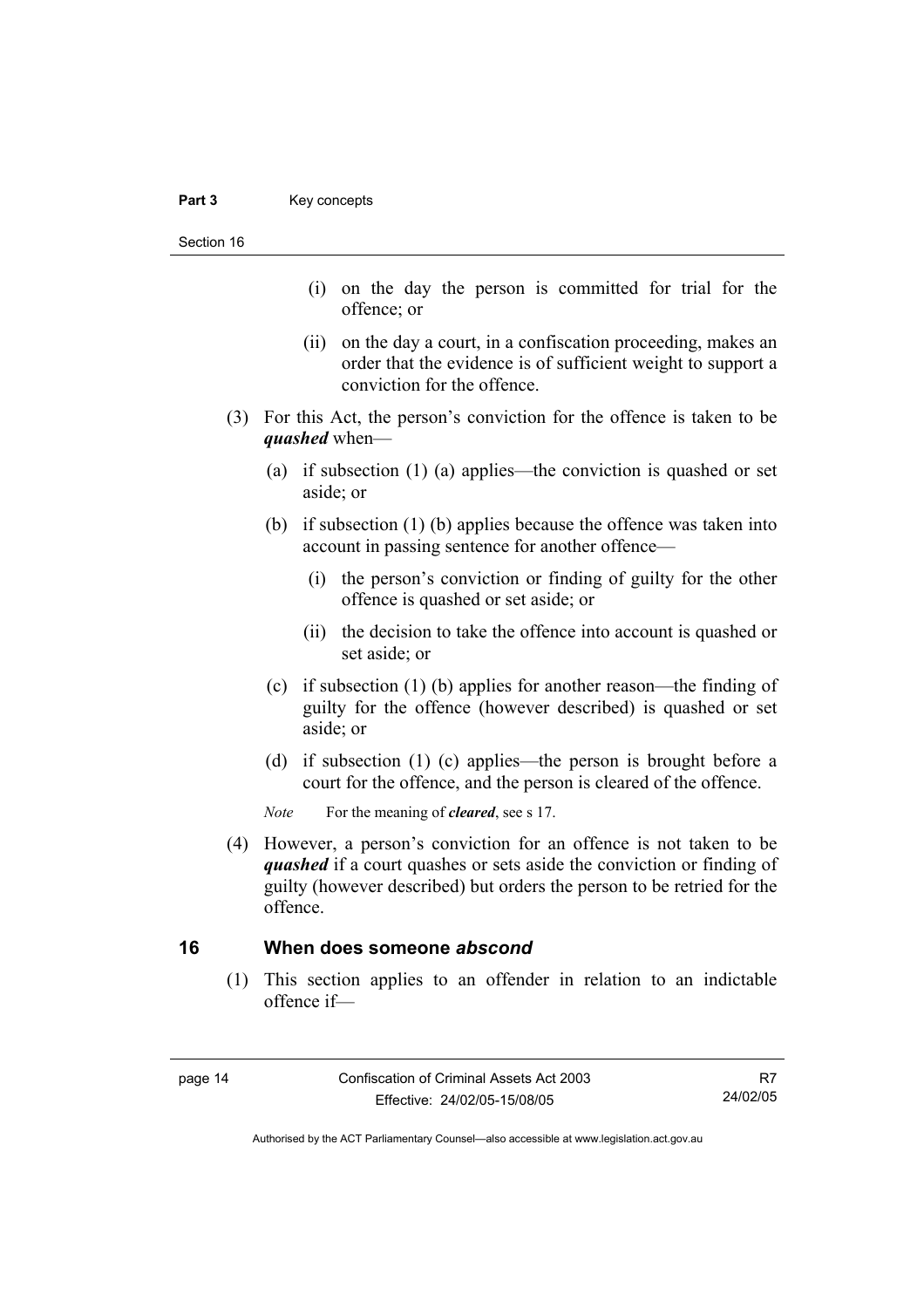- (a) an indictment is presented against the offender for the offence; and
- (b) a warrant is issued for the arrest of the offender for the offence; and
- (c) either—
	- (i) the offender is committed for trial for the offence; or
	- (ii) a court, in a confiscation proceeding, makes a finding that the evidence is of sufficient weight to support the offender's conviction for the offence.
- *Note Indictment* is defined in the Legislation Act, dict, pt 1 as including an information. (See also that Act, dict, pt 1, def *present*.)
- (2) For this Act, the offender is taken to have *absconded* in relation to the offence if—
	- (a) the offender dies before the warrant is executed; or
	- (b) at the end of 6 months after the day the warrant is issued, the offender cannot be found; or
	- (c) at the end of 6 months after the day the warrant is issued—
		- (i) the offender is not amenable to justice for any other reason; and
		- (ii) if the offender is outside the ACT—an extradition proceeding against the offender is not on foot; or
	- (d) at the end of 6 months after the day the warrant is issued—
		- (i) the offender is not amenable to justice because the offender is outside the ACT; and
		- (ii) an extradition proceeding against the offender is on foot;

and the extradition proceeding later ends without an order for the offender's extradition being made.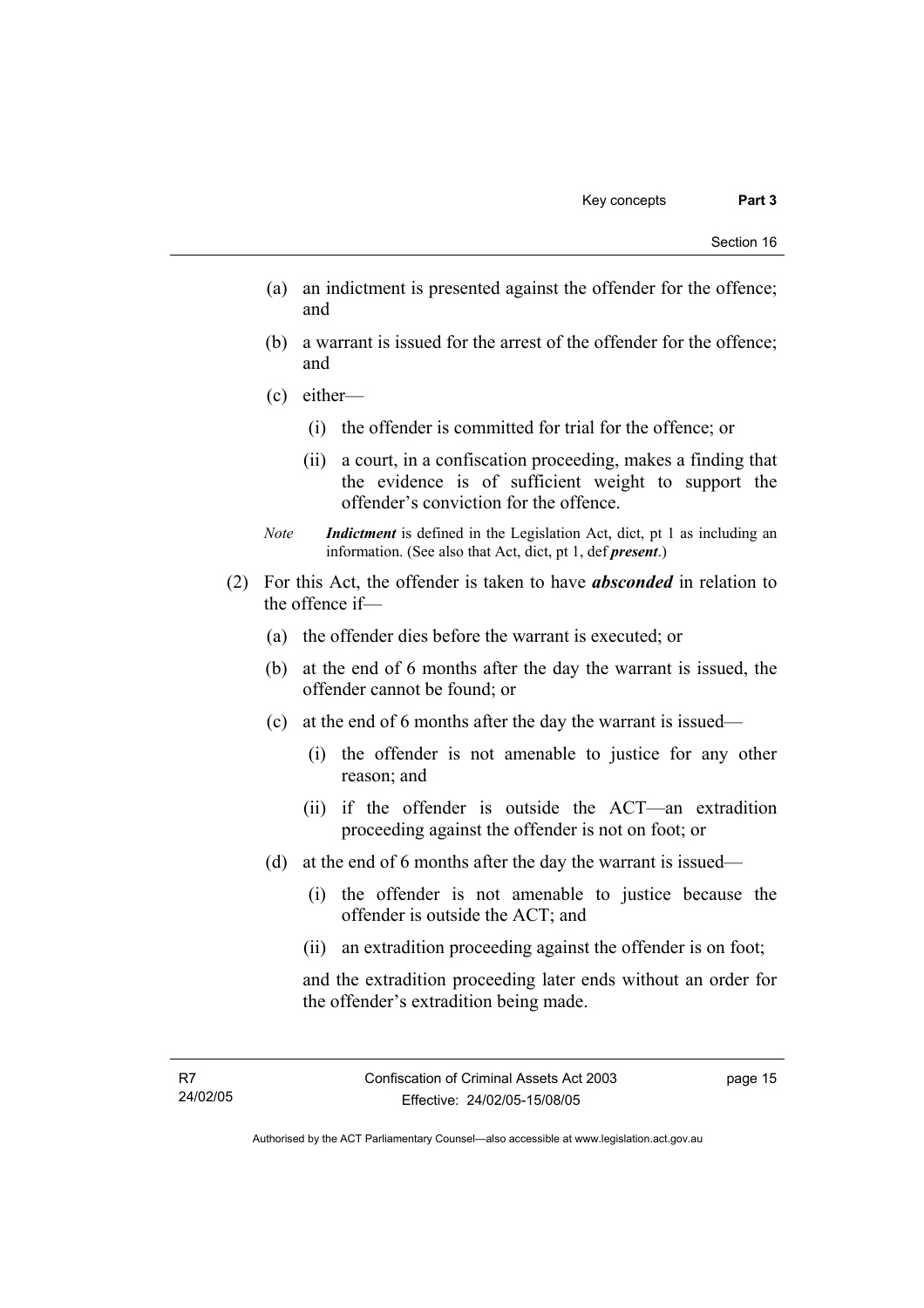#### Part 3 **Key concepts**

Section 17

# **17 When is someone** *cleared* **of an offence**

For this Act, a person is *cleared* of an offence if—

- (a) an indictment for the offence lapses, or is withdrawn or struck out; or
- (b) a charge for the offence is withdrawn or discharged; or
- (c) the person is acquitted of the offence; or
- (d) the person's conviction for the offence is quashed.
- *Note Indictment* is defined in the Legislation Act, dict, pt 1 as including an information. (See also that Act, dict, pt 1, def *present*.)

## **18 When a proceeding is** *finalised*

- (1) For this Act, a confiscation proceeding is *finalised* if—
	- (a) the proceeding lapses, or is withdrawn or struck out; or
	- (b) the appeal period for an appeal against the final judgment of the court hearing the proceeding ends without an appeal having been made against the judgment; or
	- (c) if an appeal against the final judgment is made within the appeal period—the appeal is dismissed, withdrawn or struck out, or the appeal is otherwise finalised (within the meaning of this subsection).
- (2) For this Act, a criminal proceeding is *finalised* if—
	- (a) the offender is cleared of the offence to which the proceeding relates; or
	- (b) the offender is convicted of an offence to which the proceeding relates, and the appeal period for an appeal against the conviction or finding of guilty (however described) ends without an appeal having been made against it; or
	- (c) if an appeal is made against the conviction or finding of guilty (however described) within the appeal period—the appeal is

| page 16 | Confiscation of Criminal Assets Act 2003 |          |
|---------|------------------------------------------|----------|
|         | Effective: 24/02/05-15/08/05             | 24/02/05 |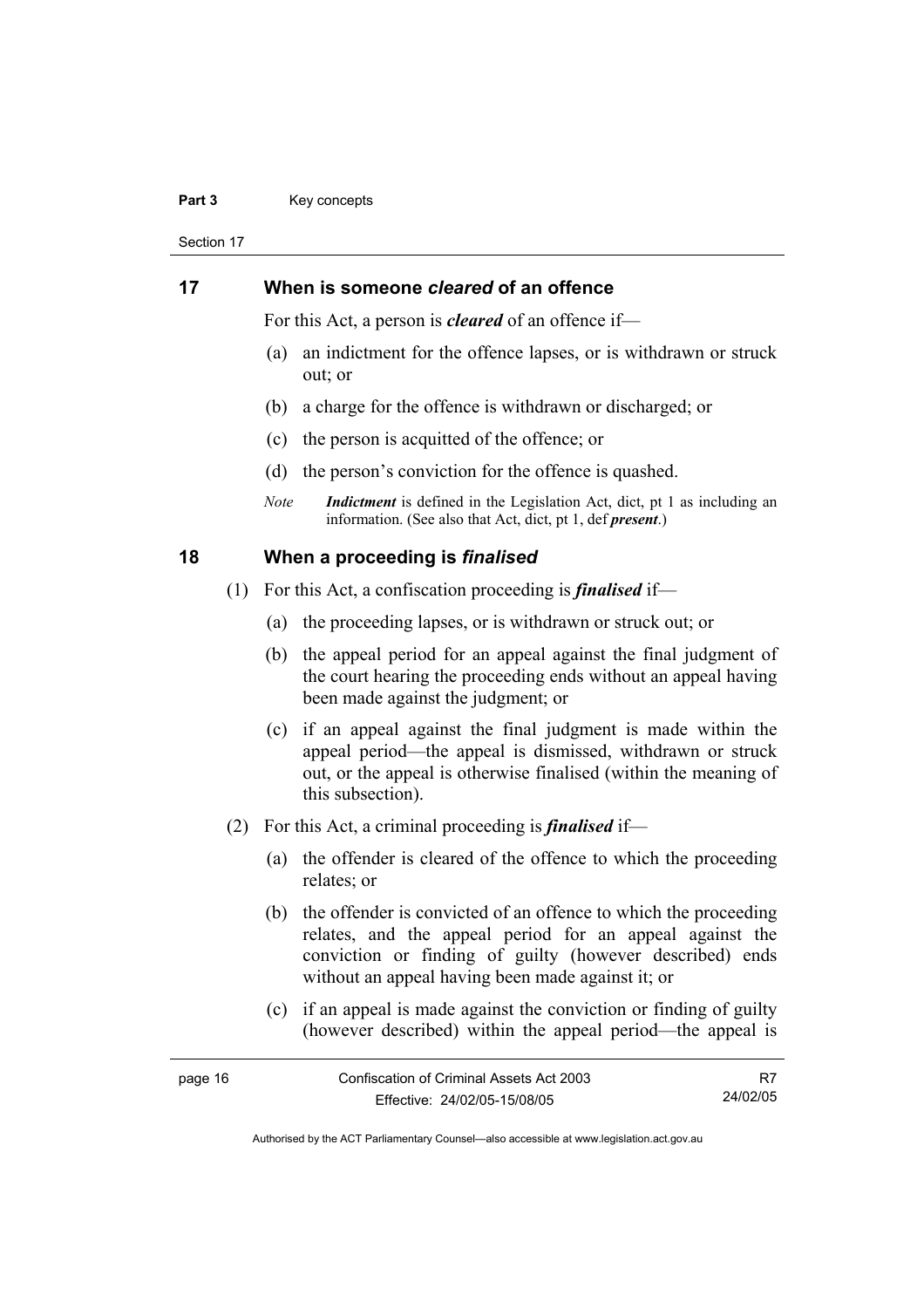dismissed, withdrawn or struck out, or the appeal is otherwise finalised (within the meaning of this subsection) without a retrial having been ordered; or

- (d) if a retrial has been ordered—the proceeding on the retrial is finalised (within the meaning of this subsection).
- (3) In this section:

*appeal period* means the period within which an appeal may be made without an extension of time or leave to make the appeal out of time.

R7 24/02/05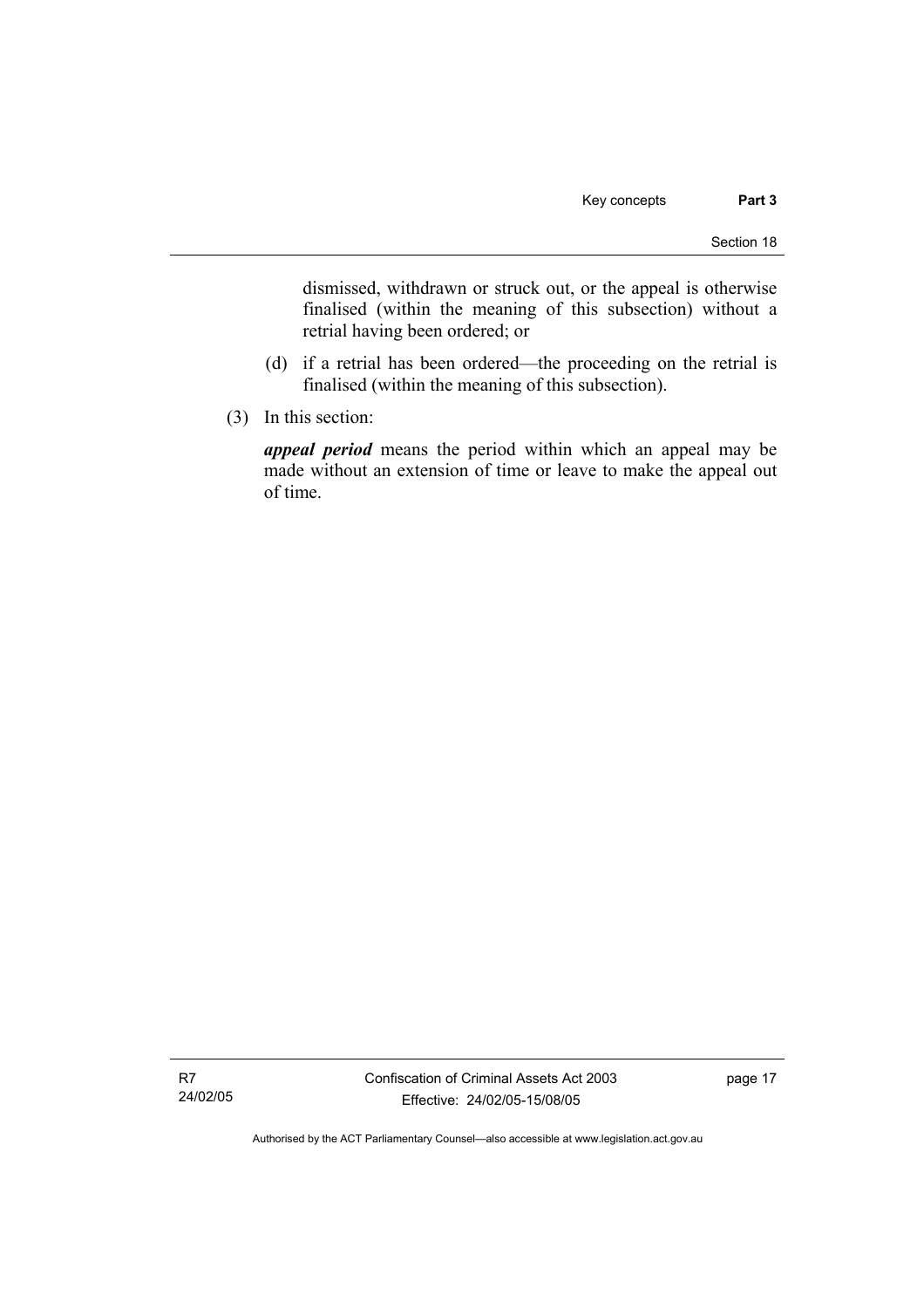**Part 4 Restraint of property Division 4.1** General Section 19

# **Part 4 Restraint of property**

# **Division 4.1 General**

## **19 Meaning of** *restraining order*

In this Act:

*restraining order* means an order under section 30 (Restraining orders over unclaimed tainted property—making) or section 31 (Restraining orders over other property—making) that a person must not deal with the property stated in the order except in accordance with—

- (a) the order; or
- (b) another order of a relevant court; or
- (c) this Act.

# **20 Meaning of** *artistic profits restraining order*

In this Act:

*artistic profits restraining order*, in relation to an offence, means a restraining order made solely to satisfy a penalty order for artistic profits in relation to the offence.

# **21 Meaning of** *unclaimed tainted property restraining order*

In this Act:

*unclaimed tainted property restraining order* means a restraining order made solely over unclaimed tainted property.

*Note* A claim for property restrained under an unclaimed tainted property restraining order does not, of itself, change or end the restraining order, see s 46 (2).

page 18 Confiscation of Criminal Assets Act 2003 Effective: 24/02/05-15/08/05

R7 24/02/05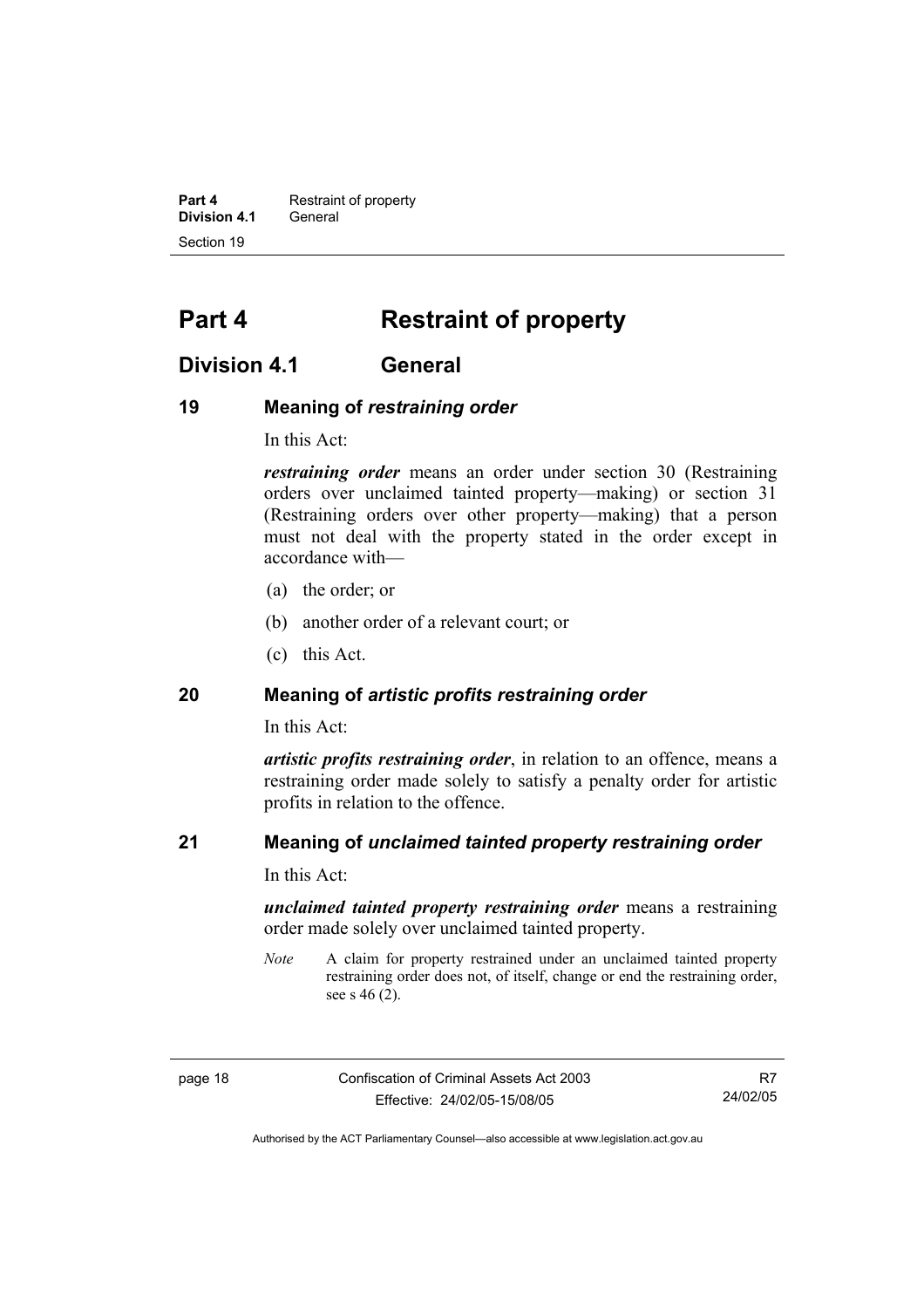## **22 Restraining orders—purposes**

A restraining order may be made to preserve property so that the property will be available for 1 or more of the following purposes:

- (a) for forfeiture under a conviction forfeiture order;
- (b) for automatic forfeiture;
- (c) for forfeiture under a civil forfeiture order;
- (d) to satisfy a penalty order.
- *Note* Pt 5 deals with forfeiture and pt 7 deals with penalty orders.

# **23 Contravening restraining orders**

- (1) A person commits an offence if—
	- (a) the person deals with property; and
	- (b) the property is subject to a restraining order; and
	- (c) the person knows that, or is reckless about the fact that, the property is subject to a restraining order; and
	- (d) the dealing with the property contravenes the order.

Maximum penalty: 500 penalty units, imprisonment for 5 years or both.

- (2) A person commits an offence if—
	- (a) the person deals with property; and
	- (b) the property is subject to a restraining order; and
	- (c) the dealing with the property contravenes the order; and
	- (d) either of the following applies:
		- (i) the restraining order, or details of the order, were recorded in a statutory property register under section 50 (2) (Restraining orders—registration in

page 19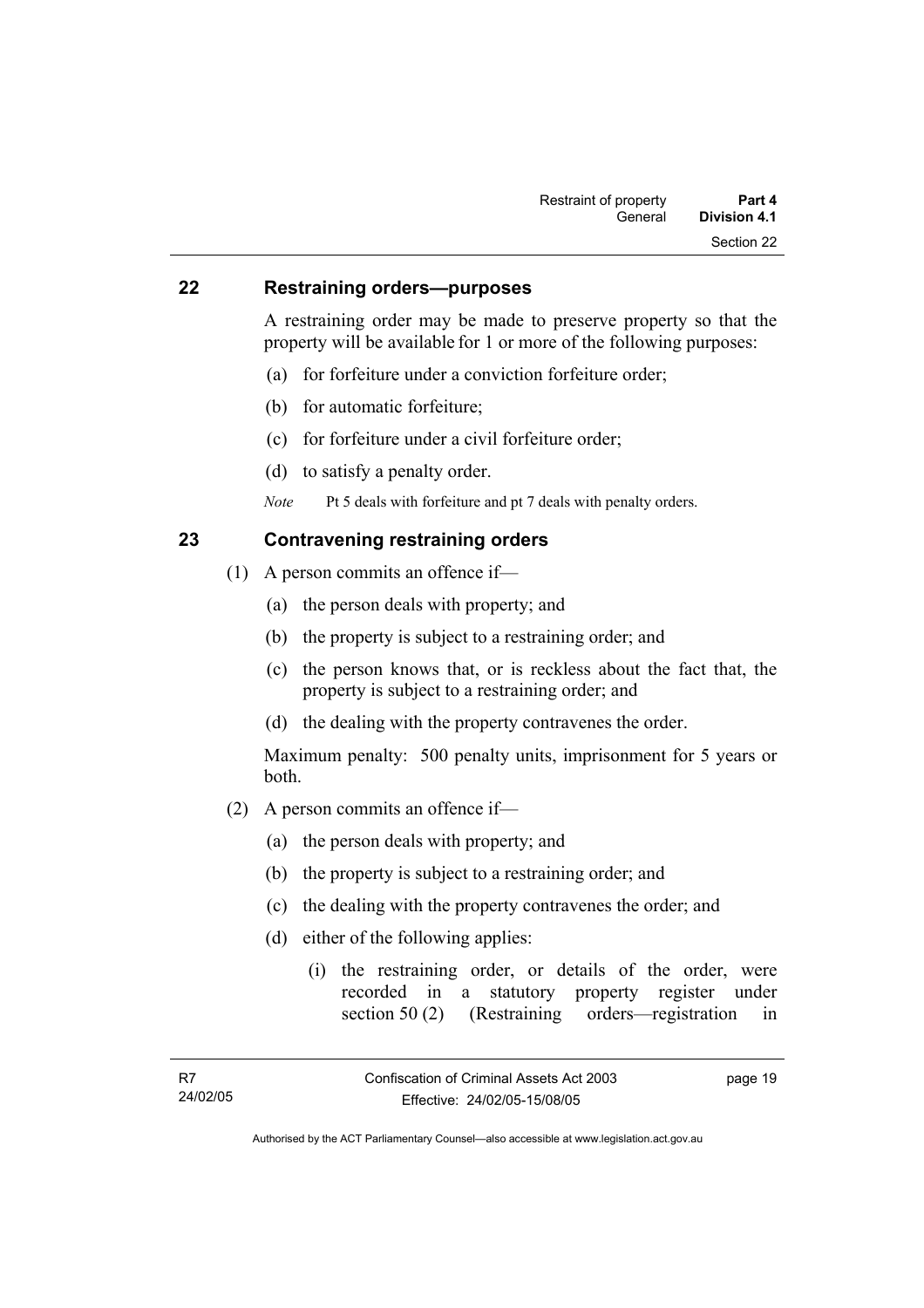| Part 4       | Restraint of property |
|--------------|-----------------------|
| Division 4.1 | General               |
| Section 24   |                       |

statutory property registers) when the person dealt with the property;

 (ii) the person was given notice of the order under section 34 (Restraining orders—notice of making) before the person dealt with the property.

Maximum penalty: 200 penalty units, imprisonment for 2 years or both.

(3) Strict liability applies to subsection (2) (b), (c) and (d).

# **24 Setting aside dealings with restrained property**

- (1) The DPP may apply to a relevant court for an order that a dealing with restrained property be set aside if—
	- (a) the dealing was in contravention of the restraining order; and
	- (b) the dealing—
		- (i) was not for sufficient consideration; or
		- (ii) transferred property to a person who was not acting honestly; or
		- (iii) transferred property to a person who did not take reasonable care to establish that the property may be lawfully acquired by the person
- (2) On application under subsection (1), the court may make an order setting aside a dealing with property in contravention of a restraining order.
- (3) The order may be expressed to take effect on—
	- (a) the day when the dealing took place; or
	- (b) the day when the order setting aside the dealing is made.
- (4) If the court makes an order mentioned in subsection (3) (b), the court must declare the rights of anyone who acquired an interest in

R7 24/02/05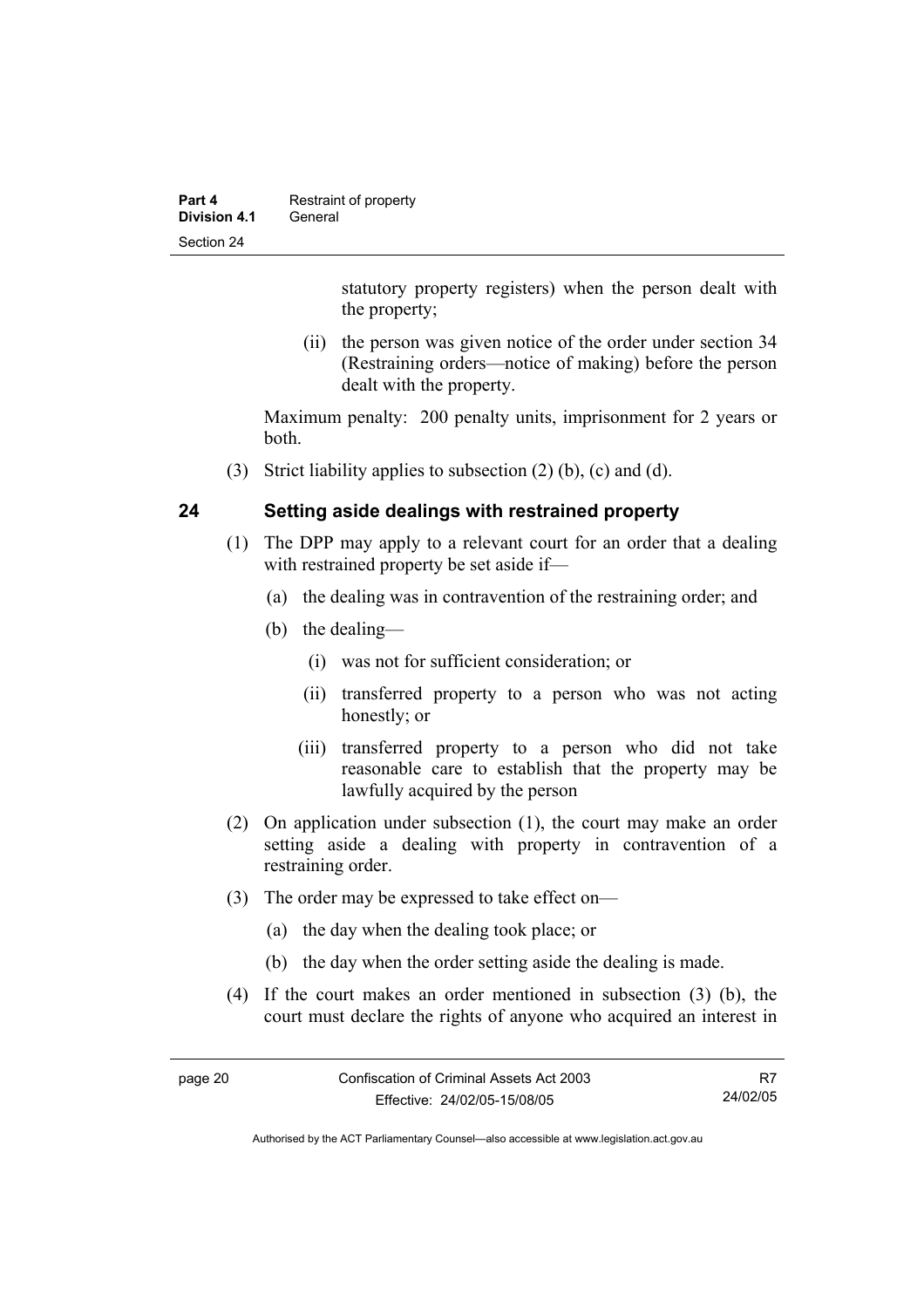the property on or after the day of the dealing and before the day the order is made.

# **Division 4.2 Making restraining orders**

- *Note 1* For general provisions about a proceeding for a restraining order (which is a confiscation proceeding—see s 236), see pt 14.
- *Note 2* In particular, no advance notice to anyone is required of the application for the order, and the application may be heard in closed court, without the offender or the public being present, see s 243.

# **25 Restraining orders over unclaimed tainted property application**

- (1) The DPP may apply to a relevant court for a restraining order over unclaimed tainted property.
- (2) The application must state the following:
	- (a) that the application is for an unclaimed tainted property restraining order;
	- (b) the property sought to be restrained.
- (3) The application must be supported by an affidavit under section 28 (Restraining orders over unclaimed tainted property—affidavit supporting application).
- (4) An application for an unclaimed tainted property restraining order must be made only in relation to unclaimed tainted property (but may be made at the same time as an application for a restraining order over other property).

# **26 Restraining orders over other property—application**

- (1) The DPP may apply to a relevant court for a restraining order over any of the following:
	- (a) stated property of a person;

page 21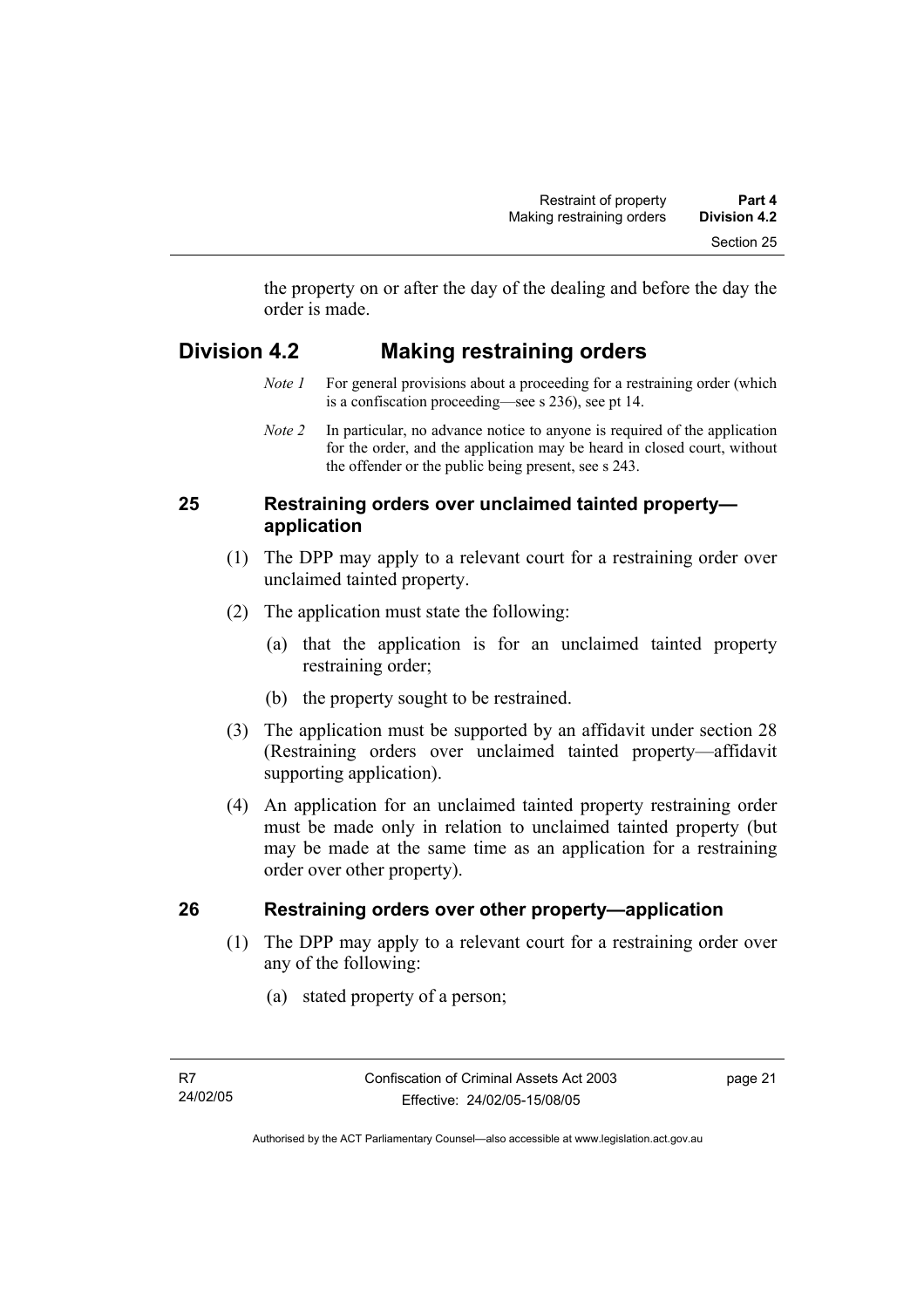- (b) stated property of a person and all other property of the person (including property acquired after the making of the order);
- (c) all property of a person (including property acquired after the making of the order);
- (d) all property of a person (including property acquired after the making of the order) other than stated property.
- *Note 1* A reference to a *person* generally includes a reference to a corporation as well as an individual, see Legislation Act, s 160. (See also the Legislation Act, dict, pt 1, def *person*.)
- *Note 2 Property* includes an interest in property, see Legislation Act, dict, pt 1.
- (2) The application must state the following:
	- (a) the offence to which the application relates;
	- (b) when it is alleged the offence was committed;
	- (c) the person who is alleged to have committed the offence;
	- (d) the person whose property the application relates to;
	- (e) the property sought to be restrained (including whether it is property of the offender or someone else);

*Note Offender* includes a corporation, see dict.

- (f) whether the application is for an artistic profits restraining order.
- (3) The application must be supported by an affidavit under section 29 (Restraining orders over other property—affidavit supporting application).
- (4) For subsection (2) (a), the application need not specify a particular offence and it is sufficient if the application states that some offence or other was committed.
- (5) For subsection (2) (b), the application need not specify a particular time or day and it is sufficient if the application states a period within which the offence was committed.

| page 22 | Confiscation of Criminal Assets Act 2003 |          |
|---------|------------------------------------------|----------|
|         | Effective: 24/02/05-15/08/05             | 24/02/05 |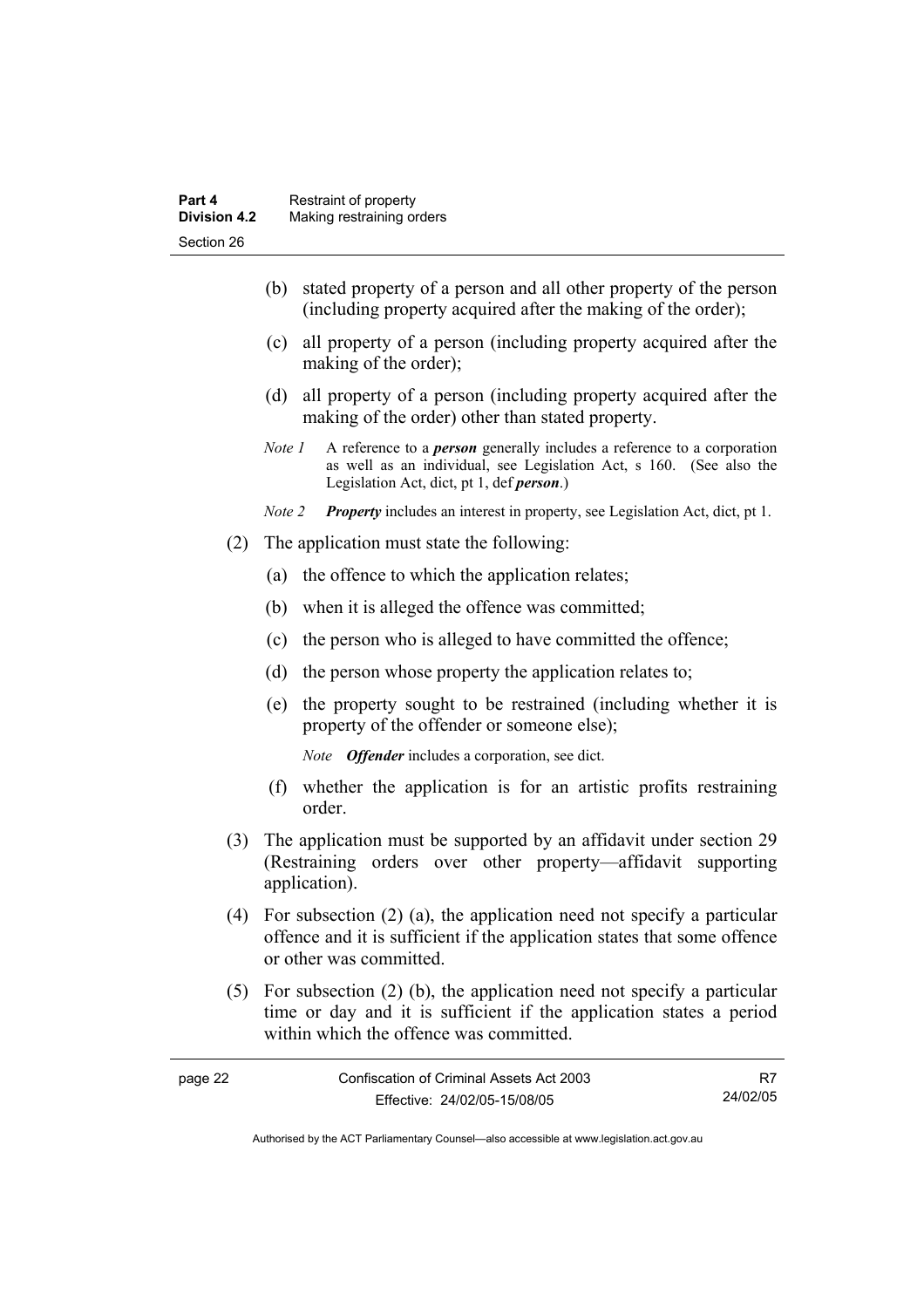- (6) To remove any doubt—
	- (a) an application for a restraining order under this section may be made in relation to an interest (or interests) in property; and

- (b) an application for a restraining order under this section may be made in relation to 2 or more offences; and
- (c) an application for a restraining order under this section may be made in relation to the property of 2 or more people; and
- (d) this section does not apply to an application for a restraining order over unclaimed tainted property.

#### **27 Restraining orders—time for making certain applications**

- (1) This section does not apply to an application for—
	- (a) an artistic profits restraining order; or
	- (b) an unclaimed tainted property restraining order.
- (2) An application for a restraining order in relation to an ordinary indictable offence must be made before the end of the longer of the following periods:
	- (a) if an indictment has been presented against the offender for the offence, and the offender has not been convicted or cleared of the offence—2 years after the day the indictment was presented;
	- (b) if the offender has been convicted of the offence (and not cleared)—2 years after the day of the conviction;

*Note Property* includes an interest in property, see Legislation Act, dict, pt 1.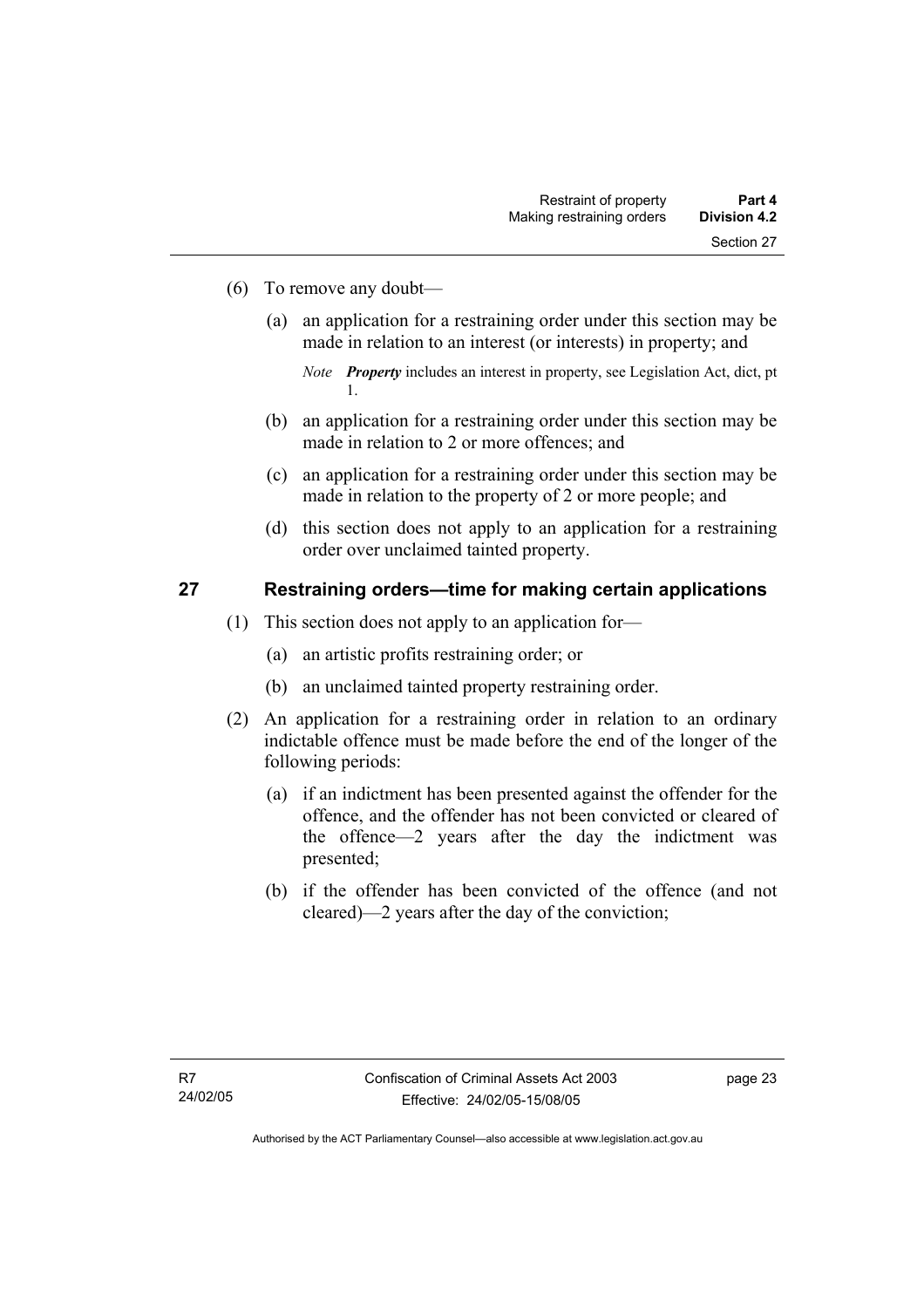- (c) in any case—6 years after the day the offence was committed (or is alleged to have been committed).
- *Note 1* For the meaning of *in relation to*, see dict.
- *Note 2 Indictment* is defined in the Legislation Act, dict, pt 1 as including an information. (See also that Act, dict, pt 1, def *present*.)
- *Note 3* The court may allow leave for an application to be made after a time fixed by this section in certain circumstances (see s 49 and s 246).
- (3) An application for a restraining order in relation to a serious offence must be made before the end of the longer of the following periods:
	- (a) if an indictment has been presented against the offender for the offence, and the offender has not been convicted or cleared of the offence—2 years after the day the indictment was presented;
	- (b) if the offender has been convicted of the offence—2 years after the day of the conviction;
	- (c) in any case—6 years after the day the offence was committed (or is alleged to have been committed).
	- *Note* The court may allow leave for an application to be made after a time fixed by this section in certain circumstances (see s 49 and s 246).

# **28 Restraining orders over unclaimed tainted property affidavit supporting application**

- (1) An affidavit by a police officer supporting an application under section 25 (Restraining orders over unclaimed tainted property application) for an unclaimed tainted property restraining order must state—
	- (a) that the police officer suspects that the property is unclaimed tainted property; and
	- (b) that the property has not been claimed by anyone.
	- *Note* No time limit applies to an application for an unclaimed tainted property restraining order, see s 27 (1) (b).

| page 24 | Confiscation of Criminal Assets Act 2003 |          |
|---------|------------------------------------------|----------|
|         | Effective: 24/02/05-15/08/05             | 24/02/05 |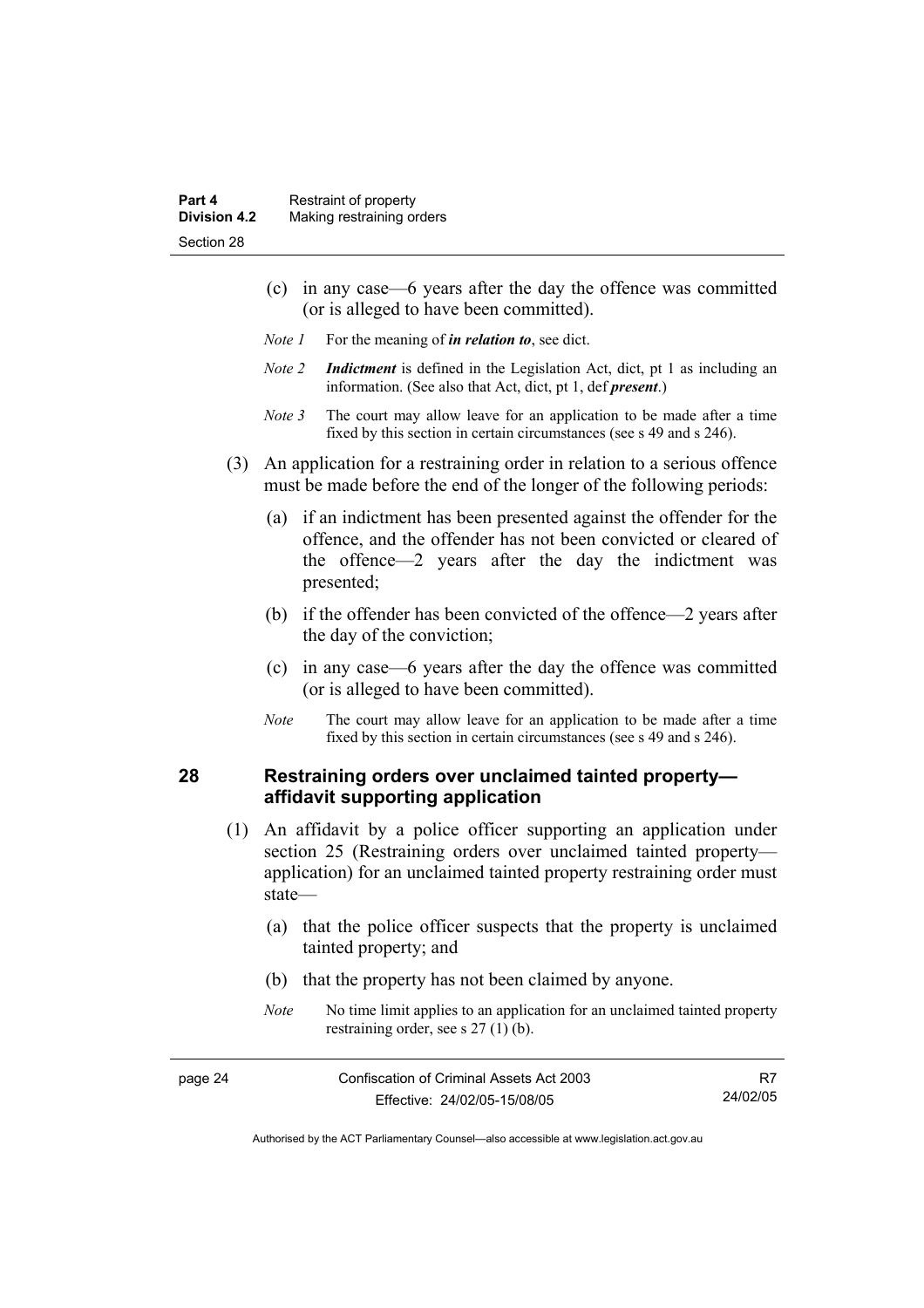- (2) The affidavit must state that the police officer believes that the property sought to be restrained may be required to satisfy a purpose mentioned in section 22 (Restraining orders—purposes).
- (3) For subsection (2), no particular purpose need be stated in the affidavit.
- (4) The affidavit must state the grounds for each suspicion or belief of the police officer stated in the affidavit.

# **29 Restraining orders over other property—affidavit supporting application**

- (1) An affidavit by a police officer supporting an application under section 26 (Restraining orders over other property—application) for a restraining order must state—
	- (a) that the officer believes that an indictment has been presented against the offender for a stated indictable offence, or that the offender has been convicted of a stated indictable offence; or
	- (b) that the officer suspects that the offender has committed a stated indictable offence, and that it is intended, within a stated period—
		- (i) for an ordinary indictable offence—to present an indictment against the offender for the offence (or a related indictable offence); or
		- (ii) for a serious offence—
			- (A) to present an indictment against the offender for the offence (or a related serious offence); or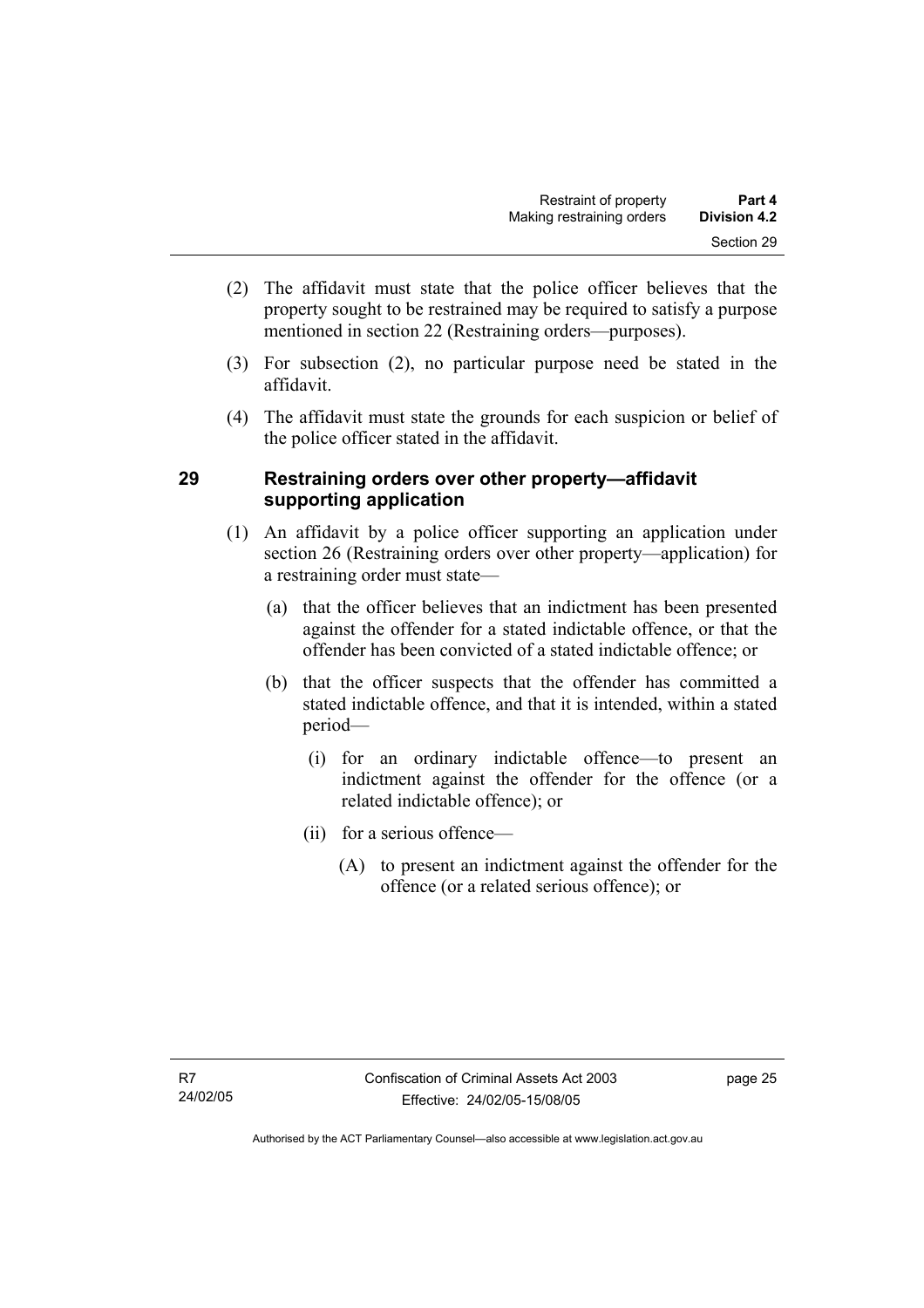- (B) to apply for a civil forfeiture order or a penalty order in relation to the offence (or a related serious offence).
- *Note Indictment* is defined in the Legislation Act, dict, pt 1 as including an information. (See also that Act, dict, pt 1, def *present*.)
- (2) Subsection (1) (b) does not require the police officer to specify a particular offence in the affidavit and it is sufficient if the police officer suspects that the offender has committed a particular kind of offence and the affidavit describes the nature of the offence in general terms.
- (3) If the application is not for an artistic profits restraining order, the affidavit must state that the police officer believes that the application is being made within the relevant period mentioned in section 27 (Restraining orders—time for making certain applications) for the offence to which the application relates.

*Note* No time limit applies to an application for an artistic profits restraining order, see s 27 (1) (a).

- (4) For subsection (3), if the application relates to a serious offence, it is sufficient if the police officer believes that the offence was committed within the relevant period mentioned in section 27, and it is not necessary for the officer to believe that the offence was committed on any particular day or time within the relevant period.
- (5) The affidavit must state, for the property mentioned in the application, or for each stated part of the property—
	- (a) that the officer suspects that the property is either the offender's property or the property of someone else; and
	- (b) for property that the officer suspects is the property of someone else—
		- (i) that the officer suspects that the property is tainted property; or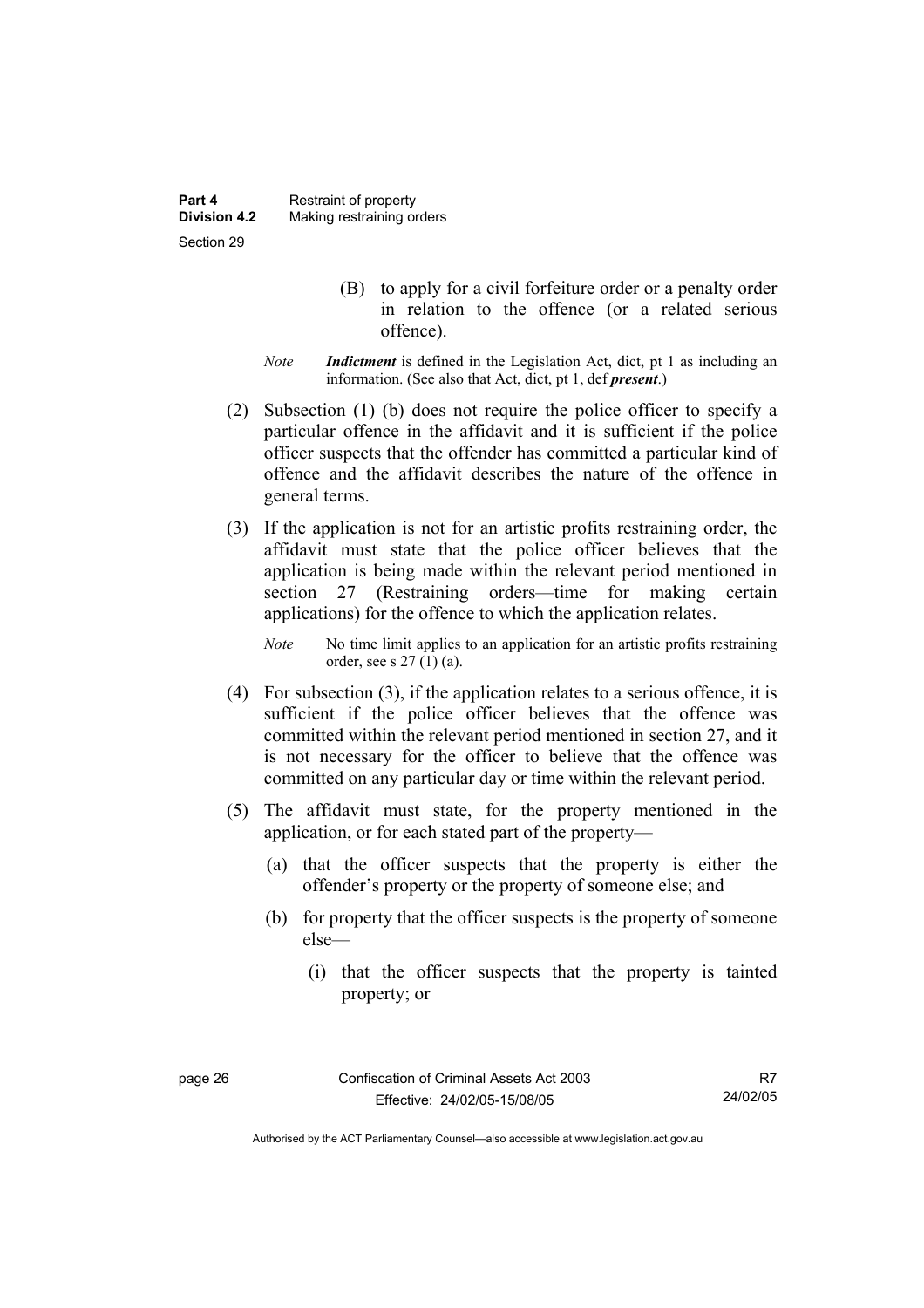- (ii) that the officer suspects that the property is subject to the offender's effective control.
- (6) The affidavit must state that the police officer believes that—
	- (a) the property sought to be restrained may be required to satisfy a purpose mentioned in section 22 (Restraining orders purposes); and
	- (b) if the application is for an artistic profits restraining order—the property sought to be restrained may be required to satisfy a penalty order for artistic profits in relation to the offence.
- (7) For subsection (6) (a), no particular purpose need be stated in the affidavit.
- (8) The affidavit must state the grounds for each belief or suspicion of the police officer stated in the affidavit.

# **30 Restraining orders over unclaimed tainted property making**

- (1) This section applies if an application is made under section 25 (Restraining orders over unclaimed tainted property—application) to a relevant court for an unclaimed tainted property restraining order in relation to an offence.
- (2) The relevant court must make a restraining order over the property to which the application relates if, having regard to the police officer's affidavit supporting the application and any other evidence before the court, the court is satisfied that there are reasonable grounds for the officer's suspicions and beliefs stated in the affidavit.
	- *Note* A claim for property restrained under an unclaimed tainted property restraining order does not, of itself, change or end the restraining order, see s 46 (2).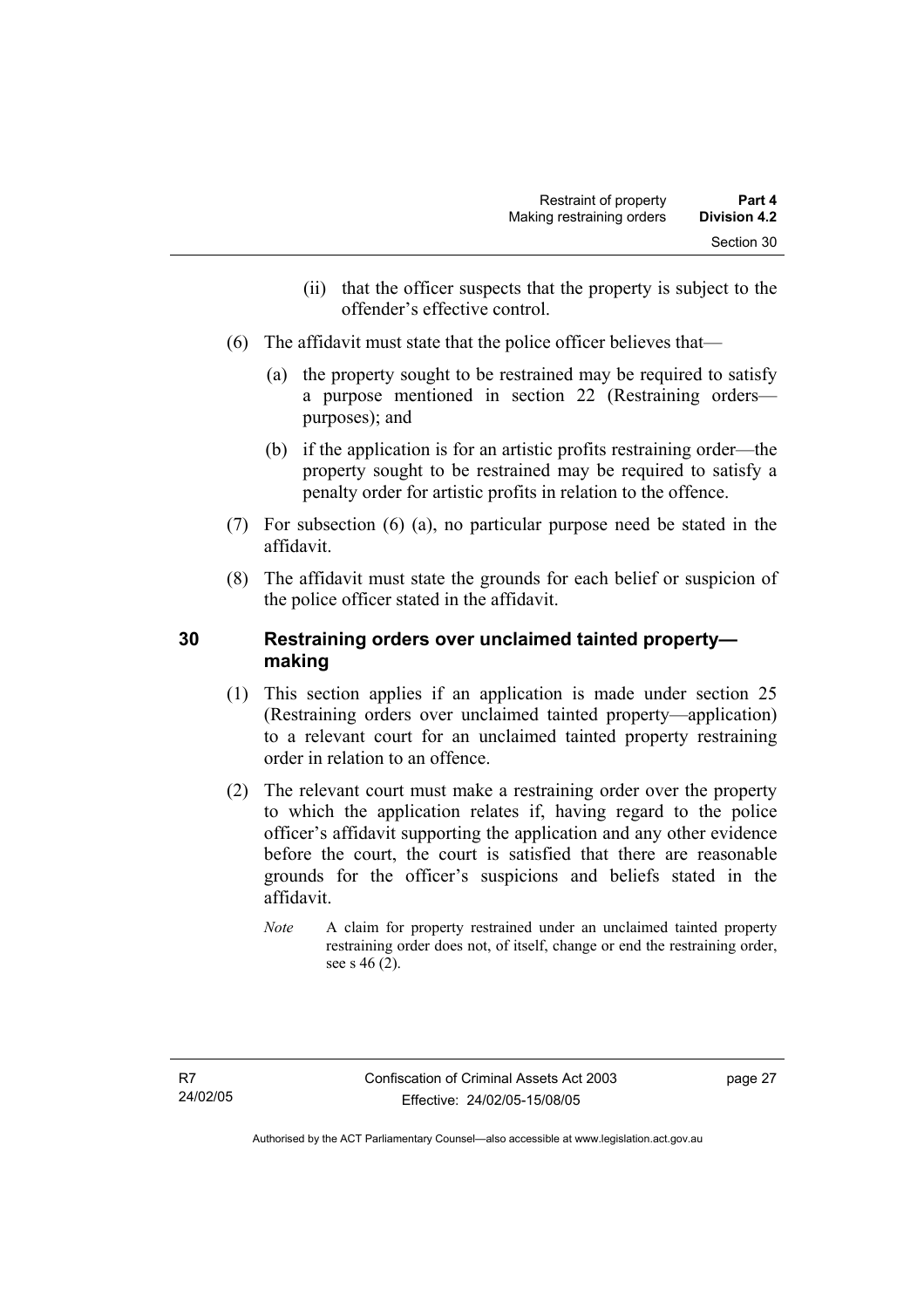| Part 4              | Restraint of property     |
|---------------------|---------------------------|
| <b>Division 4.2</b> | Making restraining orders |
| Section 31          |                           |

- (3) The restraining order may direct the public trustee to take control of the restrained property.
	- *Note* For the commencement of a restraining order, see Legislation Act, s 73 (4).
- (4) To remove any doubt, for making a restraining order under this section, it is irrelevant whether there is any risk of the property being dealt with in a way that would defeat or hinder the purposes of this Act.

#### **31 Restraining orders over other property—making**

- (1) This section applies if an application is made under section 26 (Restraining orders over other property—application) to a relevant court for a restraining order in relation to an offence.
- (2) The relevant court must make a restraining order over the property to which the application relates if, having regard to the police officer's affidavit supporting the application and any other evidence before the court—
	- (a) the court is satisfied that there are reasonable grounds for the officer's beliefs and suspicions stated in the affidavit; and
	- (b) if an indictment has not been presented for the offence, or the offence is a serious offence of which the offender has been cleared—the court is satisfied that, within 6 weeks after the date of the order or (if allowed by the court) a longer period of not longer than 3 months after that date—
		- (i) for an ordinary indictable offence—it is intended to present an indictment against the offender for the offence (or a related indictable offence); or
		- (ii) for a serious offence—
			- (A) it is intended to present an indictment against the offender for the offence (or a related serious offence); or

| ĸ<br>הו<br>c |  |
|--------------|--|
|--------------|--|

Confiscation of Criminal Assets Act 2003 Effective: 24/02/05-15/08/05

Authorised by the ACT Parliamentary Counsel—also accessible at www.legislation.act.gov.au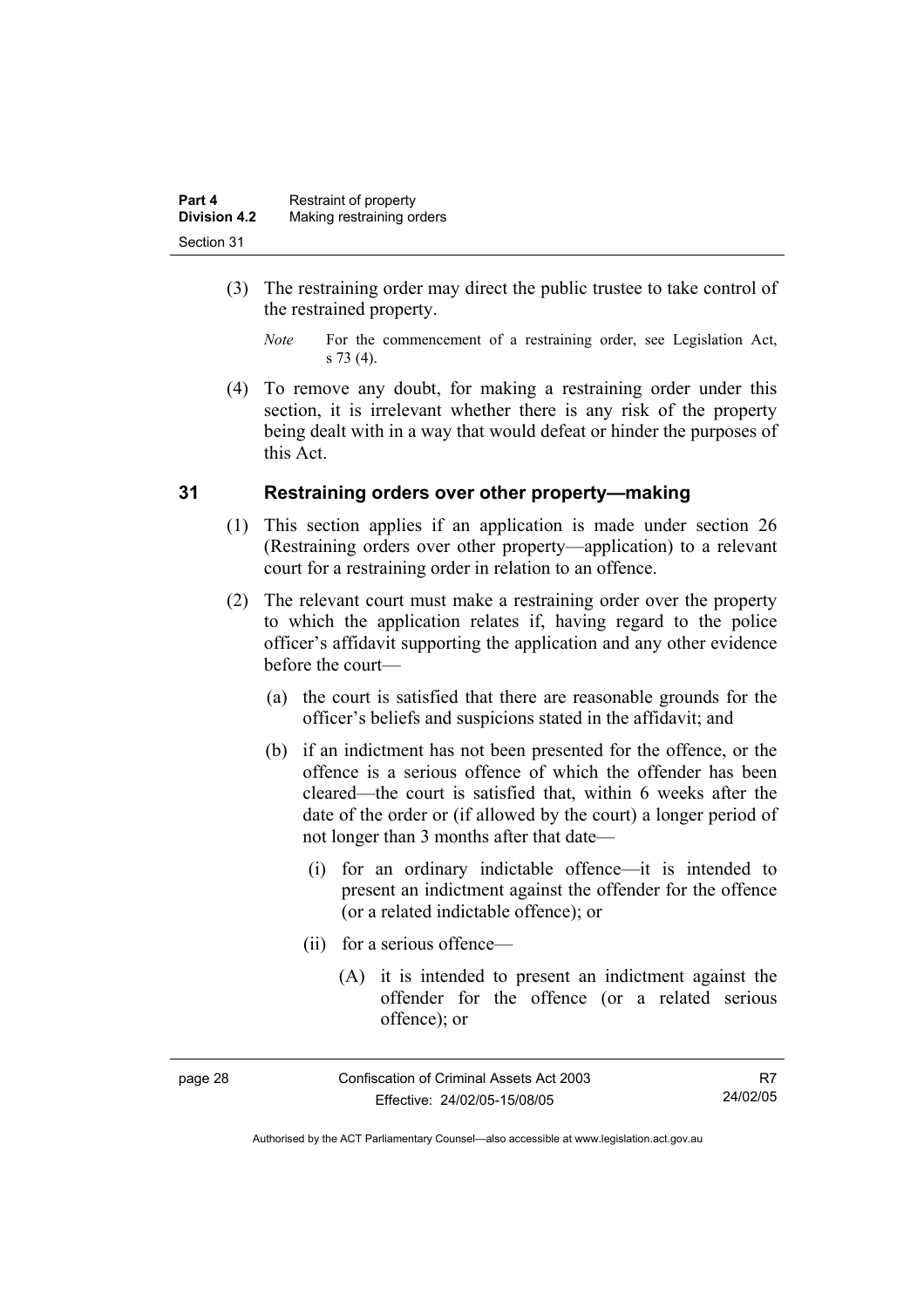- (B) it is intended to apply for a civil forfeiture order or a penalty order in relation to the offence (or a related serious offence).
- *Note Indictment* is defined in the Legislation Act, dict, pt 1 as including an information. (See also that Act, dict, pt 1, def *present*.)
- (3) The restraining order may do either or both of the following:
	- (a) direct the public trustee to take control of the restrained property or stated restrained property;
	- (b) provide, under section 37 or 38, for living and business expenses, or legal expenses, to be met out of the restrained property.
	- *Note* For the commencement of a restraining order, see Legislation Act, s 73 (4).
- (4) The relevant court may refuse to make the restraining order if the DPP does not give the relevant court any undertaking that the court considers appropriate about the payment of damages or costs in relation to the making or operation of the order.
- (5) To remove any doubt—
	- (a) a restraining order may be made under this section in relation to an interest (or interests) in property; and
		- *Note Property* includes an interest in property, see Legislation Act, dict, pt 1.
	- (b) a restraining order may relate to 2 or more offences committed (or alleged to have been committed) by an offender; and
		- *Note Offender* includes a corporation, see dict.
	- (c) a restraining order may relate to the property of 2 or more people; and
	- (d) for making a restraining order under this section, it is irrelevant whether there is any risk of the property being dealt with in a way that would defeat or hinder the purposes of this Act.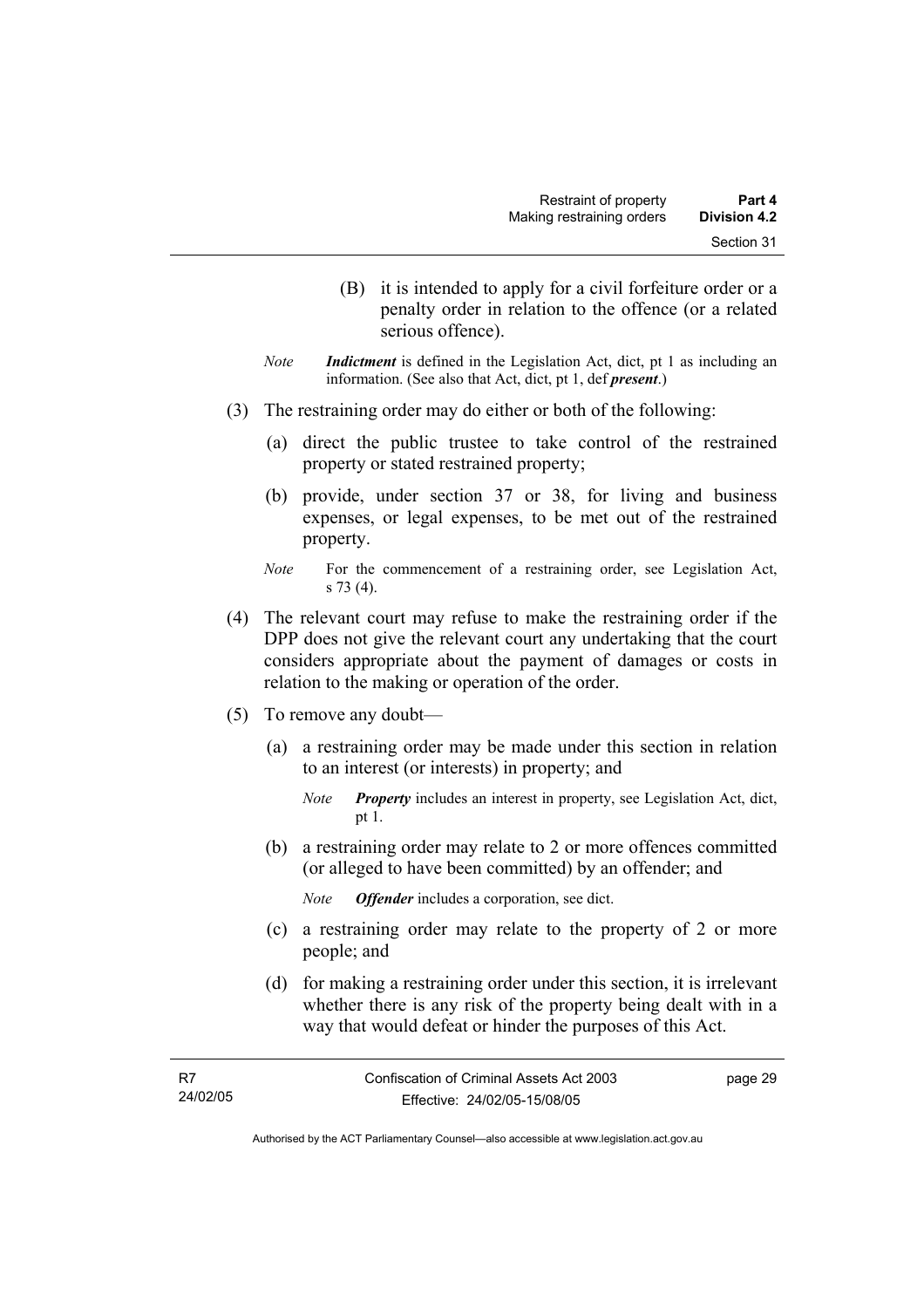# **32 Making of restraining orders—specific serious offence not required etc**

- (1) For section 31 and to remove any doubt, if the relevant court is satisfied that there are reasonable grounds for the police officer's belief that a serious offence was committed by the offender within the relevant period mentioned in section 27 (Restraining orders time for making certain applications), the court must not refuse to make a restraining order in relation to the offence only because the court is not satisfied—
	- (a) that the officer had any belief that a particular serious offence was committed within the relevant period; or
	- (b) that the officer had any belief about the particular day or time when the offender committed the offence within the relevant period; or
	- (c) that there are reasonable grounds for any belief by the officer about anything mentioned in paragraph (a) or (b).

*Note* For the meaning of *in relation to*, see dict.

- (2) Also, for section 31 and to remove any doubt, the relevant court must not refuse to make a restraining order in relation to the offender only because—
	- (a) an indictment has not been presented against the offender for the offence; or
	- (b) the offender has not been convicted of the offence; or
	- (c) the offender has been cleared of the offence, including being cleared after having been convicted of the offence; or
	- (d) a doubt is raised about whether the person committed the offence.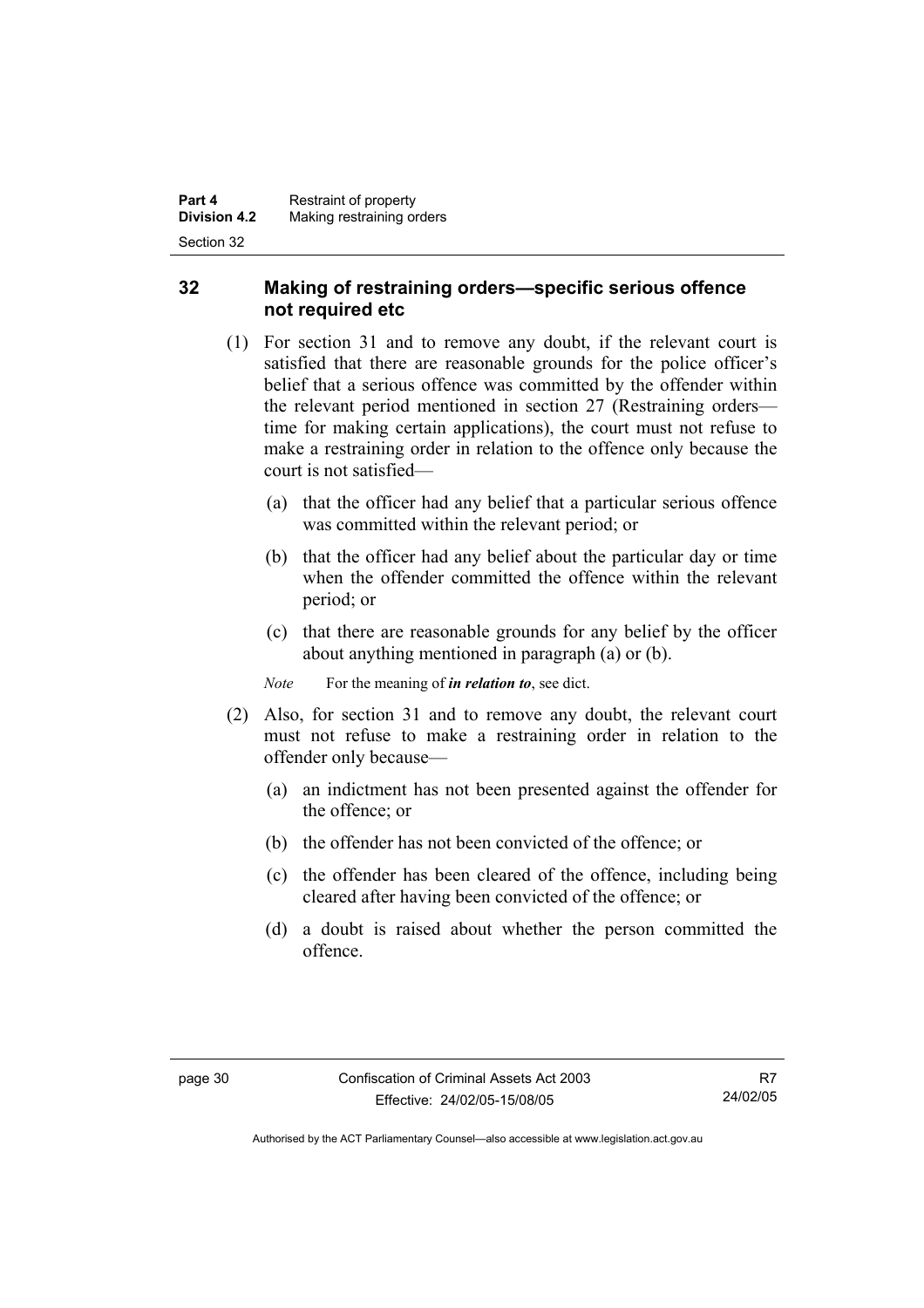#### **33 Restraining orders—contents**

- (1) A restraining order must state that a person must not deal with the property stated in the order except in accordance with—
	- (a) the order; or
	- (b) another order of a relevant court; or
	- (c) this Act.
- (2) A restraining order (other than an unclaimed tainted property restraining order) must also state—
	- (a) that it is a restraining order under this Act; and
	- (b) the person (or people) whose property it applies to; and
	- (c) for each person to whose property it applies to—the property to which it applies, including whether it applies to property acquired after the making of the order; and
	- (d) if section 31 (2) (b) (Restraining orders over other property making) applies to the restraining order—the applicable period under the paragraph; and
		- *Note* The restraining order ends unless an indictment is presented or, for a serious offence, a forfeiture or penalty application is made, before the end of the stated period (see div 4.3, tables 1 and 2).
	- (e) if the order directs the public trustee to take control of the restrained property or stated restrained property—the direction and the property to which it applies; and
	- (f) if the relevant court making the order has given a direction under section 35 (Restraining order proceedings—restrictions on disclosure)—
		- (i) the direction given by the court; and
		- (ii) the effect of section 36 (Restraining orders—disclosure offences) in relation to the direction; and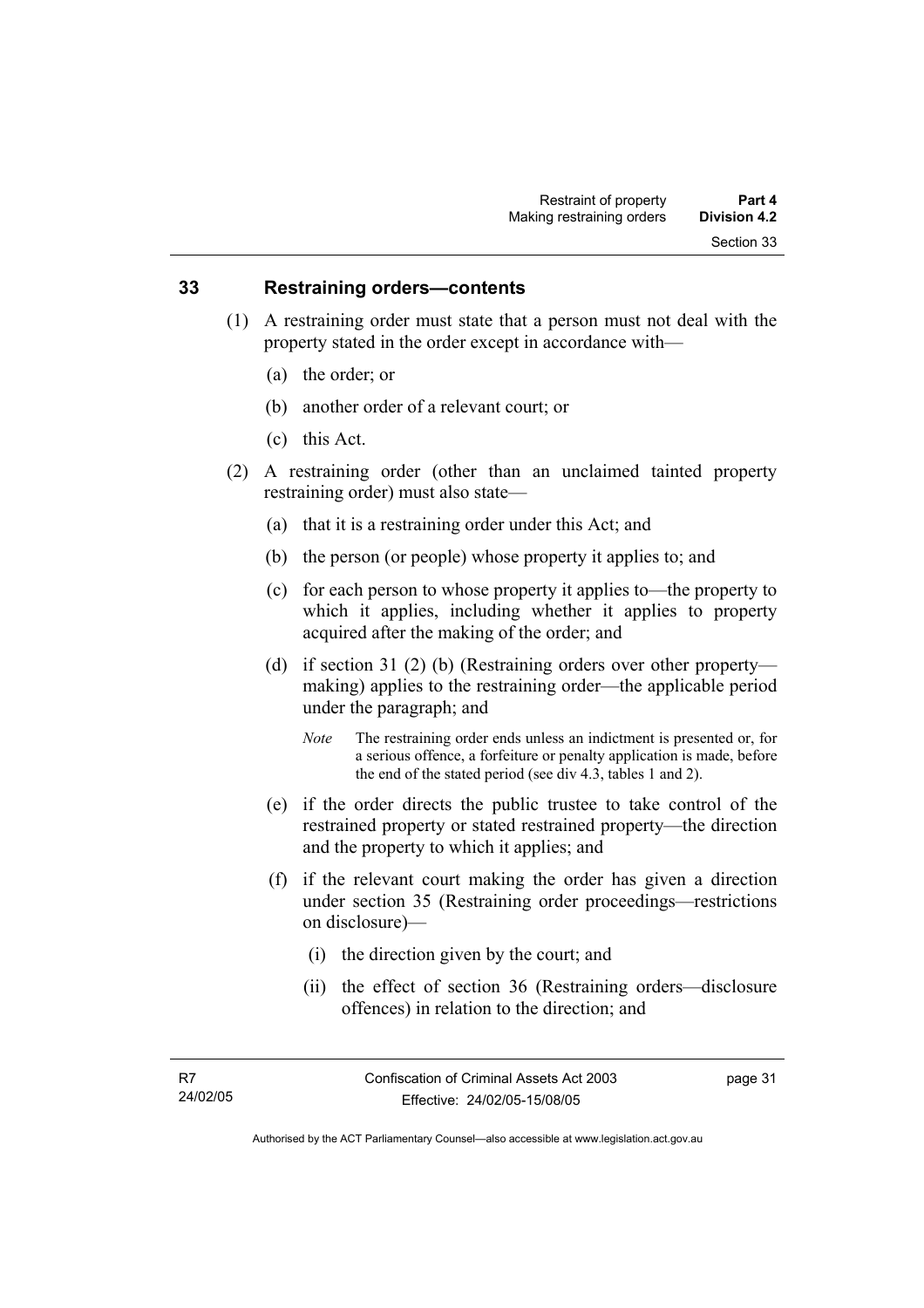| Part 4              | Restraint of property     |
|---------------------|---------------------------|
| <b>Division 4.2</b> | Making restraining orders |
| Section 34          |                           |

- (g) if the order provides, under section 37 or 38, for living and business expenses, or legal expenses, to be met out of the restrained property—
	- (i) the kind of expenses that may be met out of the restrained property; and
	- (ii) the period during which the expenses may be met out of the restrained property; and
	- (iii) the maximum amount of the expenses that may be met out of the restrained property.
- (3) An unclaimed tainted property restraining order must also state—
	- (a) that it is an unclaimed tainted property restraining order under this Act; and
	- (b) the property to which it applies; and
	- (c) if the relevant court making the order has given a direction under section 35—
		- (i) the direction given by the court; and
		- (ii) the effect of section 36 in relation to the direction; and
	- (d) that, unless a relevant court makes an order that stops the operation of the restraining order over the property, the property will be automatically forfeited under this Act to the Territory at the end of 14 days after the day the order is made.
- (4) A failure by a relevant court to comply with this section in relation to the restraining order does not invalidate the restraining order or any forfeiture order or automatic forfeiture made in relation to the property restrained under the restraining order.

#### **34 Restraining orders—notice of making**

 (1) If a court makes a restraining order over property, the DPP must give a copy of the order to—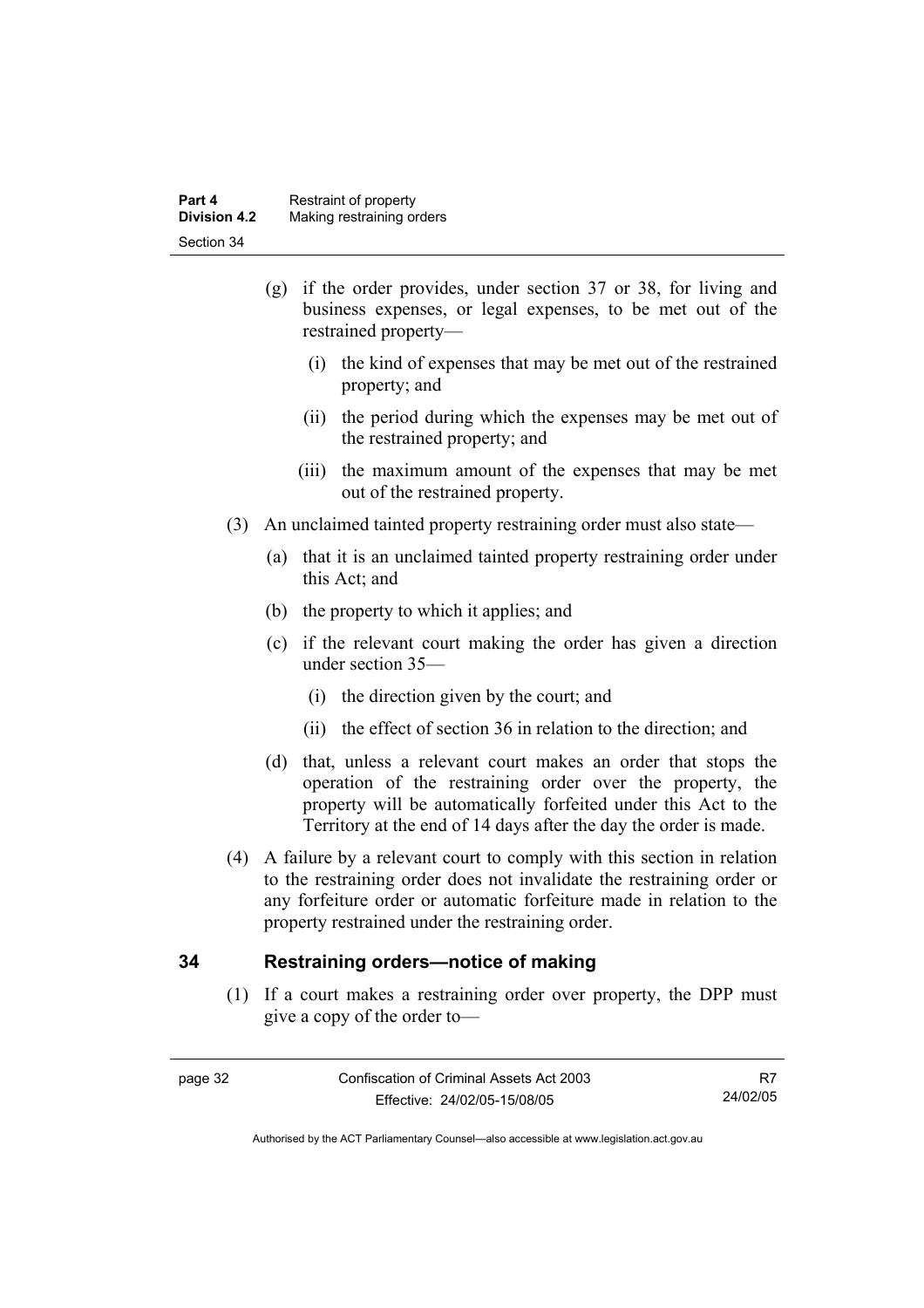- (a) for an unclaimed tainted property restraining order—anyone the DPP suspects may have an interest in the property; and
- (b) for any other restraining order—the owner of the restrained property and anyone else the DPP suspects may have an interest in the property.
- *Note* For how documents may be served, see Legislation Act, pt 19.5.
- (2) A relevant court may order the DPP to—
	- (a) give a copy of a restraining order, the application for the order or the supporting affidavit to anyone and may give directions about how any document is to be given to the person; or
	- (b) give notice of the order to anyone and may give directions about how the notice is to be given.
- (3) Subsections (1) and (2) have effect subject to any direction of the court under section 35.

#### **35 Restraining order proceedings—restrictions on disclosure**

- (1) On application by the DPP, a relevant court hearing an application for a restraining order may give directions prohibiting or restricting the publication or disclosure of all or any of the following:
	- (a) the fact that an application for the order, or that a restraining order, has been made;
	- (b) the application for the order;
	- (c) the supporting affidavit for the order and any other affidavit filed in relation to the application;
	- (d) any information about the proceeding (whether or not a hearing has been held);
	- (e) any evidence given, statement made or thing done during the proceeding;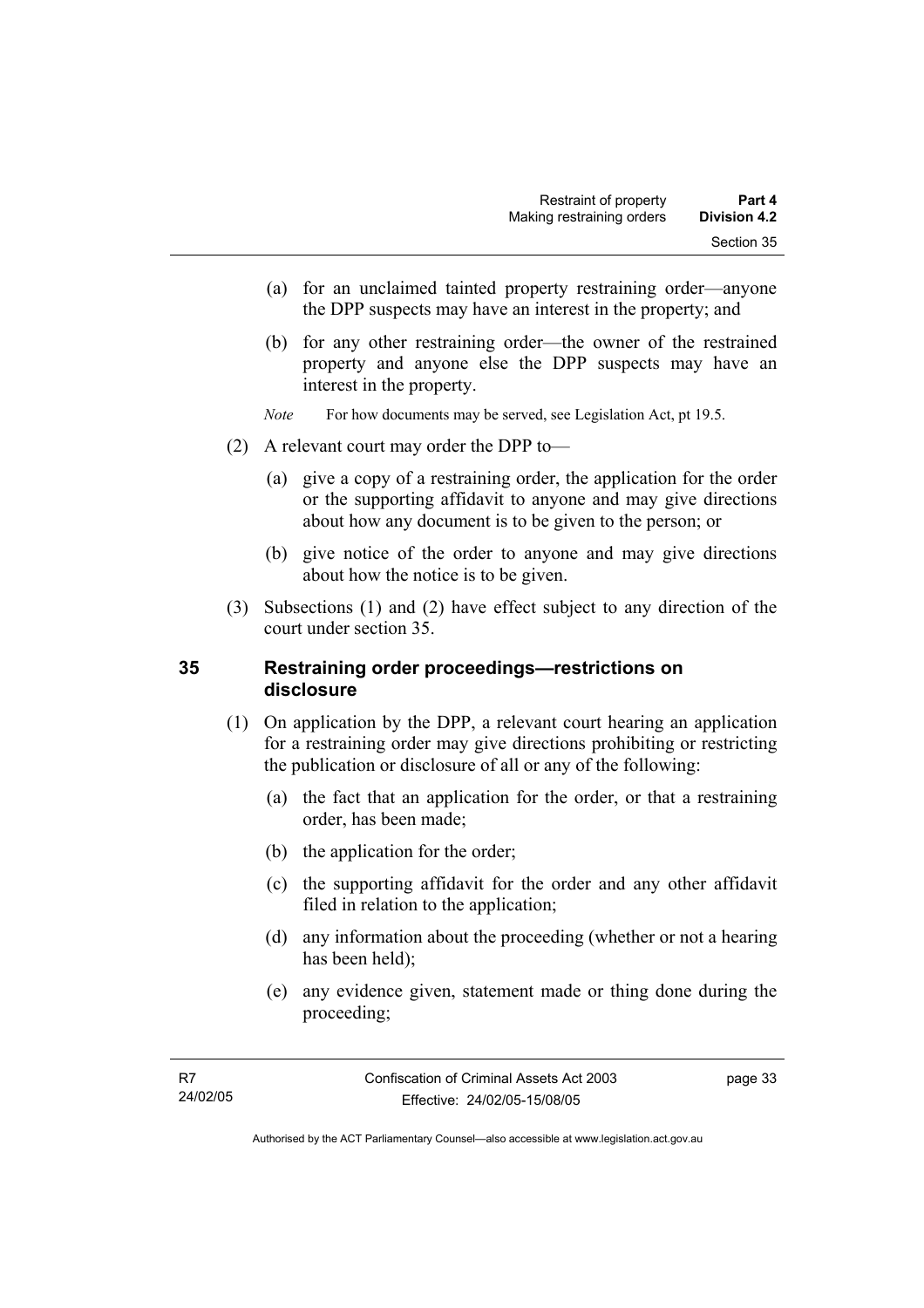(f) any information, document or thing derived from anything mentioned in this subsection.

#### **Examples of directions**

- 1 that the application for the restraining order and a stated part of the supporting affidavit not be disclosed to the person against whom the restraining order is made until the court has decided an application for another restraining order against someone else's property
- 2 that the supporting affidavit must be made available only to the offender's lawyer
- *Note* An example is part of the Act, is not exhaustive and may extend, but does not limit, the meaning of the provision in which it appears (see Legislation Act, s 126 and s 132).
- (2) In deciding whether to give a direction under subsection (1), the court must have regard to whether the direction—
	- (a) would promote the purposes of this Act; or
	- (b) is desirable to protect the integrity of an investigation (however described) for any purpose or a prosecution of an offence.
- (3) The court may also have regard to any other relevant matter in deciding whether to give a direction under subsection (1).

#### **36 Restraining orders—disclosure offences**

*Note* An offence against this section is a strict liability offence, see s (7).

- (1) A person commits an offence if—
	- (a) a relevant court has given a direction under section 35 (1) prohibiting or restricting the publication or disclosure of a matter mentioned in the subsection; and
	- (b) the person has notice of the direction (whether by being given a copy of the restraining order to which the direction relates or otherwise); and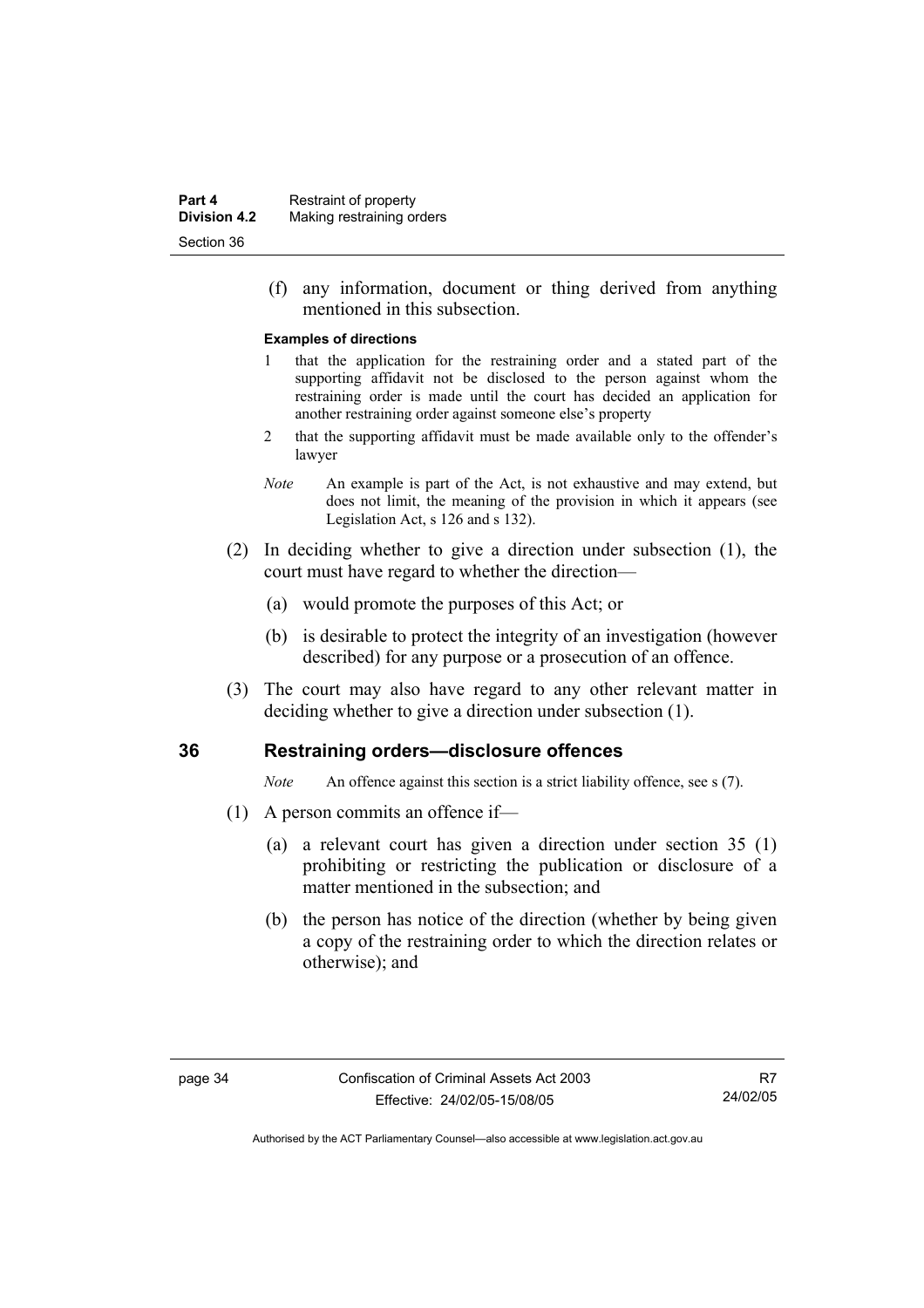(c) the person publishes or discloses the matter to someone else.

Maximum penalty: 200 penalty units, imprisonment for 2 years or both.

- (2) A person commits an offence if—
	- (a) a relevant court has given a direction under section 35 (1) prohibiting or restricting the publication or disclosure of a matter mentioned in the subsection; and
	- (b) the person has notice of the direction (whether by being given a copy of the restraining order to which the direction relates or otherwise); and
	- (c) the person publishes or discloses information to someone else; and
	- (d) the other person could infer from the information the matter to which the direction relates.

Maximum penalty: 200 penalty units, imprisonment for 2 years or both.

- (3) Subsections (1) and (2) do not apply if the publication or disclosure is made to any of the following entities in the circumstances mentioned for the entity:
	- (a) a police officer—in any circumstances;
	- (b) an officer, employee or agent of the person—to ensure that the order is complied with and the person to whom the publication or disclosure is made is given notice of the direction (whether by being given a copy of the restraining order to which the direction relates or otherwise) by the person making the publication or disclosure;
	- (c) a lawyer—to obtain legal advice or representation in relation to the order;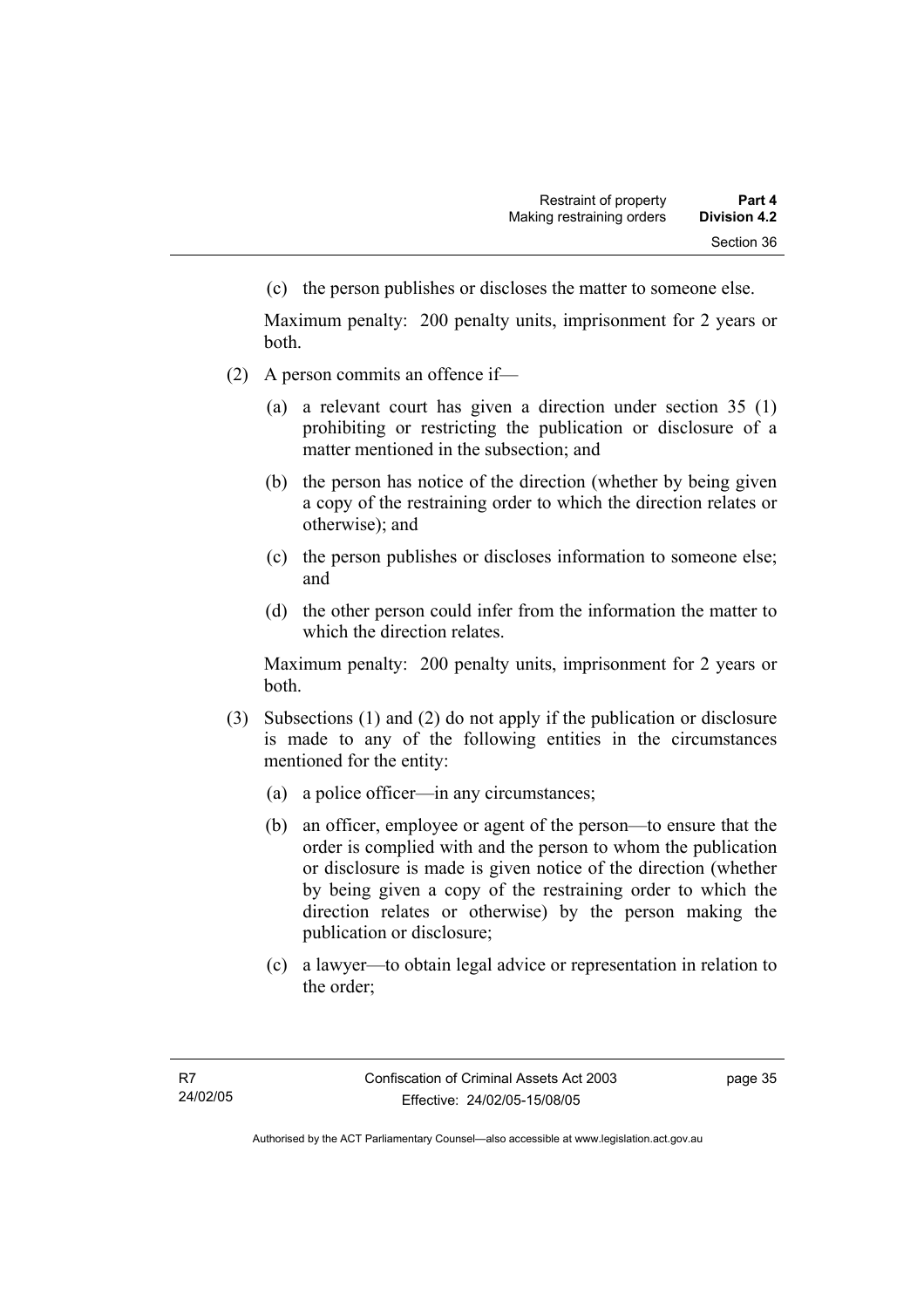- (d) a relevant court—with the court's leave.
	- *Note* The application for leave, and any proceeding with the court's leave, must be heard in closed court, see s (8).
- (4) Also, subsections (1) and (2) do not apply if the publication or disclosure is made—
	- (a) by a police officer in the exercise of the officer's functions; or
	- (b) for the purpose of giving or obtaining legal advice, or making legal representations, in relation to the order.
- (5) A person commits an offence if—
	- (a) a relevant court has given a direction under section 35 (1) prohibiting or restricting the publication or disclosure of a matter mentioned in the subsection; and
	- (b) the person receives information in relation to the matter in accordance with subsection (3) or (4); and
	- (c) the person ceases to be a person mentioned in subsection (3) or (4); and
	- (d) the person publishes or discloses the matter to someone else.

Maximum penalty: 200 penalty units, imprisonment for 2 years or both.

- (6) A person commits an offence if—
	- (a) a relevant court has given a direction under section 35 (1) prohibiting or restricting the publication or disclosure of a matter mentioned in the subsection; and
	- (b) the person receives information in relation to the matter in accordance with subsection (3) or (4); and
	- (c) the person ceases to be a person mentioned in subsection (3) or (4); and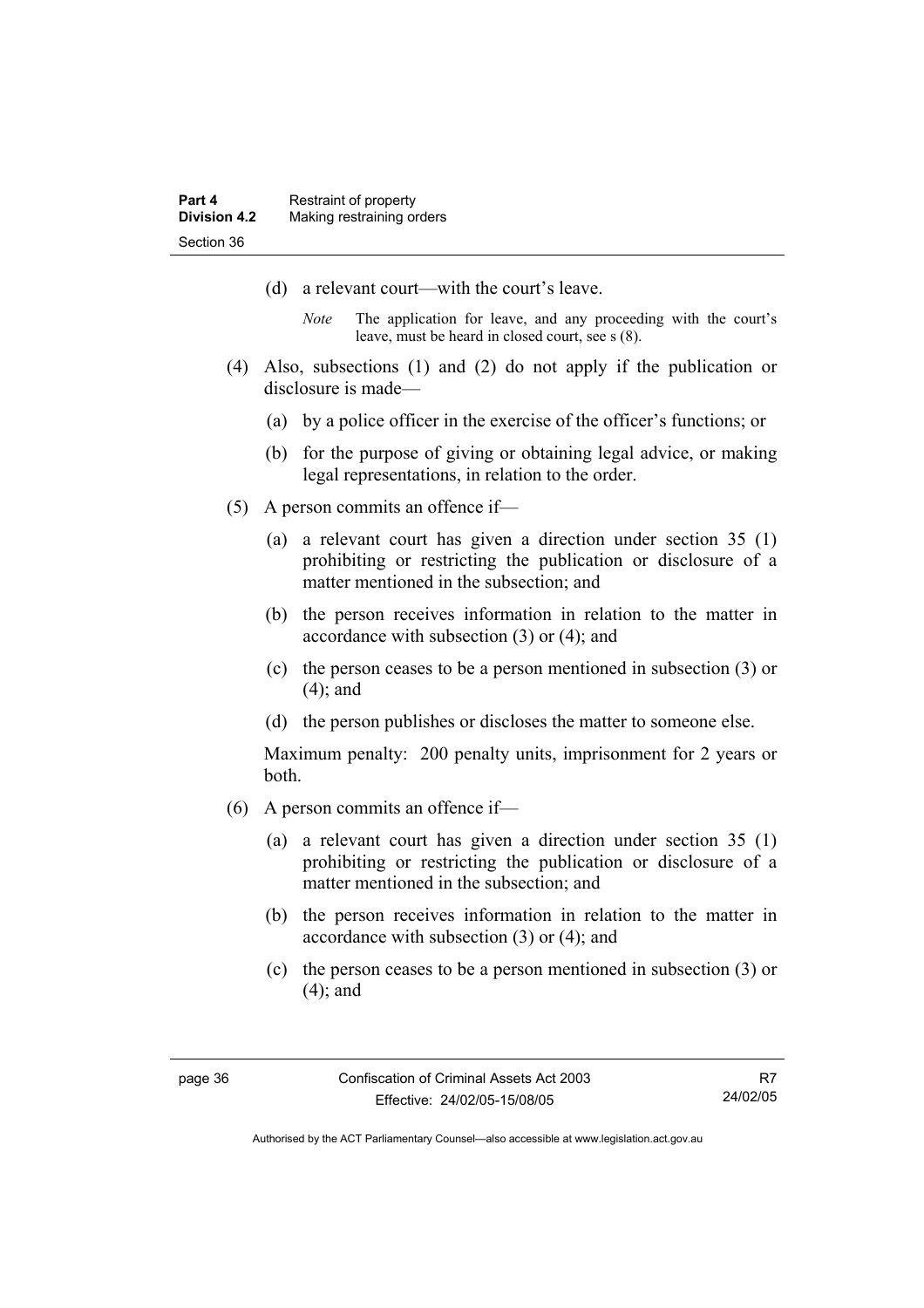- (d) the person publishes or discloses information to someone else; and
- (e) the other person could infer from the information the matter to which the direction relates.

Maximum penalty: 200 penalty units, imprisonment for 2 years or both.

- (7) An offence against this section is a strict liability offence.
- (8) For subsection (3) (d), an application for leave, and any proceeding with the court's leave, must be heard in closed court.

# **37 Payment of living and business expenses from restrained property**

- (1) A relevant court may, in a restraining order or an order under section 39 (Additional orders about restraining orders and restrained property) varying a restraining order, allow any of the following expenses to be met out of the restrained property of a person, or a stated part of the property:
	- (a) the living and business expenses of the person (other than the person's legal expenses in defending a criminal charge);
	- (b) the living expenses of a dependant of the person.

*Note* For legal expenses in defending a criminal charge, see s 38.

- (2) However, the court must not allow expenses to be met out of restrained property unless the person satisfies the court that—
	- (a) the expenses are reasonable; and
	- (b) the expenses are necessary to avoid severe hardship to the person or the person's dependants; and
	- (c) the expenses cannot be met out of property of the person not subject to a restraining order; and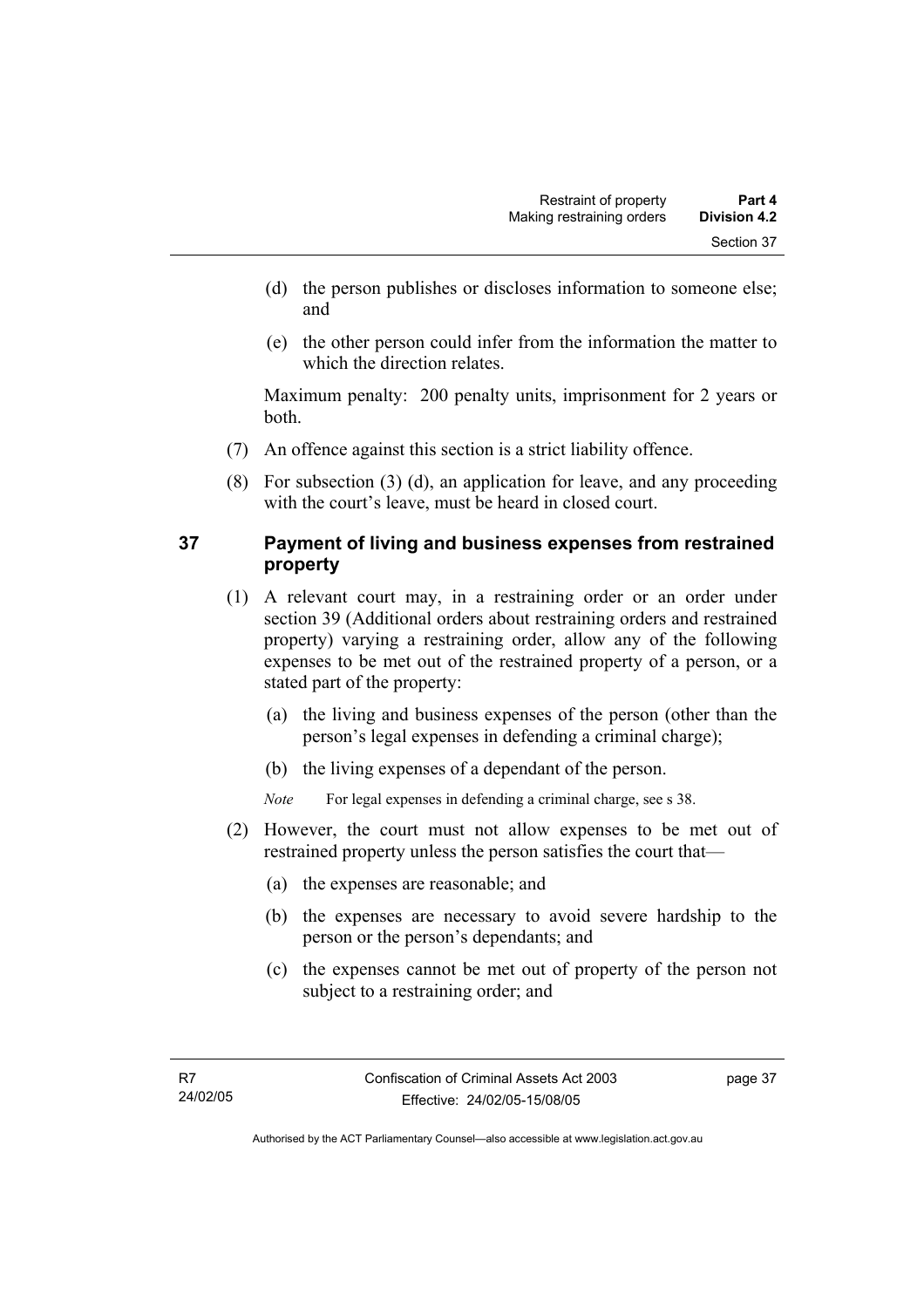| Part 4              | Restraint of property     |
|---------------------|---------------------------|
| <b>Division 4.2</b> | Making restraining orders |
| Section 38          |                           |

- (d) any property to be released from restraint for the expenses was lawfully acquired by the person, is not tainted property and does not have evidentiary value in any criminal proceeding.
- (3) The regulations may—
	- (a) prescribe matters to which the court may, must or must not have regard for subsection (2) (a) or (b); and
	- (b) prescribe, or make provision in relation to, the maximum amount of living or business expenses of a person that may be allowed (for a period or otherwise).
- (4) Regulations made for this section may apply, adopt or incorporate (with or without change) a provision of a law of the Commonwealth or a State, or an instrument, as in force from time to time.
	- *Note 1* The text of an applied, adopted or incorporated law or instrument, whether applied as in force from time to time or at a particular time, is taken to be a notifiable instrument if the operation of the Legislation Act, s 47 (5) or (6) is not disapplied (see s 47 (7)).
	- *Note 2* A notifiable instrument must be notified under the Legislation Act.
- (5) In this section:

*dependant*, of a person, means the person's domestic partner or a child of the person.

### **38 Payment of certain legal expenses from restrained property**

- (1) A relevant court may, in a restraining order or an order under section 39 (Additional orders about restraining orders and restrained property) varying a restraining order, allow a person's legal expenses in defending a criminal charge to be met out of the restrained property of the person, or a stated part of the property.
- (2) However, the court must not allow the legal expenses to be met out of restrained property unless—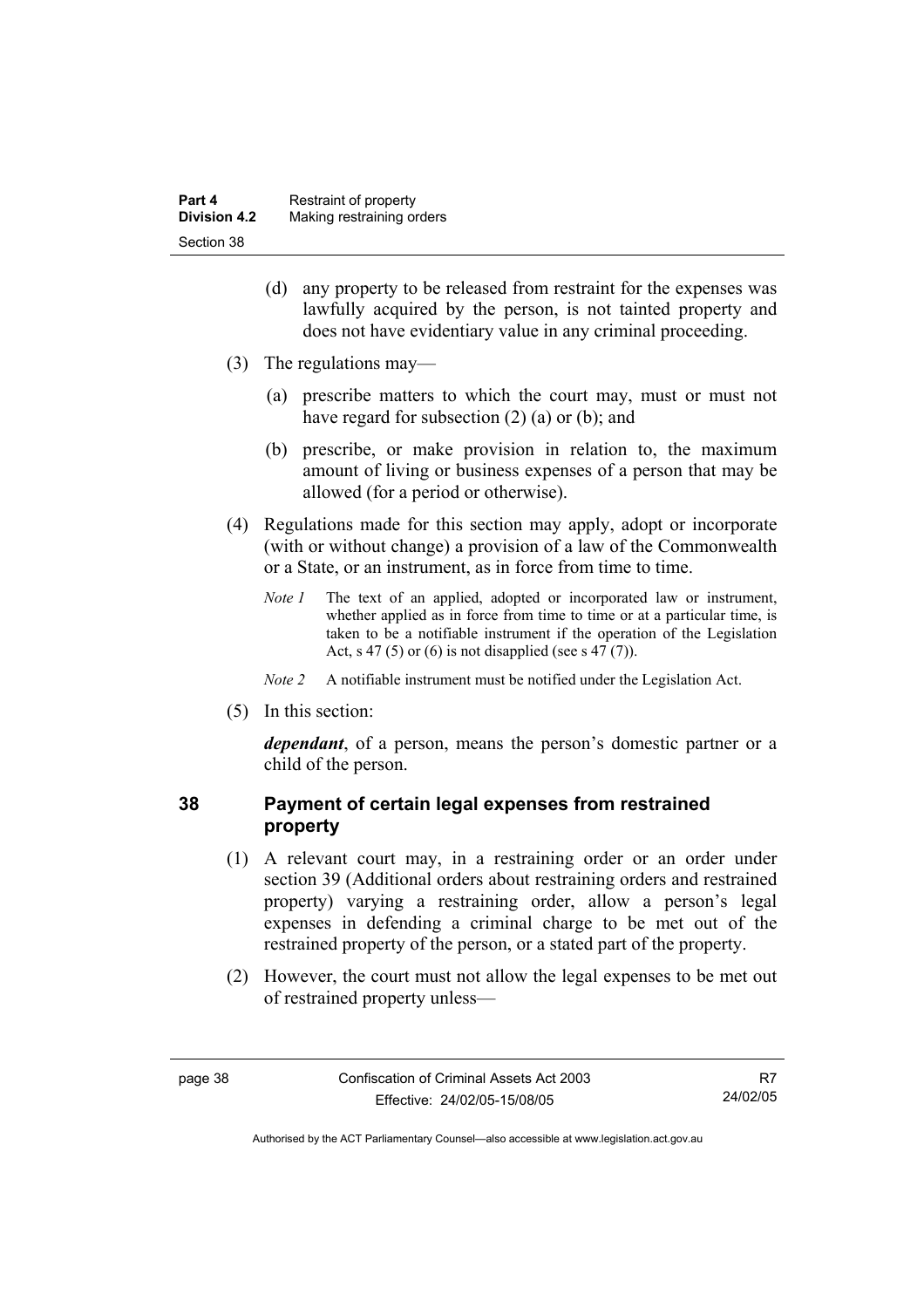- (a) the person applies for an order for the legal expenses to be met out of restrained property; and
- (b) the application is supported by an affidavit of the person setting out all of the person's interests in property, including any property of the person outside Australia, and the person's liabilities; and
- (c) the court is satisfied that—
	- (i) the affidavit is a true statement of the person's interests in property and the person's liabilities; and
	- (ii) the person has taken all reasonable steps to bring any property outside Australia within the jurisdiction of the court; and
	- (iii) the legal expenses cannot be met out of property of the person not subject to a restraining order; and
	- (iv) any property to be released from restraint for the expenses was lawfully acquired by the person, is not tainted property and does not have evidentiary value in any criminal proceeding.
- (3) If the court makes or varies a restraining order that allows the legal expenses to be met out of restrained property, the court must include in the order conditions ensuring that—
	- (a) restrained property is used only to meet legal fees, disbursements and out-of-pocket expenses incurred by the person in defending the criminal charge; and
	- (b) all legal fees, disbursements and out-of-pocket expenses are properly and reasonably incurred by the person; and
	- (c) all legal fees are calculated in accordance with the scale of costs for criminal matters determined by the legal aid commission in accordance with the *Legal Aid Act 1977*, section 32 (8), (9) and (10).

Authorised by the ACT Parliamentary Counsel—also accessible at www.legislation.act.gov.au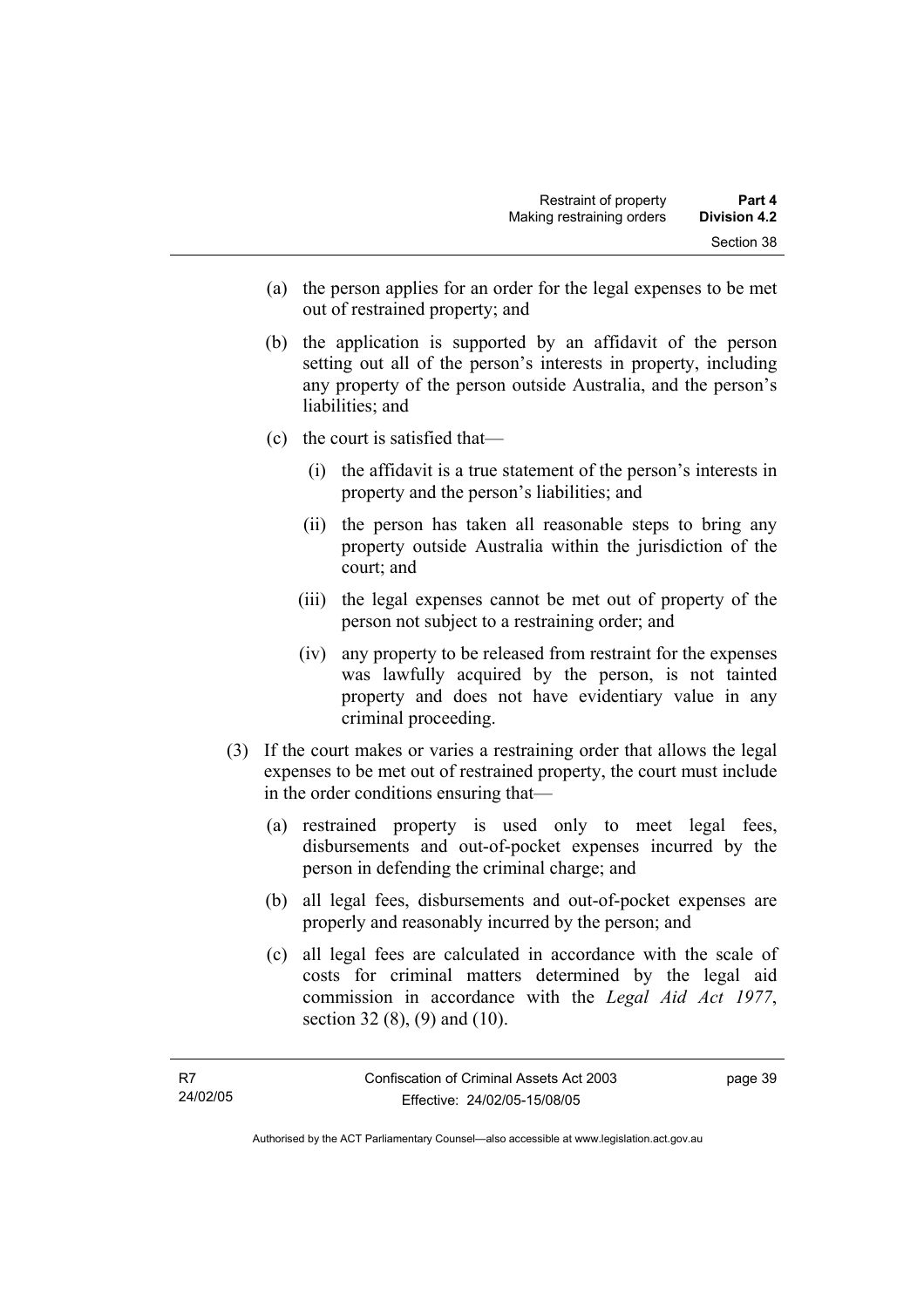# **39 Additional orders about restraining orders and restrained property**

 (1) A relevant court may, when it makes a restraining order or at any later time before the order ends, make any additional order that the court considers appropriate in relation to the restraining order or restrained property (other than an order mentioned in subsection  $(2)$ ).

#### **Examples of additional orders**

- 1 an order varying the property subject to the restraining order (other than an order excluding property from the restraining order)
- 2 an order authorising the disposal of the property subject to the restraining order to satisfy a penalty order or execution levied against the property
- 3 an order varying any condition to which the restraining order is subject.
- 4 an order that living or business expenses of a person, or legal expenses of a person to defend a criminal charge, be met out of restrained property
- 5 an order for the carrying out of any undertaking about the payment of damages or costs given by the Territory in relation to the making or operation of the restraining order
- 6 an order for the examination of anyone before the court, or an officer of the court, about the affairs (including the nature and location of any property) of the owner of restrained property or of the offender
- 7 an order for the examination of anyone before the court, or an officer of the court, about any property that may be tainted property
- 8 an order directing the owner of the restrained property or anyone else to give to a stated person, within a stated period, a sworn statement about stated particulars of the restrained property
- 9 an order directing the registrar-general not to register any instrument affecting restrained property except in accordance with the order
- 10 an order directing the owner of restrained property or anyone else to do anything necessary or convenient to be done to allow the public trustee to take control of the property in accordance with the restraining order, including anything necessary or convenient to be done to bring the property within the jurisdiction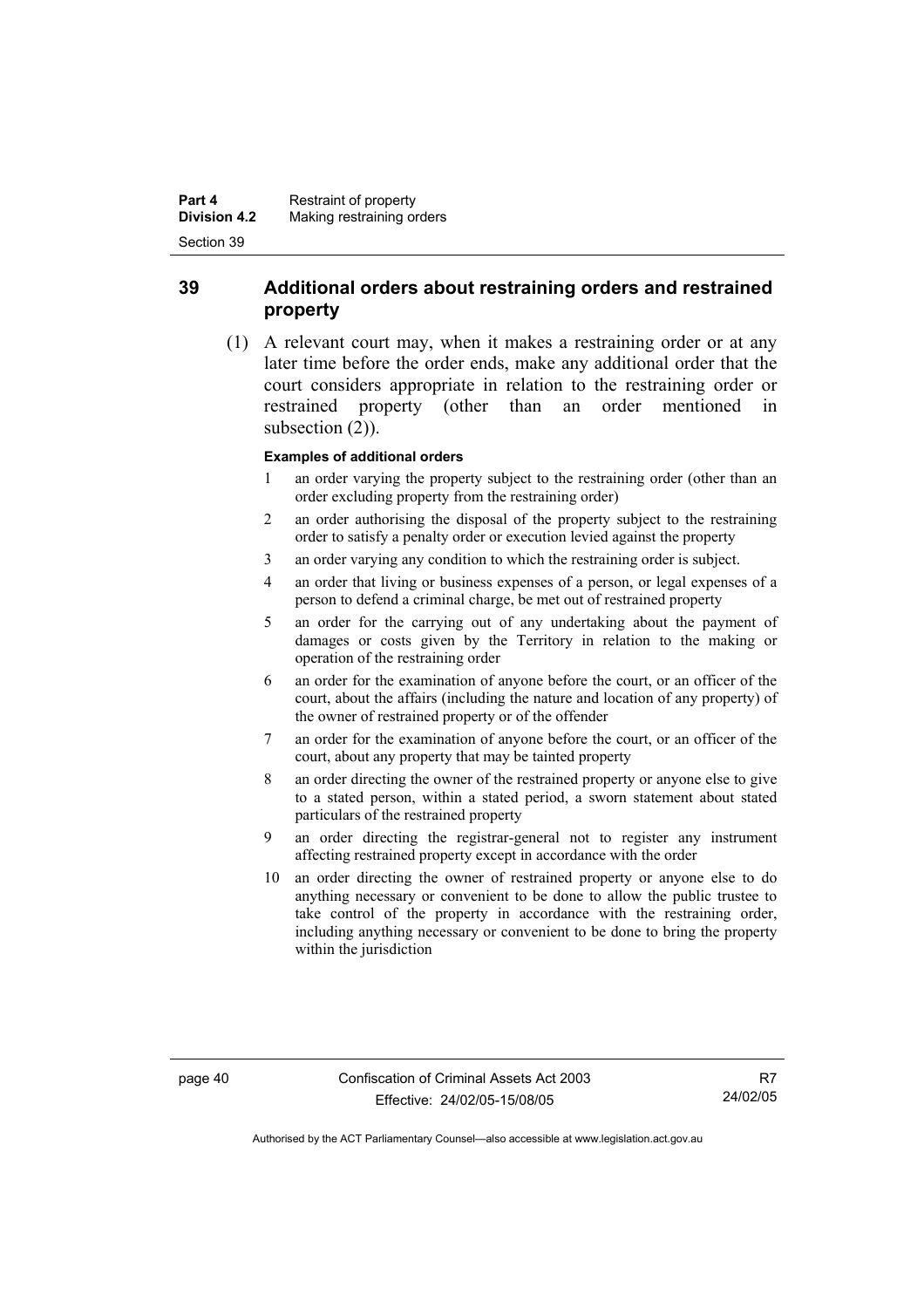- 11 if the restraining order directs the public trustee to take control of property, an order regulating how the public trustee may exercise functions under the restraining order or an order deciding any question about the property
- *Note 1* For general provisions about additional orders under this section (which is a confiscation proceeding—see s 236), see pt 14.
- *Note 2* An example is part of the Act, is not exhaustive and may extend, but does not limit, the meaning of the provision in which it appears (see Legislation Act, s 126 and s 132).
- (2) However, the court must not make any of the following orders under subsection (1):
	- (a) an order revoking or otherwise ending a restraining order;
	- (b) an order for the extension of the period a restraining order is to remain in force;
	- (c) an order for the exclusion of property from a restraining order.
	- *Note 1* For the revocation of a restraining order, see s 43 and s 44.
	- *Note 2* For the extension of the operation of a restraining order, see s 49.
	- *Note 3* For the exclusion of property from a restraining order, see pt 6.
- (3) Also, the court must not make an order that living or business expenses of a person, or legal expenses of a person to defend a criminal charge, be met out of restrained property unless the order is made in accordance with section 37 or 38 (as appropriate).
- (4) If the DPP proposes to oppose an application by a person under this section for an additional order, the DPP must give the applicant, and anyone else to whom notice of the application was given, written notice of the grounds on which the application will be opposed.
- (5) To remove any doubt, an additional order under this section does not end only because the restraining order ends or the property to which the additional order relates ceases to be restrained property.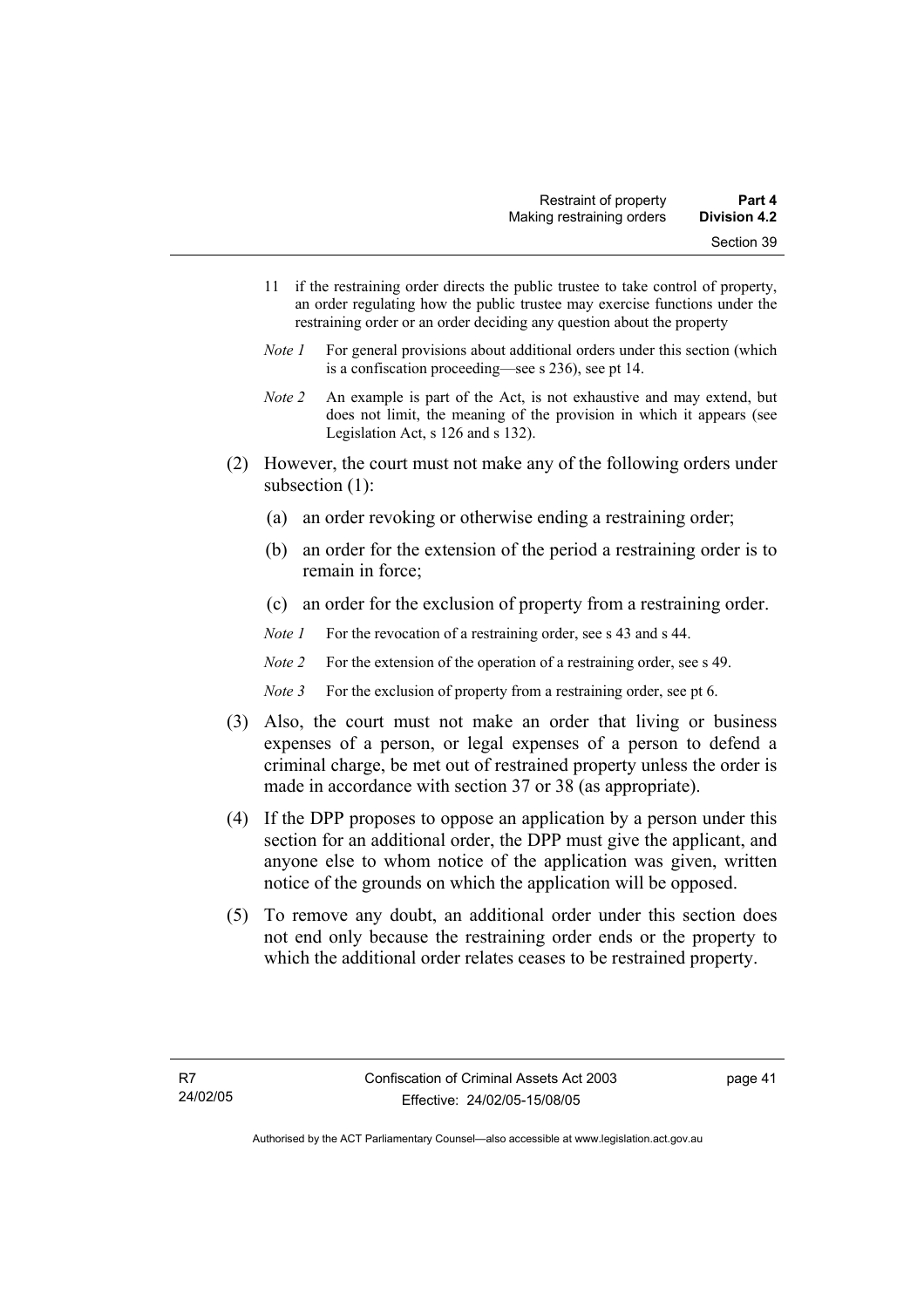# **40 Contravention of additional orders under s 39**

A person commits an offence if—

- (a) a relevant court makes an additional order under section 39; and
- (b) the person has notice of the order (whether by being given a copy of the order or otherwise); and
- (c) the person contravenes the order.

Maximum penalty: 200 penalty units, imprisonment for 2 years or both.

# **Division 4.3 Duration of restraining orders**

### **41 Meaning of** *forfeiture or penalty application* **for div 4.3**

In this division:

*forfeiture or penalty application* means an application for a forfeiture order or a penalty order.

# **42 Restraining orders generally not time limited**

A restraining order operates (or continues to operate) until it ends under this division (including in accordance with an order under section 49 (Extension of time for restraining orders)).

### **43 Revocation or variation of restraining orders made without notice of application**

- (1) A person with an interest in restrained property may apply to the court that made the restraining order for the revocation, by order, of the restraining order if the DPP did not give the person notice of the application for the order.
- (2) The court must not make an order revoking the restraining order unless it is satisfied that there were not and are no longer, or there are no longer, sufficient grounds for making the order.

| page 42 | Confiscation of Criminal Assets Act 2003 |          |
|---------|------------------------------------------|----------|
|         | Effective: 24/02/05-15/08/05             | 24/02/05 |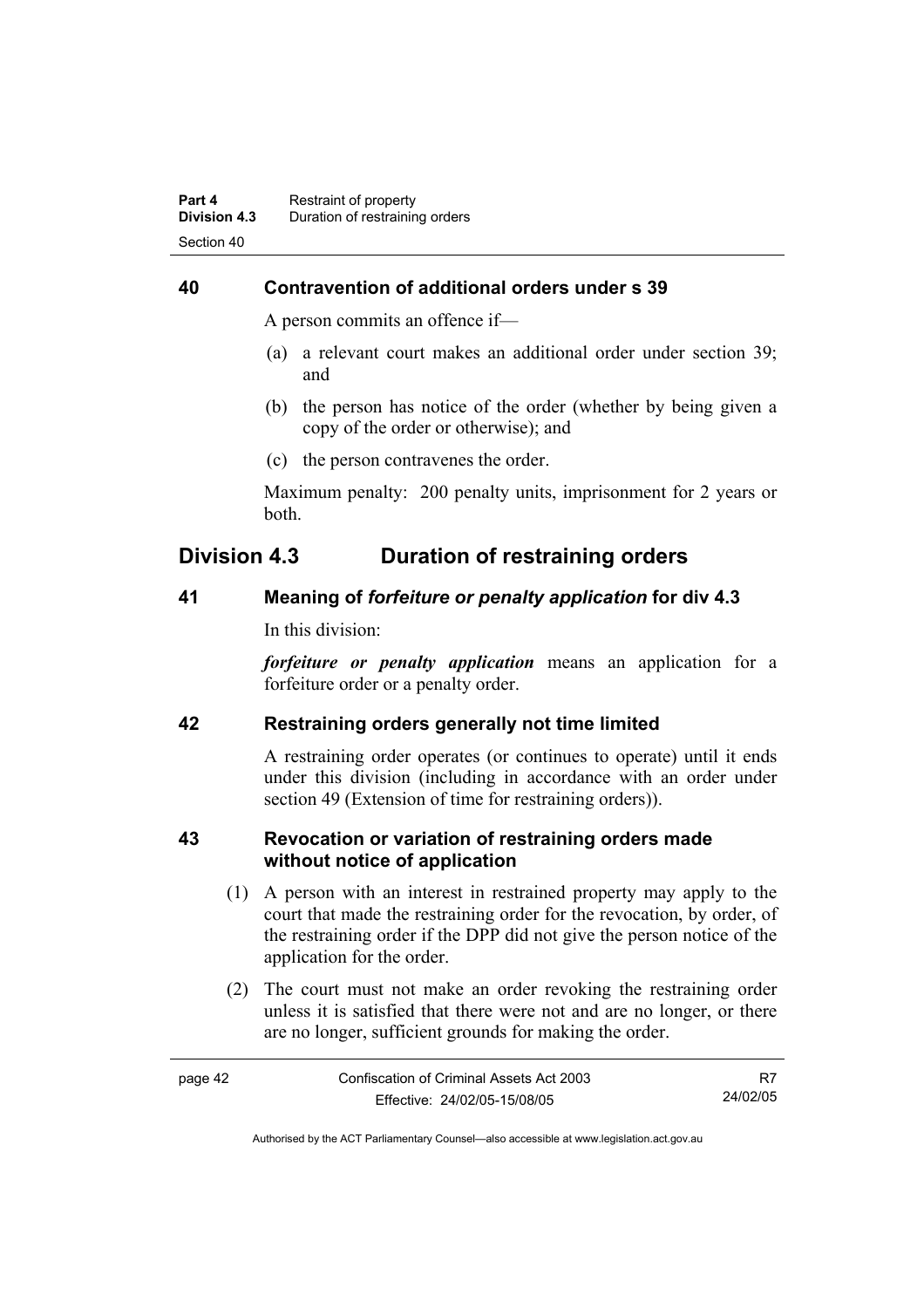- (3) However, if the DPP has told the court that the restraining order applies to property that has evidentiary value in a criminal proceeding, the court must not revoke the restraining order without the DPP's agreement but may, by order, vary the restraining order to exclude any part of the property that the DPP has told the court does not have evidentiary value.
- (4) If the DPP proposes to oppose an application by a person under this section for the revocation of a restraining order, the DPP must give the applicant, and anyone else to whom notice of the application was given, written notice of the grounds on which the application will be opposed.

# **44 Revocation or variation of restraining orders if security or undertakings given**

- (1) The owner of restrained property may apply to the court that made the restraining order for the restraining order to be revoked or varied, by order, under this section.
- (2) The court must not make an order revoking the restraining order unless the DPP has told the court that the owner has given—
	- (a) security satisfactory to the DPP to the value estimated by the DPP of any order that may be sought under this Act in relation to the offence in relation to which the order was made (and any related offence); or
	- (b) an undertaking satisfactory to the DPP about the restrained property.
- (3) However, if the owner can only give security or an undertaking that partly satisfies the DPP, the court may, by order, vary the restraining order to exclude particular property in relation to which the DPP has told the court that satisfactory security or a satisfactory undertaking has been given.
- (4) Also, if the DPP has told the court that the restraining order applies to property that has evidentiary value in a criminal proceeding, the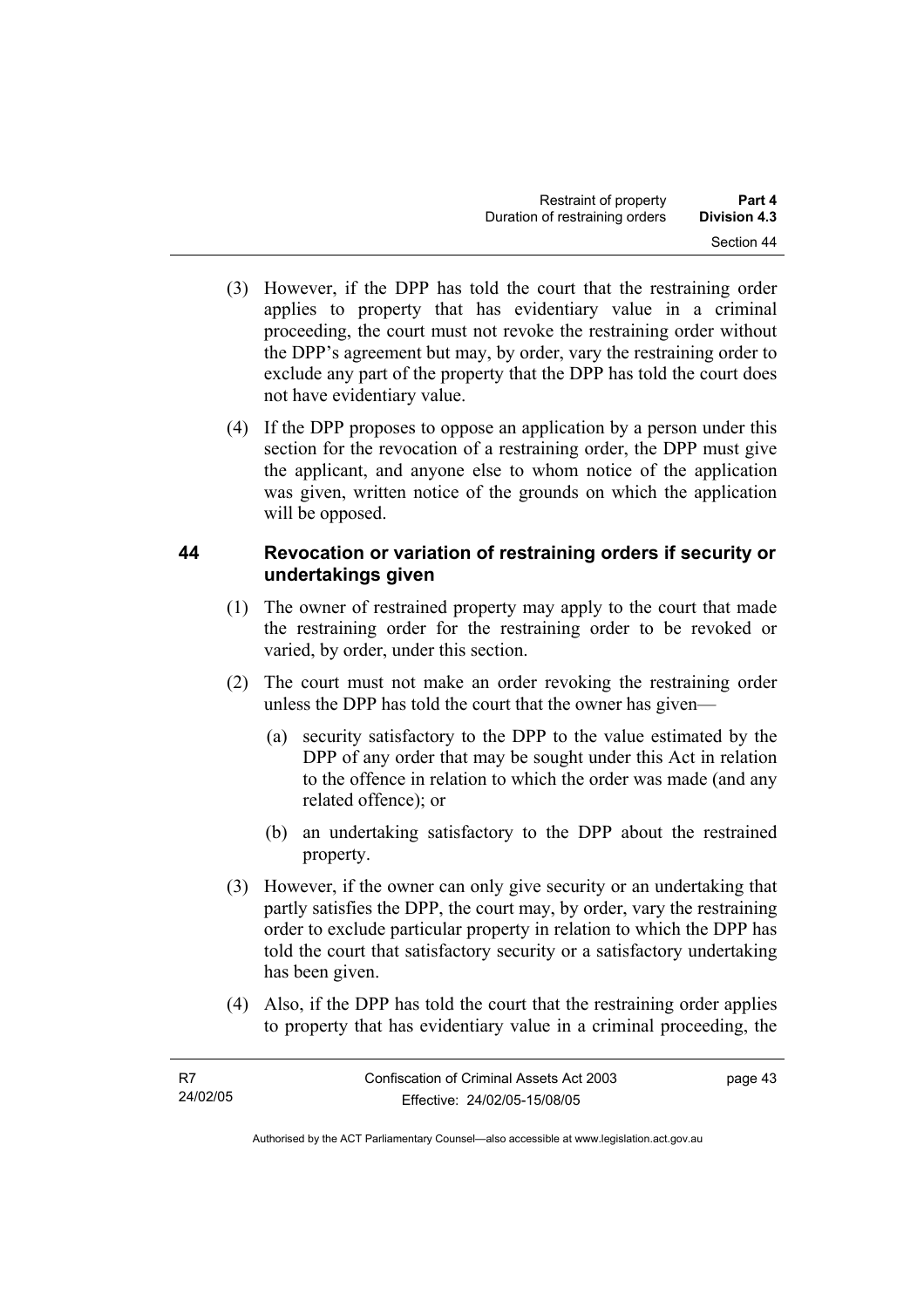| Part 4              | Restraint of property          |
|---------------------|--------------------------------|
| <b>Division 4.3</b> | Duration of restraining orders |
| Section 45          |                                |

court must not revoke the restraining order without the DPP's agreement but may, by order, vary the restraining order to exclude any part of the property that the DPP has told the court does not have evidentiary value.

- (5) If the DPP proposes to oppose an application by a person under this section for the revocation of a restraining order, the DPP must give the applicant, and anyone else to whom notice of the application was given, written notice of the grounds on which the application will be opposed.
- (6) The court may order that the revocation or variation of a restraining order under this section takes effect at a stated time or on the happening of a stated event.

#### **45 When restraining order over particular property ends**

- (1) A restraining order over particular property ends—
	- (a) if the restraining order stops applying to the property in accordance with an order under this Act (for example, an exclusion order); or
	- (b) if the property is forfeited under this Act—when the property vests in law in the Territory and the public trustee takes control of the property; or
	- (c) if the property is disposed of by the public trustee to satisfy a penalty order; or
	- (d) when the restraining order ends under this division.
	- *Note 1* On forfeiture, restrained property vests in the Territory. However, registrable property does not vest in law in the Territory until the Territory's interest is registered in the appropriate register. Until then, it is vested in equity in the Territory. (See s 109 and s 110.)
	- *Note 2* An example is part of the Act, is not exhaustive and may extend, but does not limit, the meaning of the provision in which it appears (see Legislation Act, s 126 and s 132).

Authorised by the ACT Parliamentary Counsel—also accessible at www.legislation.act.gov.au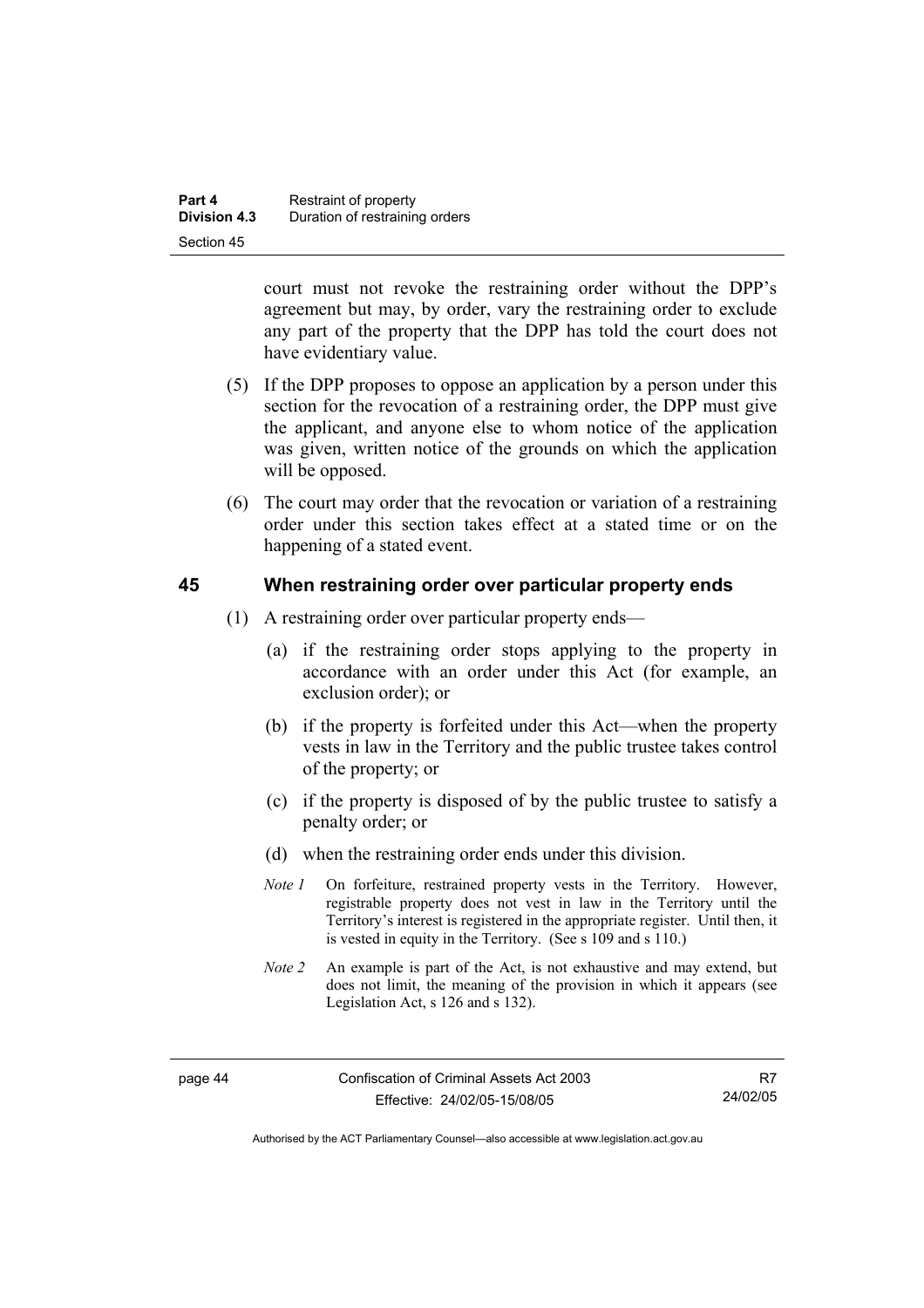(2) To remove any doubt, the ending of a restraining order over particular property does not affect the operation of the restraining order in relation to other property restrained under the order.

*Note* For the meaning of *in relation to*, see dict.

### **46 When unclaimed tainted property restraining order ends**

- (1) An unclaimed tainted property restraining order over property ends if—
	- (a) the restraining order stops applying to the property in accordance with an order under this Act (for example, an exclusion order); or
	- (b) the automatic forfeiture of the property is fully satisfied.
	- *Note 1* For the meaning of *fully satisfied*, see dict.
	- *Note 2* An example is part of the Act, is not exhaustive and may extend, but does not limit, the meaning of the provision in which it appears (see Legislation Act, s 126 and s 132).
- (2) If a person claims an interest in the property to which the unclaimed tainted property restraining order applies, the order does not cease to be an unclaimed tainted property restraining order, or cease to apply to the property, only because of the making of the claim.
- (3) The relevant court may, on the application of the DPP while the order is in force, order that the restraining order is to end earlier than otherwise provided for by this section.

### **47 When restraining order ends—ordinary indictable offences**

- (1) This section applies to an offender over whose property a restraining order has been made in relation to an ordinary indictable offence.
- (2) However, this section does not apply if the restraining order was also given in relation to a related serious offence, or is varied to apply to a related serious offence.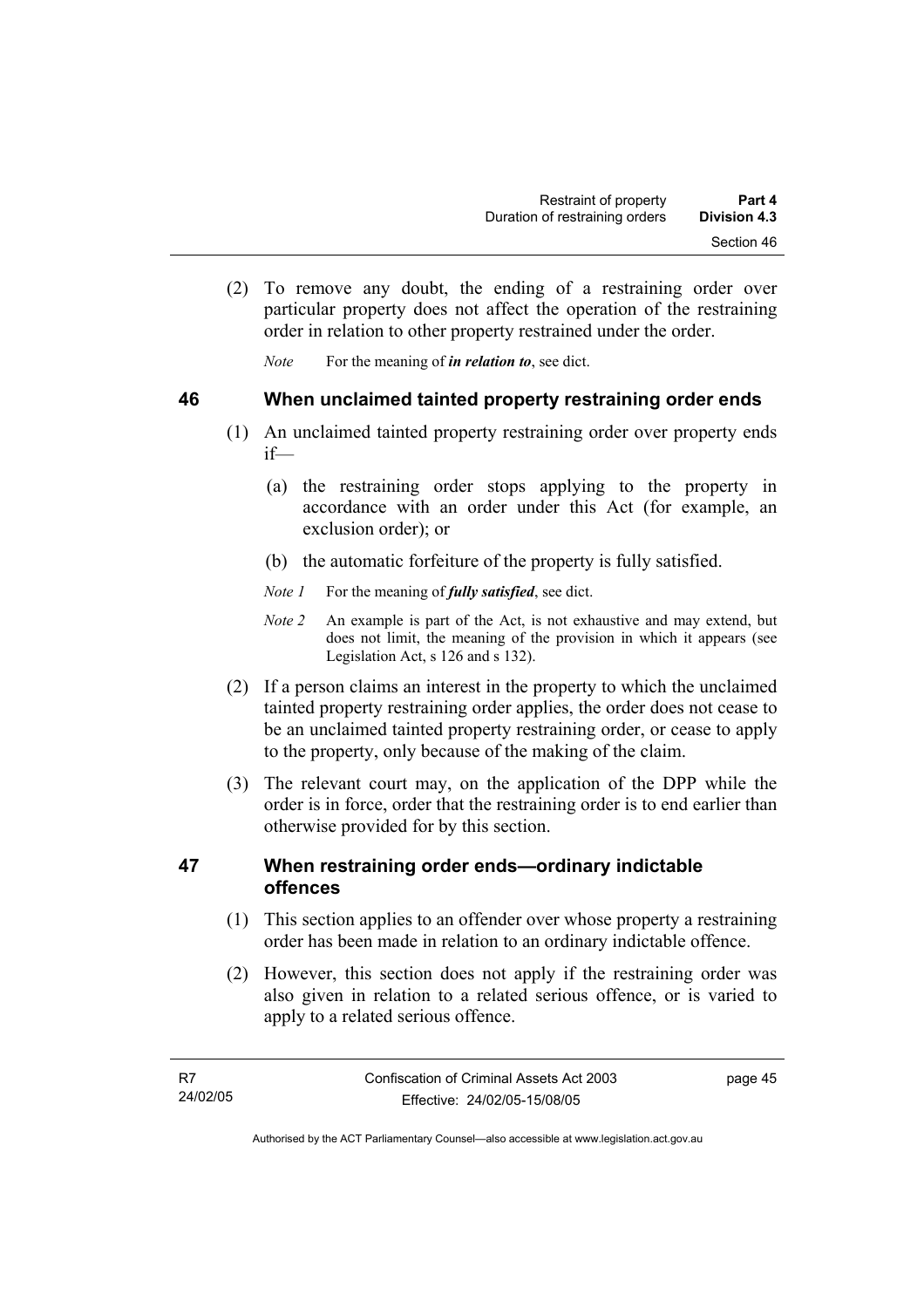- (3) The restraining order ends for the circumstances stated in table 47, column 2 at the time indicated for those circumstances in column 3.
	- *Note 1* The restraining order may continue to operate in relation to related ordinary indictable offences, see s (6).
	- *Note 2* For the ending of forfeiture and penalty orders for ordinary indictable offences, see
		- s 56 (When conviction forfeiture order ends)
		- s 98 (When penalty order ends).
- (4) A reference in table 47 to a person being convicted of the offence mentioned in subsection (1) includes a reference to the person being convicted of a related offence instead of the offence mentioned in subsection  $(1)$ .
- (5) For table 47, items 4 and 6, if more than 1 forfeiture or penalty application is made within the period stated in the item, column 2, the restraining order ends at the latest time that it would end if any of those applications were the only forfeiture or penalty application made.
- (6) If, within the period stated in the restraining order under section 33 (2) (d) (Restraining order—contents), an indictment is presented against the offender for another ordinary indictable offence or offences related to the offence mentioned in subsection (1) (the *primary offence*), the restraining order ends at the later of the following times:
	- (a) the time that it would end if there were no related offences;
	- (b) the latest time that it would end if—
		- (i) the related offence or any of the related offences, taken by itself, were the primary offence; and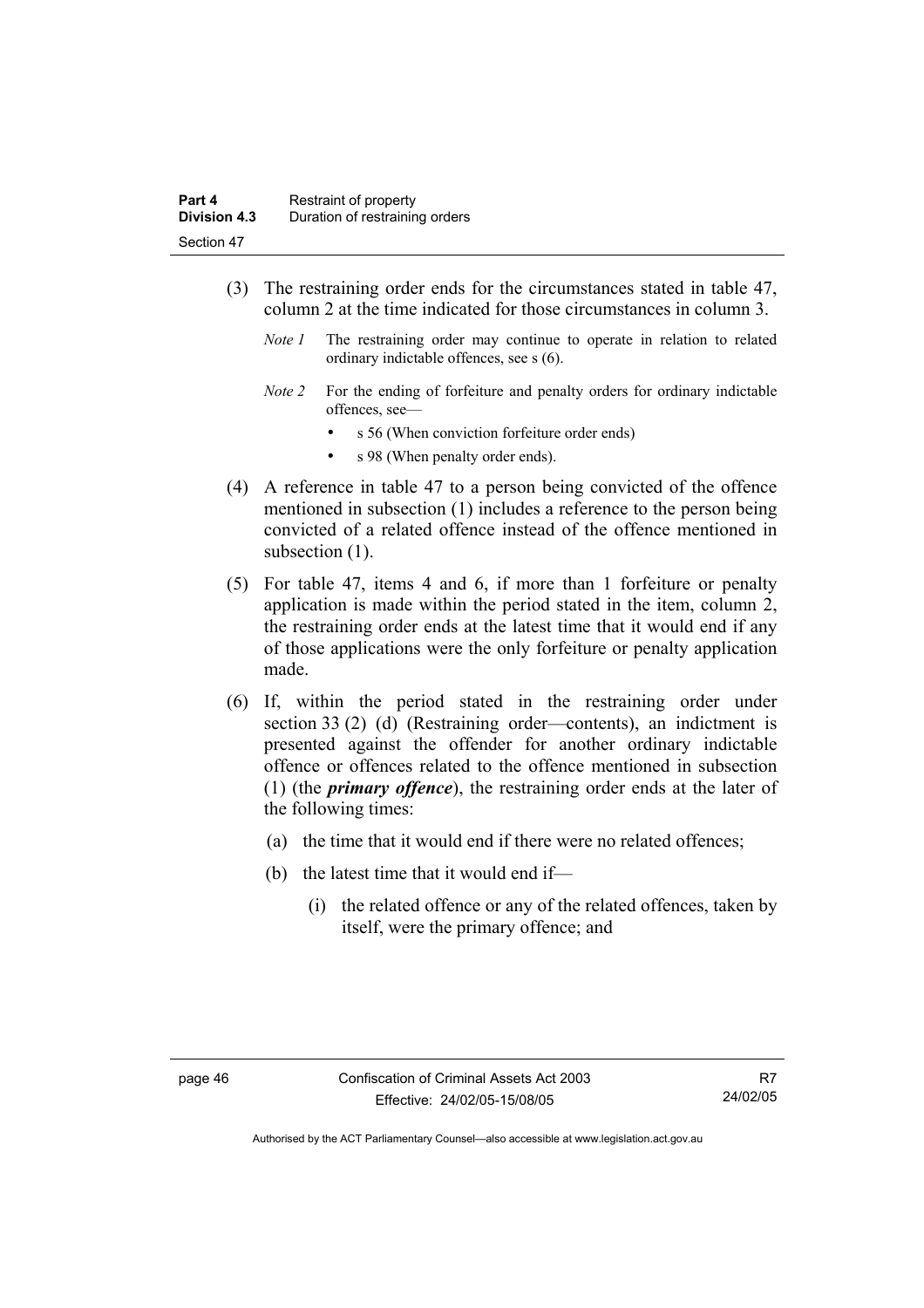- (ii) there were no other offences in relation to which the restraining order had been made.
- *Note Indictment* is defined in the Legislation Act, dict, pt 1 as including an information. (See also that Act, dict, pt 1, def *present*.)
- (7) The relevant court may, on the application of the DPP while the order is in force, order that the restraining order is to end earlier than otherwise provided for by this section.

| column 1 | column <sub>2</sub>                                                                                                                                                                                               | column 3                                                                     |
|----------|-------------------------------------------------------------------------------------------------------------------------------------------------------------------------------------------------------------------|------------------------------------------------------------------------------|
| item     | circumstances                                                                                                                                                                                                     | when restraining order<br>ends                                               |
|          | an indictment is not presented<br>against the offender for the<br>offence before the end of the<br>period stated in the restraining<br>order under section 33 $(2)$ $(d)$                                         | end of the period stated in<br>the restraining order under<br>that paragraph |
| 2        | an indictment is presented against<br>the offender for the offence before<br>the end of the period stated in the<br>restraining order under<br>section 33 (2) (d), but the offender<br>is cleared of the offence  | when the offender is cleared<br>of the offence                               |
| 3        | the offender is convicted of the<br>offence, the restraining order is<br>made before the conviction, and<br>no forfeiture or penalty<br>application is made within<br>6 months after the day of the<br>conviction | end of the 6 month period                                                    |

**Table 47 Ending of restraining orders—ordinary indictable offences**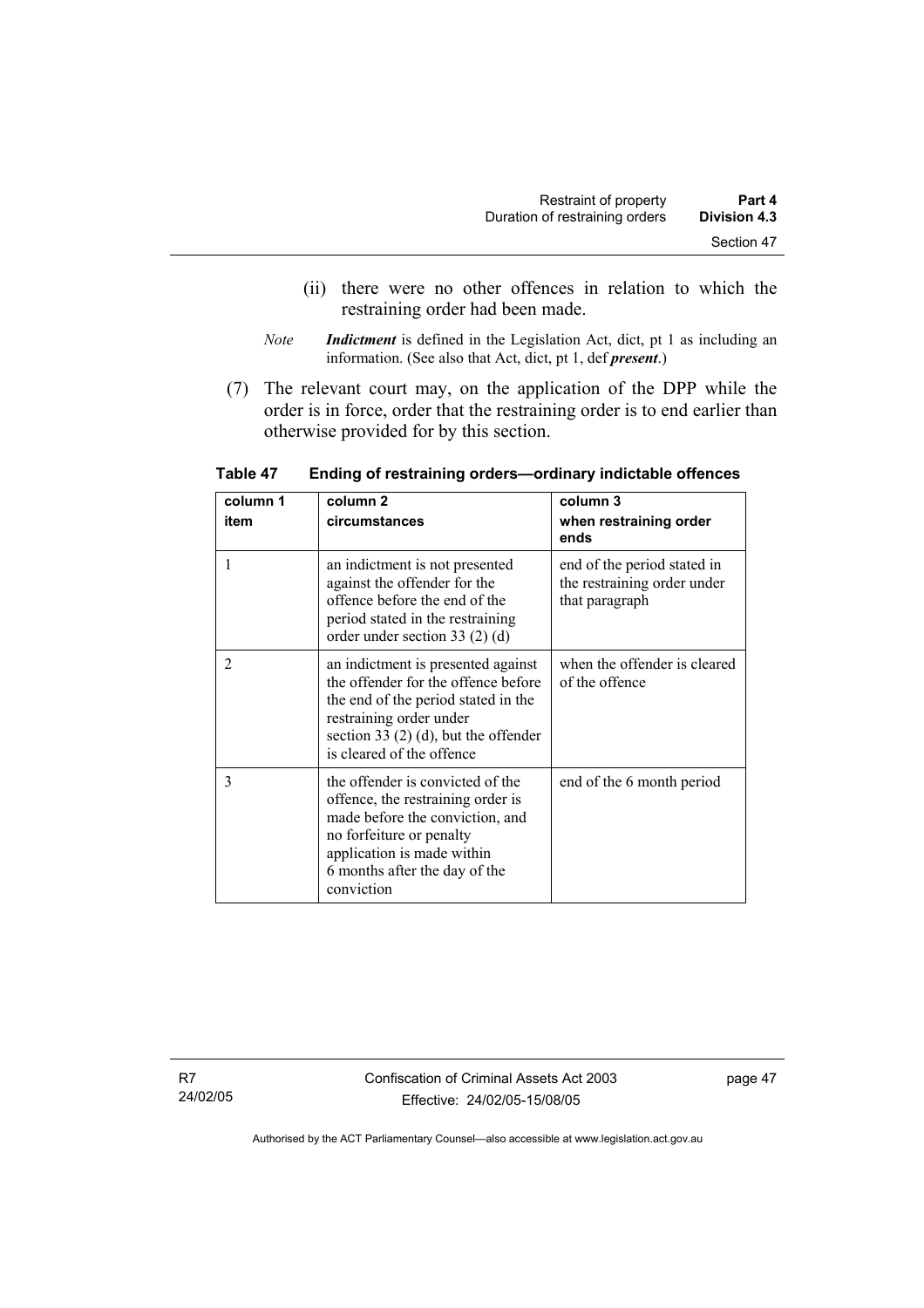### **Part 4 Restraint of property Division 4.3** Duration of restraining orders

Section 47

| column 1 | column <sub>2</sub>                                                                                                                                                                                                                                   | column 3                                                                                                                                                                                                                                                                                                                                                                            |
|----------|-------------------------------------------------------------------------------------------------------------------------------------------------------------------------------------------------------------------------------------------------------|-------------------------------------------------------------------------------------------------------------------------------------------------------------------------------------------------------------------------------------------------------------------------------------------------------------------------------------------------------------------------------------|
| item     | circumstances                                                                                                                                                                                                                                         | when restraining order<br>ends                                                                                                                                                                                                                                                                                                                                                      |
| 4        | the offender is convicted of the<br>offence, the restraining order is<br>made before the conviction, and a<br>forfeiture or penalty application is<br>made within 6 months after the<br>day of the conviction                                         | at or after the finalisation of<br>the proceeding in relation to<br>the application, as follows:<br>if no forfeiture order or<br>(a)<br>penalty order is in force<br>at the finalisation of the<br>proceeding—at that<br>time;<br>if a forfeiture order or<br>(b)<br>penalty order is in force<br>at that time—when the<br>forfeiture order or<br>penalty order ends                |
| 5        | the offender is convicted of the<br>offence, the restraining order is<br>made on the same day as, or after,<br>the conviction, and no forfeiture<br>or penalty application is made<br>within 6 months after the day the<br>restraining order was made | end of the 6 month period                                                                                                                                                                                                                                                                                                                                                           |
| 6        | the offender is convicted of the<br>offence, the restraining order is<br>made on the same day as, or after,<br>the conviction, and a forfeiture or<br>penalty application is made within<br>6 months after the day the<br>restraining order was made  | at or after the finalisation of<br>the proceeding in relation to<br>the application, as follows:<br>if no forfeiture order or<br>(a)<br>penalty order is in force<br>at the time of the<br>finalisation of the<br>proceeding-at that<br>time;<br>if a forfeiture order or<br>(b)<br>penalty order is in force<br>at that time—when the<br>forfeiture order or<br>penalty order ends |

page 48 Confiscation of Criminal Assets Act 2003 Effective: 24/02/05-15/08/05

R7 24/02/05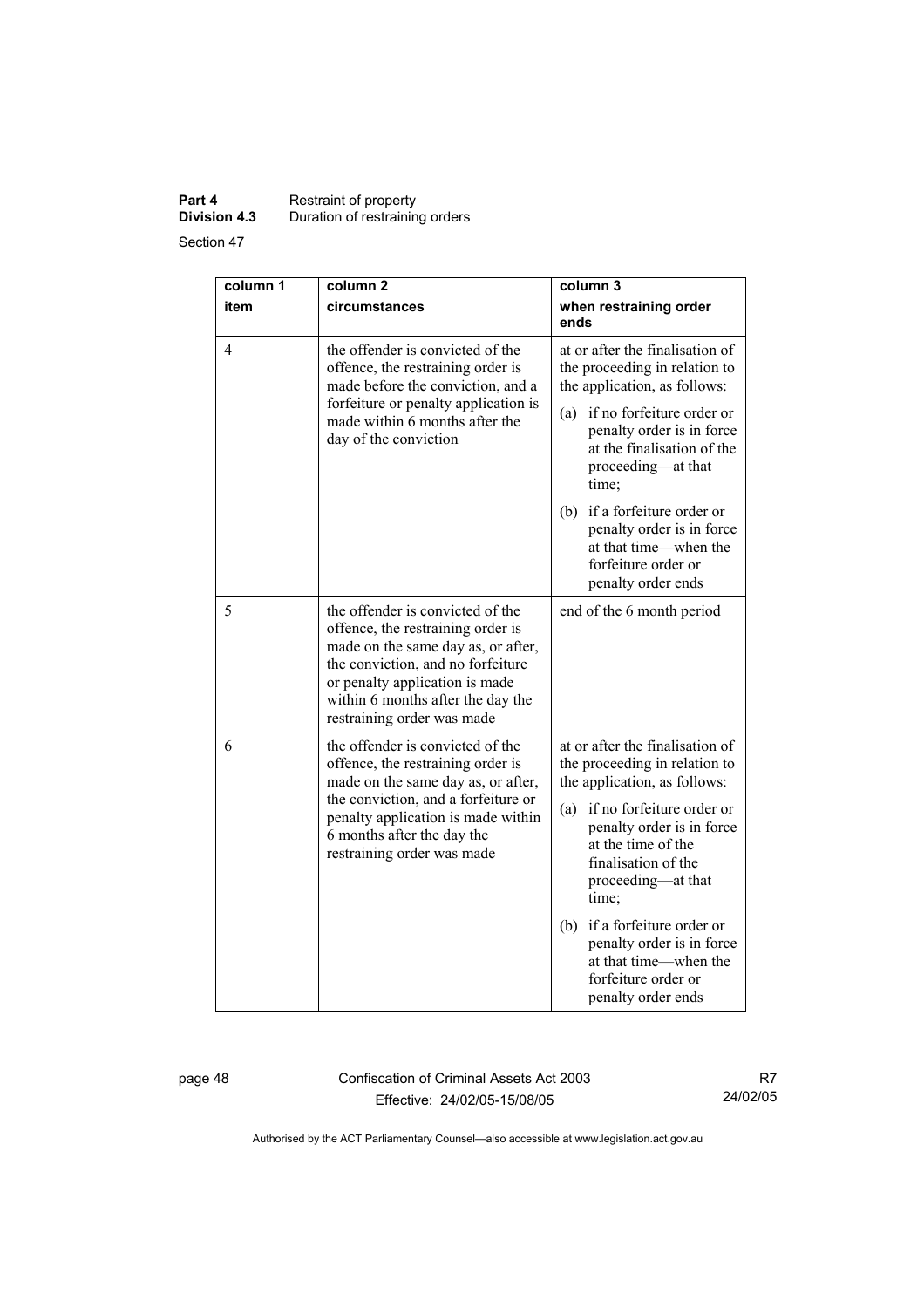#### **48 When restraining order ends—serious offences**

- (1) This section applies to an offender over whose property a restraining order has been made in relation to a serious offence.
- (2) The restraining order ends for the circumstances stated in table 48, column 2 at the time indicated for those circumstances in column 3.
	- *Note 1* The restraining order may continue to operate in relation to related serious offences, see s (5).
	- *Note 2* For the ending of forfeiture and penalty orders for serious offences, see—
		- s 56 (When conviction forfeiture order ends)
		- s 71 (When civil forfeiture order ends)
		- s 98 (When penalty order ends).

*Note 3* For the ending of automatic forfeiture for serious offences, see s 61.

- (3) A reference in table 48 to a person being convicted of the offence mentioned in subsection (1) includes a reference to the person being convicted of a related offence instead of the offence mentioned in subsection  $(1)$ .
- (4) For table 48, item 4, if more than 1 forfeiture or penalty application is made before the restraining order ends under item 1, 2 or 3, the restraining order ends at the latest time that it would end if any of those applications were the only forfeiture or penalty application made.
- (5) If, within the period stated in the restraining order under section 33 (2) (d) (Restraining order—contents), an indictment is presented against the offender for another offence or offences related to the offence mentioned in subsection (1) (the *primary offence*), the restraining order ends at the later of the following times:
	- (a) the time that it would end under this section if there were no related offences;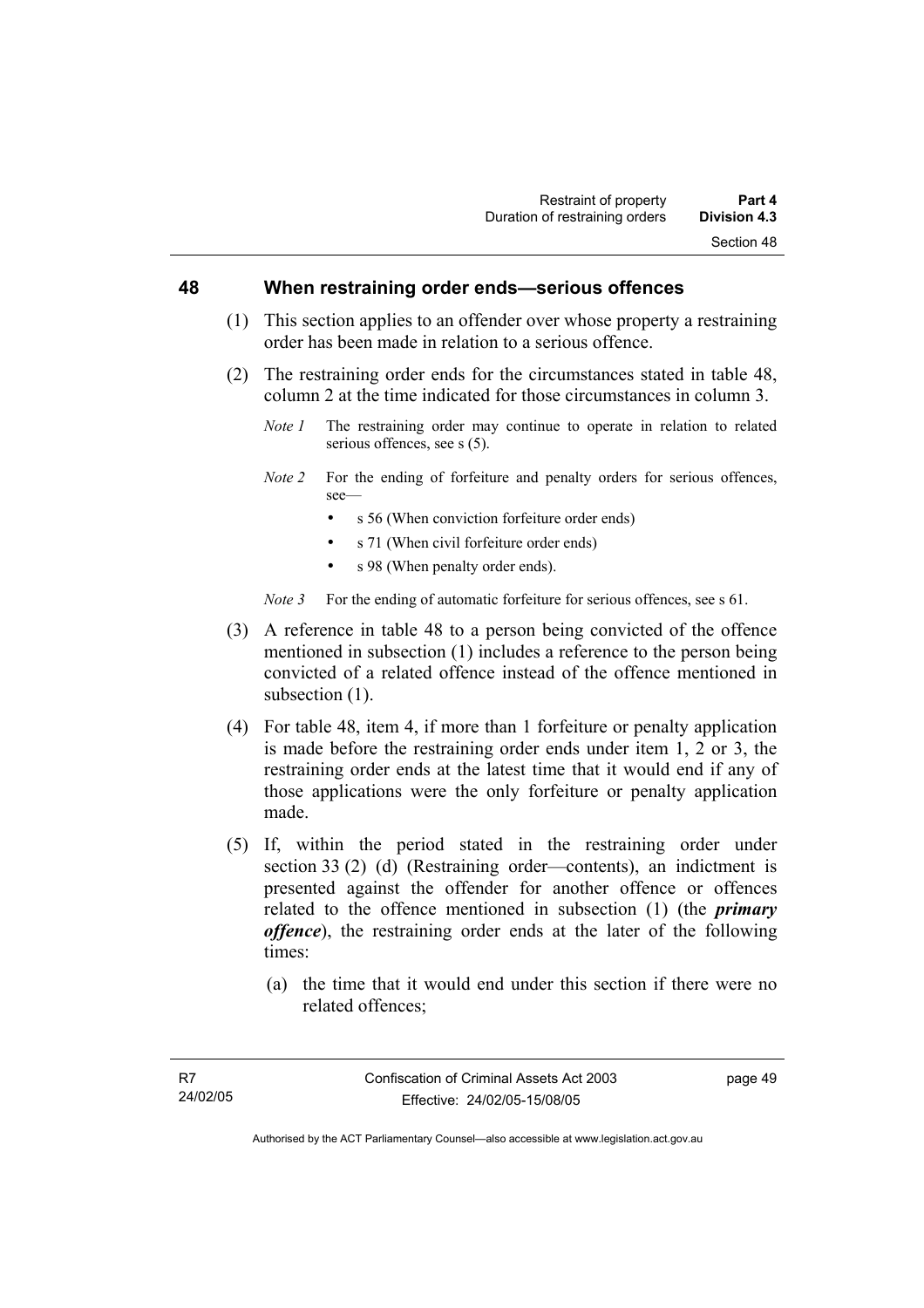- (b) the latest time that it would end under this section or section 47 (When restraining order ends—ordinary indictable offences) if—
	- (i) the related offence or any of the related offences, taken by itself, were the primary offence; and
	- (ii) there were no other offences in relation to which the restraining order had been made.
- *Note Indictment* is defined in the Legislation Act, dict, pt 1 as including an information. (See also that Act, dict, pt 1, def *present*.)
- (6) The relevant court may, on the application of the DPP while the order is in force, order that a restraining order ends earlier than otherwise provided for by this section.

| column 1<br>item | column <sub>2</sub><br>circumstances                                                                                                                                                                                                                                                       | column 3<br>when restraining order<br>ends                                                                                                            |
|------------------|--------------------------------------------------------------------------------------------------------------------------------------------------------------------------------------------------------------------------------------------------------------------------------------------|-------------------------------------------------------------------------------------------------------------------------------------------------------|
| 1                | an indictment is not presented<br>against the offender for the<br>offence, or a forfeiture or<br>penalty application is not<br>made, before the end of the<br>period stated in the restraining<br>order under section $33(2)(d)$                                                           | end of the period stated in<br>the restraining order under<br>that paragraph                                                                          |
| 2                | the offender is cleared or<br>convicted of the offence, the<br>restraining order is made<br>before the offender is cleared<br>or convicted of the offence, and<br>no forfeiture or penalty<br>application is made within<br>6 months after the day the<br>offender is cleared or convicted | the later of whichever of<br>the following events<br>applies:<br>end of the 6 month<br>(a)<br>period;<br>when the automatic<br>(b)<br>forfeiture ends |

**Table 48 Ending of restraining orders—serious offences** 

page 50 Confiscation of Criminal Assets Act 2003 Effective: 24/02/05-15/08/05

R7 24/02/05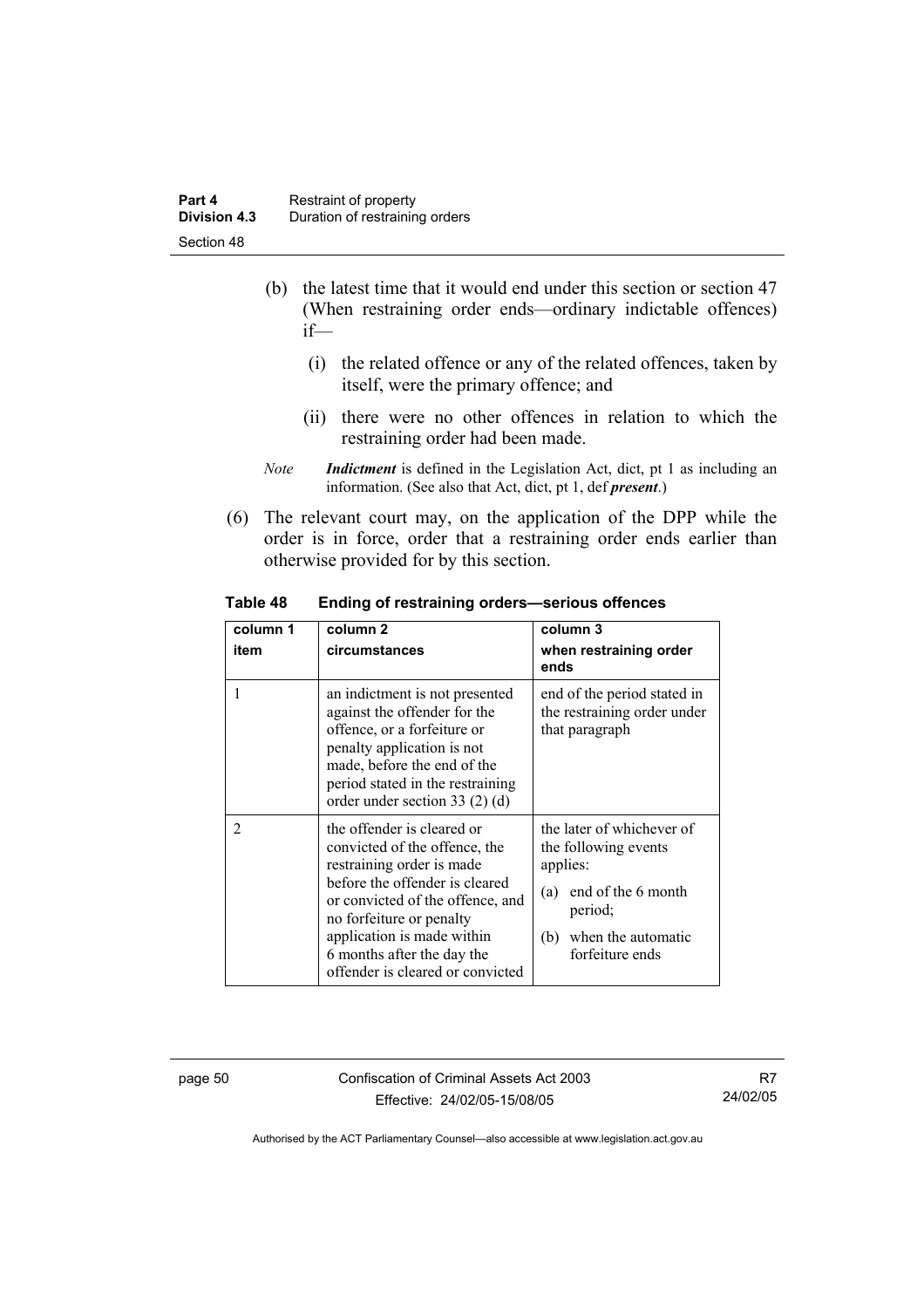| column 1<br>item | column <sub>2</sub><br>circumstances                                                                                                                                                                                                                                                                                 | column 3<br>when restraining order<br>ends                                                                                                                       |
|------------------|----------------------------------------------------------------------------------------------------------------------------------------------------------------------------------------------------------------------------------------------------------------------------------------------------------------------|------------------------------------------------------------------------------------------------------------------------------------------------------------------|
| 3                | the offender is cleared or<br>convicted of the offence, the<br>restraining order is made on the<br>same day as, or after, the<br>offender is cleared or convicted<br>of the offence, and no<br>forfeiture or penalty<br>application is made within<br>6 months after the day the<br>offender is cleared or convicted | the later of whichever of<br>the following events<br>applies:<br>(a) end of the 6 month<br>period;<br>(b) when the automatic<br>forfeiture ends                  |
| 4                | a forfeiture or penalty<br>application is made before the<br>restraining order ends under<br>item $1, 2$ or $3$                                                                                                                                                                                                      | the later of whichever of<br>the following events<br>applies on or after the<br>finalisation of the<br>proceeding in relation to<br>the application:             |
|                  |                                                                                                                                                                                                                                                                                                                      | if no forfeiture order<br>(a)<br>or penalty order is in<br>force at the time of<br>the finalisation of the<br>proceeding—when<br>the proceeding is<br>finalised; |
|                  |                                                                                                                                                                                                                                                                                                                      | (b) if a forfeiture order or<br>penalty order is in<br>force at that time-<br>when the order ends;                                                               |
|                  |                                                                                                                                                                                                                                                                                                                      | if the offender has<br>(c)<br>been convicted of the<br>offence—when the<br>automatic forfeiture<br>ends                                                          |

R7 24/02/05 Confiscation of Criminal Assets Act 2003 Effective: 24/02/05-15/08/05

page 51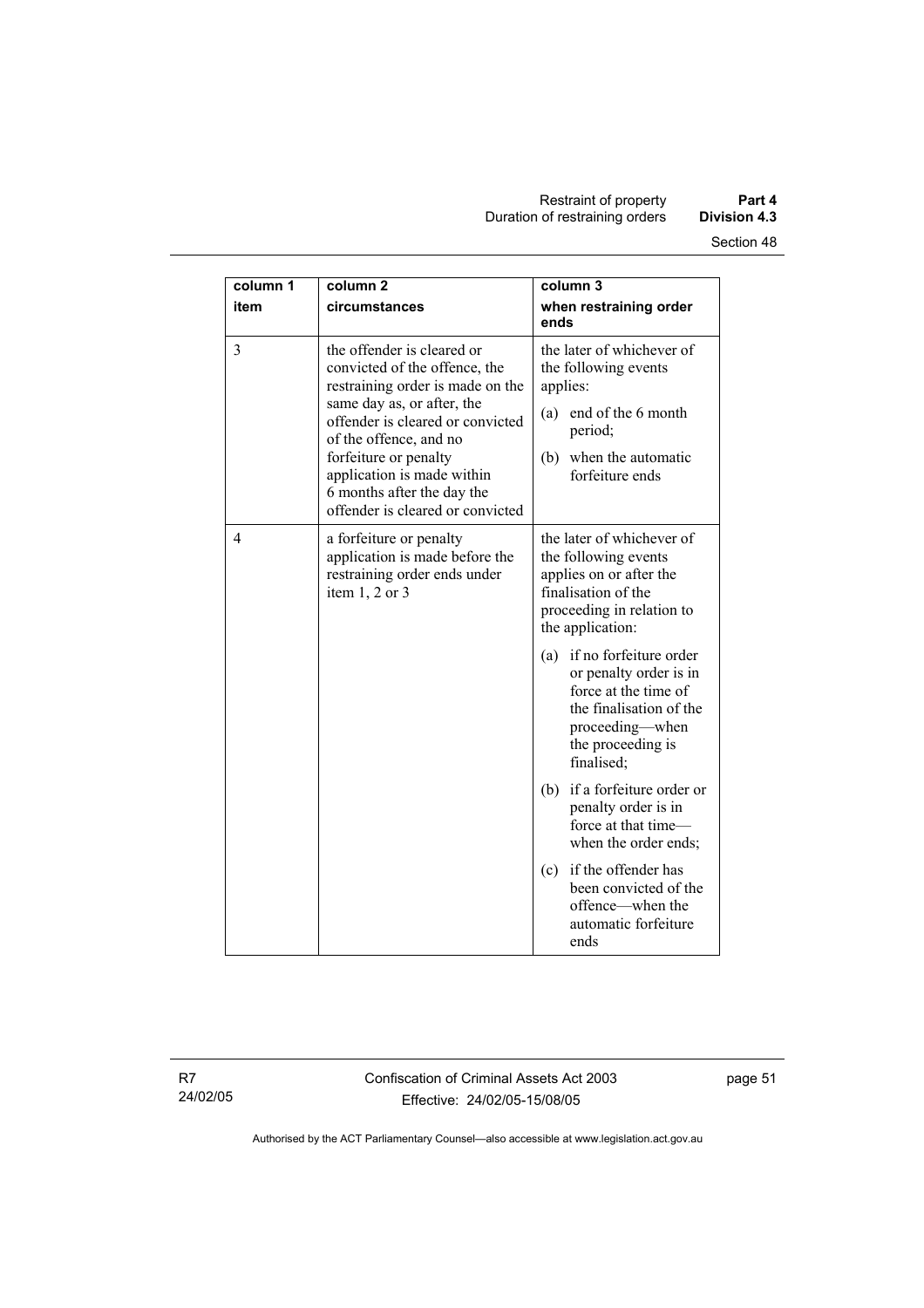# **49 Extension of time for restraining orders**

- (1) This section applies to an offender over whose property a restraining order is or has been in force in relation to the commission (or the alleged commission) of an indictable offence, despite anything else in this Act.
- (2) On the application of the DPP, the court that made the restraining order may make either or both of the following orders:
	- (a) an order that the restraining order is to remain in force for a stated period (or as stated in the order);
	- (b) an order that a restraining order that has ended is to be revived for a stated period (or as stated in the order).
- (3) The order may be stated to have effect—
	- (a) immediately; or
	- (b) at a stated time; or
	- (c) if a stated event happens.
- (4) The court may make an order under this section only if satisfied that—
	- (a) any additional property to which the application relates was (or will be) derived from the offence, or identified, only after the restraining order ended (or would otherwise end); or
	- (b) necessary evidence for the making of a forfeiture or penalty application has (or will) become available only after the restraining order ended (or would otherwise end); or
	- (c) if an automatic forfeiture in relation to a serious offence ends because the offender is cleared of the offence—it is desirable in relation to an application for a civil forfeiture order or a penalty order under section 85 (Penalty orders—commission of serious offences); or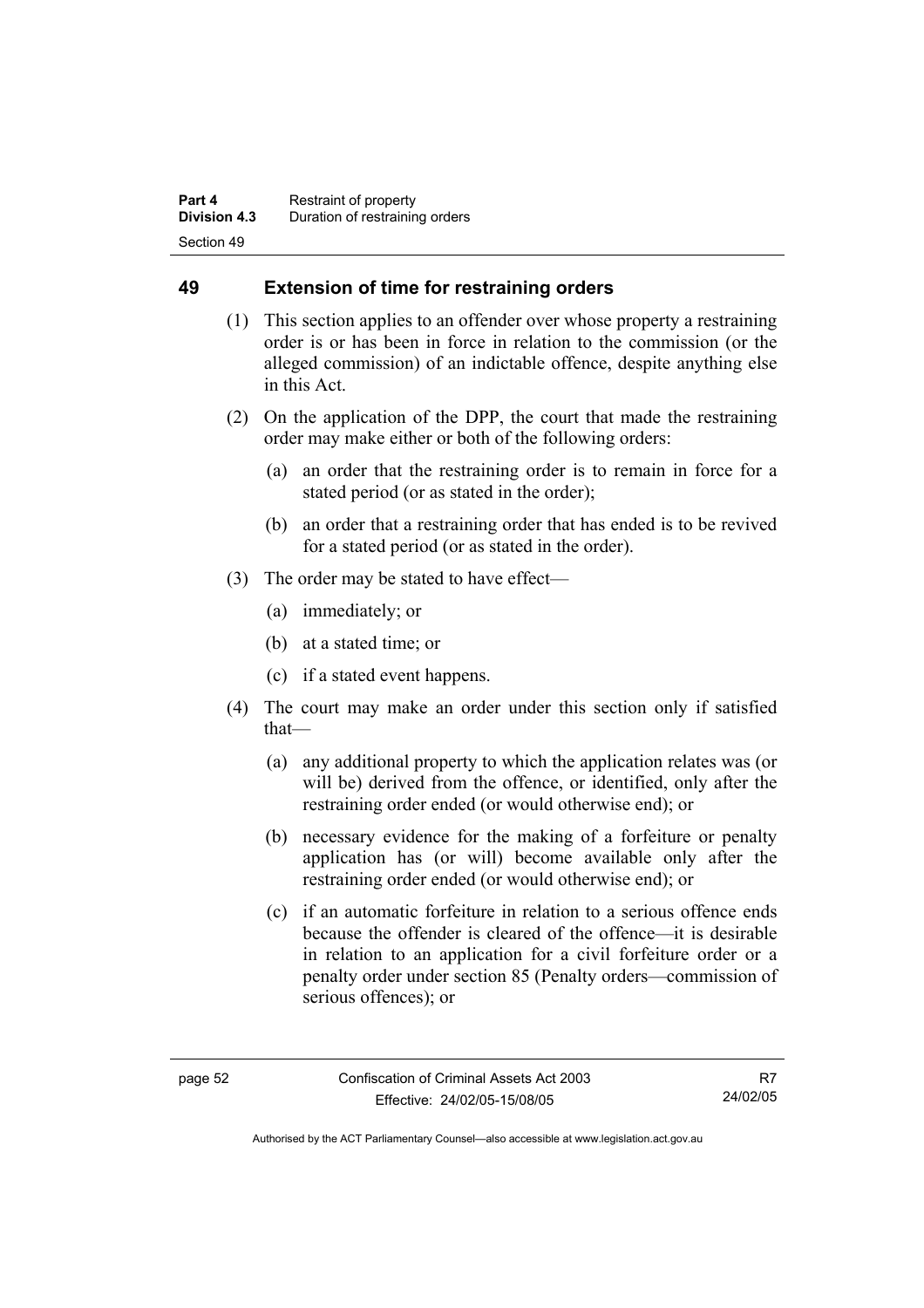(d) it is otherwise desirable having regard to the purposes of this Act.

# **Division 4.4 Restraining orders—other matters**

# **50 Restraining orders—registration in statutory property registers**

 (1) This section applies if a restraining order is over property that may be recorded in a statutory property register

- (2) The restraining order, or details of the restraining order, may be recorded in the register on application by a responsible authority.
- (3) Anyone who acquires an interest in the property after the recording of the restraining order in the register is taken to have notice of the restraining order at the time of acquisition.
- (4) Without limiting subsection (2), if the restraining order is over land registered under the *Land Titles Act 1925*—
	- (a) the responsible authority may lodge a copy of the restraining order with the registrar-general for registration under the *Land Titles Act 1925*, section 104 (Lodging of caveat); and
	- (b) the responsible authority is, on behalf of the Territory, taken to be a person claiming an interest in the land to which the restraining order relates; and
	- (c) to remove any doubt, that Act, section 104 (5) does not apply to the registered restraining order.
	- *Note* The *Land Titles Act 1925*, s 104 (5) allows certain dealings to be registered unless the caveat prohibits them. However, this Act, s 23 prohibits such a dealing.

*Note* A registered interstate restraining order is taken to be a restraining order under this Act (see s 139).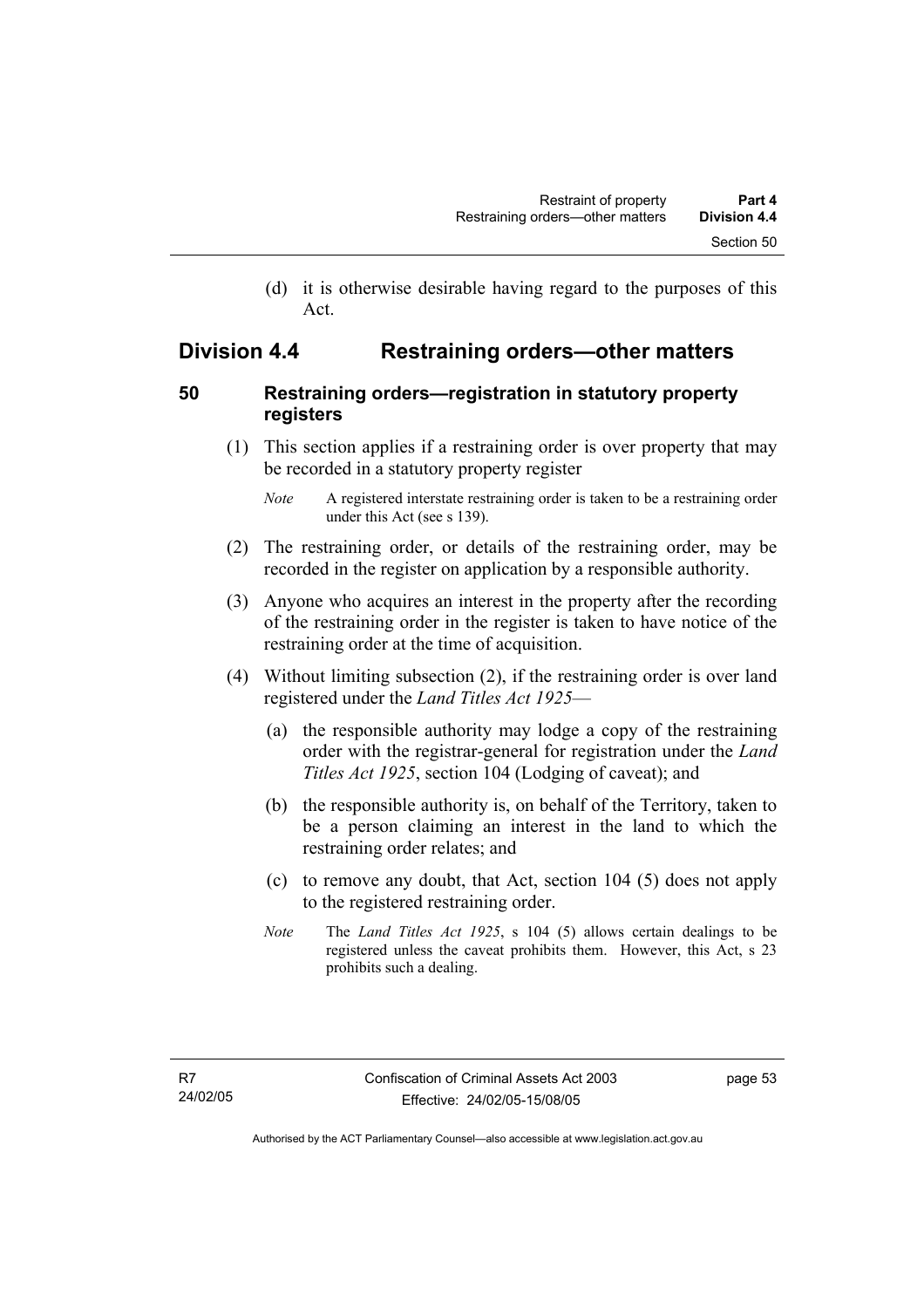| Part 4              | Restraint of property            |
|---------------------|----------------------------------|
| <b>Division 4.4</b> | Restraining orders—other matters |
| Section 51          |                                  |

- (5) If the property ceases to be restrained property, the responsible authority must apply for the cancellation of the restraining order's registration in the statutory property register.
- (6) Without limiting subsection (5), if the restraining order is over land registered under the *Land Titles Act 1925*, the responsible authority must lodge a notice of the ending of the restraining order with the registrar-general for registration under that Act.
- (7) In this section:

### *responsible authority* means—

- (a) the DPP; or
- (b) if the public trustee has taken control of the property under this Act—the public trustee; or
- (c) for a registered interstate restraining order—anyone who is authorised under the corresponding law under which the order was made to register a restraining order, or details of a restraining order, in a statutory property register.

# **51 Execution against restrained property**

- (1) A restraining order over the property of a person does not prevent the levying of execution against the property, entirely or in part, in satisfaction of a penalty order in force against the person.
- (2) However, the property must not be disposed of, or otherwise dealt with, except in accordance with an order of a relevant court under section 39 (1) (Additional orders about restraining orders and restrained property).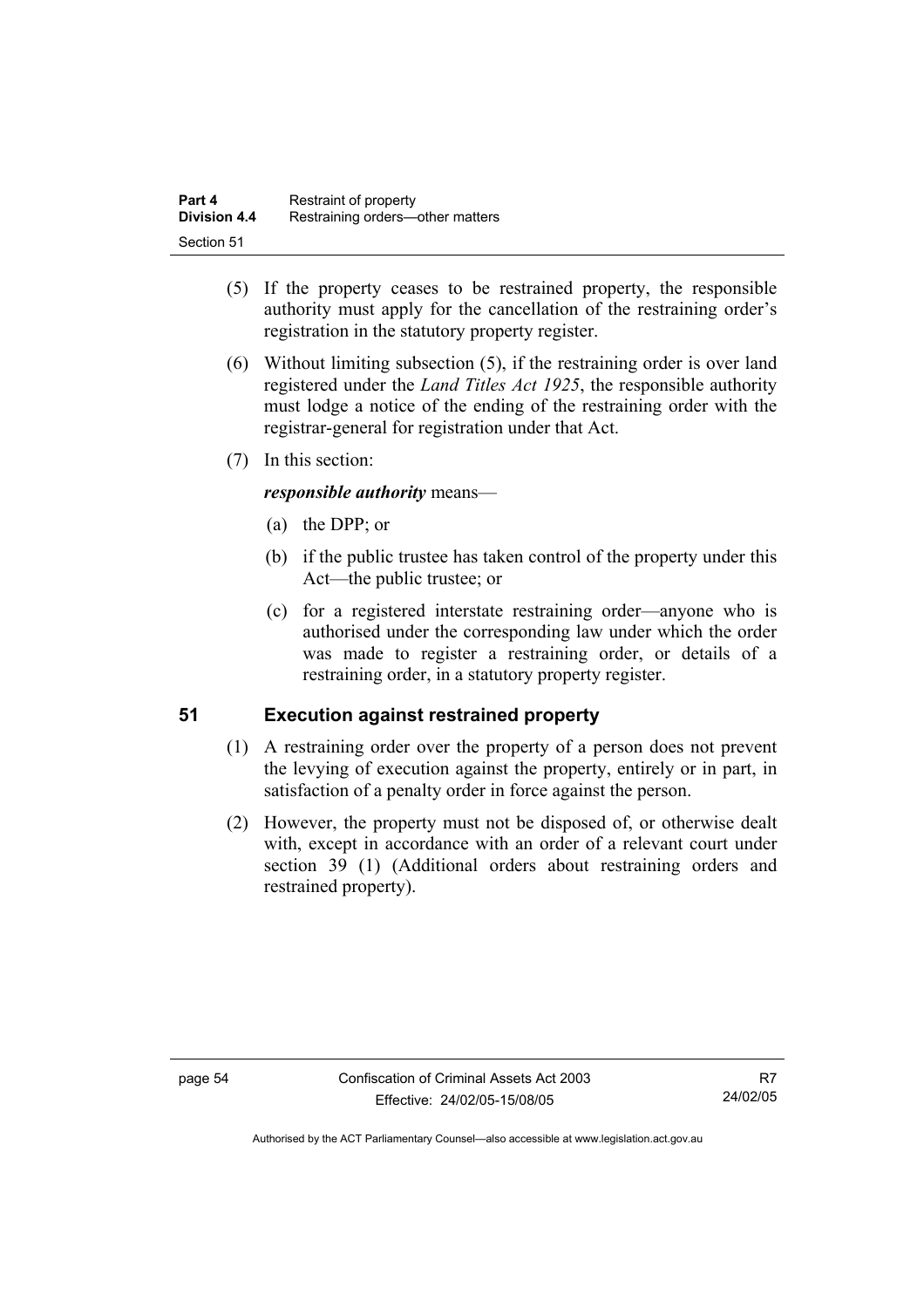Section 52

# **Part 5 Forfeiture of property**

# **Division 5.1 Conviction forfeiture orders**

*Note* For general provisions about a proceeding for a conviction forfeiture order (which is a confiscation proceeding—see s 236), see pt 14.

### **52 Meaning of** *conviction forfeiture order*

In this Act:

*conviction forfeiture order* means an order under section 54 (Conviction forfeiture orders—making) for the forfeiture to the Territory of tainted property in relation to an indictable offence.

#### **53 Conviction forfeiture orders—application**

- (1) The DPP may apply to a relevant court for a conviction forfeiture order against a person.
	- *Note* A reference to a *person* generally includes a reference to a corporation as well as an individual, see Legislation Act, s 160. (See also the Legislation Act, dict, pt 1, def *person*.)
- (2) The application may be made before or after, or at the same time as, the person's conviction for an indictable offence.
- (3) However, if the person has been convicted of the offence, the DPP must make the application within 2 years after the day of the conviction.
	- *Note* The court may allow leave for an application to be made after the time fixed by this section in certain circumstances (see s 246).

#### **54 Conviction forfeiture orders—making**

 (1) On application under section 53, the court must make an order for the forfeiture to the Territory of tainted property in relation to the indictable offence if satisfied that—

page 55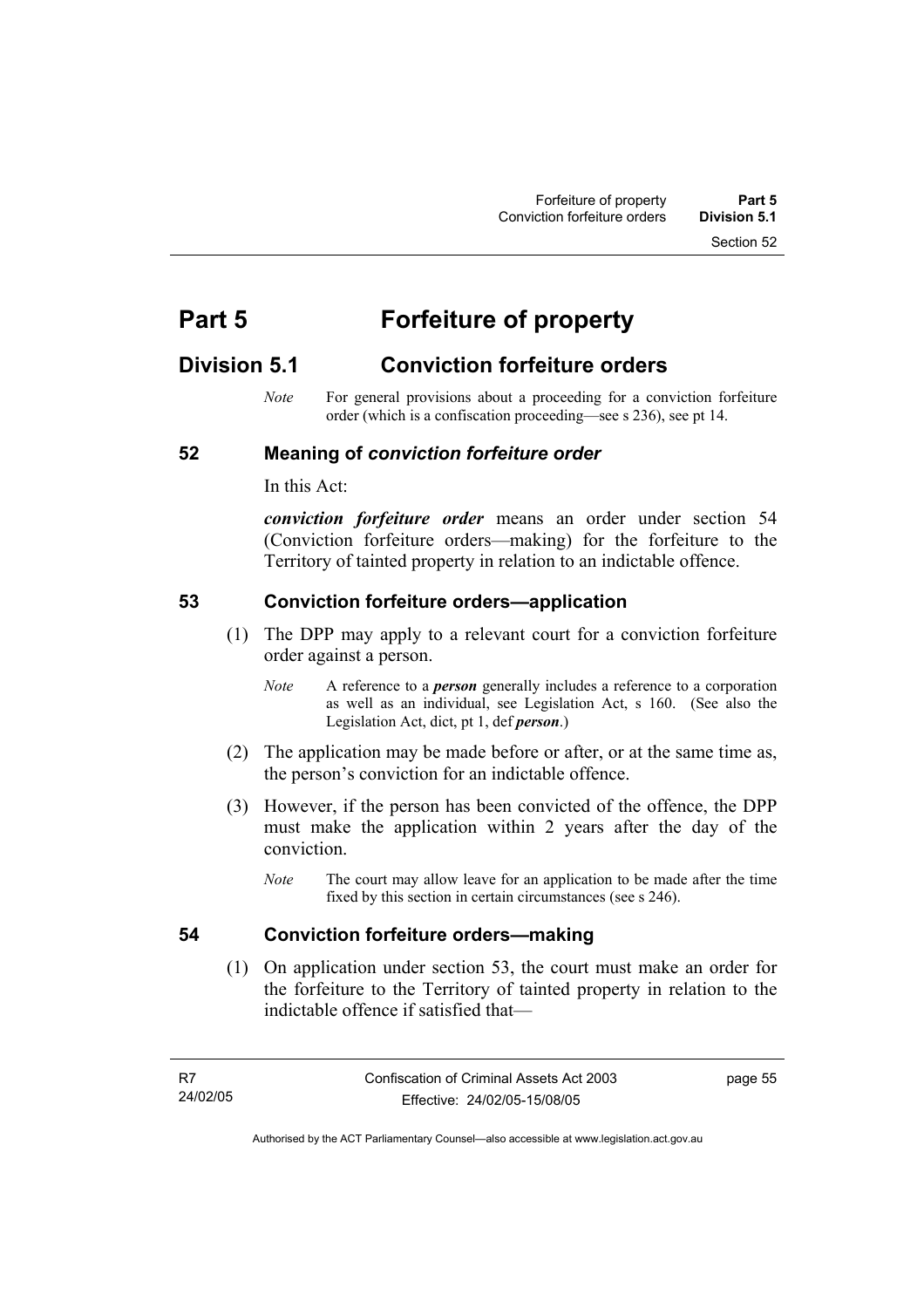- (a) the offender has been convicted of the offence; and
- (b) the offender has not been cleared of the offence; and
- (c) the property, or any of the property, to which the application relates is tainted property in relation to the offence.
- (2) If a court makes the order, it must state in the order—
	- (a) the property to which it applies; and
	- (b) what it considers to be the value of the property (other than money) to be forfeited to the Territory under the order at the time the order is made.

#### **55 Conviction forfeiture orders—forfeiture**

- (1) The property to which the conviction forfeiture order applies is forfeited to the Territory at the end of 14 days after the day the order is made, except so far as the property is excluded from forfeiture under an exclusion order.
	- *Note 1* For the commencement of a restraining order, see Legislation Act, s 73 (4).
	- *Note 2* The effect of an exclusion order for property subject to forfeiture is that the property is excluded from forfeiture, see s 74 (c).
- (2) However, if an application for an exclusion order in relation to the property, or a part of the property, has been made (but not decided) before the end of the 14-day period, the property (or that part) is not forfeited until the proceeding in relation to the exclusion order is finalised.

#### **56 When conviction forfeiture order ends**

- (1) A conviction forfeiture order ends if—
	- (a) the offender is cleared of the offence to which the order relates, and all related offences (if any); or
	- (b) the order is reversed or set aside on appeal; or

R7 24/02/05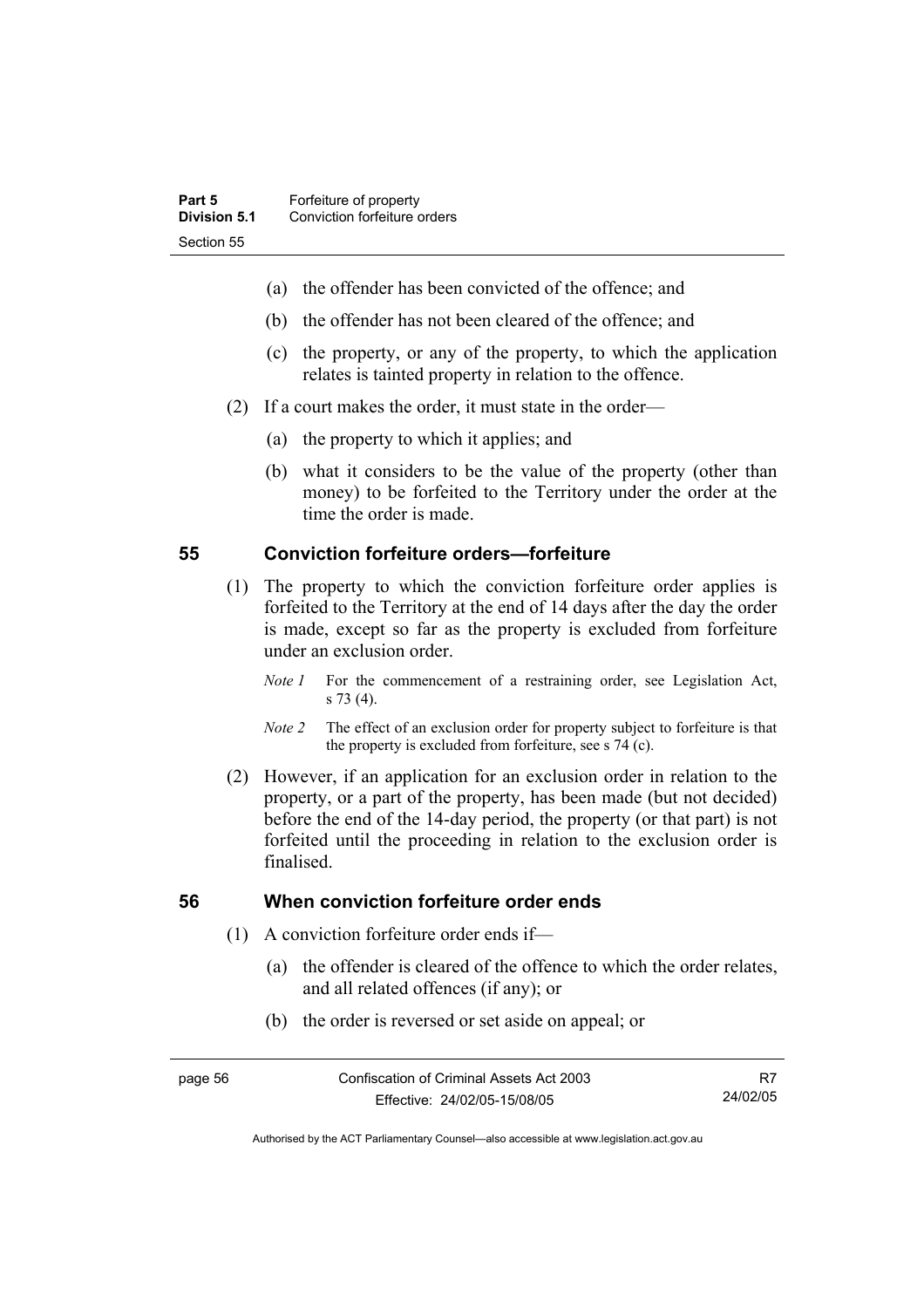(c) the order is fully satisfied.

*Note* For the meaning of *fully satisfied*, see dict.

- (2) The order is satisfied for a particular interest in forfeited property if the interest is bought back under section 127 (Buyback orders buying interest in property).
	- *Note* After the forfeiture of property, the offender may recover the property or its value in certain circumstances (see div 9.5).

# **Division 5.2 Automatic forfeiture—conviction for serious offences**

#### **57 Unclaimed tainted property restraining orders non-application of div 5.2**

This division does not apply to property restrained under an unclaimed tainted property restraining order.

*Note* For the forfeiture of unclaimed tainted property, see div 5.3.

#### **58 Automatic forfeiture of restrained property on conviction for serious offences**

- (1) This section applies if—
	- (a) a person is convicted of a serious offence; and
	- (b) a restraining order (other than an artistic profits restraining order) is made, whether before or after the conviction, over property in relation to the offence or a related serious offence committed by the person.
	- *Note* A reference to a *person* generally includes a reference to a corporation as well as an individual, see Legislation Act, s 160. (See also the Legislation Act, dict, pt 1, def *person*.)
- (2) The restrained property is forfeited to the Territory at the end of whichever of the following periods applies (the *relevant*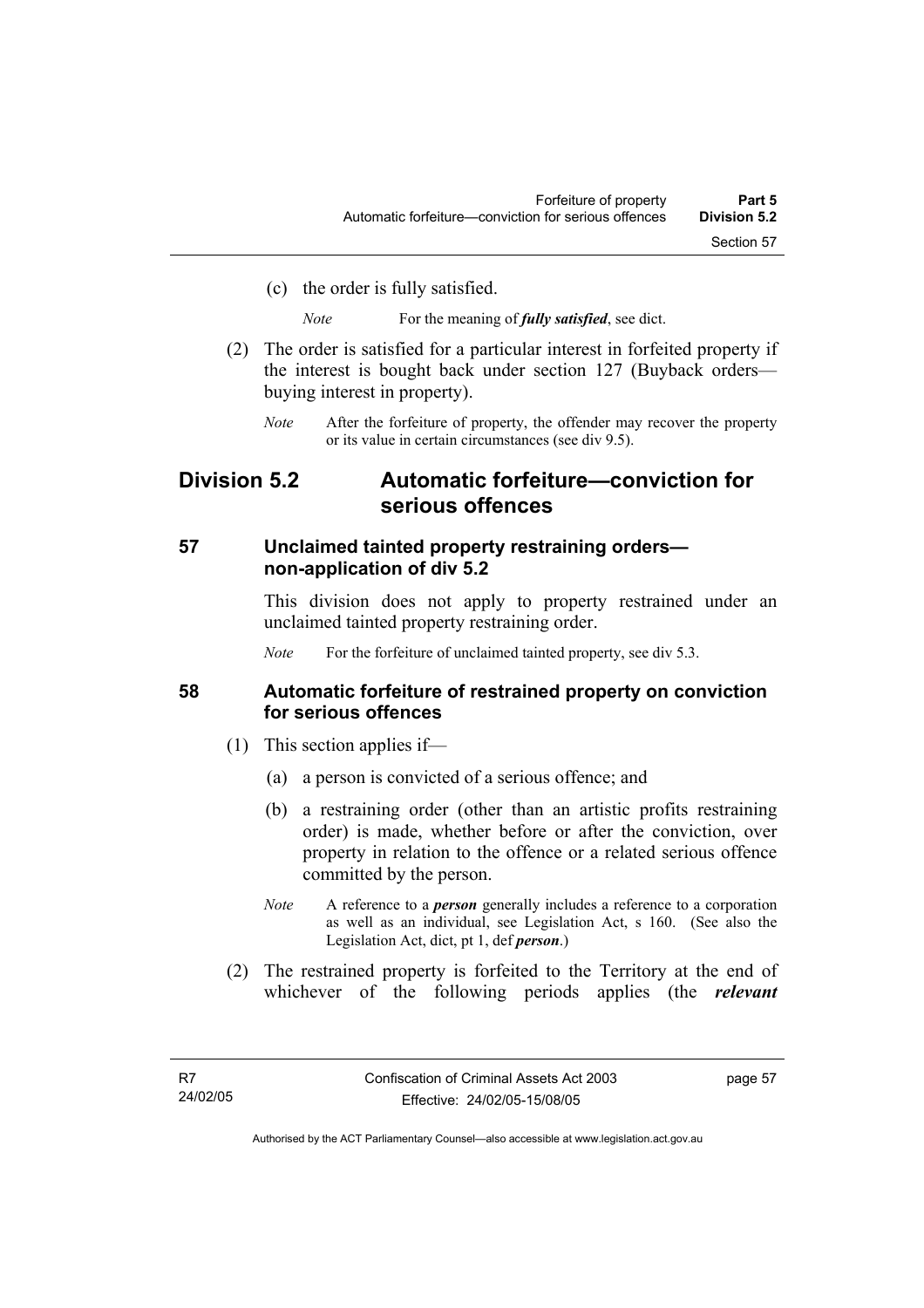*14-day period*), except so far as the property is excluded from forfeiture under an exclusion order:

- (a) if the restraining order was made before the conviction— 14 days after the day of conviction;
- (b) if the restraining order was made at the same time as or after the conviction—14 days after the day the restraining order comes into force.
- *Note 1* For the commencement of a restraining order, see Legislation Act, s 73 (4).
- *Note 2* The effect of an exclusion order for property subject to forfeiture is that the property is excluded from forfeiture, see s 74 (c).
- (3) However, if an application for an exclusion order in relation to the property, or a part of the property, has been made (but not decided) before the end of the relevant 14-day period, the property (or that part) is not forfeited until the proceeding in relation to the exclusion order is finalised.

### **59 Automatic forfeiture—court order declaring property automatically forfeited**

- (1) The DPP may apply to a relevant court for an order declaring that property has been automatically forfeited under this division.
- (2) If the relevant court is satisfied that the property has been automatically forfeited under this division, the court must make the order and state in the order the property to which it applies.
- (3) The registrar of the relevant court may exercise the functions of the court for this section.
	- *Note* For general provisions about a proceeding for an order under this section (which is a confiscation proceeding—see s 236), see pt 14.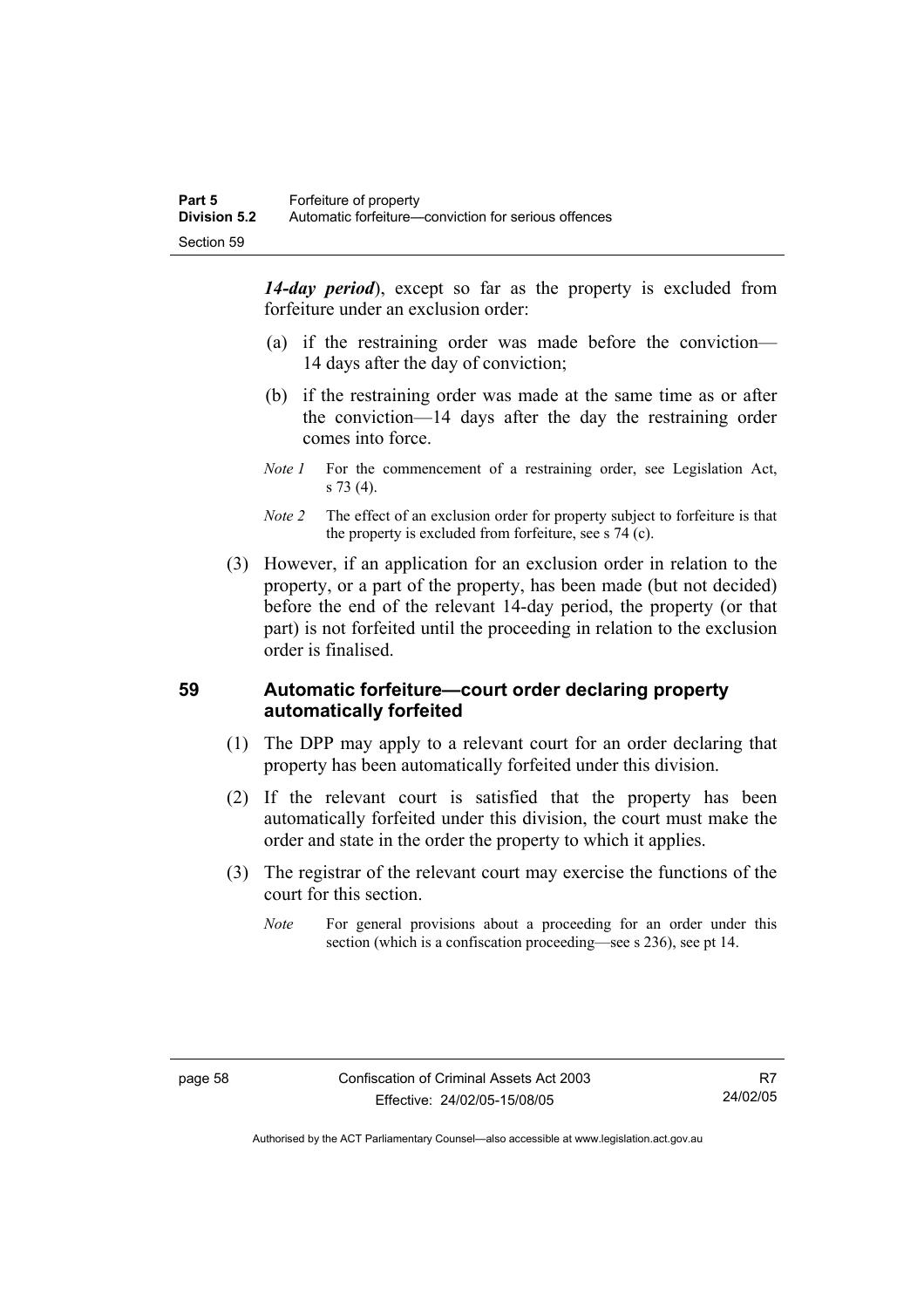# **60 Automatic forfeiture—court orders**

 (1) A relevant court may, when it convicts a person of a serious offence or at any later time, make any order that it considers appropriate for giving effect to an automatic forfeiture of property.

#### **Examples of orders**

- 1 an order for the examination of anyone before the court, or an officer of the court, about any property that might be forfeited because of the conviction
- 1 an order directing the owner of property that might be forfeited because of the conviction, or anyone else, to give to a stated person, within a stated period, a sworn statement about stated particulars of the property
- 2 an order directing the owner of property that might be forfeited because of the conviction, or anyone else, to do anything necessary or convenient to be done to allow the public trustee to take control of the property, including anything necessary or convenient to be done to bring the property within the jurisdiction
- 3 an order in relation to the registration of title to, or charges over, property under a Territory law
- *Note* An example is part of the Act, is not exhaustive and may extend, but does not limit, the meaning of the provision in which it appears (see Legislation Act, s 126 and s 132).
- (2) The order may be made on the court's initiative, or on the application of any of the following people:
	- (a) the DPP;
	- (b) the offender;
	- (c) the public trustee;
	- (d) anyone with an interest in property to which the order relates;
	- (e) anyone else with the court's leave.
	- *Note* For general provisions about a proceeding for an order under this section (which is a confiscation proceeding—see s 236), see pt 14.
- (3) A person commits an offence if—

page 59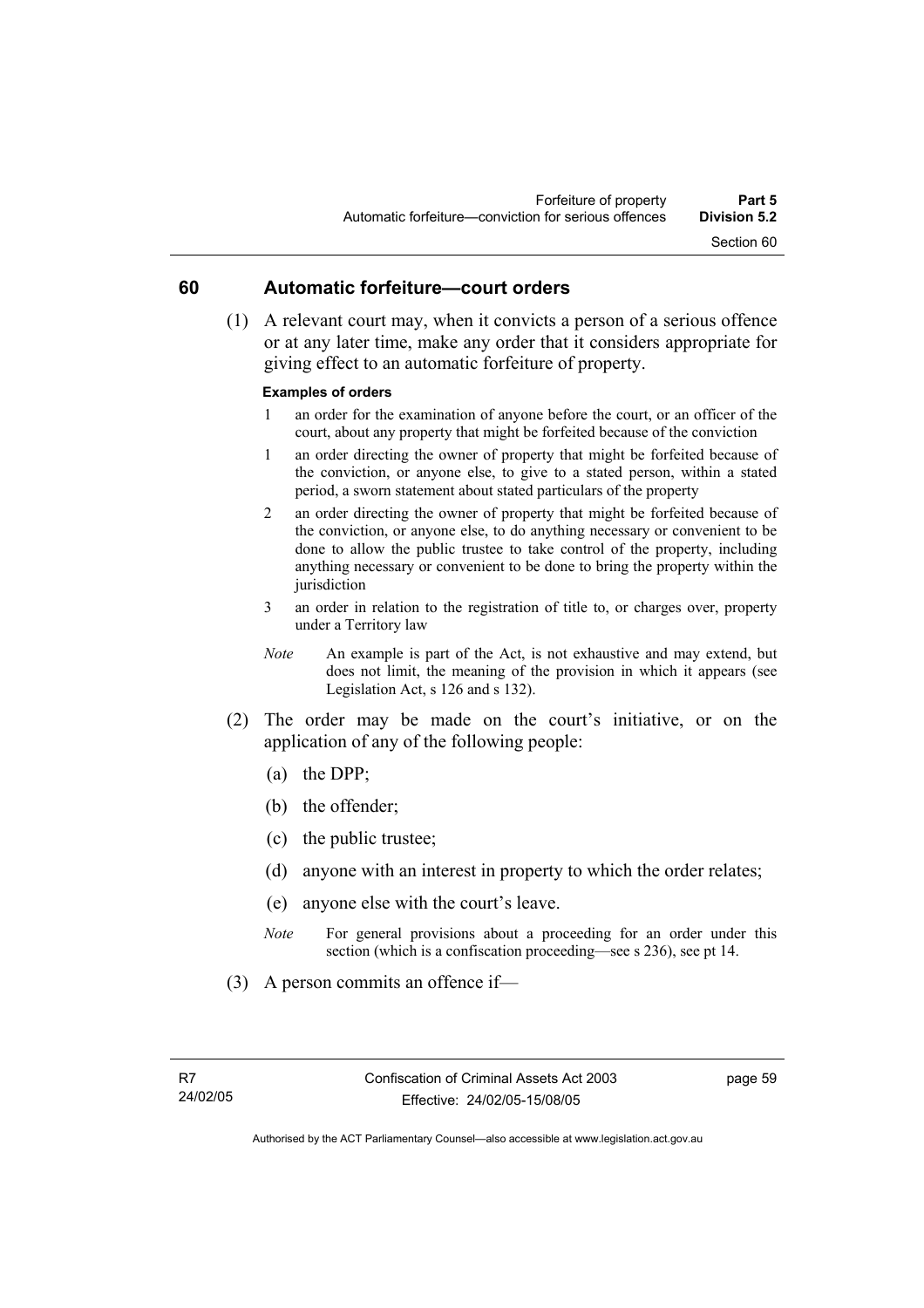- (a) a relevant court makes an order under subsection (1) to give effect to an automatic forfeiture of property; and
- (b) the order requires the person to do, or not do, something stated in the order; and
- (c) the person has notice of the order (whether by being given a copy of the order or otherwise); and
- (d) the person contravenes the order.

Maximum penalty: 200 penalty units, imprisonment for 2 years or both.

# **61 When automatic forfeiture under div 5.2 ends**

- (1) Automatic forfeiture under this division ends if—
	- (a) the offender is cleared of the offence to which the forfeiture relates, and all related serious offences (if any); or
	- (b) the automatic forfeiture is fully satisfied.

*Note* For the meaning of *fully satisfied*, see dict.

- (2) Automatic forfeiture is satisfied for a particular interest in forfeited property if the interest is bought back under section 127 (Buyback orders—buying interest in property).
	- *Note* After the forfeiture of property, the offender may recover the property or its value in certain circumstances (see div 9.5).

# **Division 5.3 Automatic forfeiture—unclaimed tainted property**

*Note* For general provisions about a proceeding for a conviction forfeiture order (which is a confiscation proceeding—see s 236), see pt 14.

# **62 Forfeiture of unclaimed tainted property**

 (1) This section applies if an unclaimed tainted property restraining order is made over property.

page 60 Confiscation of Criminal Assets Act 2003 Effective: 24/02/05-15/08/05

R7 24/02/05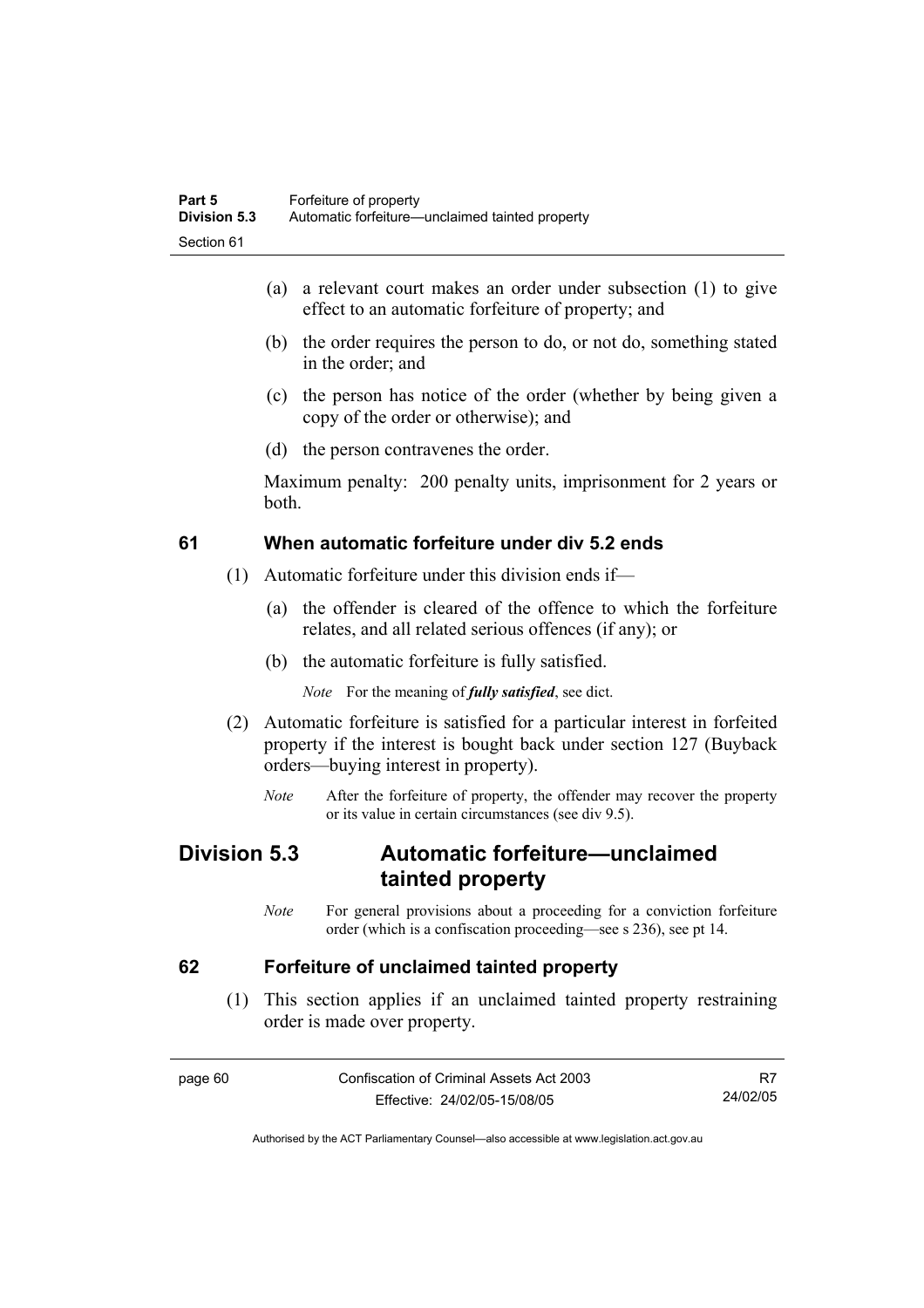- (2) The restrained property is forfeited to the Territory at the end of 14 days after the day the restraining order comes into force, except so far as the property is excluded from forfeiture under an exclusion order.
	- *Note 1* For the commencement of a restraining order, see Legislation Act, s 73 (4).
	- *Note 2* The effect of an exclusion order for property subject to forfeiture is that the property is excluded from forfeiture, see s 74 (c).
- (3) However, if an application for an exclusion order in relation to the property, or a part of the property, has been made (but not decided) before the end of the 14-day period, the property (or that part) is not forfeited until the proceeding in relation to the exclusion order is finalised.

# **63 When automatic forfeiture under div 5.3 ends**

Automatic forfeiture under this division ends if the automatic forfeiture is fully satisfied.

*Note* For the meaning of *fully satisfied*, see dict.

# **Division 5.4 Civil forfeiture orders**

*Note* For general provisions about a proceeding for a conviction forfeiture order (which is a confiscation proceeding—see s 236), see pt 14.

# **64 Artistic profits and unclaimed tainted property non-application of div 5.4**

This division does not apply to property restrained under—

- (a) an artistic profits restraining order; or
- (b) an unclaimed tainted property restraining order.
- *Note 1* An artistic profits restraining order is made solely to preserve property to satisfy a penalty order for artistic profits in relation to an offence (see s 20).
- *Note 2* Unclaimed tainted property is forfeitable under div 5.3.

| - R7     | Confiscation of Criminal Assets Act 2003 | page 61 |
|----------|------------------------------------------|---------|
| 24/02/05 | Effective: 24/02/05-15/08/05             |         |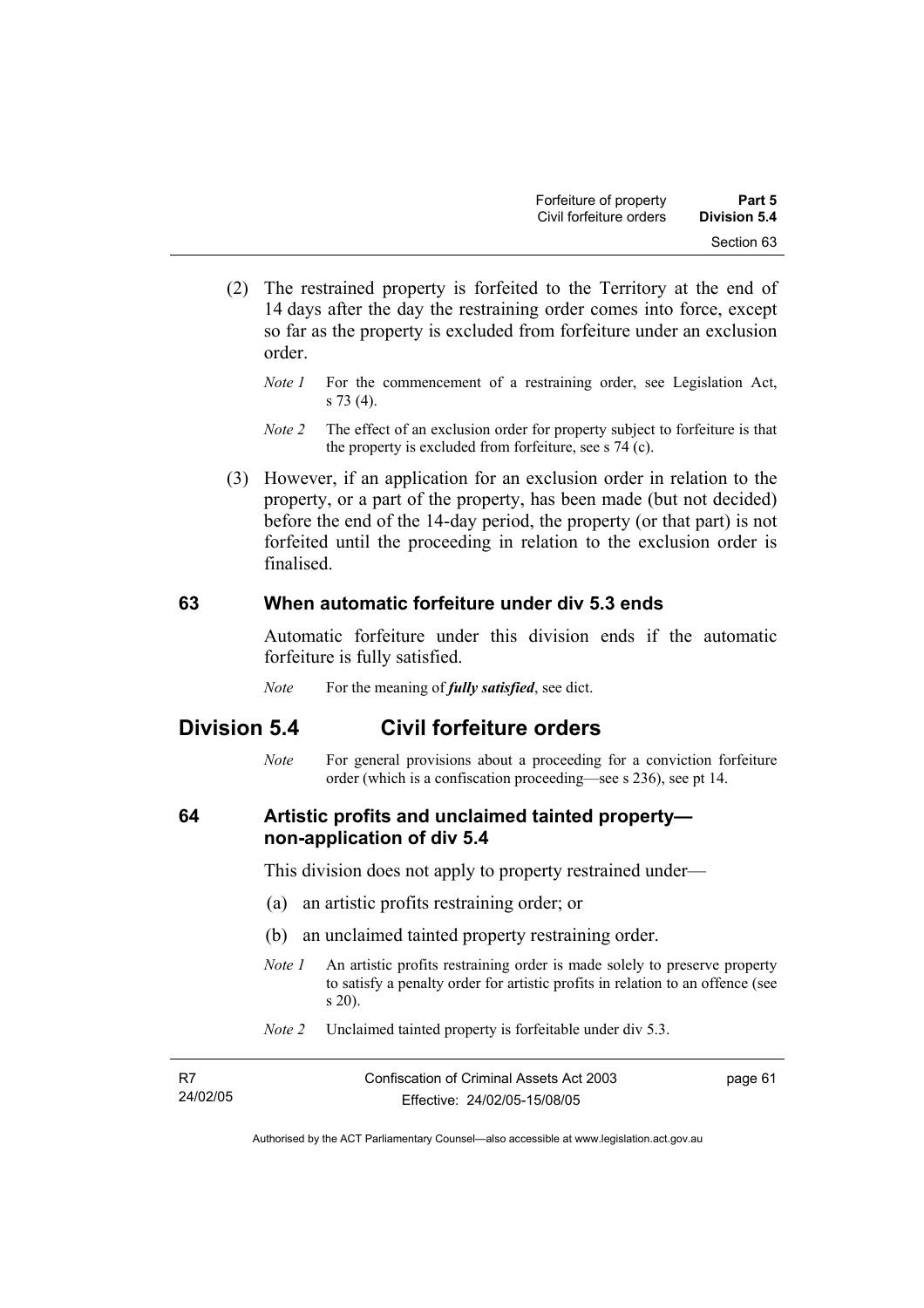| Part 5              | Forfeiture of property  |
|---------------------|-------------------------|
| <b>Division 5.4</b> | Civil forfeiture orders |
| Section 65          |                         |

# **65 Meaning of** *civil forfeiture order*

In this Act:

*civil forfeiture order* means an order under section 67 (Civil forfeiture orders—making) for the forfeiture to the Territory of restrained property in relation to the commission (or the alleged commission) of a serious offence.

# **66 Civil forfeiture orders—application**

- (1) The DPP may apply to a relevant court for a civil forfeiture order for the forfeiture to the Territory of property restrained in relation to the commission (or the alleged commission) of a serious offence.
- (2) The application may be made—
	- (a) at the same time as, or after, an application for a restraining order in relation to the offence; or
	- (b) if a restraining order is in force in relation to the offence.

# **67 Civil forfeiture orders—making**

- (1) This section applies if, on an application under section 66 for an order for the forfeiture to the Territory of restrained property, the court is satisfied on the balance of probabilities that a person (the *offender*) has committed a serious offence within whichever of the following periods applies (the *relevant period*):
	- (a) 6 years before the day the application to restrain the property was made;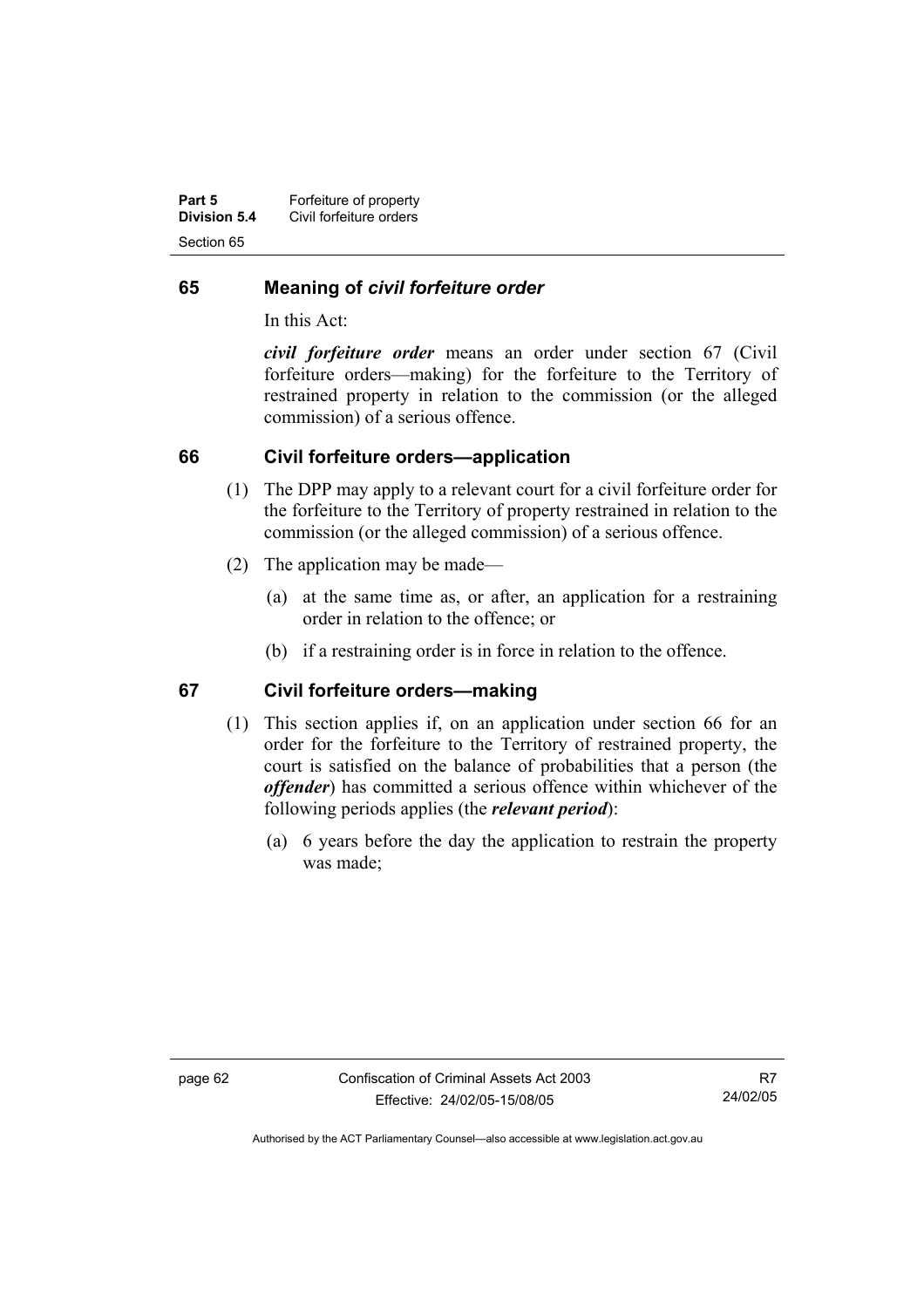- (b) if an extended period for making the restraining order application was allowed under section 246 (Confiscation proceedings—time extensions for applications)—the total of the 6-year period and the extended period.
- *Note 1* The court must be satisfied on the balance of probabilities about the commission of the offence because confiscation proceedings are civil, not criminal (see s 237).
- *Note 2* A reference to a *person* generally includes a reference to a corporation as well as an individual, see Legislation Act, s 160. (See also the Legislation Act, dict, pt 1, def *person*.)
- (2) If this section applies, the relevant court must order that the restrained property be forfeited to the Territory.
- (3) The order must state—
	- (a) the property to which it applies; and
	- (b) what the relevant court considers to be the value of the property (other than money) to be forfeited to the Territory under the order at the time the order is made; and
	- (c) if the relevant court making the order has given a direction under section 69 (Civil forfeiture order proceedings restrictions on disclosure)—
		- (i) the direction given by the court; and
		- (ii) the effect of section 70 (Civil forfeiture orders disclosure offences) in relation to the direction.
- (4) To remove any doubt, if the relevant court is satisfied that the offender committed a serious offence within the relevant period, the court must not refuse to make a civil forfeiture order only because it is not satisfied—
	- (a) that a particular serious offence was committed by the offender within the relevant period; or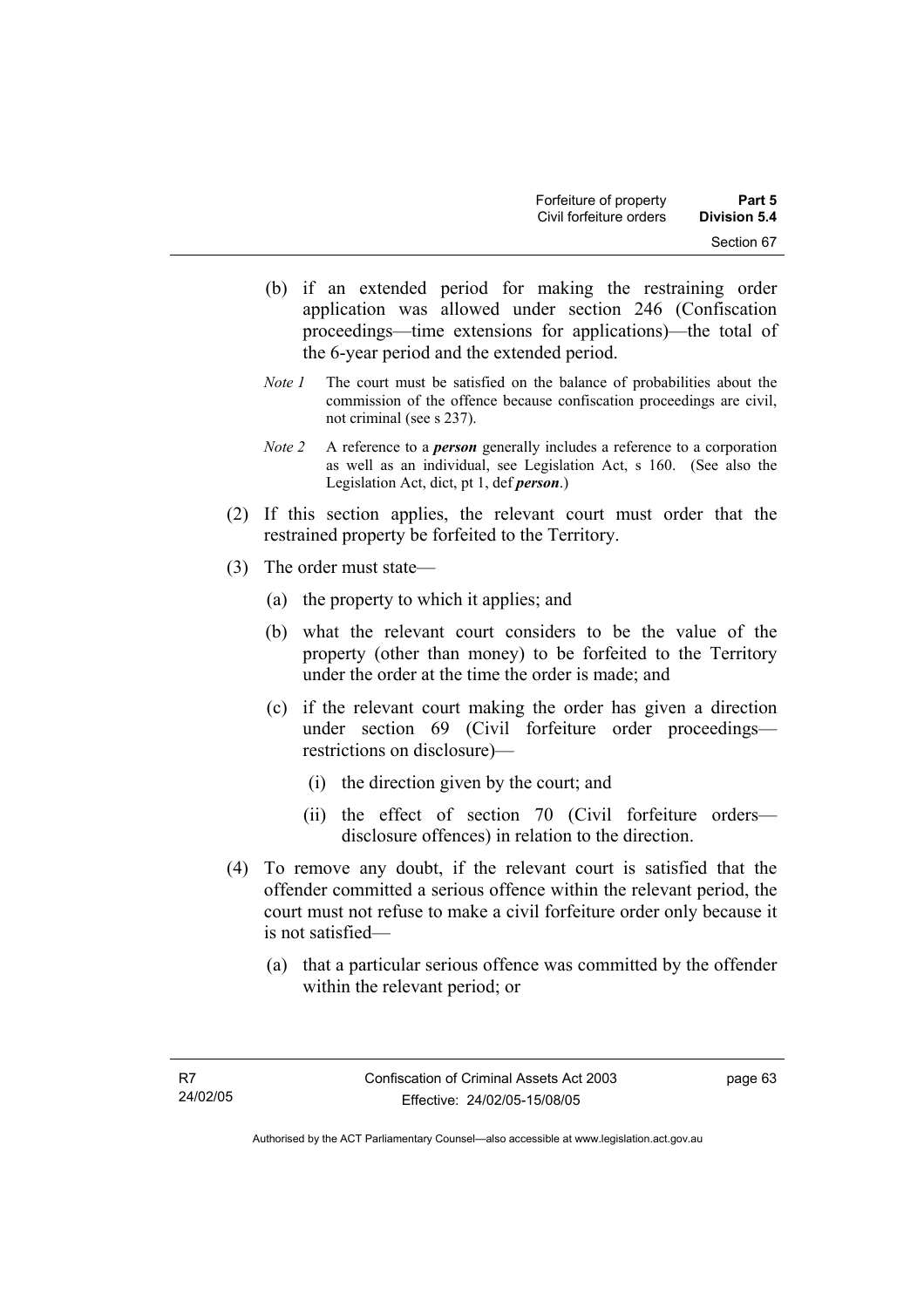| Part 5       | Forfeiture of property  |
|--------------|-------------------------|
| Division 5.4 | Civil forfeiture orders |
| Section 68   |                         |

- (b) that the offence was committed on any particular day or time within the relevant period.
- (5) Also, to remove any doubt, the relevant court must not refuse to make a civil forfeiture order in relation to a serious offence only because—
	- (a) an indictment has not been presented against the offender for the offence; or
	- (b) the offender has not been convicted of the offence; or
	- (c) the offender has been cleared of the offence, including being cleared after having been convicted of the offence; or
	- (d) a doubt is raised about whether the offender committed the offence.
	- *Note Indictment* is defined in the Legislation Act, dict, pt 1 as including an information. (See also that Act, dict, pt 1, def *present*.)

# **68 Civil forfeiture orders—forfeiture**

- (1) The property to which the civil forfeiture order applies is forfeited to the Territory at the end of 14 days after the day the order is made, except so far as the property is excluded from forfeiture under an exclusion order.
	- *Note 1* For the commencement of a restraining order, see Legislation Act, s 73 (4).
	- *Note 2* The effect of an exclusion order for property subject to forfeiture is that the property is excluded from forfeiture, see s 74 (c).
- (2) However, if an application for an exclusion order in relation to the property, or a part of the property, has been made (but not decided) before the end of the 14-day period, the property (or that part) is not forfeited until the proceeding in relation to the exclusion order is finalised.

R7 24/02/05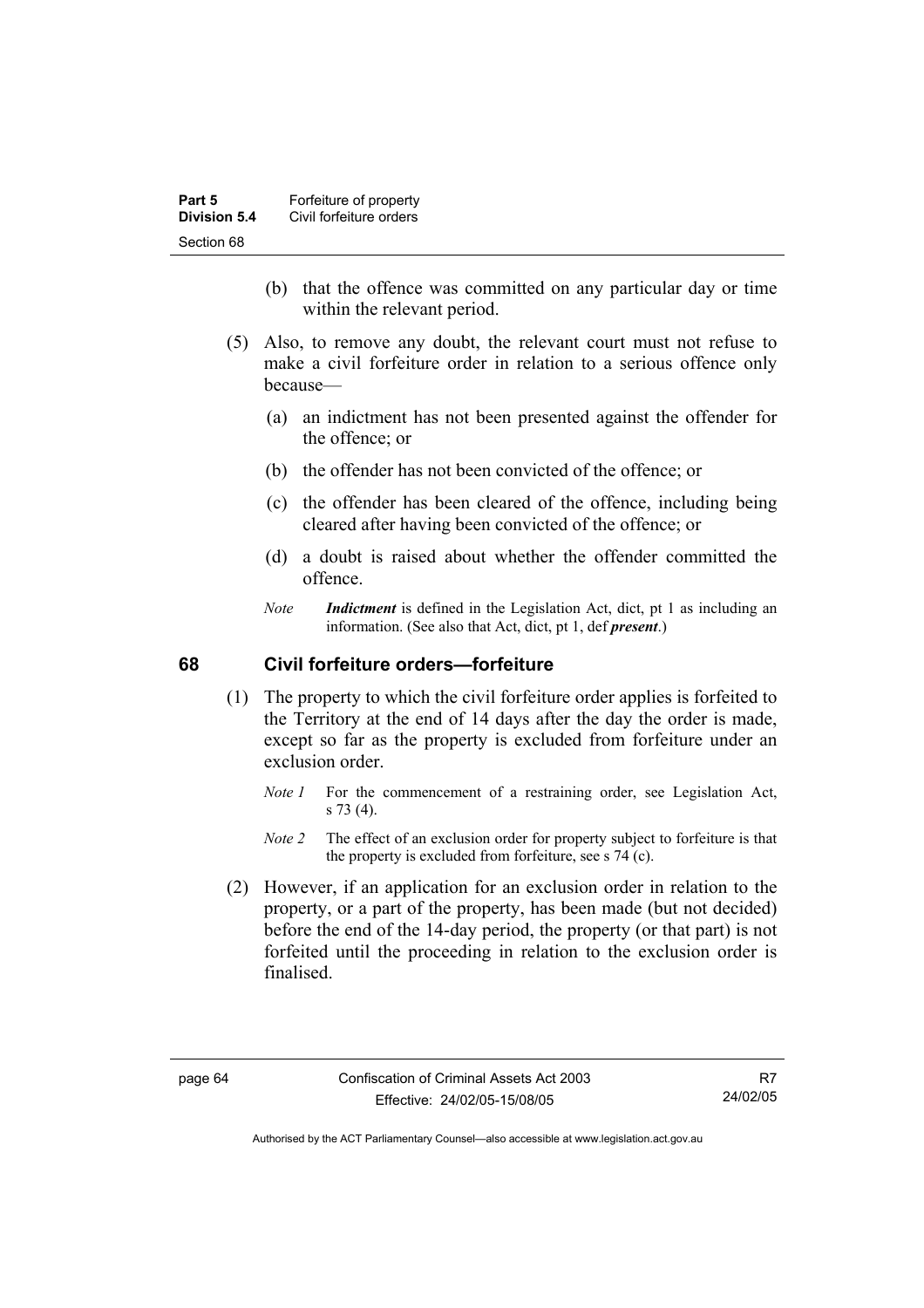# **69 Civil forfeiture order proceedings—restrictions on disclosure**

- (1) On application by the DPP, a relevant court hearing an application for a civil forfeiture order may—
	- (a) direct that the hearing of the application, or part of it, take place in closed court and give directions about who may be present; and
	- (b) give directions prohibiting or restricting the publication or disclosure of all or any of the following:
		- (i) the fact that an application for the order, or that a civil forfeiture order, has been made;
		- (ii) the application for the order;
		- (iii) any information about the proceeding (whether or not a hearing has been held);
		- (iv) any evidence given, statement made or thing done during the proceeding;
		- (v) any information, document or thing derived from anything mentioned in this subsection.

#### **Examples of directions**

- 1 that the application for the civil forfeiture order not be disclosed to the person against whom the civil forfeiture order is made until the court has decided an application for a restraining order against someone else's property
- 2 that the supporting affidavit must be made available only to the offender's lawyer
- *Note* An example is part of the Act, is not exhaustive and may extend, but does not limit, the meaning of the provision in which it appears (see Legislation Act, s 126 and s 132).

page 65

- (2) In deciding whether to give a direction under subsection (1), the court must have regard to whether the direction—
	- (a) would promote the purposes of this Act; or

| R7       | Confiscation of Criminal Assets Act 2003 |
|----------|------------------------------------------|
| 24/02/05 | Effective: 24/02/05-15/08/05             |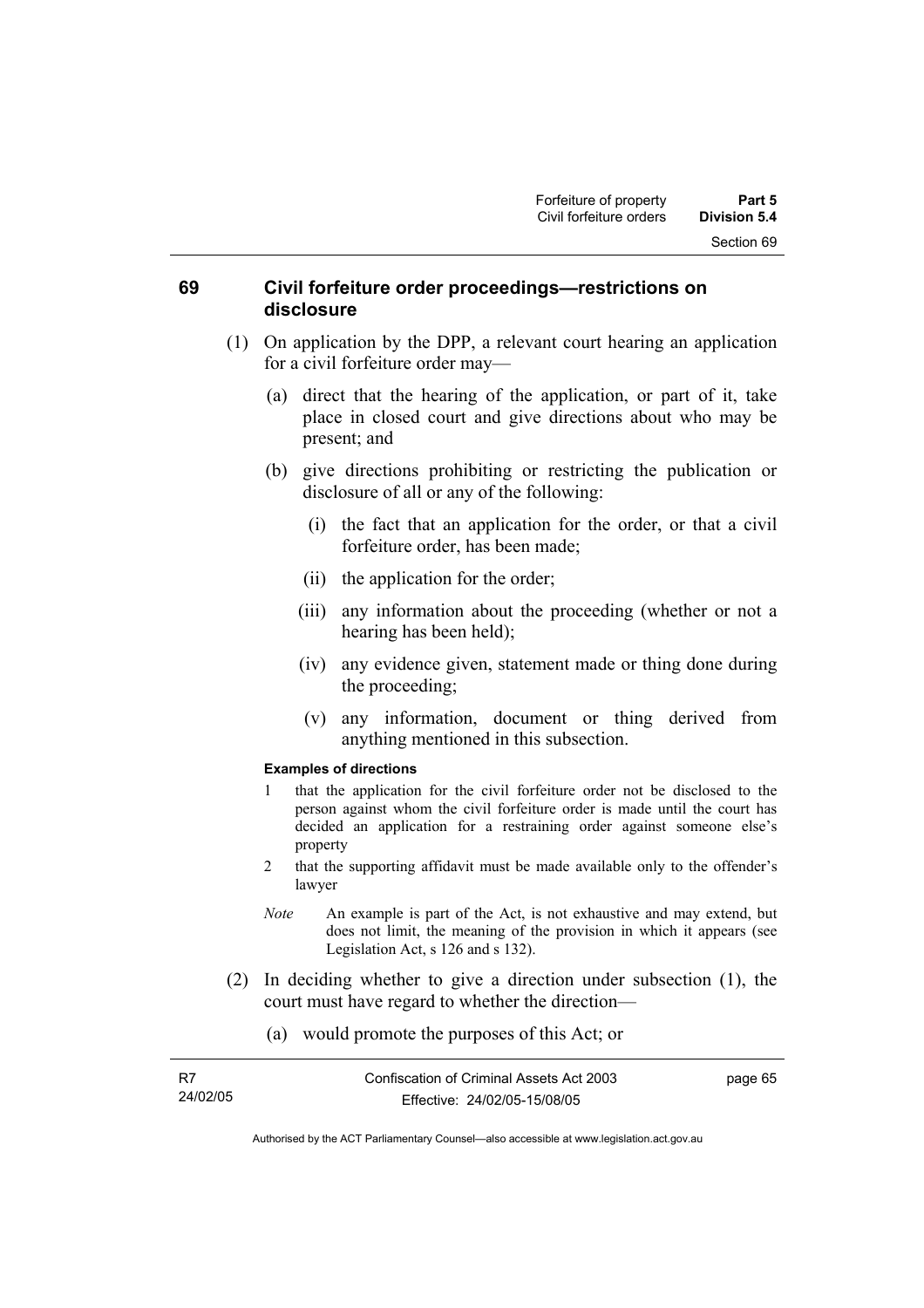| Part 5       | Forfeiture of property  |
|--------------|-------------------------|
| Division 5.4 | Civil forfeiture orders |
| Section 70   |                         |

- (b) is desirable to protect the integrity of an investigation (however described) for any purpose or a prosecution of an offence.
- (3) The court may also have regard to any other relevant matter in deciding whether to give a direction under subsection (1).

### **70 Civil forfeiture orders—disclosure offences**

*Note* An offence against this section is a strict liability offence, see s (7).

- (1) A person commits an offence if—
	- (a) a relevant court has given a direction under section 69 (1) (b) prohibiting or restricting the publication or disclosure of a matter mentioned in the paragraph; and
	- (b) the person has notice of the direction (whether by being given a copy of the civil forfeiture order to which the direction relates or otherwise); and
	- (c) the person publishes or discloses the matter to someone else.

Maximum penalty: 200 penalty units, imprisonment for 2 years or both.

- (2) A person commits an offence if—
	- (a) a relevant court has given a direction under section 69 (1) (b) prohibiting or restricting the publication or disclosure of a matter mentioned in the paragraph; and
	- (b) the person has notice of the direction (whether by being given a copy of the civil forfeiture order to which the direction relates or otherwise); and
	- (c) the person publishes or discloses information to someone else; and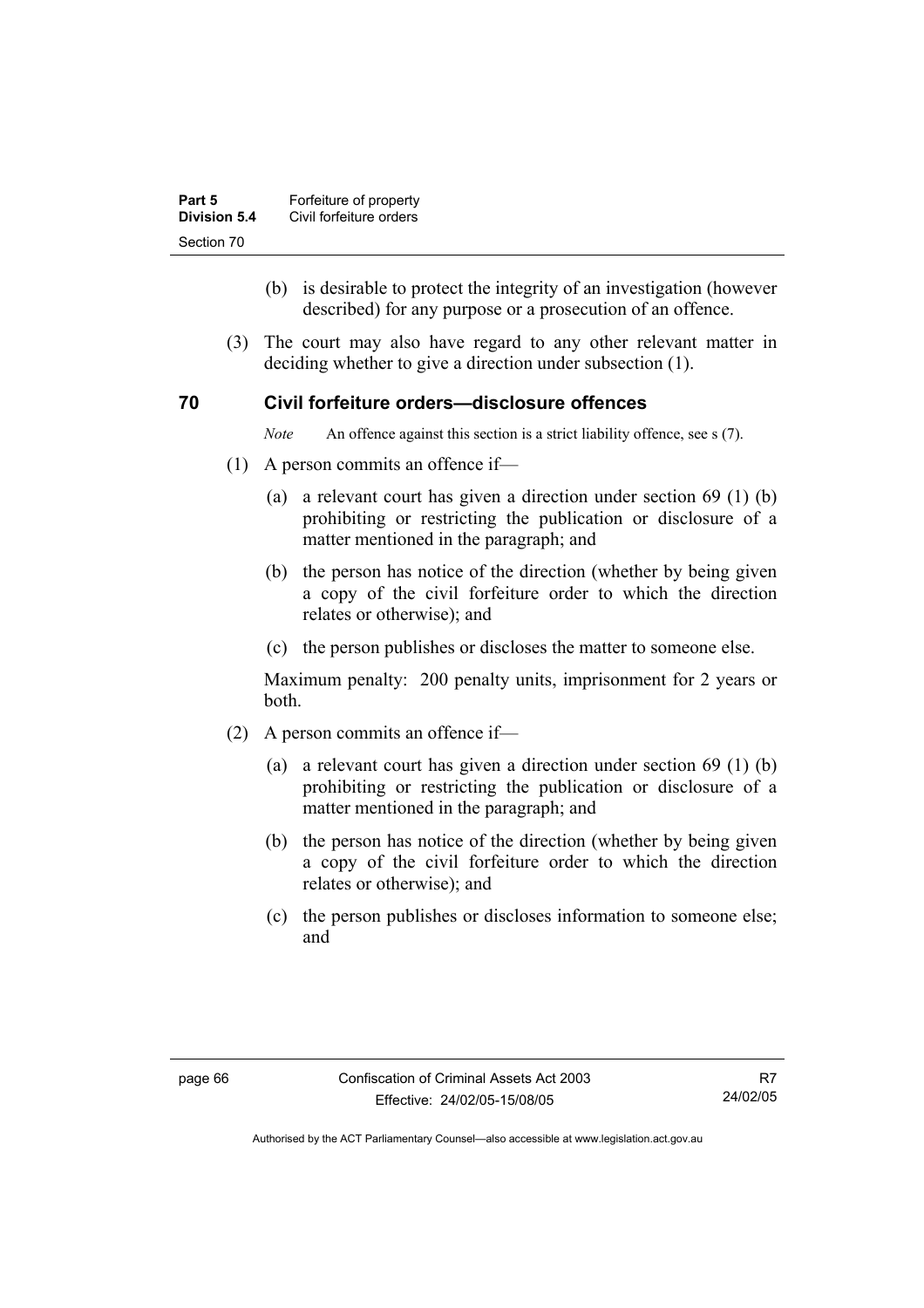(d) the other person could infer from the information the matter to which the direction relates.

Maximum penalty: 200 penalty units, imprisonment for 2 years or both.

- (3) Subsections (1) and (2) do not apply if the publication or disclosure is to any of the following entities in the circumstances mentioned for the entity:
	- (a) a police officer—in any circumstances;
	- (b) an officer, employee or agent of the person—to ensure that the order is complied with and the person to whom the publication or disclosure is made is given notice of the direction (whether by being given a copy of the restraining order to which the direction relates or otherwise) by the person making the publication or disclosure;
	- (c) a lawyer—to obtain legal advice or representation in relation to the order;
	- (d) a relevant court—with the court's leave.
		- *Note* The application for leave, and any proceeding with the court's leave, must be heard in closed court, see s (8).
- (4) Also, subsections (1) and (2) do not apply if the publication or disclosure is made—
	- (a) by a police officer in the exercise of the officer's functions; or
	- (b) for the purpose of giving or obtaining legal advice, or making legal representations, in relation to the order.
- (5) A person commits an offence if—
	- (a) a relevant court has given a direction under section 69 (1) (b) prohibiting or restricting the publication or disclosure of a matter mentioned in the paragraph; and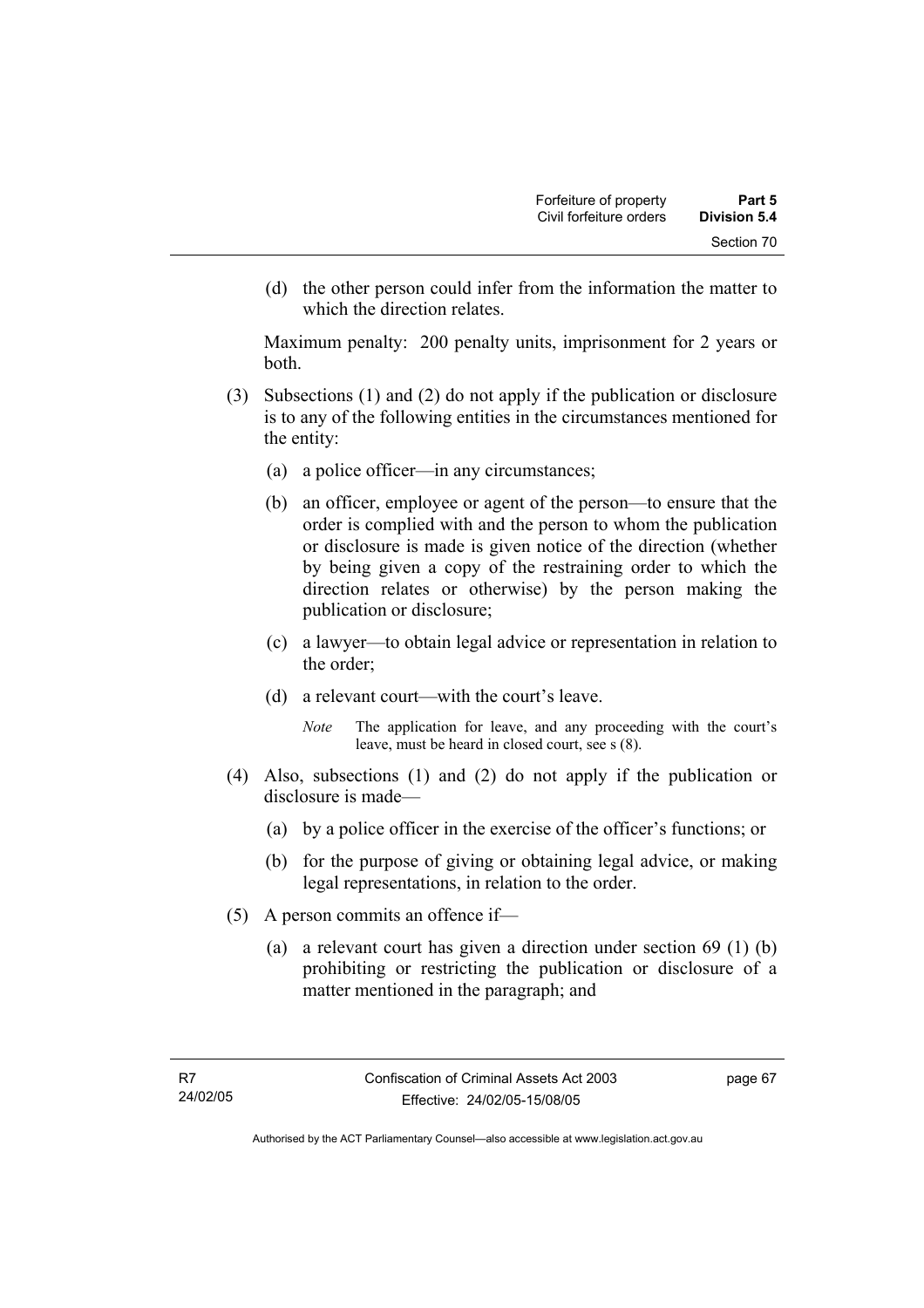- (b) the person receives information in relation to the matter in accordance with subsection (3) or (4); and
- (c) the person ceases to be a person mentioned in subsection (3) or (4); and
- (d) the person publishes or discloses the matter to someone else.

Maximum penalty: 200 penalty units, imprisonment for 2 years or both.

- (6) A person commits an offence if—
	- (a) a relevant court has given a direction under section 69 (1) (b) prohibiting or restricting the publication or disclosure of a matter mentioned in the paragraph; and
	- (b) the person receives information in relation to the matter in accordance with subsection (3) or (4); and
	- (c) the person ceases to be a person mentioned in subsection (3) or (4); and
	- (d) the person publishes or discloses information to someone else; and
	- (e) the other person could infer from the information the matter to which the direction relates.

Maximum penalty: 200 penalty units, imprisonment for 2 years or both.

- (7) An offence against this section is a strict liability offence.
- (8) For subsection (3) (d), an application for leave, and any proceeding with the court's leave, must be heard in closed court.

# **71 When civil forfeiture order ends**

- (1) A civil forfeiture order ends if—
	- (a) the order is set aside or discharged on appeal; or

R7 24/02/05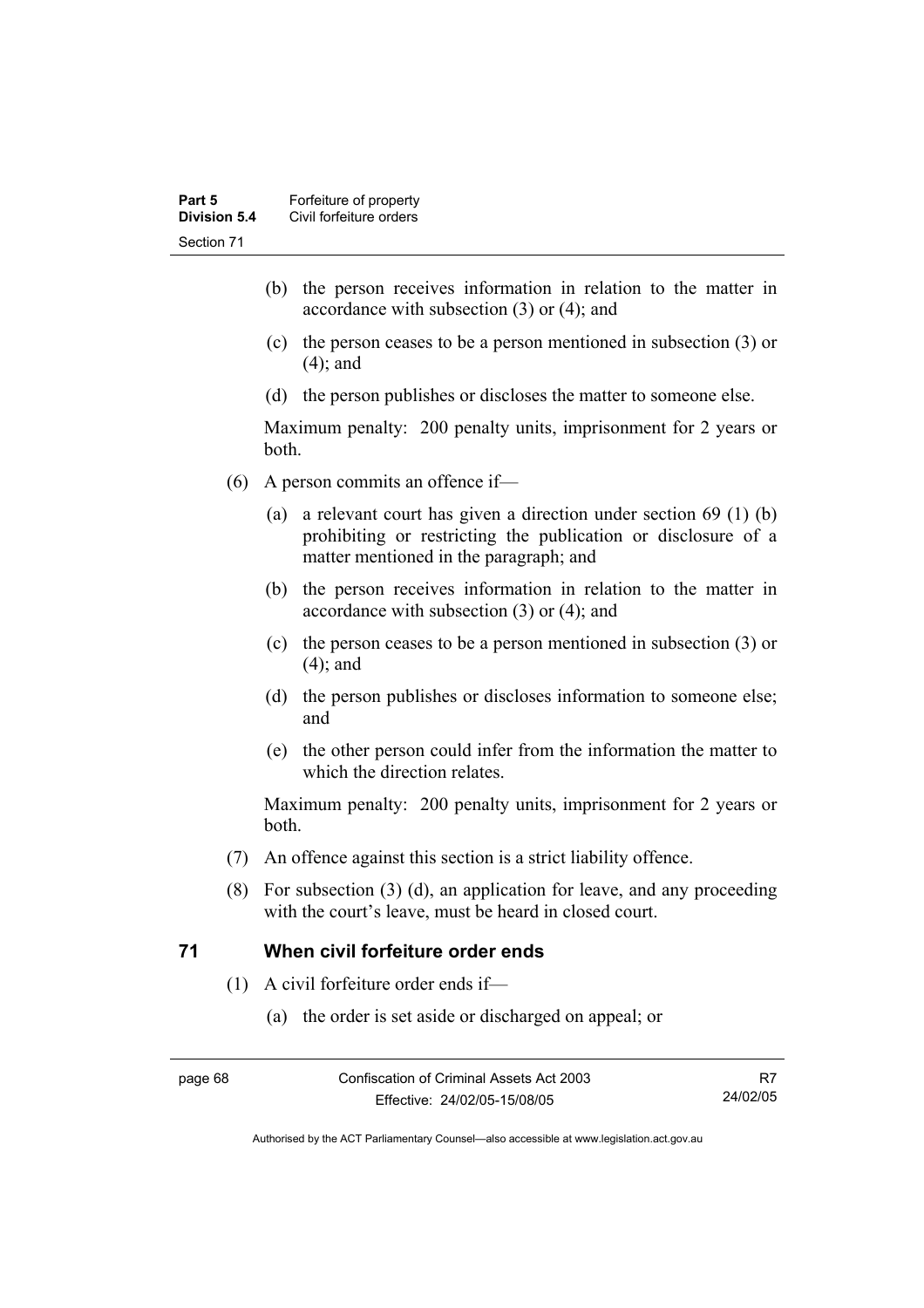(b) the order is fully satisfied.

*Note* For the meaning of *fully satisfied*, see dict.

- (2) The order is satisfied for a particular interest in forfeited property if the interest is bought back under section 127 (Buyback orders buying interest in property).
	- *Note* After the forfeiture of property, the offender may recover the property or its value in certain circumstances (see div 9.5).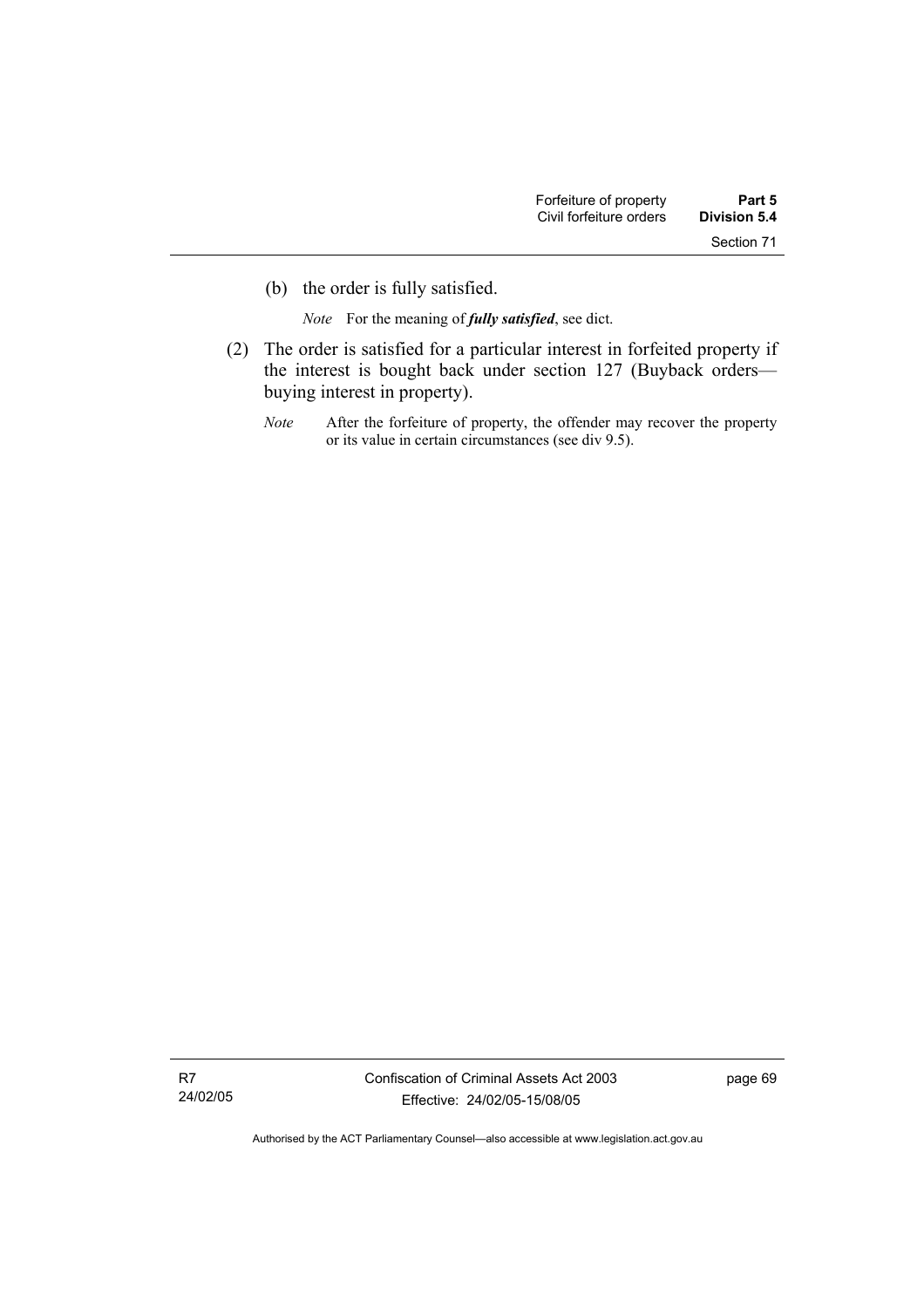**Part 6 Exclusion of property Division 6.1** General Section 72

# **Part 6 Exclusion of property**

*Note* For general provisions about a proceeding for an exclusion order (which is a confiscation proceeding—see s 236), see pt 14.

# **Division 6.1 General**

### **72 Meaning of** *exclusion order*

In this Act:

*exclusion order* means an order under this part in relation to—

- (a) restrained property (other than restrained property that has been forfeited) or property in relation to which an application for a restraining order has been made; or
- (b) property in relation to which an application for a conviction forfeiture order has been made; or
- (c) property subject to forfeiture under this Act.
- *Note 1 Property* includes an interest in property, see Legislation Act, dict, pt 1.
- *Note 2* This part does not apply to forfeited property (see s 75 (4)). A person with an interest in forfeited property immediately before its forfeiture may apply for the return of the property or compensation for its value under a return or compensation order under div 9.5.
- *Note 3* Property is forfeited 14 days after a forfeiture order or an automatic forfeiture applies to the property unless an application for an exclusion order is made, see pt 5 (Forfeiture of property).

# **73 When property is** *subject to forfeiture*

For this Act, property is *subject to forfeiture* if—

 (a) a forfeiture order made under this Act applies to the property and the property has not been forfeited; or

R7 24/02/05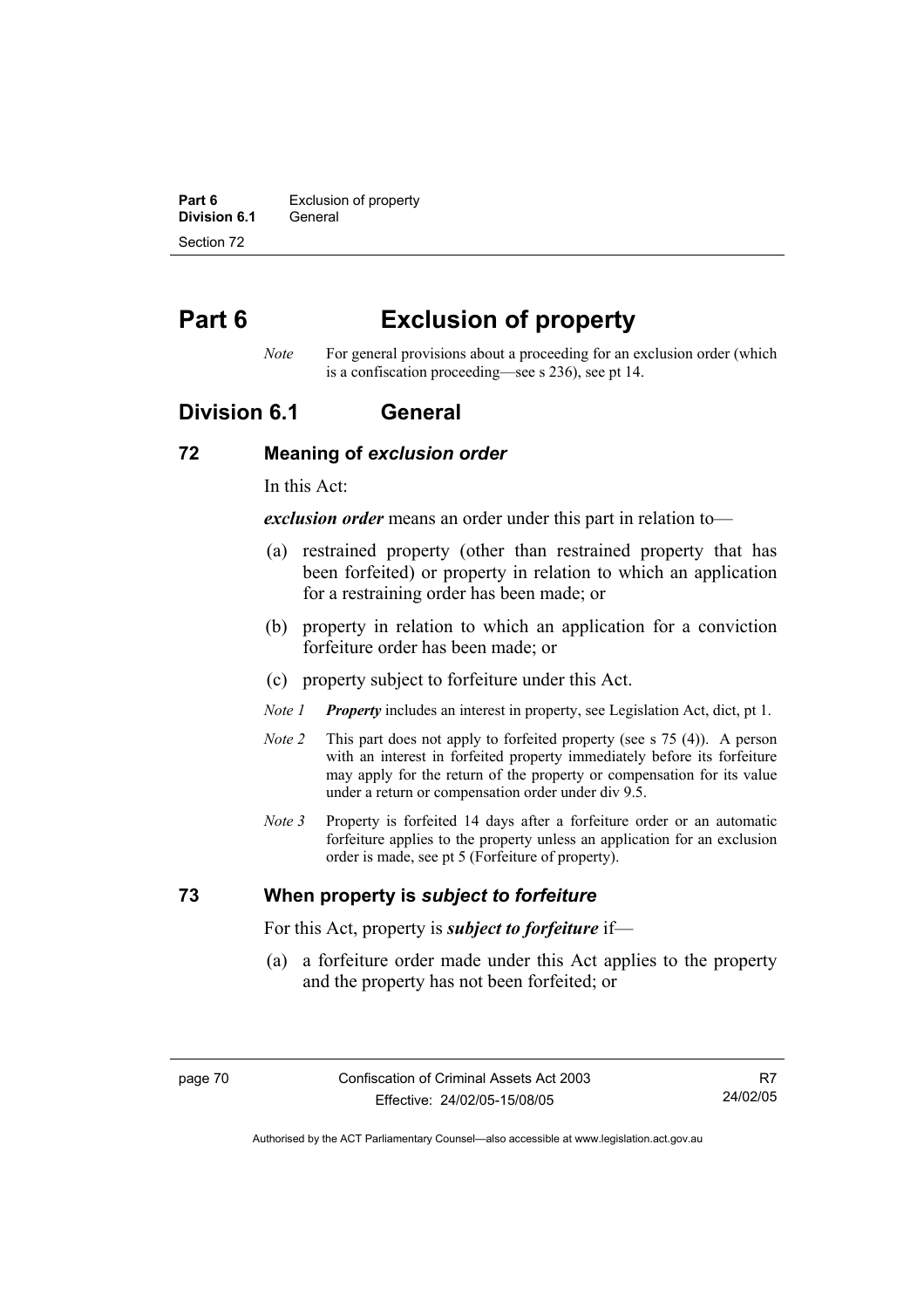(b) an automatic forfeiture under this Act applies to the property and the property has not been forfeited.

# **74 Effect of exclusion order**

An exclusion order for property has effect as follows:

- (a) for property in relation to which an application for a restraining order or conviction forfeiture order has been made—the property is excluded from restraint or forfeiture (as appropriate);
- (b) for restrained property (other than restrained property that has been forfeited)—the restraining order stops applying to the property;
- (c) for property subject to forfeiture—the property is excluded from forfeiture.
- *Note* This part does not apply to forfeited property (see s 75 (4)). A person with an interest in forfeited property immediately before its forfeiture may apply for the return of the property or compensation for its value under a return or compensation order under div 9.5.

# **Division 6.2 Making exclusion orders**

# **75 Exclusion orders—application**

- (1) This section applies to—
	- (a) restrained property (other than restrained property that has been forfeited) or property in relation to which an application for a restraining order has been made; or
	- (b) property in relation to which an application for a conviction forfeiture order has been made; or
	- (c) property subject to forfeiture under this Act.
	- *Note* See the notes to s 72.

page 71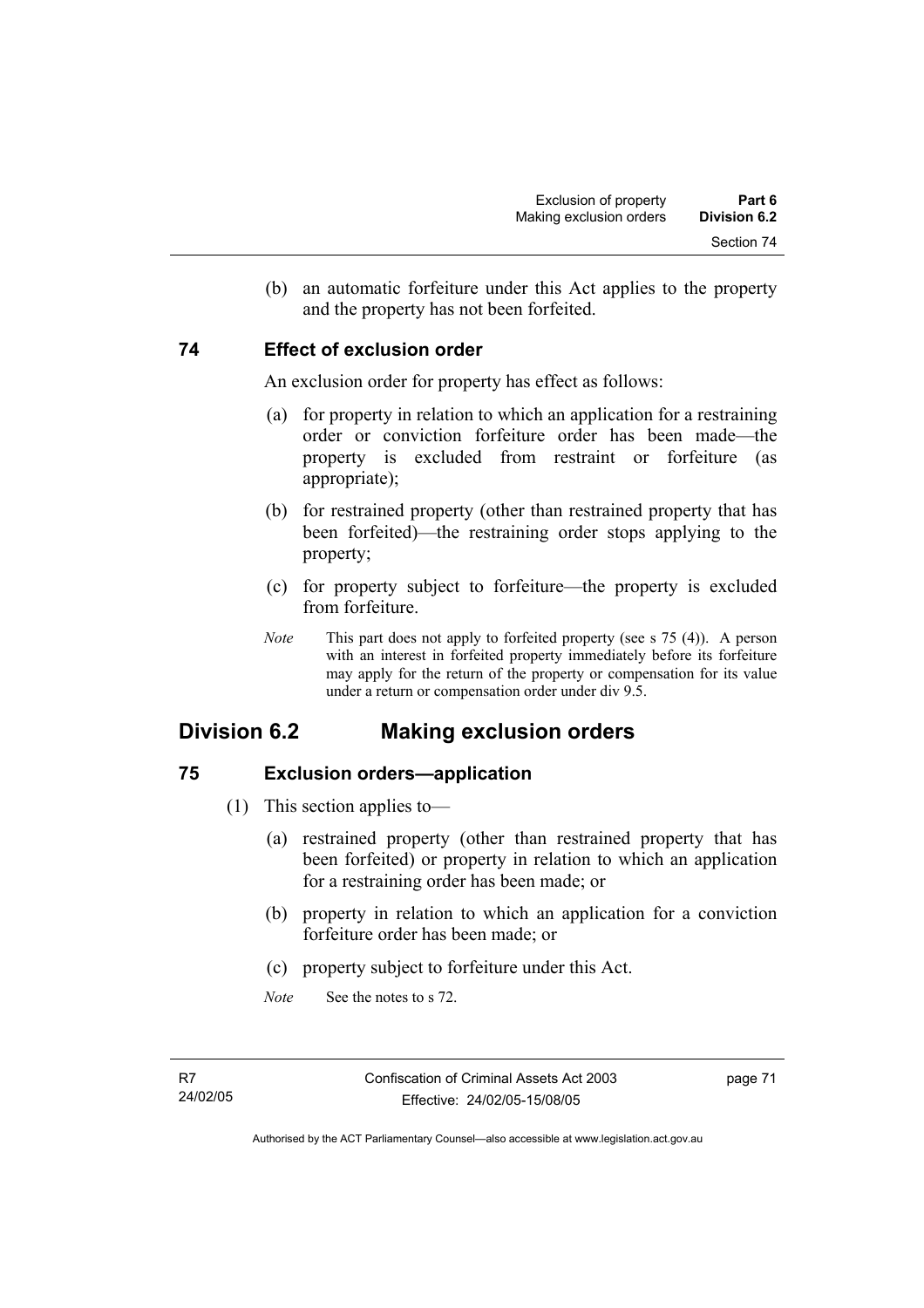| Part 6       | Exclusion of property   |
|--------------|-------------------------|
| Division 6.2 | Making exclusion orders |
| Section 76   |                         |

- (2) A person claiming an interest in the property may apply to a relevant court for an exclusion order.
- (3) The application must be made—
	- (a) if a restraining order or conviction forfeiture order has been applied for (but not made) in relation to the property—at the same time as, or after, the application is made for the order but before the order is made; or
	- (b) if the property is restrained or subject to forfeiture—at any time before the property is forfeited.
- (4) To remove any doubt, an application for a exclusion order cannot be made in relation to property that has been forfeited.

# **76 Making of exclusion orders—ordinary indictable offences**

- (1) This section applies to an application for an exclusion order for property if—
	- (a) a restraining order in relation to the property has been applied for in relation to an ordinary indictable offence; or
	- (b) the property has been restrained (but not forfeited) in relation to an ordinary indictable offence; or
	- (c) a conviction forfeiture order for an ordinary indictable offence has been applied for in relation to the property; or
	- (d) the property is subject to forfeiture in relation to an ordinary indictable offence.
- (2) If the application is made by an offender, the relevant court must not make an exclusion order for the property unless the court is satisfied that the property—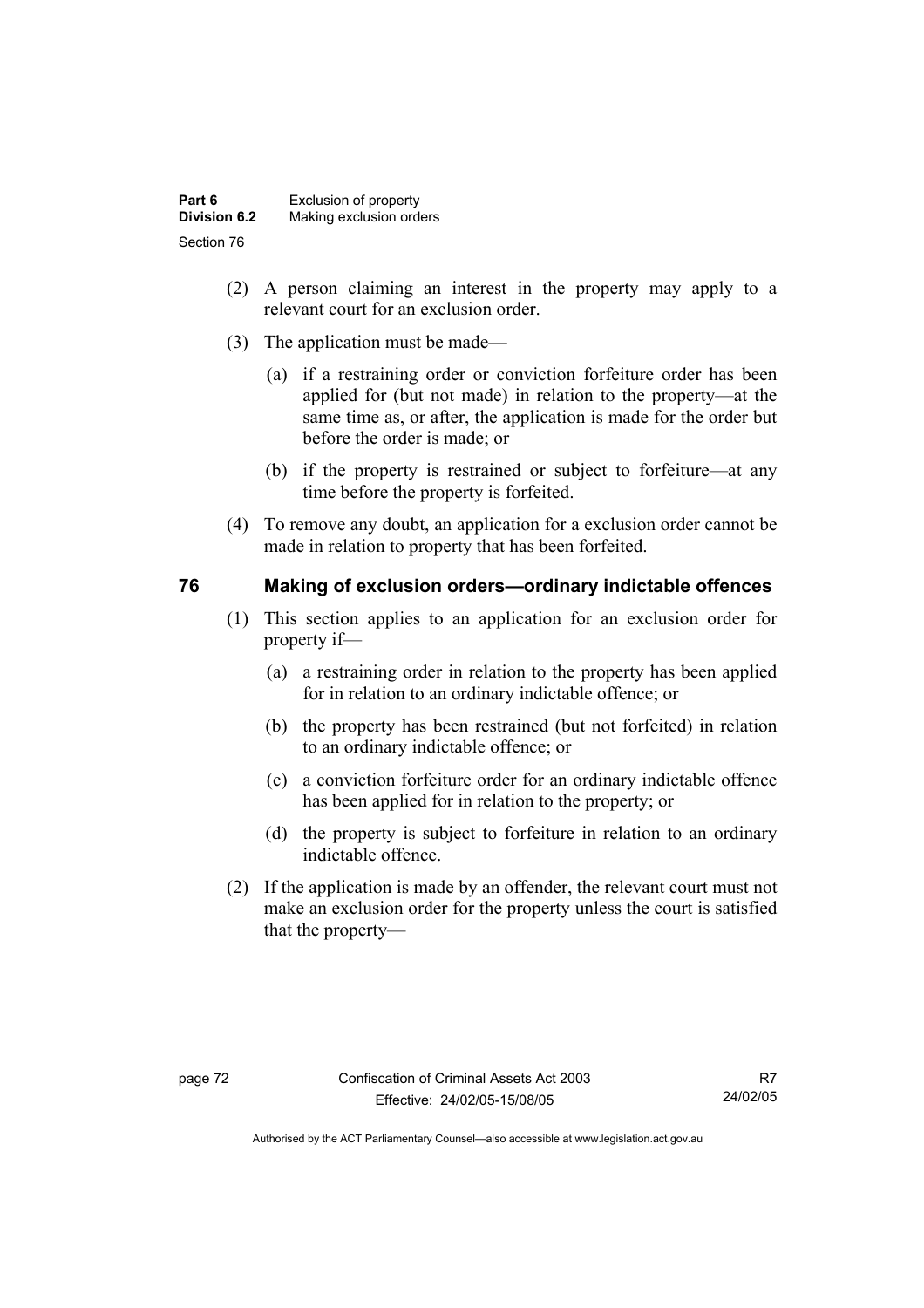(a) is not tainted property in relation to any offence against a Territory law, or a law of the Commonwealth, a State, another Territory or a foreign country; and

*Note* For the meaning of *in relation to*, see dict.

- (b) is not required to be restrained to satisfy a penalty order; and
- (c) does not have evidentiary value in any criminal proceeding.
- (3) However, if the court is satisfied that the property is not tainted property as mentioned in subsection (2) (a), but considers that the property (or any part of the property) may be required to be restrained to satisfy a penalty order, the court must make an exclusion order declaring that the property (or part)—
	- (a) is not subject to forfeiture under a conviction forfeiture order; but
	- (b) is to remain restrained for the purpose of satisfying a penalty order.
- (4) If the application is made by a person other than an offender, the court must not make an exclusion order for the property unless it is satisfied that—
	- (a) the applicant has an interest in the property; and

*Note* For the meaning of *interest*, see Legislation Act, dict, pt 1.

- (b) the applicant was not a party to the relevant indictable offence or any related offence; and
- (c) the interest is not subject to the effective control of an offender; and

*Note* For the meaning of *effective control*, see s 14.

- (d) the interest is not tainted property in relation to the relevant indictable offence or any related offence; and
- (e) if the interest was acquired completely or partly, or directly or indirectly, from the offender—the interest was acquired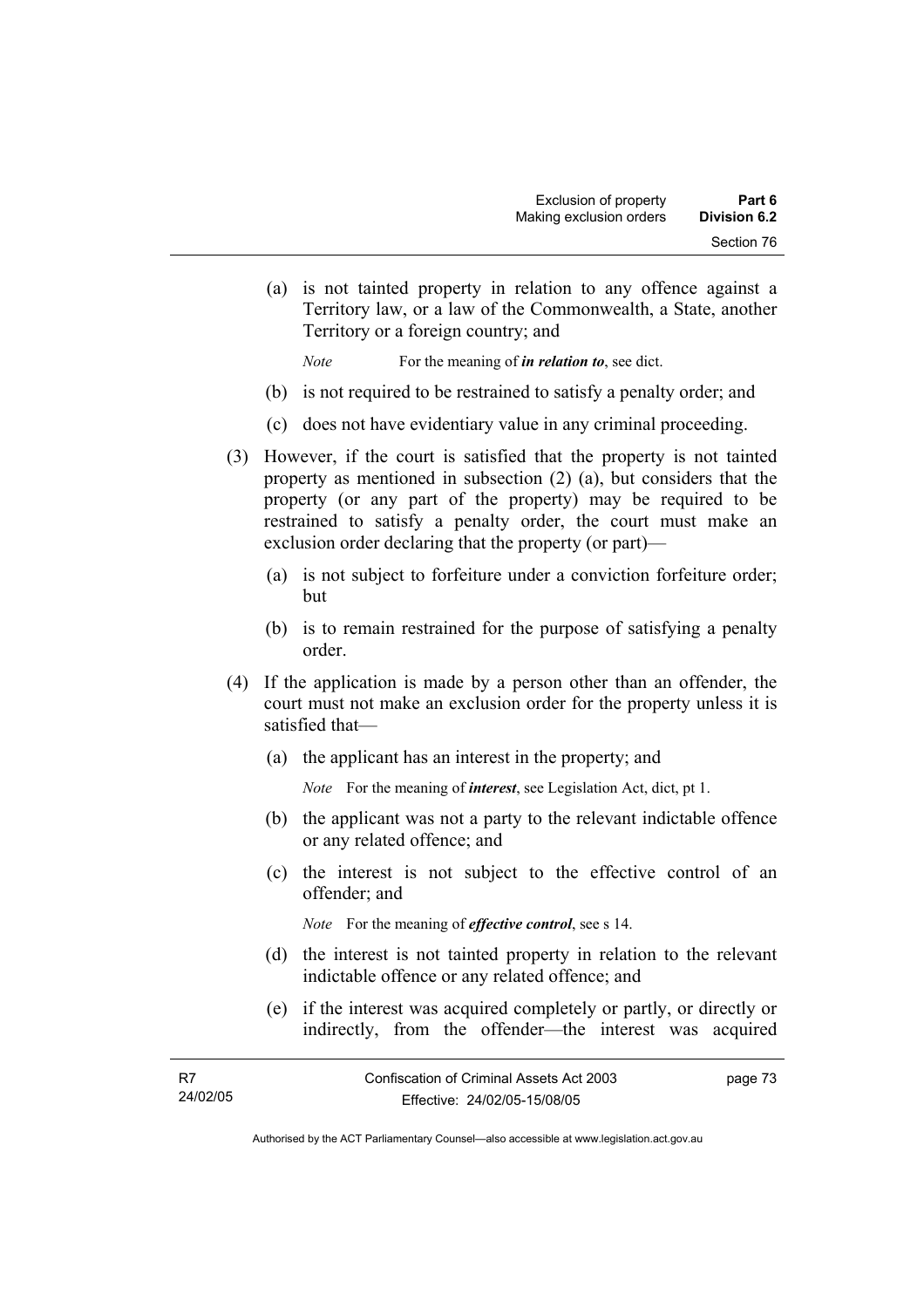| Part 6              | Exclusion of property   |
|---------------------|-------------------------|
| <b>Division 6.2</b> | Making exclusion orders |
| Section 77          |                         |

honestly and for sufficient consideration and the applicant took reasonable care to establish that the interest may be lawfully acquired by the applicant; and

- (f) the property does not have evidentiary value in any criminal proceeding.
- (5) An exclusion order must state the property to which it applies.

# **77 Making of exclusion orders—serious offences**

- (1) This section applies to an application for an exclusion order for property if—
	- (a) a restraining order in relation to the property has been applied for in relation to serious offence; or
	- (b) the property has been restrained (but not forfeited) in relation to a serious offence; or
	- (c) a conviction forfeiture order for a serious offence has been applied for in relation to the property; or
	- (d) the property is subject to automatic forfeiture under division 5.2 (Automatic forfeiture—conviction for serious offences).
- (2) If the application is made by an offender, the relevant court must not make an exclusion order for the property unless the court is satisfied that the property—
	- (a) was lawfully acquired by the offender; and
	- (b) is not tainted property in relation to any offence against a Territory law, or a law of the Commonwealth, a State, another Territory or a foreign country; and

*Note* For the meaning of *in relation to*, see dict.

- (c) is not required to be restrained to satisfy a penalty order; and
- (d) does not have evidentiary value in any criminal proceeding.

R7 24/02/05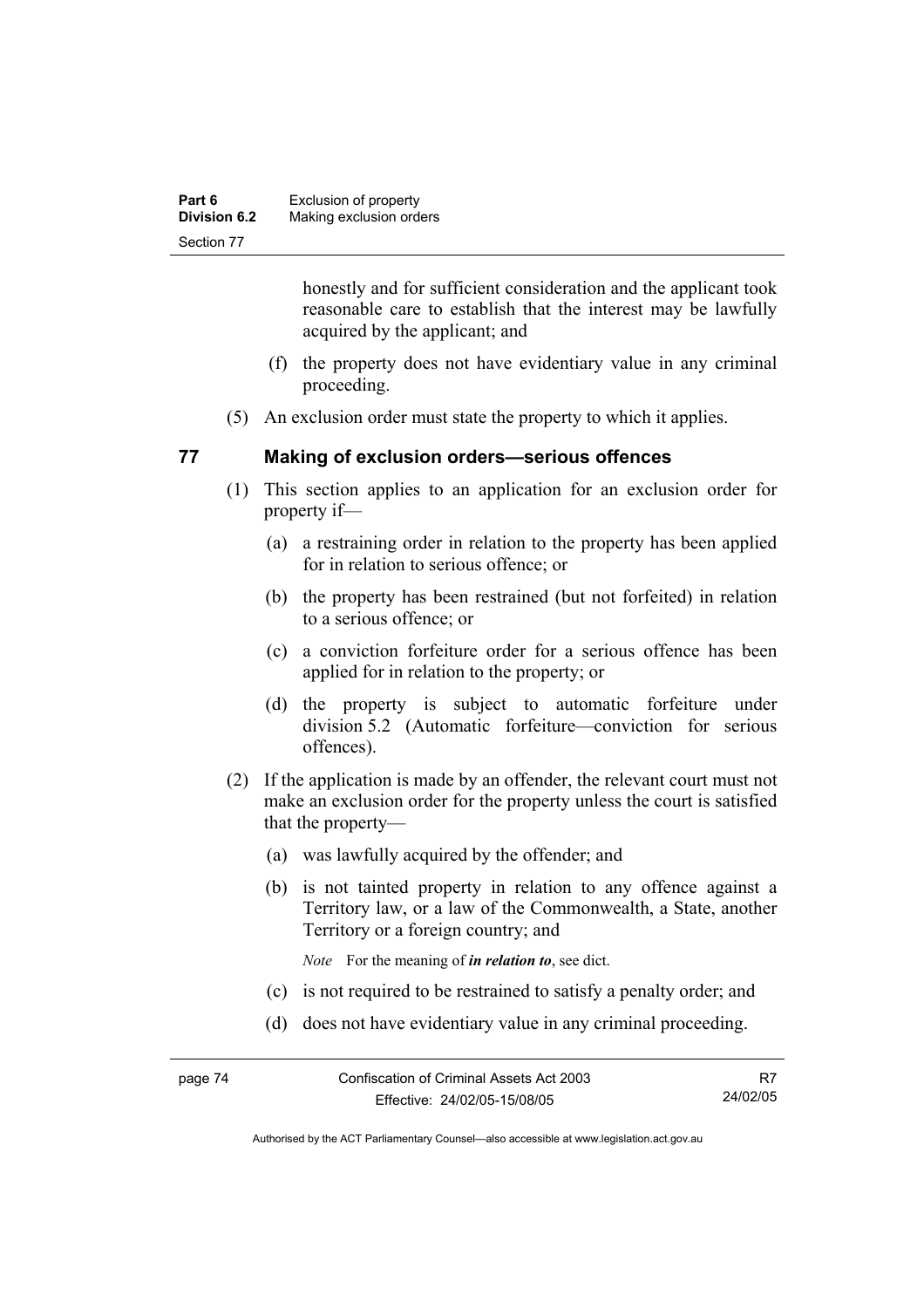- (3) However, if the court is satisfied that the property was lawfully acquired, and is not tainted property as mentioned in subsection (2) (b), but considers that the property (or any part of the property) may be required to be restrained to satisfy a penalty order, the court must make an exclusion order declaring that the property (or part)—
	- (a) is not subject to automatic forfeiture or to forfeiture under a forfeiture order; but
	- (b) is to remain restrained for the purpose of satisfying a penalty order.
- (4) If the application is made by a person other than an offender, the court must not make an exclusion order for the property unless it is satisfied that—
	- (a) the applicant has an interest in the property; and

*Note* For the meaning of *interest*, see Legislation Act, dict, pt 1.

- (b) the applicant was not a party to the relevant serious offence or any related offence; and
- (c) the interest is not subject to the effective control of an offender; and

*Note* For the meaning of *effective control*, see s 14.

- (d) the interest is not tainted property in relation to the relevant serious offence or any related offence; and
- (e) if the interest was acquired completely or partly, or directly or indirectly, from the offender—the interest was acquired honestly and for sufficient consideration and the applicant took reasonable care to establish that the interest may be lawfully acquired by the applicant;
- (f) the property does not have evidentiary value in any criminal proceeding.
- (5) An exclusion order must state the property to which it applies.

| R7       | Confiscation of Criminal Assets Act 2003 | page 75 |
|----------|------------------------------------------|---------|
| 24/02/05 | Effective: 24/02/05-15/08/05             |         |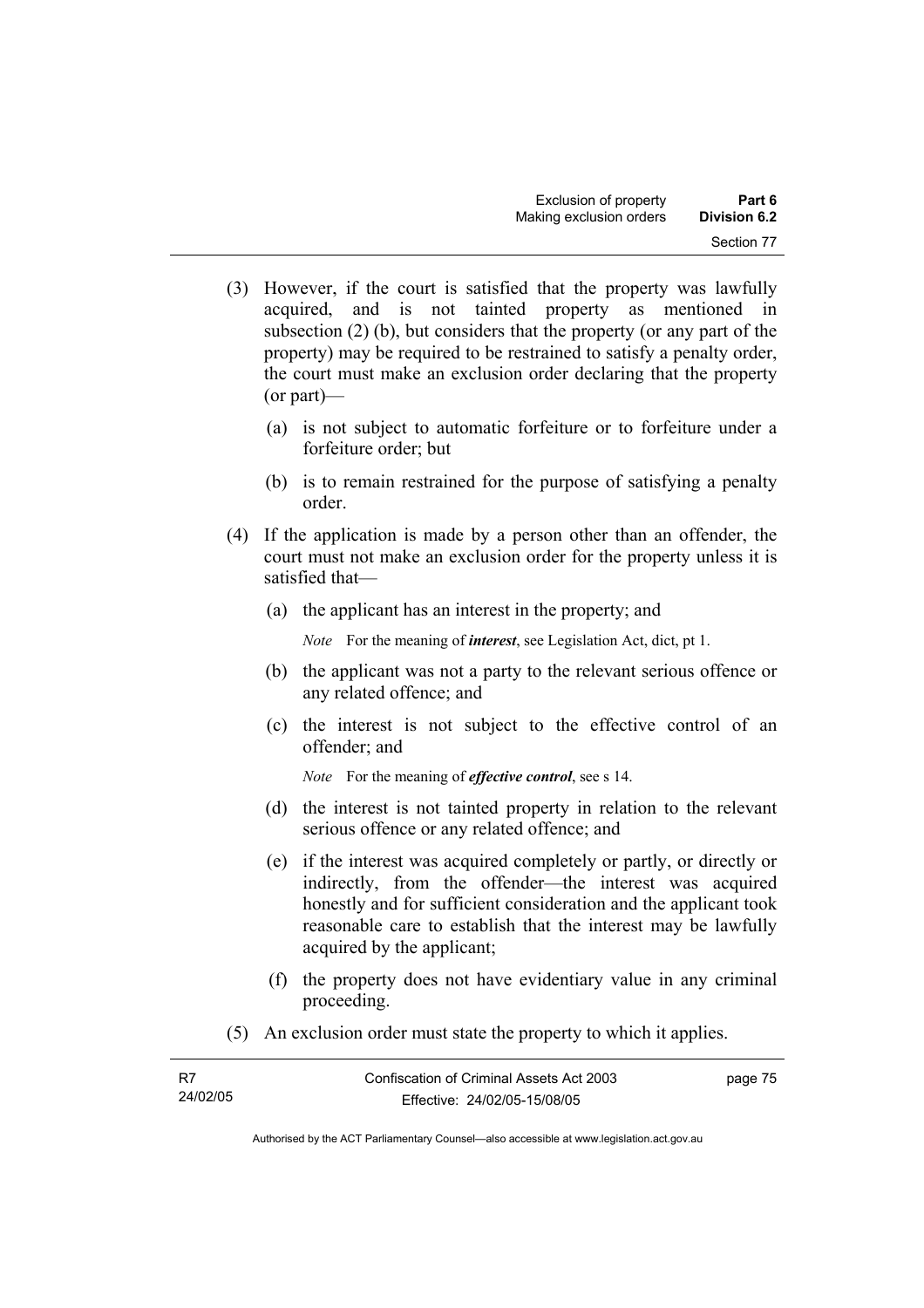# **78 Making of exclusion orders—unclaimed tainted property**

- (1) This section applies to an application for an exclusion order for unclaimed tainted property if—
	- (a) an unclaimed tainted property restraining order has been applied for in relation to the property; or
	- (b) the property has been restrained under an unclaimed tainted property restraining order (but not forfeited); or
	- (c) the property is subject to automatic forfeiture under division 5.3 (Automatic forfeiture—unclaimed tainted property).
- (2) The court must not make an exclusion order unless the court is satisfied that—
	- (a) the applicant for the exclusion order has an interest in the property; and

*Note* For the meaning of *interest*, see Legislation Act, dict, pt 1.

- (b) the interest was lawfully acquired by the applicant; and
- (c) the interest is not tainted property in relation to any offence against a Territory law, or a law of the Commonwealth, a State, another Territory or a foreign country; and

*Note* For the meaning of *in relation to*, see dict.

- (d) the interest is not required to be restrained to satisfy a penalty order; and
- (e) the property does not have evidentiary value in any criminal proceeding.
- (3) An exclusion order must state the property to which it applies.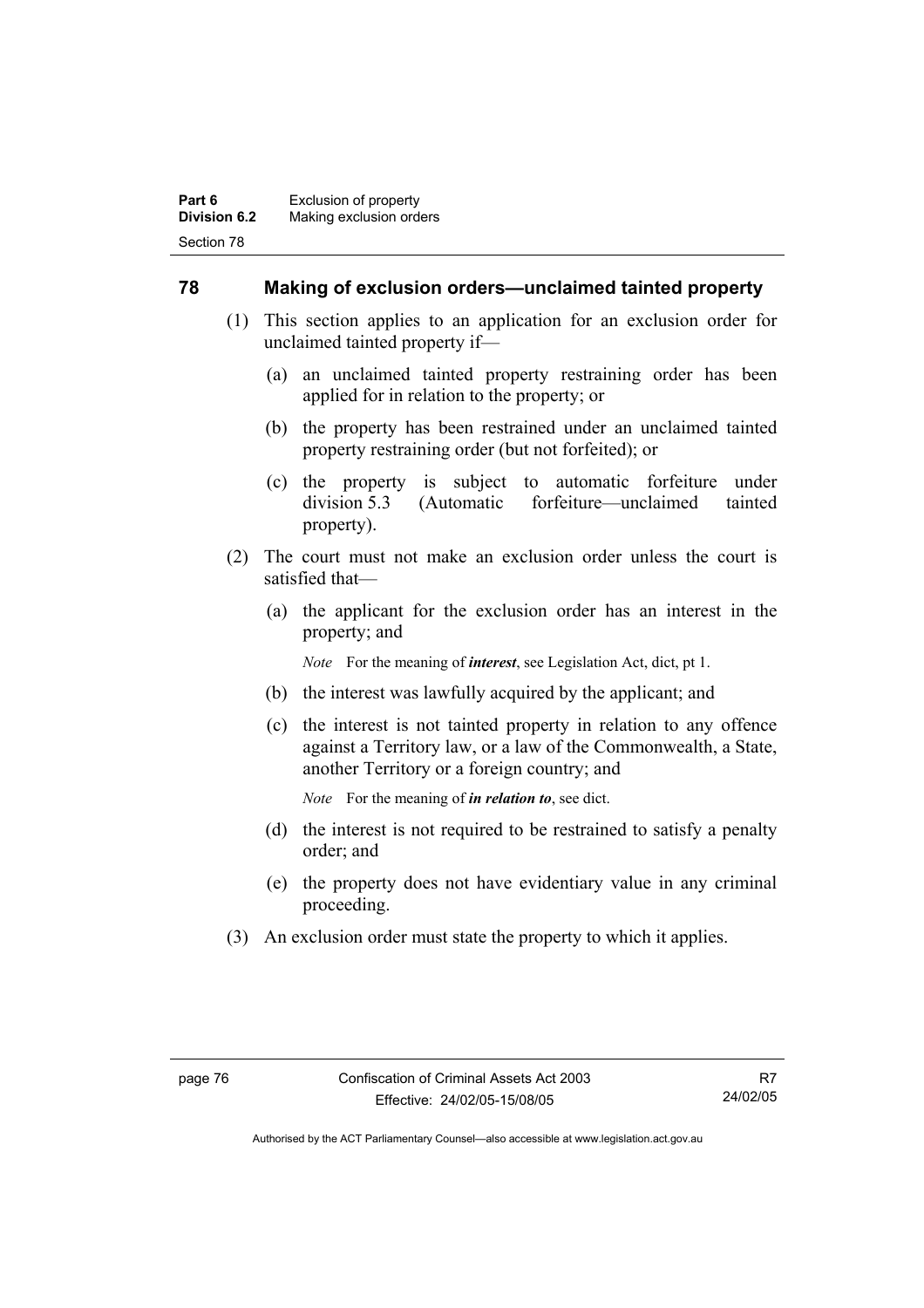# **Part 7** Penalty orders

# **Division 7.1 Benefits**

# **79 Meaning of** *commission* **of serious offence for pt 7**

In this part:

*commission*, of a serious offence, includes the alleged commission of the offence.

# **80 Meaning of** *benefits* **derived by an offender**

In this Act:

*benefits*, derived by an offender from the commission of an offence, means—

- (a) tainted property, except tainted property that was used, or was intended by the offender to be used, in relation to the commission of an offence, and property derived by anyone from that property; or
- (b) artistic profits allowed under section 81 (3) in relation to the offence; or
- (c) any service or other advantage derived by the offender from the commission of the offence.

#### **Example for par (c)**

Mr Tres Adventuresome ran a small wholesale food business before becoming involved in illegal activity. He started to trade in gourmet foods as a cover for the commission of several offences involving the importation of cannabis into Australia. His move into the gourmet food trade could not have been achieved, and the offences could not have been committed, without key contacts (in the legitimate food trade) made by him. Because of the contacts, his legitimate business expanded considerably.

In the 12 months ending immediately before the commission of the earliest offence, Mr Adventuresome's income from the business was \$50 000. In the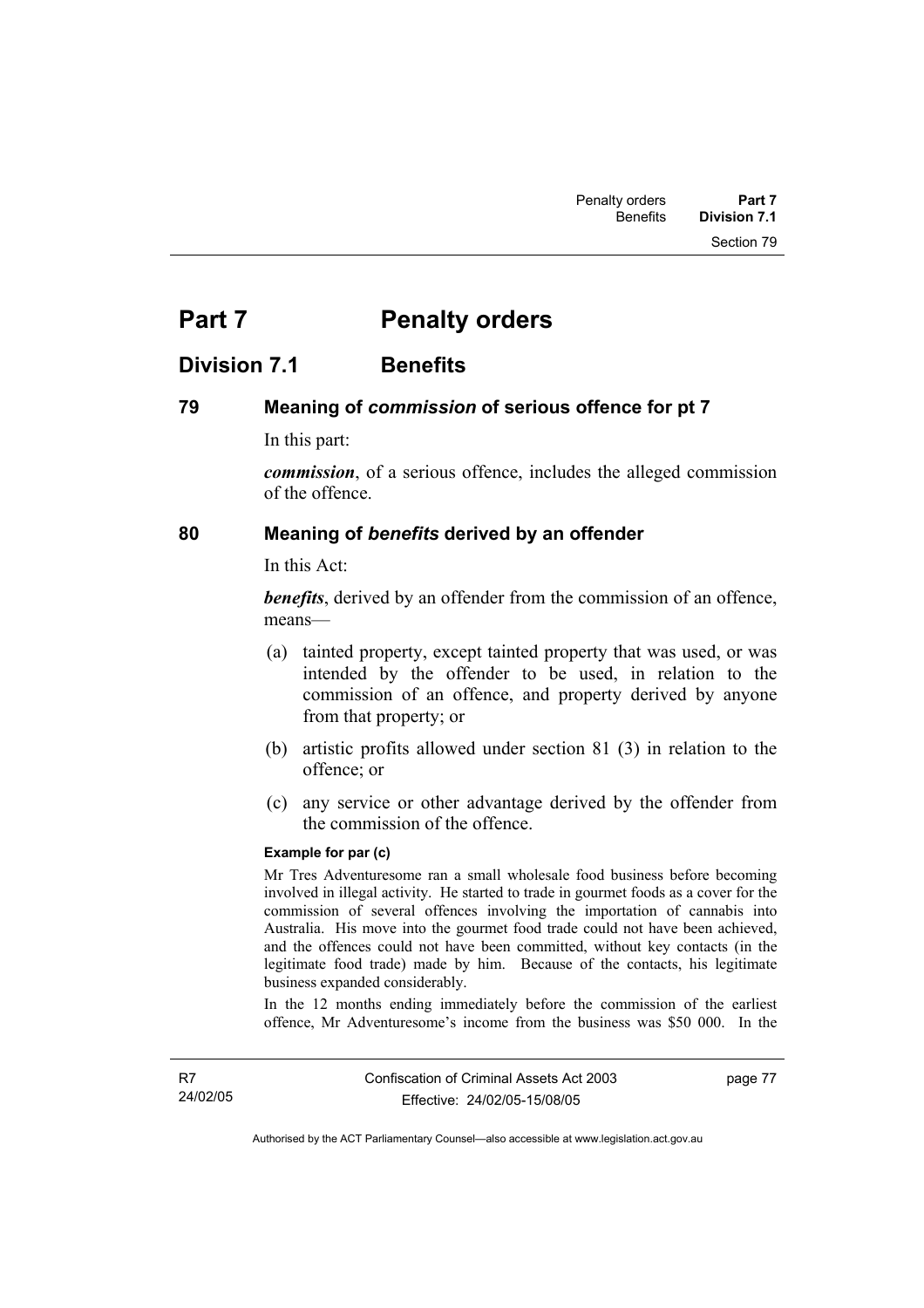| Part 7              | Penalty orders  |
|---------------------|-----------------|
| <b>Division 7.1</b> | <b>Benefits</b> |
| Section 81          |                 |

12 months after then, his income from legitimate business activity (unrelated to the offences) was \$200 000. This increase in activity is entirely because of continuing (legitimate) working relationships with those key contacts.

The difference of \$150 000 is the value of a benefit derived from the commission of the offences by Mr Adventuresome because his relationship with the key contacts is an advantage derived by him from their commission.

- *Note 1 Derived* includes obtained because of an understanding or a particular outcome being made known, see s 12.
- *Note 2* For the assessment of the value of benefits, see div 7.3.
- *Note 3* An example is part of the Act, is not exhaustive and may extend, but does not limit, the meaning of the provision in which it appears (see Legislation Act, s 126 and s 132).

# **81 Meaning of** *artistic profits*

(1) In this Act:

*artistic profits*, derived by an offender from the commission of an offence, means property, or any service or other advantage, derived from the commercial exploitation of—

- (a) the notoriety of the offender, or someone else involved in the commission of the offence (*another involved person*), that results from the offence; or
- (b) the depiction of the offence or the circumstances surrounding the offence; or
- (c) an expression of the thoughts, opinions or emotions of the offender, or another involved person, about the offence.
- (2) The commercial exploitation may be by any means, including, for example, in—
	- (a) a visual recording (for example, a film, slide, videotape, videodisc or anything else from which a visual image can be produced); or
	- (b) a sound recording (for example, a compact disc, tape, record or anything else from which words or sounds can produced); or

| page 78 | Confiscation of Criminal Assets Act 2003 |          |
|---------|------------------------------------------|----------|
|         | Effective: 24/02/05-15/08/05             | 24/02/05 |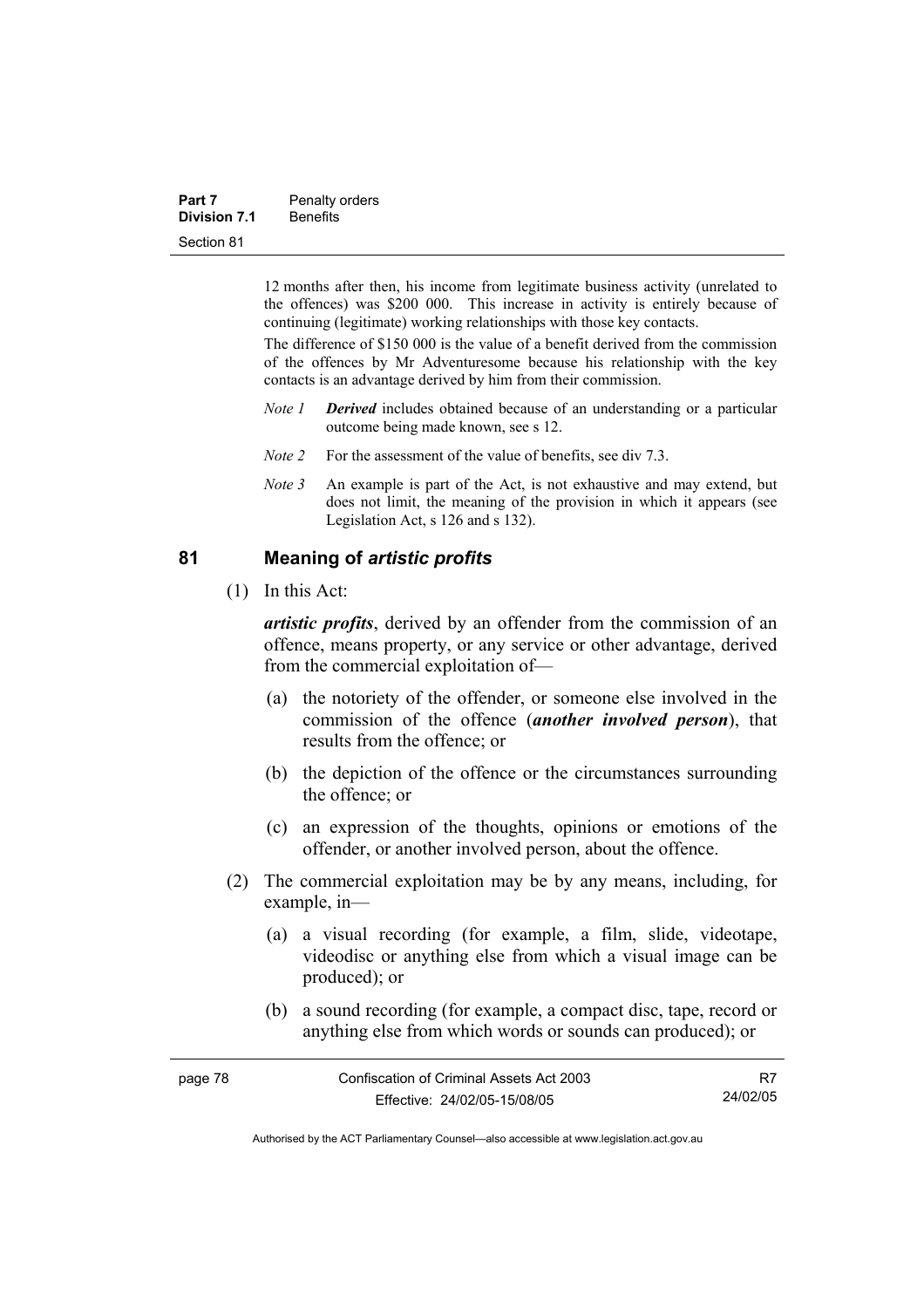- (c) printed material (for example, a book, newspaper, magazine or any other written or pictorial matter); or
- (d) a radio or television production; or
- (e) live entertainment of any kind (for example, a public presentation or speech).
- (3) A relevant court must allow artistic profits as benefits for section 80 (b) (Meaning of *benefits* derived by an offender), unless it is satisfied that it would not be in the public interest to do so.
- (4) In deciding whether it would not be in the public interest to allow artistic profits as benefits, the court must have regard to the following matters:
	- (a) the purposes of this Act;
	- (b) whether the commercial exploitation has any general social or educational value;
	- (c) the nature and purposes of the commercial exploitation, including its use for research, educational or rehabilitation purposes;
	- (d) the seriousness of the offence;
	- (e) how long ago the offence was committed.
- (5) Subsection (4) does not limit the matters to which the court may have regard.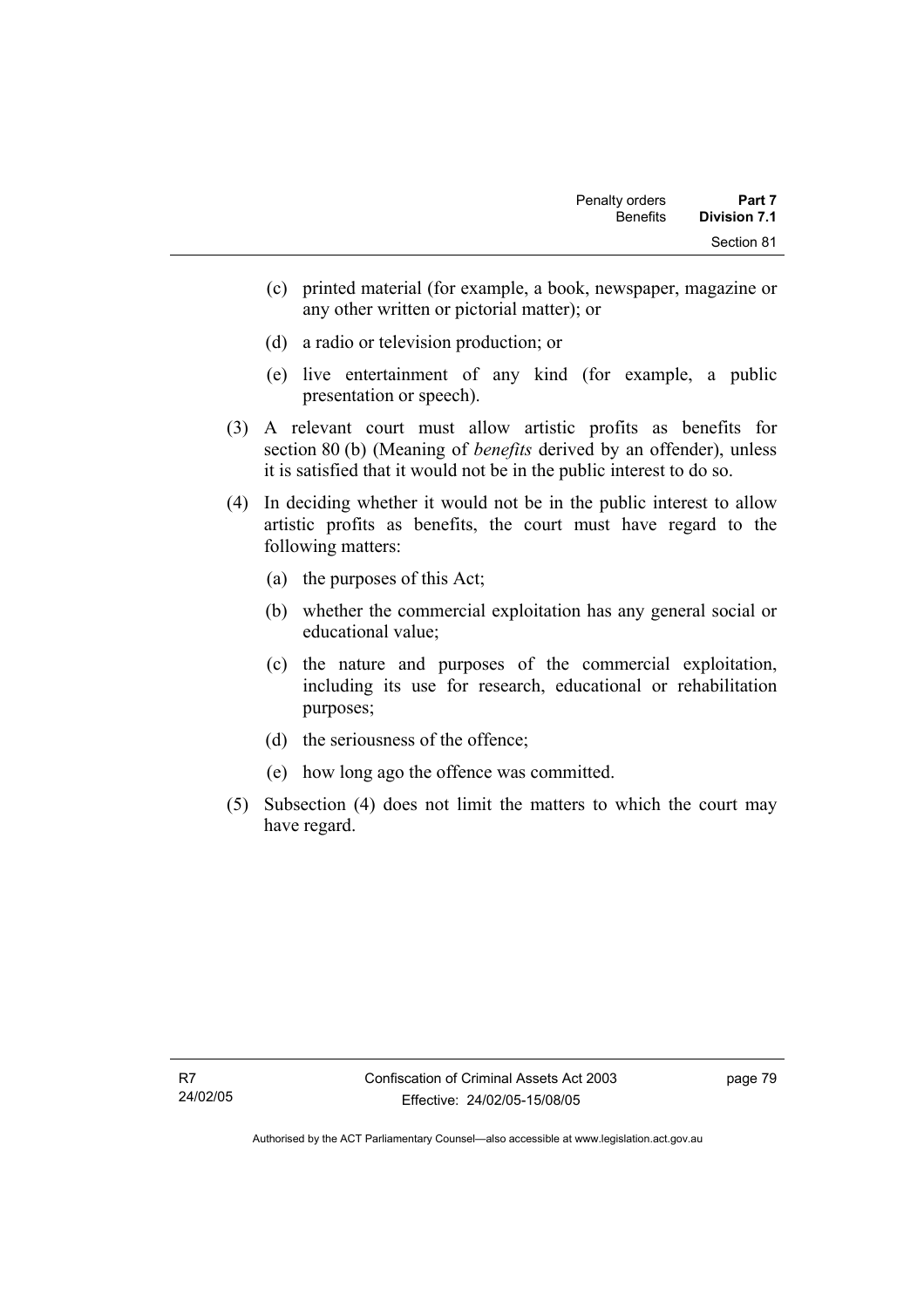**Part 7** Penalty orders **Division 7.2** Making penalty orders Section 82

# **Division 7.2 Making penalty orders**

*Note* For general provisions about a proceeding for a penalty order (which is a confiscation proceeding—see s 236), see pt 14.

### **82 Meaning of** *penalty order*

In this Act:

*penalty order* means an order under this division for the payment by an offender of the value of benefits derived by an offender from the commission of an offence.

# **83 Penalty orders—application**

- (1) The DPP may apply to a relevant court for a penalty order in relation to the commission of an indictable offence by an offender.
	- *Note 1 Commission*, of a serious offence, includes the alleged commission of the offence, see s 79.
	- *Note 2 Indictable offence* includes an offence against the law of the Commonwealth, a State or another Territory that may be dealt with under a law of the Commonwealth, the State or the other Territory as an indictable offence (see s 13 (2)).
	- *Note 3 Offender* includes a corporation, see dict.
- (2) The application may be made before or after, or at the same time as, any conviction of the offender for the offence.
- (3) However, if the person has been convicted of the offence, the DPP must make the application within 2 years after the day of the conviction.
	- *Note* The court may allow leave for an application to be made after the time fixed by this section in certain circumstances (see s 246).
- (4) Subsection (3) does not apply to an application for an artistic profits restraining order.

R7 24/02/05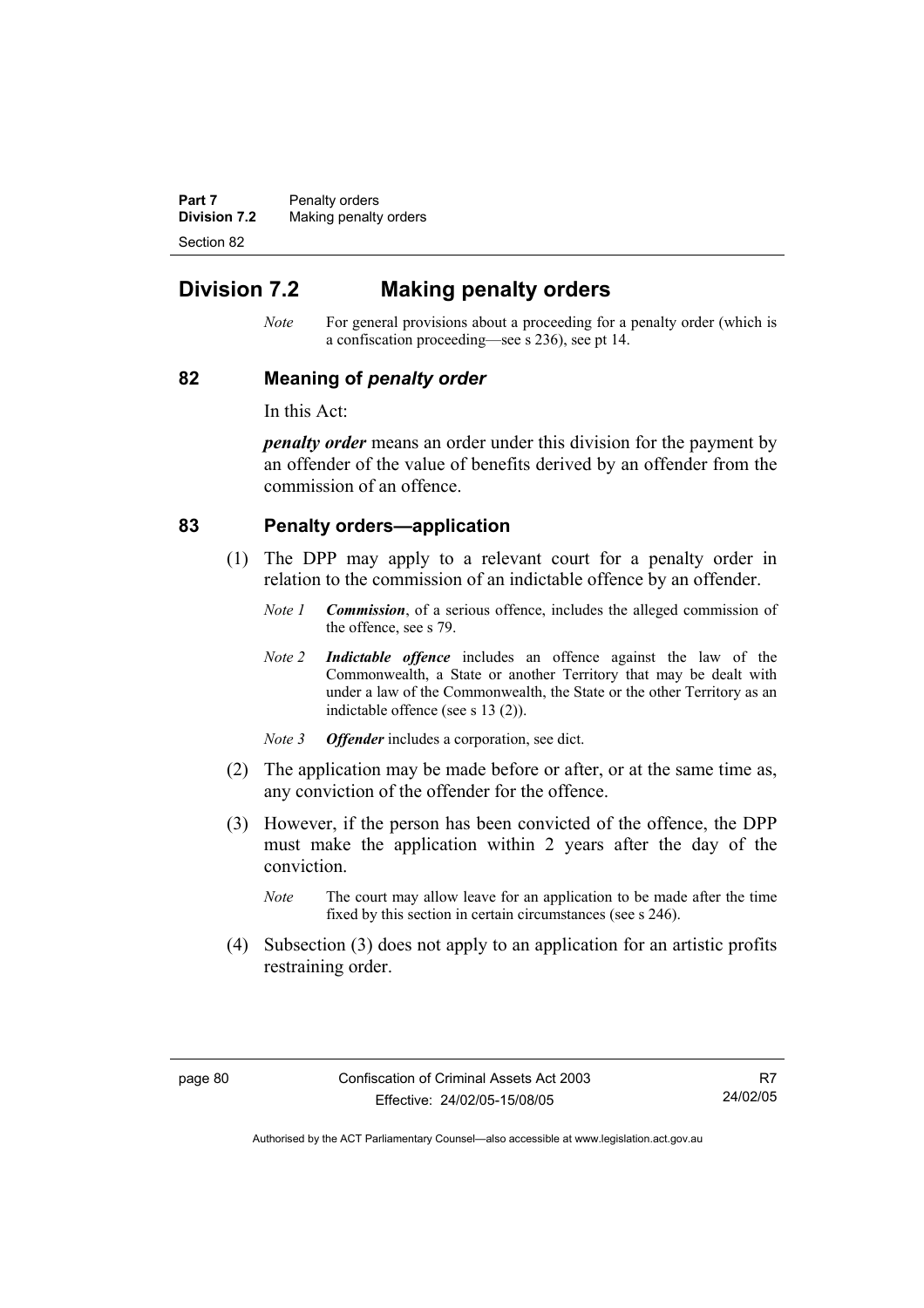# **84 Penalty orders—offenders convicted of ordinary indictable offences**

- (1) On application under section 83, the relevant court must make an order under this section for the payment by the offender of the value of benefits derived by the offender from the commission of an ordinary indictable offence if satisfied that—
	- (a) the offender has been convicted of the offence or a related ordinary indictable offence; and
	- (b) the offender has not been cleared of the offence of which the offender was convicted.
- (2) To remove any doubt, a relevant court may make an order under this section that relates only to artistic profits.

# **85 Penalty orders—commission of serious offences**

- (1) On application under section 83, the court must make an order under this section for the payment by the offender of the value of benefits derived by the offender from the commission of a serious offence if the court is satisfied on the balance of probabilities—
	- (a) for an application for a penalty order that relates only to artistic profits—that the offender committed a serious offence at any time; and
	- (b) for any other application—that the offender committed a serious offence within the relevant period.
	- *Note 1* For the meaning of *relevant period*, see s (5).
	- *Note 2* The court must be satisfied on the balance of probabilities about the commission of the offence because confiscation proceedings are civil, not criminal (see s 237).
- (2) To remove any doubt, if the relevant court is satisfied that the offender committed a serious offence within the relevant period, the court must not refuse to make a penalty order only because it is not satisfied—

page 81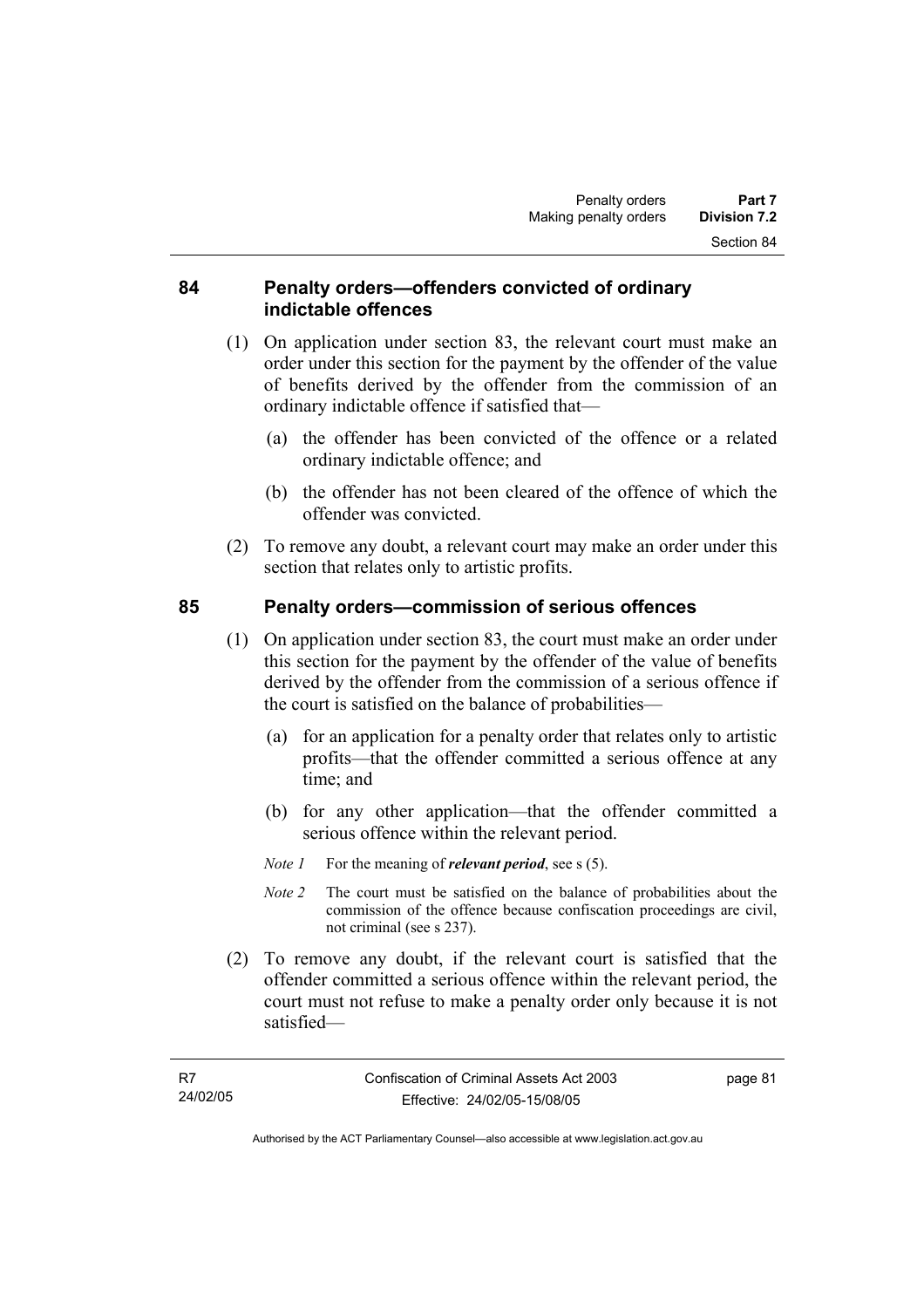- (a) that a particular serious offence was committed by the offender within the relevant period; or
- (b) that the offence was committed on any particular day or time within the relevant period.
- (3) Also, to remove any doubt, the relevant court must not refuse to make a penalty order in relation to the serious offence only because—
	- (a) an indictment has not been presented against the offender for the offence; or
	- (b) the offender has not been convicted of the offence; or
	- (c) the offender has been cleared of the offence, including being cleared after having been convicted of the offence; or
	- (d) a doubt is raised about whether the offender committed the offence.
	- *Note Indictment* is defined in the Legislation Act, dict, pt 1 as including an information. (See also that Act, dict, pt 1, def *present*.)
- (4) Further, to remove any doubt, the relevant court must not refuse to make a penalty order only because—
	- (a) a relevant court had previously made a penalty order under this section in relation to the offender for the same serious offence (or a related offence); and
	- (b) the order had later ended because the offender was cleared of the offence.
	- *Note* The earlier penalty order would have ended when the offender was cleared (see s 98 (a)).
- (5) In this section:

### *relevant period* means—

 (a) if a restraining order is in force over any property in relation to the serious offence—

| page 82 | Confiscation of Criminal Assets Act 2003 |          |
|---------|------------------------------------------|----------|
|         | Effective: 24/02/05-15/08/05             | 24/02/05 |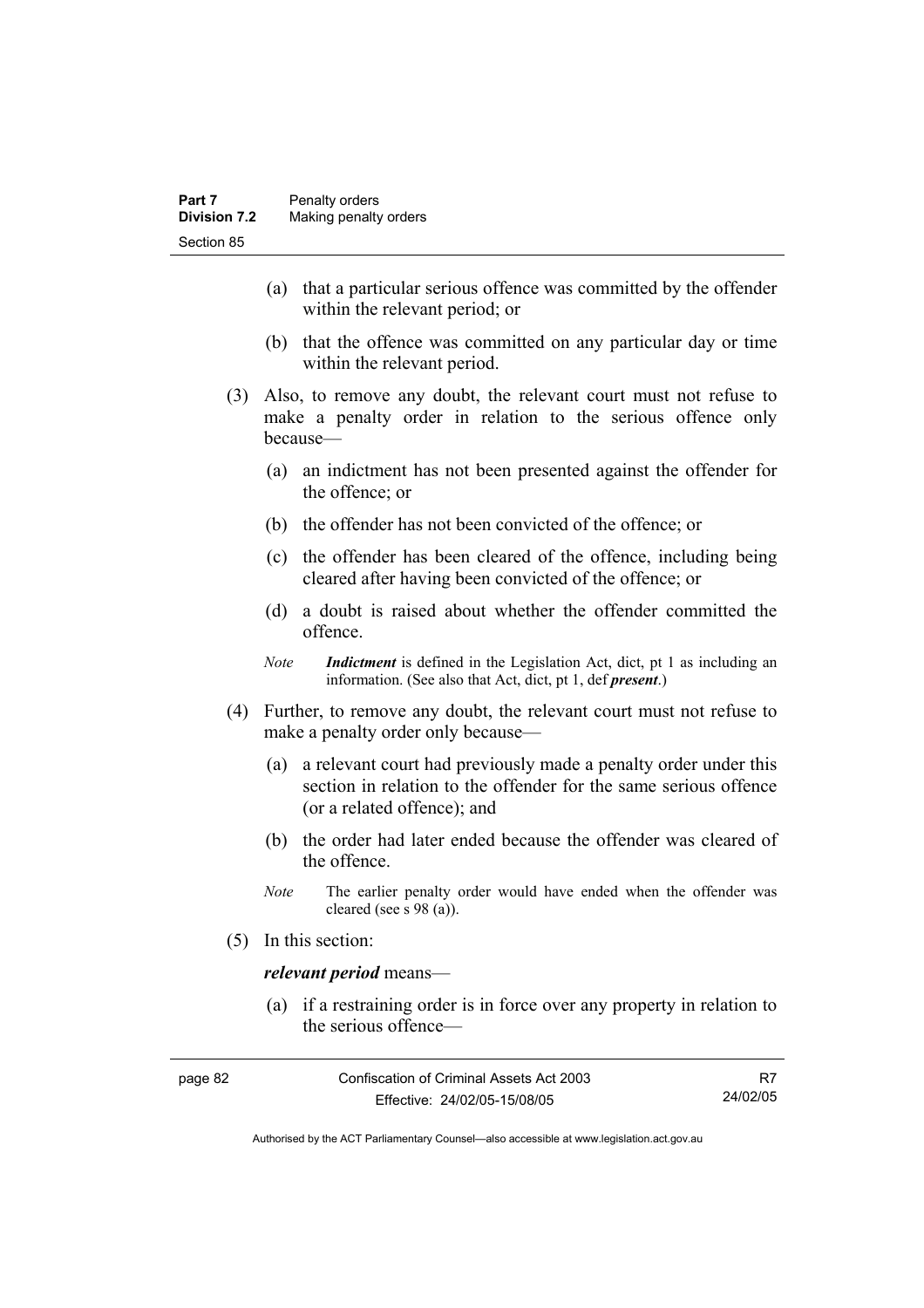- (i) 6 years before the day the application to restrain the property was made; or
- (ii) if an extended period for making the restraining order application was allowed under section 246 (Confiscation proceedings—time extensions for applications)—the total of the 6-year period and the extended period; or
- (b) if a restraining order is not in force over any property in relation to the serious offence—
	- (i) 6 years before the day the application for the penalty order was made; or
	- (ii) if an extended period for making the penalty order application was allowed under section 246—the total of the 6-year period and the extended period.

# **86 Penalty orders—amount of penalty**

(1) In making a penalty order in relation to an offence, the court must—

- (a) assess under division 7.3 (Value of benefits) the value of any benefits (the *assessed value*) derived by the offender from the commission of the offence and any related offence; and
- (b) order the offender to pay the Territory the amount worked out under subsection (2).
- (2) The amount payable under the penalty order is the assessed value less any amount by which the assessed value is reduced under subsection (3).
- (3) The assessed value in relation to the offence or any related offence may be reduced if the court is satisfied that it is just and equitable that the assessed value should be reduced by any of the following amounts: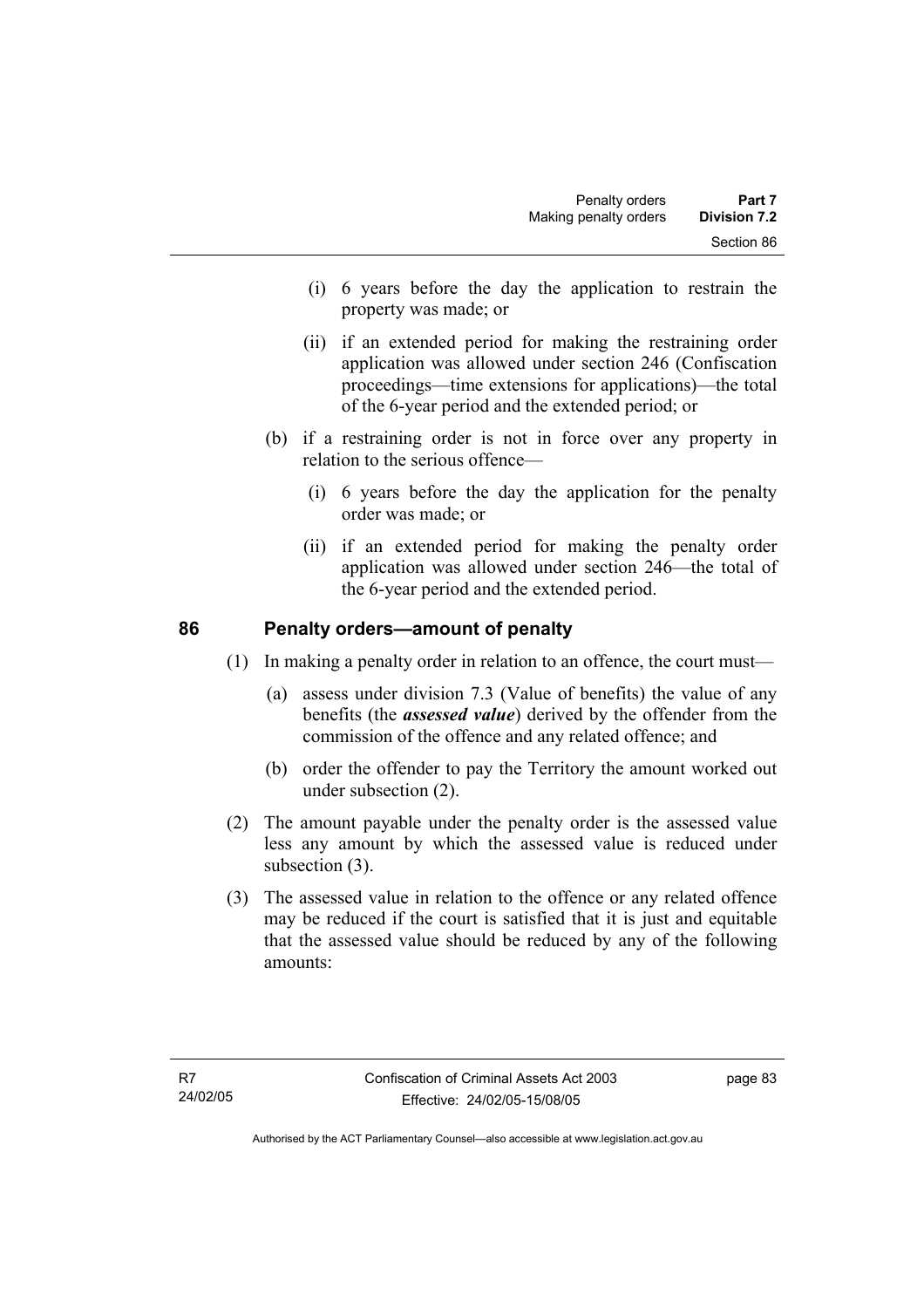(a) the value of property subject to forfeiture under this Act or a corresponding law;

*Note* For the meaning of *subject to forfeiture*, see s 73.

- (b) the value of property forfeited under this Act or a corresponding law;
- (c) the amount of any other penalty order, or any other financial penalty (however described) under a corresponding law;
- (d) any amount payable by the offender under a reparation order under the *Crimes Act 1900*, section 350, or any corresponding order made under the law of the Commonwealth, a State or another Territory;
- (e) any amount payable by the offender for restitution, compensation or damages, other than any fine imposed by a court;
- (f) any amount of tax payable under a law of the Territory, the Commonwealth, a State, another Territory or a foreign country in relation to the benefits.

# **87 Penalty orders—contents**

- (1) A penalty order must state—
	- (a) the amount of the penalty payable under the order; and
	- (b) the person by whom the penalty is payable.
- (2) A failure by a relevant court to comply with this section does not invalidate the penalty order or any action by anyone to satisfy the penalty order.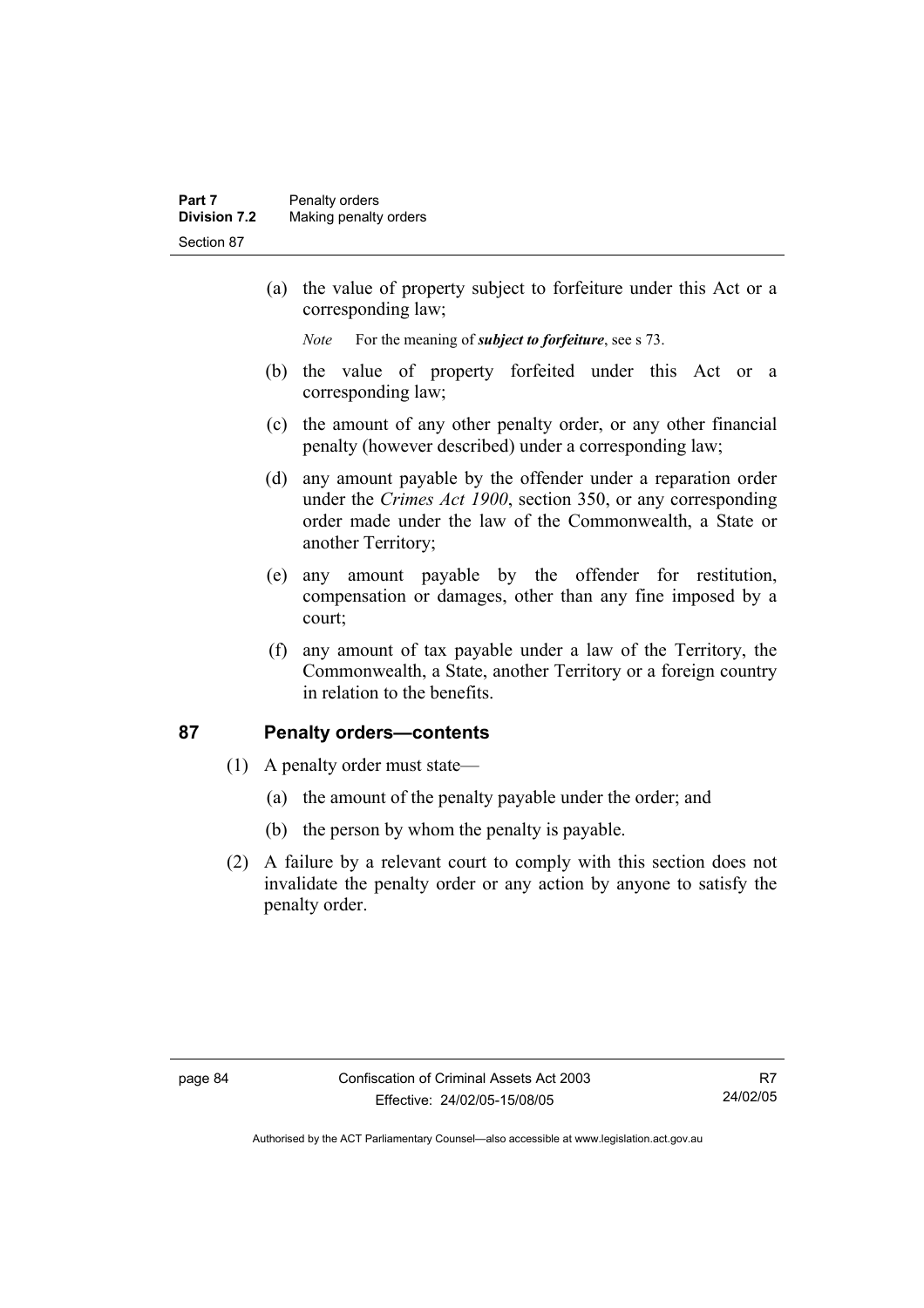### **88 Penalty orders—enforceable as judgment debt**

The amount ordered to be paid by a relevant court under a penalty order is a judgment debt owing to the Territory.

*Note* Any restrained property is automatically charged with the amount of the penalty order, and may be sold to satisfy the order (see div 7.4).

**89 Penalty orders—variation for reassessed value of benefits** 

> On application by the person by whom the penalty under a penalty order is payable or the DPP, a relevant court may make an order varying the order to reflect the value of the relevant benefits as reassessed at the time the varying order is made.

#### **Examples**

- 1 The amount of the penalty order is reduced by the value of forfeited property (see s 86 (3) (b)). The order for the forfeiture is overturned by a court in a later proceeding. The relevant court may vary the penalty order to increase the amount of the penalty order by the value of the forfeited property.
- 2 The amount of the penalty order is reduced by an amount of tax payable by the offender in relation to a benefit (see s  $86$  (3) (f)). The amount of tax is reduced on a review by the commissioner of taxation. The relevant court may vary the penalty order to increase the amount of the penalty order by the reduced amount of tax.
- 3 If, in example 2, the amount of the tax payable had been increased on review, the court may vary the penalty order to reduce the amount of the penalty order by the amount of the increased tax.
- *Note* An example is part of the Act, is not exhaustive and may extend, but does not limit, the meaning of the provision in which it appears (see Legislation Act, s 126 and s 132).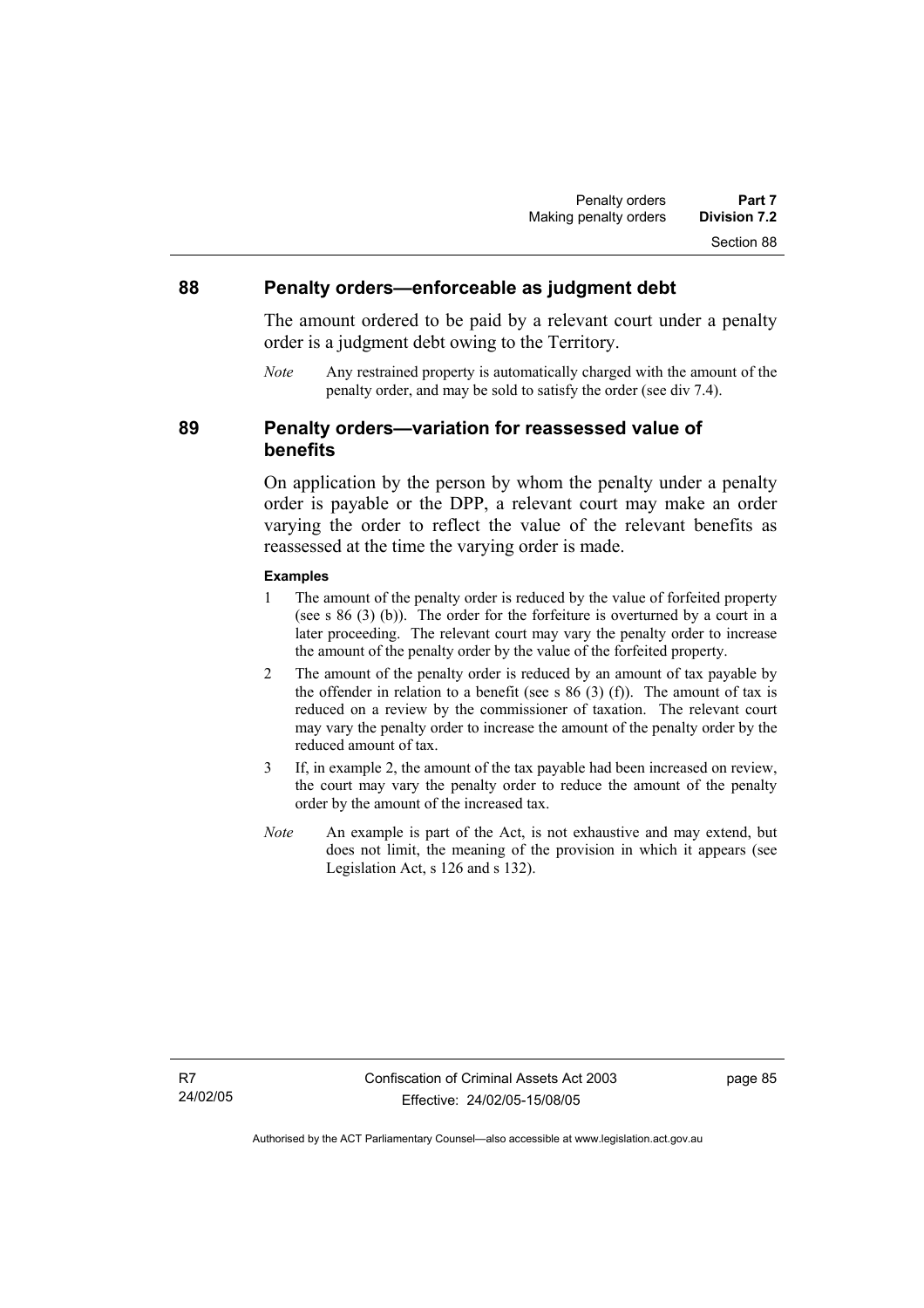**Part 7** Penalty orders **Division 7.3** Value of benefits Section 90

# **Division 7.3 Value of benefits**

# **90 Meaning of** *narcotic substance* **and** *property* **for div 7.3**

In this division:

*narcotic substance*—see the *Customs Act 1901* (Cwlth), section 4, and includes anything prescribed under the regulations for this definition.

*property*, of an offender, includes—

- (a) property subject to the effective control of the offender; and
- (b) property that, immediately before it vested in the trustee for the property under the *Bankruptcy Act 1966* (Cwlth), was the offender's property.

*Note* For the meaning of *effective control*, see s 14.

### **91 Presumed value of benefits—ordinary indictable offence**

- (1) This section applies to the assessment of the value of benefits derived by an offender from the commission of an ordinary indictable offence (or ordinary indictable offences).
- (2) The value of the benefits derived by the offender from the commission of the offence (or offences) is—
	- (a) if evidence is given about any increase in value of the offender's property since immediately before the offence (or the earliest offence) was committed—taken to be not less than the amount of the greatest increase in value of which evidence is given; and
	- (b) in any case—taken to include the value of any narcotic substance to which the offence (or offences) relates.

#### **Example for par (a)**

An offender has committed an ordinary indictable offence. Just before beginning to commit the offence, the value of the offender's property was \$50 000. Two months after the offence began to be committed, the value of the offender's

R7 24/02/05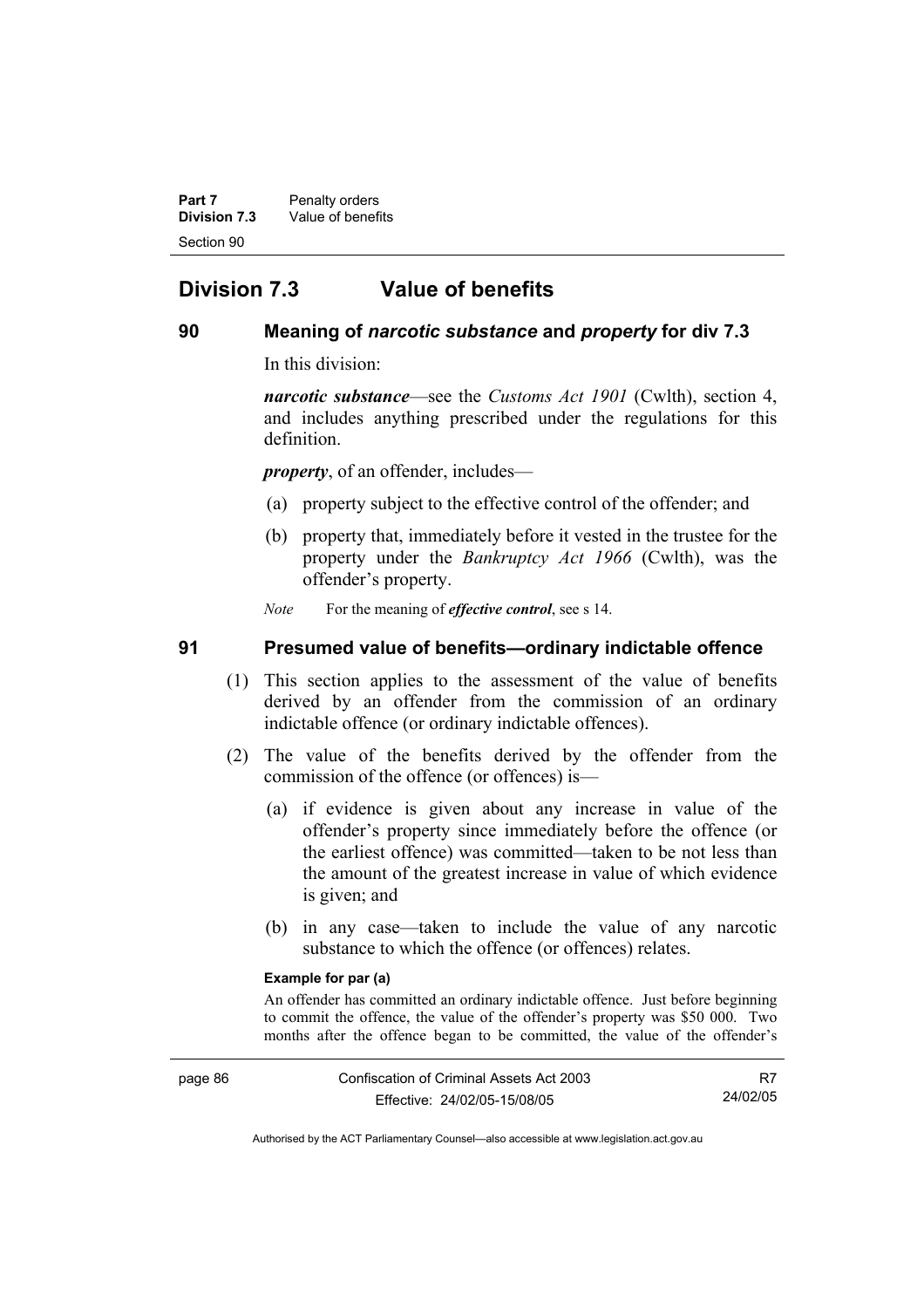property was \$150 000. At the time of the application for the penalty order, however, the offender's property was only worth \$75 000.

The 'greatest increase' in the total value of the offender's property since immediately before the offence was committed is \$100 000 (\$150 000 minus \$50 000).

- *Note 1* An example is part of the Act, is not exhaustive and may extend, but does not limit, the meaning of the provision in which it appears (see Legislation Act, s 126 and s 132).
- *Note 2* For the valuation of narcotic substances, see s 93 (3) and (4).
- (3) However, the value of the benefits is taken not to include any part (or all) of the increase in value if the offender satisfies the court that the part (or all) of the increase was from either—
	- (a) property that—
		- (i) was lawfully acquired by the offender; and
		- (ii) is not tainted property in relation to any offence against a Territory law, or a law of the Commonwealth, a State, another Territory or a foreign country; or
	- (b) benefits that were lawfully acquired by the offender.
	- *Note* For the meaning of *in relation to*, see dict.
- (4) This section does not apply in relation to a penalty order relating only to artistic profits.

# **92 Presumed value of benefits—serious offence**

- (1) This section applies to the assessment of the value of benefits derived by an offender from the commission of a serious offence (or serious offences).
	- *Note Commission*, of a serious offence, includes the alleged commission of the offence, see s 79.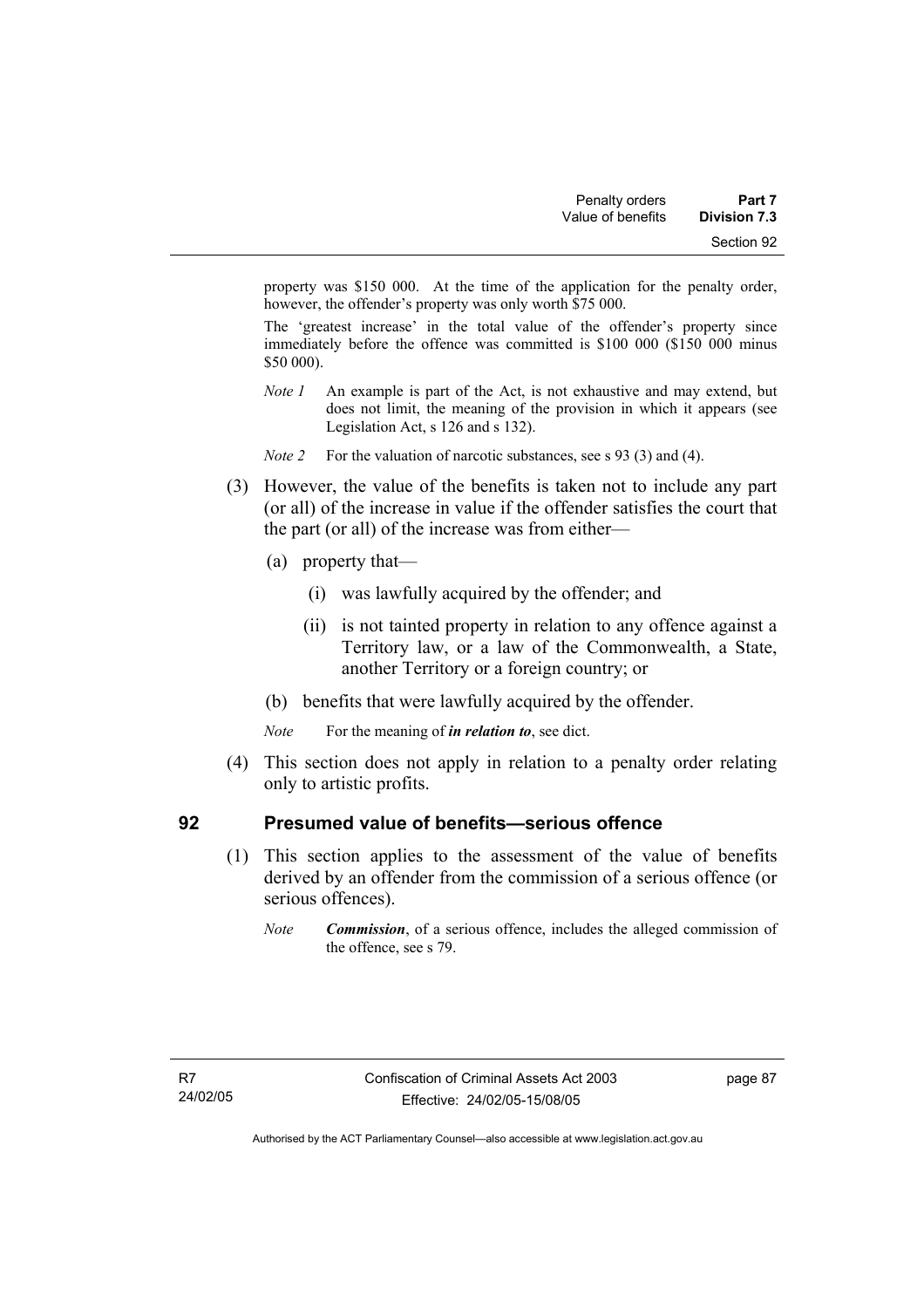- (2) The value of the benefits derived from the offence (or offences) is taken to include the following:
	- (a) the value of all of the offender's property on the day the application was made;
	- (b) the value of any other property held by the offender within the shorter of the following periods:
		- (i) between the day the offence (or the earliest offence) was committed and the day the application was made;
		- (ii) 6 years immediately before the day the application was made;
	- (c) the value of any narcotic substance to which the offence (or offences) relate;

- (d) all of the person's expenditure during the relevant period under paragraph (b) (other than expenditure to the extent that it resulted in the acquisition of property mentioned in paragraph (a) or (b)).
- (3) However, subsection (2) does not apply to particular property if the offender satisfies the court that the property—
	- (a) was lawfully acquired by the offender; and
	- (b) is not tainted property in relation to any offence against a Territory law, or a law of the Commonwealth, a State, another Territory or a foreign country.

*Note* For the meaning of *in relation to*, see dict.

- (4) Also, subsection (2) does not apply to particular expenditure if the offender satisfies the court that the expenditure—
	- (a) was derived from property or benefits lawfully acquired by the offender; and

R7 24/02/05

*Note* For the valuation of narcotic substances, see s 93 (3) and  $(4)$ .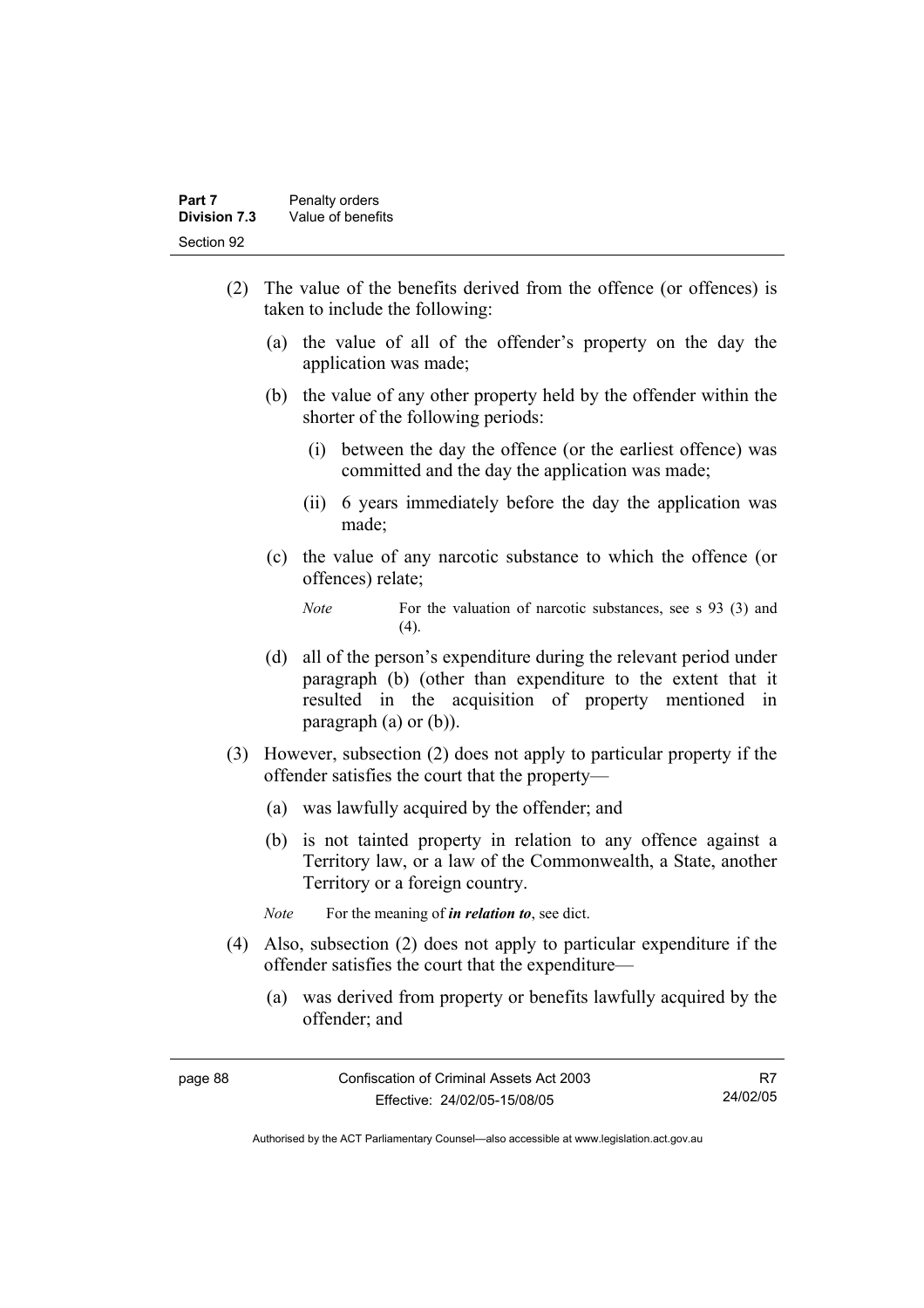- (b) the property from which the expenditure was derived is not tainted property in relation to any offence against a Territory law, or a law of the Commonwealth, a State, another Territory or a foreign country.
- (5) For subsection (2) (b) (i), if a serious offence was committed over more than 1 day, the reference in the subparagraph to the day the 0offence was committed is a reference to the day the offence was begun to be committed.
- (6) This section does not apply in relation to a penalty order relating only to artistic profits.

# **93 Value of benefits—relevant matters**

 (1) In assessing the value of a benefit derived from the commission of an offence and any related offences, the relevant court may have regard to any relevant matters.

### **Examples of relevant matters**

- 1 an increase in the income or profits of the offender in comparable periods before and after the offence was committed (see s 80, example for par (c))
- 2 an increase in the value of property held by the offender because of the benefit, taking into account any relevant variation in the purchasing power of money
- 3 the value of the offender's property before, during and after the commission of the offence
- 4 the income and expenditure of the offender before, during and after the commission of the offence
- 5 the part of the benefit derived from the commission of the offence and the part derived from other sources
- *Note* An example is part of the Act, is not exhaustive and may extend, but does not limit, the meaning of the provision in which it appears (see Legislation Act, s 126 and s 132).
- (2) The court must assess the value of a benefit by reference to the highest value the benefit has had since the commission of the offence or a related offence, unless the court is satisfied that the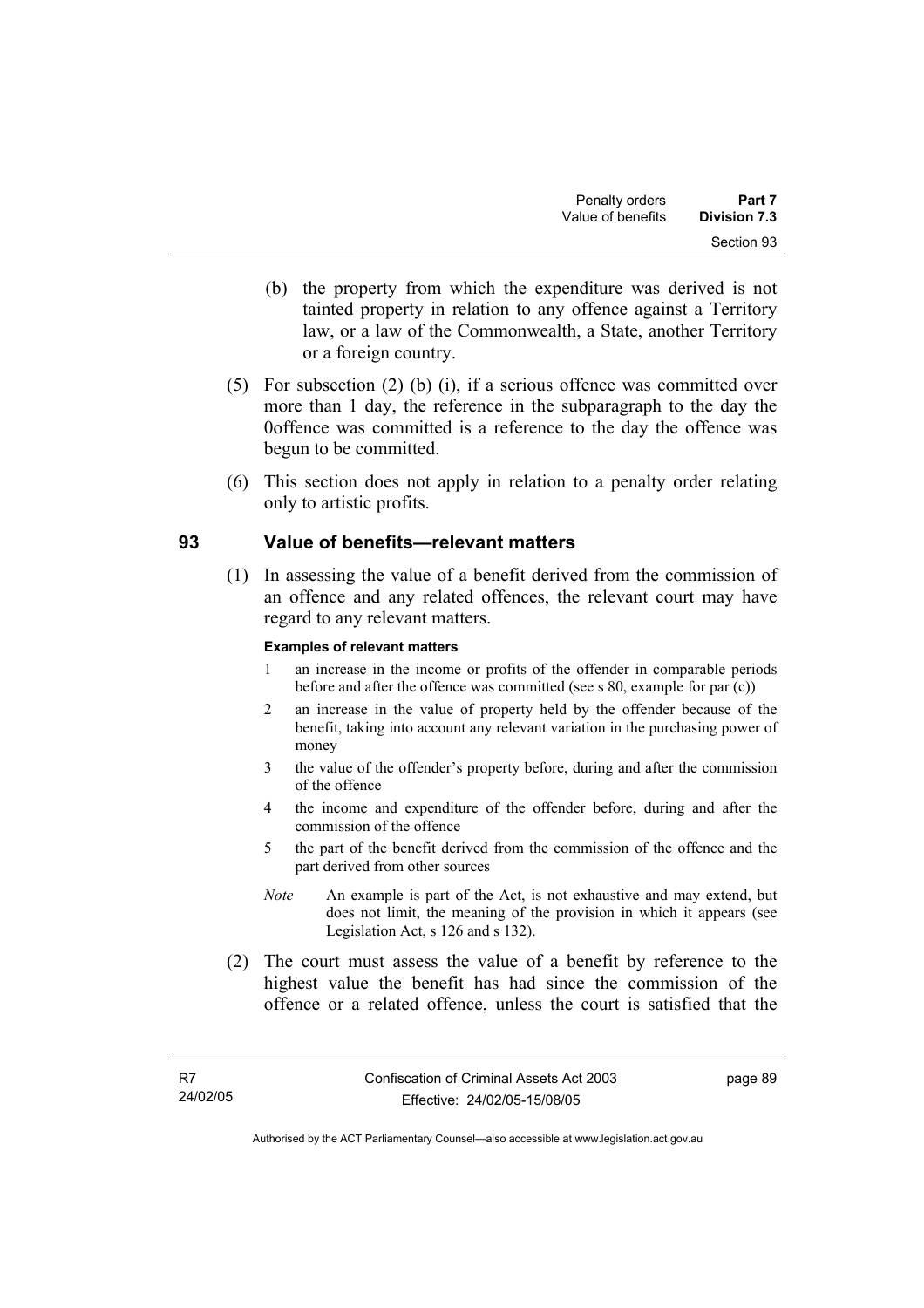benefit should be valued differently having regard to the purposes of this Act.

#### **Examples**

- 1 An offender derives a benefit worth \$10 000 from the commission of an offence. If the benefit had been derived at the time of valuation for a penalty order proceeding 2 years later, the benefit would have been worth \$11 000 (because of inflation). The court may assess the value of the benefit as \$11 000 rather than \$10 000.
- 2 The offence to which benefits relate is an ordinary indictable offence. However, the offender later committed a related offence that was a serious offence. The court may have regard to the highest value of the benefits since the commission of the ordinary indictable offence.
- (3) At the hearing of an application for a penalty order, a law enforcement officer who is experienced in the investigation of narcotic offences may testify, to the best of the officer's information, knowledge and belief—
	- (a) in relation to the amount that was the market value of a narcotic substance at a particular time or during a particular period; or
	- (b) in relation to the amount, or the range of amounts, ordinarily paid at a particular time or during a particular period, for the doing of anything in relation to a narcotic substance.
- (4) The law enforcement officer's testimony under subsection (3)—
	- (a) is admissible at the hearing despite any rule of law or practice about hearsay evidence; and
	- (b) is prima facie evidence of the matters testified.
- (5) In this section:

*law enforcement officer* means—

- (a) a police officer; or
- (b) an officer of Customs under the *Customs Act 1901* (Cwlth).

R7 24/02/05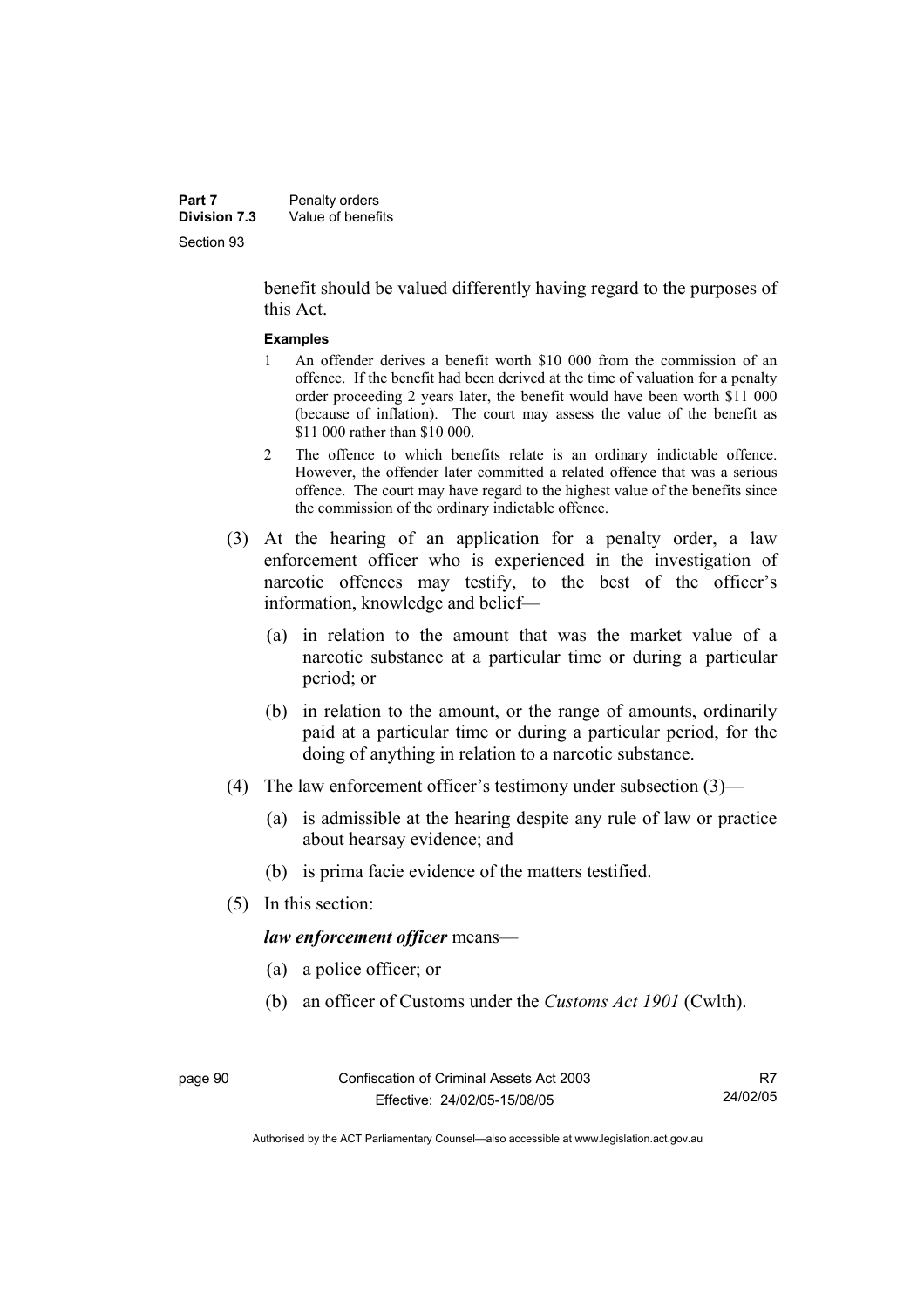# **Division 7.4 Satisfaction of penalty order**

# **94 Creation of penalty charge over restrained property**

- (1) This section applies if, in relation to an offence—
	- (a) a restraining order is made; and
	- (b) a penalty order is made.
- (2) On the making of the later of the orders, all of the restrained property is automatically charged to secure the payment to the Territory of the amount of the penalty order.
	- *Note 1* An interstate penalty charge is taken to be a penalty charge under this Act (see s 139).
	- *Note* If the penalty charge is over restrained property that may be recorded in a statutory property register, details of the restraining order may be recorded in the register under s 50.
- (3) If the restraining order is varied after the penalty order is made to add more property, the additional property is also automatically charged to secure payment to the Territory of the amount of the penalty order.
- (4) A charge on property created by this section (a *penalty charge*)—
	- (a) is subject to every encumbrance on the property that came into existence before the charge and that would have priority over the charge if this subsection had not been enacted; and
	- (b) has priority over all other encumbrances; and
	- (c) is not affected by any change in the ownership of the property unless the change in ownership ends the penalty charge under section 95 (c) or  $(d)$ .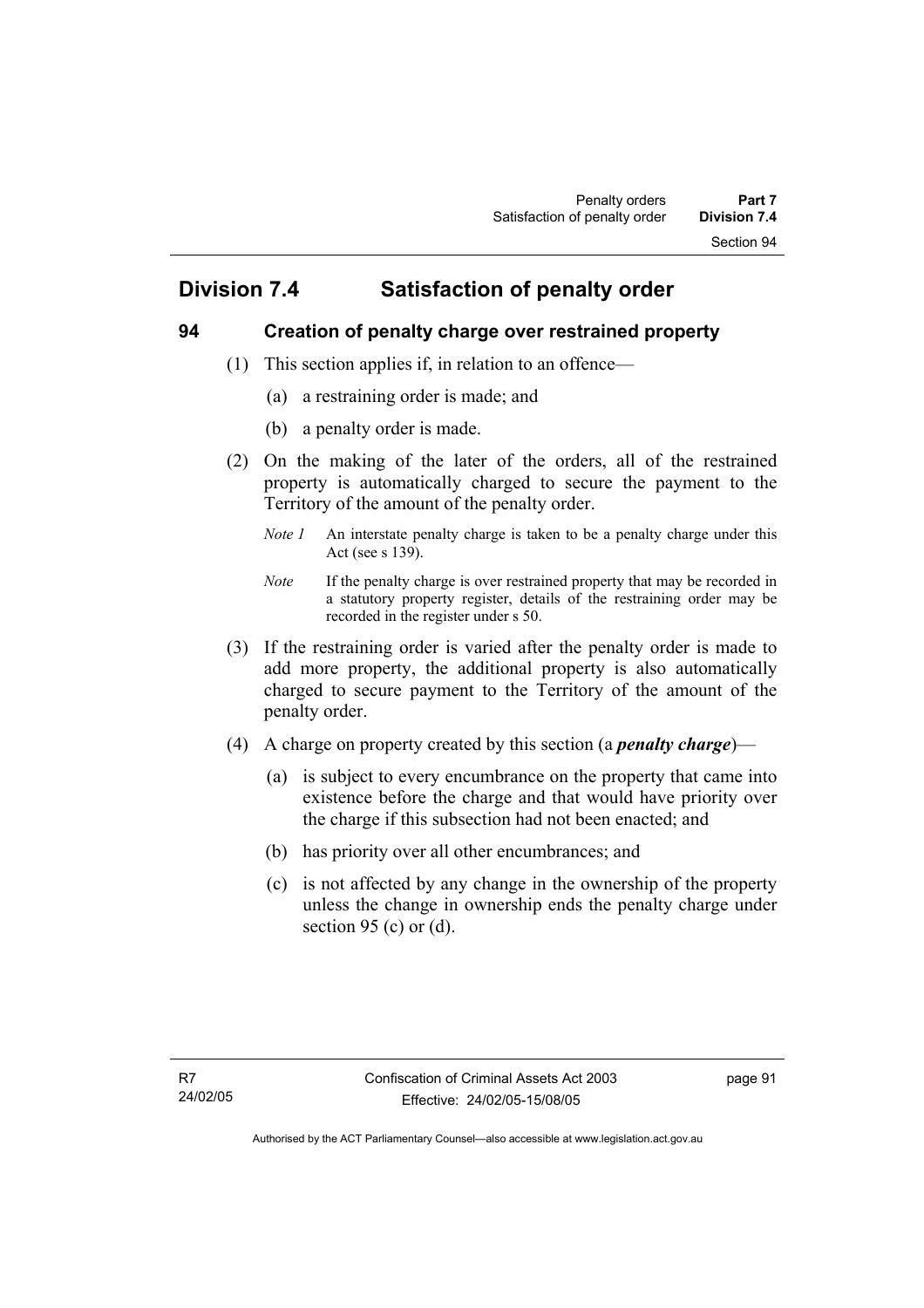#### **Part 7** Penalty orders **Division 7.4** Satisfaction of penalty order Section 95

### **95 When penalty charge over property ends**

A penalty charge over property ends when the earliest of the following events happens:

- (a) the penalty order for which the charge was created ends;
	- *Note* For when a penalty order ends, see s 98. See also the example to this section.
- (b) the restraining order over the property ends;
	- *Note* For when restraining orders end, see div 4.3. See also the example to this section.
- (c) the property is sold, or otherwise disposed of, with the consent of—
	- (i) the relevant court that made the penalty order; or
	- (ii) if a trustee (including the public trustee) controls the property—the trustee;
- (d) the property is sold to a purchaser who—
	- (i) buys the property honestly and for sufficient consideration; and
	- (ii) at the time of the purchase, has no notice of the charge.

#### **Example of end of restraining order and penalty order**

If a penalty order is made in relation to an ordinary indictable offence of which the offender was convicted, both the restraining order and the penalty order end if the conviction is later quashed (see s 47 and s 98).

- *Note 1* If the restraining order over the charged property is registered in a statutory property register, anyone who buys the property is taken to have notice of the charge (see s 50 (3)).
- *Note 2* An example is part of the Act, is not exhaustive and may extend, but does not limit, the meaning of the provision in which it appears (see Legislation Act, s 126 and s 132).

R7 24/02/05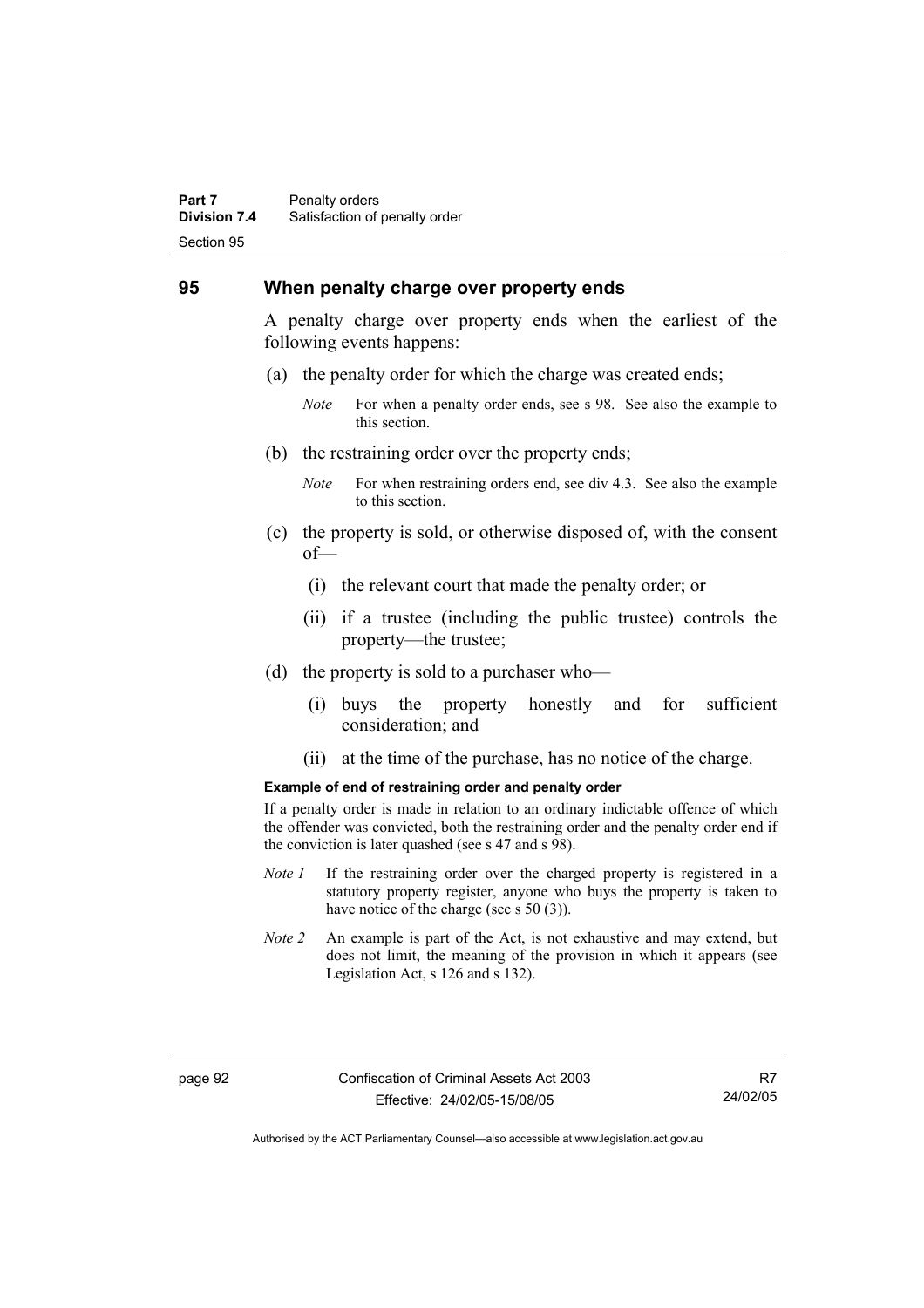### **96 Power to satisfy penalty order**

- (1) A penalty order in relation to an offence authorises the public trustee to satisfy the order out of any property restrained for the offence (including any property that becomes restrained after the order is made).
	- *Note 1* The penalty order may also be enforced as a judgment debt (see s 88).
	- *Note 2* An amount received by the public trustee to satisfy the penalty order must be paid into the confiscated assets trust fund, see s 131.
	- *Note 3* An interstate penalty charge is taken to be a penalty charge under this Act (see s 139).
- (2) To satisfy the penalty order, the public trustee may sell or otherwise dispose of restrained property that is not money in any way the public trustee considers appropriate.
	- *Note* The money realised by the public trustee from the disposal of property must be paid into the be paid into the confiscated assets trust fund, see s 131 and dict, def *fully satisfied*, par (b).
- (3) However, the public trustee must not sell or otherwise dispose of restrained property to satisfy the order until—
	- (a) all confiscation proceedings (including forfeiture proceedings) in relation to the property have been finalised; and
	- (b) all proceedings in relation to the offender's conviction for the offence are finalised.
	- *Note 1* For the meaning of *confiscation proceedings*, see s 236.
	- *Note 2* For when confiscation and criminal proceedings are finalised, see s 18.
	- *Note* 3 If the offender is acquitted on appeal, the restraining order will end, and the penalty charge ends under s 95.
- (4) The penalty order also authorises the public trustee or anyone else named in the order (an *authorised agent*) to sign any instrument necessary or convenient for the disposal of restrained property.

page 93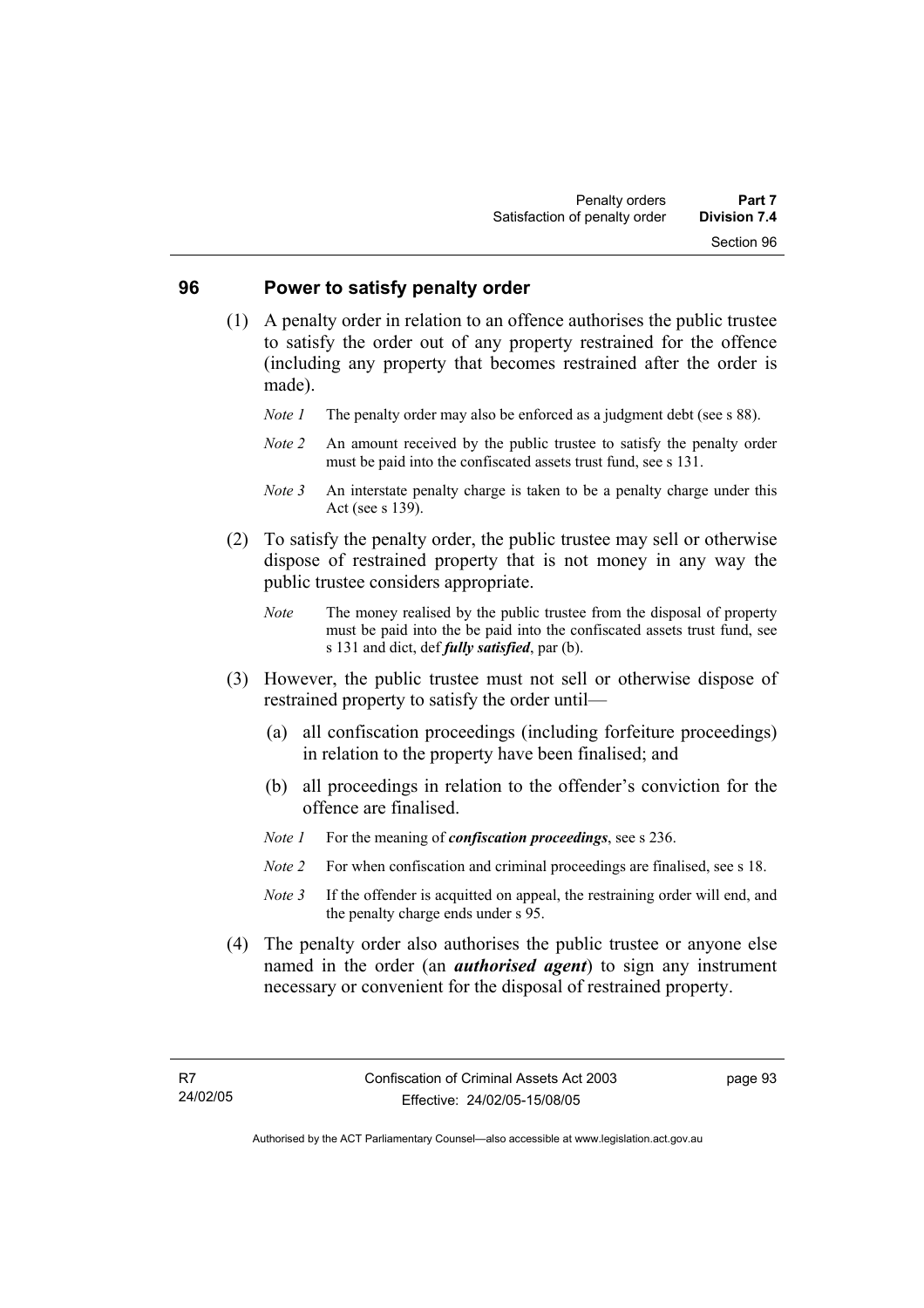| Part 7       | Penalty orders        |
|--------------|-----------------------|
| Division 7.5 | End of penalty orders |
| Section 97   |                       |

 (5) An instrument signed by an authorised agent has the same effect as if it were signed by the person who owned the property before it was disposed of.

# **97 Public trustee to repay any amount surplus to satisfying penalty order**

If the amounts paid into the trust fund to satisfy a penalty order are more than is required to fully satisfy the order, the public trustee must pay the surplus amount to the person against whom the order was made.

# **Division 7.5 End of penalty orders**

# **98 When penalty order ends**

A penalty order ends if—

- (a) for a penalty order made under section 84 (Penalty orders offenders convicted of ordinary indictable offences)—the offender is cleared of the offence (or offences) to which the penalty order relates, and all related offences (if any); or
- (b) the order is reversed or set aside on appeal; or
- (c) the order is fully satisfied.
- *Note 1* For the meaning of *fully satisfied*, see dict.
- *Note 2* If the order ends because it was made because of the conviction of the offender for a serious offence, and the offender is cleared, a further penalty order may be made against the offender (see s 85 (4)).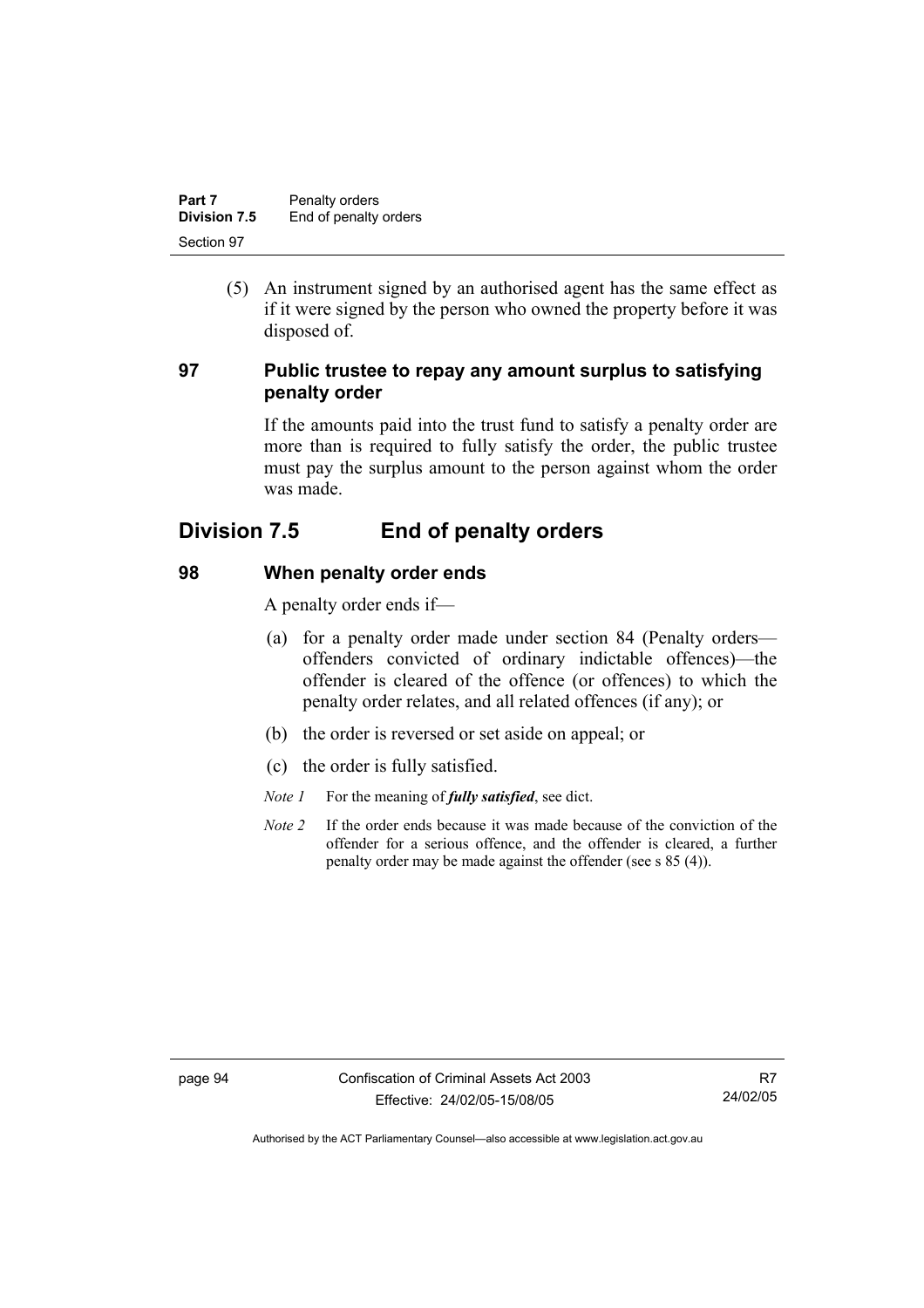# **Part 8 Restrained property**

## **Division 8.1 Management of restrained property by public trustee**

### **99 Application of div 8.1**

This division applies if the public trustee takes control of restrained property under an order under this Act.

- *Note 1* A registered interstate restraining order is taken to be a restraining order under this Act (see s 139).
- *Note 2* A provision of a law that gives an entity (including a person) a function also gives the entity powers necessary and convenient to exercise the function (see Legislation Act, s 196 and dict, pt 1, def *entity*).

## **100 Powers of public trustee to preserve restrained property etc**

 (1) The public trustee may do anything necessary or desirable to preserve the value of the restrained property.

#### **Examples**

- 1 bring or defend any civil proceeding affecting the property
- 2 insure the property
- 3 if the property consists (completely or partly) of securities or investments, realise or otherwise deal with the securities or investments
- 4 if the property is related to a business—
	- (a) employ, or end the employment of, people in the business; and
	- (b) do anything else that is necessary or convenient for carrying on the business on a sound commercial basis
- 5 if the property consists, completely or partly, of shares in a corporation, exercise (to the exclusion of the registered proprietor) the rights attaching to the shares as if the public trustee were the registered holder
- *Note 1* Related powers of the public trustee include making an application to a relevant court for an order about the restrained property (see s 39) and

page 95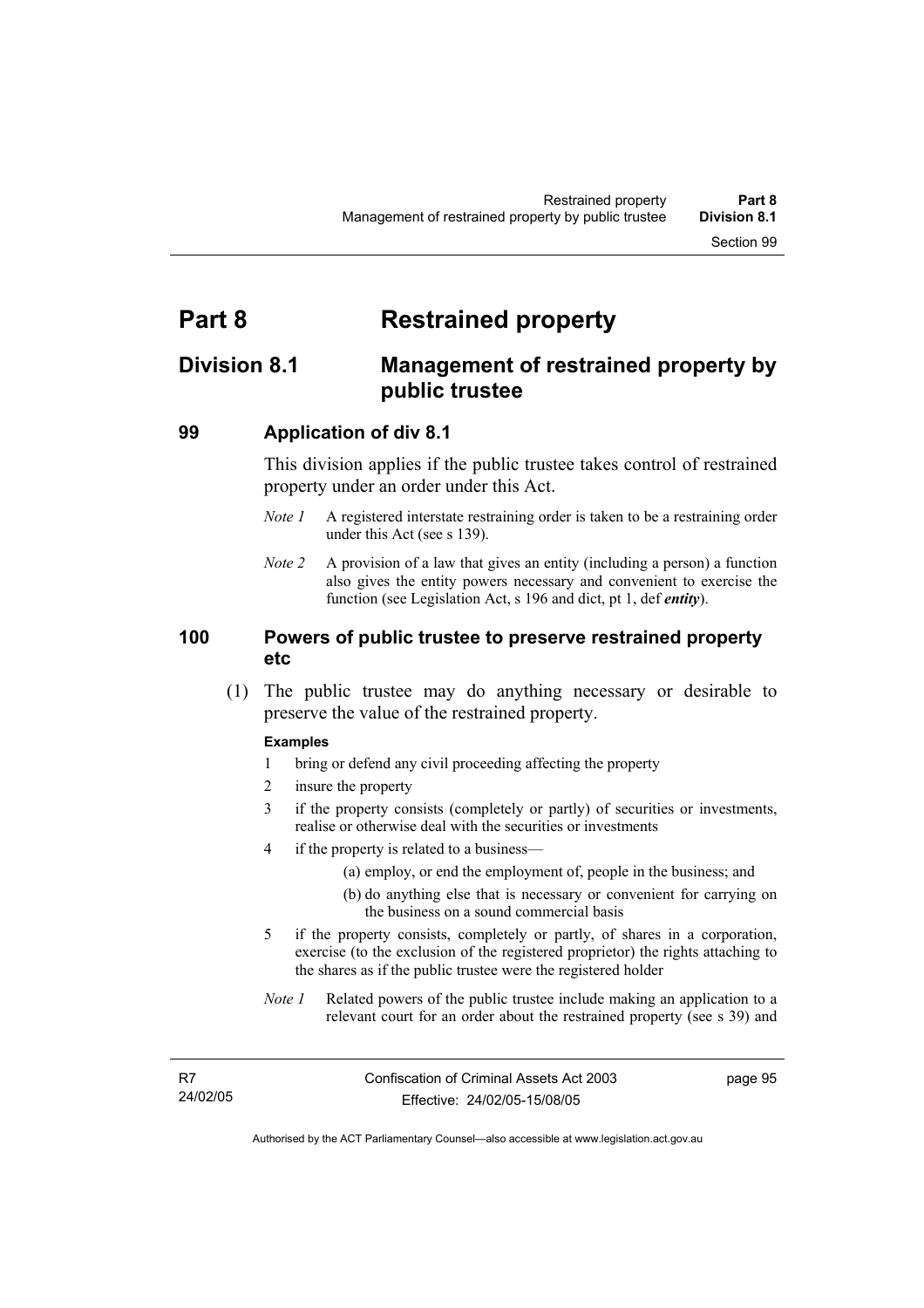the registration of title to, or charges over, registrable property (see s 50).

- *Note* 2 An example is part of the Act, is not exhaustive and may extend, but does not limit, the meaning of the provision in which it appears (see Legislation Act, s 126 and s 132).
- (2) The owner of restrained property commits an offence if—
	- (a) the public trustee asks the owner for the person's tax file number within a stated reasonable time; and
	- (b) the owner fails to give the pubic trustee the person's tax file number within that time.

Maximum penalty: 50 penalty units, imprisonment for 6 months or both.

(3) An offence against this section is a strict liability offence.

## **101 Sale, modification or destruction of property by public trustee**

- (1) The public trustee may sell restrained property if—
	- (a) the property is deteriorating or substantially losing value or the public trustee considers that the property is likely to deteriorate or substantially lose value; or
	- (b) the public trustee considers that the cost of maintaining the property would be more than the value of the property if the property were forfeited.
- (2) The restraining order that applied to restrained property sold under this section applies to the proceeds of the sale of the property.
- (3) The public trustee may modify or destroy restrained property if the public trustee considers it is necessary to do so in the public interest.

#### **Examples of destruction of property in the public interest**

1 the restrained property cannot be used legally or the only practical use of the property is for an illegal purpose

Authorised by the ACT Parliamentary Counsel—also accessible at www.legislation.act.gov.au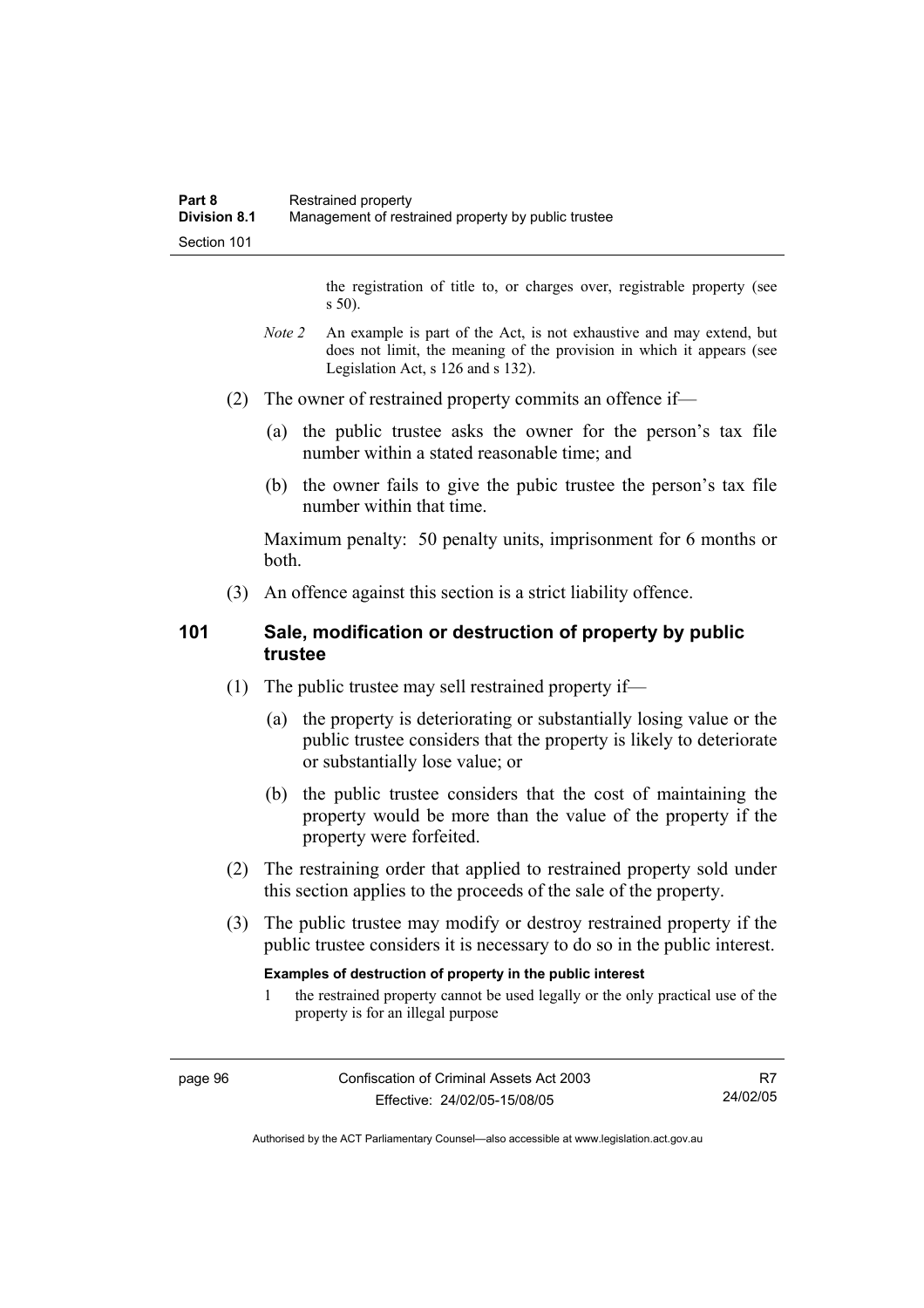- 2 the restrained property is a threat to public health or safety
- *Note* An example is part of the Act, is not exhaustive and may extend, but does not limit, the meaning of the provision in which it appears (see Legislation Act, s 126 and s 132).

## **102 Notice of sale, modification or destruction of restrained property by public trustee**

- (1) The public trustee must give written notice of a proposed sale, modification or destruction of restrained property under section 101 (the *proposed action*) to—
	- (a) the owner of the property (if known); and
	- (b) anyone else the public trustee believes may have an interest in the property.
	- *Note 1* For how documents may be given, see Legislation Act, pt 19.5.
	- *Note 2* For the emergency modification or destruction of restrained property, see s 103.
- (2) The notice must state—
	- (a) the proposed action and the property to which it applies; and
	- (b) the date when the proposed action is to be taken (the *date of effect*); and
	- (c) that the proposed action may be taken on or after the date of effect unless a relevant court orders the public trustee not to take the proposed action.
- (3) The notice may, but need not, provide an opportunity for the person to make representations why the proposed action should not be taken.
- (4) The date of effect must not be earlier than 21 days after the day the notice is given to the person.

*Note* For the power to give a reduced period of notice, see s 103.

Authorised by the ACT Parliamentary Counsel—also accessible at www.legislation.act.gov.au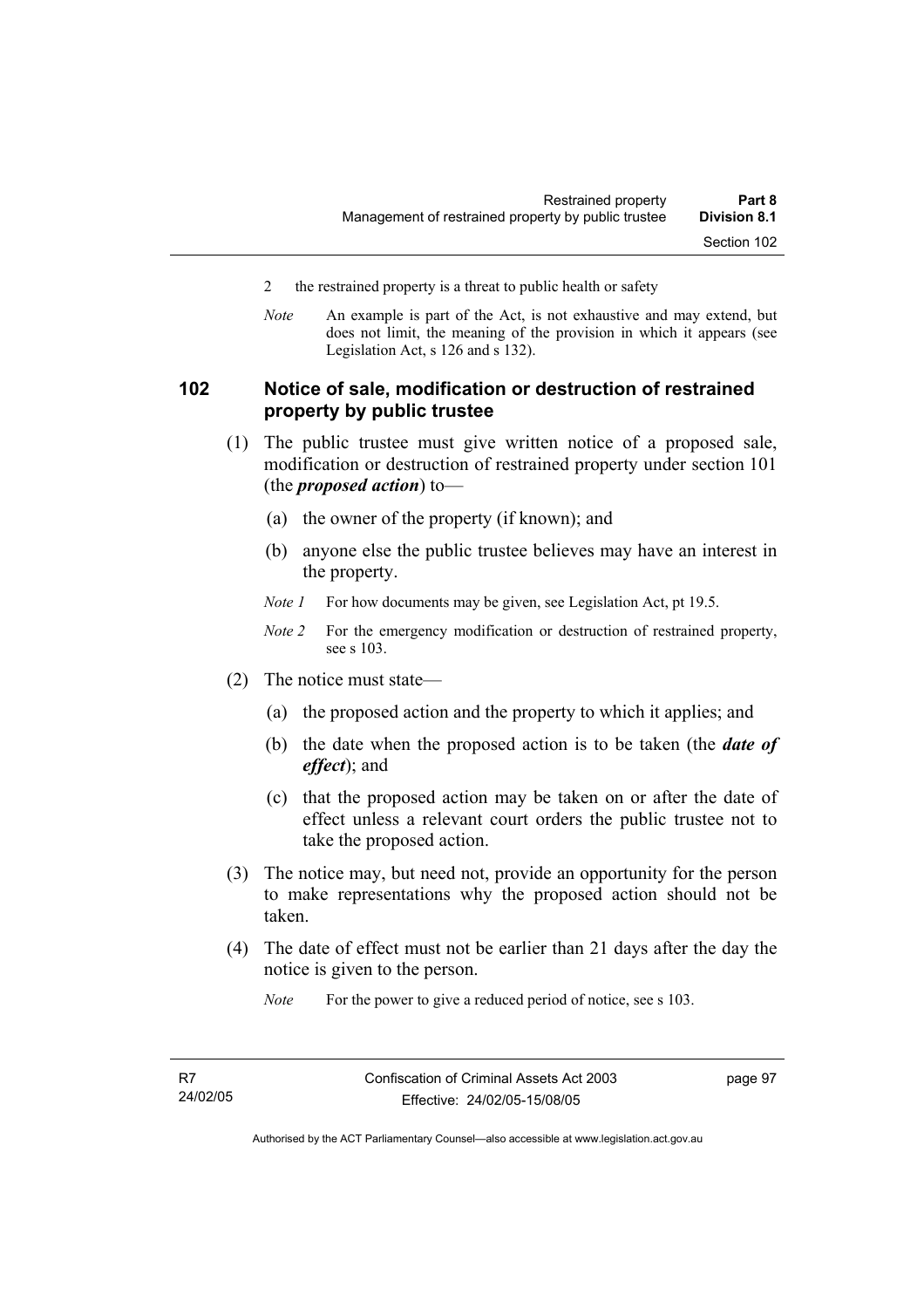- (5) The public trustee must not take the proposed action before the date of effect.
	- *Note* For the power not to give notice of the modification or destruction of property, see s 103.

## **103 Emergency modification or destruction of restrained property**

- (1) This section applies if the public trustee considers that restrained property is a serious threat to public health or safety.
- (2) Despite section 102, the public trustee may—
	- (a) give notice to a person under that section with a date of effect less than 21 days after the day the notice is given to the person; or
	- (b) modify or destroy the property without giving notice under that section.
- (3) If the public trustee modifies or destroys the property under subsection (2) (b), the public trustee must, as soon as practicable, give notice of the action taken, and the grounds for the action, to—
	- (a) the owner of the property (if known); and
	- (b) anyone else the public trustee believes may have an interest in the property.

## **104 Notice details to be included in public trustee's report**

- (1) The public trustee must include details of a notice given under section 102 or section 103 in the public trustee's report under the *Annual Reports (Government Agencies) Act 2004* for—
	- (a) the financial year during which the notice was given; or
	- (b) if the chief police officer has, under this section, declared the publication of details of the notice to be prejudicial—the next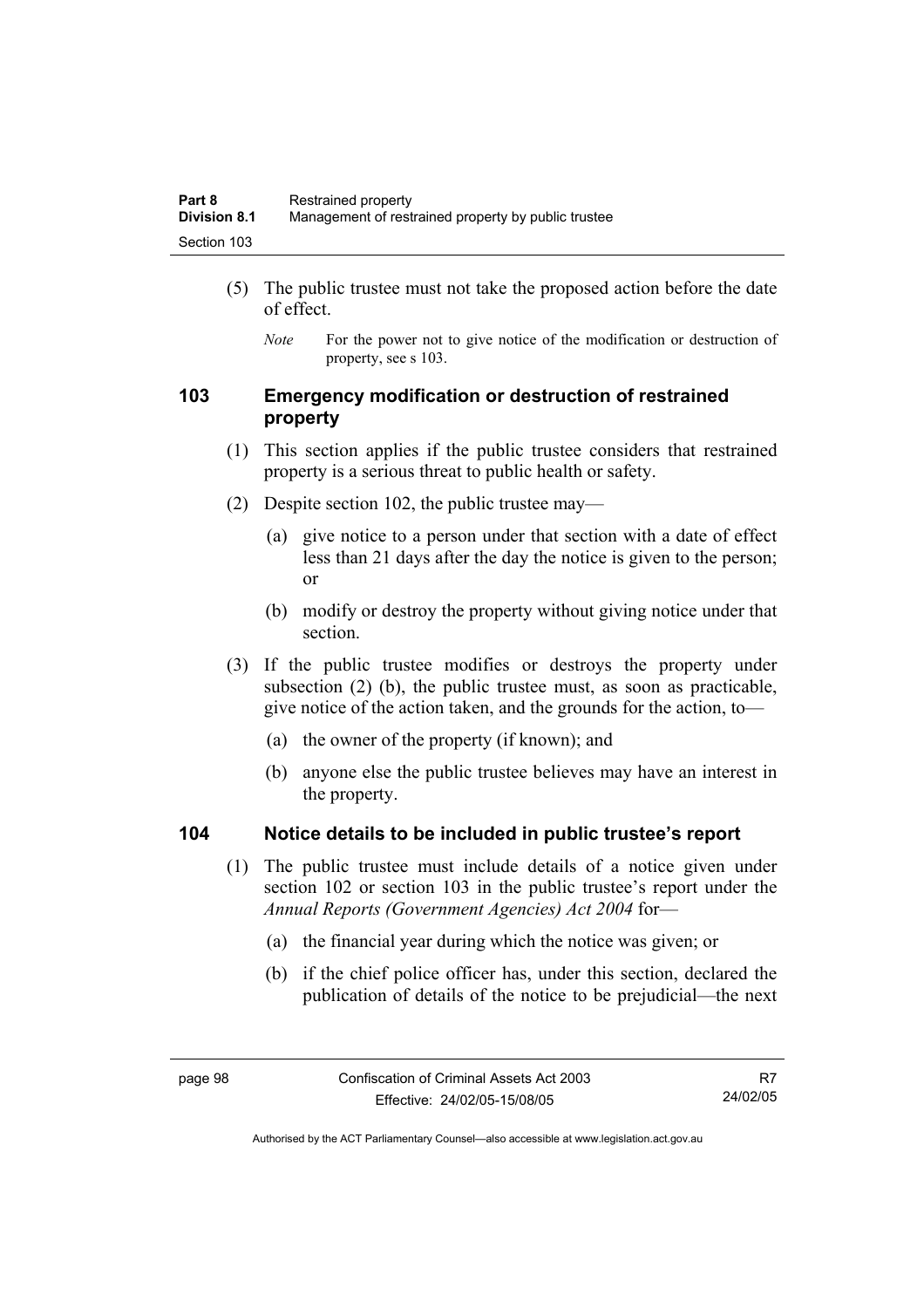financial year after the chief police officer revokes the declaration.

- *Note Financial year* has an extended meaning in the *Annual Reports (Government Agencies) Act 2004*.
- (2) Before including details of the notice in a report under subsection (1) (a), the public trustee must consult the chief police officer about whether publication of the details of the notice in the report would be likely to prejudice any police investigation.
- (3) If, in the chief police officer's opinion, the publication of the details of the notice in the report would be likely to prejudice a police investigation, the chief police officer must—
	- (a) declare the publication of the details to be prejudicial; and
	- (b) tell the public trustee, in writing, that the declaration is made.
- (4) If, in the chief police officer's opinion after making a declaration, the publication of details of the notice would no longer be likely to prejudice any police investigation, the chief police officer must—
	- (a) revoke the declaration; and
	- (b) tell the public trustee, in writing, that the declaration is revoked.
- (5) In this section:

*police investigation* includes a contemplated police investigation.

## **105 Order to stop sale, modification or destruction of restrained property**

- (1) A person may apply to a relevant court for an order stopping the public trustee from selling, modifying or disposing of restrained property under this division.
- (2) If the person was not given notice of the proposed action by the public trustee, the person may make the application only with the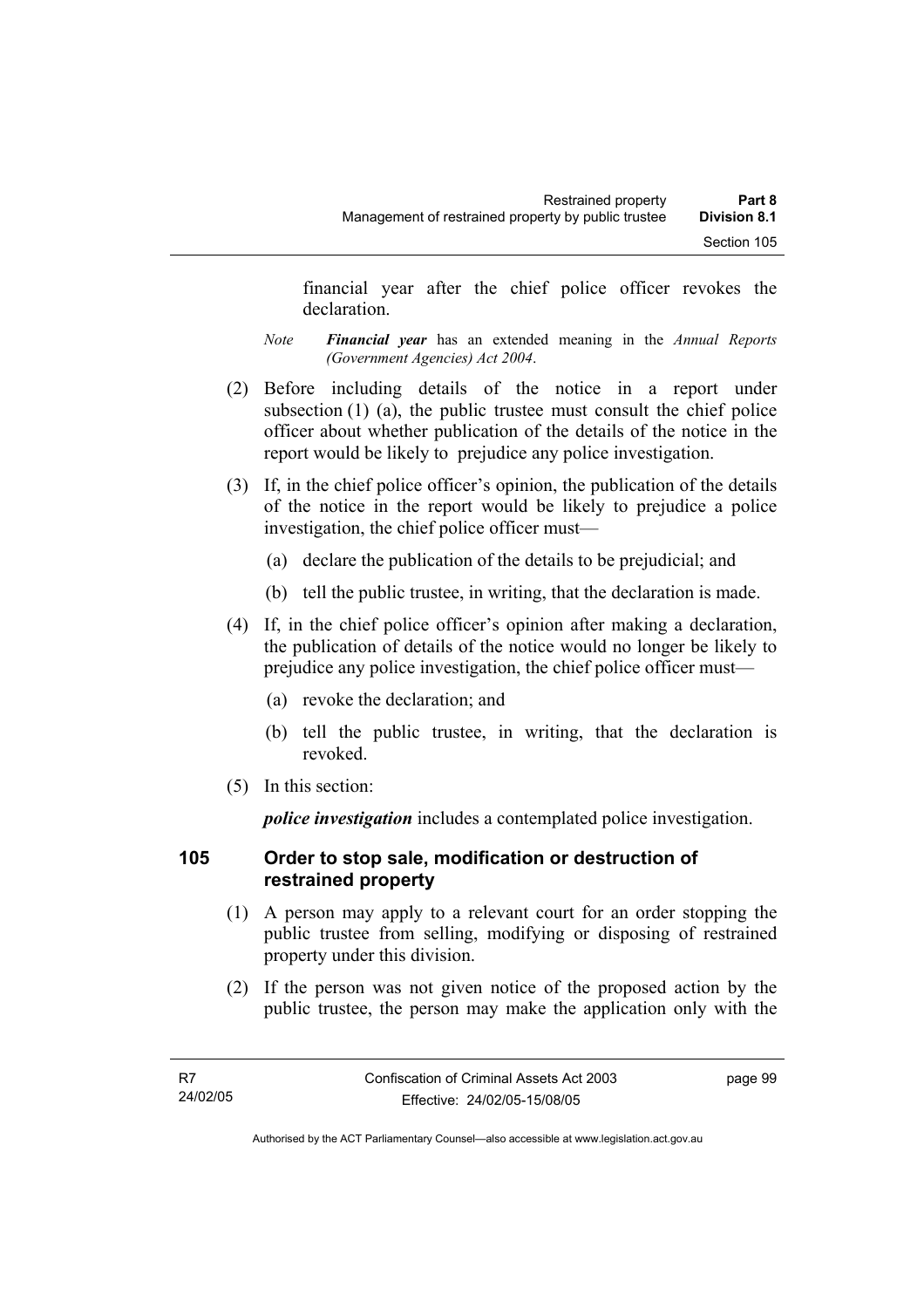leave of the relevant court and if the person satisfies the court that the person has an interest in the property.

- *Note* For general provisions about a proceeding for an order under this section (which is a confiscation proceeding—see s 236), see pt 14.
- (3) On an application under this section, the court may make any order about the sale, modification or destruction of the property it considers appropriate.

## **Division 8.2 Joint ownership of restrained property**

## **106 Effect of death on joint ownership**

- (1) This section applies to property that is jointly owned if any of the owners die while the property (including any interest in the property) is subject to a restraining order.
	- *Note* A registered interstate restraining order is taken to be a restraining order under this Act (see s 139).
- (2) If the property was held by the dead person as a joint tenant, the person's death does not vest the person's interest in the property in the surviving joint owner.
- (3) If the property was held by the dead person as a tenant in common, the dead person's interest must not be transferred to anyone else because of the person's death.

#### **Examples of prohibited transfers**

The dead person's interest must not be transferred to an executor or administrator, or to a beneficiary under the dead person's will or under intestacy.

- *Note* An example is part of the Act, is not exhaustive and may extend, but does not limit, the meaning of the provision in which it appears (see Legislation Act, s 126 and s 132).
- (4) The restraining order continues to apply to the property as if the person had not died.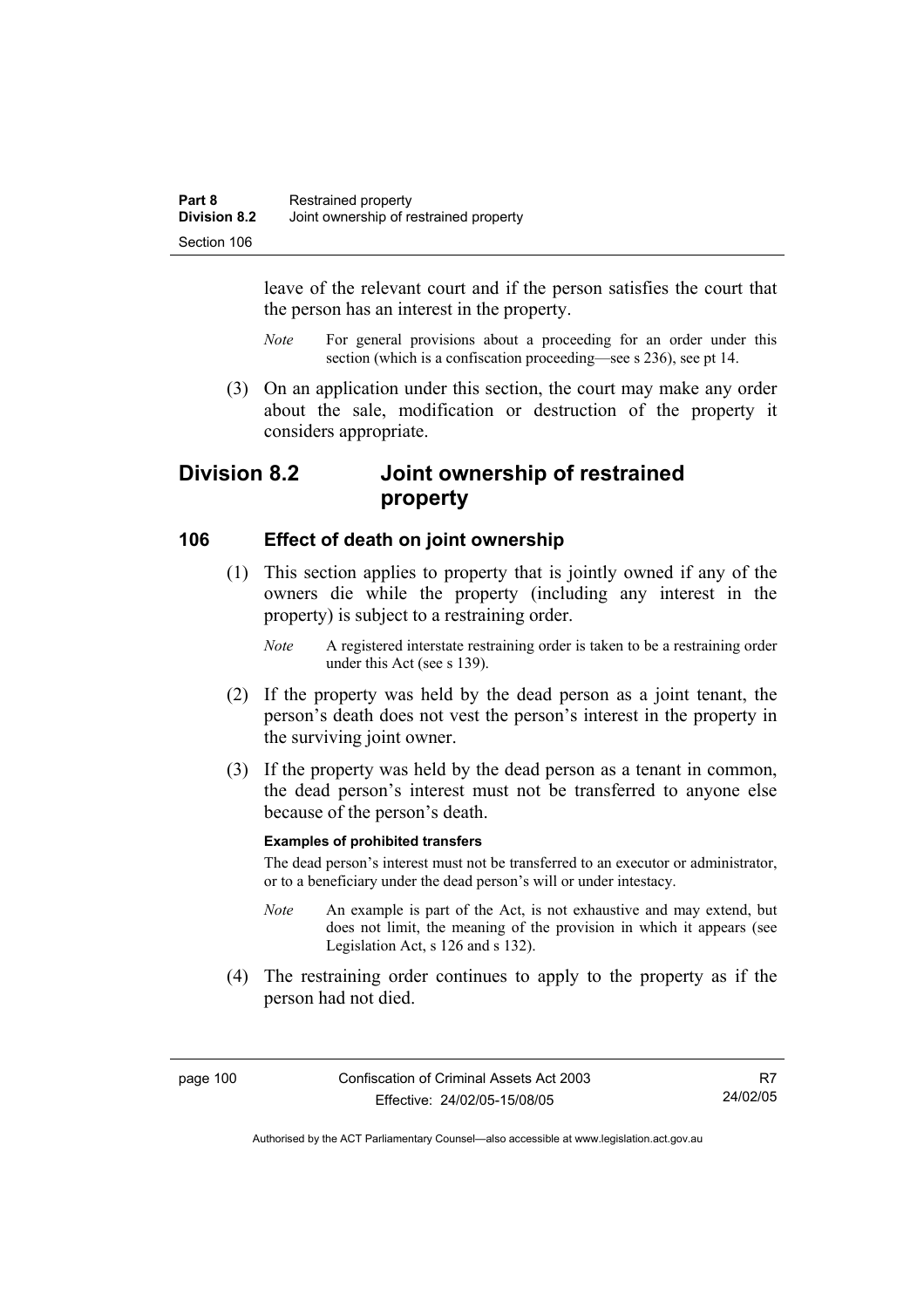- (5) An automatic forfeiture of any interest of the dead person in the property, or a forfeiture order made in relation to the interest, applies as if the interest were forfeited immediately before the person died.
	- *Note 1* A registered interstate automatic forfeiture decision is taken to be an automatic forfeiture under this Act (see s 139).
	- *Note 2* A registered interstate forfeiture order is taken to be a forfeiture order under this Act (see s 139).
- (6) If the restraining order stops applying to the property without it being forfeited under this Act, this section is taken not to have applied to the property.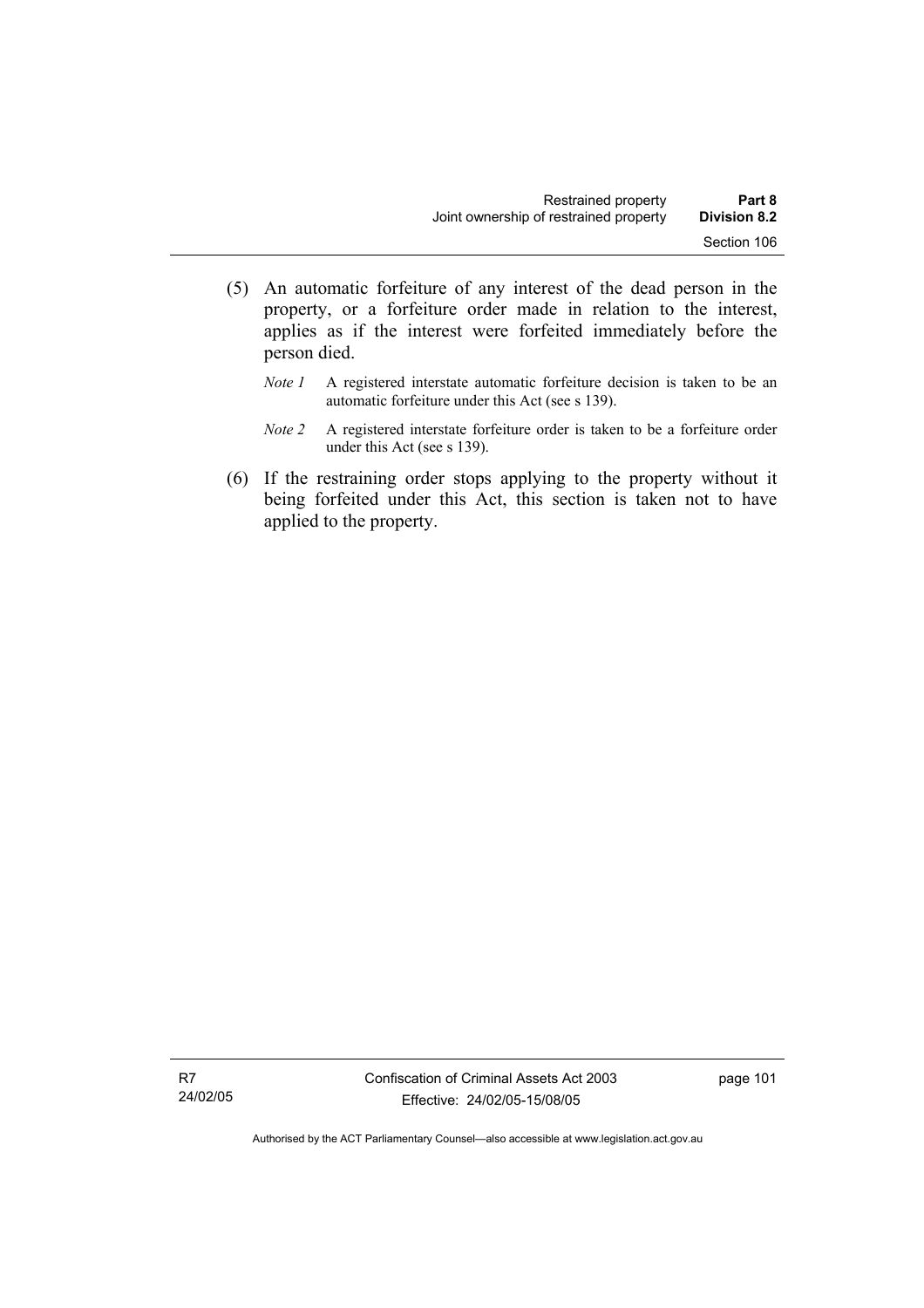**Part 9 Forfeited property Division 9.1** Preliminary Section 107

## **Part 9 Forfeited property**

## **Division 9.1 Preliminary**

### **107 Meaning of** *interested person* **in pt 9**

In this part:

*interested person*, in relation to property, means—

- (a) a person who has an interest in the property; or
- (b) the DPP; or
- (c) if a trustee (including the public trustee) controls the property—the trustee; or
- (d) if the property has been forfeited—a person who had an interest in the property immediately before it was forfeited.

## **108 Forfeited property—powers of public trustee**

 (1) The public trustee may take any steps that are necessary or desirable to vest forfeited property in the Territory and to bring it under the public trustee's control.

#### **Examples**

- 1 the giving notice of, or otherwise taking action to protect, the Territory's equitable interest in forfeited property
- 2 registering a caveat over forfeited property
- 3 obtaining registration of an interest in forfeited property on behalf of the Territory (including signing an instrument of transfer)
- *Note* An example is part of the Act, is not exhaustive and may extend, but does not limit, the meaning of the provision in which it appears (see Legislation Act, s 126 and s 132).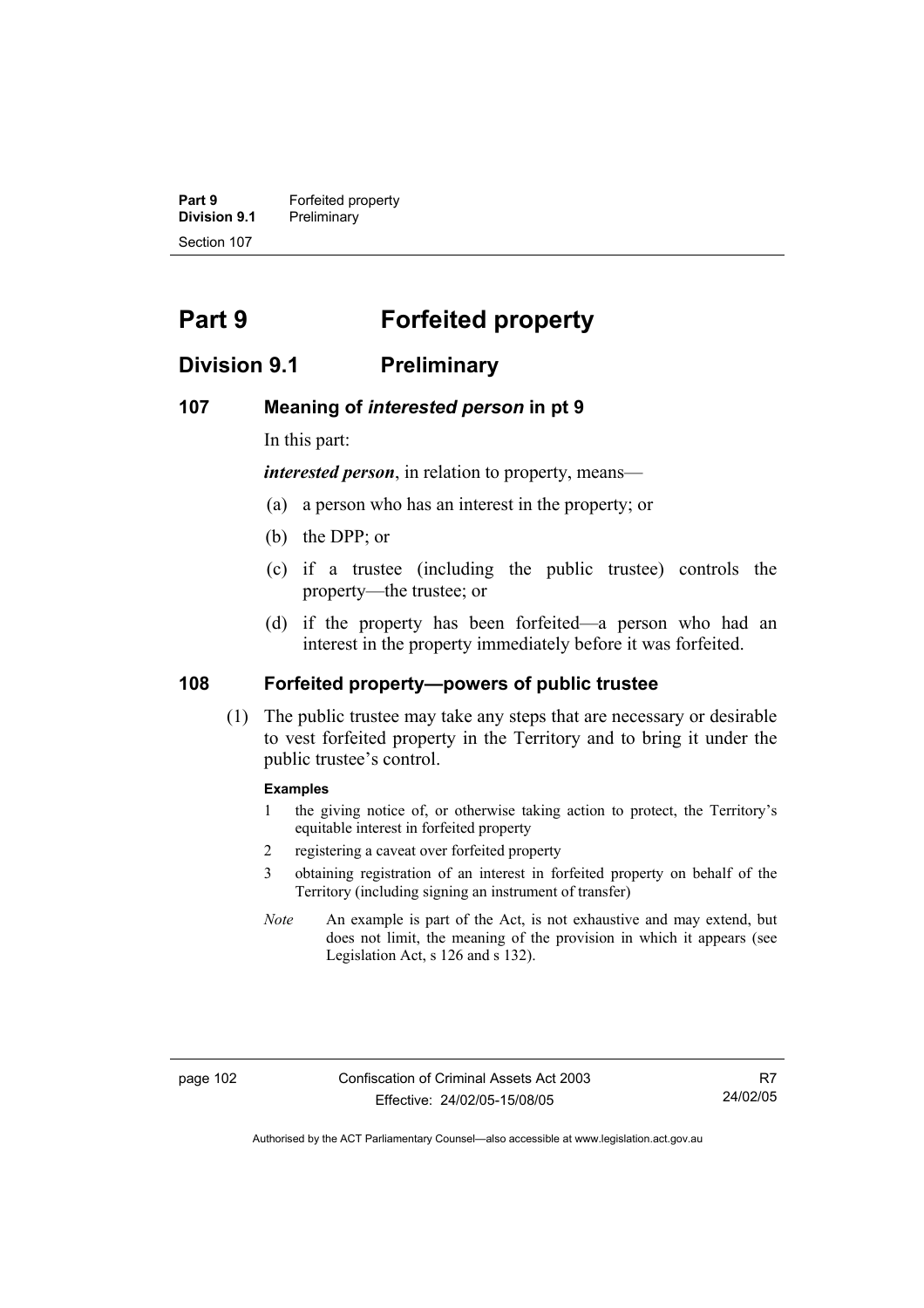(2) This section does not limit the powers of the public trustee under this Act in relation to the forfeited property.

#### **Example**

the public trustee may transfer an interest in property on behalf of the Territory

*Note* A registered interstate forfeiture order is taken to be a forfeiture order under this Act (see s 139).

## **Division 9.2 Vesting and disposal of forfeited property**

## **109 Vesting of forfeited property—general rule**

On forfeiture, the forfeited property vests absolutely in the Territory.

- *Note 1 Property* includes an interest in property, see Legislation Act, dict, pt 1.
- *Note 2* If a joint owner of restrained property dies, and the property is later forfeited, the forfeiture takes effect as if the property had been forfeited immediately before death (see s 106).

## **110 Vesting of registrable property on forfeiture**

 (1) This section applies despite section 109, if the forfeited property is, or is an interest in, registrable property.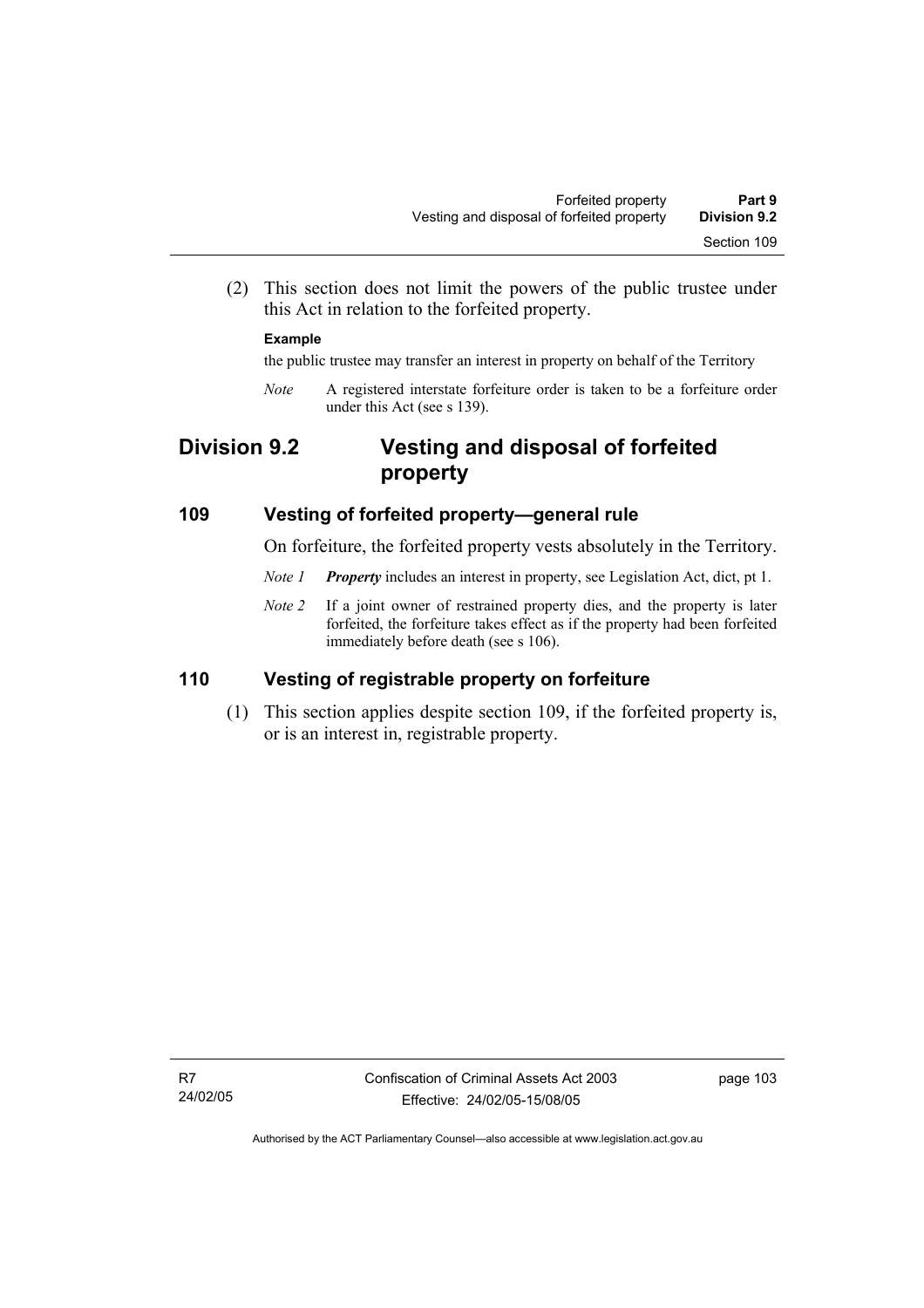(2) On forfeiture, the property or the interest vests in equity in the Territory, but does not vest at law in the Territory until the applicable registration requirements for the property or the interest have been complied with.

#### **Example**

All of a person's property, except a mortgage over the person's house, is restrained before the person's conviction for a serious offence. All the restrained property is forfeited 14 days after the person's conviction. The mortgagee's interest is not forfeited because it was not restrained. However, all other registrable interests in the house are forfeited and vest in the Territory in equity. On registration of the interests under the *Land Titles Act 1925*, the interests vest in law in the Territory.

- *Note 1* For the power of a relevant court to order the sale of property owned by more than 1 person, see div 9.4.
- *Note 2* Non-registrable property vests 'at law' in the Territory on forfeiture, because it vests 'absolutely' under s 109. Registrable property vests 'at law' in the Territory when it is registered in the name of the Territory under this section.
- *Note 3* An example is part of the Act, is not exhaustive and may extend, but does not limit, the meaning of the provision in which it appears (see Legislation Act, s 126 and s 132).
- (3) The Territory is entitled to be registered as the owner of the property or the interest.
- (4) The registration of the Territory as the owner of the property is taken not to be a contravention of a direction under section 111 (3) in relation to the property.
	- *Note* If a joint owner of restrained property dies, and the property is later forfeited, the forfeiture takes effect as if the property had been forfeited immediately before death (see s 106).
- (5) To remove any doubt, if property is divisible into 2 or more interests and not all the interests in the property are forfeited, the other interest or interests are not ended only because of the forfeiture of another interest in the property.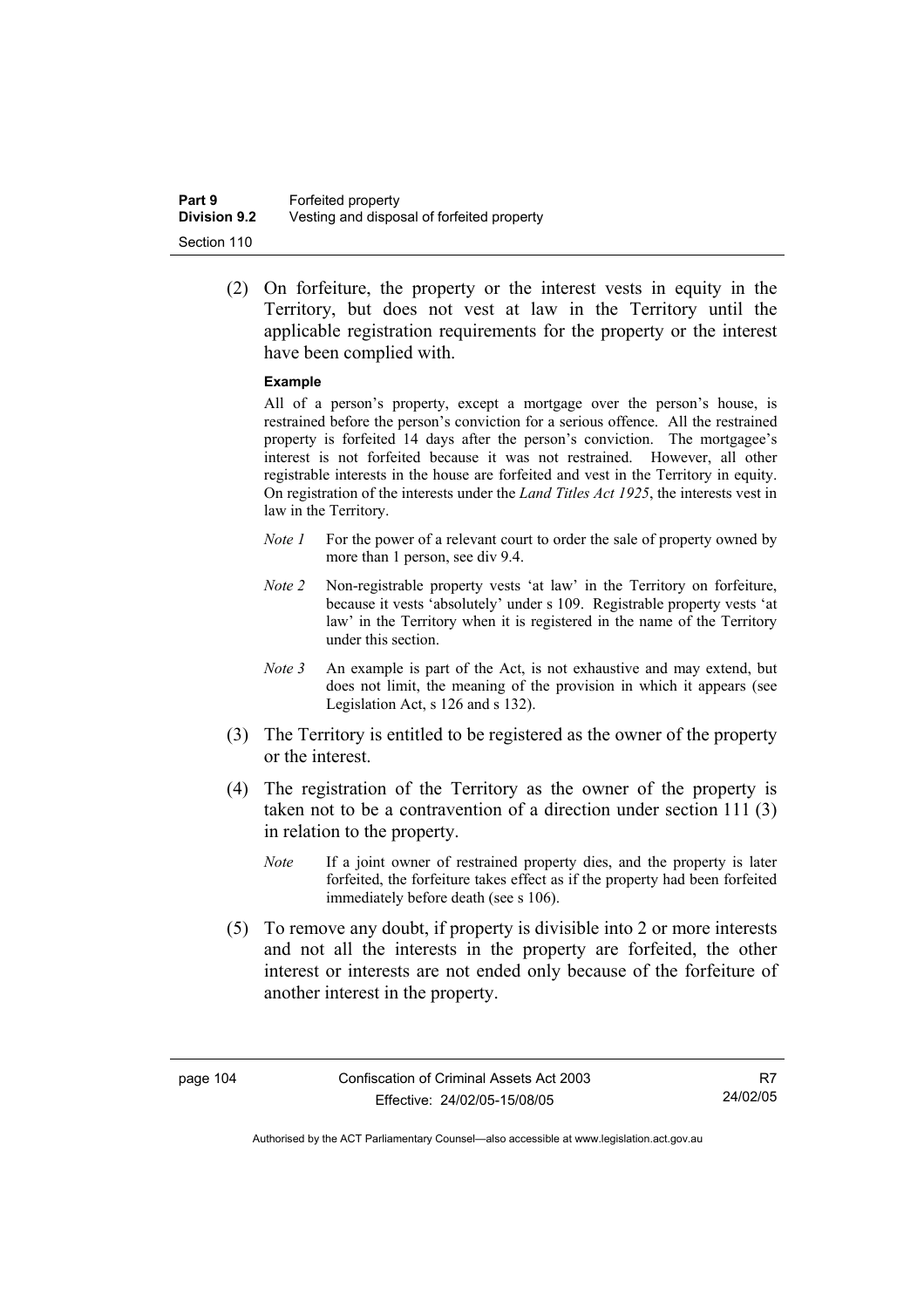## **111 Disposal of forfeited property**

- (1) If forfeited property is money, the public trustee must pay the money into the trust fund.
- (2) The public trustee must sell or otherwise dispose of forfeited property (other than money) as soon as practicable after—
	- (a) the end of 14 days after the day the property was forfeited; and
	- (b) the property has vested at law in the Territory; and
	- (c) the public trustee has control of the property; and
	- (d) if applicable—the end of 14 days after all confiscation proceedings in relation to the property have been finalised.
	- *Note 1* A restraining order stops applying to property when the property vests in law in the Territory and the public trustee takes control of the property (see s  $45$  (1) (b)).
	- *Note 2* The 14-day periods reflect the application periods for return or compensation orders under div 9.5 and buy-back orders under div 9.6.
	- *Note 3* For the sale of jointly owned property, see s 116.
- (3) However, the Minister may, after all confiscation proceedings in relation to forfeited property are finalised and before the public trustee deals with the property under subsection (1) or (2), direct that the property be dealt with in accordance with the direction (including in accordance with a law stated in the direction).
- (4) The public trustee must comply with the Minister's direction.
- (5) Also, if the DPP tells the public trustee that forfeited property has evidentiary value in a criminal proceeding, the property must not be sold or otherwise disposed of before the criminal proceeding is finalised, other than—
	- (a) for the purpose of vesting the property at law in the Territory or allowing the public trustee to take control of the property; or
	- (b) in accordance with a written direction of the DPP.

page 105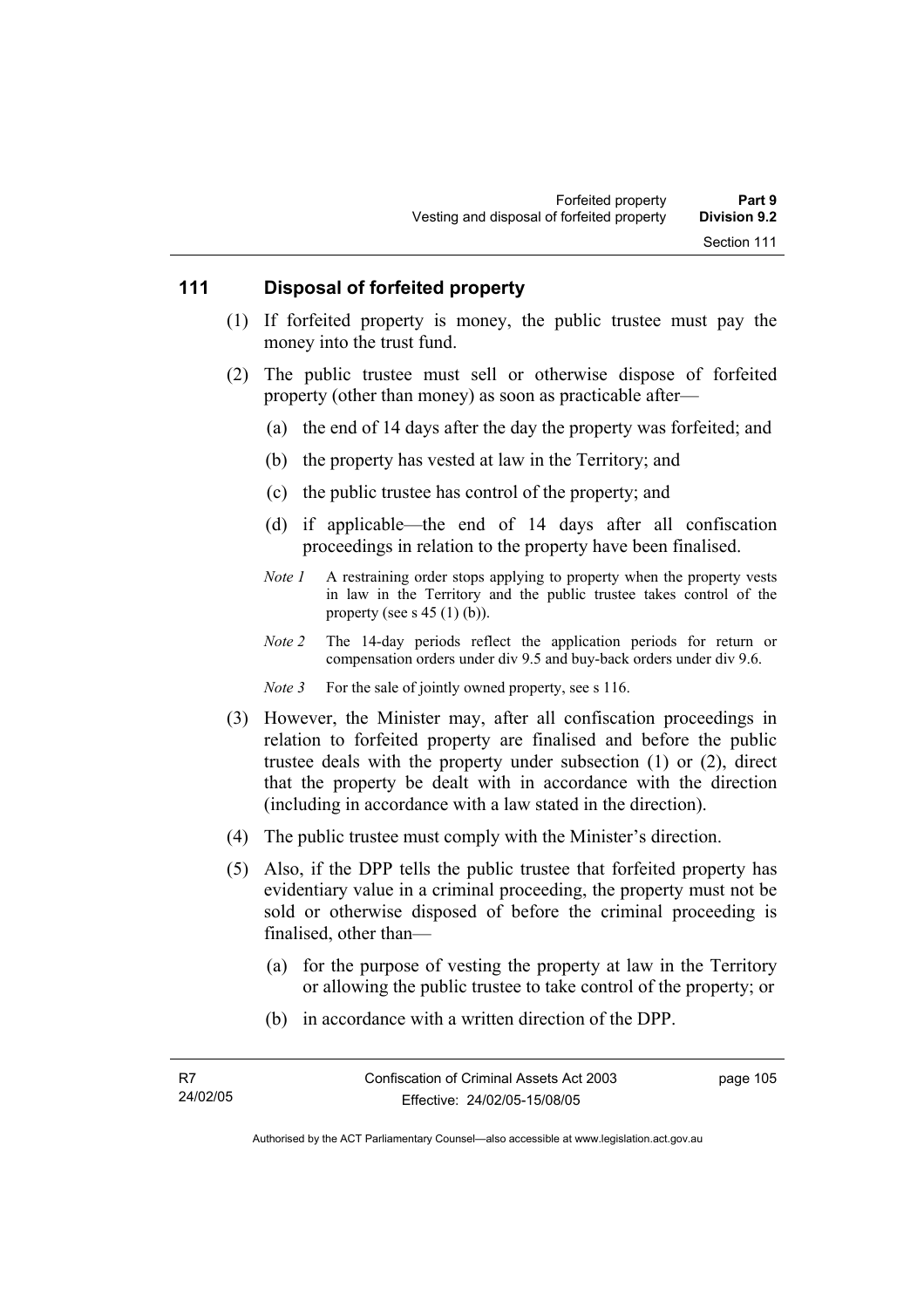## **Division 9.3 Improperly obtained registered property interests**

*Note* For general provisions about a proceeding for an order under this section (which is a confiscation proceeding—see s 236), see pt 14.

## **112 Application of div 9.3 to registered property interests**

This division applies to forfeited property if—

- (a) the property has vested in law in the Territory after a registered property interest in the property was created; or
- (b) if the property was jointly owned immediately before forfeiture—the property has vested in trustees for sale under section 117 after the interest was created.
- *Note* If a joint owner of restrained property dies, and the property is later forfeited, the forfeiture takes effect as if the property had been forfeited immediately before death (see s 106).

## **113 Discharge of prior registered property interests given for improper purposes**

- (1) An interested person may apply to a relevant court for an order discharging a registered property interest to which forfeited property is subject.
- (2) The court must order the discharge of the registered property interest unless satisfied that—
	- (a) the interest was acquired honestly and for sufficient consideration and the person took reasonable care to establish that the interest could be lawfully acquired by the person; and
	- (b) for a registered property interest that was acquired otherwise than in the ordinary course of business—
		- (i) the owner of the registered property interest was not a party to the offence (or a related offence) in relation to which the forfeiture was made; and

| page 106 | Confiscation of Criminal Assets Act 2003 | R7       |
|----------|------------------------------------------|----------|
|          | Effective: 24/02/05-15/08/05             | 24/02/05 |

Authorised by the ACT Parliamentary Counsel—also accessible at www.legislation.act.gov.au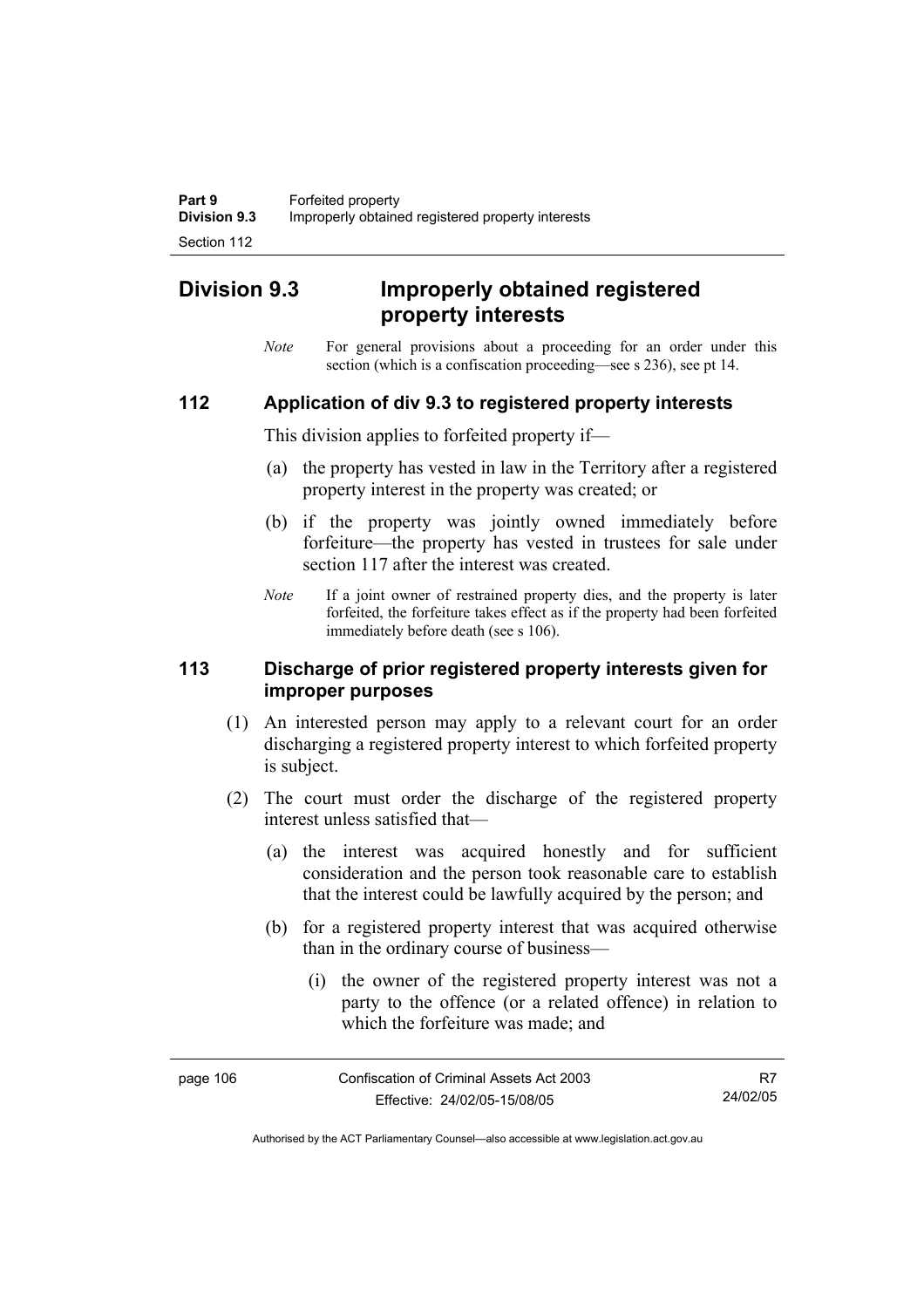(ii) the property is not subject to the effective control of the person who committed the offence (or a related offence) in relation to which the forfeiture was made.

*Note* For the meaning of *effective control*, see s 14.

 (3) On application by an interested person, a person responsible for a statutory property register must make the entries in the register that are necessary or desirable to give effect to the court order.

## **Division 9.4 Sale of jointly owned forfeited property**

*Note* For general provisions about proceedings for orders under this division (which are confiscation proceedings—see s 236), see pt 14.

## **114 Application of div 9.4 to jointly owned property**

- (1) This division applies to jointly owned property if the property, or an interest in the property, is forfeited under this Act.
	- *Note 1* A registered interstate automatic forfeiture decision is taken to be an automatic forfeiture under this Act (see s 139).
	- *Note 2* A registered interstate forfeiture order is taken to be a forfeiture order under this Act (see s 139).
- (2) However, this division does not affect any right of a person to sell an interest in the property that has not been forfeited if the property is not subject to an order under this division.

## **115 Inconsistency with Trustee Act or Conveyancing Act**

- (1) This section applies if there is an inconsistency between—
	- (a) this division or a court order under this division; and
	- (b) the *Trustee Act 1925* or the *Conveyancing Act 1919*, division 4.5 (Dispositions on trust for sale or with power of sale).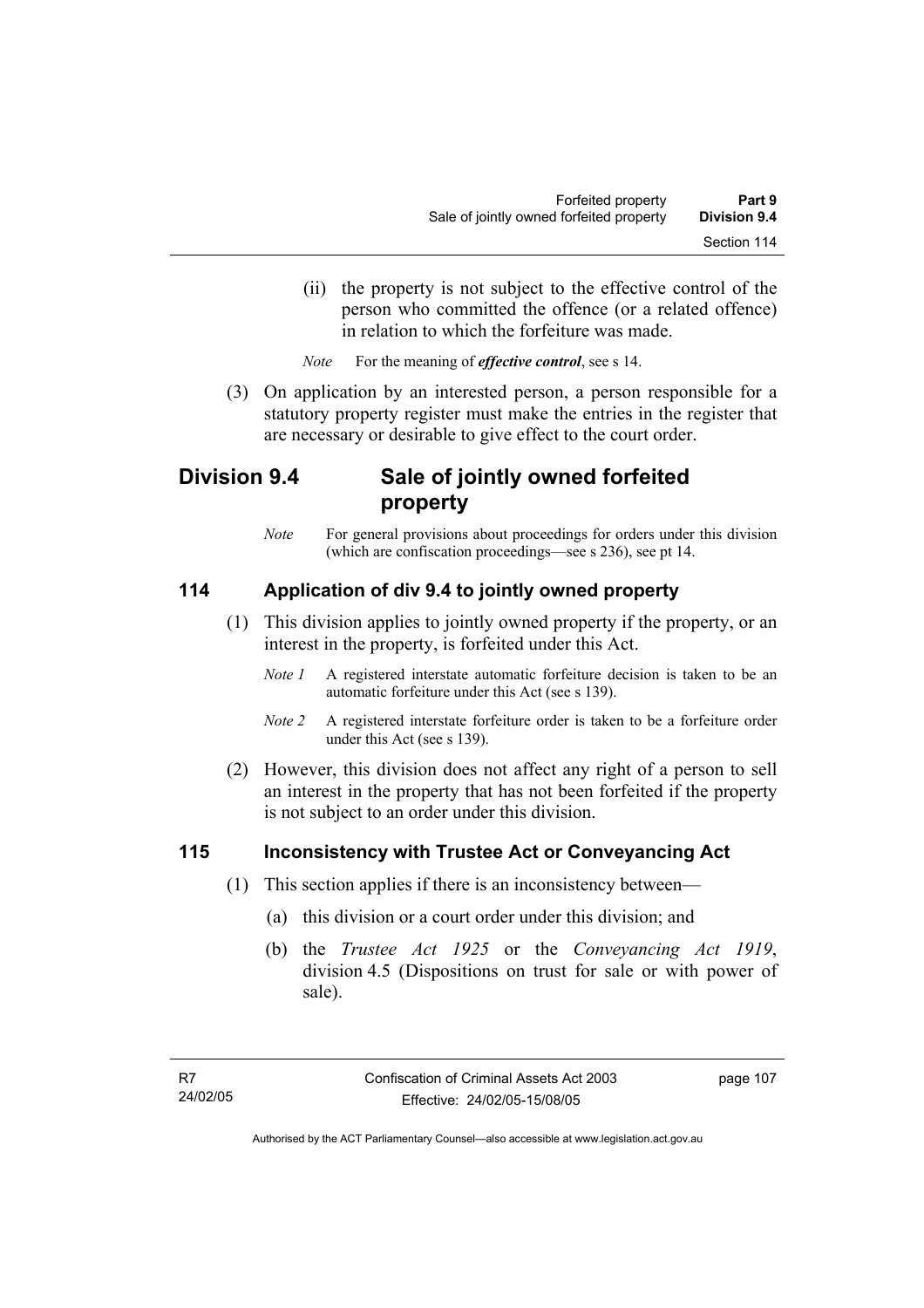(2) If this section applies, this division or the court order overrides the legislation mentioned in subsection (1) (b), to the extent of the inconsistency.

## **116 Order for sale of jointly owned property**

- (1) An interested person may apply to a relevant court for an order for the sale under a trust for sale of jointly owned property to which this division applies.
	- *Note* A trust for sale allows property to be sold over the objections of a person.
- (2) The court may order the sale of the property under a trust for sale if satisfied that the sale of the property—
	- (a) is the most practical way of ensuring a reasonable price for the property or a joint owner's interest in the property; or
	- (b) is just and equitable in all the circumstances.
- (3) The court may give the trustees any directions about the property, its sale and the proceeds of the sale that the court considers appropriate.

#### **Examples of directions**

- 1 a direction that the trustees obtain a valuation of the property from a qualified valuer before the sale
- 2 a direction that the property must only be sold by auction
- 3 a direction fixing the reserve price for the sale of the property at auction
- 4 if a joint owner is allowed to buy the property, a direction that the joint owner may set off against the purchase price any share of that person in the proceeds of the sale
- *Note* An example is part of the Act, is not exhaustive and may extend, but does not limit, the meaning of the provision in which it appears (see Legislation Act, s 126 and s 132).
- (4) A joint owner of the property may buy the property only if a direction of the court allows the person to buy the property.
- (5) On application by the purchaser of the property, a person responsible for a statutory property register must make the entries in

R7 24/02/05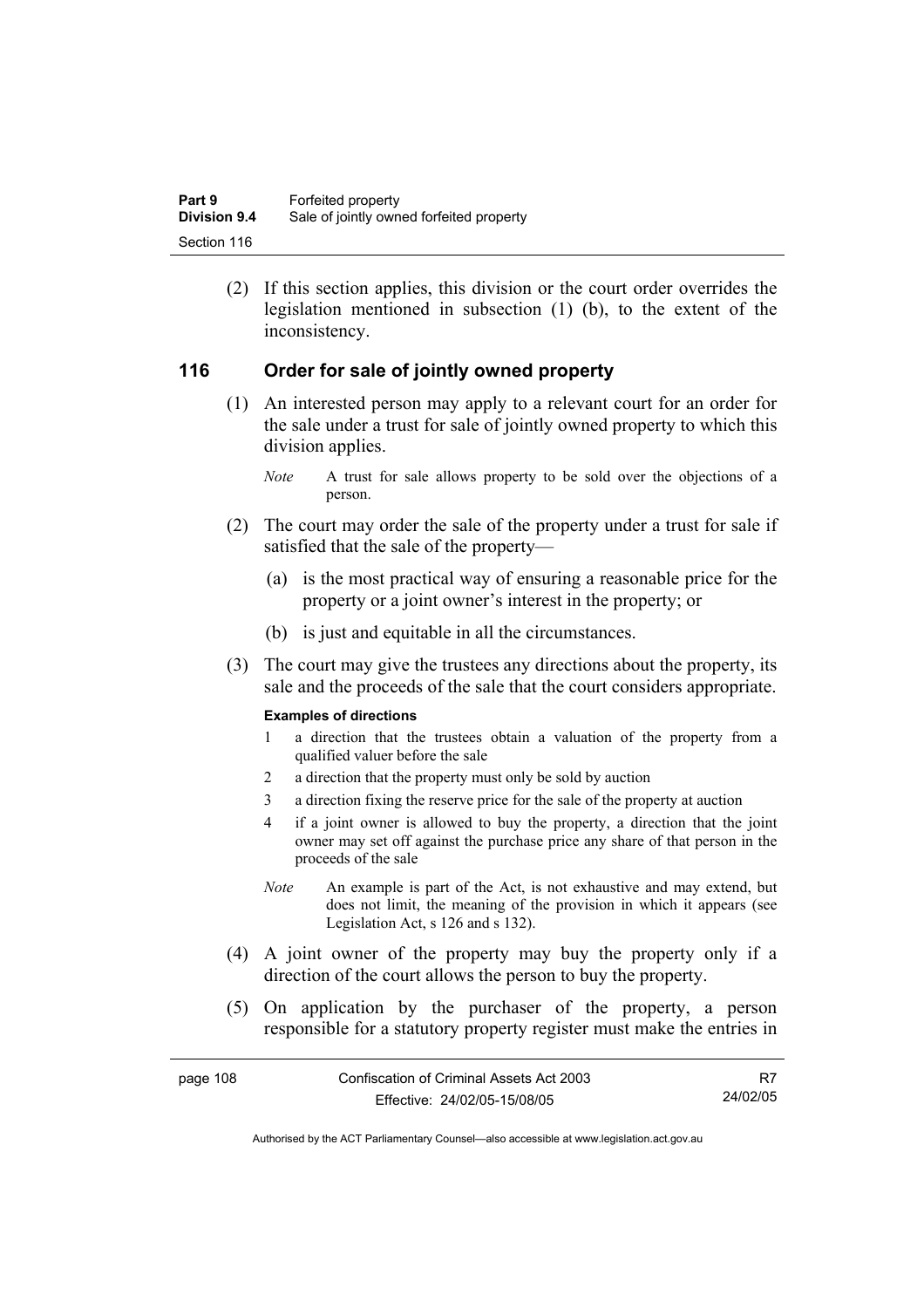the register that are necessary or desirable to give effect to the sale of the property in accordance with the court order (and any directions of the court).

## **117 Trust for sale of property**

- (1) If a relevant court makes an order for the sale of property under a trust for sale, the court must appoint trustees for the sale.
- (2) The trustees hold the property under a trust for sale to sell the property and, after payment of the costs and expenses of the sale and of any outgoings in relation to the property, to pay the proceeds of the sale and any income from the property to the court.
- (3) The property vests in the trustees on their appointment.
- (4) The property vests in the trustees subject to any registered property interests that apply to all of the property, other than an undivided share of the property.

## **118 Effect of trust for sale on joint ownership**

The joint ownership of the property ends on the vesting of the property in the trustees.

## **119 Distribution of proceeds of sale of property**

- (1) The amount paid to a relevant court under section 117 (2) is payable to the Territory.
- (2) However, the court may order the payment of part or all of the amount to a person (an *innocent joint owner*) who was a joint owner of the property immediately before it was sold under this division if—
	- (a) the innocent joint owner was not a party to the offence (or a related offence) in relation to which the forfeiture was made; and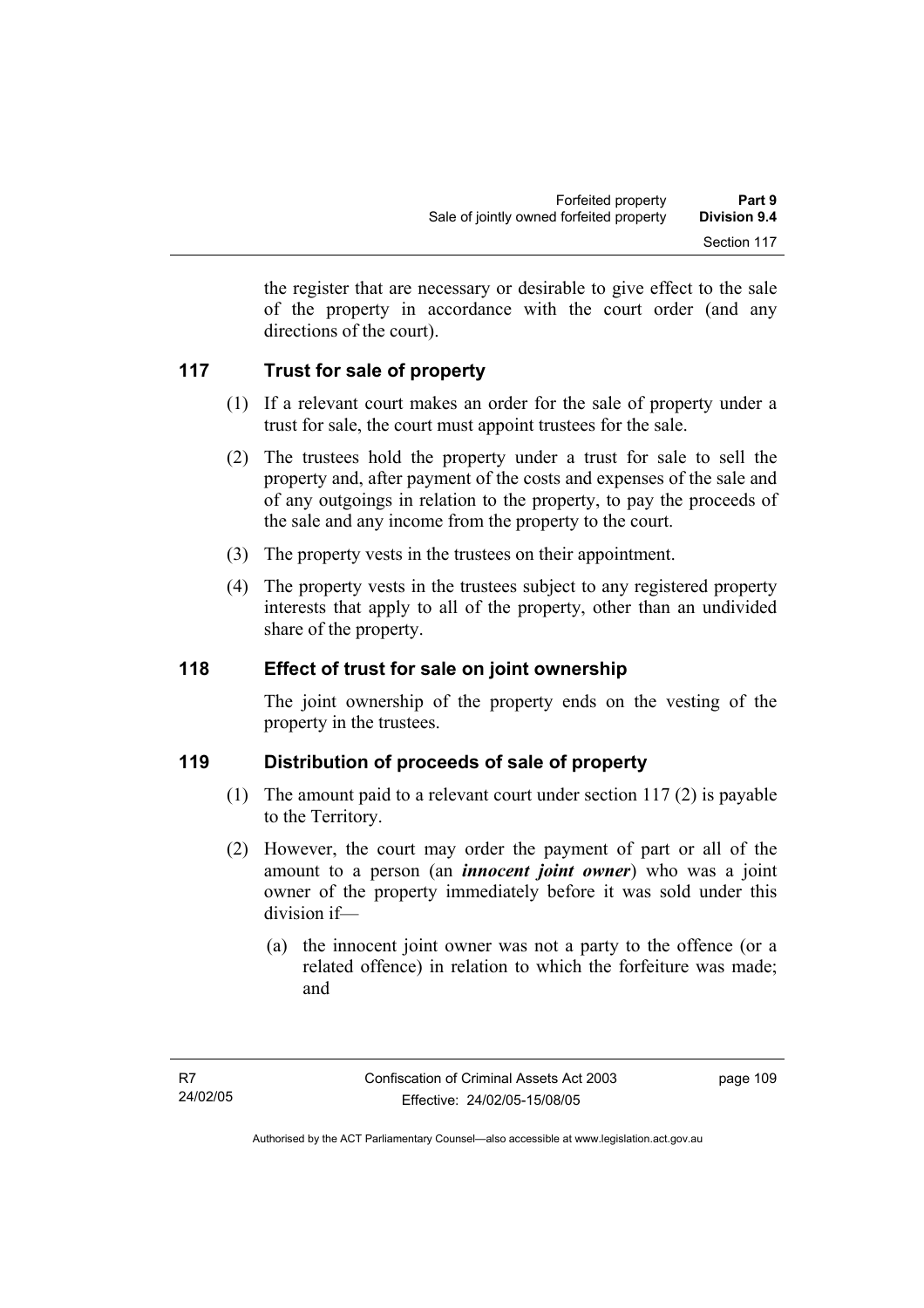(b) the innocent joint owner's interest is not subject to the effective control of a person who committed the offence (or a related offence) (an *offender*) in relation to which the forfeiture was made; and

*Note* For the meaning of *effective control*, see s 14.

- (c) for property acquired completely or partly, or directly or indirectly, from an offender—the property was acquired honestly and for sufficient consideration and the innocent joint owner took reasonable care to establish that the property could be lawfully acquired by the innocent joint owner.
- (3) For subsection (2), the court may have regard to any matter it considers appropriate, including the relationship between the offender and the innocent joint owner.

## **120 Variation of court order for sale**

On application by the trustees for sale or an interested person, a relevant court may vary an order it has made for the sale of property under a trust for sale (or make or vary any directions about the property, its sale or the proceeds of sale).

## **Division 9.5 Forfeited property—return or compensation**

*Note* For general provisions about a proceeding for a return or compensation order (which is a confiscation proceeding—see s 236), see pt 14.

## **121 Meaning of** *return or compensation order*

In this Act:

*return or compensation order* means an order under section 123 (Return or compensation orders—making) that an interest in forfeited property be returned to the person who held the interest immediately before its forfeiture, or that the Territory pay to the person the value of the interest.

| page 110 |  |  |
|----------|--|--|
|----------|--|--|

Confiscation of Criminal Assets Act 2003 Effective: 24/02/05-15/08/05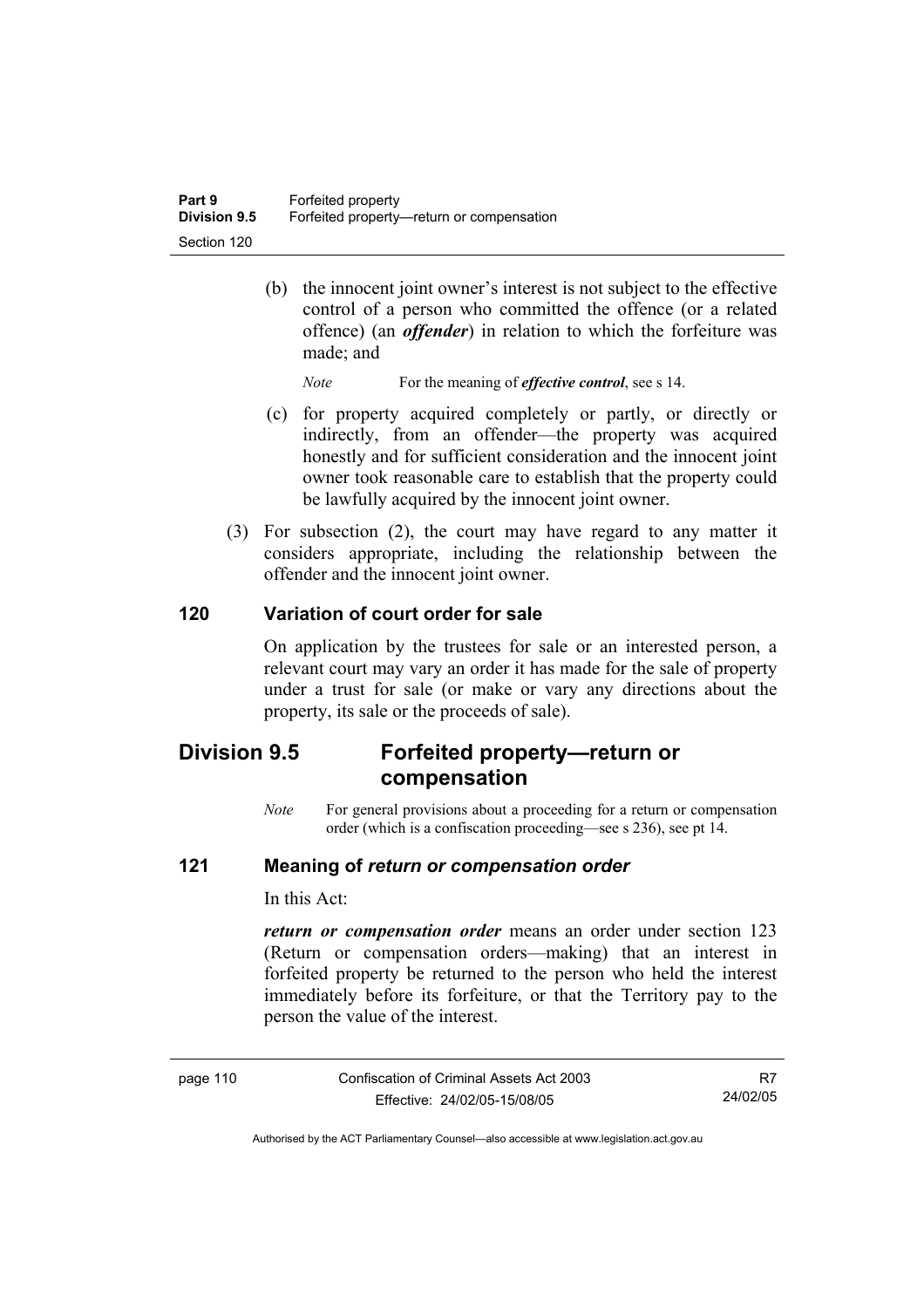## **122 Return or compensation orders—application**

- (1) A person who held an interest in forfeited property immediately before its forfeiture may apply to a relevant court for a return or compensation order in relation to the interest.
- (2) The application may be made only if 1 of the following events happens (a *qualifying event*):
	- (a) if the interest was forfeited under a forfeiture order or automatic forfeiture—the person is cleared of the offence (and any related offences) to which the forfeiture related;

*Note* For the meaning of *cleared*, see s 17.

- (b) if the interest was forfeited under a forfeiture order—the proceeding in relation to the order is finalised and the order is overturned on appeal.
	- *Note* For the meaning of *finalised*, see s 18.
- (3) The application must be made within 14 days after—
	- (a) the day the qualifying event happens; or
	- (b) if the person only became aware of the qualifying event at a later time, and the delay in becoming aware of the event was not because of the person's neglect—the day the person became aware of the qualifying event.
	- *Note* The court may allow leave for an application to be made after a time fixed by this section in certain circumstances (see s 246).

## **123 Return or compensation orders—making**

- (1) On application under section 122, if satisfied that a qualifying event mentioned in section 122 (2) has happened in relation to a forfeited interest, the court may order—
	- (a) that the forfeited interest be returned to the person who held the interest immediately before its forfeiture; or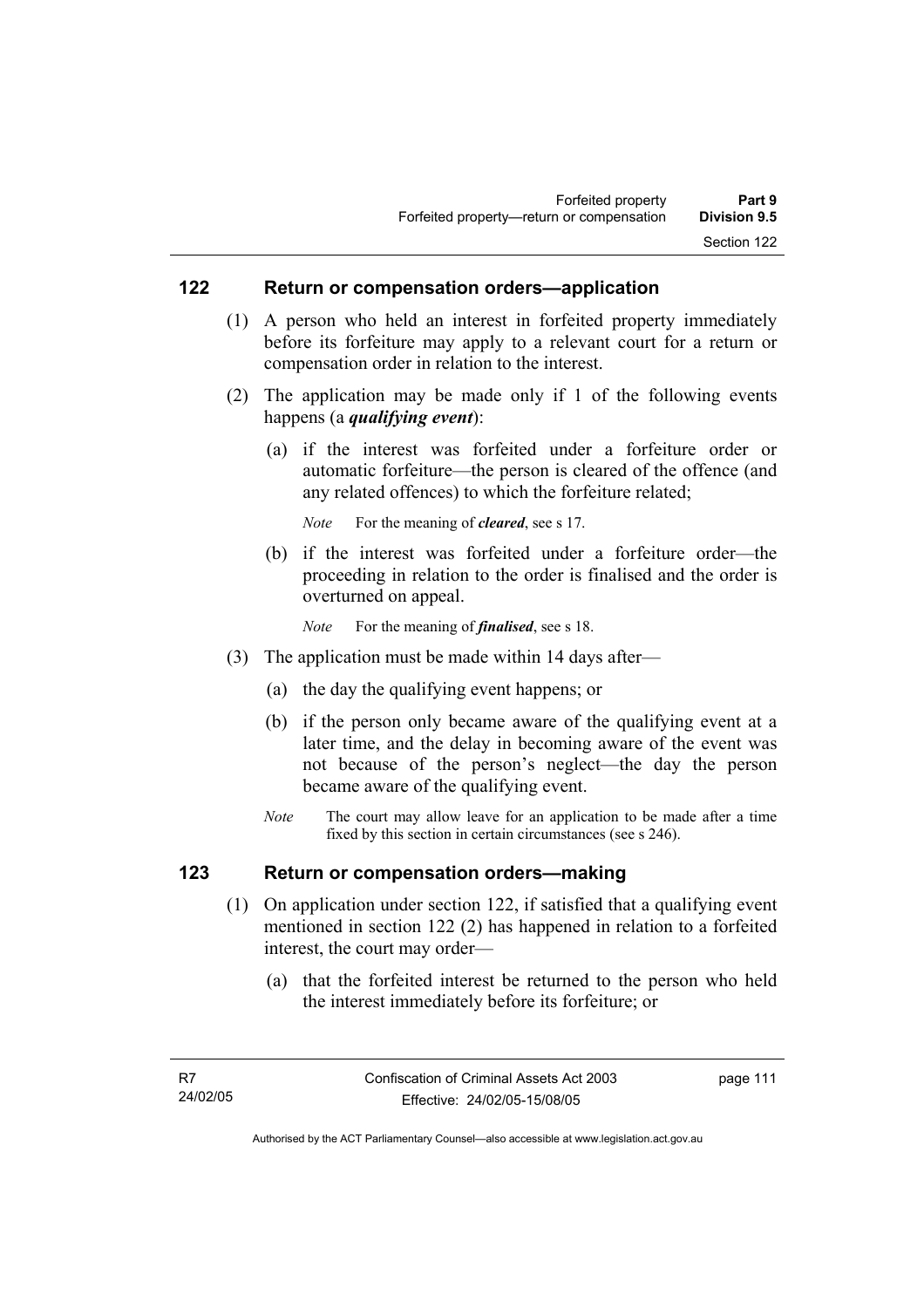- (b) that the Territory pay the person the value of the interest.
- (2) In making the order, the court must—
	- (a) declare the extent, nature and value of the person's interest in the forfeited property; and
	- (b) order that—
		- (i) if the interest is still vested in the Territory—the Territory transfer the interest to the person; or
		- (ii) in any other case—the public trustee pay the person the value declared under paragraph (a).

## **Division 9.6 Forfeited property—buyback of interest**

*Note* For general provisions about a proceeding for a buyback order (which is a confiscation proceeding—see s 236), see pt 14.

## **124 Meaning of** *buyback order*

In this Act:

*buyback order* means an order under section 126 (Buyback orders making) declaring that a person may buy an interest in forfeited property from the Territory.

## **125 Buyback orders—application**

- (1) A person who held an interest in forfeited property immediately before its forfeiture may apply to a relevant court for a buyback order in relation to—
	- (a) that interest; or
	- (b) any other interest in the forfeited property; or
	- (c) all interests in the forfeited property.
- (2) The application must be made within 14 days after—

| page 112 | Confiscation of Criminal Assets Act 2003 |          |
|----------|------------------------------------------|----------|
|          | Effective: 24/02/05-15/08/05             | 24/02/05 |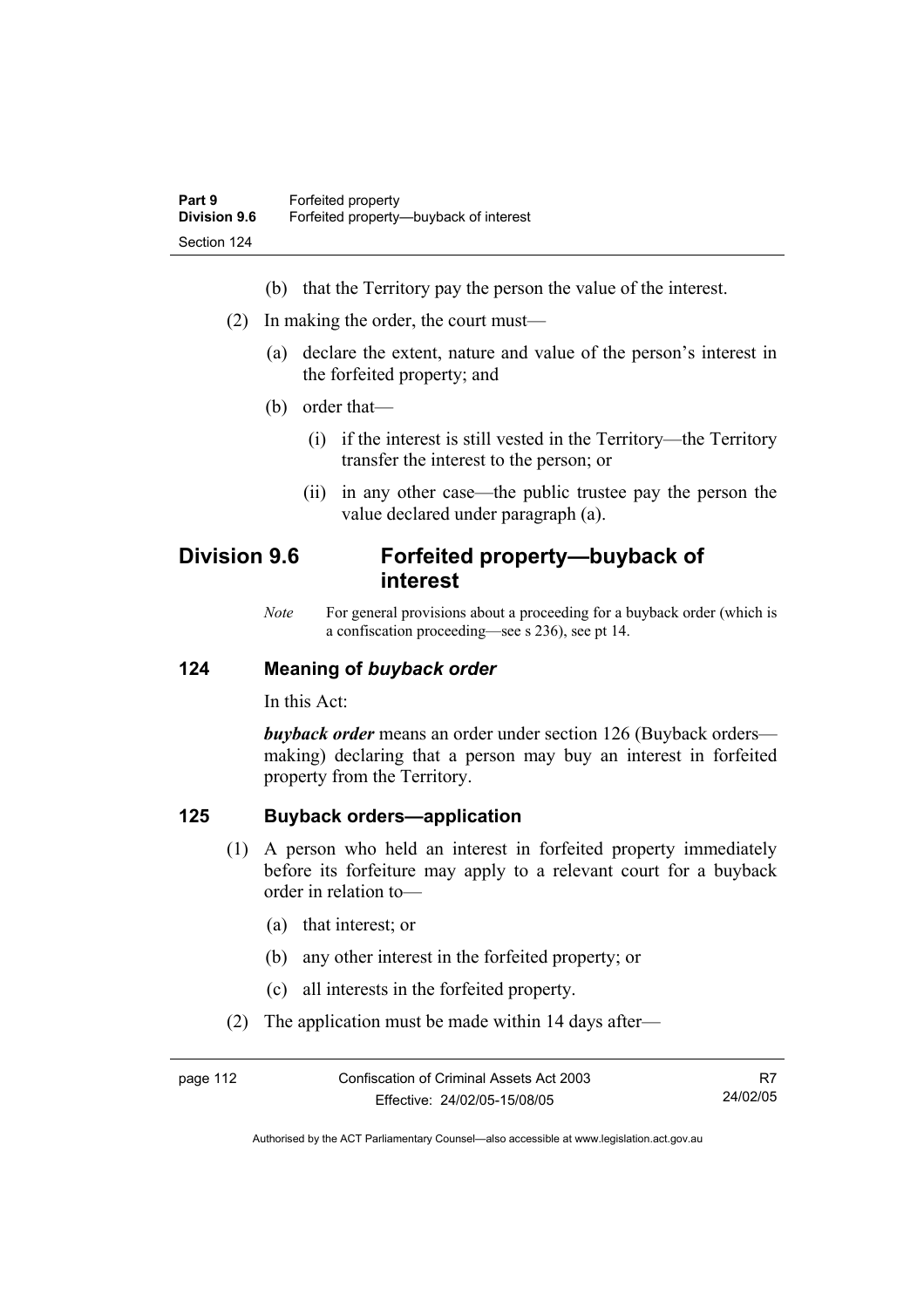- (a) the day the interest formerly held by the person was forfeited; or
- (b) if the person only became aware of the forfeiture at a later time, and the delay in becoming aware of the forfeiture was not because of the person's neglect—the day the person became aware of the forfeiture.
- *Note* The court may allow leave for an application to be made after a time fixed by this section in certain circumstances (see s 246).

## **126 Buyback orders—making**

- (1) On application under section 125, the court may, by order, declare that a person may buy an interest in forfeited property from the Territory if it is satisfied that—
	- (a) the interest is still vested in the Territory; and
	- (b) it would not be contrary to the public interest (including for the purposes of this Act) to do so; and
	- (c) if the order applied for is in relation to an interest other than the interest formerly held by the person—no-one else who held an interest in the forfeited property immediately before forfeiture objects to the making of the order.
		- *Note* The applicant must give notice of the application to anyone else the applicant knows to have had an interest in the property immediately before forfeiture (see s 244).
- (2) In making the order, the court must declare—
	- (a) the extent, nature and value of the interest in the forfeited property that is to be bought from the Territory; and
	- (b) that the interest may be bought from the Territory for the value declared under paragraph (a) within 1 month after the day the order is made.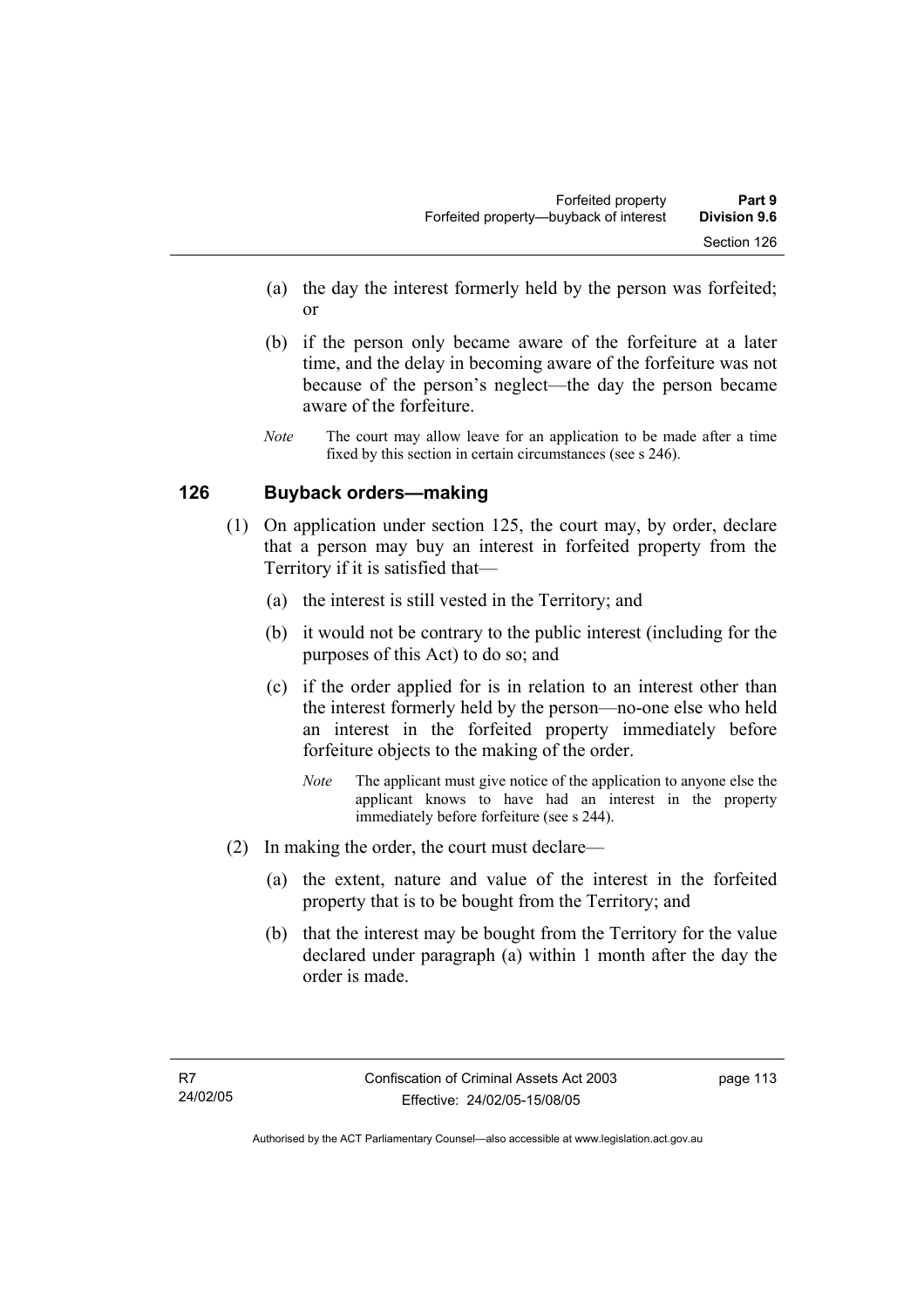**Part 9 Forfeited property**<br>**Division 9.6 Forfeited property-Division 9.6** Forfeited property—buyback of interest Section 127

## **127 Buyback orders—buying interest in property**

If a buyback order is made, and the applicant for the order pays to the public trustee the value declared under section 126 (2) (a) within 1 month after the day the order is made, the Territory must transfer the interest to the applicant.

page 114 Confiscation of Criminal Assets Act 2003 Effective: 24/02/05-15/08/05

R7 24/02/05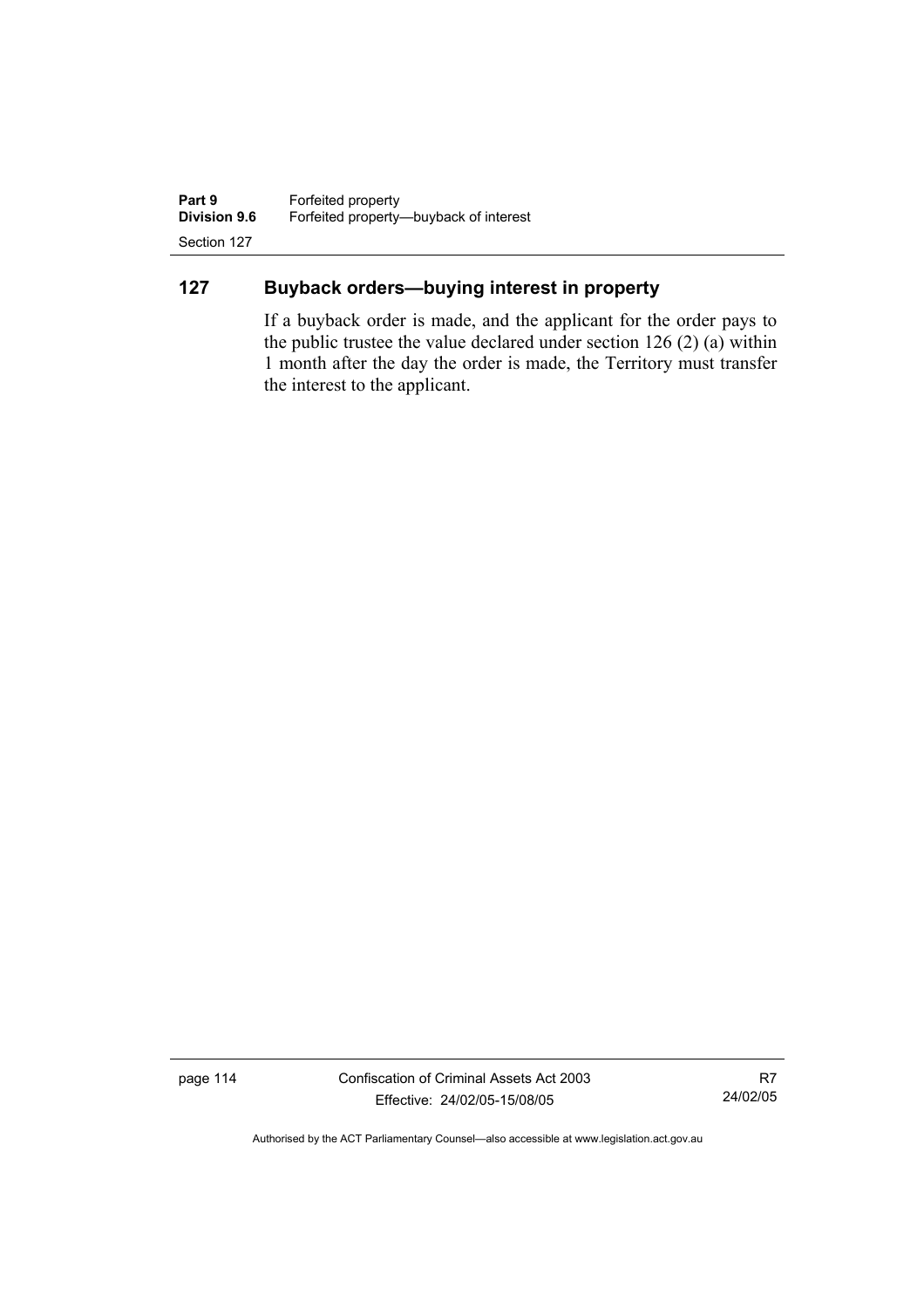## **Part 10 Confiscated assets trust fund**

### **128 Definitions for pt 10**

In this part:

*distributable funds* means money in the trust fund that is—

- (a) designated as distributable funds under the regulations; or
- (b) declared under section 135 (4) (Review of reserved and distributable funds by public trustee) to be distributable funds.

*equitable sharing program*—see section 129.

*reserved funds* means money in the trust fund that is—

- (a) designated as reserved funds under the regulations; or
- (b) declared under section 135 (2) to be reserved funds.

## **129 Meaning of** *equitable sharing program*

(1) In this part:

*equitable sharing program* means an arrangement under which all or any of the following happen:

- (a) the Territory shares with the Commonwealth or a State a proportion of any proceeds of an unlawful activity recovered under a Territory law (including this Act), if, in the Minister's opinion, the Commonwealth or that State has made a significant contribution to the recovery of the proceeds or to the investigation or prosecution of the unlawful activity;
- (b) the Commonwealth or a State shares with the Territory a proportion of any proceeds of an unlawful activity recovered under a law of the Commonwealth or that State, if, in the opinion of the appropriate Minister of the Commonwealth or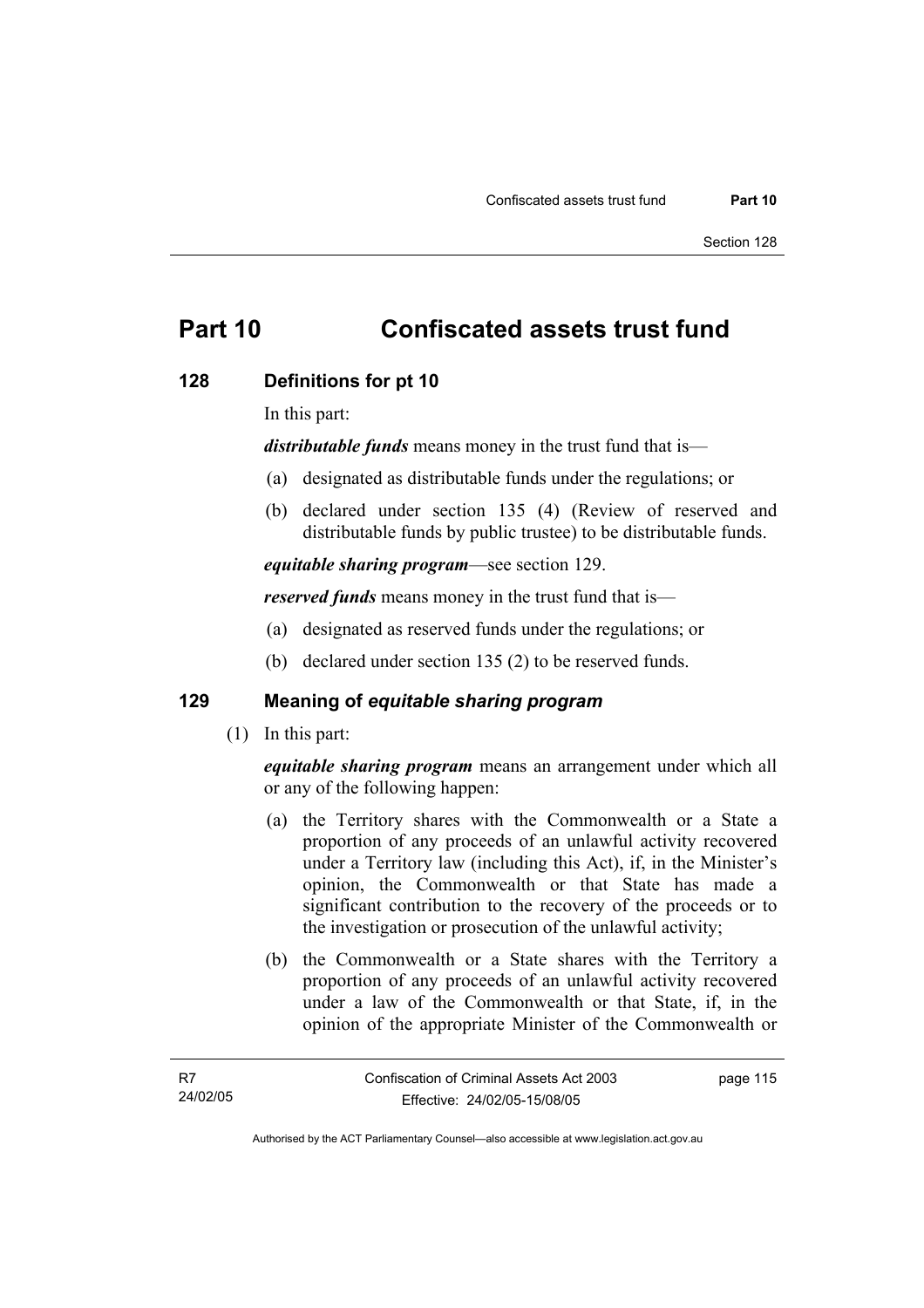#### **Part 10** Confiscated assets trust fund

Section 130

that State, the Territory has made a significant contribution to the recovery of the proceeds;

- (c) the Territory shares with a foreign country a proportion of the proceeds of any unlawful activity recovered under a Territory law, if, in the Minister's opinion, the foreign country has made a significant contribution to the recovery of the proceeds or to the investigation or prosecution of the unlawful activity.
- (2) In subsection (1):

*unlawful activity* means an act or omission that is—

- (a) an indictable offence; or
- (b) an offence against a law of a foreign country.
- *Note Indictable offence* includes an offence against the law of the Commonwealth, a State or another Territory that may be dealt with under a law of the Commonwealth, the State or the other Territory as an indictable offence (see s 13 (2)).

## **130 Establishment of trust fund**

There is to be a trust fund called the confiscated assets trust fund.

### **131 Payments into trust fund**

- (1) The following amounts must be paid into the trust fund:
	- (a) the income from the administration of restrained property;
	- (b) the forfeited money mentioned in section 111 (1) (Disposal of forfeited property) and the *Crimes Act 1900*, section 386B (1) (Disposal of forfeited money or goods by the public trustee);
	- (c) income earned from forfeited property (including income from the administration of the property);
	- (d) amounts raised from the sale of property to satisfy penalty orders, including any income earned from those amounts;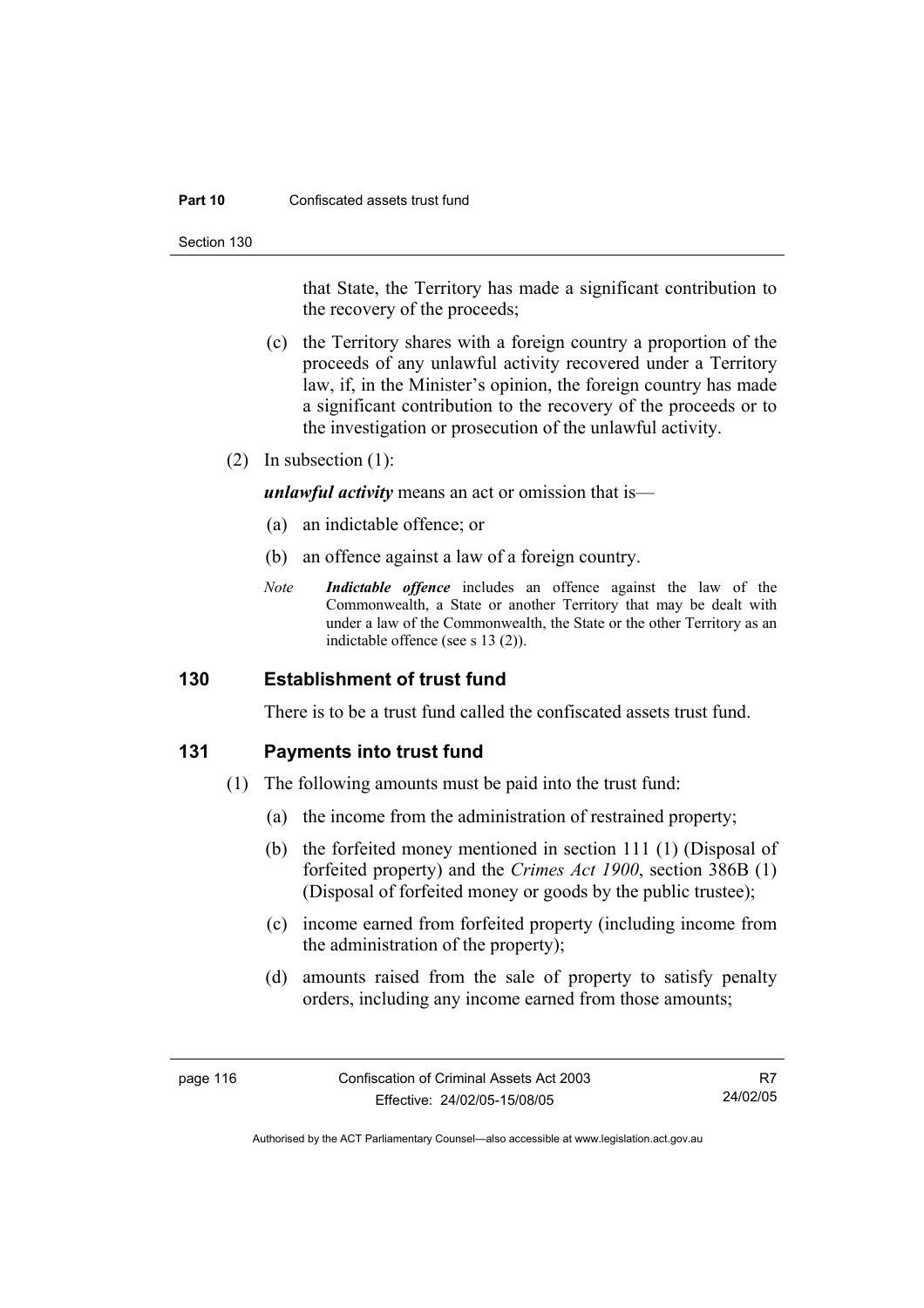- (e) payments for forfeited property that is bought back under a buyback order;
- (f) the remainder of the proceeds mentioned in the *Crimes Act 1900*, section 250 (2) (b) (Disposal of forfeited articles by public trustee) and section 386B (3) (b);
- (g) the proceeds of the enforcement of registered interstate automatic forfeiture decisions and registered interstate forfeiture orders;
- (h) payments and the proceeds of property sold to satisfy an interstate penalty orders;
- (i) payments received under the equitable sharing program.
- (2) However, this section does not apply in relation to forfeited property to which a direction under section 111 (3) (Disposal of forfeited property) applies.
- (3) Amounts paid into the trust fund must be designated as reserved funds or distributable funds in accordance with the regulations (if any).
- (4) All amounts payable into the trust fund must be paid into a trust banking account maintained under the *Financial Management Act 1996*, section 51 (Departmental trust banking accounts).

## **132 Purposes of trust fund**

- (1) The trust fund may be used to make payments from reserved funds for the following purposes:
	- (a) payments under return or compensation orders;
	- (b) payments of compensation under the *Crimes Act 1900*, section 386C (Return or compensation for forfeited money or goods);
	- (c) if property in the possession or control of the public trustee is returned, or compensation paid for property that has been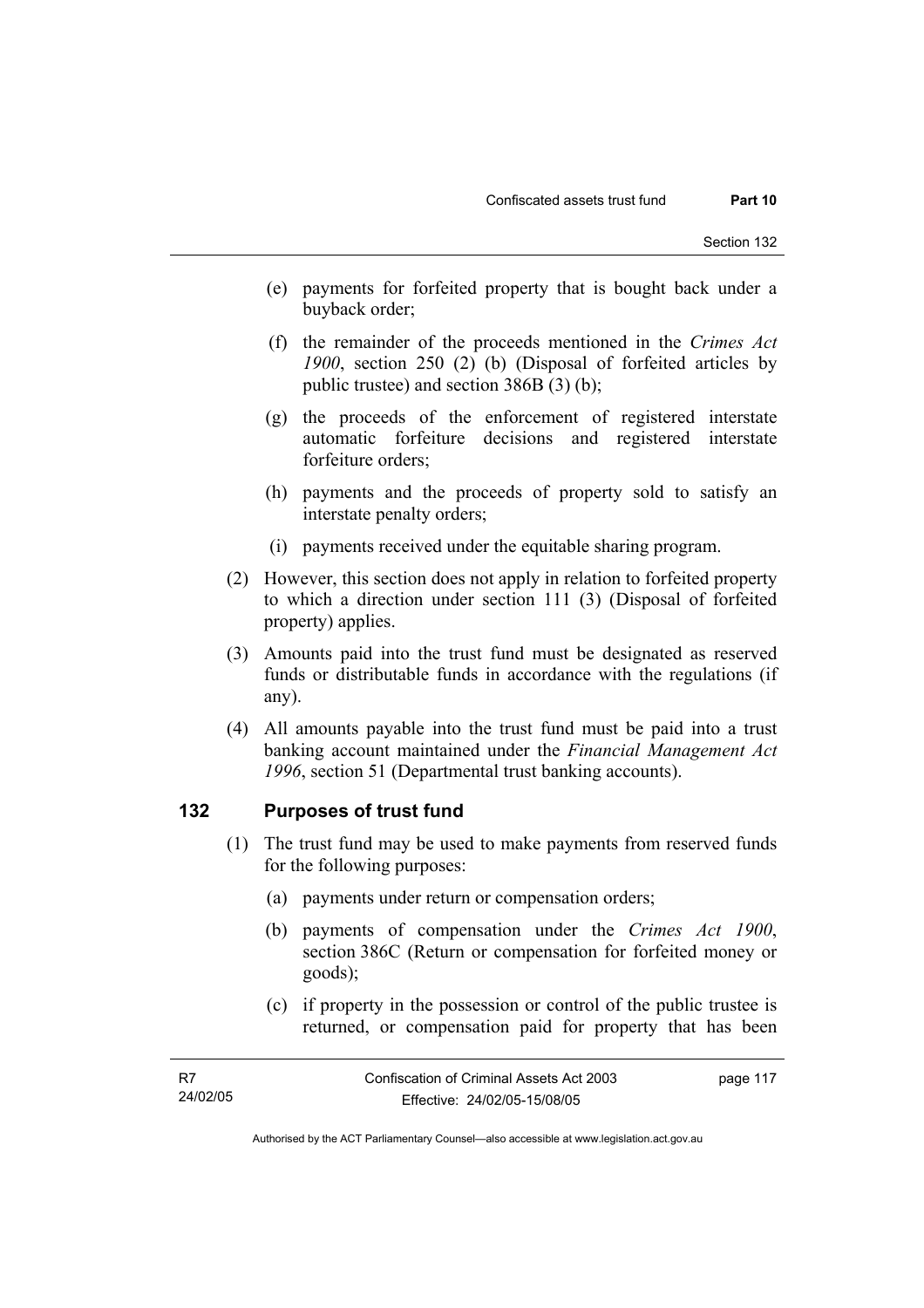#### **Part 10** Confiscated assets trust fund

Section 133

under the control of the public trustee, under a return or compensation order—any costs, charges or expenses deducted by the public trustee in relation to the property;

- (d) the annual management fee prescribed under the regulations for the public trustee;
- (e) other costs, charges or expenses of the public trustee in relation to the exercise of functions under this Act;
- (f) payments under the equitable sharing program.
- (2) The trust fund may be used to make payments from distributable funds in accordance with section 134 (2) (Distribution of surplus funds).

## **133 Payments from trust fund**

- (1) Payments must be made in accordance with the principle that payments for a purpose for which reserved funds may be used have priority over payments for purposes for which distributable funds may be used.
- (2) The public trustee may make payments for the purposes of the trust fund.
- (3) However, a payment under the equitable sharing program or from distributable funds may be made only in accordance with a written direction of the Minister.

## **134 Distribution of surplus funds**

- (1) For section 132 (2) (Purposes of trust fund), the Minister must, at least once in each financial year, decide the amount of distributable funds available for payment from the trust fund.
- (2) The Minister may approve the use of part or all of the decided amount for any of the following purposes:
	- (a) the enforcement of Territory laws;

Authorised by the ACT Parliamentary Counsel—also accessible at www.legislation.act.gov.au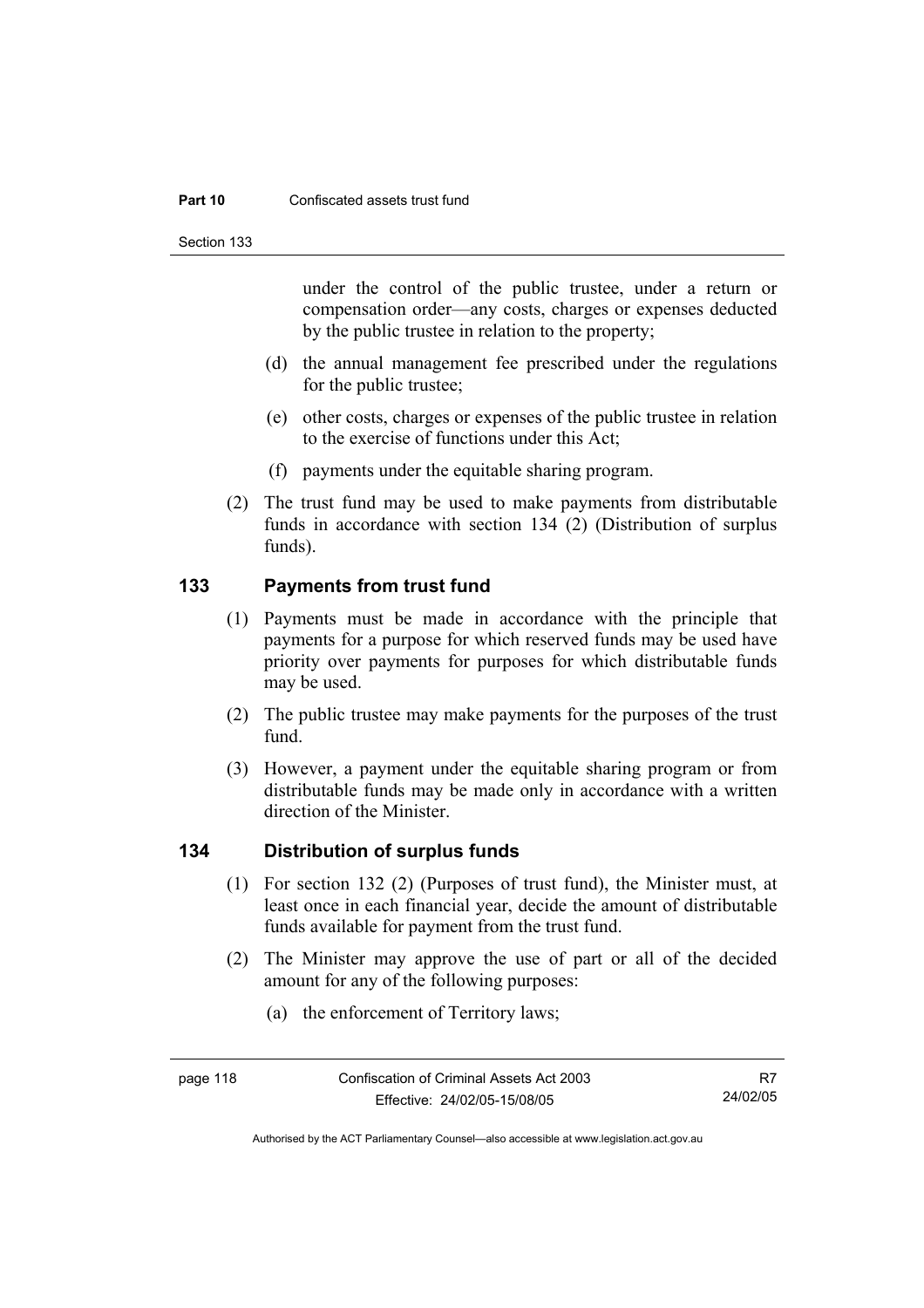- (b) criminal justice activities;
- (c) crime prevention;
- (d) assistance to victims of crime;
- (e) the prevention of drug abuse;
- (f) the rehabilitation of drug users;
- (g) a purpose prescribed under the regulations relating to law enforcement or drug rehabilitation and education.
- (3) An approval is a notifiable instrument.

*Note* A notifiable instrument must be notified under the Legislation Act.

## **135 Review of reserved and distributable funds by public trustee**

- (1) The public trustee must review the trust fund at least twice each year to decide whether the amount of reserved funds is likely to be sufficient to meet the payments from reserved funds that may be made within the 6 month period after the review.
- (2) If the public trustee considers that the amount of reserved funds is likely to be insufficient, the public trustee must declare, in writing, an amount of distributable funds to be reserved funds.
- (3) The amount declared must not be more than is necessary to increase the amount of reserved funds to what is required to meet payments from reserved funds within the 6 months after the declaration is made.
- (4) If the public trustee considers that the amount of reserved funds is likely to be more than is necessary, the public trustee must declare, in writing, the amount of the surplus funds to be distributable funds.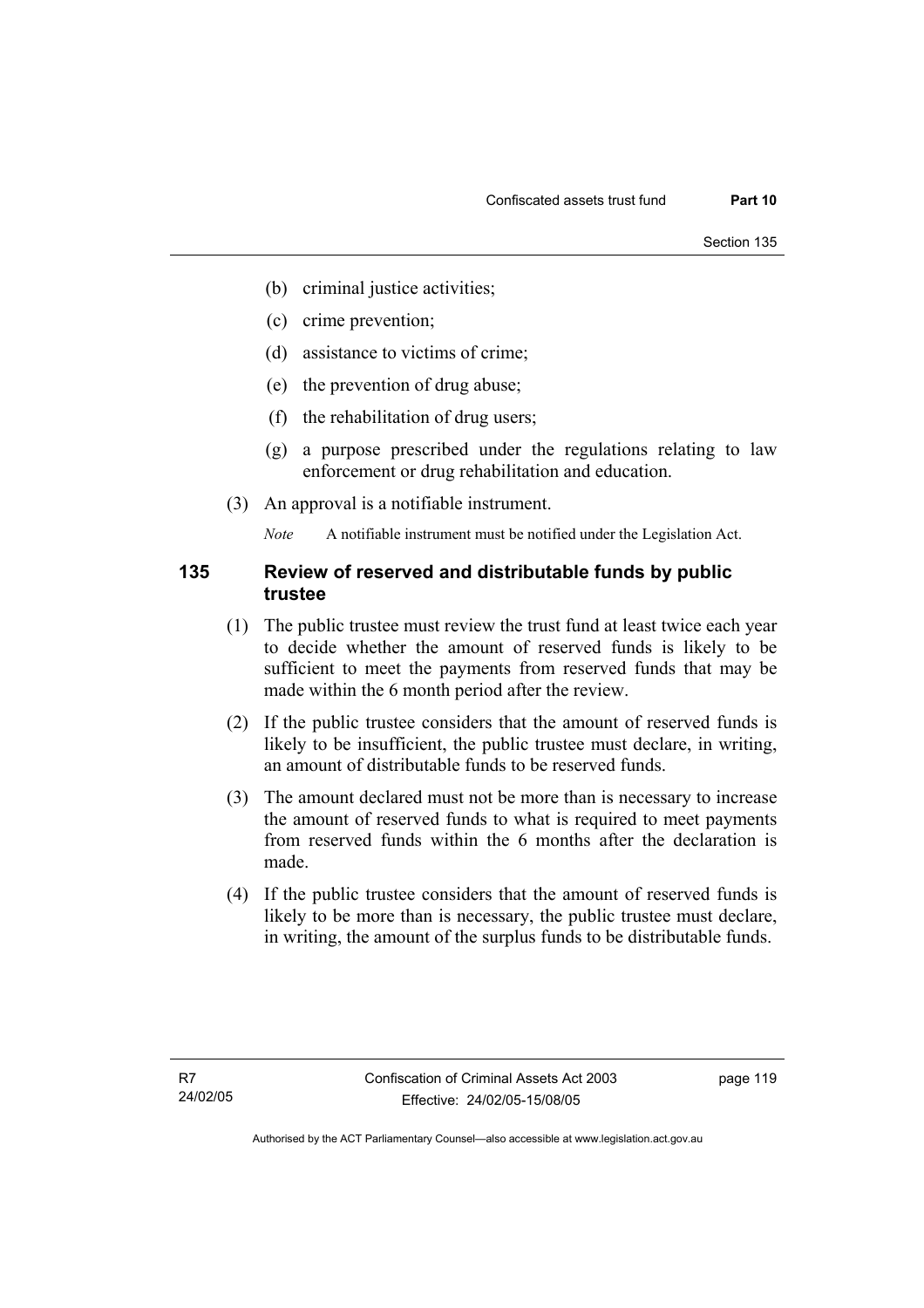#### **Part 11 Interstate orders**

Section 136

## **Part 11** Interstate orders

*Note* Proceedings under this part are civil, not criminal (see s 237 (1) (b)).

### **136 Meaning of** *authenticated* **for pt 11**

In this part:

*authenticated*, in relation to a corresponding law order, means authenticated by the entity that made the order in accordance with the corresponding law under which the order was made or the practice of the entity.

#### **Example**

if the entity is a court, the order may be authenticated by the court's seal or stamp

*Note* An example is part of the Act, is not exhaustive and may extend, but does not limit, the meaning of the provision in which it appears (see Legislation Act, s 126 and s 132).

## **137 Interstate restraining and forfeiture orders etc registration**

- (1) This section applies if—
	- (a) an interstate restraining order expressly applies to—
		- (i) stated property in the ACT; or
		- (ii) all the property in the ACT of a person; or
		- (iii) all the property (other than stated property) in the ACT of a person; or
	- (b) an interstate automatic forfeiture decision expressly applies to property in the ACT; or
	- (c) an interstate forfeiture order expressly applies to property in the ACT.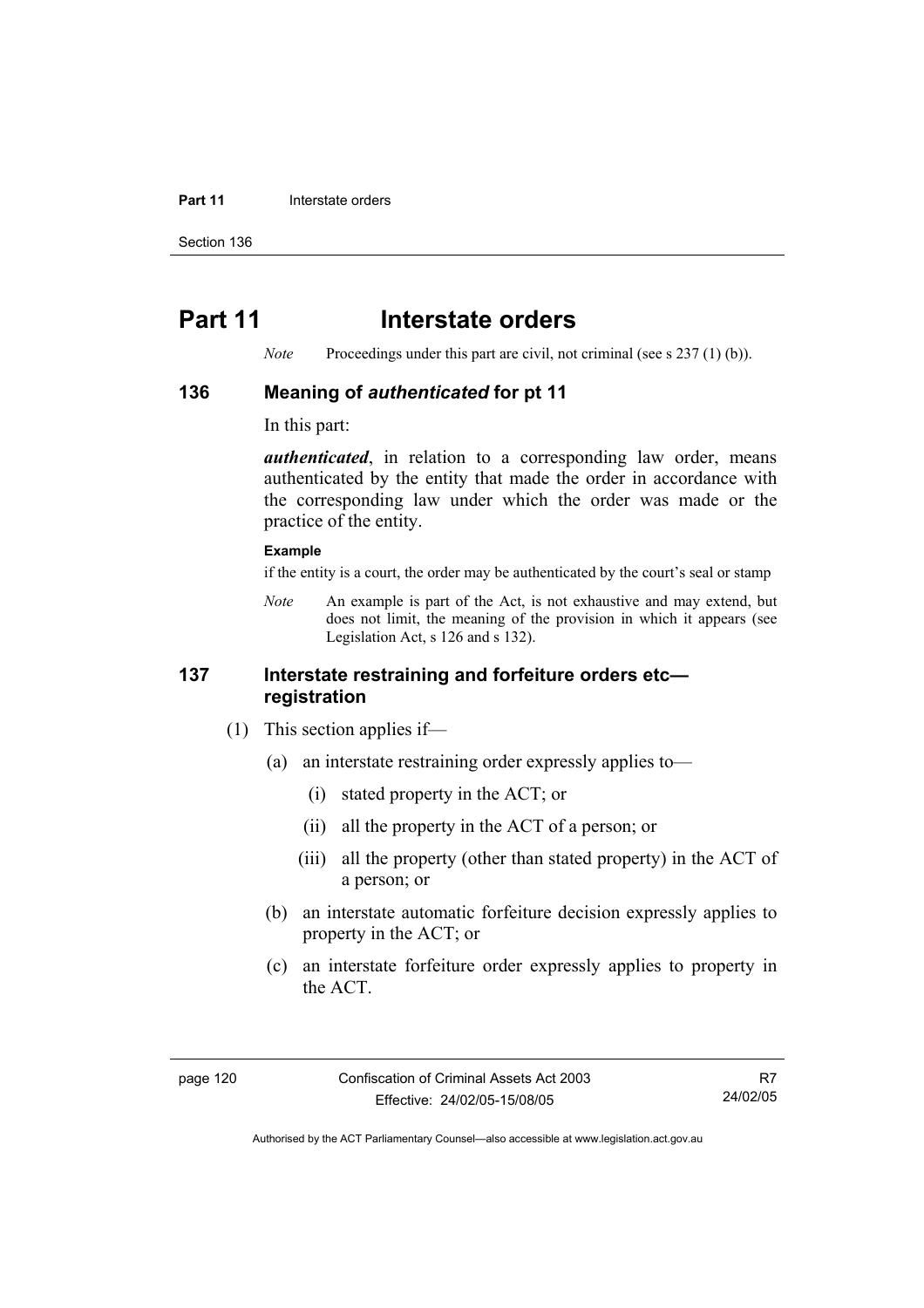- (2) An authenticated copy of the order or decision may be registered in a relevant court by the applicant for the order or decision, the DPP or a person prescribed under the regulations.
- (3) An authenticated copy of any amendment of the order or decision (made before or after the registration of the order or decision) may be registered in a relevant court by a person mentioned in subsection (2).
- (4) Registration of the order or decision, and any amendment of the order or decision, may be refused to the extent that the order or decision, or the order or decision as amended, could not, on registration, be enforced in the ACT.
- (5) The order or decision, and any amendment of the order or decision, must be registered in accordance with the procedure of the relevant court.

## **138 Interstate restraining and forfeiture orders etc—interim registration**

- (1) This section applies to an electronic copy of an authenticated interstate restraining order, interstate automatic forfeiture decision or interstate forfeiture order or of an authenticated copy of any amendment of such an order or decision.
- (2) If the electronic copy is certified in accordance with the procedure of a relevant court, it is taken, for this Act, to be an authenticated copy of the order, decision or amendment.
- (3) However, if the order, decision or amendment is registered in the relevant court using the electronic copy, the registration ceases to have effect at the end of 5 days after the day of registration, or when an authenticated copy of the order, decision or amendment is registered, whichever happens first.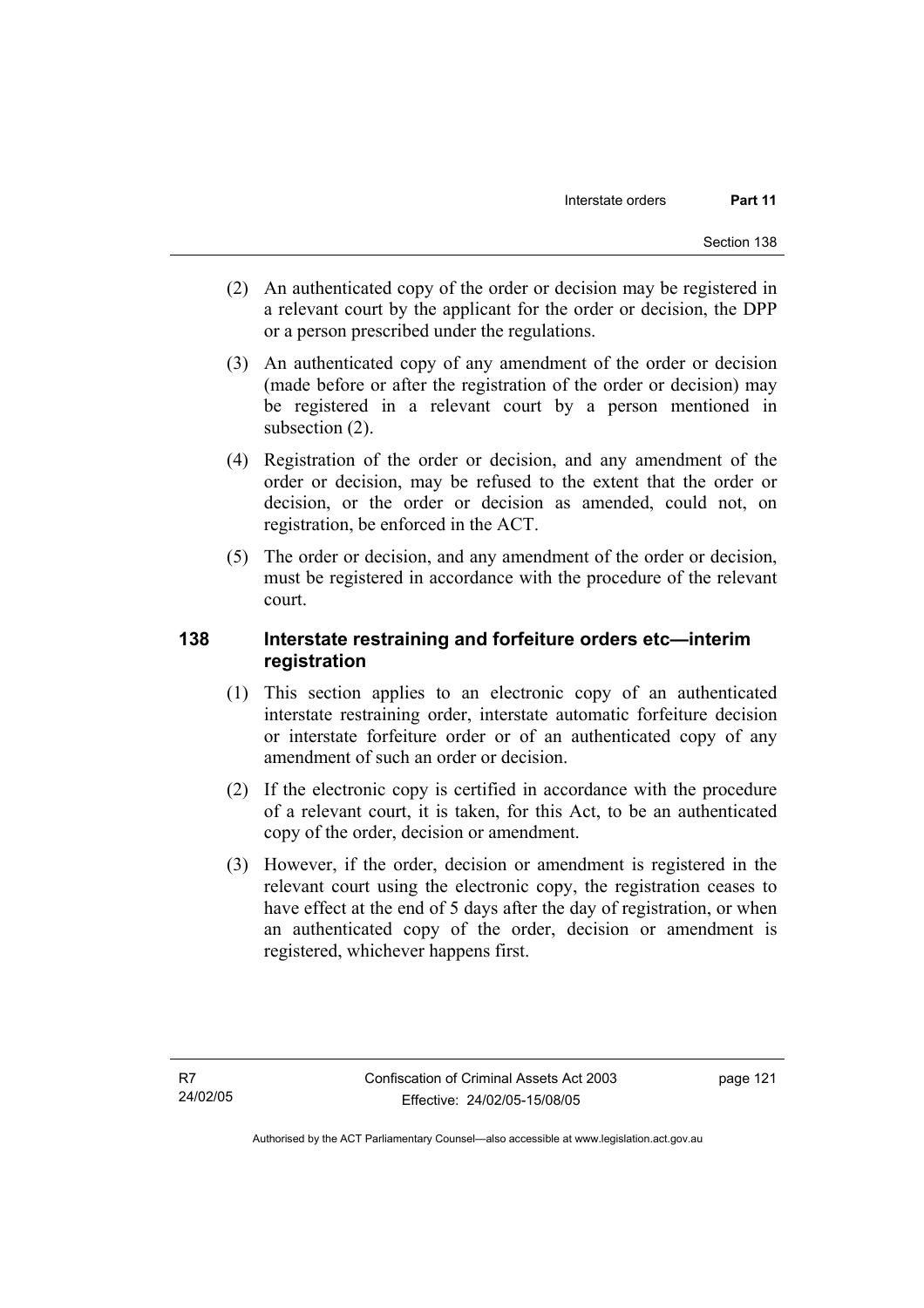#### **Part 11 Interstate orders**

Section 139

(4) In this section:

*electronic copy*, of a document, includes the following copies of the document:

- (a) a fax copy;
- (b) an emailed copy;
- (c) a scanned copy.

## **139 Interstate restraining and forfeiture orders etc—effect of registration**

- (1) For this Act, a registered interstate restraining order is taken to be a restraining order under this Act.
- (2) For this Act, a registered interstate automatic forfeiture decision is taken to be an automatic forfeiture under division 5.2 (Automatic forfeiture—conviction for serious offences).
- (3) For this Act, a registered interstate civil forfeiture order is taken to be a civil forfeiture order under this Act.
- (4) For this Act, a registered interstate conviction forfeiture order is taken to be a conviction forfeiture order under this Act.
- (5) An amendment of a registered interstate order or decision mentioned in this section has effect for this Act only if it is registered under this part.

## **140 Interstate restraining and forfeiture orders etc—ending of registration**

A registered interstate restraining order, automatic forfeiture decision or forfeiture order ceases to be registered under this Act if—

 (a) it ceases to be in force under the corresponding law under which it was made; or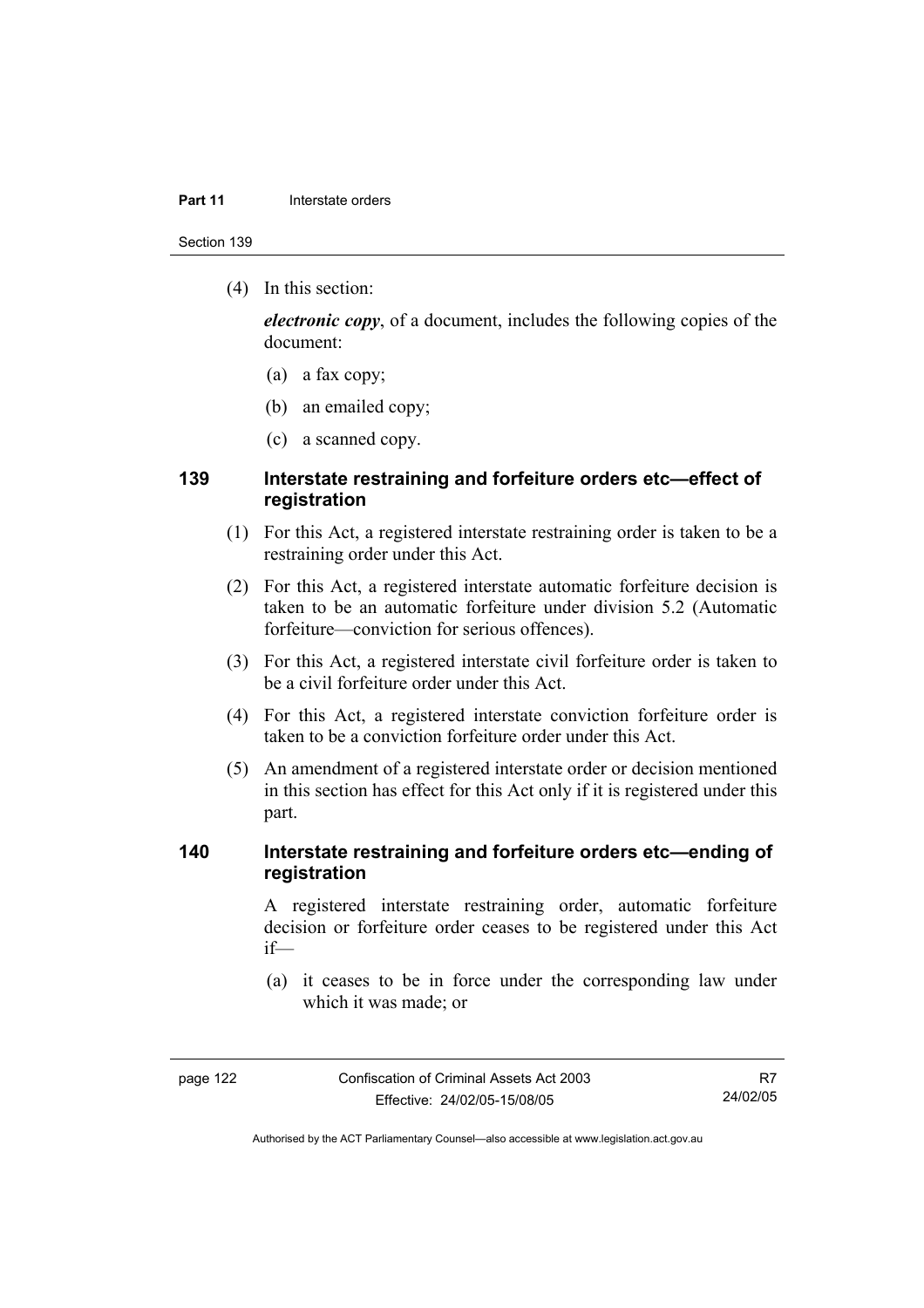(b) its registration is cancelled under section 141.

## **141 Interstate restraining and forfeiture orders etc cancellation of registration**

- (1) The registration of an interstate restraining order, interstate automatic forfeiture decision or interstate forfeiture order may be cancelled by a relevant court, or an officer of a relevant court prescribed under the regulations, if—
	- (a) the registration was improperly obtained; or
	- (b) details of any amendment of the order or decision, or any direction of the entity that made the order or decision, was not given to the relevant court in accordance with the procedure of the court.
- (2) The registration of an interstate restraining order, interstate automatic forfeiture decision or interstate forfeiture order, or an amendment of such an order or decision, may be cancelled by a relevant court, to the extent that the order or decision, or the order or decision as amended, cannot be enforced in the ACT.

## **142 Creation of interstate penalty charges**

- (1) This section applies if—
	- (a) an interstate restraining order is made because of the commission, or the alleged commission, of an indictable offence by a person; and
	- (b) an interstate penalty order is made against the person in relation to the offence; and
	- (c) the interstate restraining order is registered under this Act; and
	- (d) the interstate penalty order is registered in the ACT under the *Service and Execution of Process Act 1992* (Cwlth).

Authorised by the ACT Parliamentary Counsel—also accessible at www.legislation.act.gov.au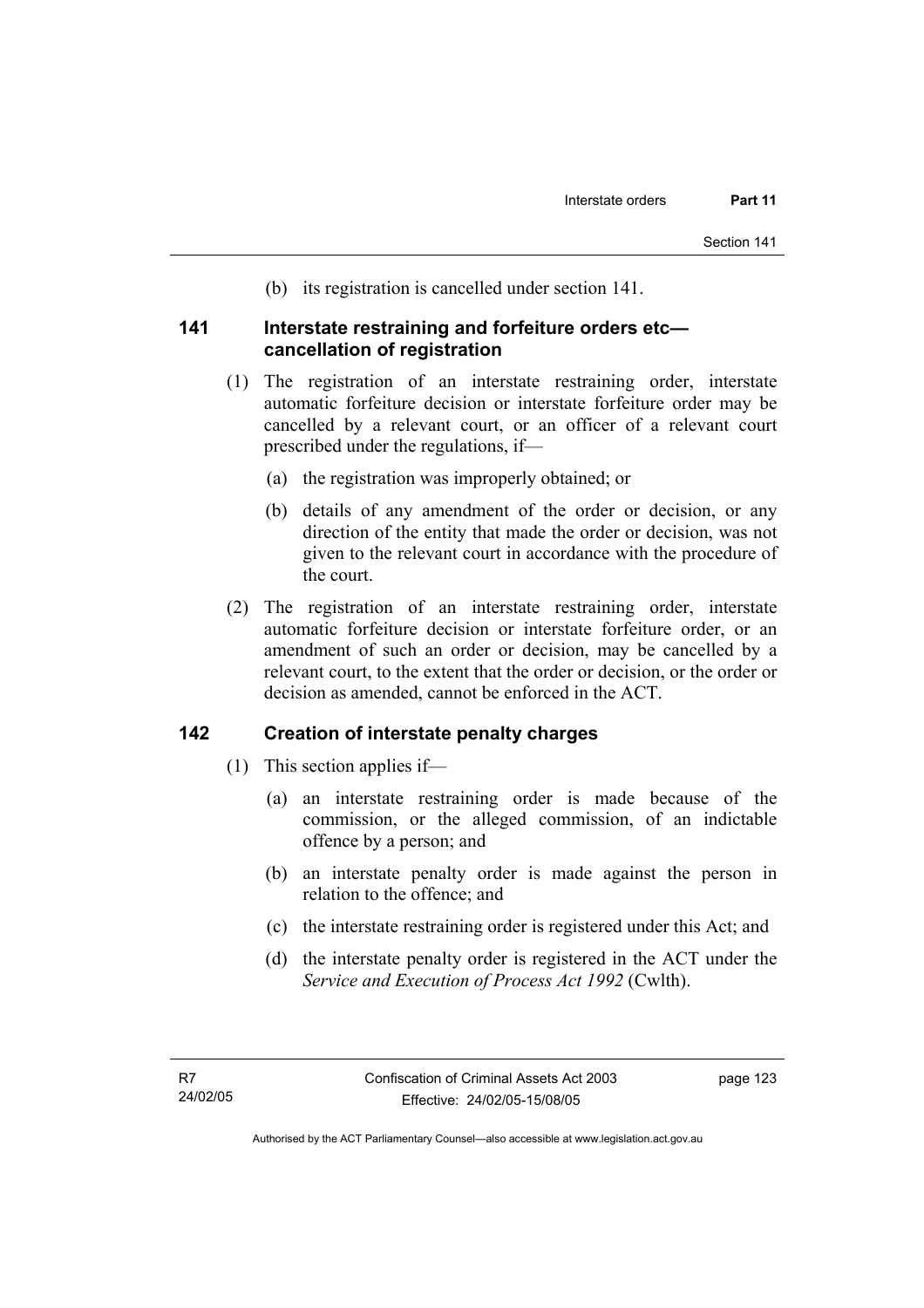#### **Part 11 Interstate orders**

#### Section 143

- (2) On the registration of both of the orders mentioned in subsection (1) (c) and (d), a charge (an *interstate penalty charge*) to secure the amount payable under the interstate penalty order is created over the property in the ACT restrained under the interstate restraining order.
- (3) If the interstate restraining order is amended, after the interstate penalty order is made, to add more property, and the interstate restraining order is registered under this part, the additional property is also subject to the penalty charge on registration of the amendment.

### **143 Interstate penalty charges—effect of creation**

For this Act, an interstate penalty charge is taken to be a penalty charge under this Act.

page 124 Confiscation of Criminal Assets Act 2003 Effective: 24/02/05-15/08/05

R7 24/02/05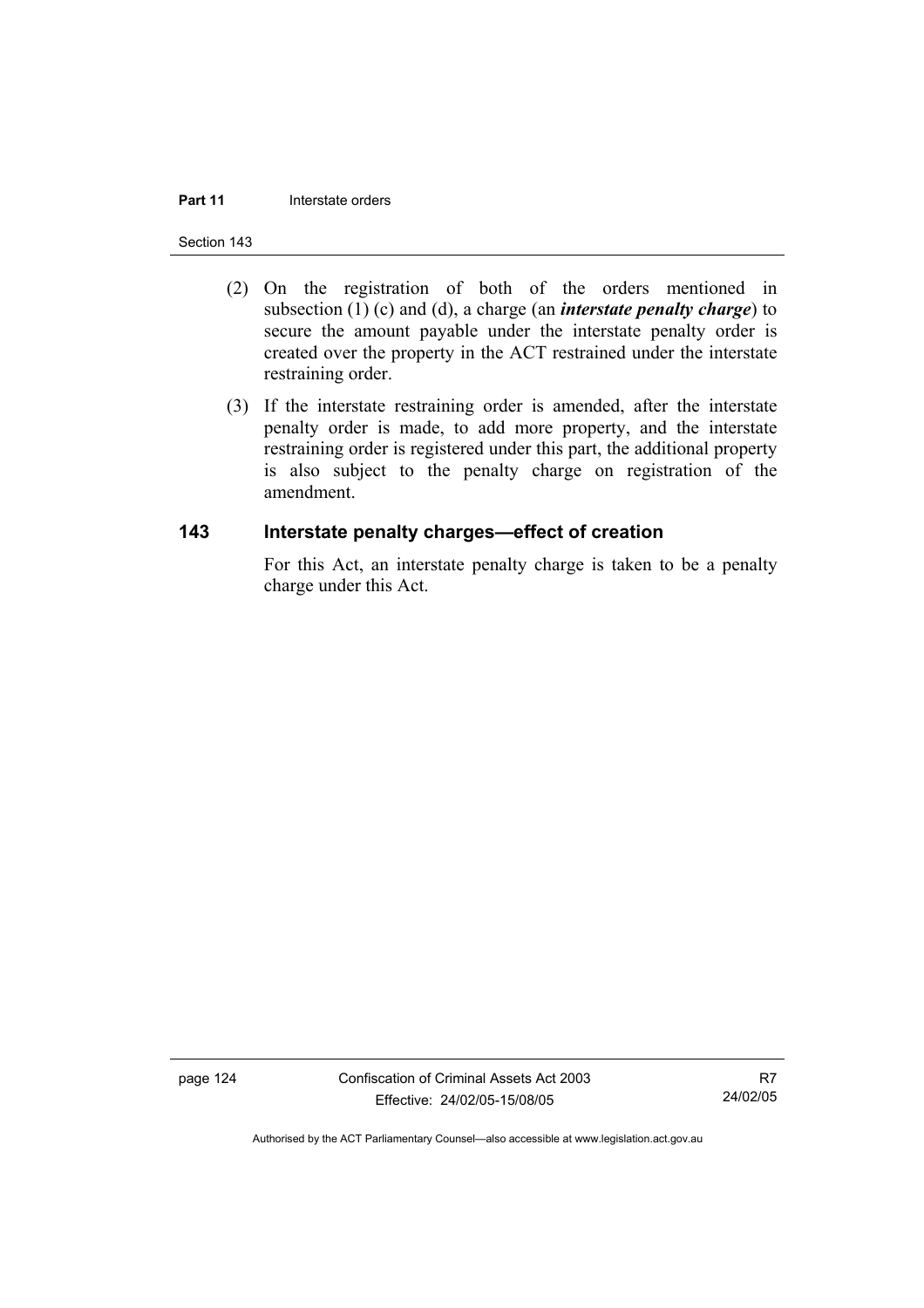## **Division 12.1 Inquiry notices**

## **144 Meaning of** *inquiry notice*

In this Act:

*inquiry notice* means a notice by a police officer requiring a financial institution to give the officer stated information in relation to—

- (a) an account with the institution (including whether an account has existed or does exist); or
- (b) a transaction (other than in relation to an account) conducted, or proposed to be conducted, by or with the institution (including whether a transaction has been conducted).

*Note 1 Account* includes a safe-deposit box (see dict, def *account*).

*Note 2* It is an offence to contravene an inquiry notice, to give false or misleading information in purported compliance with an inquiry notice, or to disclose the existence or operation of the notice (see div 12.6).

## **145 Inquiry notices—giving**

- (1) A police officer of the rank of commander (or higher) may give an inquiry notice to a financial institution.
- (2) The inquiry notice may be given only if the police officer is satisfied that the information to which the notice relates is relevant to deciding whether—
	- (a) an application could be made for an order under this Act (including for another order under this part), a corresponding law order, or a search warrant under part 13 (Search warrants), in relation to anyone; or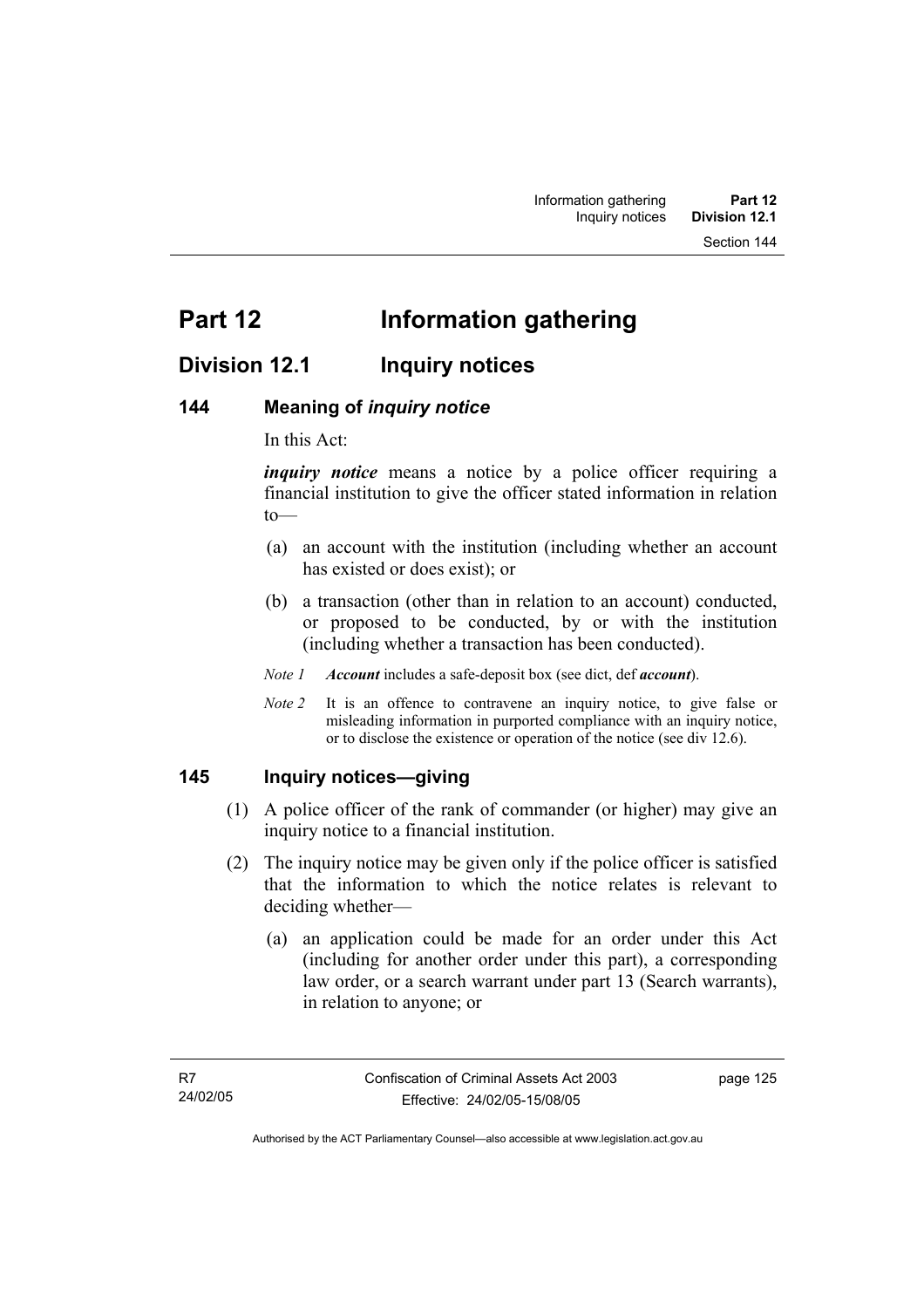- (b) a proceeding could be begun against anyone for an offence against this Act or a corresponding law or for a money laundering offence.
- *Note* A *money laundering offence* includes a prescribed offence against a law of the Commonwealth, a State or another Territory, see dict.
- (3) The police officer must give a copy of the notice to the financial institution to which the notice applies.
	- *Note* For how documents may be served, see Legislation Act, pt 19.5.

## **146 Inquiry notices—form**

- (1) An inquiry notice must be signed by the police officer giving it.
- (2) The notice must state—
	- (a) that it is an inquiry notice under this Act; and
	- (b) the financial institution to which the notice applies; and
	- (c) the information that the financial institution is required to give; and
	- (d) how the information is to be given; and
	- (e) that the inquiry notice is a non-disclosable information order.
	- *Note* The disclosure of the existence or operation of a non-disclosable information order is prohibited, see s 192.
- (3) The notice must also include a statement setting out the effect of division 12.6 (Information order offences) in relation to inquiry notices.

## **147 Inquiry notices—immunity for complying financial institutions and staff**

A civil proceeding does not lie against a financial institution, or an officer, employee or agent of a financial institution, in relation to loss, damage or injury of any kind to someone else because of the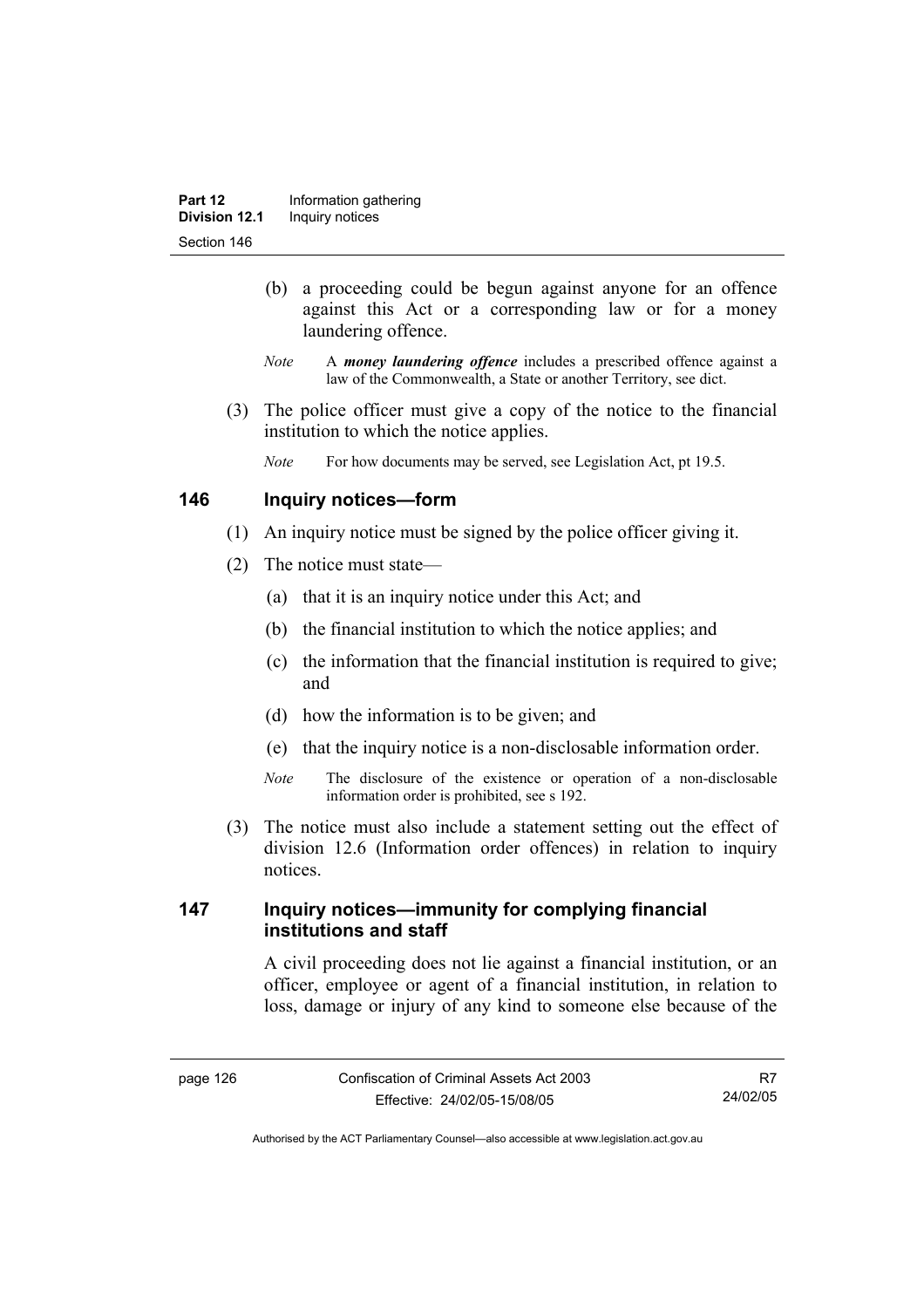giving of information honestly to a police officer in compliance with (or purported compliance with) an inquiry notice

## **Division 12.2 Monitoring orders**

- *Note 1* For general provisions about a proceeding for a monitoring order (which is a confiscation proceeding—see s 236), see pt 14.
- *Note 2* In particular, no advance notice to anyone is required of the application for the order, and the application may be heard in closed court, without the offender or the public being present, see s 243.

## **148 Meaning of** *monitoring order*

In this Act:

*monitoring order* means an order under section 151 (Monitoring orders—making) requiring a financial institution give a police officer information obtained or held by the institution about transactions conducted, or proposed to be conducted, by a person with the institution

## **149 Monitoring orders—application**

- (1) A police officer may apply to a relevant court for a monitoring order.
- (2) The application may be made only if the police officer has reasonable grounds for suspecting that the person in relation to whom the order is sought—
	- (a) has committed, or is about to commit, a serious offence; or
	- (b) was involved in the commission, or is about to be involved in the commission, of a serious offence; or
	- (c) has derived, or is about to derive, property or a benefit from the commission of a serious offence.
	- *Note Serious offence* means an offence against a Territory law or the law of the Commonwealth, a State or another Territory that is punishable by imprisonment for 5 years or longer (see s 13 (2)).

| - R7     | Confiscation of Criminal Assets Act 2003 | page 127 |
|----------|------------------------------------------|----------|
| 24/02/05 | Effective: 24/02/05-15/08/05             |          |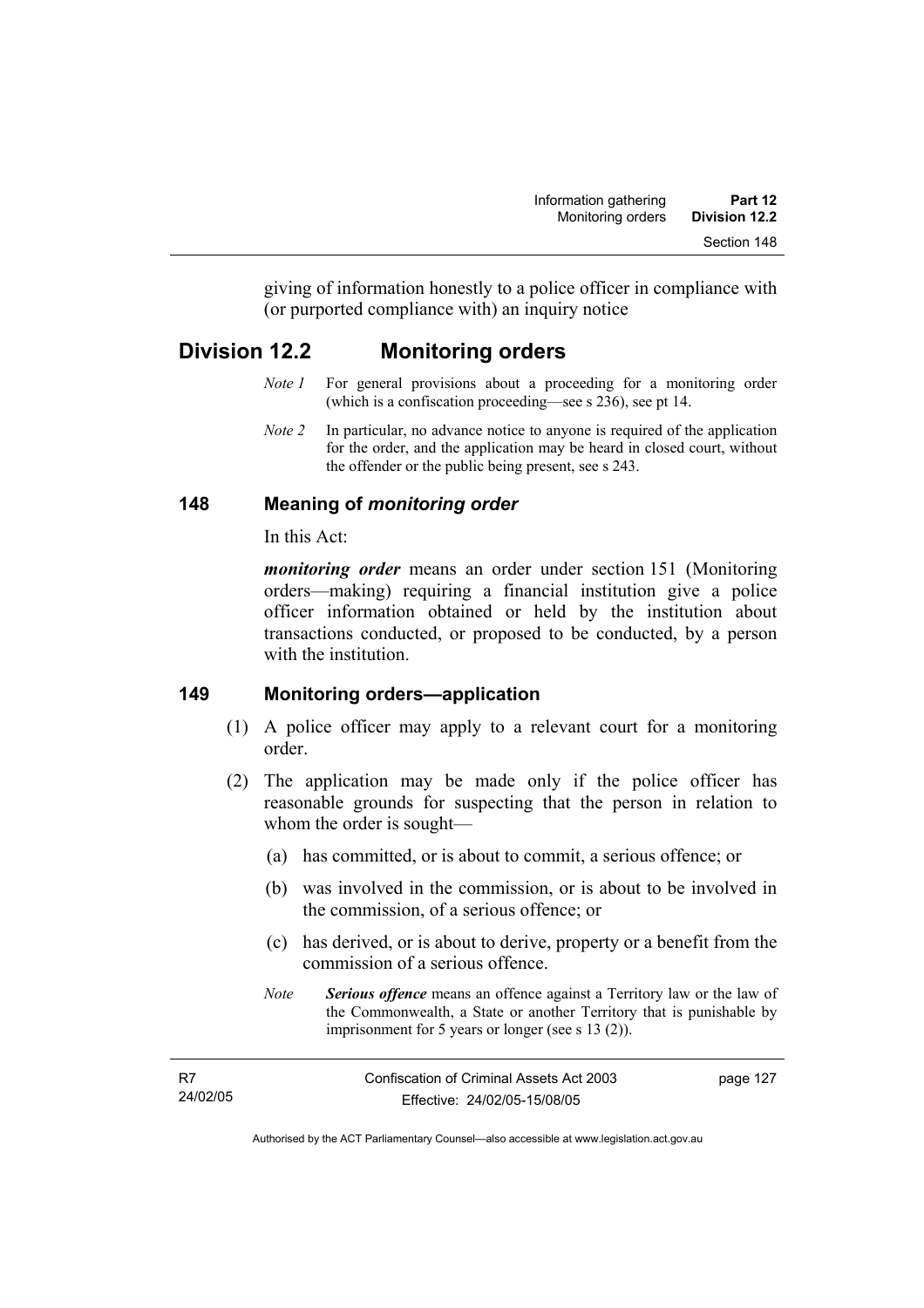**Part 12 Information gathering Division 12.2** Monitoring orders Section 150

## **150 Monitoring orders—affidavit supporting application**

- (1) An application for a monitoring order must be supported by an affidavit of the applicant police officer stating the grounds for the officer's suspicions.
- (2) The court may require the police officer to give additional information about the grounds on which the order is sought.

## **151 Monitoring orders—making**

- (1) This section applies if an application is made under section 149 (Monitoring orders—application) to a relevant court for a monitoring order requiring a financial institution to give a police officer information obtained or held by the institution about transactions conducted, or proposed to be conducted with the institution, by the person in relation to whom the order is sought.
- (2) The relevant court must make the monitoring order sought if, having regard to the police officer's affidavit supporting the application and any other evidence before the court, the court is satisfied that there are reasonable grounds for the officer's suspicions stated in the affidavit.
- (3) The order must state—
	- (a) that it is a monitoring order under this Act; and
	- (b) the financial institution to which the order applies; and
	- (c) the person in relation to whom the order is made; and
	- (d) the nature of the transactions to be monitored; and
	- (e) the information that the financial institution is required to give; and
	- (f) how the information is to be given; and
	- (g) the period for which the order has effect; and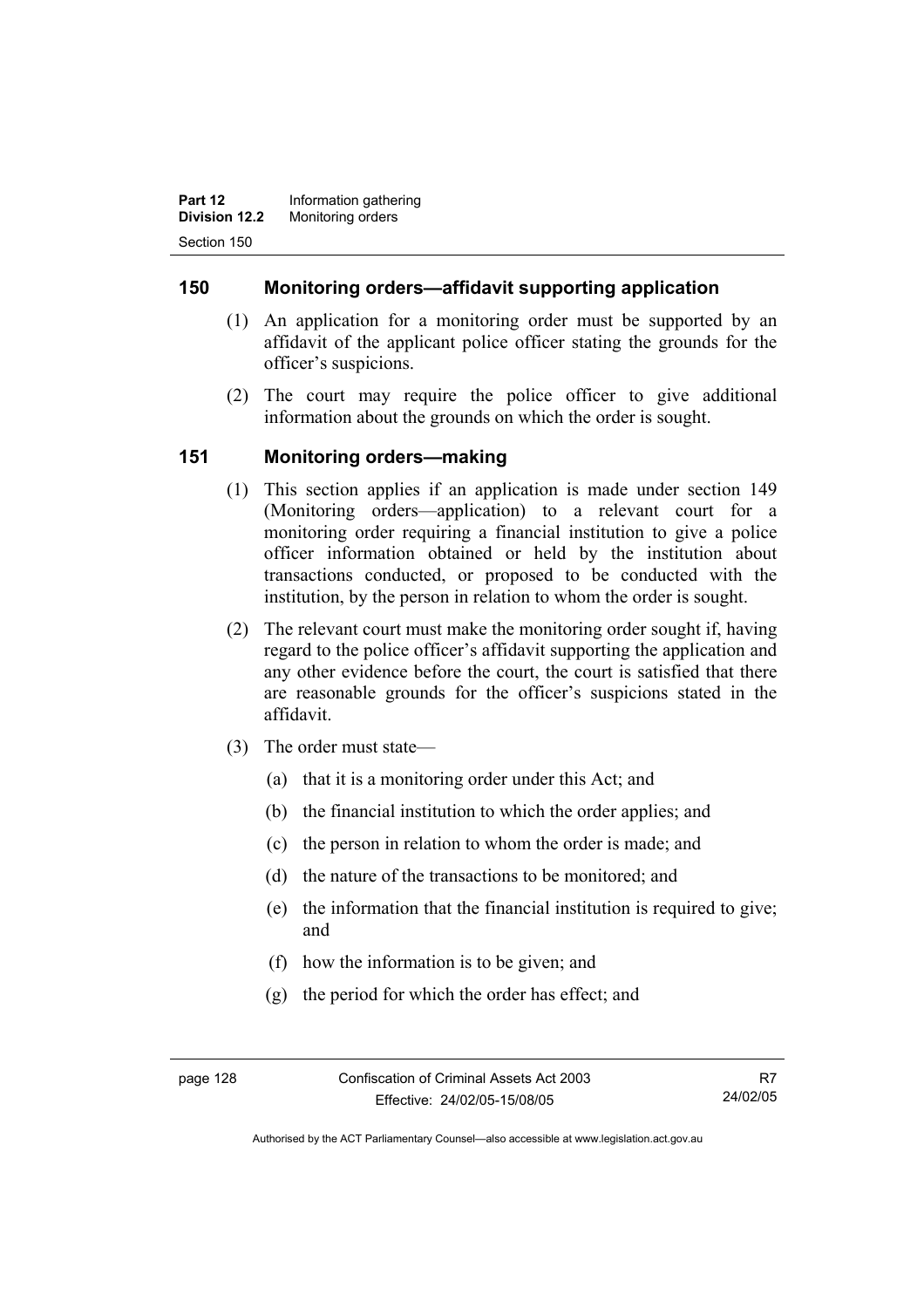- (h) that the monitoring order is a non-disclosable information order.
- *Note* The disclosure of the existence or operation of a non-disclosable information order is prohibited, see s 192.
- (4) The order must also include a statement setting out the effect of division 12.6 (Information order offences) in relation to monitoring orders.
- (5) The period mentioned in subsection (3) (g) must not begin earlier than the day when notice of the order is given to the financial institution and must end not later than 3 months after the day when the order is made.
- (6) To remove any doubt, a relevant court may make 2 or more monitoring orders (including for successive periods) in relation to the same person.
- (7) The chief police officer must give a copy of a monitoring order to the financial institution to which the order applies.
	- *Note* For how documents may be served, see Legislation Act, pt 19.5.

## **Division 12.3 Transaction suspension orders**

- *Note 1* For general provisions about a proceeding for a transaction suspension order (which is a confiscation proceeding—see s 236), see pt 14.
- *Note 2* In particular, no advance notice to anyone is required of the application for the order, and the application may be heard in closed court, without the offender or the public being present, see s 243.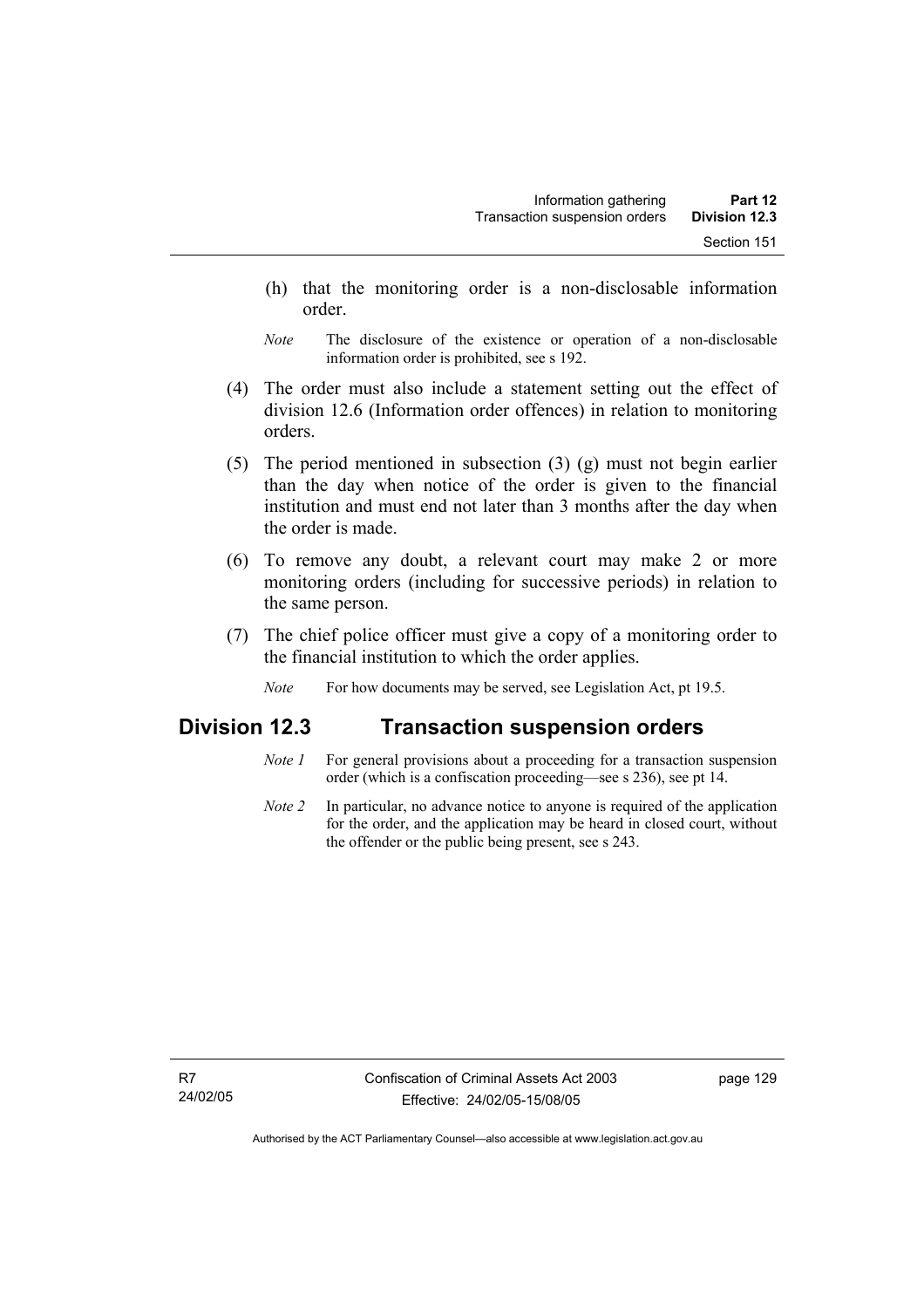## **152 Meaning of** *transaction suspension order*

(1) In this Act:

*transaction suspension order* means an order under section 155 (Transaction suspension orders—making) requiring a financial institution, on becoming aware of a transaction (including a proposed transaction) to be conducted through a stated account, to—

- (a) immediately tell a police officer about the transaction; and
- (b) delay the processing of the transaction for 48 hours after the institution becomes aware of the transaction.
- (2) In this section:

*account* does not include a safe-deposit box.

### **153 Transaction suspension orders—application**

- (1) A police officer may apply to a relevant court for a transaction suspension order.
- (2) The application may be made only if the police officer has reasonable grounds for suspecting that—
	- (a) the person in relation to whom the order is sought—
		- (i) has committed, or is about to commit, a money laundering offence; or
		- (ii) was involved in the commission, or is about to be involved in the commission, of a money laundering offence; or
		- (iii) has derived, or is about to derive, property or a benefit from the commission of a money laundering offence; and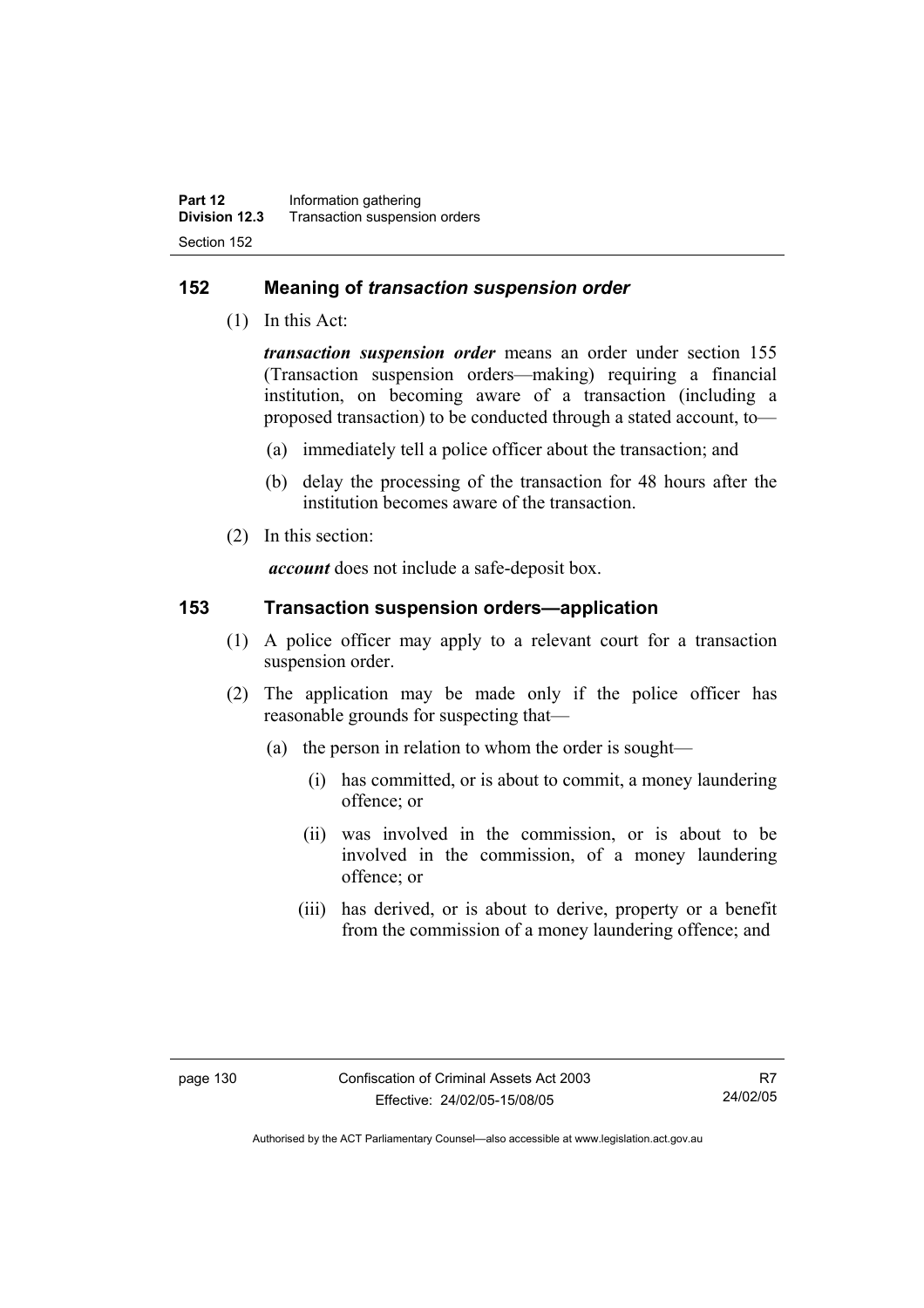- (b) the account in relation to which the order is sought is operated by, or under the effective control of, the person.
	- *Note 1* For the meaning of *effective control*, see s 14.
	- *Note 2* A *money laundering offence* includes a prescribed offence against a law of the Commonwealth, a State or another Territory, see dict.
	- *Note 3* For the meaning of *in relation to*, see dict.
- (3) To remove any doubt, the application may be made in relation to 2 or more accounts.

## **154 Transaction suspension orders—affidavit supporting application**

- (1) An application for a transaction suspension order must be supported by an affidavit of the applicant police officer stating—
	- (a) the grounds for the officer's suspicions; and
	- (b) the account in relation to which the order is sought.
- (2) The court may require the police officer to give additional information about the grounds on which the order is sought.

#### **155 Transaction suspension orders—making**

- (1) This section applies if an application is made under section 153 (Transaction suspension orders—application) to a relevant court for a transaction suspension order requiring a financial institution, on becoming aware of a transaction (including a proposed transaction) to be conducted through the account to which the application relates,  $to$ —
	- (a) immediately tell a police officer about the transaction; and
	- (b) delay the processing of the transaction for 48 hours after the institution becomes aware of the transaction.
- (2) The relevant court must make the transaction suspension order sought if, having regard to the police officer's affidavit supporting

page 131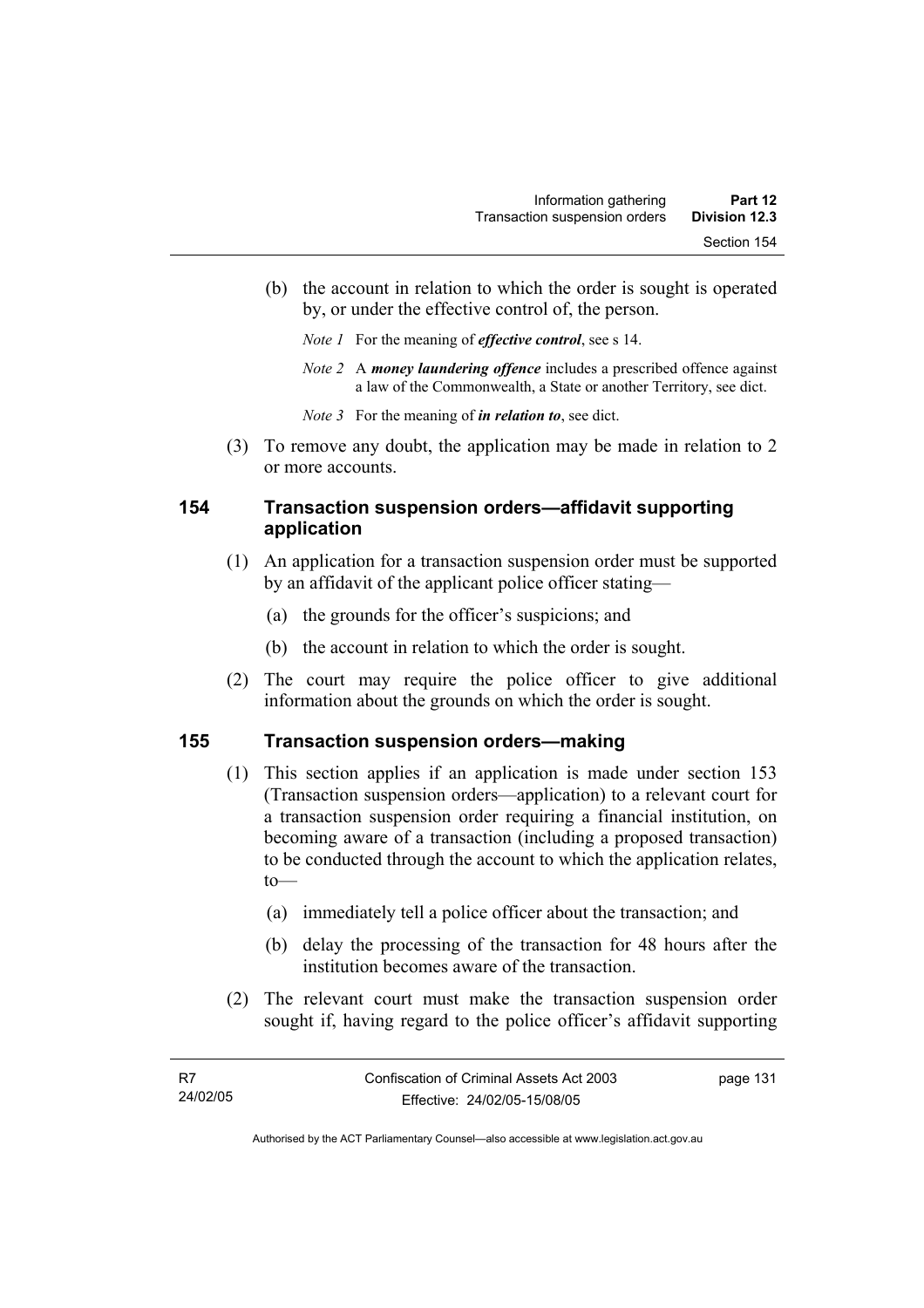the application and any other evidence before the court, the court is satisfied that there are reasonable grounds for the officer's suspicions stated in the affidavit.

- (3) The order must state—
	- (a) that it is a transaction suspension order under this Act; and
	- (b) the terms of the order; and
	- (c) the financial institution to which the order applies; and
	- (d) the account in relation to which the order is made; and
	- (e) how notice of transactions (including proposed transactions) is to be given; and
	- (f) the period for which the order has effect; and
	- (g) that the transaction suspension order is a non-disclosable information order.
	- *Note 1* The disclosure of the existence or operation of a non-disclosable information order is prohibited, see s 192.
	- *Note 2* An order cannot be made in relation to a safe-deposit box (see s 152 (2)).
- (4) The order must also include a statement setting out the effect of division 12.6 (Information order offences) in relation to transaction suspension orders.
- (5) The period mentioned in subsection (3) (f) must not begin earlier than the day when notice of the order is given to the financial institution and must end not later than 3 months after the day when the order is made.
- (6) To remove any doubt, a relevant court may make 2 or more transaction suspension orders (including for successive periods) in relation to the same account.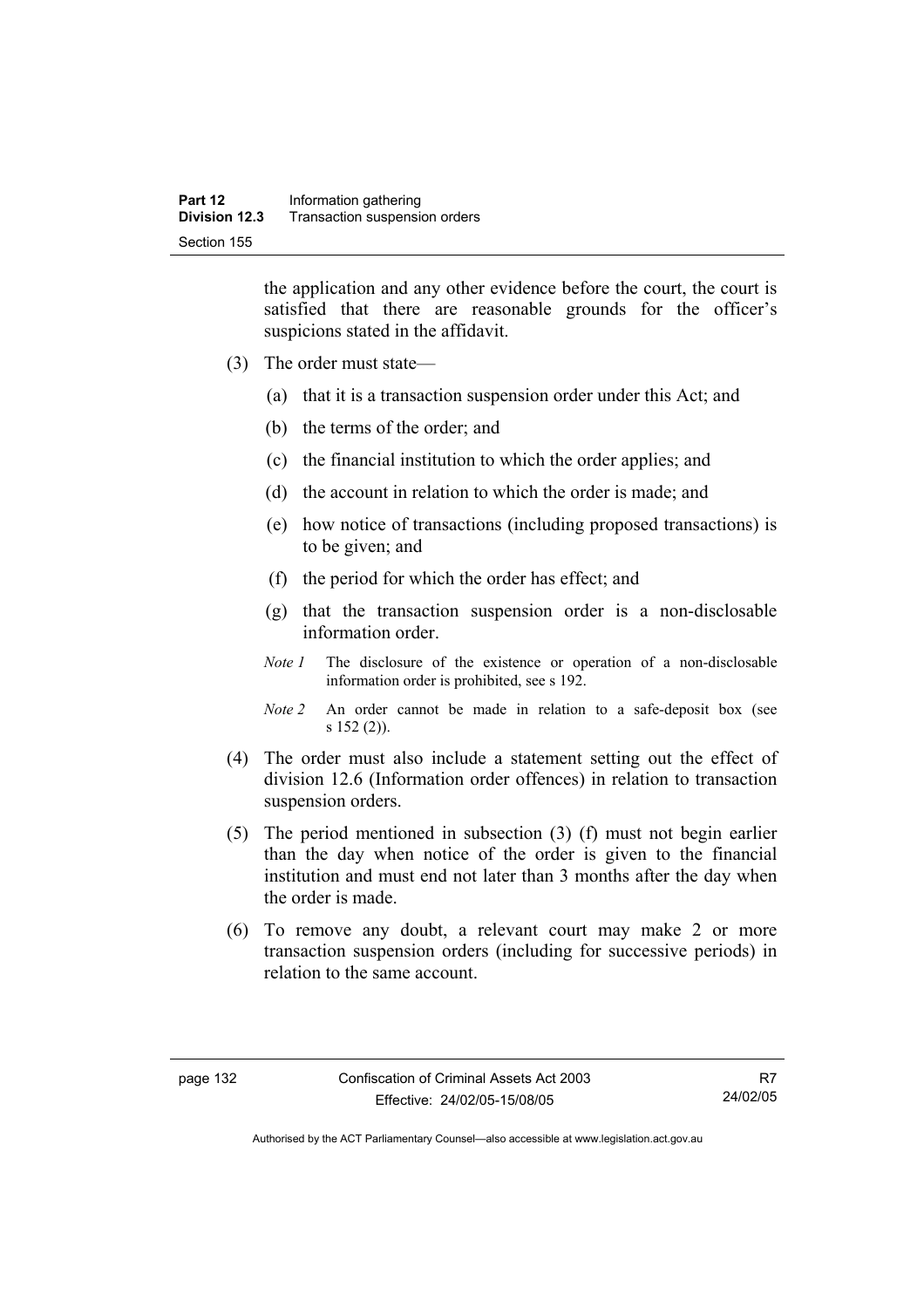- (7) The chief police officer must give a copy of a transaction suspension order to the financial institution to which the order applies.
	- *Note* For how documents may be served, see Legislation Act, pt 19.5.

# **Division 12.4 Production orders for propertytracking documents**

- *Note 1* For general provisions about a proceeding for a production order (which is a confiscation proceeding—see s 236), see pt 14.
- *Note 2* In particular, no advance notice to anyone is required of the application for the order, and the application may be heard in closed court, without the offender or the public being present, see s 243.

## **156 Meaning of** *production order*

In this Act:

*production order* means an order under section 160 (Production orders—making) requiring a person to give a police officer any property-tracking documents in the person's possession or control that relate to the person or property (or both) stated in the order.

#### **157 Meaning of** *property-tracking document*

In this Act:

#### *property-tracking document* means—

- (a) a document relevant to identifying, locating or quantifying—
	- (i) property (including tainted property and property under the effective control of a person) in relation to which action has been or could be taken under this Act or a corresponding law; or
	- (ii) benefits derived by a person from the commission (or the alleged commission) of an indictable offence; or
	- (iii) evidence in relation to property or benefits mentioned in subparagraph (i) or (ii); or

| - R7     | Confiscation of Criminal Assets Act 2003 | page 133 |
|----------|------------------------------------------|----------|
| 24/02/05 | Effective: 24/02/05-15/08/05             |          |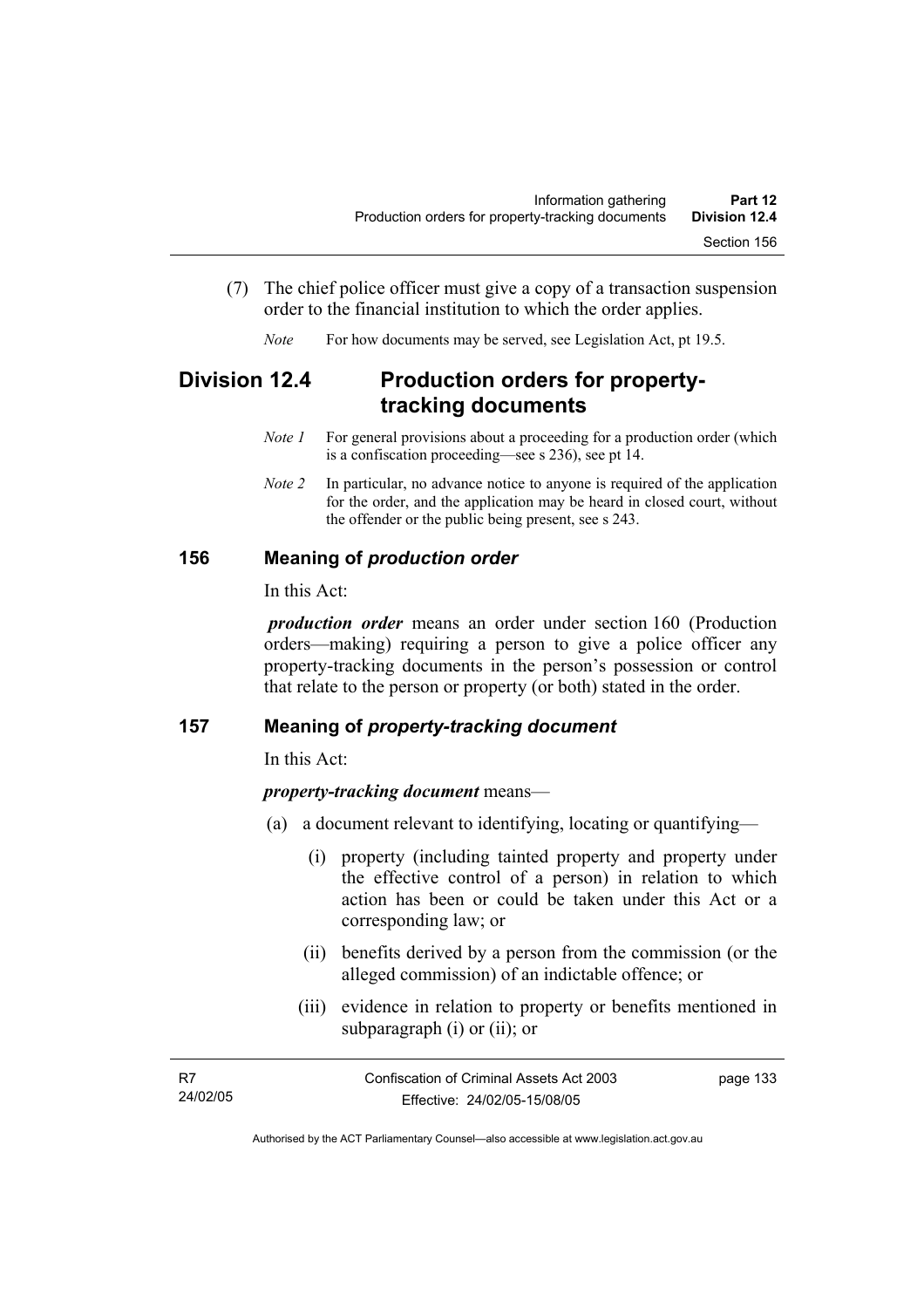- (b) a document relevant to identifying or locating a document necessary for the transfer of property mentioned in paragraph (a) (i); or
- (c) a document relevant to understanding a document mentioned in paragraph (a) or (b).
- *Note 1* For the meaning of *effective control*, see s 14.
- *Note 2* For the meaning of *in relation to*, see dict.
- *Note 3 Indictable offence* includes an offence against the law of the Commonwealth, a State or another Territory that may be dealt with under a law of the Commonwealth, the State or the other Territory as an indictable offence (see s 13 (2)).

#### **158 Production orders—application**

- (1) A police officer may apply to a relevant court for a production order.
- (2) The application may be made only if the police officer has reasonable grounds for suspecting that—
	- (a) someone has committed an indictable offence; and
	- (b) the person against whom the order is sought has possession or control of a property-tracking document in relation to the offence.
	- *Note Indictable offence* includes an offence against the law of the Commonwealth, a State or another Territory that may be dealt with under a law of the Commonwealth, the State or the other Territory as an indictable offence (see s 13 (2)).

#### **159 Production orders—affidavit supporting application**

- (1) An application for a production order must be supported by an affidavit of the applicant police officer stating the grounds for the officer's suspicions.
- (2) The court may require the police officer to give additional information about the grounds on which the order is sought.

| page 134 |  |
|----------|--|
|----------|--|

R7 24/02/05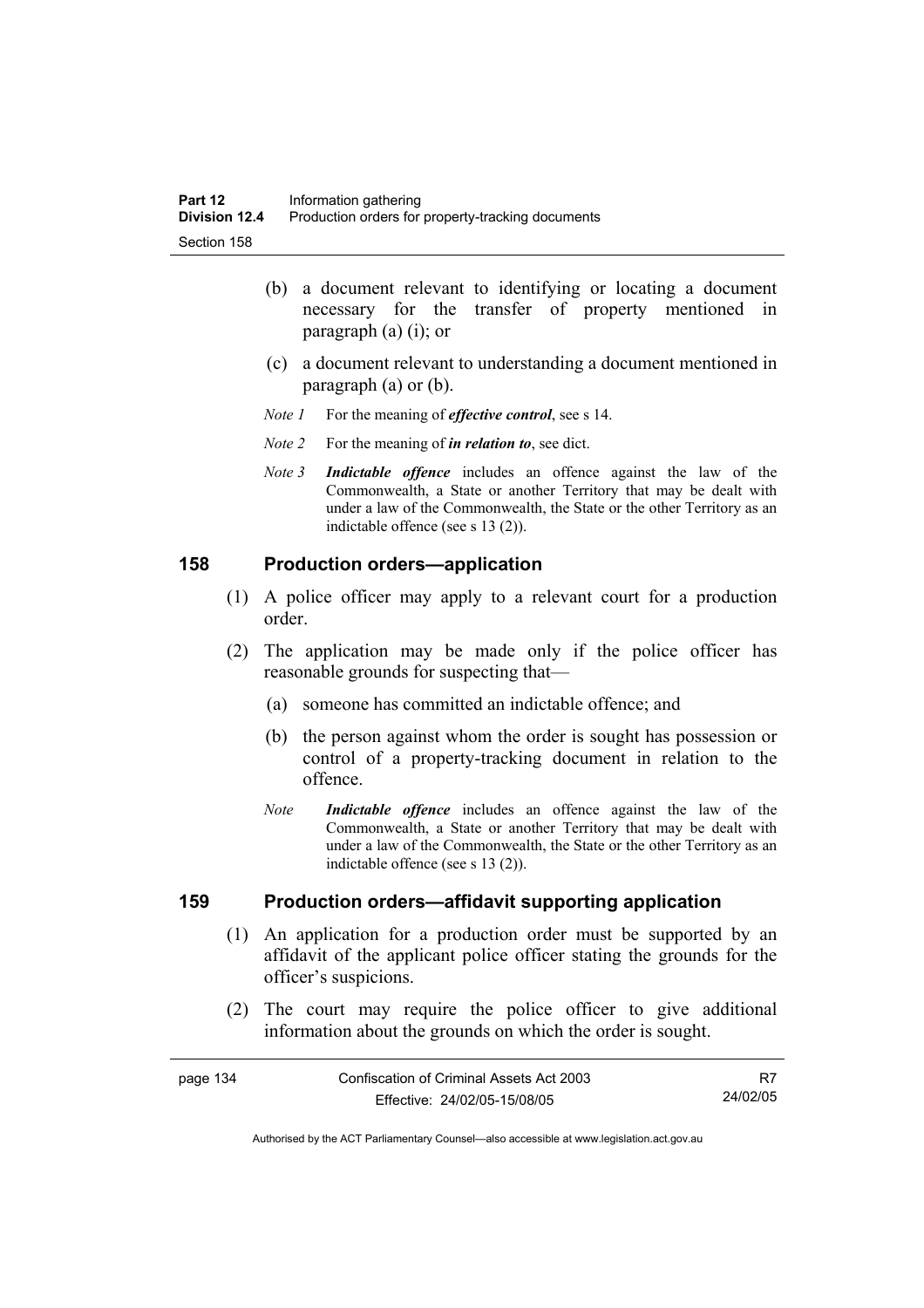## **160 Production orders—making**

- (1) This section applies if an application is made under section 158 (Production orders—application) to a relevant court for a production order requiring a person to give a police officer any propertytracking documents in the person's possession or control that relate to the person or property (or both) to which the application relates.
- (2) The relevant court must make the production order sought if, having regard to the police officer's affidavit supporting the application and any other evidence before the court, the court is satisfied that there are reasonable grounds for the officer's suspicions stated in the affidavit.
- (3) A production order must state—
	- (a) that it is a production order under this Act; and
	- (b) the person to whom the order applies; and
	- (c) that the person must give to a police officer any propertytracking documents in the person's possession or control that relate to the person or property (or both) stated in the order; and
	- (d) the place where and the time when, or the period within which, the documents must to be given to a police officer; and
	- (e) whether the relevant court making the order has declared that the order is a non-disclosable production order.
	- *Note* The disclosure of the existence or operation of a non-disclosable information order is prohibited, see s 192.
- (4) The order must also include a statement setting out the effect of division 12.6 (Information order offences) in relation to the order.
- (5) The chief police officer must give a copy of a production order to the person to whom the order applies.

*Note* For how documents may be served, see Legislation Act, pt 19.5.

page 135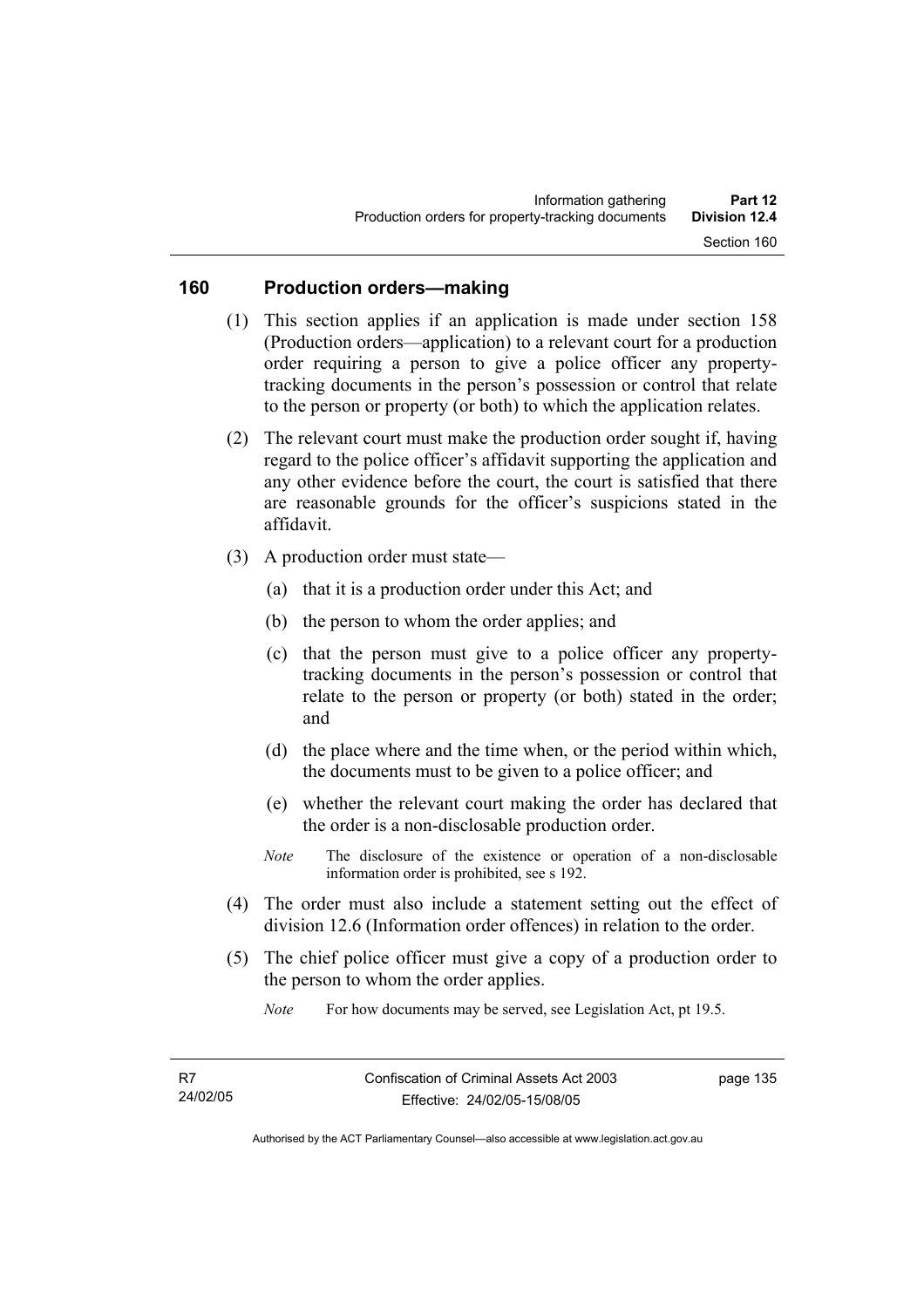## **161 Production order proceedings—restrictions on disclosure**

- (1) On application by the applicant police officer, a relevant court hearing an application for a production order may declare that the order is a non-disclosable production order.
	- *Note* The disclosure of the existence or operation of a non-disclosable information order is prohibited, see s 192.
- (2) In deciding whether to make a declaration under subsection (1), the court must have regard to whether the declaration—
	- (a) would promote the purposes of this Act; or
	- (b) is desirable to protect the integrity of an investigation (however described) for any purpose or a prosecution of an offence.
- (3) The court may also have regard to any other relevant matter in deciding whether to make a declaration under subsection (1).

#### **162 Production orders—variation**

- (1) This section applies if a court makes a production order requiring a person to give a document to a police officer.
- (2) The person may apply to the court for an order varying the production order.
- (3) If the court is satisfied that a document to which the production order relates is essential to the person's lawful business activities, the court may, by order, vary the production order to require the person to make the document available to a police officer for inspection.

## **163 Production orders—consequential powers about documents**

 (1) If a document is given to a police officer under a production order, the officer may—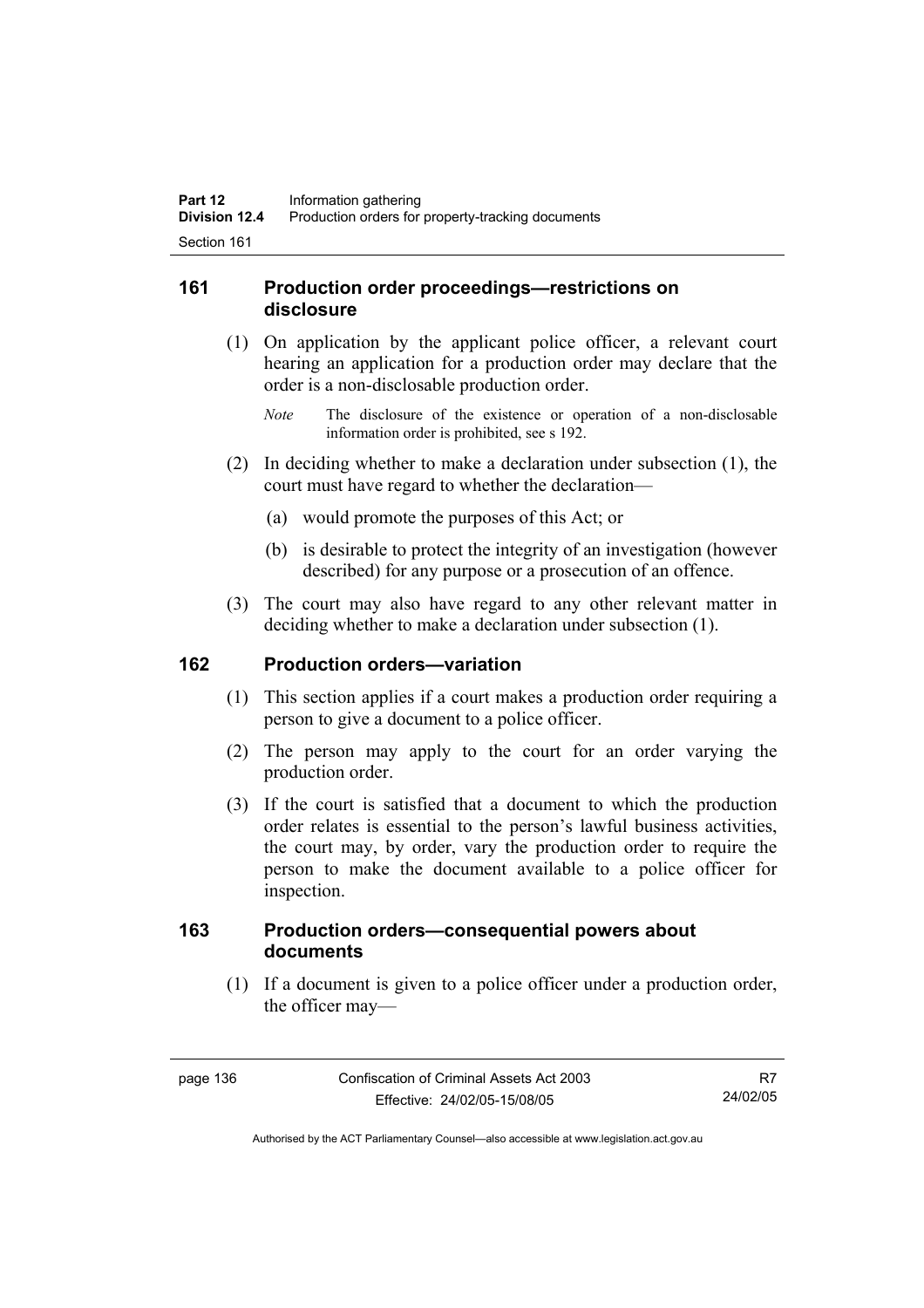- (a) take possession of, and make copies of, or take extracts from, the document; and
- (b) keep the document for the period necessary for this Act.
- (2) If a police officer keeps a document given to the officer under a production order, the officer must, if asked by a person who would be entitled to inspect the document if it was not in the officer's possession—
	- (a) give the person a copy of the document certified by the officer in writing to be a true copy of the document; or
	- (b) at any reasonable time, allow the person to inspect the document, make copies of it or take extracts from it.
- (3) If a document is made available to a police officer for inspection under a production order as varied under section 162, the officer may make copies of, or take extracts from, the document.

# **Division 12.5 Examination orders and notices**

- *Note 1* For general provisions about a proceeding for an examination order (which is a confiscation proceeding—see s 236), see pt 14.
- *Note 2* In particular, no advance notice to anyone is required of the application for the order, and the application may be heard in closed court, without the person to whom the notice applies or the public being present, see s 243.

# **Subdivision 12.5.1 Preliminary**

## **164 Definitions for div 12.5**

In this division:

*associate*, of a person, includes an individual or corporation that has a family, personal, business or other relationship with the person.

*authorised investigator*—see section 165 (1).

page 137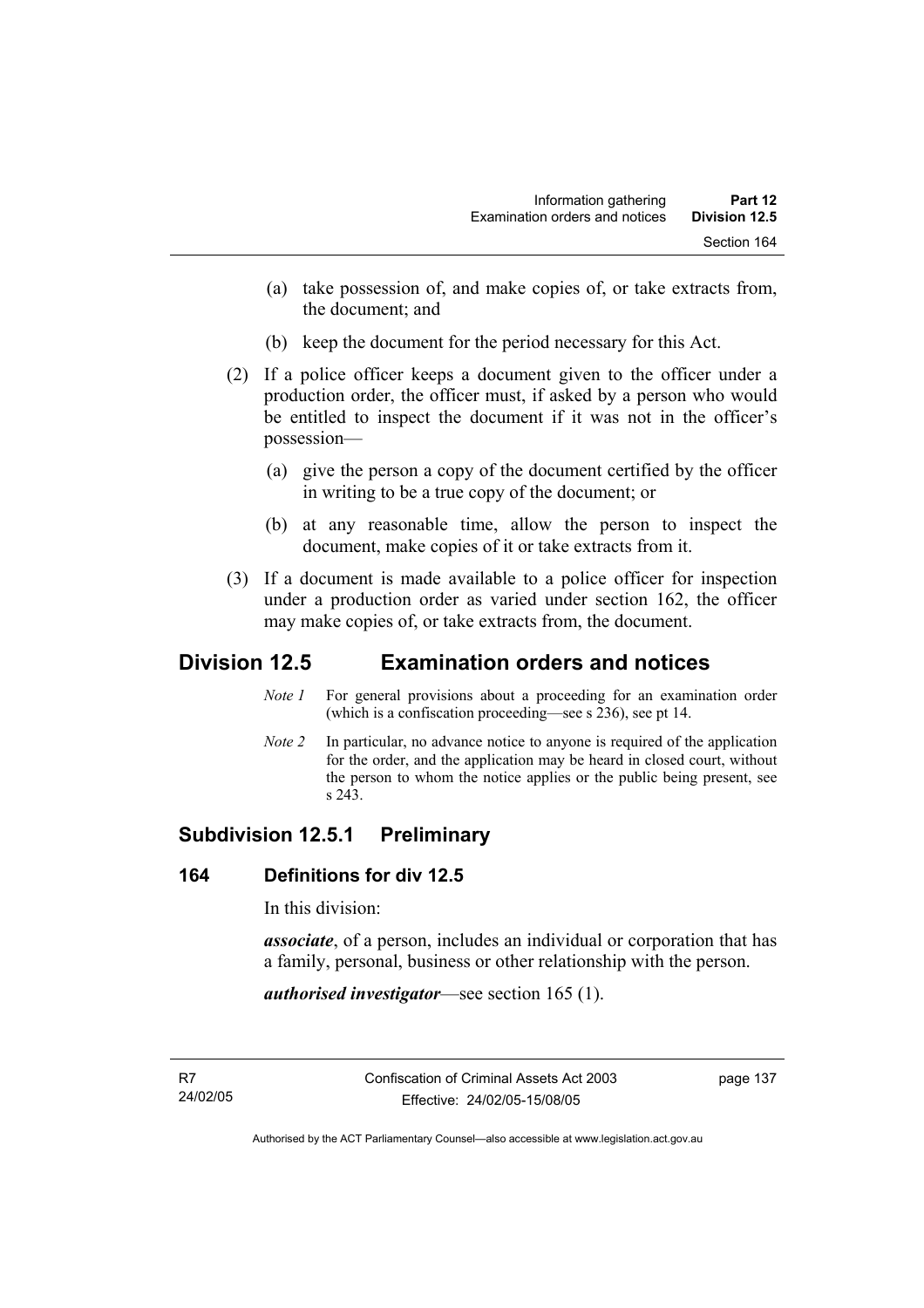*investigation*, in relation to a person, means—

- (a) an investigation of any of the following:
	- (i) any property of or under the effective control of, and any dealings with property by, the person or an associate of the person in relation to which action has been or could be taken under this Act or a corresponding law;
	- (ii) benefits derived by the person, or an associate of the person, from the commission (or the alleged commission) of an indictable offence;
	- (iii) the financial affairs of the person or an associate of the person; or
- (b) an investigation to decide whether an application could be made for an order under this Act (including another order under this part), a corresponding law order or a search warrant under part 13 (Search warrants), in relation to anyone; or
- (c) an investigation to decide whether a proceeding could be begun against anyone for an offence against this Act or a corresponding law or for a money laundering offence.
- *Note 1* For the meaning of *effective control*, see s 14.
- *Note 2* For the meaning of *in relation to*, see dict.
- *Note 3* A *money laundering offence* includes a prescribed offence against a law of the Commonwealth, a State or another Territory, see dict.

## **165 Authorised investigators**

- (1) The chief police officer may, in writing, authorise a police officer (an *authorised investigator*) of the rank of superintendent (or higher) to exercise powers under this division in relation to the investigation stated in the authorisation.
- (2) The chief police officer may give an authorisation under subsection (1) only if the chief police officer is satisfied that the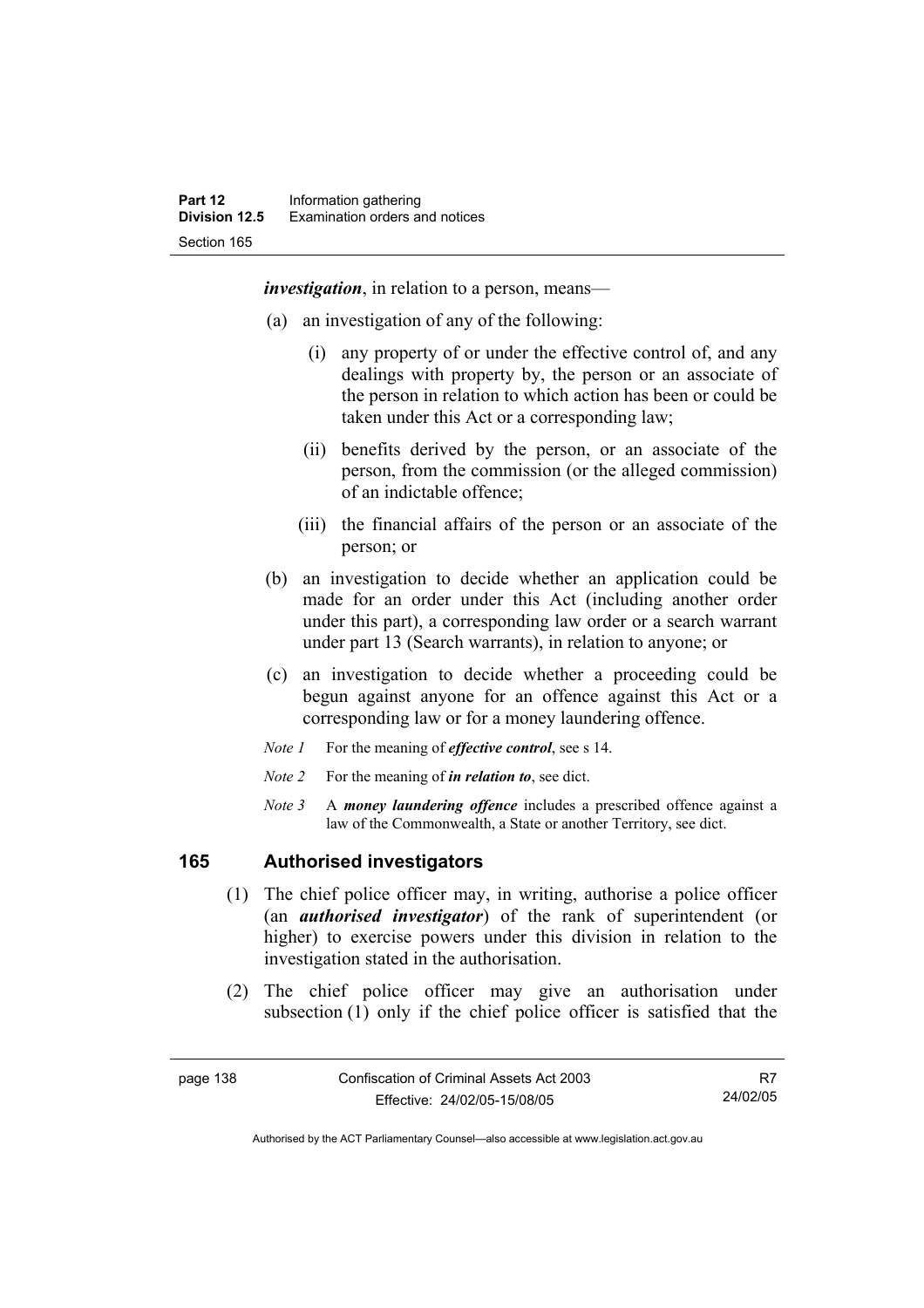police officer has the necessary qualifications, expertise and experience to examine people in relation to the investigation.

- (3) An authorised investigator must exercise the investigator's functions under the supervision of, and in accordance with any directions of, the DPP.
- (4) For subsection (3), the authorised investigator must consult with the DPP about the conduct of an examination.

# **Subdivision 12.5.2 Examination orders**

## **166 Meaning of** *examination order*

In this Act:

*examination order* means an order under section 169 (Examination orders—making) authorising an authorised investigator to give the person (or people) to whom the order applies an examination notice in relation to the investigation stated in the order.

## **167 Examination orders—application**

- (1) An authorised investigator may apply to a relevant court for an examination order for the investigation for which the investigator is an authorised investigator.
- (2) The application must state the investigation to which the application relates and the person (or people) the investigator proposes to examine in relation to the investigation.
- (3) The application may be made only if the authorised investigator has reasonable grounds for suspecting that the person (or people) can give the investigator information or documents, including propertytracking documents, (or both) in relation to the investigation for which the investigator is an authorised investigator.

*Note* For the meaning of *in relation to*, see dict.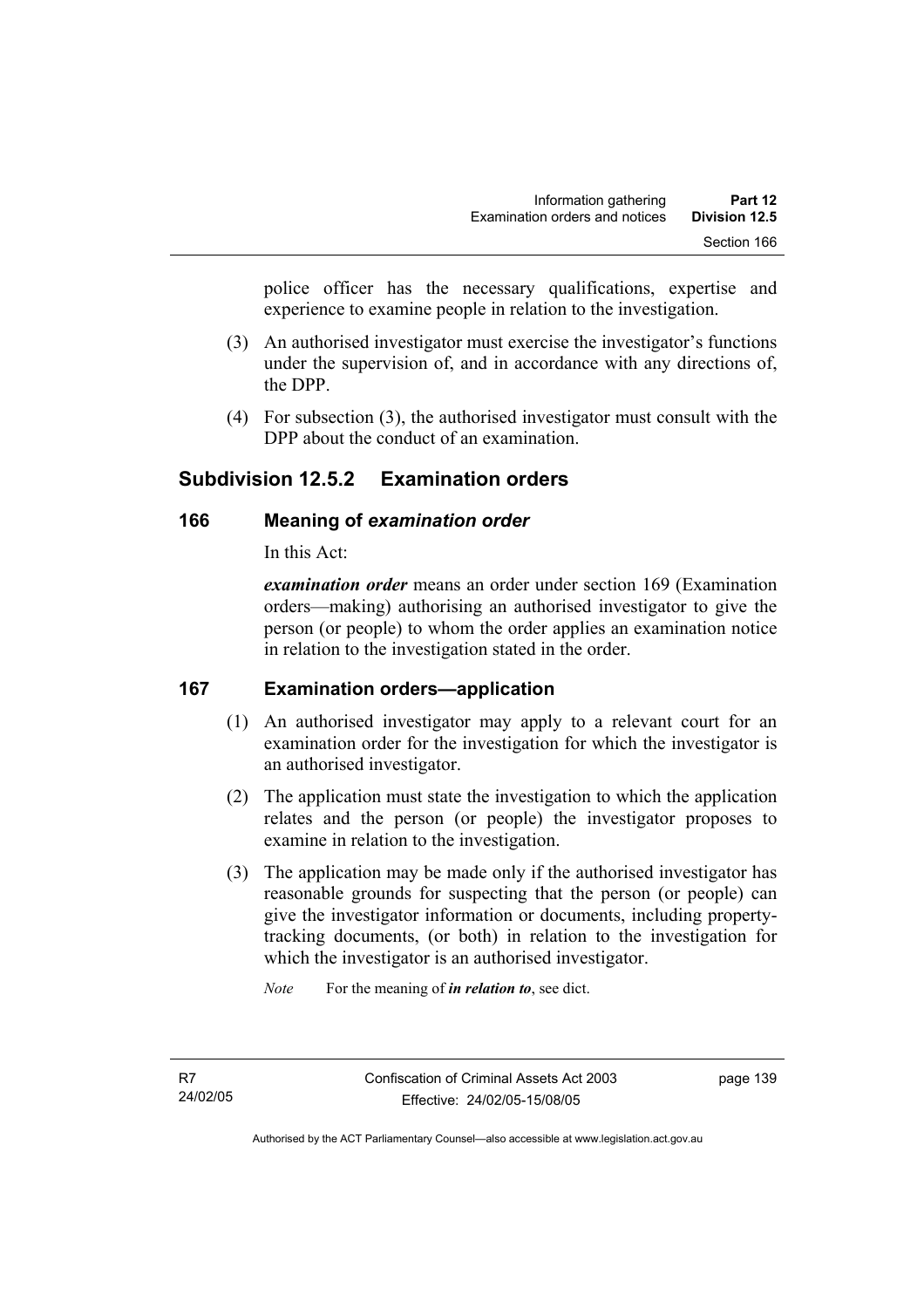## **168 Examination orders—affidavit supporting application**

- (1) An application for an examination order must be supported by an affidavit of the applicant authorised investigator stating the grounds for the investigator's suspicions.
- (2) The court may require the authorised investigator to give additional information about the grounds on which the order is sought.

## **169 Examination orders—making**

- (1) This section applies if an application is made under section 167 (Examination orders—application) to a relevant court for an examination order authorising an authorised investigator to give the person (or people) to whom the application relates an examination notice in relation to the investigation stated in the application.
- (2) The relevant court must make the examination order if, having regard to the authorised investigator's affidavit supporting the application and any other evidence before the court, the court is satisfied that—
	- (a) the investigator is authorised under section 165 (Authorised investigators) in relation to the investigation stated in the application; and
	- (b) there are reasonable grounds for the investigator's suspicions stated in the affidavit.
- (3) An examination order must state—
	- (a) that it is an examination order under this Act; and
	- (b) the person (or people) to whom the order applies; and
	- (c) the investigation to which the order relates; and
	- (d) whether the order applies to documents; and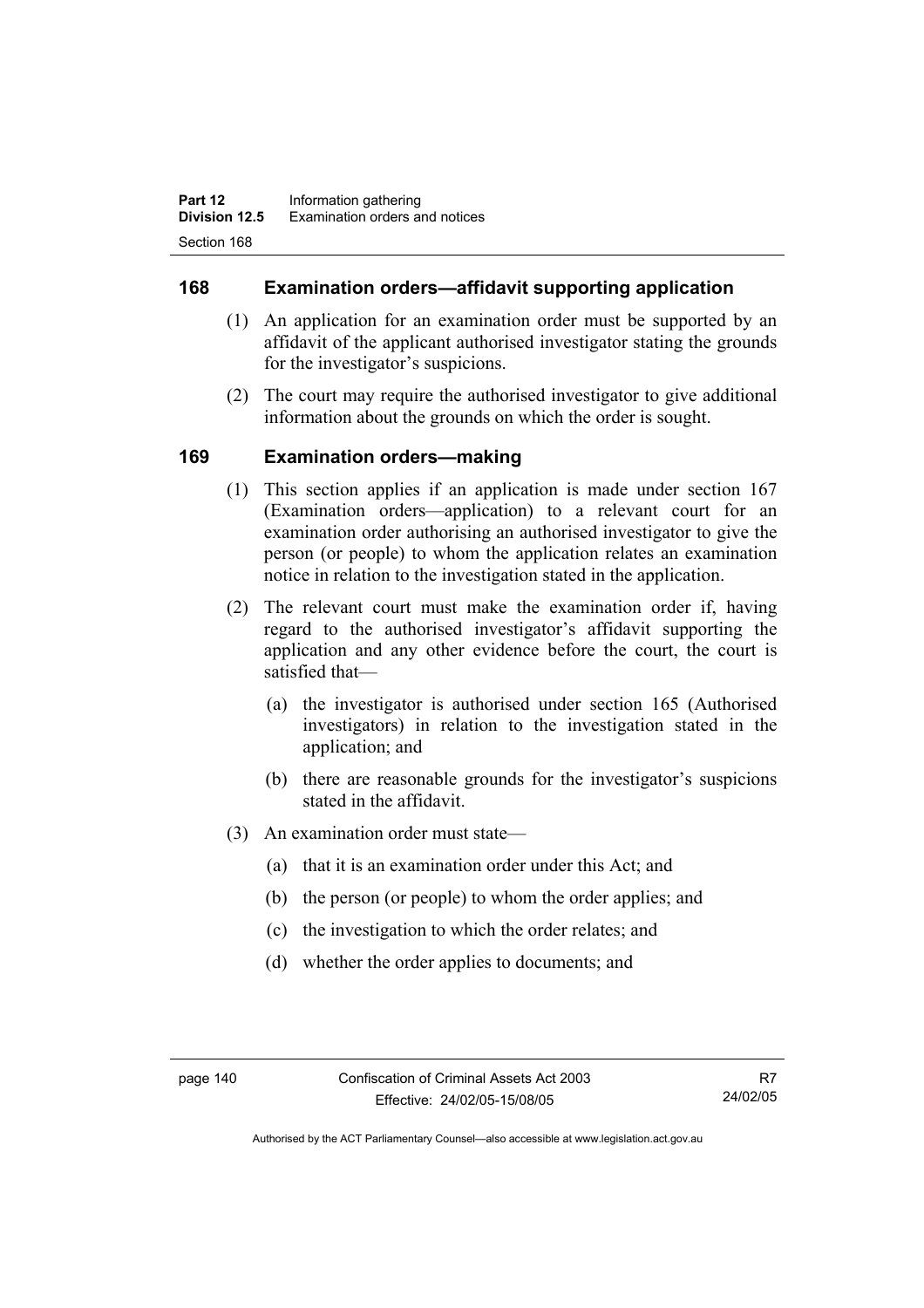- (e) if the order applies to documents—the kinds of documents that a person to whom the order applies may be required to produce under an examination notice; and
- (f) whether the relevant court making the order has declared that the order is a non-disclosable examination order.
- *Note* The disclosure of the existence or operation of a non-disclosable information order is prohibited, see s 192.

## **170 Examination order proceedings—restrictions on disclosure**

- (1) On application by the applicant authorised investigator, a relevant court hearing an application for an examination order may declare that the order is a non-disclosable examination order.
	- *Note* The disclosure of the existence or operation of a non-disclosable information order is prohibited, see s 192.
- (2) In deciding whether to make a declaration under subsection (1), the court must have regard to whether the declaration—
	- (a) would promote the purposes of this Act; or
	- (b) is desirable to protect the integrity of an investigation (however described) for any purpose or a prosecution of an offence.
- (3) The court may also have regard to any other relevant matter in deciding whether to make a declaration under subsection (1).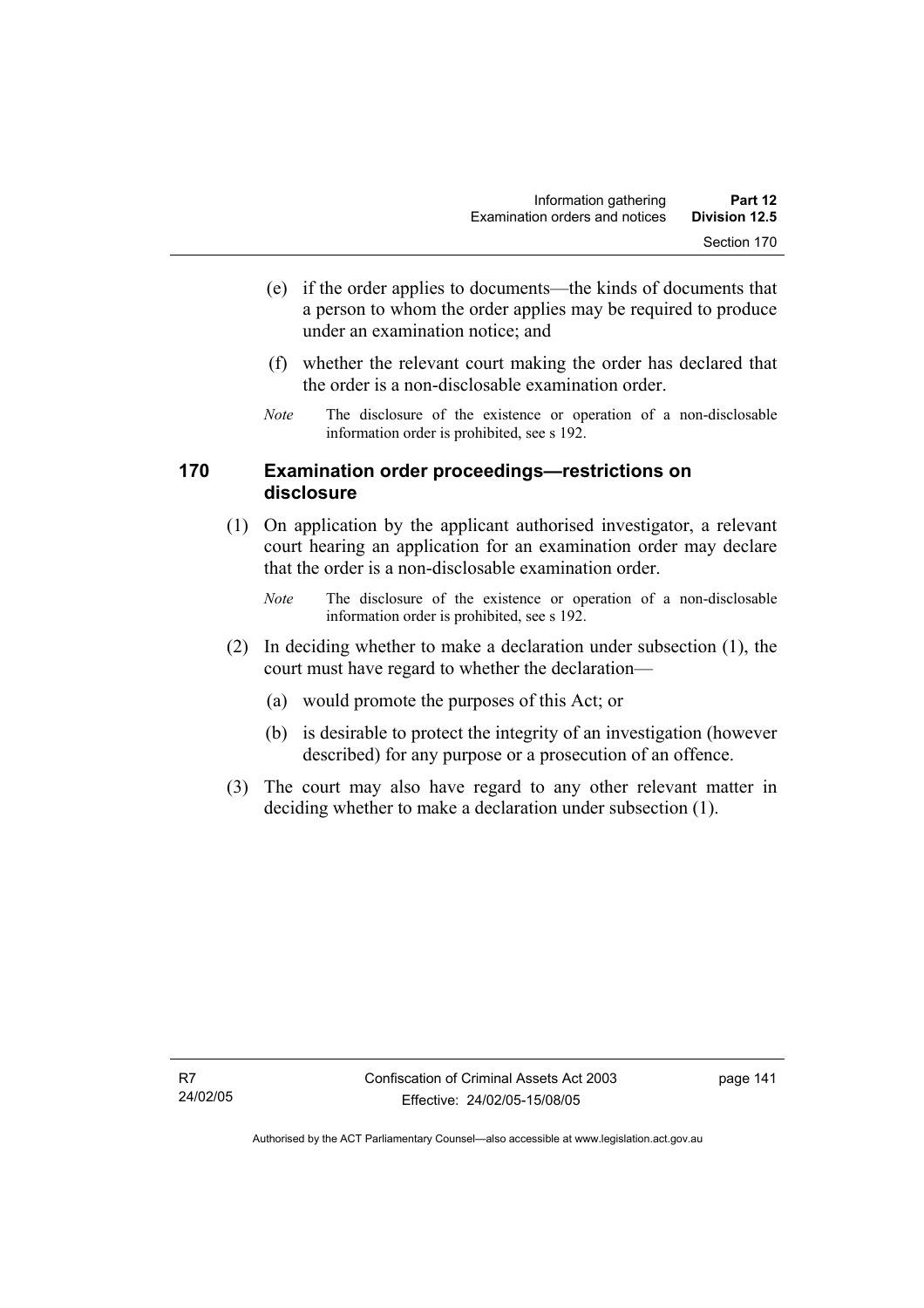## **Subdivision 12.5.3 Examination notices**

#### **171 Meaning of** *examination notice*

In this Act:

*examination notice* means a notice by an authorised investigator requiring a person to give the investigator any information or documents (or both) the person has in relation to the investigation stated in the notice.

- *Note 1* For the meaning of *in relation to*, see dict.
- *Note 2* It is an offence to contravene an examination notice, to give false or misleading information in purported compliance with an examination notice, or to disclose the existence or operation of the notice (see sdiv 12.5.5 and div 12.6).

## **172 Examination notices—giving**

 (1) An authorised investigator may give an examination notice to a person who is subject to an examination order for the investigation authorised by the order.

*Note* For how documents may be served, see Legislation Act, pt 19.5.

- (2) The examination notice is a non-disclosable examination notice if the relevant court that made the examination order to which the notice relates declared that the examination order is a nondisclosable examination order.
	- *Note* The disclosure of the existence or operation of a non-disclosable information order is prohibited, see s 192.
- (3) To remove any doubt, an authorised investigator may give 2 or more examination notices in relation to the same investigation to the same person.

## **173 Examination notices—form**

 (1) An examination notice must be signed by the authorised investigator giving it.

R7 24/02/05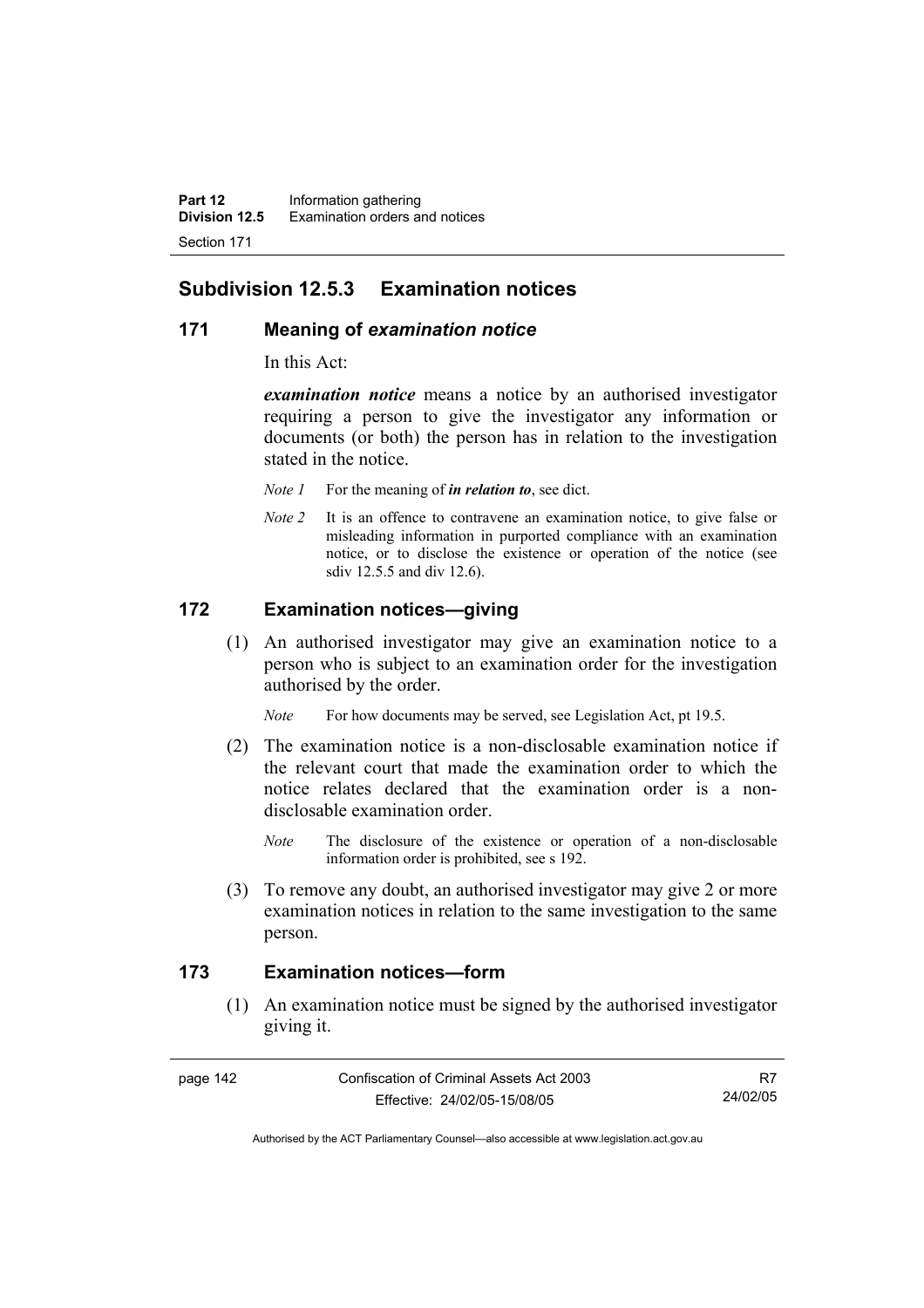- (2) The notice must state—
	- (a) that it is an examination notice under this Act; and
	- (b) the person to whom the notice applies; and
	- (c) the investigation about which the person is to be examined; and
	- (d) the time when and the place where the person is required to attend for examination; and
	- (e) whether the examination notice is a non-disclosable examination notice.
	- *Note 1* For when an examination notice is non-disclosable, see s 172 (2).

- (3) If the examination order to which the notice relates applies to documents, the notice may require the person to give the authorised investigator, at the examination, any documents (including propertytracking documents) of the kind stated in the order that the person has in relation to the investigation stated in the notice.
- (4) The notice must also include a statement setting out the effect of subdivision 12.5.5 (Offences—examination notices) and division 12.6 (Information order offences) in relation to examination notices.

# **Subdivision 12.5.4 Conducting examinations**

## **174 Time and place of examination**

- (1) The examination of a person must be conducted at the time and place stated in the examination notice given to the person.
- (2) However, the time and place of the examination may be changed by agreement between the authorised investigator and the person to whom the examination notice was given or the person's lawyer.

page 143

*Note 2* The disclosure of the existence or operation of a non-disclosable information order is prohibited, see s 192.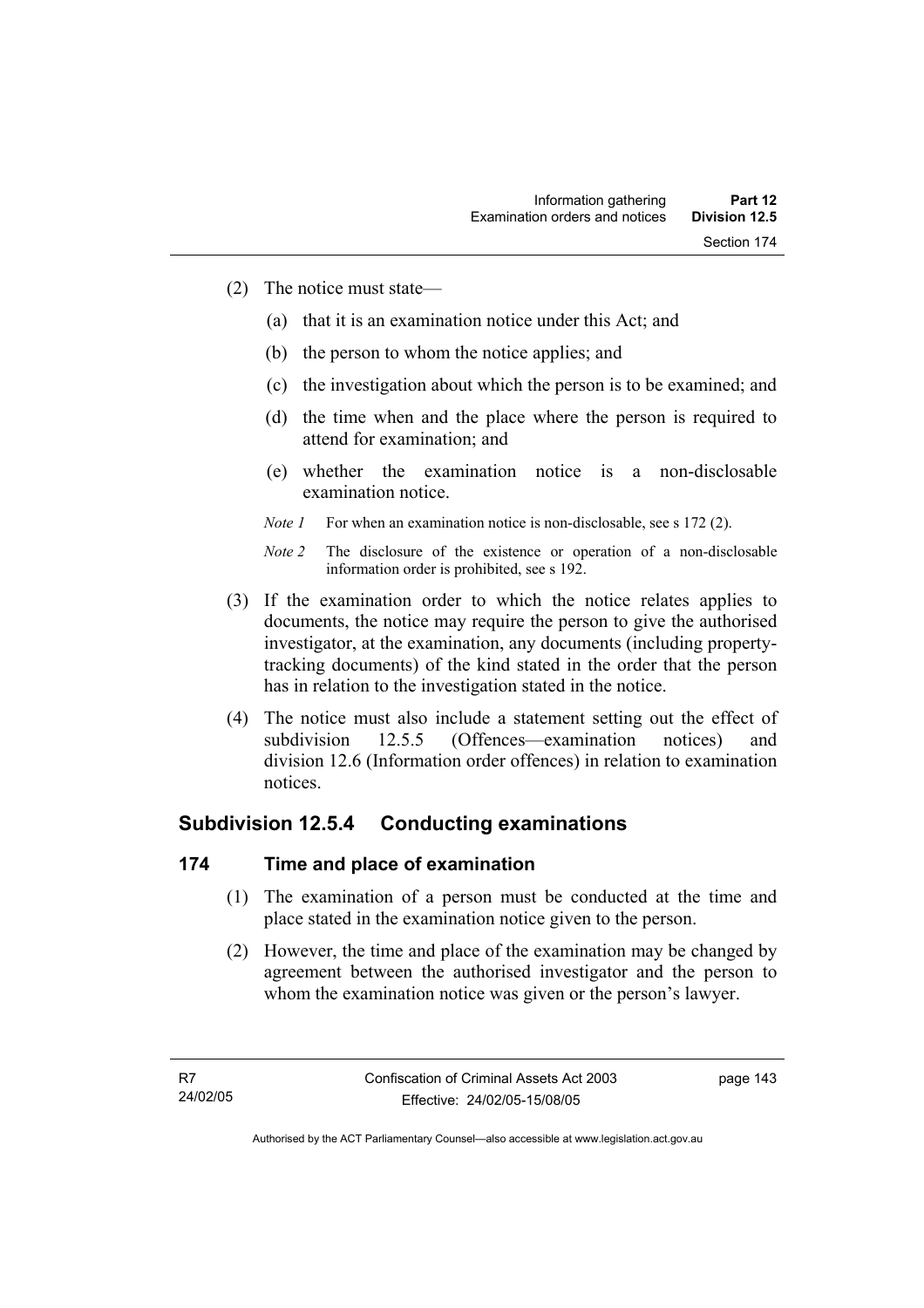## **175 Requirements made of person examined**

- (1) A person to whom an examination notice applies may be examined on oath or affirmation by the authorised investigator.
	- *Note* For the taking of an oath or the making of an affirmation, see the *Oaths and Affirmations Act 1984.*
- (2) For subsection (1), the authorised investigator may—
	- (a) require the person either to take an oath or make an affirmation; and
	- (b) administer an oath or affirmation to the person.
- (3) The authorised investigator may require the person to answer a question that is put to the person at the examination

#### **176 Conduct of examination**

- (1) The examination of the person must take place in private.
- (2) The authorised investigator may give directions about who may be present during the examination, or during a part of it.
- (3) The following people are entitled to be present at the examination:
	- (a) the authorised investigator;
	- (b) the person being examined, and the person's lawyer;
	- (c) anyone else who is entitled to be present because of a direction under subsection (2).
- (4) The authorised investigator may arrange for a record of the examination to be made.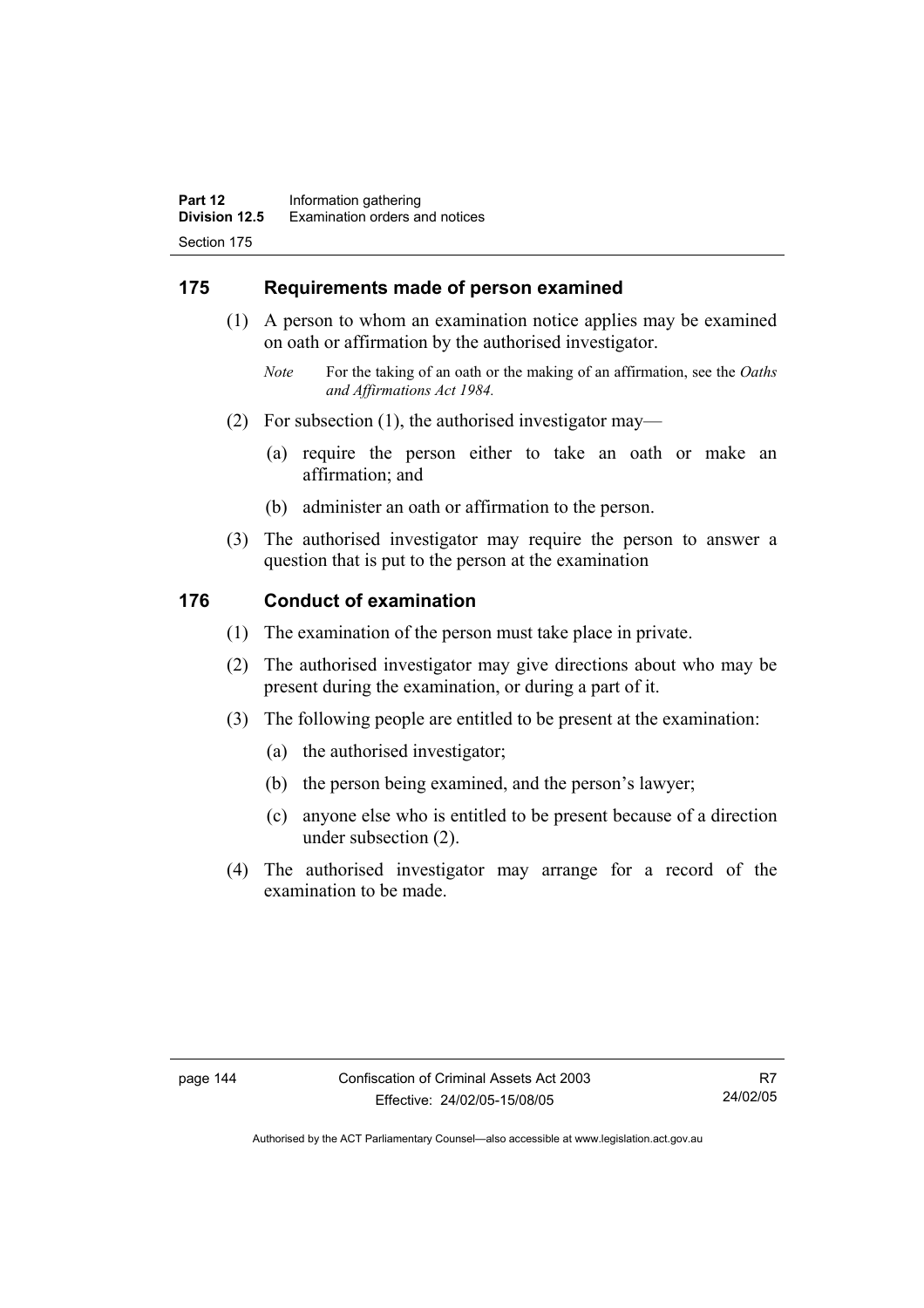- (5) The *Evidence (Miscellaneous Provisions) Act 1991*, part 3 (Use of audiovisual links and audio links) applies to an examination under this division as if a reference to evidence were a reference to an examination under this division and any other necessary changes were made.
	- *Note* An authorised investigator is a Territory court for the *Evidence (Miscellaneous Provisions) Act 1991*, pt 3 (see s 16, defs *State*, *Territory court* and *tribunal*).

## **177 Role of the examinee's lawyer**

The lawyer of the person being examined may, at the times during the examination that the authorised investigator decides, address the investigator and examine the person about matters about which the investigator has examined (or proposes to examine) the person.

## **178 Examinations—consequential powers about documents**

- (1) If a document is given to an authorised investigator under an examination notice, the investigator may—
	- (a) take possession of, and make copies of, or take extracts from, the document; and
	- (b) keep the document for the period necessary for this Act.
- (2) If an authorised investigator keeps a document given to the investigator under an examination notice, the investigator must, if asked by a person who would be entitled to inspect the document if it was not in the investigator's possession—
	- (a) give the person a copy of the document certified by the investigator in writing to be a true copy of the document; or
	- (b) at any reasonable time, allow the person to inspect the document, make copies of it or take extracts from it.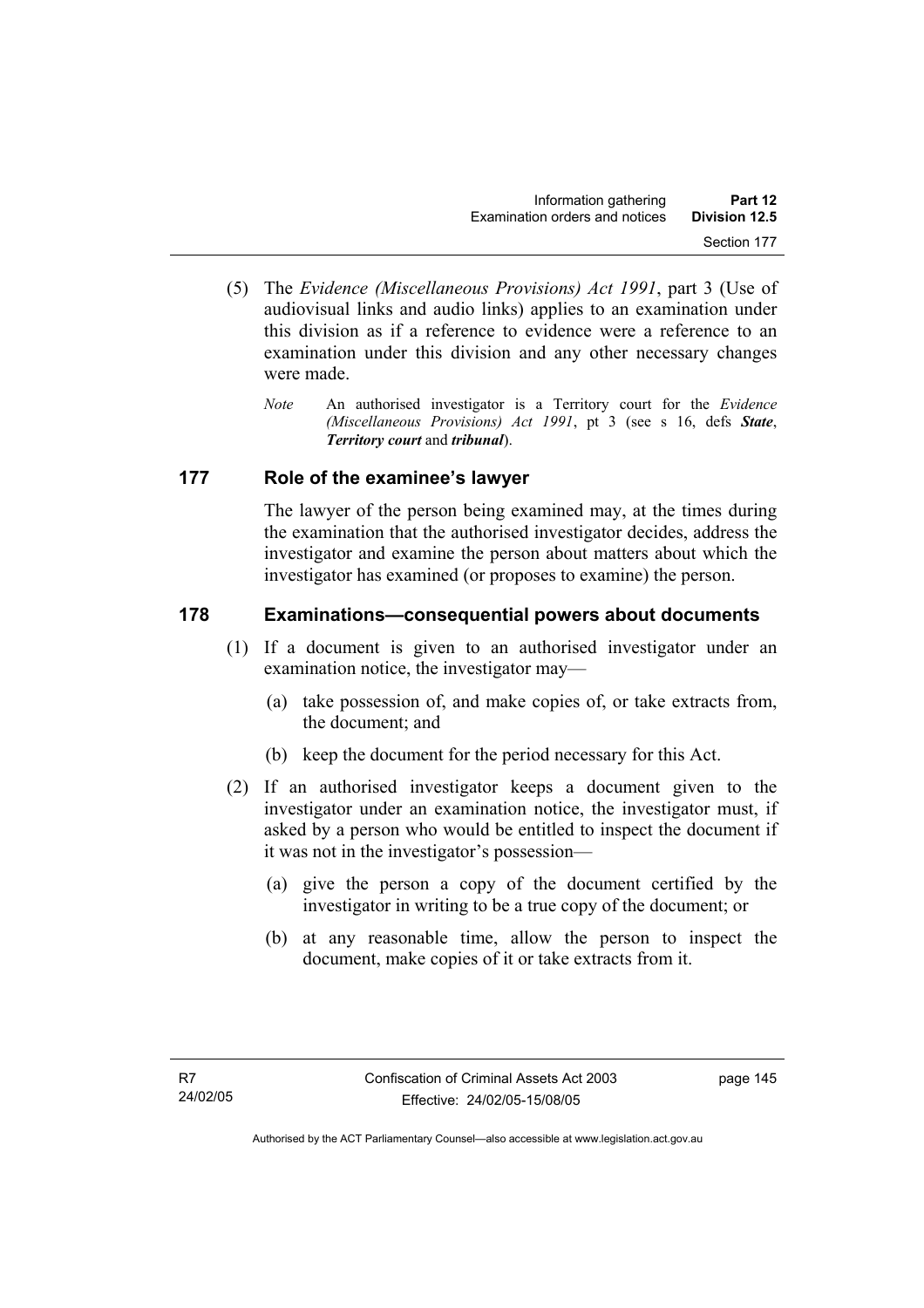## **179 Examinations—additional restrictions on disclosure**

- (1) This section applies in relation to the examination of a person under an examination notice (other than a notice that is a non-disclosable examination notice under section 172 (2) (Examination notices giving)).
	- *Note 1* For non-disclosable examination notices, see s 172 (2). The disclosure of the existence or operation of a non-disclosable examination notice is prohibited, see s 192.
	- *Note 2* The disclosure of matter relating to a direction under this section is prohibited, see s 185.
- (2) An authorised investigator may, on the investigator's own initiative or at the request of the person being examined or the DPP, give directions prohibiting or restricting the publication or disclosure of all or any of the following:
	- (a) the fact that an examination notice has been given to a person;
	- (b) any information about the examination (whether or not an examination has been held);
	- (c) any information given, statement made, document produced or thing done during the examination;
	- (d) any information, document or thing derived from anything mentioned in this subsection.
- (3) In deciding whether to give a direction under subsection (2), the authorised investigator must have regard to whether the direction—
	- (a) would promote the purposes of this Act; or
	- (b) is desirable to protect the integrity of an investigation (however described) for any purpose or a prosecution of an offence.
- (4) The authorised investigator may also have regard to any other relevant matter in deciding whether to give a direction under subsection (2).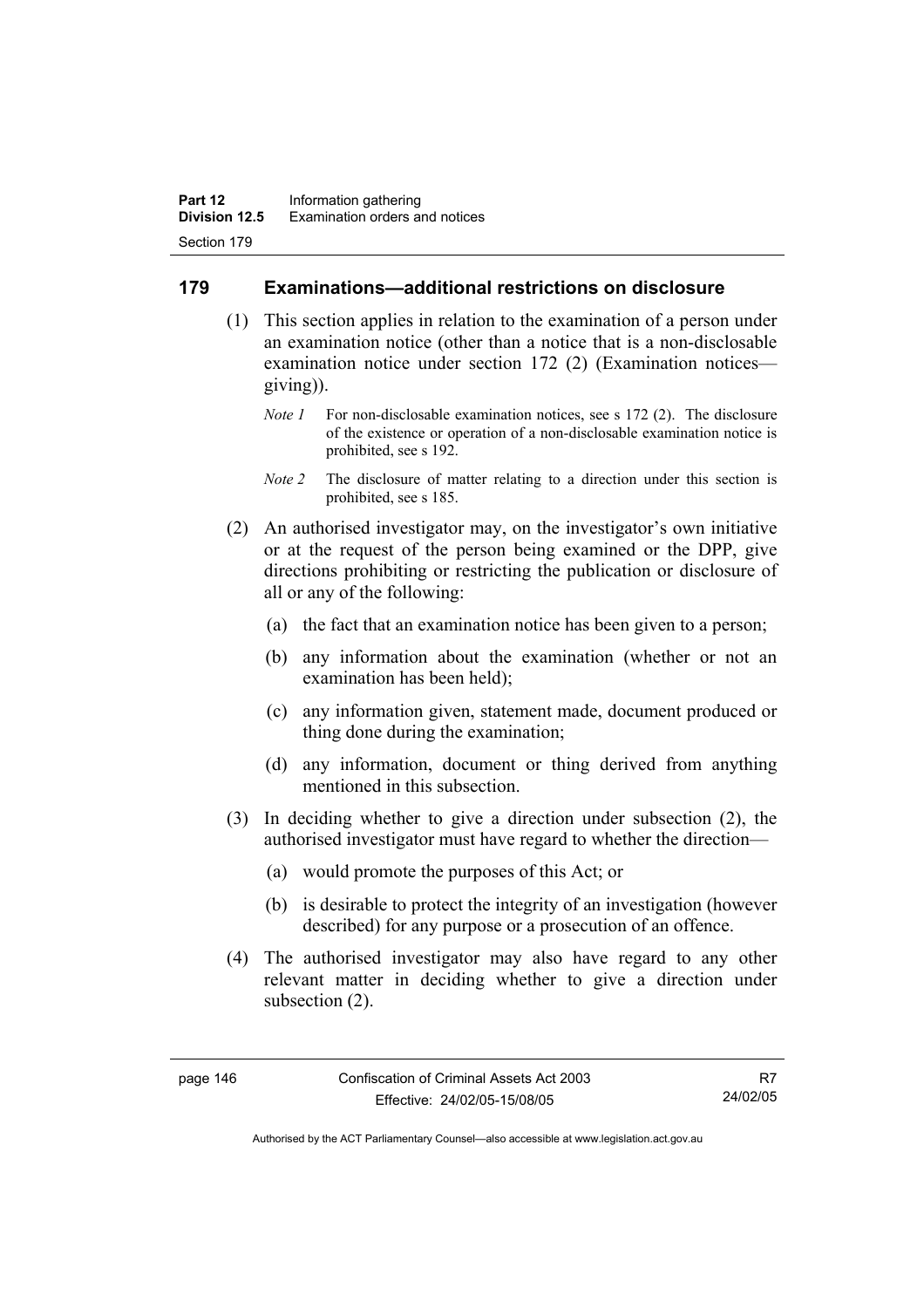#### **180 Protection of authorised investigator etc**

- (1) An authorised investigator has, in the exercise of his or her functions as an authorised investigator, the same protection and immunity as a judge.
- (2) A lawyer appearing at the examination on behalf of the person being examined has the same protection and immunity as a barrister has in appearing for a party in a proceeding in the Supreme Court.
- (3) A person being examined under this division—
	- (a) has the same protection as a witness in a proceeding in the Supreme Court; and
	- (b) in addition to the penalties provided by this Act, is subject to the same liabilities as a witness in a proceeding in the Supreme Court.

## **Subdivision 12.5.5 Offences—examination notices**

*Note* For other applicable offences, see div 12.6 (Information order offences).

## **181 Obstruction etc of authorised investigator**

- (1) A person commits an offence if—
	- (a) the person knows that, or is reckless about the fact that, a person is an authorised investigator; and
	- (b) the person obstructs, hinders, intimidates or resists the investigator in the exercise of the investigator's functions.

Maximum penalty: 200 penalty units, imprisonment for 2 years or both.

(2) Strict liability applies to subsection (1) (b).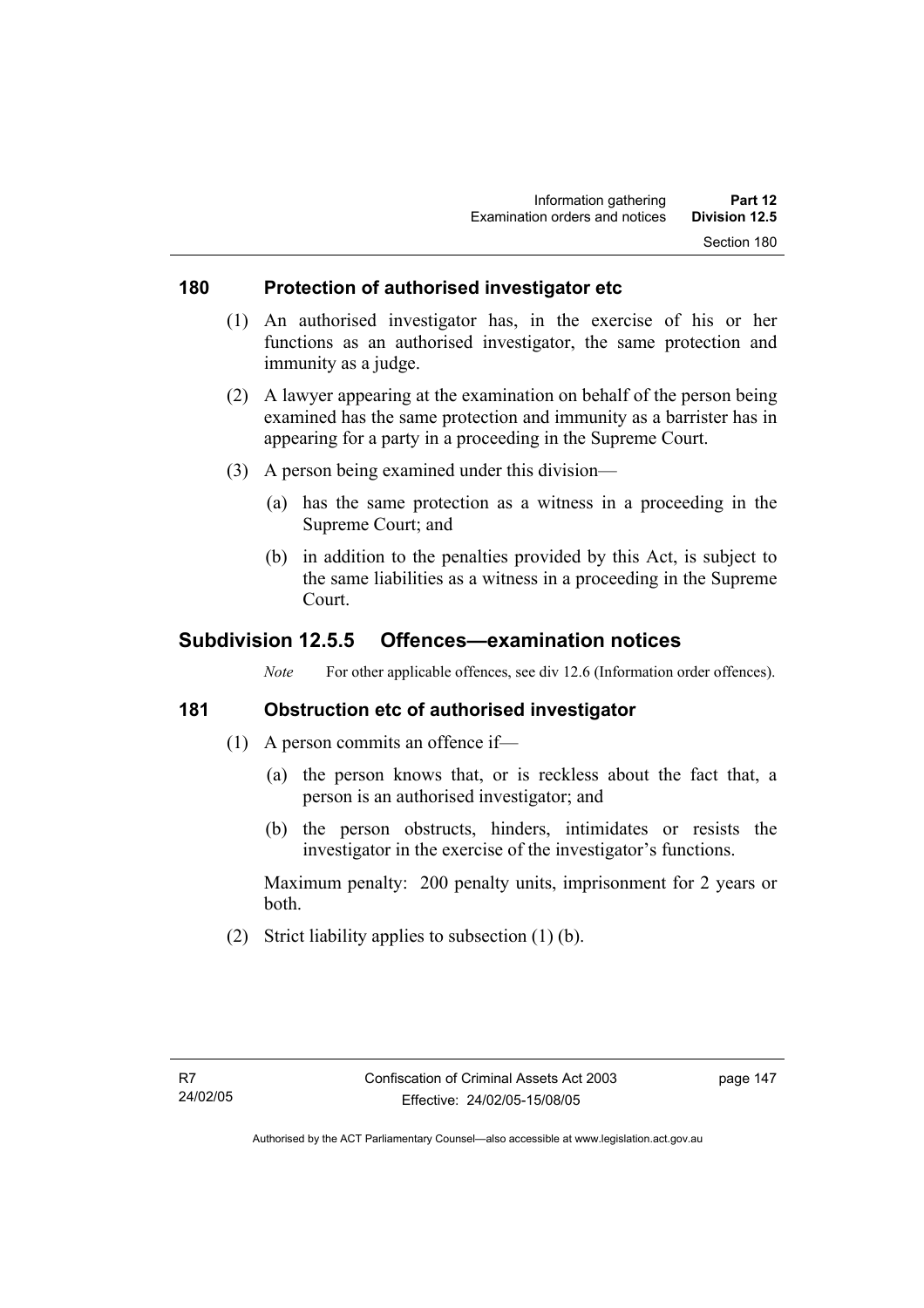## **182 Failing to attend examination**

- (1) A person commits an offence if the person is required by an examination notice to attend an examination and the person fails to attend the examination at—
	- (a) the time and place stated in the notice; or
	- (b) the time and place as changed under section 174 (2) (Time and place of examination).

Maximum penalty: 200 penalty units, imprisonment for 2 years or both.

(2) An offence against this section is a strict liability offence.

#### **183 Offences relating to appearance at examination**

- (1) A person who is required by an examination notice to attend an examination commits an offence if, during the examination, the person—
	- (a) fails to be sworn or to make an affirmation that the authorised investigator requires the person to swear or make; or
	- (b) fails to answer a question that the authorised investigator requires the person to answer; or
	- (c) fails to produce a document that the person is required under the examination notice to produce at the examination; or
	- (d) leaves the examination before being excused by the authorised investigator.

Maximum penalty: 200 penalty units, imprisonment for 2 years or both.

- (2) However, subsection (1) (c) does not apply if the person complied with the notice in relation to production of a document (if any) to the extent that it was practicable to do so.
- (3) An offence against this section is a strict liability offence.

| page 148 | Confiscation of Criminal Assets Act 2003 |          |
|----------|------------------------------------------|----------|
|          | Effective: 24/02/05-15/08/05             | 24/02/05 |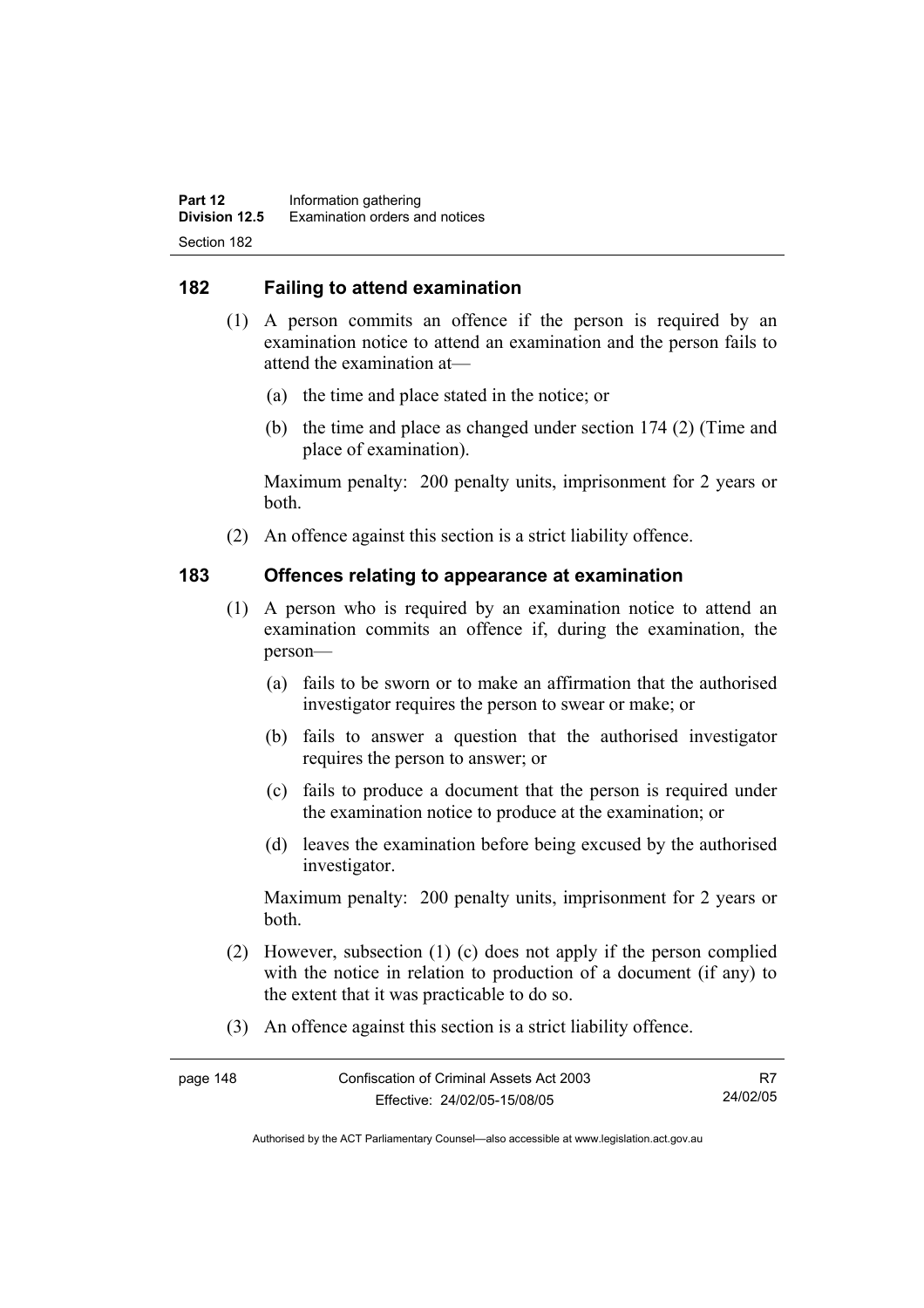#### **184 Unauthorised presence at an examination**

- (1) A person commits an offence if the person—
	- (a) is present at an examination; and
	- (b) is not entitled under section 176 (3) (Conduct of examination) to be present.

Maximum penalty: 50 penalty units, imprisonment for 6 months or both.

(2) An offence against this section is a strict liability offence.

#### **185 Examinations—additional disclosure offences**

*Note* An offence against this section is a strict liability offence, see s (7).

- (1) A person commits an offence if—
	- (a) an authorised investigator has given a direction under section 179 (2) (Examinations—additional restrictions on disclosure) prohibiting or restricting the publication or disclosure of a matter mentioned in the subsection; and
	- (b) the person has notice of the direction (whether by being given a copy of the direction or otherwise); and
	- (c) the person publishes or discloses the matter to someone else.

Maximum penalty: 200 penalty units, imprisonment for 2 years or both.

- (2) A person commits an offence if—
	- (a) an authorised investigator has given a direction under section 179 (2) prohibiting or restricting the publication or disclosure of a matter mentioned in the subsection; and
	- (b) the person has notice of the direction (whether by being given a copy of the direction or otherwise); and

page 149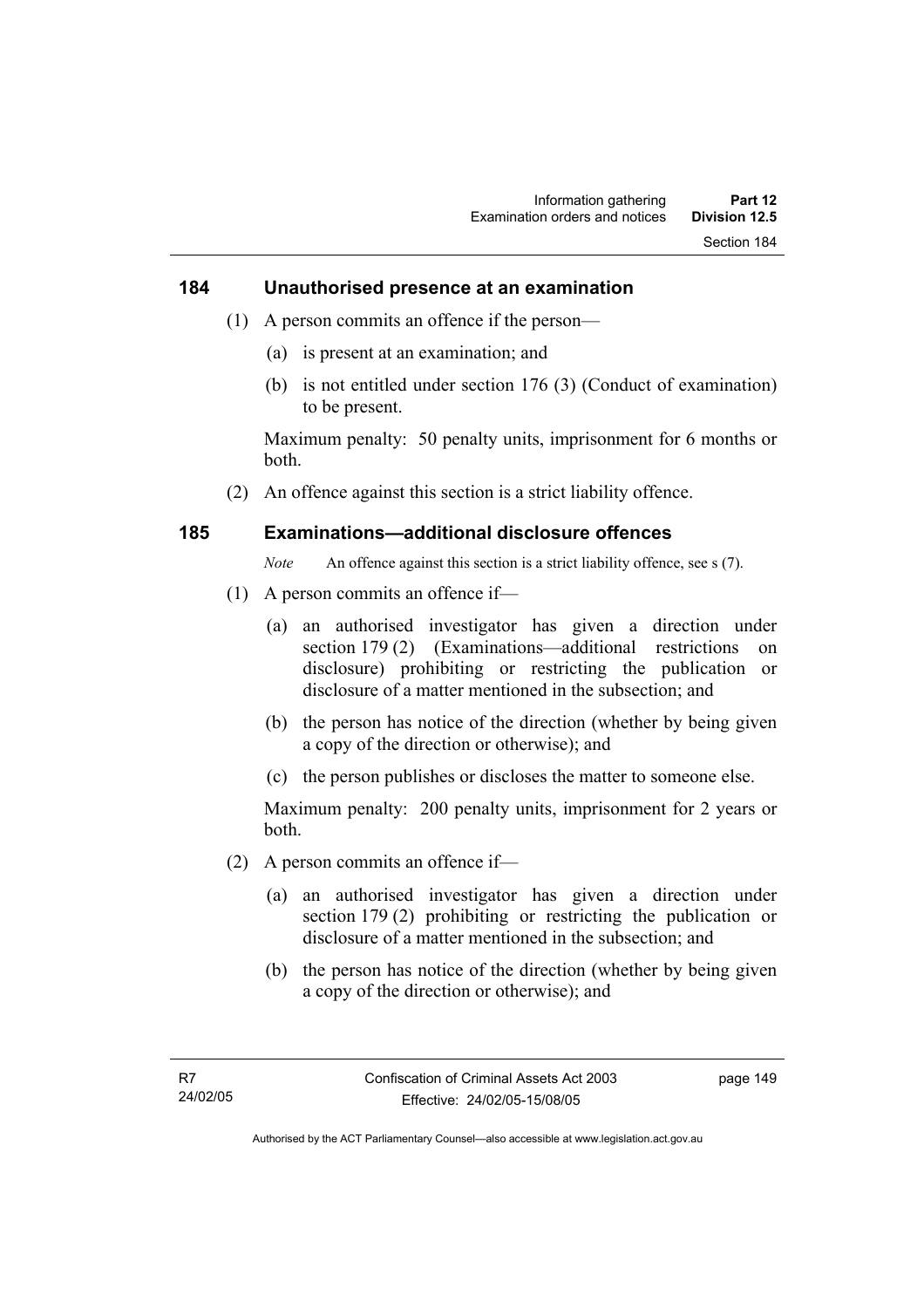- (c) the person publishes or discloses information to someone else; and
- (d) the other person could infer from the information the matter to which the direction relates.

Maximum penalty: 200 penalty units, imprisonment for 2 years or both.

- (3) Subsections (1) and (2) do not apply if the publication or disclosure is made to any of the following entities in the circumstances mentioned for the entity:
	- (a) a police officer—in any circumstances;
	- (b) an officer, employee or agent of the person—to ensure that the order is complied with and the person to whom the publication or disclosure is made is given notice of the direction (whether by being given a copy of the restraining order to which the direction relates or otherwise) by the person making the publication or disclosure;
	- (c) a lawyer—to obtain legal advice or representation in relation to the order;
	- (d) a relevant court—with the court's leave.
		- *Note* The application for leave, and any proceeding with the court's leave, must be heard in closed court, see s (8).
- (4) Also, subsections (1) and (2) do not apply if the publication or disclosure is made—
	- (a) by a police officer in the exercise of the officer's functions; or
	- (b) for the purpose of giving or obtaining legal advice, or making legal representations, in relation to the order.
- (5) A person commits an offence if—
	- (a) an authorised investigator has given a direction under section 179 (2) (Examinations—additional restrictions on

| page 150 | Confiscation of Criminal Assets Act 2003 | R7       |
|----------|------------------------------------------|----------|
|          | Effective: 24/02/05-15/08/05             | 24/02/05 |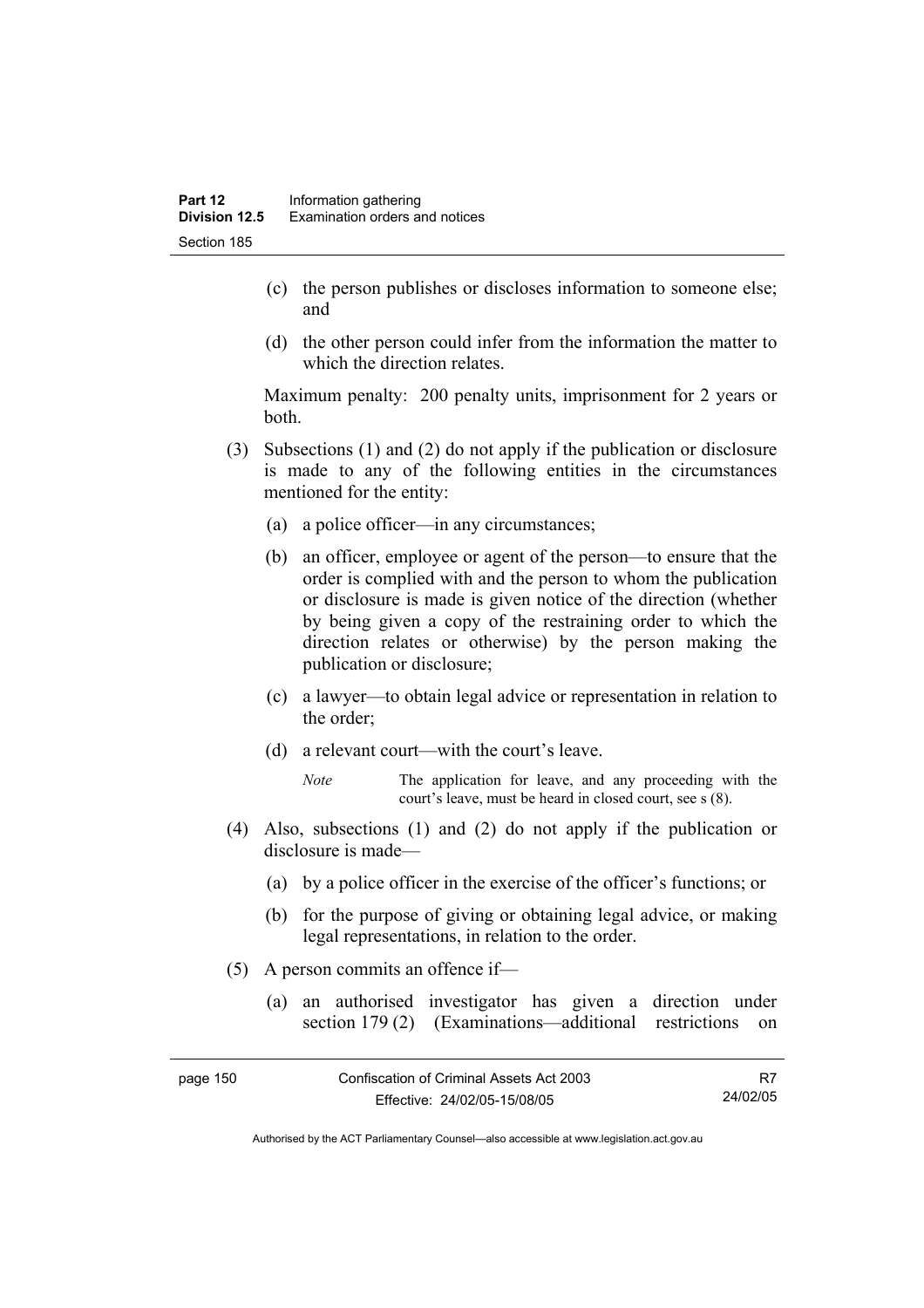disclosure) prohibiting or restricting the publication or disclosure of a matter mentioned in the subsection; and

- (b) the person receives information in relation to the matter in accordance with subsection (3) or (4); and
- (c) the person ceases to be a person mentioned in subsection (3) or (4); and
- (d) the person publishes or discloses the matter to someone else.

Maximum penalty: 200 penalty units, imprisonment for 2 years or both.

- (6) A person commits an offence if—
	- (a) an authorised investigator has given a direction under section 179 (2) prohibiting or restricting the publication or disclosure of a matter mentioned in the subsection; and
	- (b) the person receives information in relation to the matter in accordance with subsection (3) or (4); and
	- (c) the person ceases to be a person mentioned in subsection (3) or (4); and
	- (d) the person publishes or discloses information to someone else; and
	- (e) the other person could infer from the information the matter to which the direction relates.

Maximum penalty: 200 penalty units, imprisonment for 2 years or both.

- (7) An offence against this section is a strict liability offence.
- (8) For subsection (3) (d), an application for leave, and any proceeding with the court's leave, must be heard in closed court.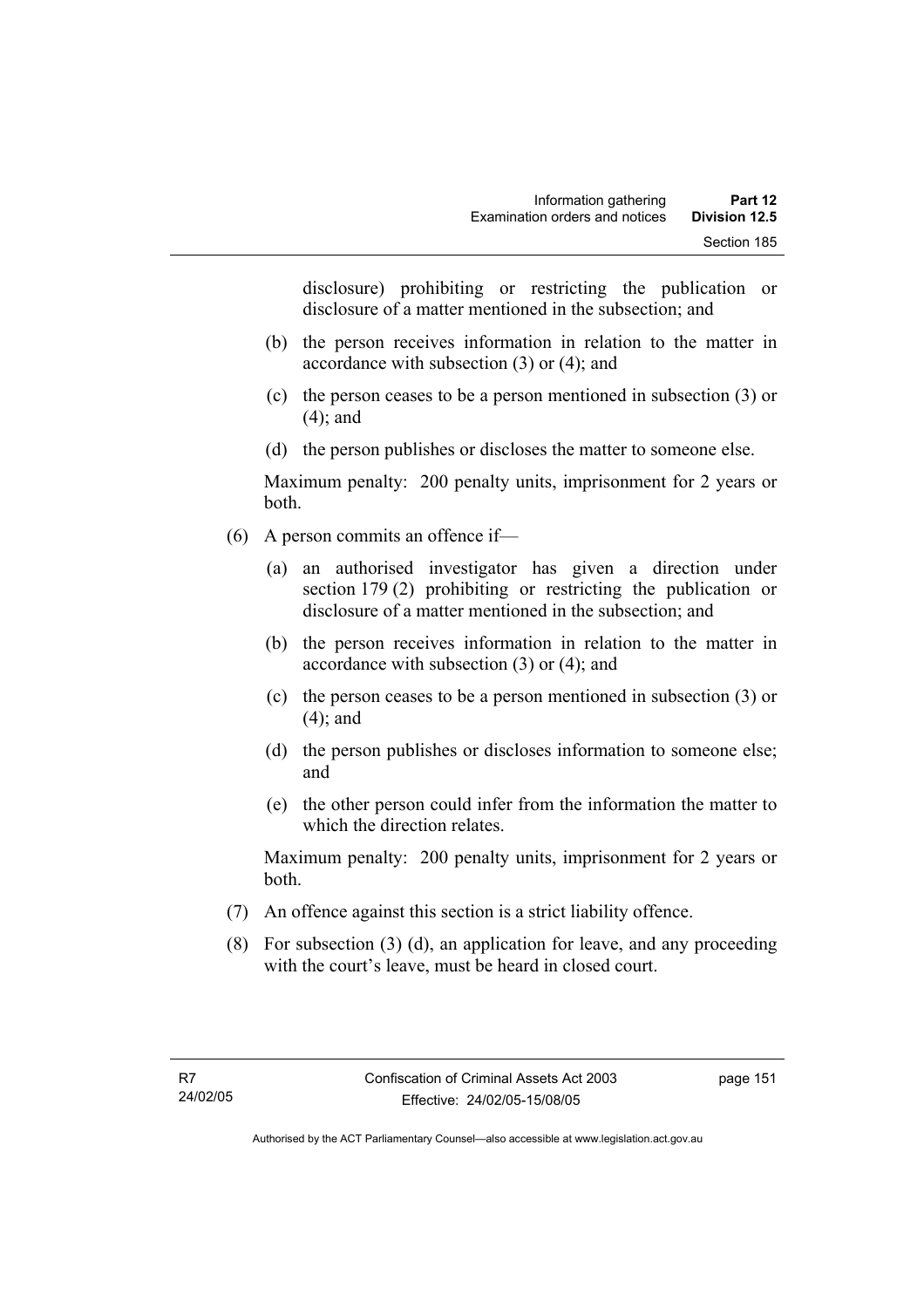**Part 12** Information gathering<br>**Division 12.6** Information order offer **Division 12.6** Information order offences Section 186

# **Division 12.6 Information order offences**

#### **186 Meaning of** *information order*

In this Act:

*information order* means—

- (a) an inquiry notice; or
- (b) a monitoring order; or
- (c) a transaction suspension order; or
- (d) a production order; or
- (e) an examination order; or
- (f) an examination notice.

#### **187 Information orders—failure to comply**

A person commits an offence if—

- (a) the person is given an information order (other than an examination notice); and
- (b) the person fails to comply with the order.

Maximum penalty: 200 penalty units, imprisonment for 2 years or both.

*Note* For contravention of an examination notice, see s 182.

#### **188 Information orders—false or misleading information**

- (1) A person commits an offence if—
	- (a) the person gives information to a police officer; and
	- (b) the person does so knowing that the information—
		- (i) is false or misleading in a material particular; or

R7 24/02/05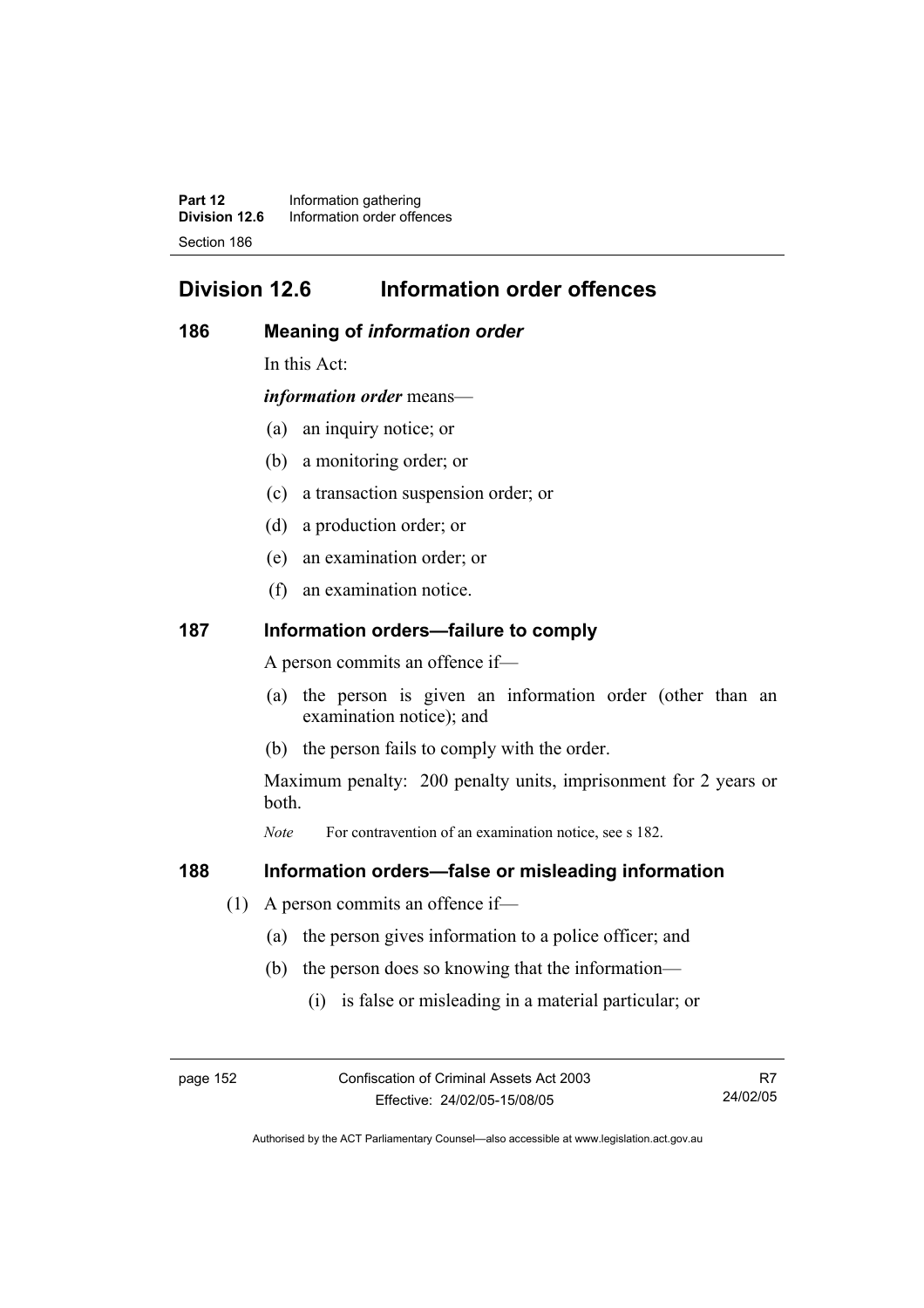- (ii) omits something that makes the information false or misleading in a material particular; and
- (c) the information is given in compliance (or purported compliance) with an information order.

Maximum penalty: 200 penalty units, imprisonment for 2 years or both.

- (2) Subsection (1) (c) does not apply if, before the information was given by the person to the police officer, a police officer did not take reasonable steps to tell the person of the existence of the offence against subsection (1).
- (3) For subsection (2), it is sufficient if the following form of words is used:

'Giving false or misleading information is an offence with serious consequences'.

## **189 Information orders—false or misleading documents**

- (1) A person commits an offence if—
	- (a) the person produces a document to a police officer (including an authorised investigator); and
	- (b) the person does so knowing that the document is false or misleading in a material particular; and
	- (c) the document is produced in compliance (or purported compliance) with an information order.

Maximum penalty: 200 penalty units, imprisonment for 2 years or both.

 (2) Subsection (1) does not apply to a person who produces a document to a police officer if the document is accompanied by a written statement signed by the person (or, for a corporation, by an officer of the corporation)—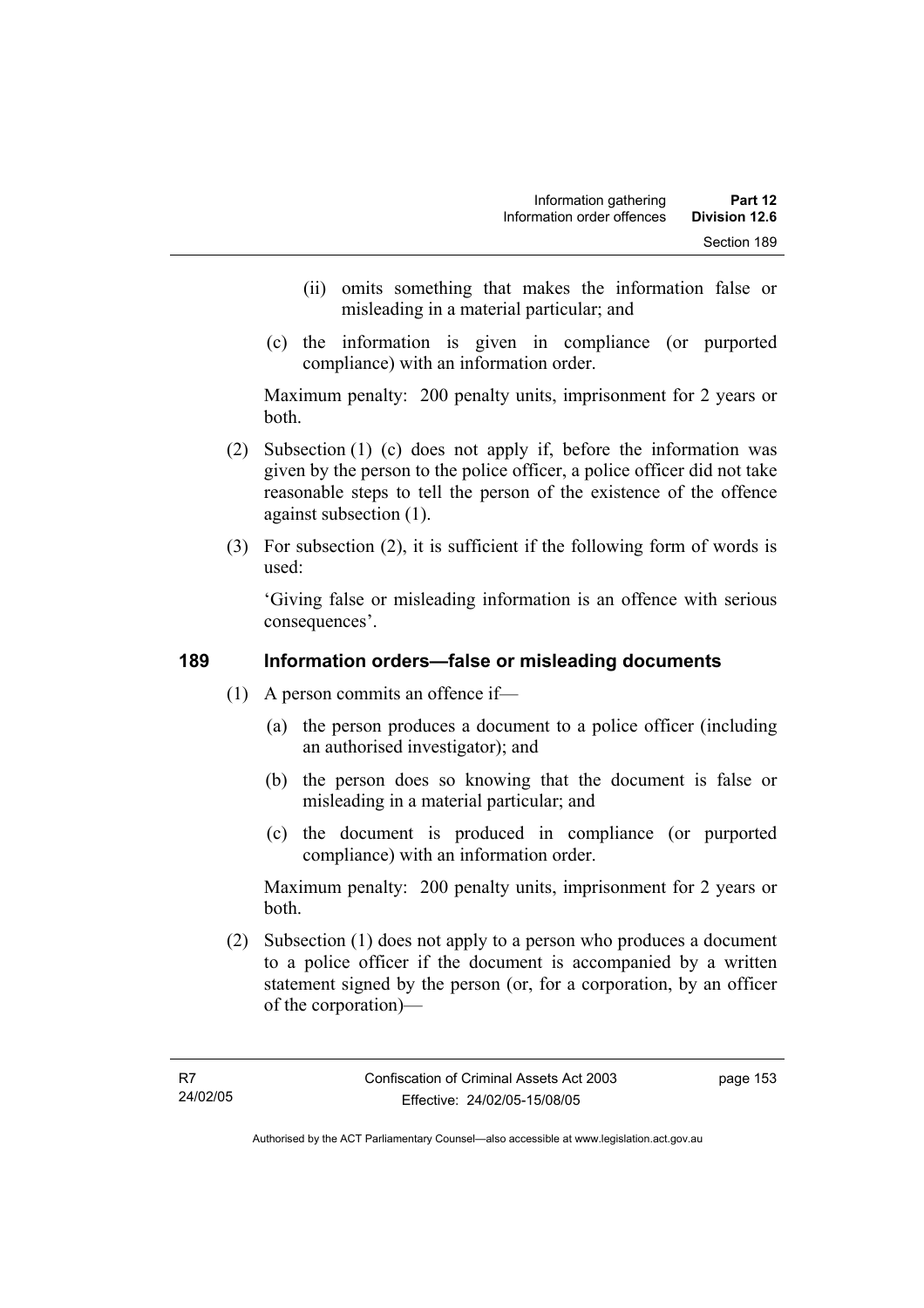- (a) stating that the document is, to the person's knowledge, false or misleading in a material particular; and
- (b) setting out, or referring to, the material particular in which the document is, to the person's knowledge, false or misleading.

## **190 Destruction etc of documents**

- (1) A person commits an offence if—
	- (a) the person is given—
		- (i) a production order for a property-tracking document; or
		- (ii) an examination notice that requires the person to produce a document at an examination; and
	- (b) the person intentionally destroys, damages, changes or otherwise interferes with the document.

Maximum penalty: 500 penalty units, imprisonment for 5 years or both.

- (2) A person commits an offence if—
	- (a) the person is given—
		- (i) a production order for a property-tracking document; or
		- (ii) an examination notice that requires the person to produce a document at an examination; and
	- (b) the person destroys, damages, changes or otherwise interferes with the document.

Maximum penalty: 50 penalty units, imprisonment for 6 months or both.

(3) An offence against subsection (2) a strict liability offence.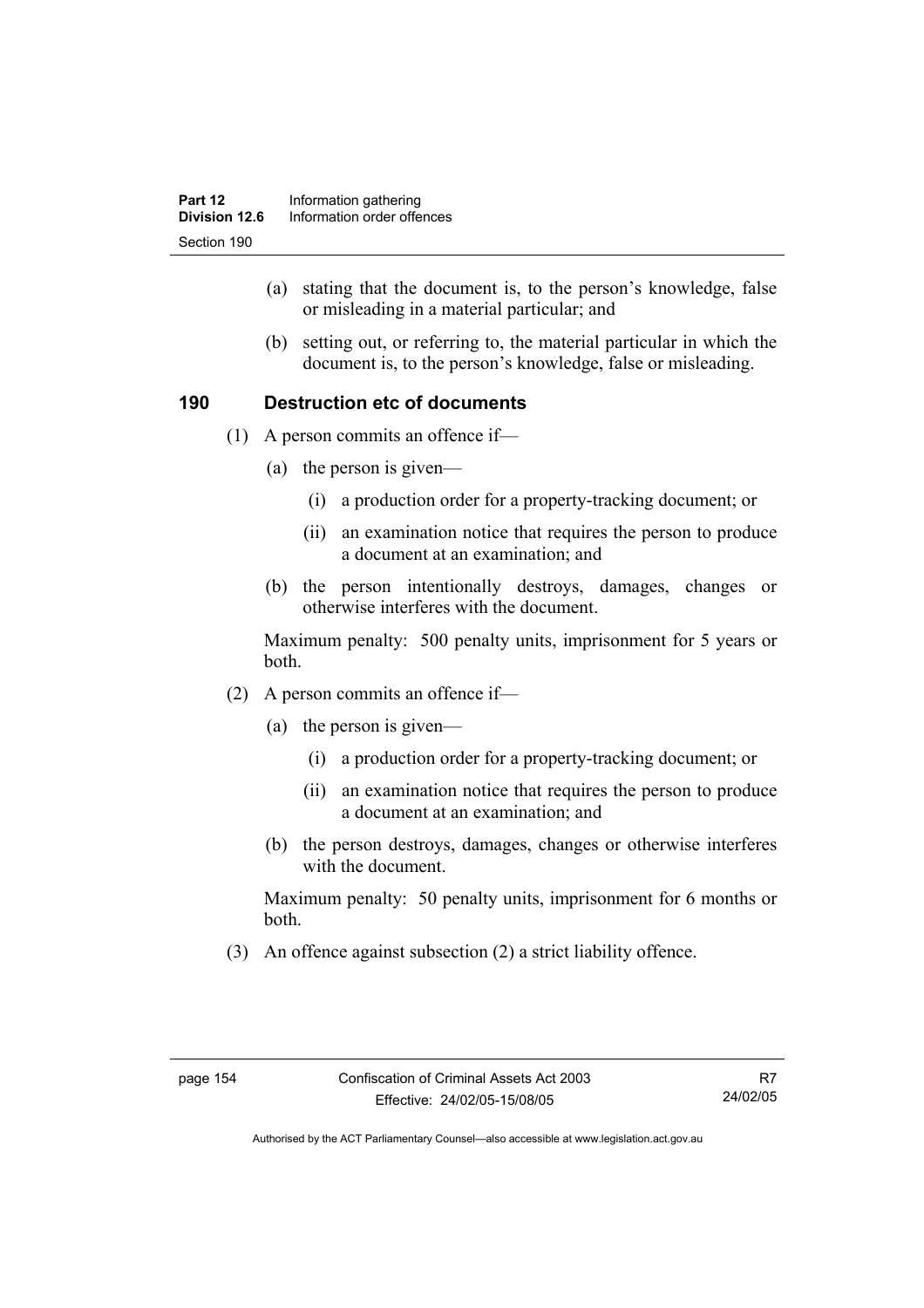- (4) An offence against subsection (2) is declared to be an indictable offence.
	- *Note* An offence against a Territory law is an *indictable offence* if it is punishable by imprisonment for longer than 1 year, or is declared by law to be an indictable offence (see Legislation Act, s 190 (1)).

#### **191 Meaning of** *non-disclosable information order*

In this Act:

*non-disclosable information order* means any of the following information orders:

- (a) an inquiry notice;
- (b) a monitoring order;
- (c) a transaction suspension order;
- (d) a production order that is declared under section 161 (1) (Production order proceedings—restrictions on disclosure) to be a non-disclosable production order;
- (e) an examination order that is declared under section 170 (1) (Examination order proceedings—restrictions on disclosure) to be a non-disclosable examination order;
- (f) an examination notice that is a non-disclosable examination notice under section 172 (2) (Examination notices—giving).

## **192 Information orders—disclosure offences**

*Note* An offence against this section is a strict liability offence, see s (7).

 (1) A person commits an offence if the person publishes or discloses the existence or operation of a non-disclosable information order to someone else.

Maximum penalty: 200 penalty units, imprisonment for 2 years or both.

(2) A person commits an offence if—

| R7       | Confiscation of Criminal Assets Act 2003 | page 155 |
|----------|------------------------------------------|----------|
| 24/02/05 | Effective: 24/02/05-15/08/05             |          |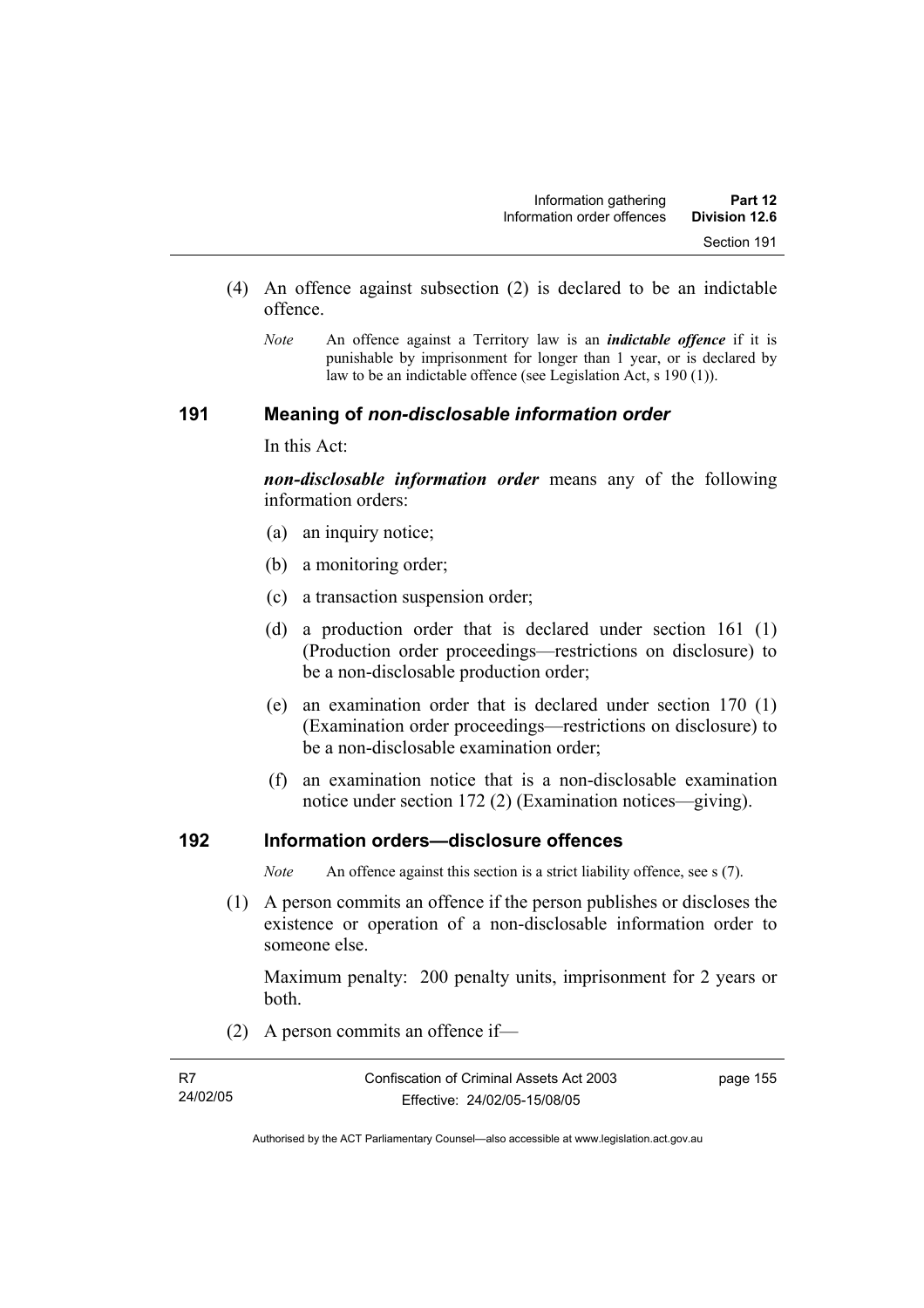- (a) the person publishes or discloses information to someone else; and
- (b) the other person could infer from the information the existence or operation of a non-disclosable information order.

Maximum penalty: 200 penalty units, imprisonment for 2 years or both.

- (3) Subsections (1) and (2) do not apply if the publication or disclosure is made to any of the following entities in the circumstances mentioned for the entity:
	- (a) a police officer—in any circumstances;
	- (b) an officer, employee or agent of the person—to ensure that the order is complied with and the person to whom the publication or disclosure is made is given notice of the offences against this section by the person making the publication or disclosure;
	- (c) a lawyer—to obtain legal advice or representation in relation to the order;
	- (d) a relevant court—with the court's leave.
		- *Note* The application for leave, and any proceeding with the court's leave, must be heard in closed court, see s (8).
- (4) Also, subsections (1) and (2) do not apply if the publication or disclosure is made—
	- (a) by a police officer in the exercise of the officer's functions; or
	- (b) for the purpose of giving or obtaining legal advice, or making legal representations, in relation to the order.
- (5) A person commits an offence if—
	- (a) the person receives information in relation to a non-disclosable information order in accordance with subsection (3) or (4); and
	- (b) the person ceases to be a person mentioned in subsection (3) or (4); and

| page 156 | Confiscation of Criminal Assets Act 2003 |          |
|----------|------------------------------------------|----------|
|          | Effective: 24/02/05-15/08/05             | 24/02/05 |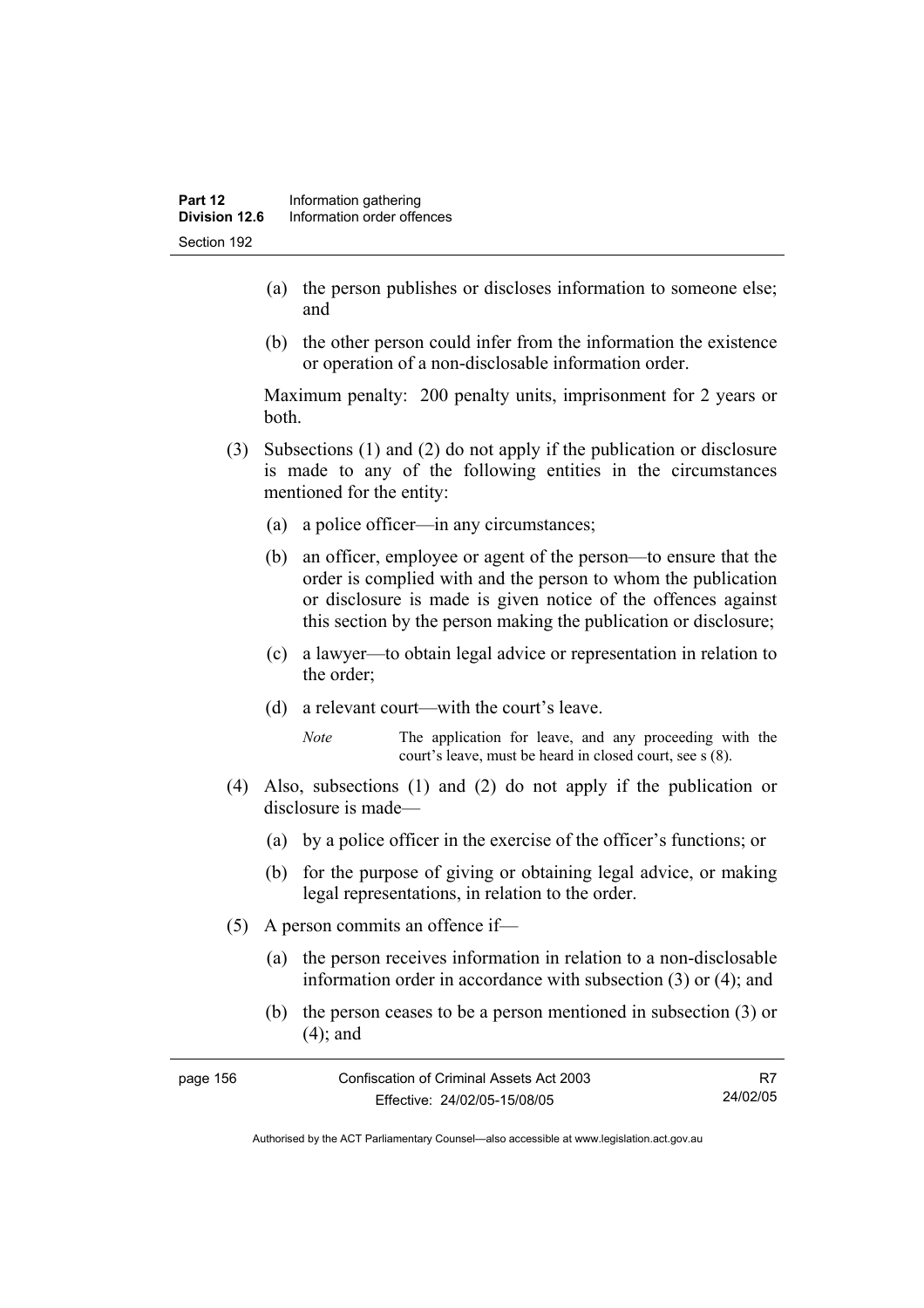(c) the person publishes or discloses the existence or operation of the order to someone else.

Maximum penalty: 200 penalty units, imprisonment for 2 years or both.

- (6) A person commits an offence if—
	- (a) the person receives information in relation to a non-disclosable information order in accordance with subsection (3) or (4); and
	- (b) the person ceases to be a person mentioned in subsection (3) or (4); and
	- (c) the person publishes or discloses information to someone else; and
	- (d) the other person could infer from the information the existence or operation of the order.

Maximum penalty: 200 penalty units, imprisonment for 2 years or both.

- (7) An offence against this section is a strict liability offence.
- (8) For subsection (3) (d), an application for leave, and any proceeding with the court's leave, must be heard in closed court.

#### **193 Information orders—disclosure by police officers**

- (1) This section applies to a non-disclosable information order.
- (2) A police officer may disclose the existence or operation of the order for the purposes of, or in the course of, a legal proceeding.
	- *Note* A police officer may also disclose the existence or operation of the order in the exercise of the officer's functions, see s 192 (4) (b).
- (3) However, a police officer is not required to disclose to a court the existence or operation of the order.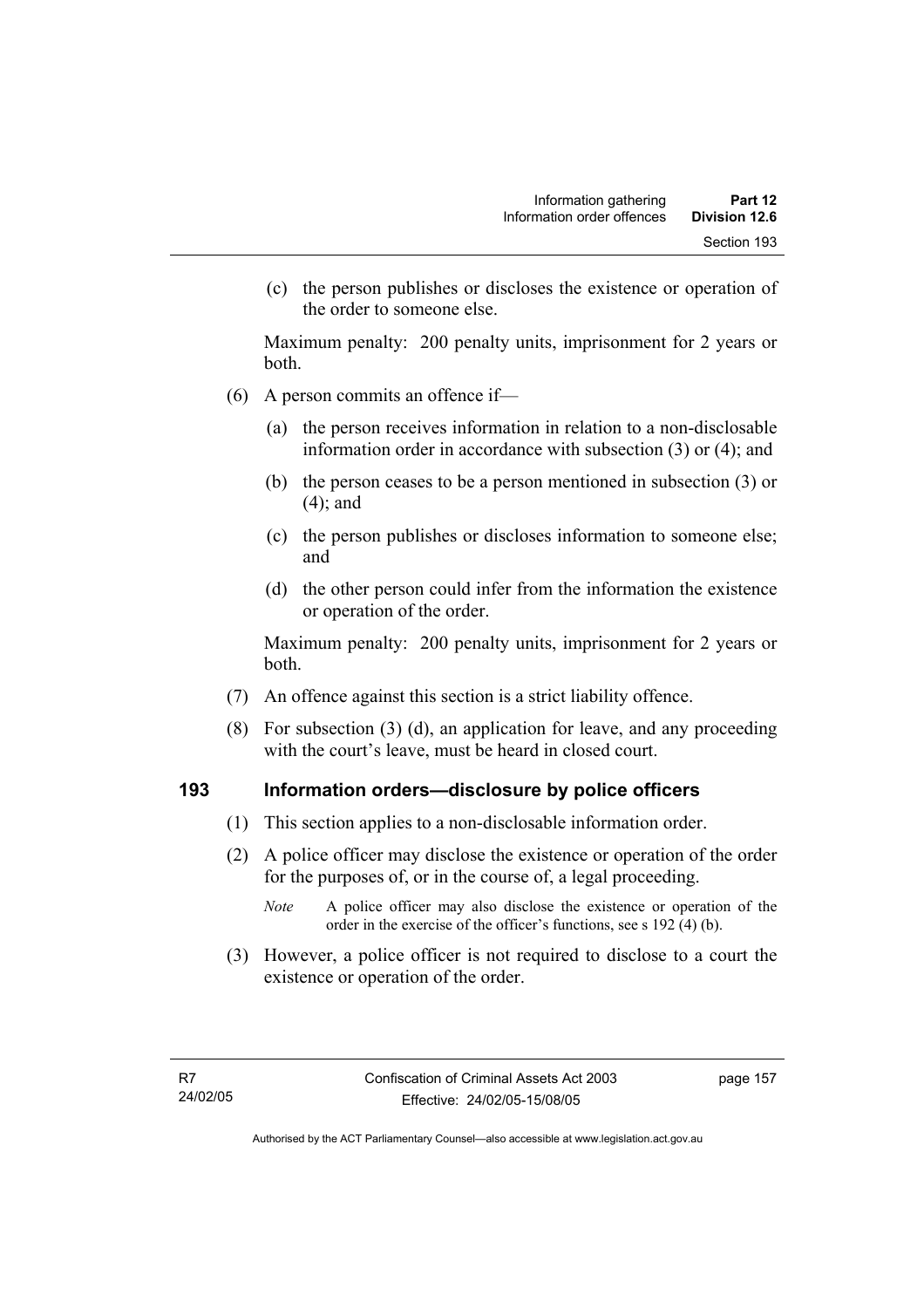| Part 12       | Information gathering      |
|---------------|----------------------------|
| Division 12.6 | Information order offences |
| Section 194   |                            |

(4) In this section:

*disclosure*, of the existence or operation of the order, includes the disclosure of information to a person from which the person could reasonably infer the existence or operation of the order.

## **194 Information orders—protection of complying financial institutions**

- (1) This section applies to a financial institution, and to an officer, employee or agent of the institution, if—
	- (a) the institution complies with an information order; and
	- (b) information given under the order relates to a money laundering offence.
- (2) The institution or person is taken not to have been at any time in possession of the information given under the order.

page 158 Confiscation of Criminal Assets Act 2003 Effective: 24/02/05-15/08/05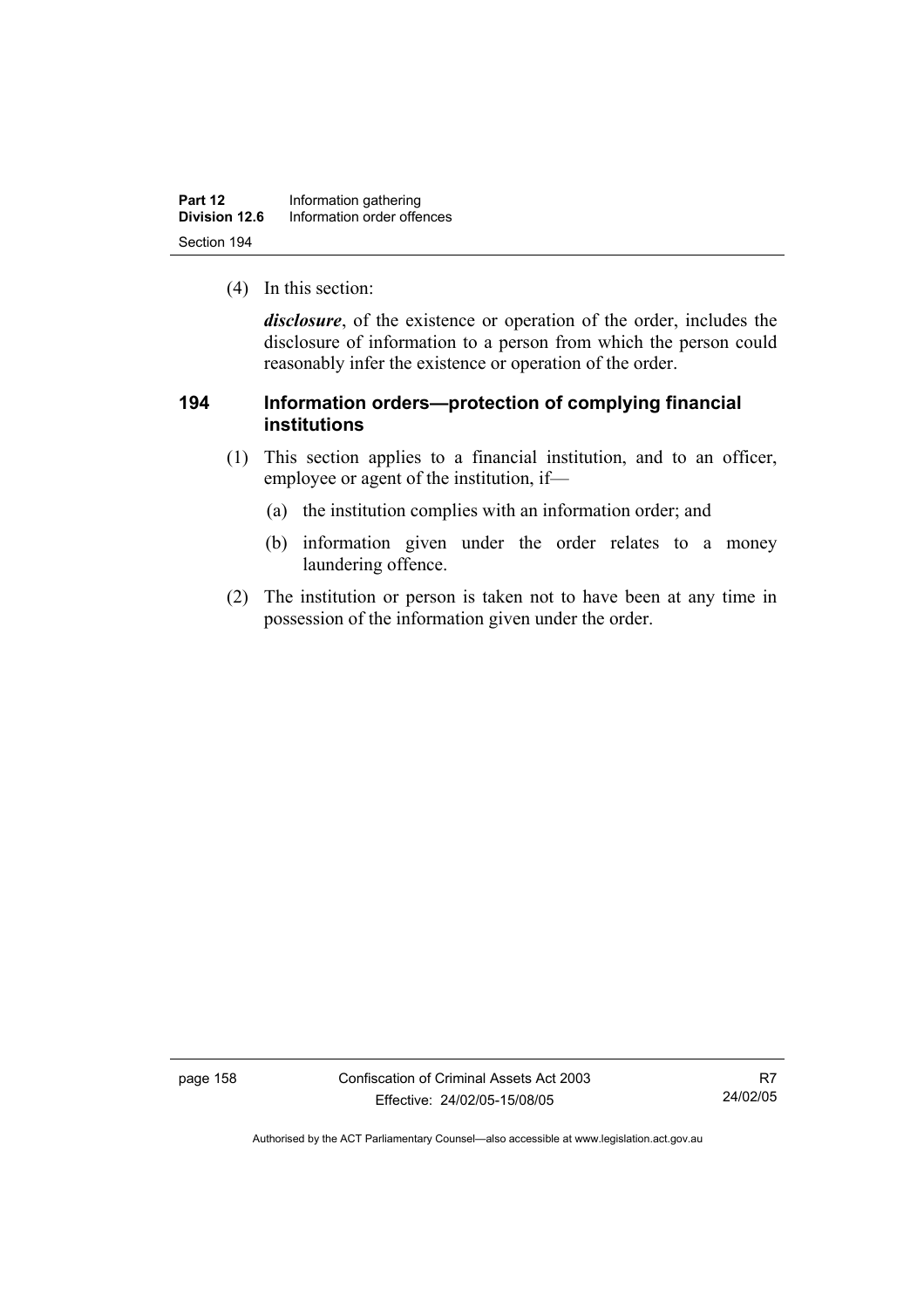Section 195

# **Part 13 Search warrants**

# **Division 13.1 Preliminary**

## **195 Definitions for pt 13**

In this part:

*at* includes in or on.

*data* includes—

- (a) information in any form; and
- (b) any program (or part of a program).

*data storage device* means a thing containing, or designed to contain, data for use by a computer.

*executing police officer*, of a search warrant, means—

- (a) the police officer (the *first police officer*) named in the warrant as the police officer responsible for executing the warrant; or
- (b) if the first police officer does not intend to be present at the execution of the warrant—another police officer whose name has been written in the warrant by the first police officer; or
- (c) another police officer whose name has been written in the warrant by the police officer last named in the warrant.

*frisk search* means—

- (a) a search of a person conducted by quickly running the hands over the person's outer garments; and
- (b) an examination of anything worn or carried by the person that is conveniently and voluntarily removed by the person.

page 159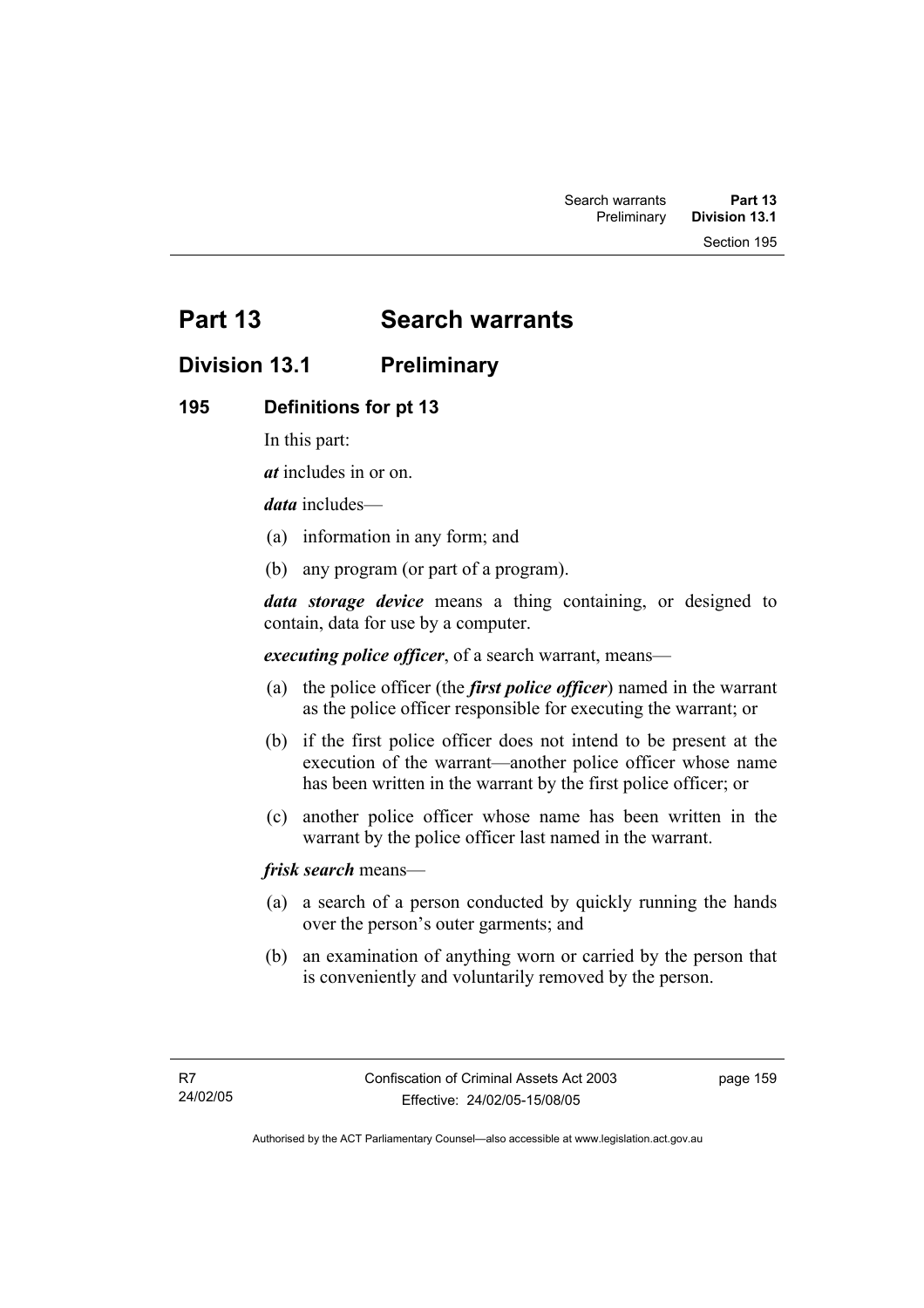*issuing officer*, for a search warrant, means—

- (a) a judge, the registrar or a deputy registrar of the Supreme Court; or
- (b) a magistrate; or
- (c) the registrar or a deputy registrar of the Magistrates Court if authorised by the Chief Magistrate to issue search warrants under this part.

*occupier*, of premises, includes—

- (a) a person believed on reasonable grounds to be an occupier of the premises; and
- (b) a person apparently in charge of the premises.

*ordinary search* means a search of a person or of articles in a person's possession, which may include—

- (a) requiring the person to remove the person's overcoat, coat or jacket and any gloves, shoes or hat; and
- (b) an examination of those items.

*person assisting*, in relation to a search warrant, means a person who has been authorised by an executing police officer to assist in executing the warrant.

*premises* includes the following:

- (a) land (whether vacant or occupied);
- (b) any structure, building, vehicle or place (whether built or not);
- (c) any part of a structure, building, vehicle or place.

*search warrant* means a warrant issued under section 199 (Issuing search warrants) that is in force.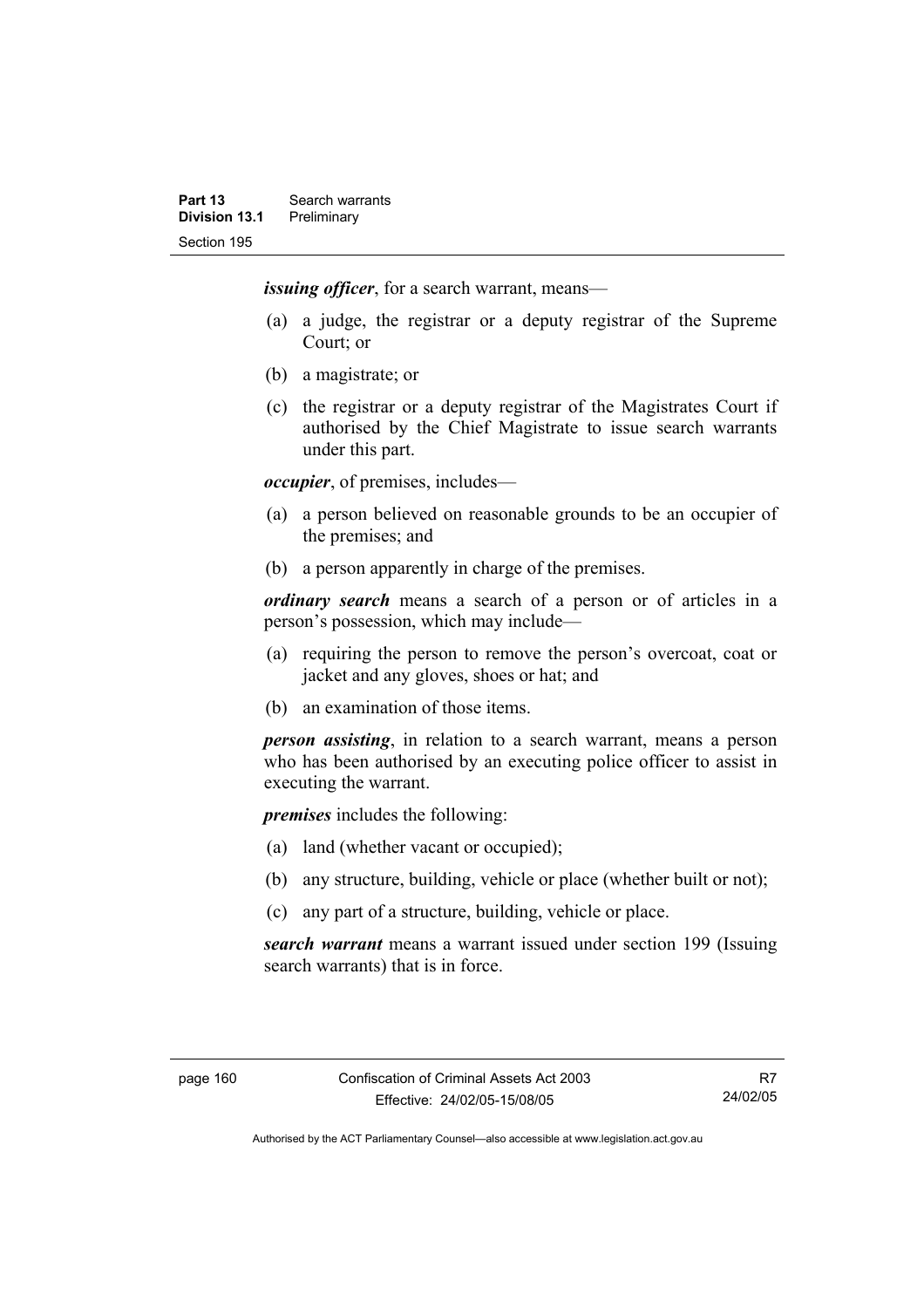#### *target material* means—

 (a) property (including tainted property and property under the effective control of a person) in relation to which action has been or could be taken under this Act; or

*Note 1* For the meaning of *effective control*, see s 14.

*Note 2* For the meaning of *in relation to*, see dict.

- (b) benefits derived by a person from the commission of an indictable offence; or
- (c) evidence in relation to property or benefits mentioned in paragraph (a) or (b); or
- (d) evidence in relation to an indictable offence.

*vehicle* includes an aircraft or vessel.

## **Division 13.2 Search warrants—general**

#### **196 Applications for search warrants—general**

- (1) A police officer may apply to an issuing officer for a search warrant to enter premises.
- (2) The application must be sworn and state the grounds on which the warrant is sought.
- (3) The issuing officer may refuse to consider the application until the applicant police officer gives the issuing officer all the information the issuing officer requires about the application in the way the issuing officer requires.

#### **197 Offence for making false etc statements in search warrant applications**

A police officer commits an offence if—

 (a) the police officer makes a statement (whether orally, in a document or in any other way); and

| - R7     | Confiscation of Criminal Assets Act 2003 | page 161 |
|----------|------------------------------------------|----------|
| 24/02/05 | Effective: 24/02/05-15/08/05             |          |
|          |                                          |          |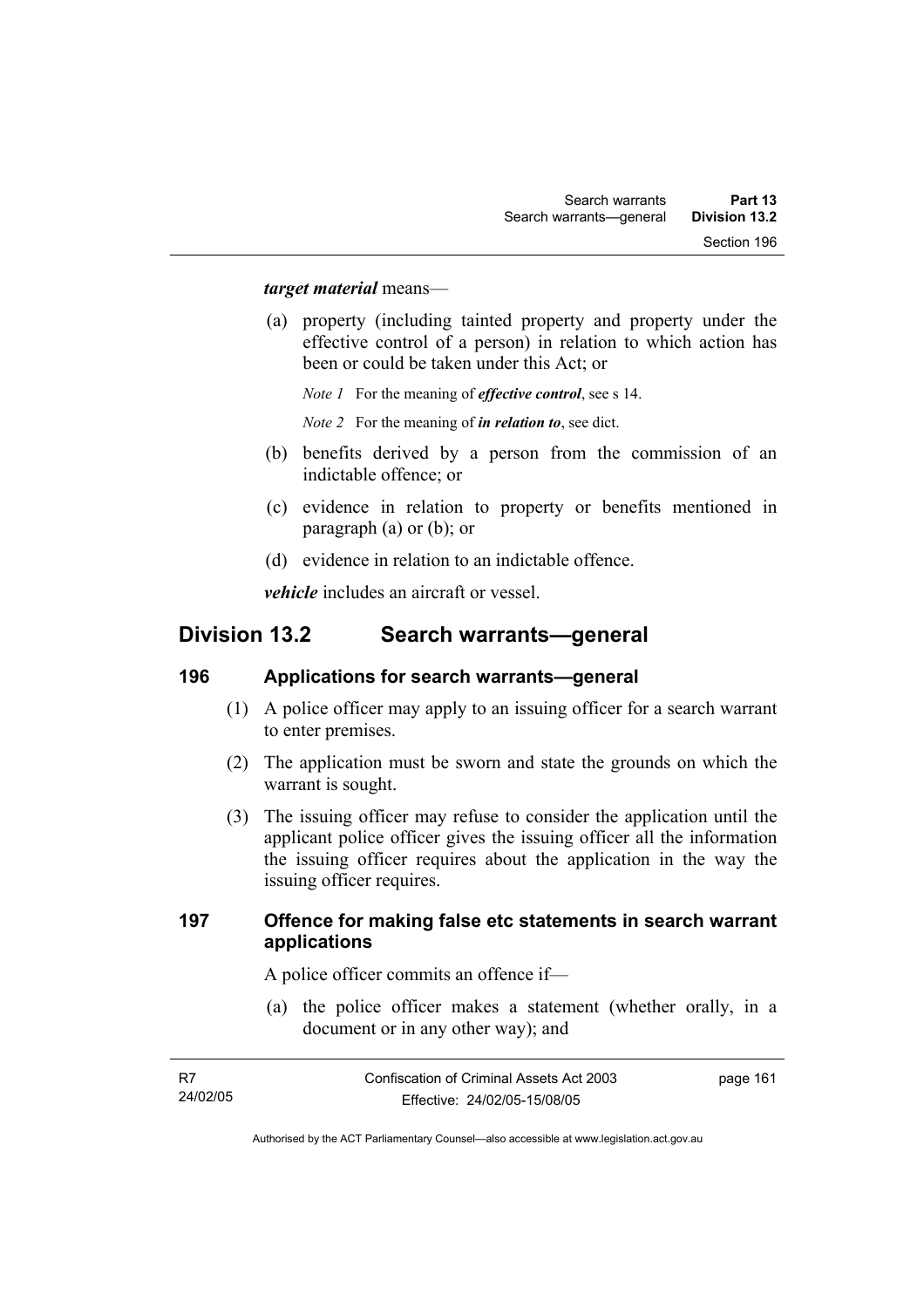- (b) the police officer does so knowing that the statement—
	- (i) is false or misleading in a material particular; or
	- (ii) omits something that makes the statement false or misleading in a material particular; and
- (c) the statement is made to an issuing officer in relation to an application for a search warrant.

Maximum penalty: 200 penalty units, imprisonment for 2 years or both.

## **198 Additional contents of search warrant applications**

- (1) If the person applying for a search warrant suspects that it will be necessary to use firearms in executing the warrant, the person must state the suspicion, and the grounds for the suspicion, in the application.
- (2) If a person applying for a warrant to search premises has previously applied for a warrant for the same premises, the person must, in the application, include particulars of the earlier application and its outcome.

#### **199 Issuing search warrants**

 (1) An issuing officer may issue a warrant to search premises if satisfied that there are reasonable grounds for suspecting that there is at the premises, or will be within the next 72 hours, target material.

*Note At* includes in or on (see s 195).

 (2) If an application for a search warrant is made under section 203 (Applying for search warrants by telephone or other electronic means), this section applies as if the reference in subsection (1) to 72 hours were a reference to 48 hours.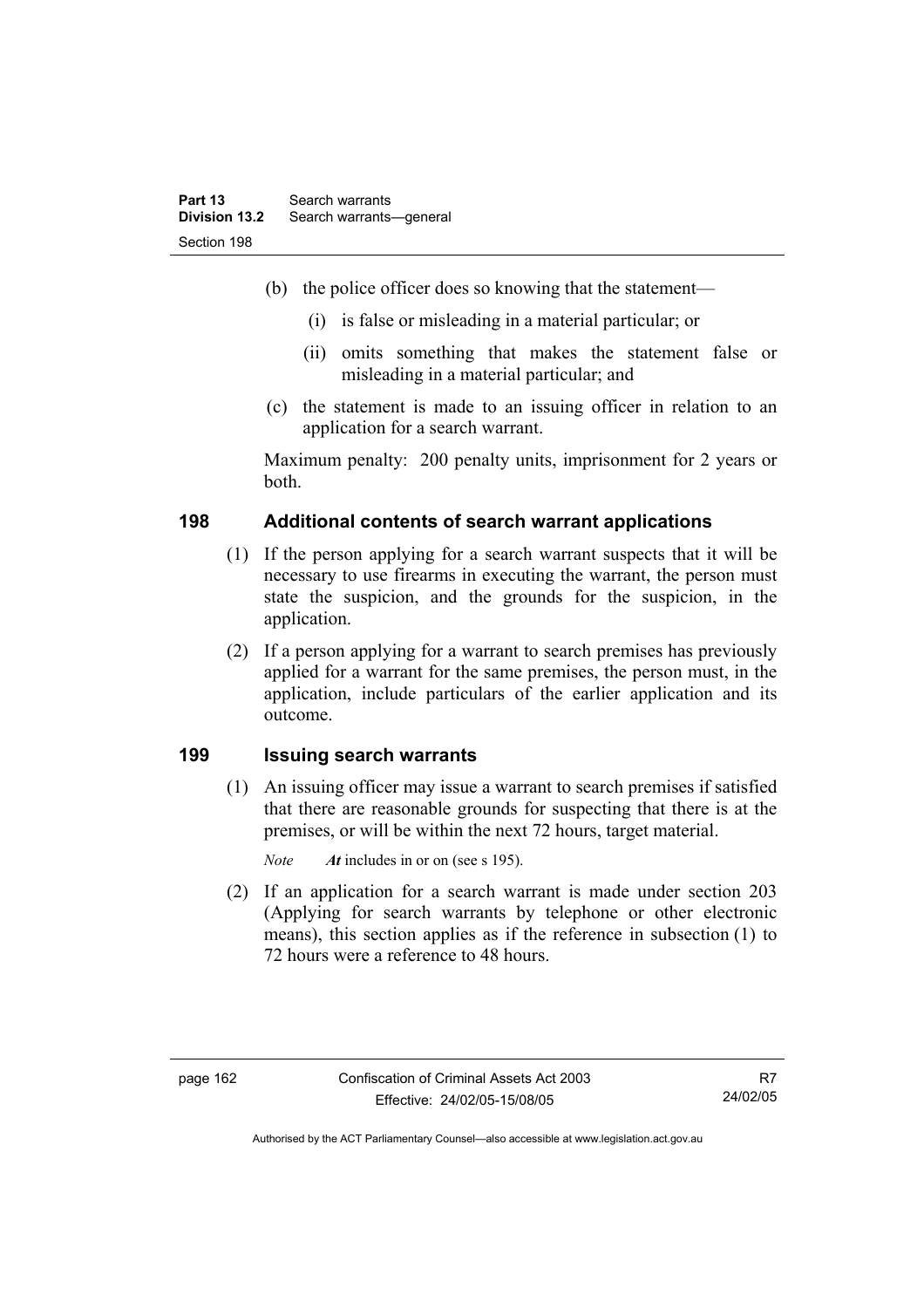#### **200 When search warrant for property-tracking document may be issued**

If the target material in relation to which a search warrant is being issued is a property-tracking document, the issuing officer may issue a search warrant in relation to the document only if the issuing officer is satisfied that—

- (a) the document cannot be identified or described with sufficient particularity for the purpose of obtaining a production order; or
- (b) a production order requiring the document has been given but not complied with; or
- (c) there are reasonable grounds to suspect that a production order would not be complied with; or
- (d) the investigation to which the warrant is being sought might be prejudiced by seeking a production order.

## **201 Contents of search warrants**

- (1) A search warrant must state—
	- (a) the kind of target material that is to be searched for under the warrant; and
	- (b) a description of the premises to which the warrant relates; and
	- (c) the name of the executing police officer; and
	- (d) when the warrant expires (see subsection (2)); and
	- (e) whether the warrant may be executed at any time or only during particular hours (see 210); and
	- (f) whether the warrant authorises an ordinary search or frisk search of a person who is at or near the premises when the warrant is executed if the executing police officer or a person assisting suspects on reasonable grounds that the person has target material in the person's possession.

page 163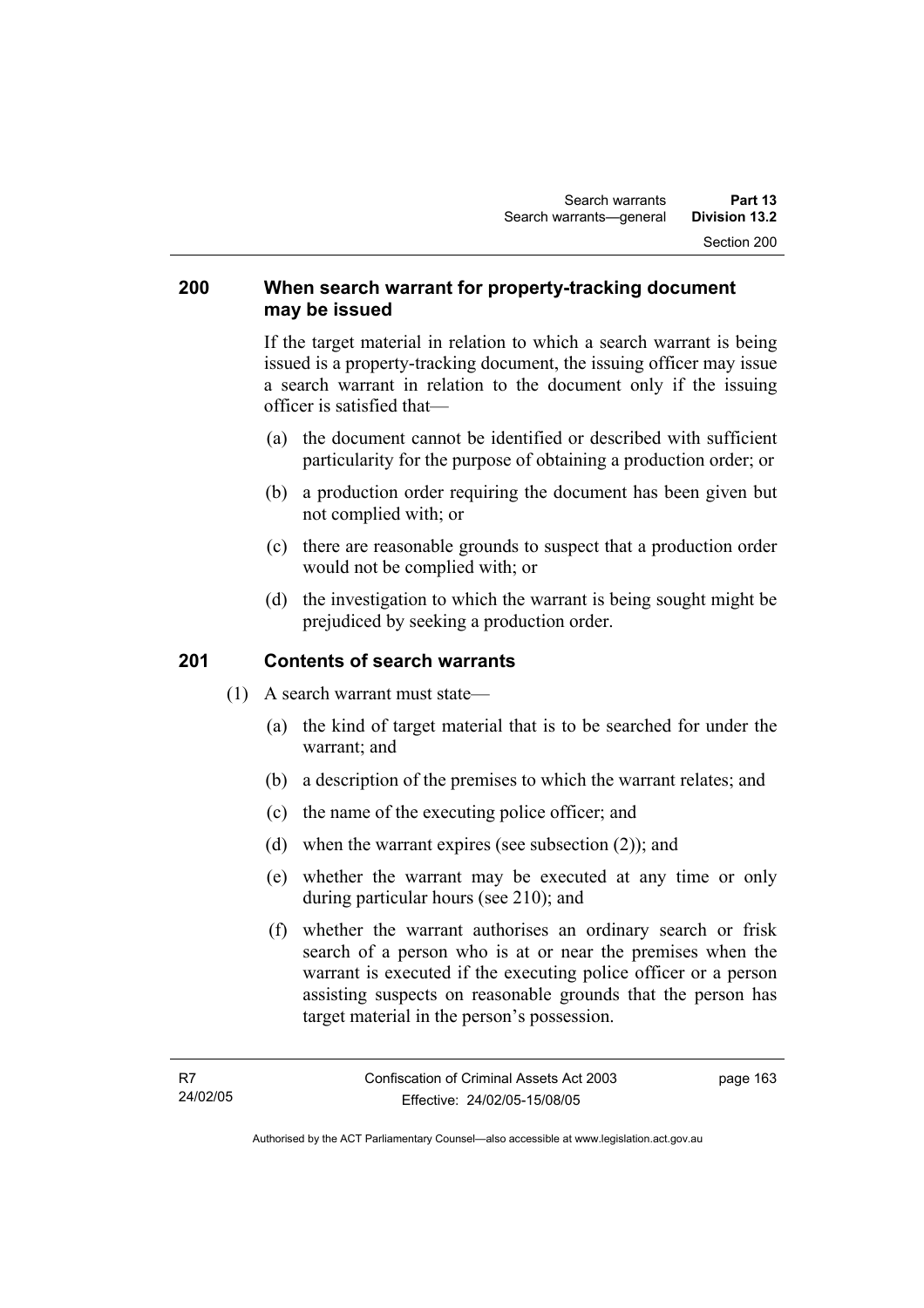- (2) The time stated in the search warrant under subsection (1) (d) as the time when the warrant expires must be not later than—
	- (a) if the application for the warrant is made under section 204 (Issuing search warrants by telephone or other electronic means)—48 hours after the warrant is issued; or
	- (b) in any other case—the end of the 7th day after the day the warrant is issued.

#### **Example**

If a warrant is issued at 3 pm on a Monday, the expiry time stated must not be later than midnight on Monday in the following week.

 (3) Subsection (1) (d) does not prevent the issue of successive search warrants in relation to the same premises.

#### **202 Authorisation given by search warrants**

- (1) A search warrant authorises an executing police officer, or a person assisting—
	- (a) to enter the premises and, if the premises are a vehicle, to enter the vehicle, wherever it is: and
	- (b) to search the premises for the kind of target material stated in the warrant, and to seize things of that kind found at the premises; and
	- (c) to seize any other thing found at the premises in the course of the search that the executing police officer or a person assisting believes on reasonable grounds to be target material in relation to which the warrant relates (including evidence of an indictable offence) or evidence of a summary offence if the police officer believes on reasonable grounds that seizure of the thing is necessary to prevent its concealment, loss or destruction or its use in committing an offence; and
	- (d) if the warrant allows—to conduct an ordinary search or frisk search of a person at or near the premises if the executing

| page 164 | Confiscation of Criminal Assets Act 2003 | R7       |
|----------|------------------------------------------|----------|
|          | Effective: 24/02/05-15/08/05             | 24/02/05 |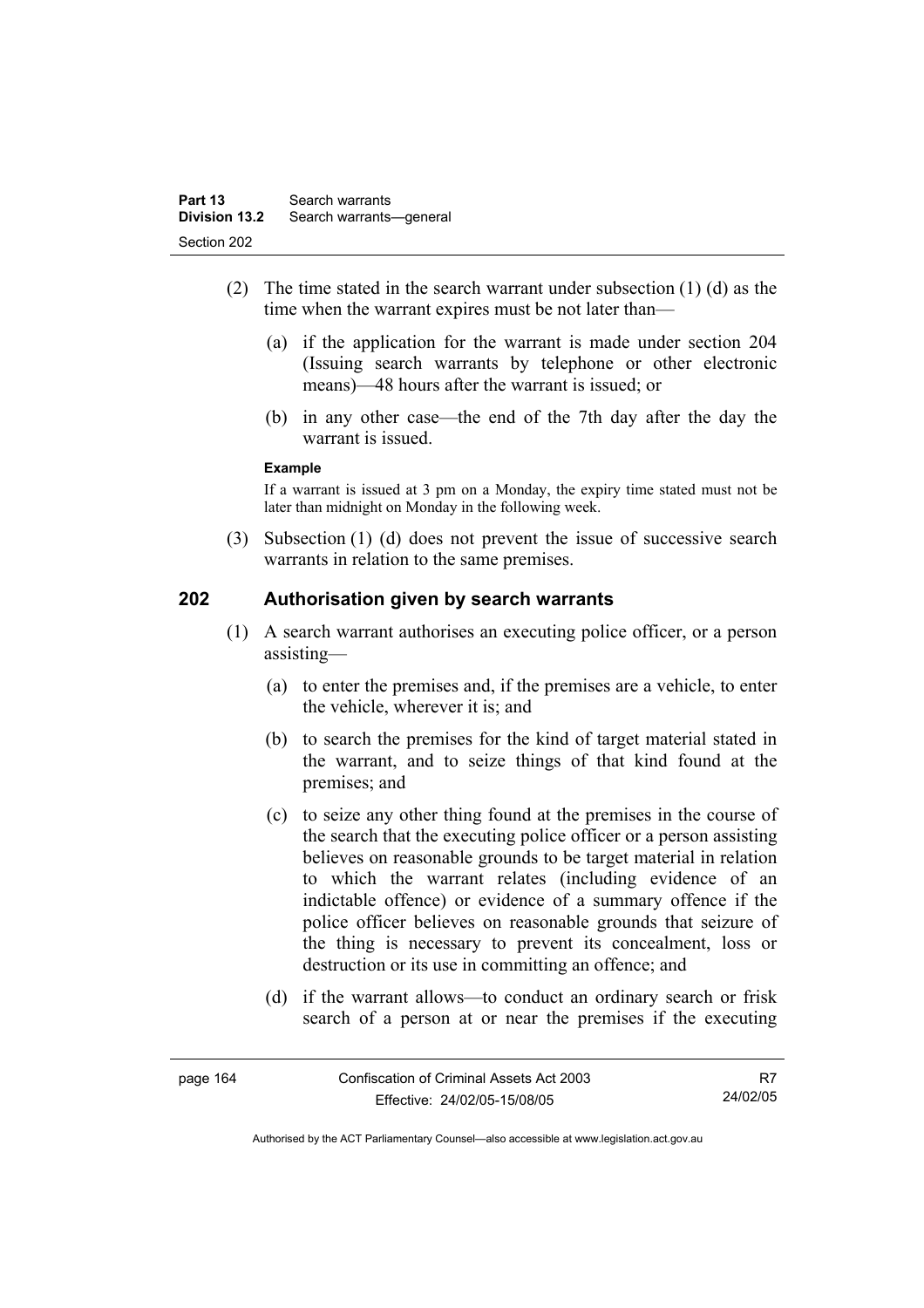police officer or a person assisting suspects on reasonable grounds that the person has target material in the person's possession.

 (2) A search warrant authorises an executing police officer to make things seized under the warrant available to another police officer, any public servant or anyone who holds a position under a Territory law, or a law of the Commonwealth, a State or another Territory, if it is necessary to do so for investigating or prosecuting an offence to which the things relate.

# **Division 13.3 Telephone and electronic warrants**

## **203 Applying for search warrants by telephone or other electronic means**

- (1) A police officer may apply to an issuing officer for a search warrant by telephone, fax or other electronic means—
	- (a) in an urgent case; or
	- (b) if the delay that would happen if an application were made in person would frustrate the effective execution of the warrant.
- (2) The application—
	- (a) must include all information that would be required in an application under division 13.2 (Search warrants—general) for a search warrant; and
	- (b) may, if necessary, be made before the information is sworn.
- (3) The issuing officer may require—
	- (a) communication by voice to the extent that it is practicable in the circumstances; and
	- (b) any further information.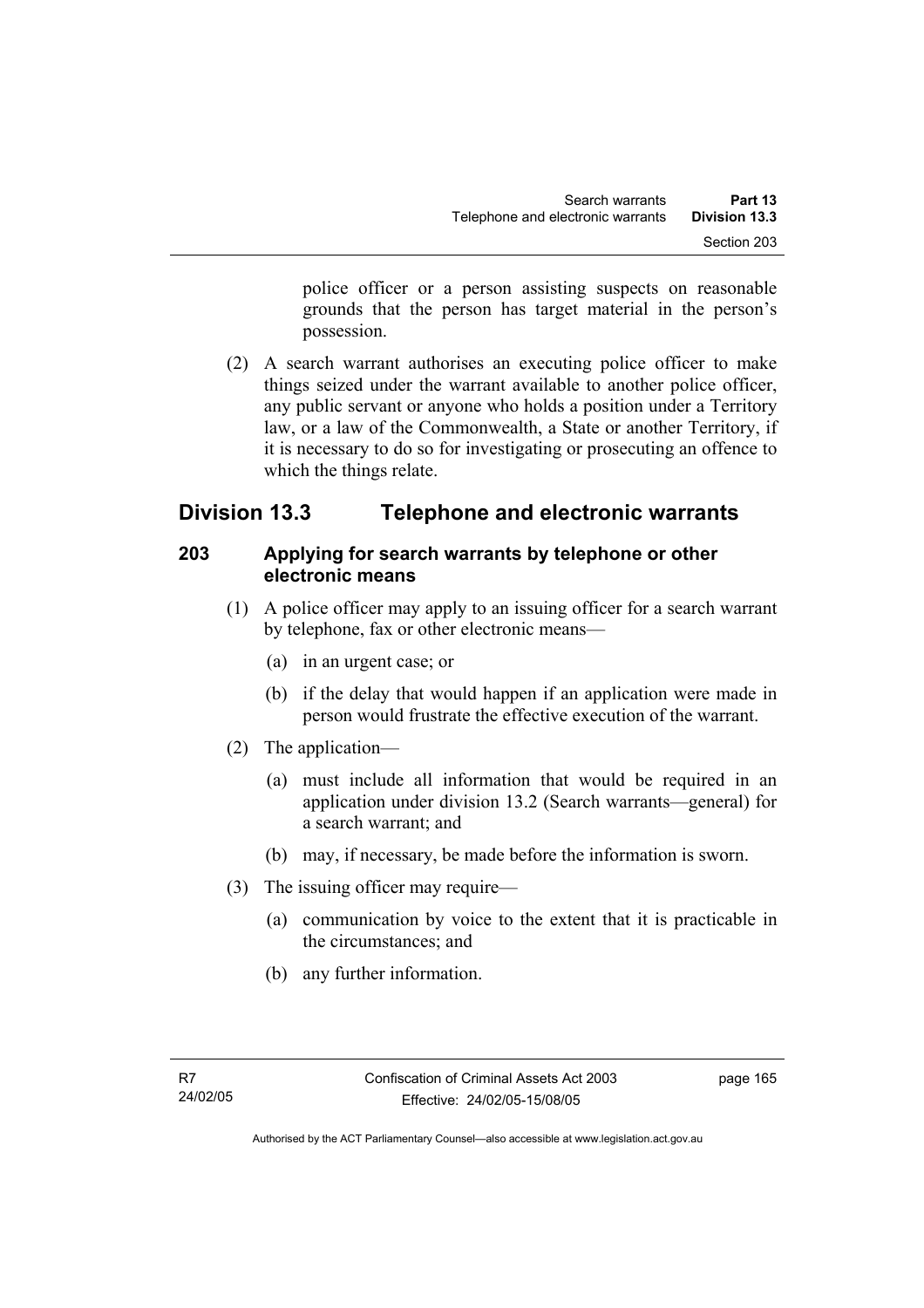## **204 Issuing search warrants by telephone or other electronic means**

- (1) The issuing officer may complete and sign the same form of search warrant that would be issued under section 199 (Issuing search warrants) if satisfied that—
	- (a) a search warrant in the terms of the application should be issued urgently; or
	- (b) the delay that would happen if an application were made in person would frustrate the effective execution of the warrant.
- (2) If the issuing officer issues the search warrant, the officer must tell the applicant, by telephone, fax or other electronic means, of the terms of the warrant and the date and time when it was signed.
- (3) The applicant must then—
	- (a) complete a form of search warrant in terms substantially corresponding to those given by the issuing officer; and
	- (b) state on the form—
		- (i) the name of the issuing officer; and
		- (ii) the date and time the warrant was signed by the issuing officer.
- (4) The applicant must, by the end of the day after the 1st of the relevant events happens, give the issuing officer—
	- (a) the form of search warrant completed by the applicant; and
	- (b) if the information was unsworn under section 203 (2) (b) (Applying for search warrants by telephone or other electronic means)—the sworn information.
- (5) The issuing officer must attach the form of search warrant completed by the issuing officer to the documents given under subsection  $(4)$ .

Authorised by the ACT Parliamentary Counsel—also accessible at www.legislation.act.gov.au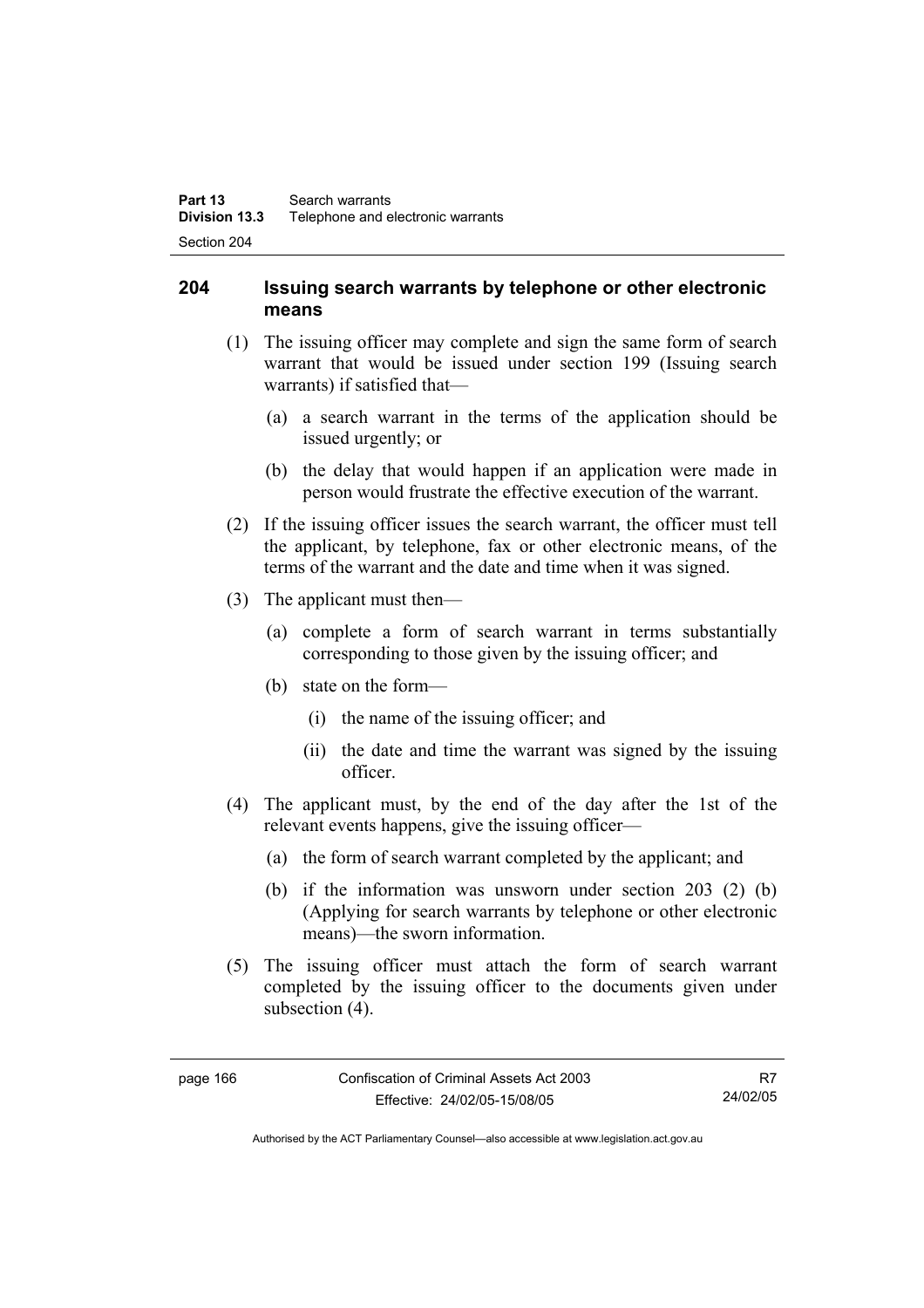(6) In subsection (4):

*relevant event* means the day when—

- (a) the warrant is executed; or
- (b) the warrant expires.

## **205 Unsigned warrants by telephone or other electronic means in court proceedings**

- (1) This section applies if—
	- (a) it is material, in any proceeding, for a court to be satisfied that the exercise of a power under a search warrant issued under this division was properly authorised; and
	- (b) the form of search warrant signed by the issuing officer is not produced in evidence.
- (2) The court must assume that the exercise of the power was not properly authorised unless the contrary is proved.

### **206 Offence for stating incorrect names in warrants by telephone or other electronic means**

A person commits an offence if—

- (a) the person executes a document or presents a document to a person; and
- (b) the document purports to be a form of search warrant under section 204 (Issuing search warrants by telephone or other electronic means); and
- (c) the person states a name of an issuing officer in the document; and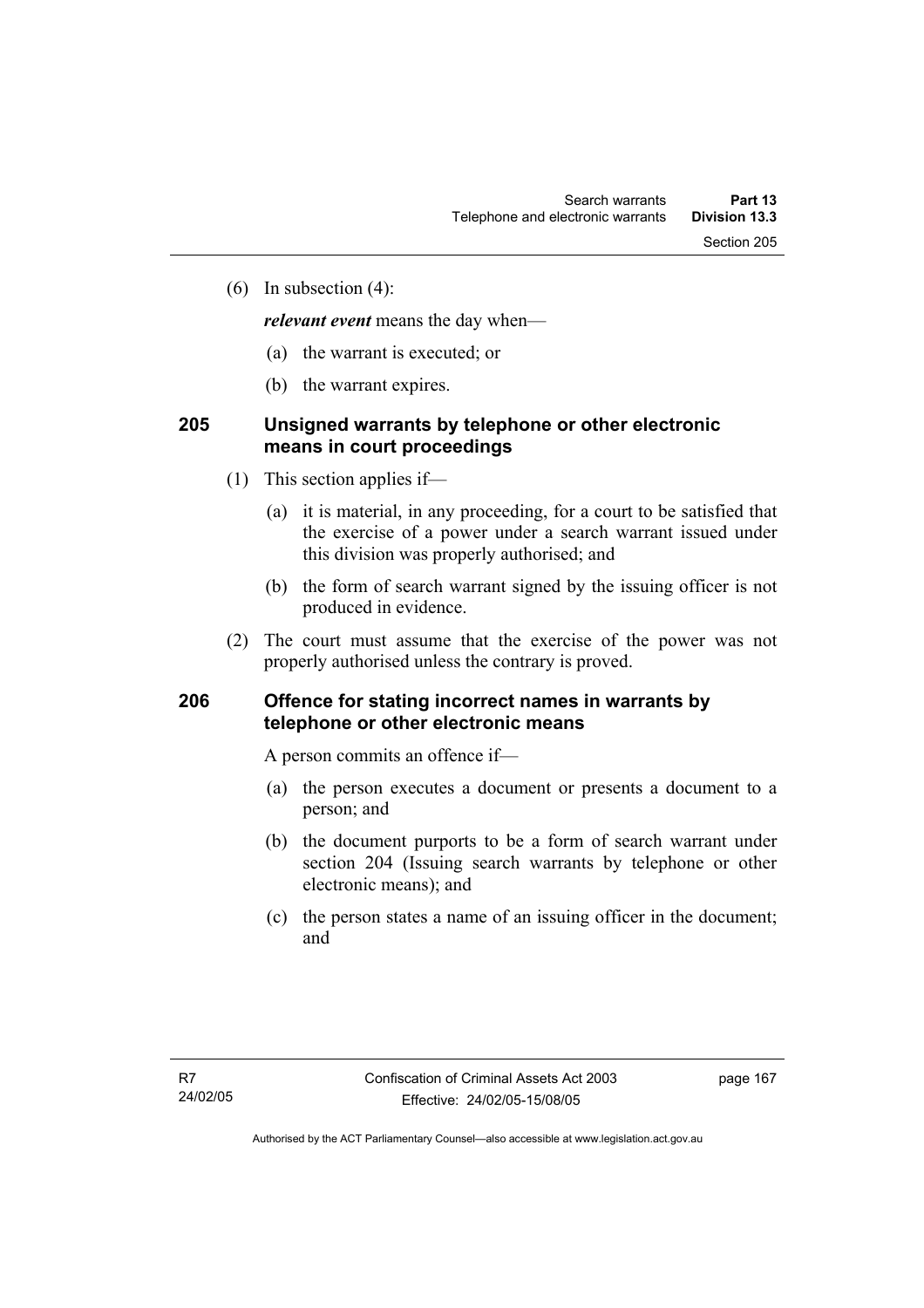(d) the name is not the name of the issuing officer that authorised the warrant.

Maximum penalty: 200 penalty units, imprisonment for 2 years or both.

### **207 Offence for execution etc of search warrant departing in material form**

A person commits an offence if—

- (a) the person executes a document or presents a document to a person; and
- (b) the document purports to be a form of search warrant under section 204 (Issuing search warrants by telephone or other electronic means); and
- (c) the document departs in a material particular from the form authorised by the issuing officer.

Maximum penalty: 200 penalty units, imprisonment for 2 years or both.

### **208 Offence for execution etc of unauthorised form of search warrant**

A person commits an offence if—

- (a) the person executes a document or presents a document to a person; and
- (b) the document purports to be a form of search warrant under section 204 (Issuing search warrants by telephone or other electronic means); and
- (c) the document—
	- (i) has not been authorised by an issuing officer under that section; or

page 168 Confiscation of Criminal Assets Act 2003 Effective: 24/02/05-15/08/05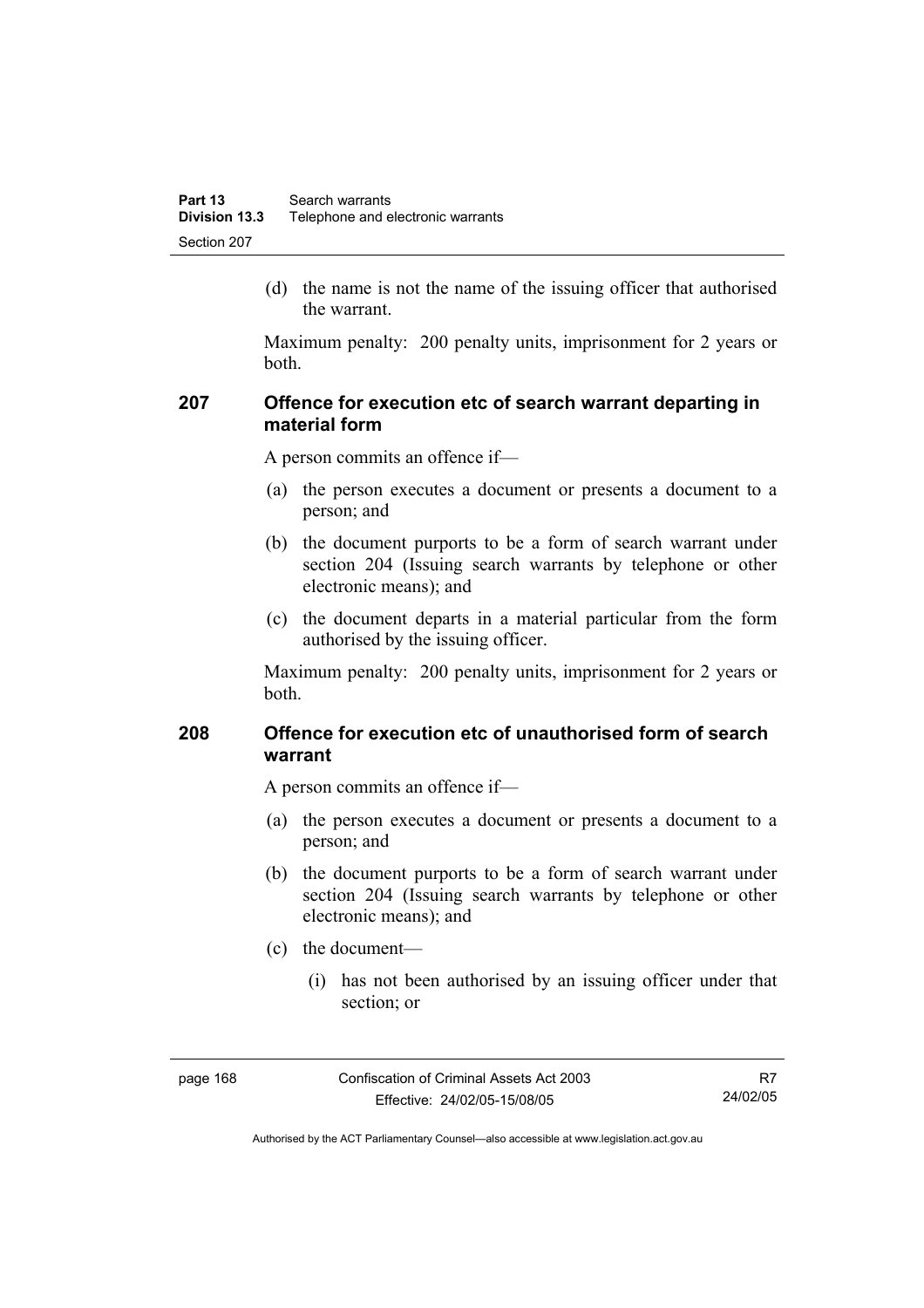(ii) departs in a material particular from the terms authorised by the issuing officer under that section.

Maximum penalty: 200 penalty units, imprisonment for 2 years or both.

### **209 Offence for giving unauthorised form of search warrant**

A person commits an offence if—

- (a) the person purports to give a form of search warrant to an issuing officer under section 204 (4) (b) (Issuing search warrants by telephone or other electronic means); and
- (b) the document is not the form of search warrant that the person executed.

Maximum penalty: 200 penalty units, imprisonment for 2 years or both.

# **Division 13.4 Executing search warrants**

*Note* A court has a discretion to admit improperly obtained evidence (see *Evidence Act 1995* (Cwlth), s 138).

# **210 Search warrants—whether must be executed only during particular hours**

A search warrant must not authorise a search during the period beginning at 9 pm on a day and ending at 6 am on the next day unless the issuing officer is satisfied that—

- (a) it would not be practicable to conduct the search at another time; or
- (b) it is necessary to prevent the concealment, loss or destruction of target material.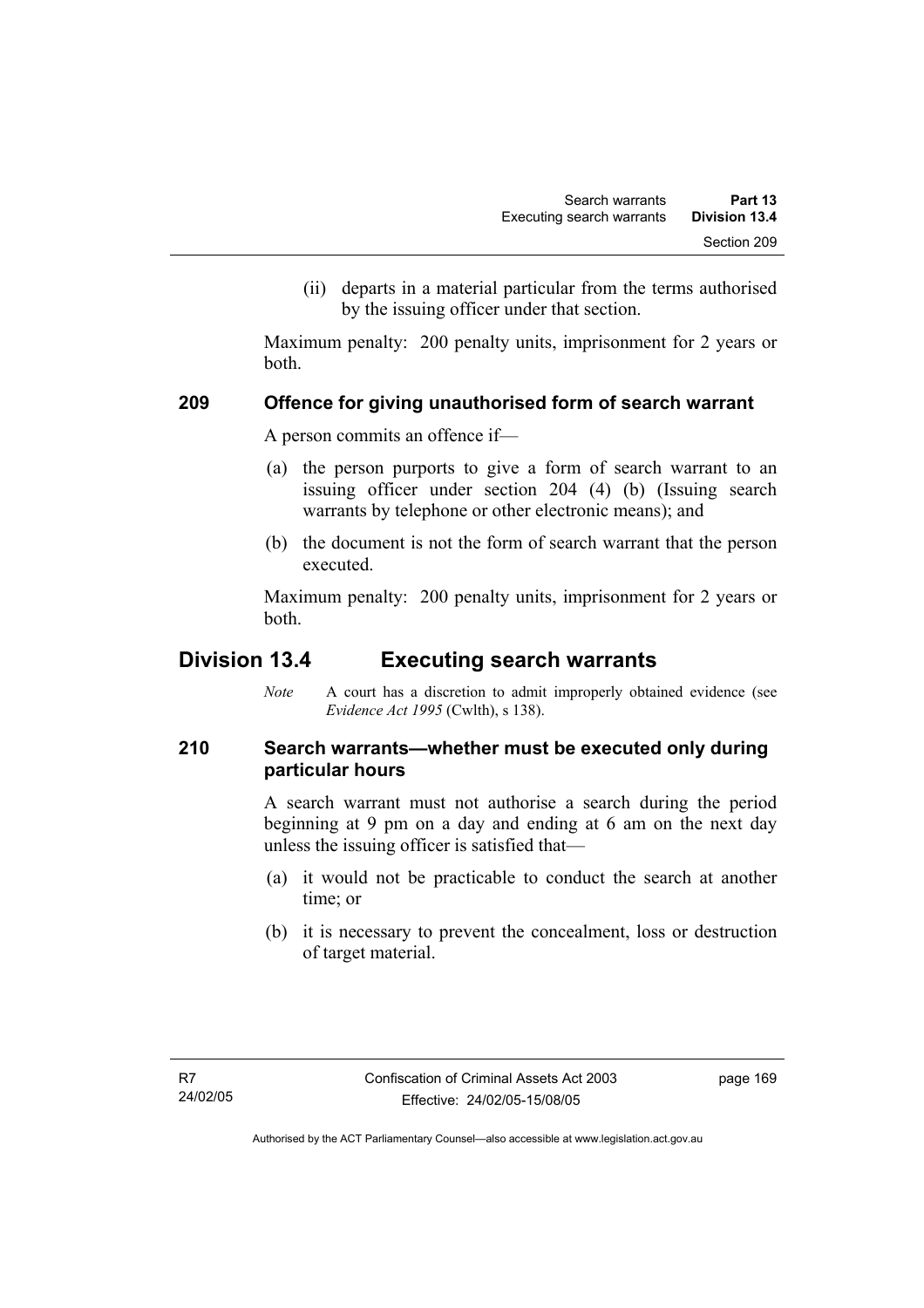### **211 Search warrants—restrictions on personal searches**

- (1) A search warrant cannot authorise a strip search or a search of a person's body cavities.
- (2) If a search warrant authorises an ordinary search or frisk search of a person—
	- (a) a different search from the search authorised must not be done under the warrant; and
	- (b) the search must be conducted by a person of the same sex as the person being searched.
- (3) However, if a transgender or intersex person is searched, the person may require that the search be conducted by either a male or a female.
- (4) If the transgender or intersex person requires that the search be conducted by a male, the person is taken, for this section, to be male.
- (5) If the transgender or intersex person requires that the search be conducted by a female, the person is taken, for this section, to be female.
- (6) A person assisting who is not a police officer must not take part in searching a person.
- (7) In this section:

*strip search* means a search of a person or of articles in the possession of a person, which may include all or any of the following:

- (a) requiring the person to remove all of his or her clothing;
- (b) an examination of the person's body (but not of the person's body cavities) and of those clothes.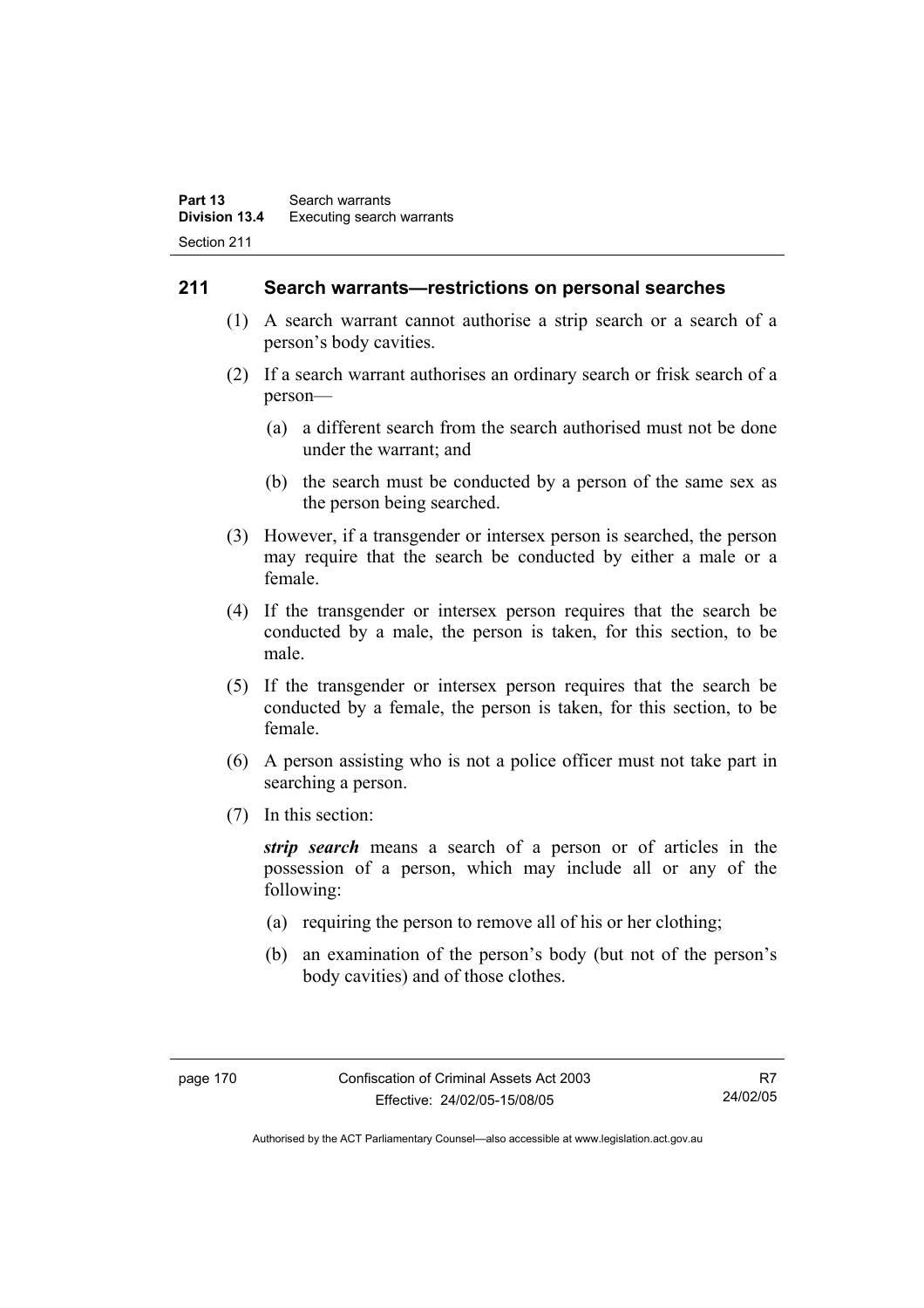### **212 Use of force and availability of assistance in executing search warrant**

- (1) Force may be used in executing a search warrant as follows:
	- (a) by an executing police officer—force against people and things may be used that is necessary and reasonable in the circumstances;
	- (b) by a person assisting who is a police officer—force against people and things may be used that is necessary and reasonable in the circumstances;
	- (c) by a person assisting who is not a police officer—force against things may be used that is necessary and reasonable in the circumstances.
- (2) An executing police officer may obtain the assistance in executing the warrant that is necessary and reasonable in the circumstances.

# **213 Search warrants—announcement before entry**

- (1) An executing police officer must, before anyone enters premises under a search warrant—
	- (a) announce that the person is authorised to enter the premises; and
	- (b) give anyone at the premises an opportunity to allow entry to the premises; and
	- (c) if the occupier of the premises, or someone else who apparently represents the occupier, is present at the premises identify himself or herself to that person.
- (2) The executing police officer is not required to comply with subsection (1) if the police officer believes on reasonable grounds that immediate entry to the premises is required to ensure—
	- (a) the safety of anyone (including any police officer or person assisting); or

| - R7     | Confiscation of Criminal Assets Act 2003 | page 171 |
|----------|------------------------------------------|----------|
| 24/02/05 | Effective: 24/02/05-15/08/05             |          |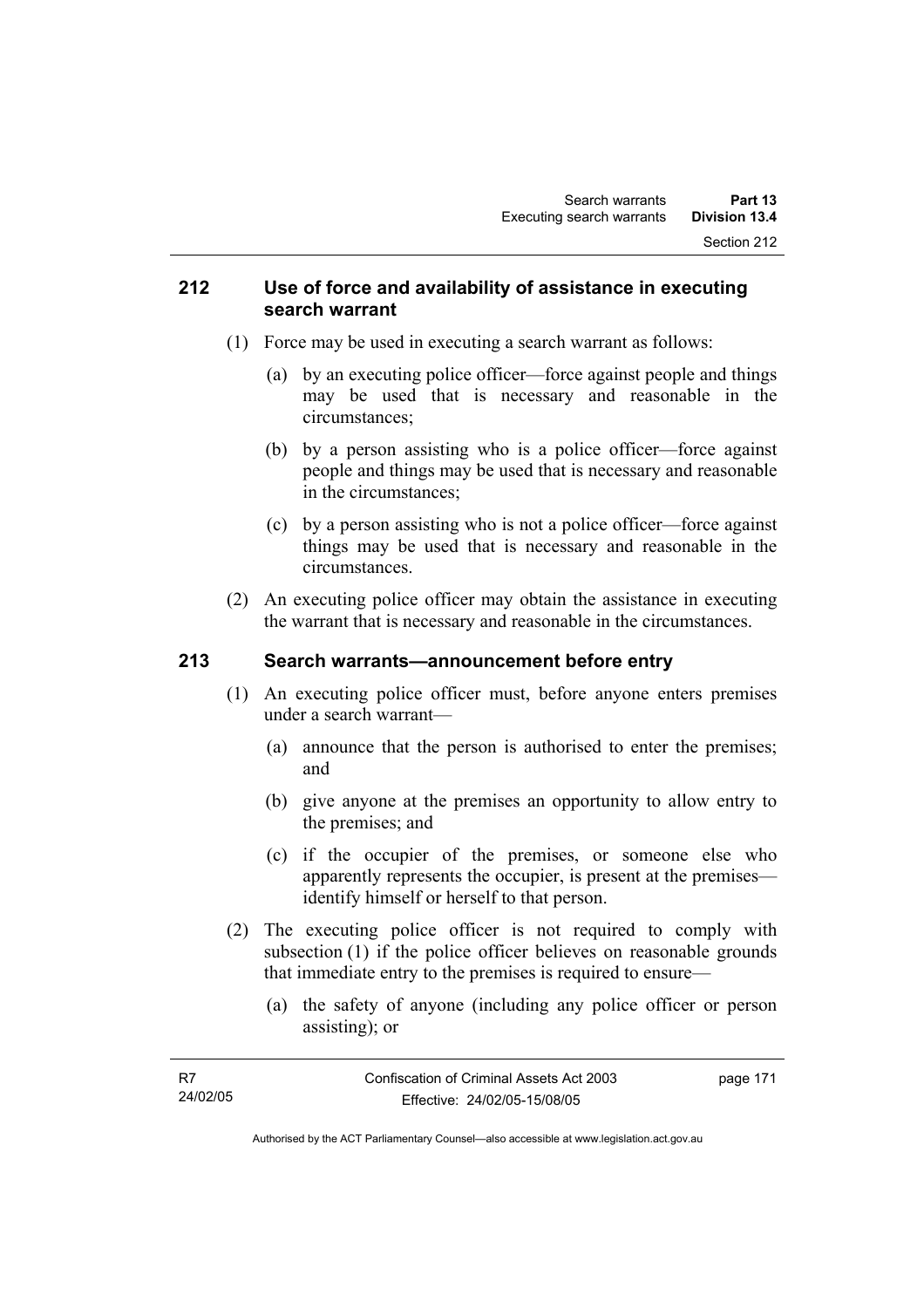(b) that the effective execution of the warrant is not frustrated.

### **214 Details of search warrant to be given to occupier etc**

- (1) If the occupier of the premises, or someone else who apparently represents the occupier, is present at the premises while a search warrant is being executed, the executing police officer or a person assisting must make available to the person—
	- (a) a copy of the warrant; and
	- (b) a document setting out the rights and obligations of the person.
- (2) Before a person is searched under a search warrant, the executing police officer or a person assisting must show the person a copy of the warrant.
- (3) The copy of the warrant need not include the issuing officer's signature or the seal or stamp of the court in which the issuing officer holds office or is employed.

# **215 Occupier entitled to be present during search etc**

- (1) If an occupier of premises, or someone else who apparently represents the occupier, is present at the premises while a search warrant is being executed, the occupier or person is entitled to observe the search being conducted.
- (2) However, the person is not entitled to observe the search if—
	- (a) to do so would impede the search; or
	- (b) the person is under arrest, and allowing the person to observe the search being conducted would interfere with the objectives of the search.
- (3) This section does not prevent 2 or more areas of the premises being searched at the same time.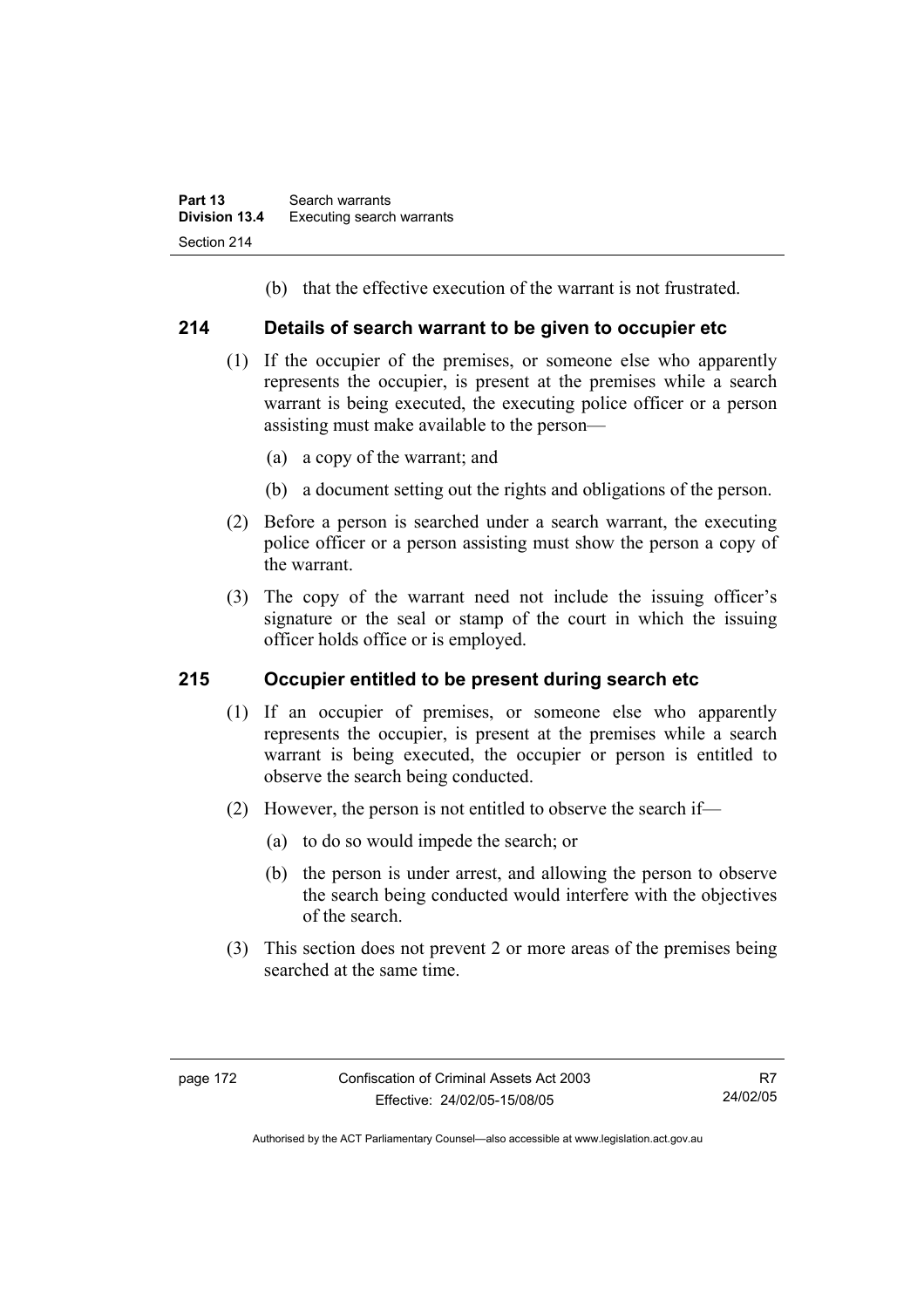### **216 Particular powers available to officers executing search warrant**

- (1) In executing a search warrant, the executing police officer or a person assisting may take photographs (including video recordings) of the premises or of people or things at the premises—
	- (a) for a purpose incidental to the execution of the warrant; or
	- (b) if the occupier of the premises consents in writing.
- (2) The executing police officer and a person assisting may complete the execution of a search warrant only if the warrant is in force, after all of them temporarily leave the premises—
	- (a) for not more than 1 hour; or
	- (b) for a longer period if the occupier of the premises consents in writing.
- (3) The execution of a search warrant may be completed if—
	- (a) the execution is stopped by an order of a court; and
	- (b) the order is later reversed or set aside on appeal; and
	- (c) the warrant is still in force.

# **217 Use of equipment to examine or process things**

- (1) The executing police officer, or a person assisting, for a search warrant may bring into or onto the premises any equipment reasonably necessary to examine or process a thing found at the premises to decide whether it may be seized under the warrant.
- (2) The executing police officer or a person assisting may operate equipment already at the premises to carry out an examination or processing if the officer believes on reasonable grounds that—
	- (a) the equipment is suitable; and

page 173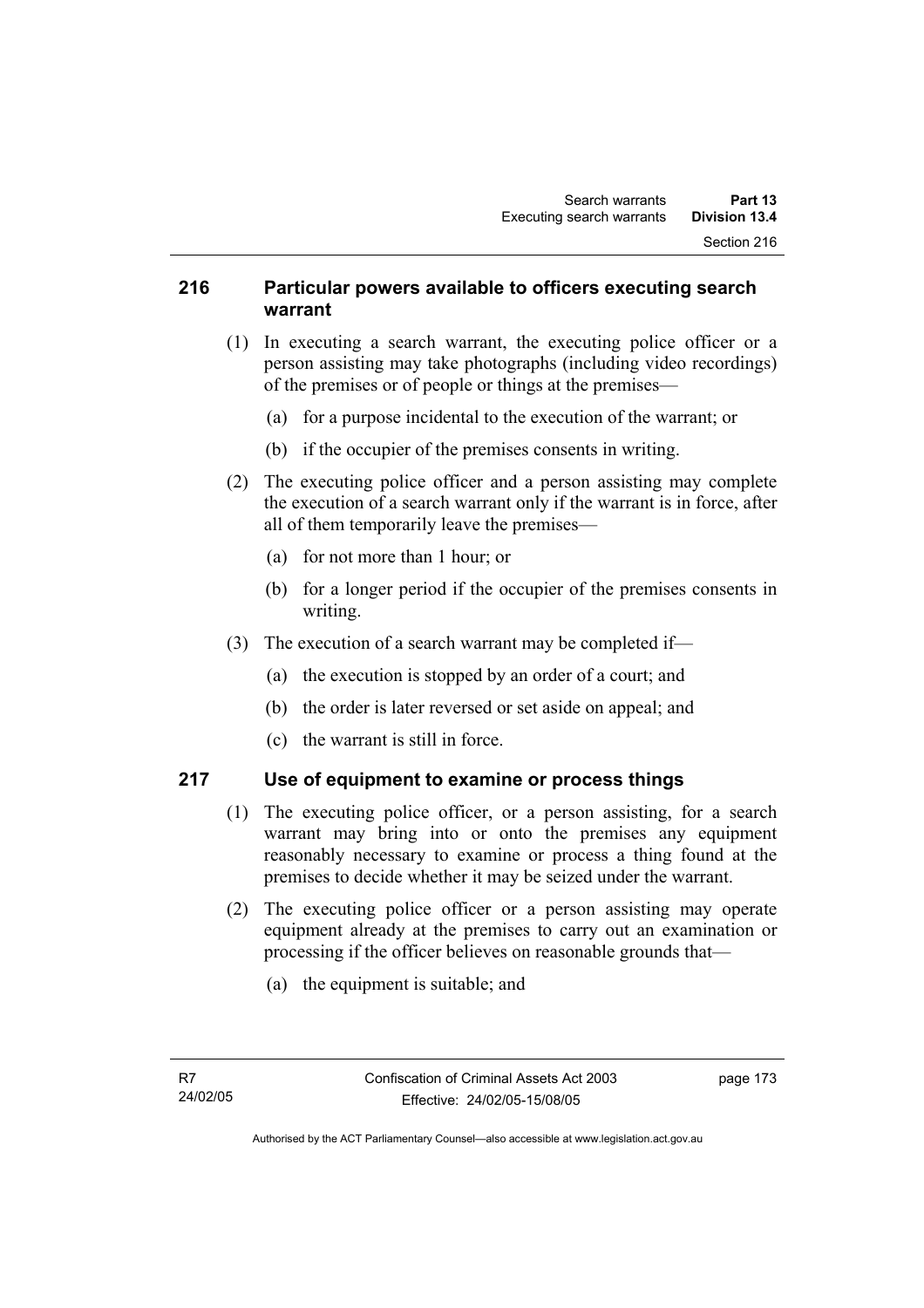(b) the examination or processing may be carried out without damaging the equipment or thing.

### **218 Moving things to another place for examination or processing**

- (1) A thing found at the premises may be moved to another place for examination or processing to decide whether it may be seized under a search warrant if—
	- (a) both of the following subparagraphs apply:
		- (i) there are reasonable grounds for believing that the thing is or contains target material;
		- (ii) it is significantly more practicable to do so having regard to the timeliness and cost of examining or processing the thing at another place and the availability of expert assistance; or
	- (b) the occupier of the premises consents in writing.
- (2) The thing may be moved to another place for examination or processing for no longer than 72 hours.
- (3) An executing police officer may apply to an issuing officer for an extension of that time if the executing police officer believes on reasonable grounds that the thing cannot be examined or processed within 72 hours.
- (4) The executing police officer must give notice of the application to the occupier of premises, and the occupier is entitled to be heard on the application.
- (5) If a thing is moved to another place under this section, the executing police officer must, if practicable—
	- (a) tell the occupier of the address of the place, and when, the examination or processing will be carried out; and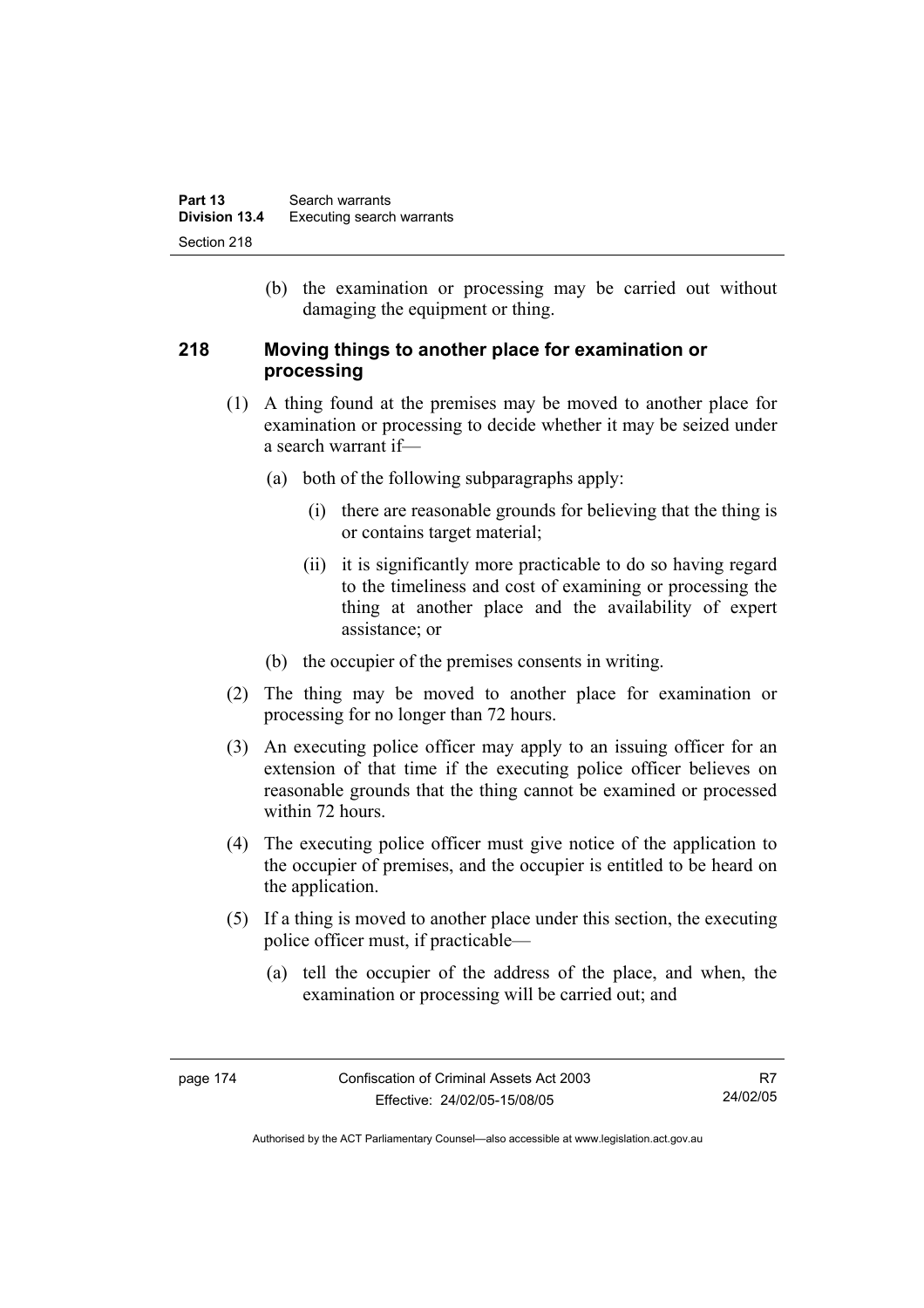- (b) allow the occupier or the occupier's representative to be present during the examination or processing.
- (6) The provisions of this part relating to the issue of search warrants apply, with any necessary changes, to the giving of an extension under this section.

### **219 Use of electronic equipment at premises**

- (1) An executing police officer or a person assisting may operate electronic equipment at the premises to access data (including data not held at the premises) if the officer or person believes on reasonable grounds that—
	- (a) the data might be target material; and
	- (b) the equipment can be operated without damaging it.
	- *Note* An executing police officer may obtain an order requiring a person with knowledge of a computer or computer system to provide assistance (see s 220).
- (2) If the executing police officer or person assisting believes that any data accessed by operating the electronic equipment might be target material, the officer or person may—
	- (a) copy the data to a data storage device brought to the premises; or
	- (b) if the occupier of the premises agrees in writing—copy the data to a data storage device at the premises.
- (3) The executing police officer or person assisting may take the device from the premises.
- (4) The executing police officer, or a person assisting who is a police officer, may do the following things if the officer or person finds that any target material is accessible using the equipment:
	- (a) seize the equipment and any data storage device;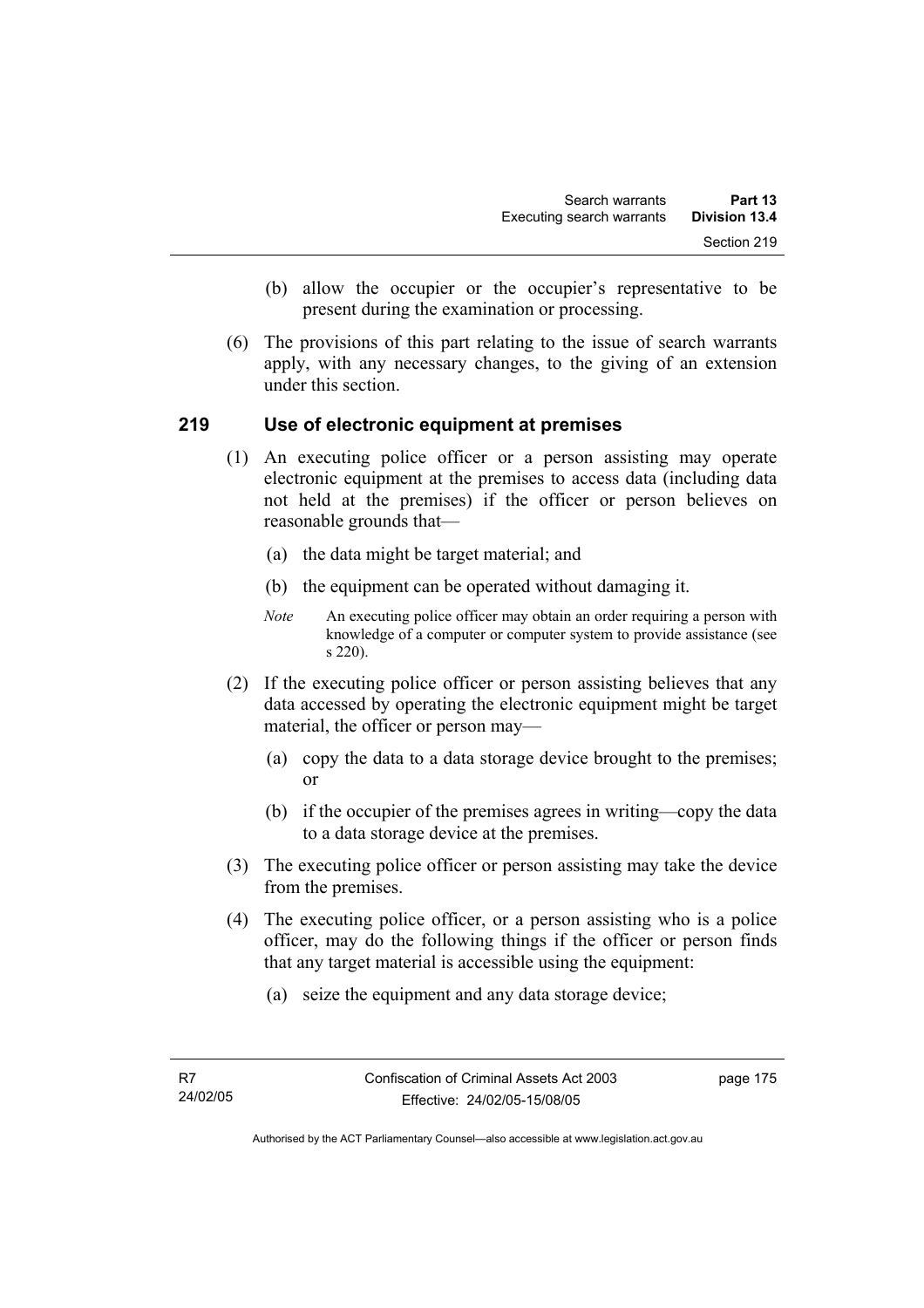- (b) if the material can, by using facilities at the premises, be put in documentary form—operate the facilities to put the material in that form and seize the documents so produced.
- (5) A police officer may seize equipment under subsection (4) (a) only if—
	- (a) it is not practicable to copy the data as mentioned in subsection (2) or to put the material in documentary form as mentioned in subsection (4) (b); or
	- (b) possession of the equipment by the occupier could be an offence.

### **220 Person with knowledge of computer or computer system to assist access etc**

- (1) An executing police officer may apply to an issuing officer for an order requiring a stated person to provide any information or assistance that is reasonably necessary to allow the executing police officer or a person assisting to do all or any of the following:
	- (a) access data held in or accessible from a computer that is on the premises;
	- (b) copy the data to a data storage device;
	- (c) convert the data into documentary form.
- (2) The issuing officer may make an order if satisfied that—
	- (a) there are reasonable grounds for suspecting that target material is accessible from the computer; and
	- (b) the stated person is—
		- (i) reasonably suspected of possessing, or having under the person's control, target material of the kind stated in the search warrant; or
		- (ii) the owner or lessee of the computer; or

| page 176 | Confiscation of Criminal Assets Act 2003 |          |
|----------|------------------------------------------|----------|
|          | Effective: 24/02/05-15/08/05             | 24/02/05 |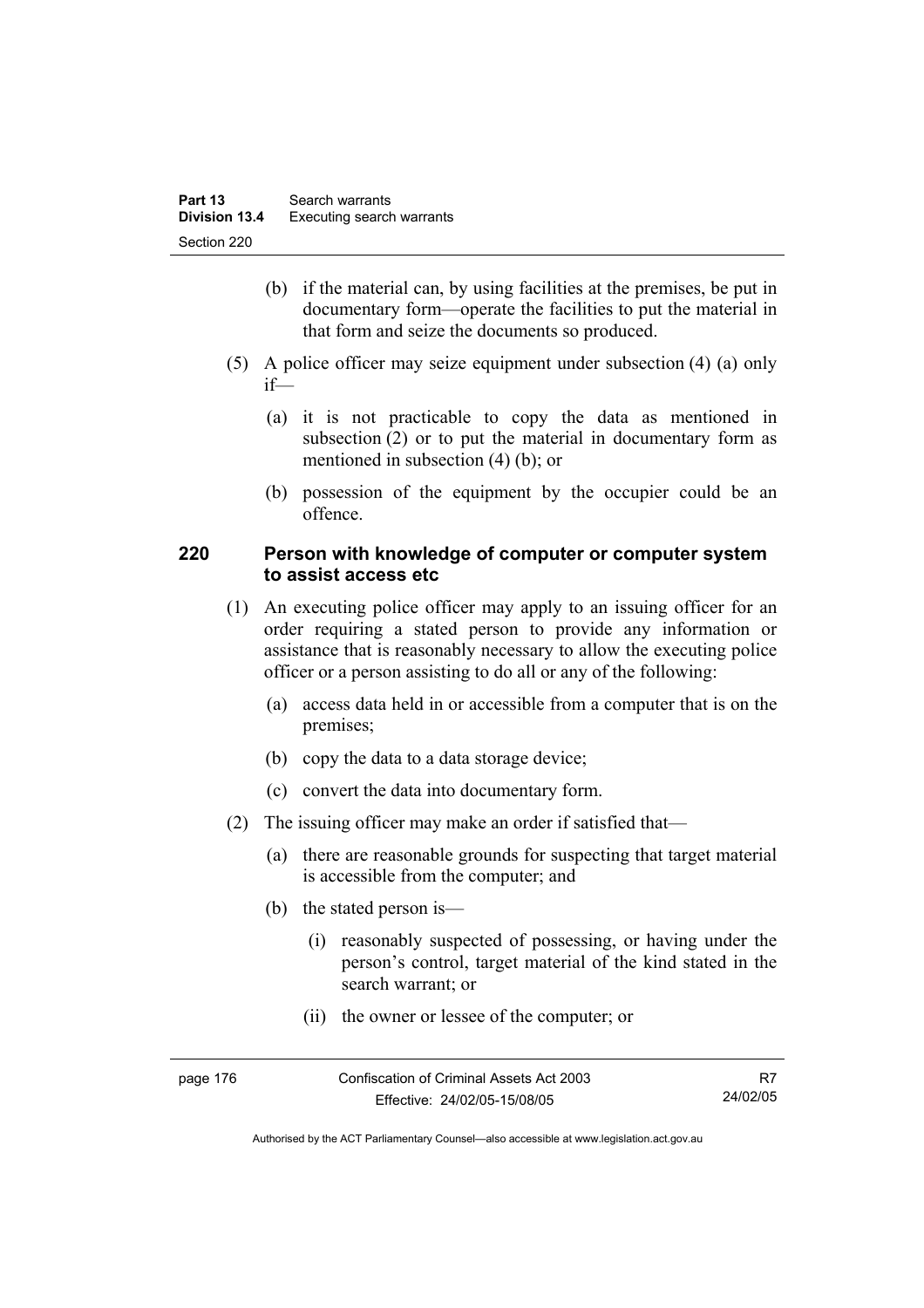- (iii) an employee of the owner or lessee of the computer; and
- (c) the stated person has knowledge of—
	- (i) the computer or a computer network of which the computer forms a part; or
	- (ii) measures applied to protect data held in or accessible from the computer.
- (3) A person commits an offence if a person contravenes an order under this section.

Maximum penalty: 50 penalty units, imprisonment for 6 months or both.

 (4) The provisions of this part relating to the issue of search warrants apply, with any necessary changes, to the giving of an order under this section.

### **221 Securing electronic equipment**

- (1) If the executing police officer or a person assisting believes on reasonable grounds that—
	- (a) target material may be accessible by operating electronic equipment at the premises; and
	- (b) expert assistance is required to operate the equipment; and
	- (c) if the officer or person does not take action, the material may be destroyed, altered or otherwise interfered with;

the officer or person may do whatever is necessary to secure the equipment, whether by locking it up, placing a guard or otherwise.

- (2) The executing police officer or a person assisting must give written notice to the occupier of the premises of—
	- (a) the officer's or person's intention to secure the equipment; and
	- (b) the fact that the equipment may be secured for up to 24 hours.

page 177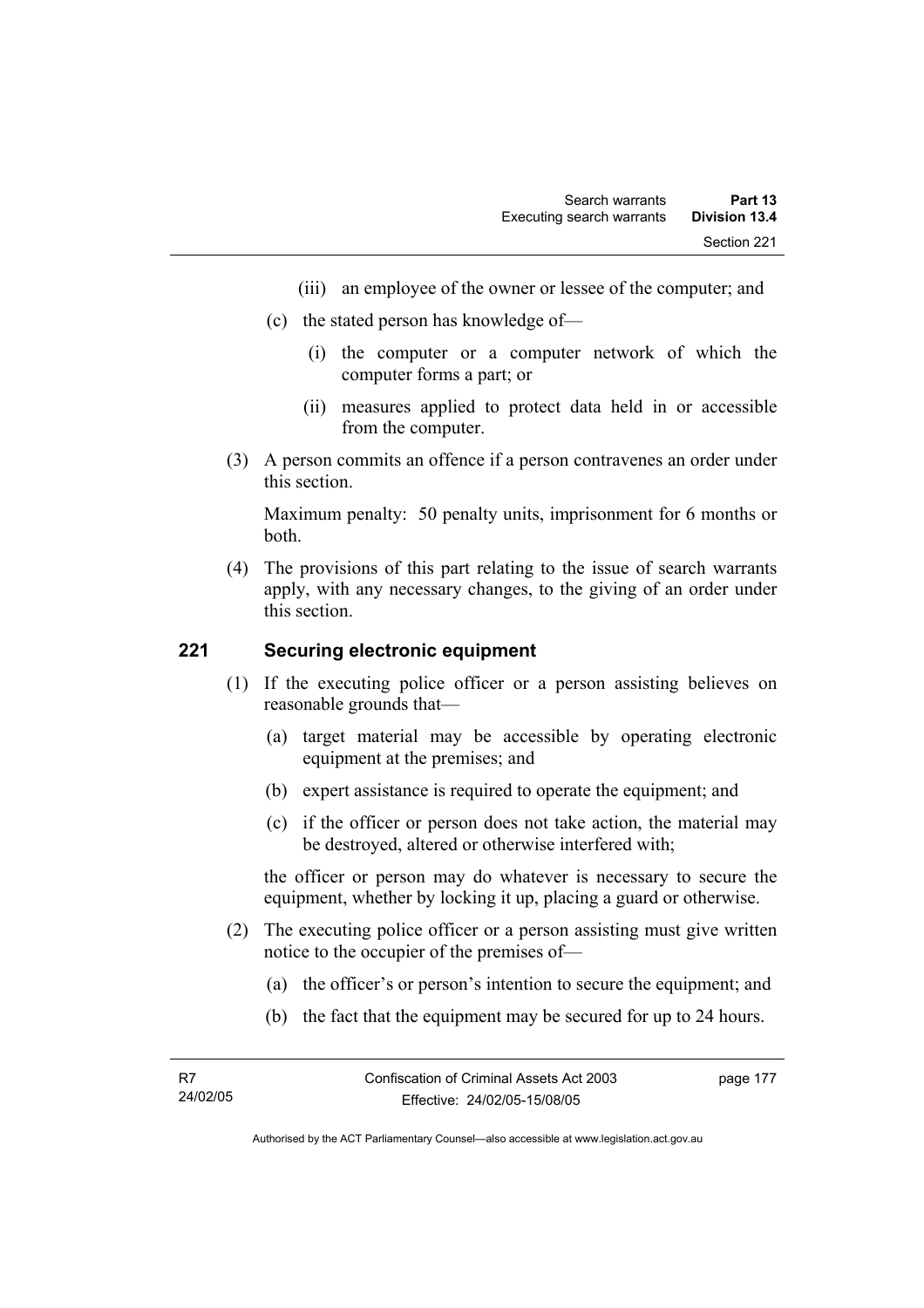- (3) The equipment may be secured until the earliest of the following events happens:
	- (a) the end of 24 hours;
	- (b) the equipment is operated by the expert.
- (4) If the executing police officer or a person assisting believes on reasonable grounds that the expert assistance will not be available within 24 hours, the officer or person may apply to the issuing officer to extend the period.
- (5) The executing police officer or a person assisting must tell the occupier of the premises of the officer's or person's intention to apply for an extension, and the occupier is entitled to be heard on the application.
- (6) The provisions of this part relating to the issue of search warrants apply, with any necessary changes, to the giving of an extension under this section.

# **222 Copies of seized things to be provided**

- (1) If the occupier of the premises, or someone else who apparently represents the occupier, is present at the premises while a search warrant is executed, the occupier or other person may ask a police officer who seizes—
	- (a) a document, film, computer file or other thing that can be readily copied; or
	- (b) a data storage device in which the information can be readily copied;

to give the occupier or other person a copy of the thing or the information.

- (2) The police officer must do so as soon as practicable after the seizure.
- (3) However, the police officer is not required to do so if—

| page 178 | Confiscation of Criminal Assets Act 2003 |          |
|----------|------------------------------------------|----------|
|          | Effective: 24/02/05-15/08/05             | 24/02/05 |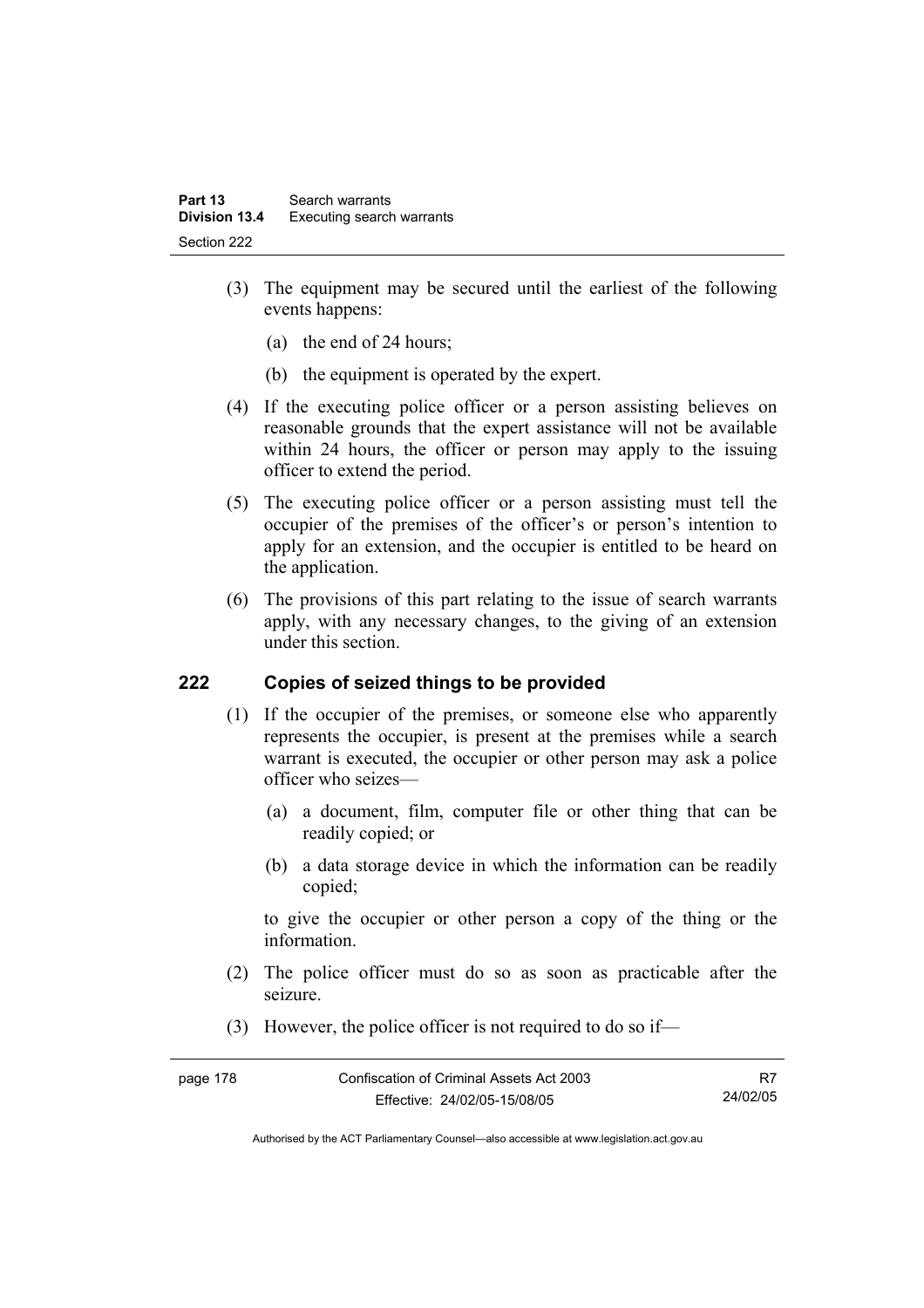- (a) the thing was seized under section 219 (Use of electronic equipment at premises); or
- (b) possession by the occupier of the thing or information could be an offence.

### **223 Providing documents after execution of search warrant**

Documents are taken to have been seized under a search warrant if—

- (a) the documents were at, or accessible from, the premises of a financial institution when a search warrant in relation to the premises was executed; and
- (b) the documents could not be found at that time; and
- (c) the financial institution provides them to the executing police officer as soon as practicable after the execution of the warrant.

# **Division 13.5 Stopping and searching vehicles**

# **224 Searches of vehicles without search warrant in emergency situations**

- (1) This section applies if a police officer believes, on reasonable grounds, that—
	- (a) a thing that is target material is in or on a vehicle; and
	- (b) it is necessary to exercise a power under subsection (2) to prevent the thing from being concealed, lost or destroyed; and
	- (c) it is necessary to exercise the power without the authority of a search warrant because the circumstances are serious and urgent.
- (2) If this section applies, the police officer may—
	- (a) stop and detain the vehicle; and

page 179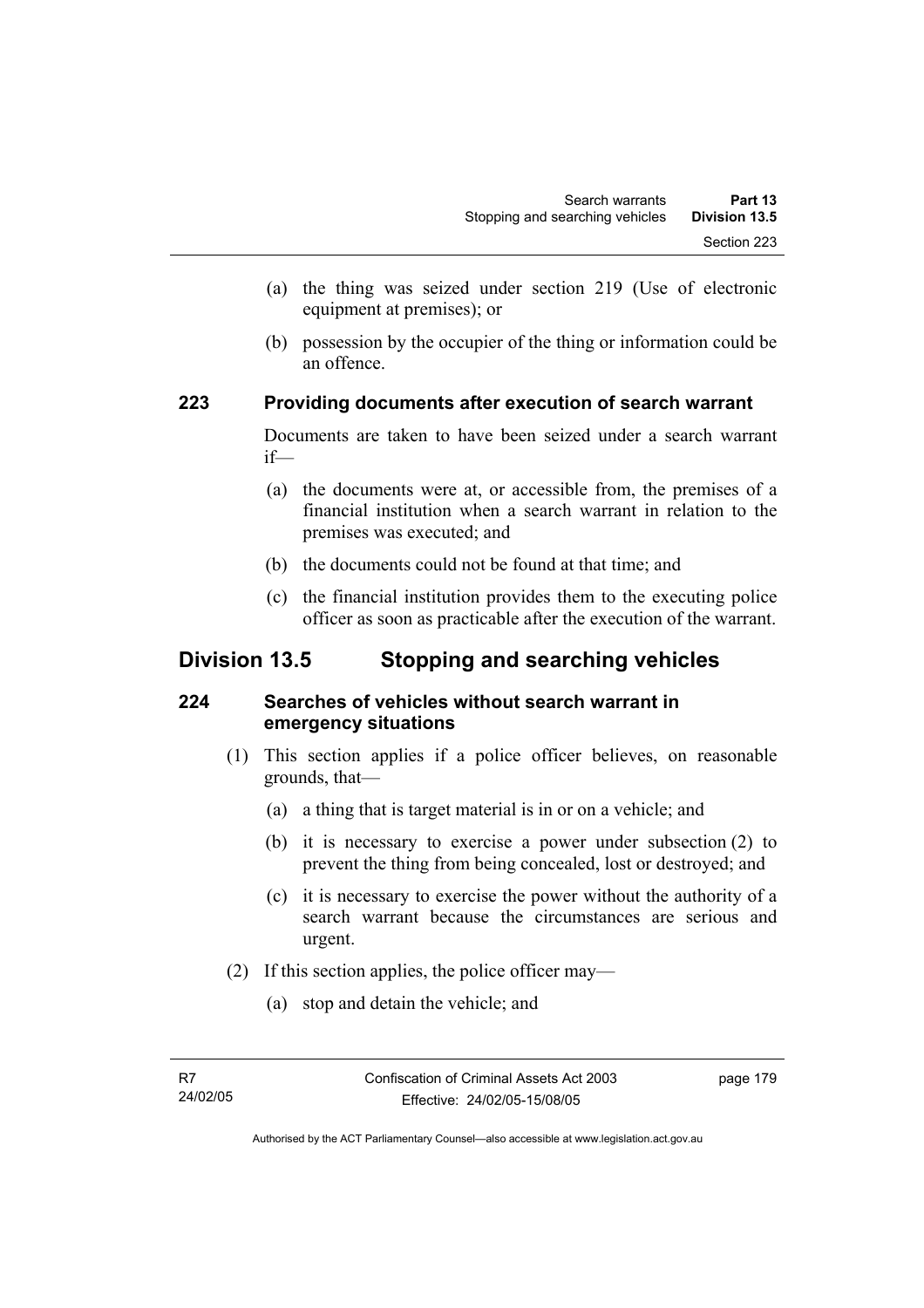- (b) search the vehicle, and any container in or on the vehicle, for the thing; and
- (c) seize the thing if the officer finds it.
- (3) If, in the course of searching for the thing, the police officer finds something else that is target material, the police officer may seize that thing if the officer suspects, on reasonable grounds, that—
	- (a) it is necessary to seize it to prevent its concealment, loss or destruction; and
	- (b) it is necessary to seize it without the authority of a search warrant because the circumstances are serious and urgent.
- (4) The police officer must exercise the police officer's powers subject to section 225.

### **225 How police officer exercises powers under s 224**

When a police officer exercises a power under section 224 (Searches of vehicles without search warrant in emergency situations) in relation to a vehicle, the police officer—

- (a) may use the assistance that is necessary and reasonable; and
- (b) must search the vehicle in a public place or in some other place to which members of the public have ready access; and
- (c) must not detain the vehicle for longer than is necessary and reasonable to search it and any container in or on the vehicle; and
- (d) may use the force that is necessary and reasonable in the circumstances, but must not damage the vehicle, or any container in or on the vehicle, by forcing open a part of the vehicle or container unless—
	- (i) the person (if any) apparently in charge of the vehicle has been given a reasonable opportunity to open that part or container; or

| page 180 | Confiscation of Criminal Assets Act 2003 | R7       |
|----------|------------------------------------------|----------|
|          | Effective: 24/02/05-15/08/05             | 24/02/05 |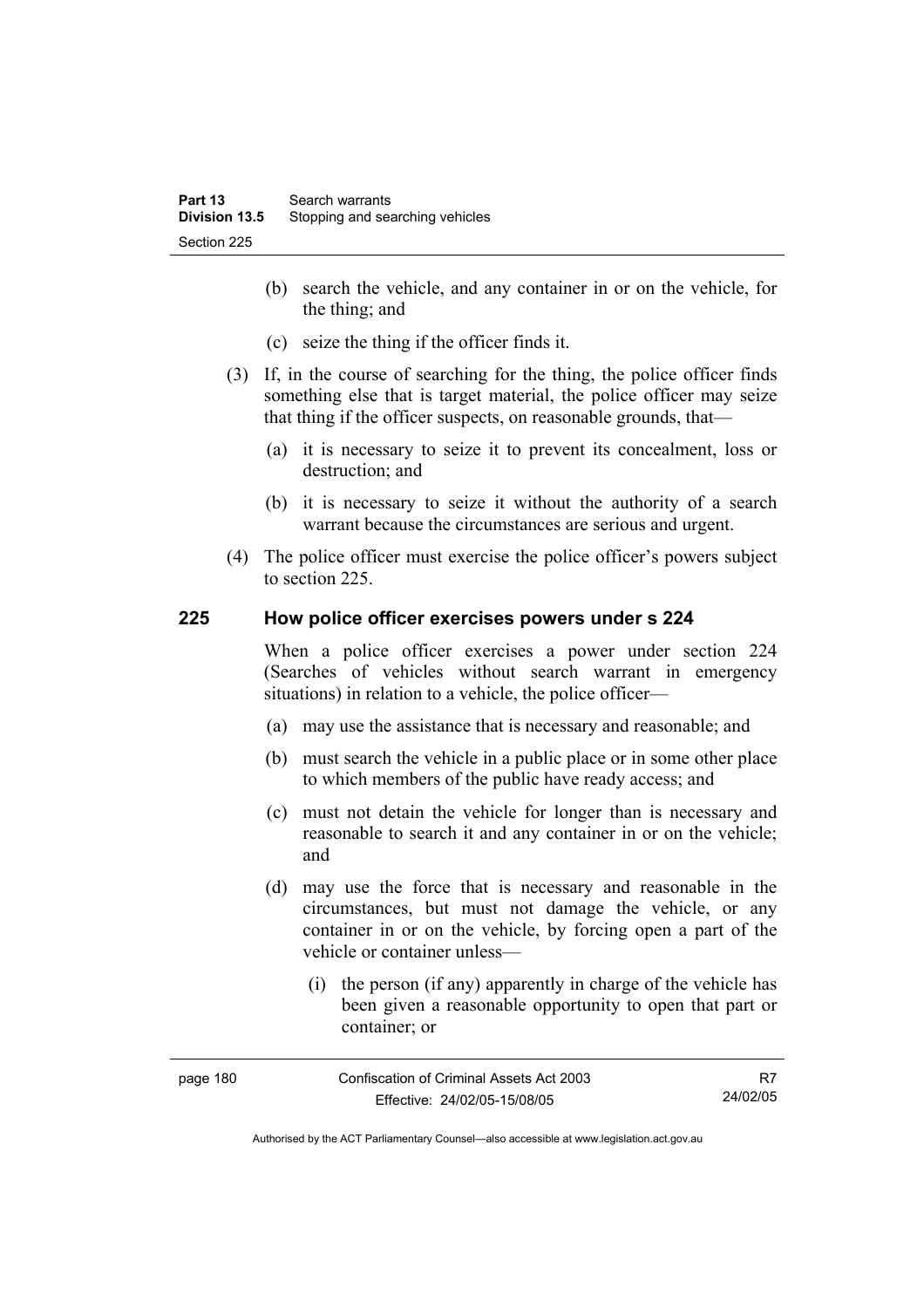(ii) it is not possible to give that person such an opportunity.

# **Division 13.6 Search warrants—things seized**

### **226 Receipts for things seized under search warrants**

- (1) This section applies to—
	- (a) a thing seized under a search warrant; or
	- (b) a thing moved under section 218 (1) (Moving things to another place for examination or processing); or
	- (c) a thing seized under section 224 (Searches of vehicles without search warrant in emergency situations).
- (2) As soon as practicable after a thing is seized under this part by the executing police officer or a person assisting, the officer or person must give a receipt for it to the person from whom it was seized.
- (3) If, for any reason, it is not practicable to comply with subsection (2), the executing police officer or person assisting must leave the receipt, secured conspicuously, at the place of seizure.
- (4) A receipt under this section must include—
	- (a) a description of the thing seized; and
	- (b) if the thing is moved under section 218 (1)—where the thing is to be taken to.
- (5) A single receipt may be given for 2 or more things.

# **227 Keeping seized things under search warrants**

- (1) This section applies to a police officer in relation to a thing seized under this part if—
	- (a) the reason for the thing's seizure no longer exists or it is decided that the thing is not to be used in evidence; or

page 181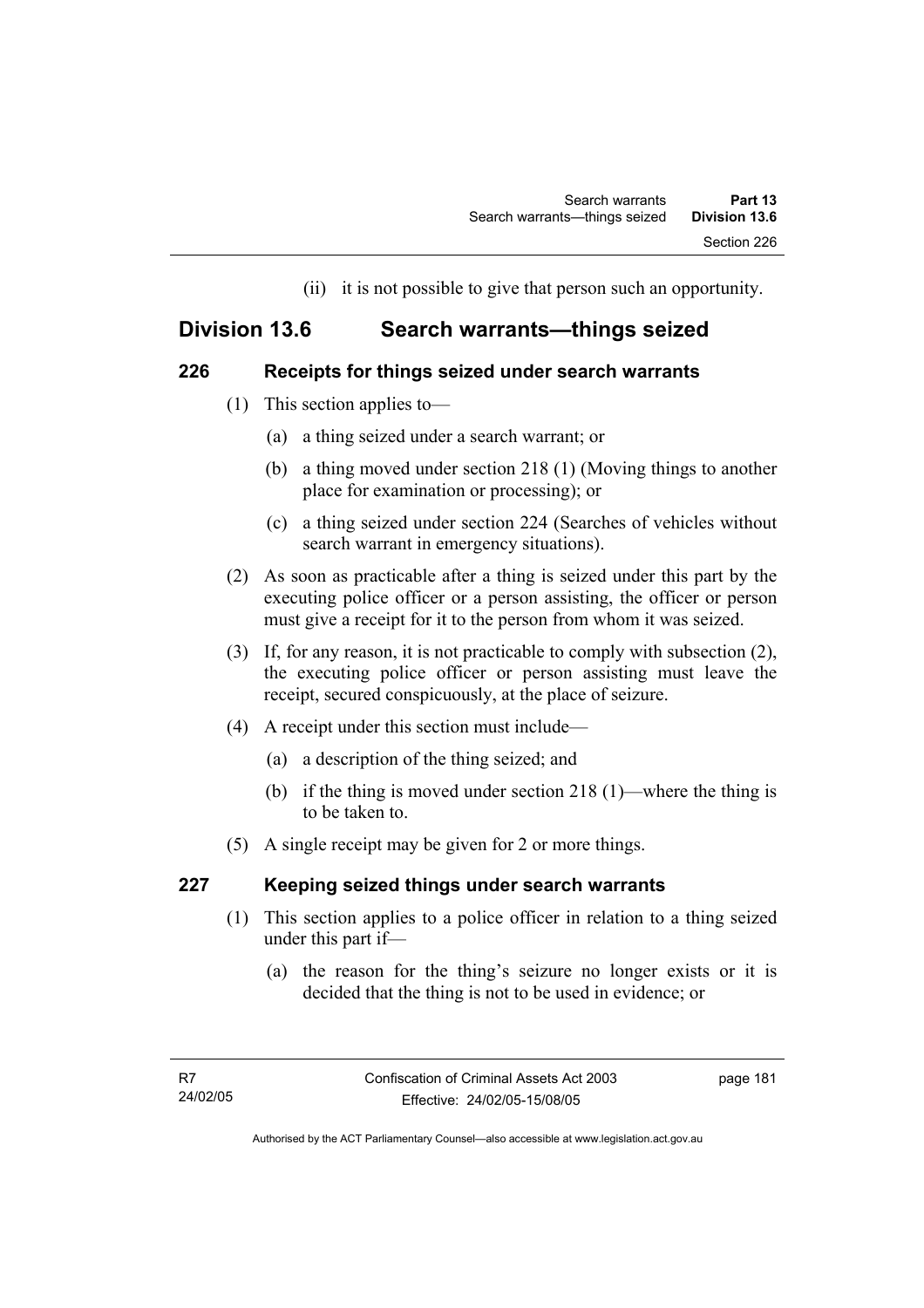- (b) if the thing was seized under section 224 (Searches of vehicles without search warrant in emergency situations)—the period of 60 days after the day of the thing's seizure ends.
- (2) The police officer must take reasonable steps to return the thing to the person from whom it was seized or to the owner if that person is not entitled to possess it.
- (3) However, the police officer does not have to take those steps if—
	- (a) if subsection  $(1)$  (b) applies—
		- (i) a proceeding in relation to which the thing might provide evidence has been begun before the end of the 60-day period and has not been finalised (including an appeal to a court in relation to the proceeding); or
		- (ii) an order is in force under section 228 (Keeping things for further period); or
	- (b) if subsection (1) (a) or (b) applies—the police officer is otherwise authorised (by a law, or an order of a court, of the Territory, the Commonwealth, a State or another Territory) to keep, destroy or dispose of the thing; or
	- (c) the thing is forfeited or forfeitable to the Territory, the Commonwealth or a State or is the subject of a dispute about ownership.

# **228 Keeping things for further period**

- (1) This section applies if a thing has been seized by a police officer under this part and a proceeding in relation to which the thing might provide evidence has not begun before the end of—
	- (a) 60 days after the day of the seizure; or
	- (b) a period previously stated in an order of an issuing officer under this section.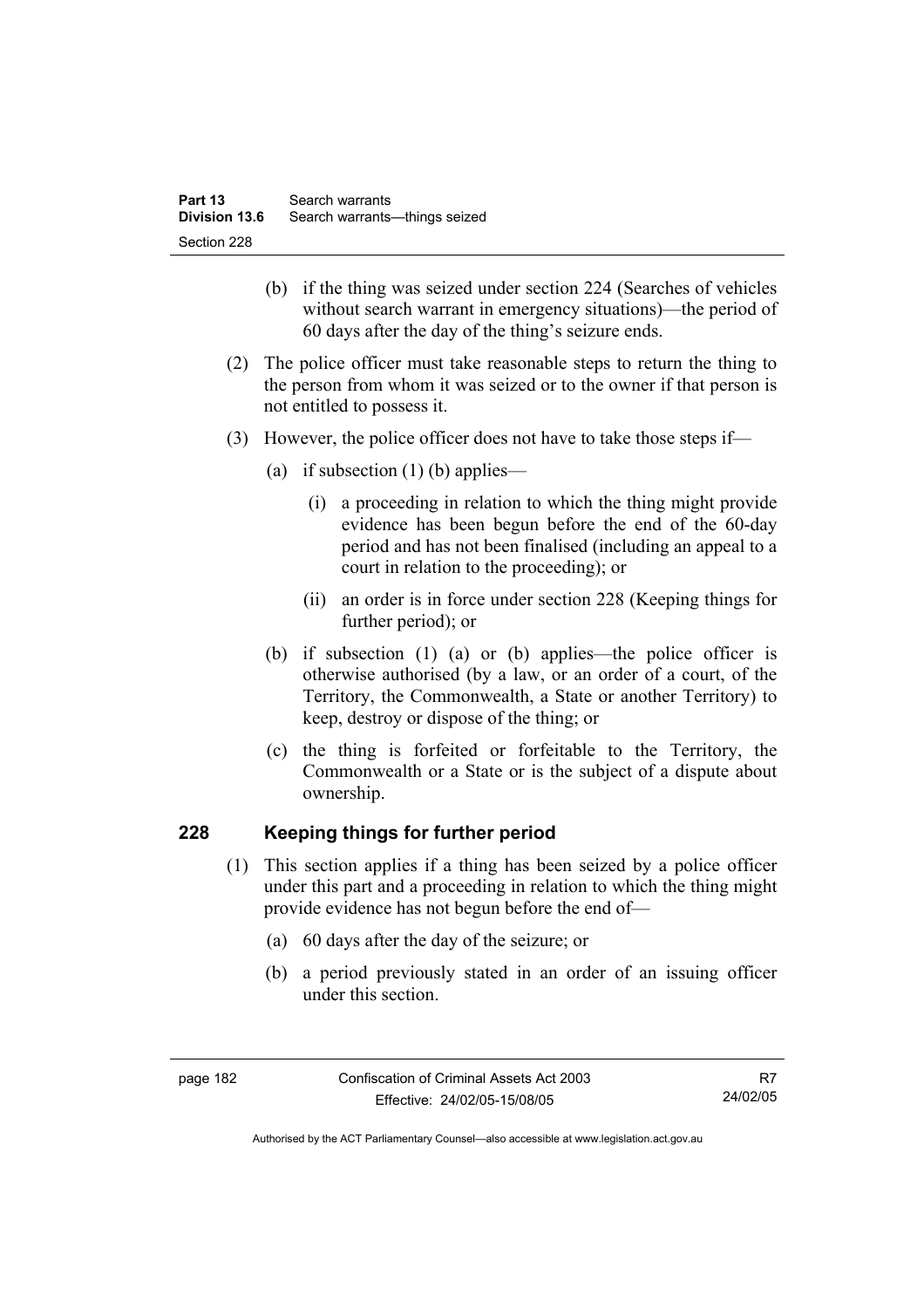- (2) A police officer may apply to an issuing officer for an order that the officer may keep the thing for a further period.
- (3) Before making the application, the police officer must—
	- (a) take reasonable steps to discover whose interests would be affected by the keeping of the thing; and
	- (b) if it is practicable to do so, tell each person the officer believes to be such a person of the proposed application.
- (4) The provisions of this part relating to the issue of search warrants apply, with any necessary changes, to the making of an order under this section.

# **229 Issuing officer may order keeping of thing**

- (1) The issuing officer may order that the police officer who made an application under section 228 (Keeping things for further period) may keep the thing if the issuing officer is satisfied that it is necessary for the police officer to do so for the purpose of beginning or conducting a proceeding under this Act, another Territory law or the law of the Commonwealth, a State or another Territory.
- (2) The order must state the period for which the officer may keep the thing.
- (3) The provisions of this part relating to the issue of search warrants apply, with any necessary changes, to the making of an order under this section.

# **230 Transfer of things seized to public trustee**

At the direction of the DPP, a police officer must transfer custody of a thing seized under this part to the public trustee.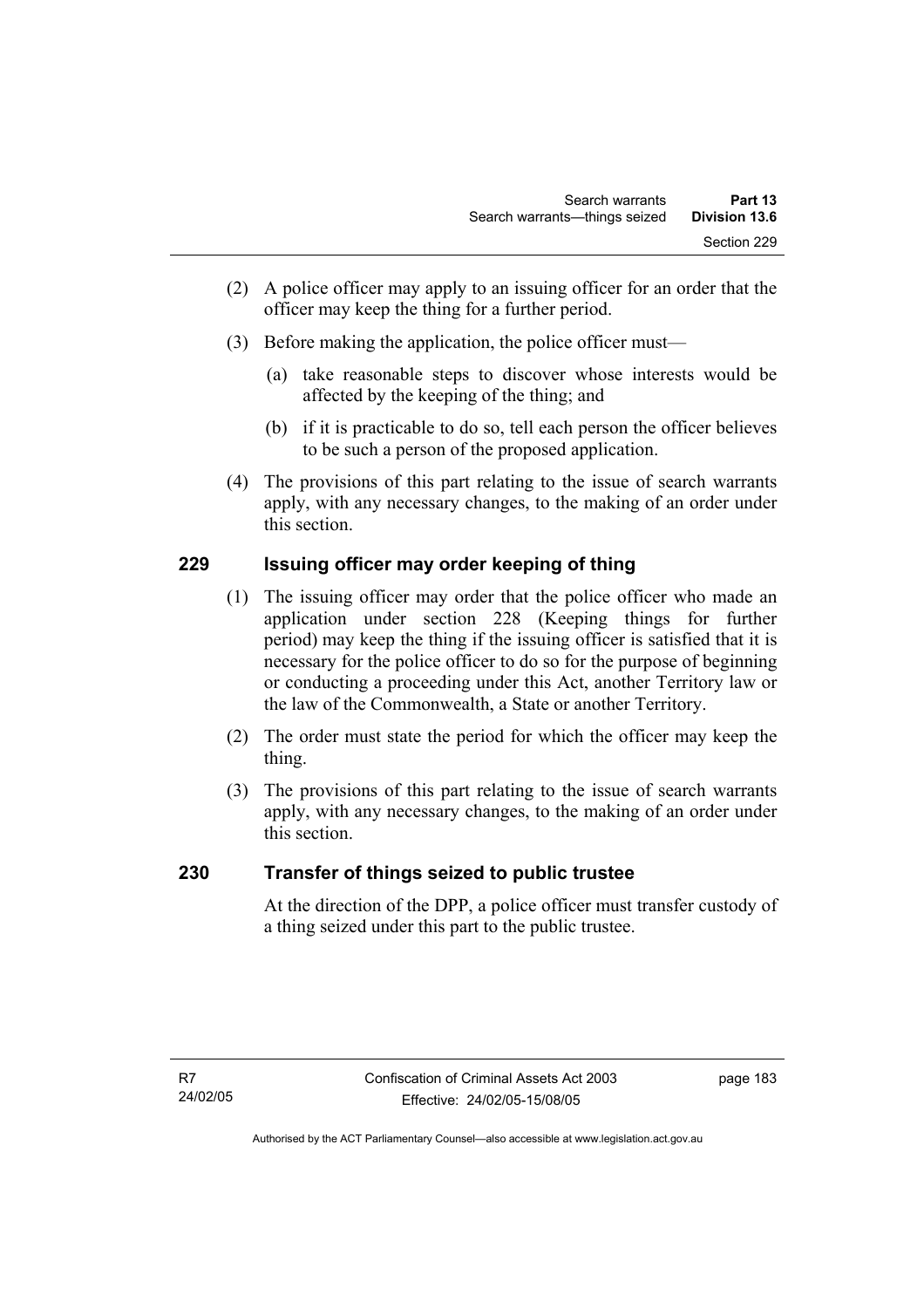# **Division 13.7 Search warrants—miscellaneous**

### **231 Search warrants—false or misleading information**

- (1) A person commits an offence if—
	- (a) the person gives information to a police officer or person assisting a police officer; and
	- (b) the person does so knowing that the information—
		- (i) is false or misleading in a material particular; or
		- (ii) omits something that makes the information false or misleading in a material particular; and
	- (c) the information is given in compliance (or purported compliance) with a requirement under this part.

Maximum penalty: 200 penalty units, imprisonment for 2 years or both.

- (2) Subsection (1) (c) does not apply if, before the information was given by the person to the police officer or person assisting, a police officer or person assisting did not take reasonable steps to tell the person of the existence of the offence against subsection (1).
- (3) For subsection (2), it is sufficient if the following form of words is used:

'Giving false or misleading information is an offence with serious consequences'.

# **232 Search warrants—false or misleading documents**

- (1) A person commits an offence if—
	- (a) the person produces a document to a police officer or a person assisting a police officer; and
	- (b) the person does so knowing that the document is false or misleading in a material particular; and

| page 184 | Confiscation of Criminal Assets Act 2003 |          |
|----------|------------------------------------------|----------|
|          | Effective: 24/02/05-15/08/05             | 24/02/05 |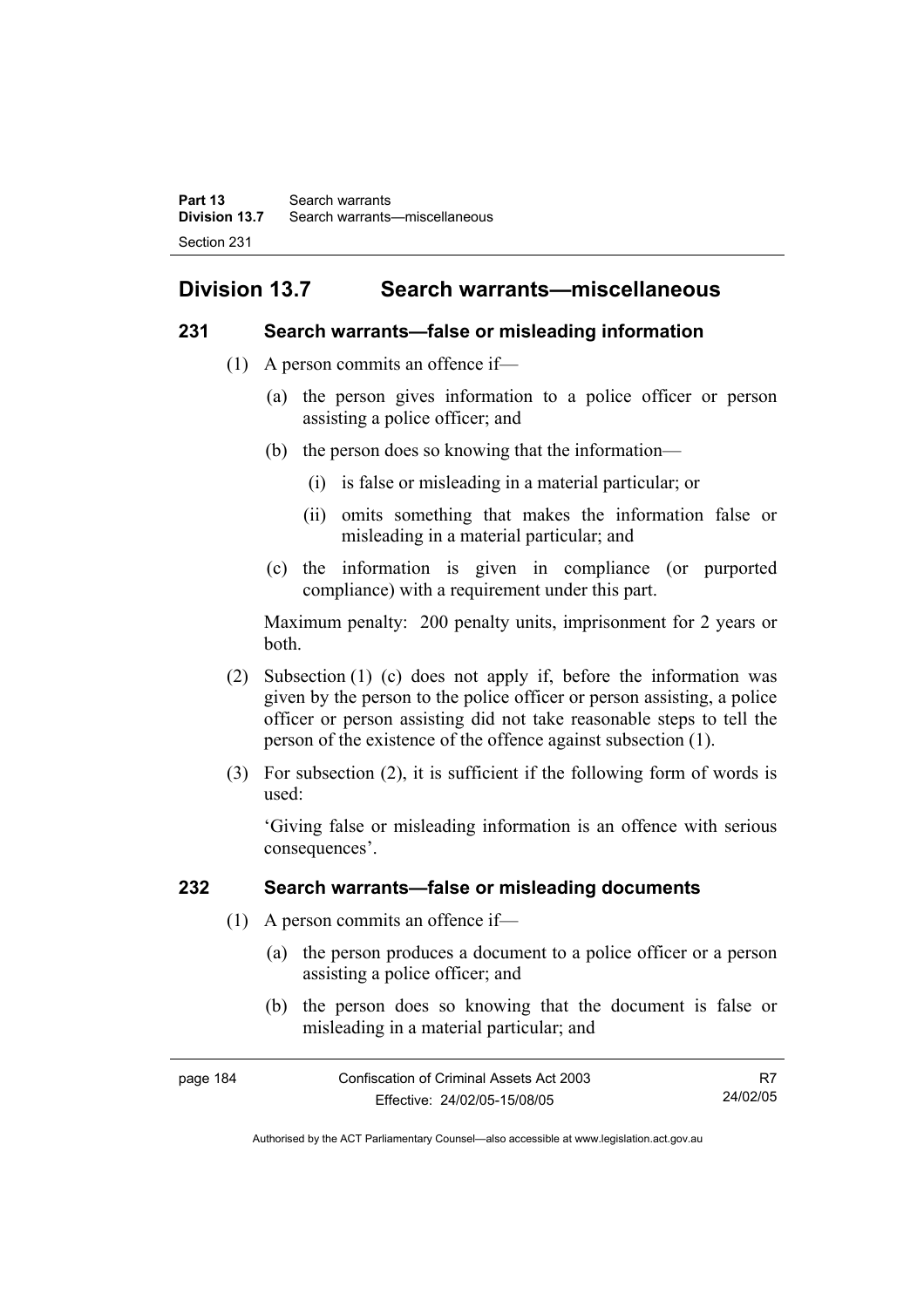(c) the document is produced in compliance (or purported compliance) with a requirement under this part.

Maximum penalty: 200 penalty units, imprisonment for 2 years or both.

- (2) Subsection (1) does not apply to a person who produces a document to a police officer or person assisting if the document is accompanied by a written statement signed by the person (or, for a corporation, by an officer of the corporation)—
	- (a) stating that the document is, to the person's knowledge, false or misleading in a material particular; and
	- (b) setting out, or referring to, the material particular in which the document is, to the person's knowledge, false or misleading.

# **233 Obstruction etc of police officers and people assisting**

- (1) A person commits an offence if—
	- (a) the person knows that, or is reckless about the fact that, a person is a police officer; and
	- (b) the person obstructs, hinders, intimidates or resists the officer in the exercise of the officer's functions under this part.

Maximum penalty: 200 penalty units, imprisonment for 2 years or both.

- (2) For this section, it is immaterial whether the defendant was aware that the police officer was exercising the officer's functions.
- (3) Strict liability applies to subsection (1) (b).

# **234 Damage etc to be minimised**

 (1) In the exercise, or purported exercise, of a function under this part, a police officer must take all reasonable steps to ensure that the police officer, and any person assisting who is not a police officer, causes as little inconvenience, detriment and damage as practicable.

page 185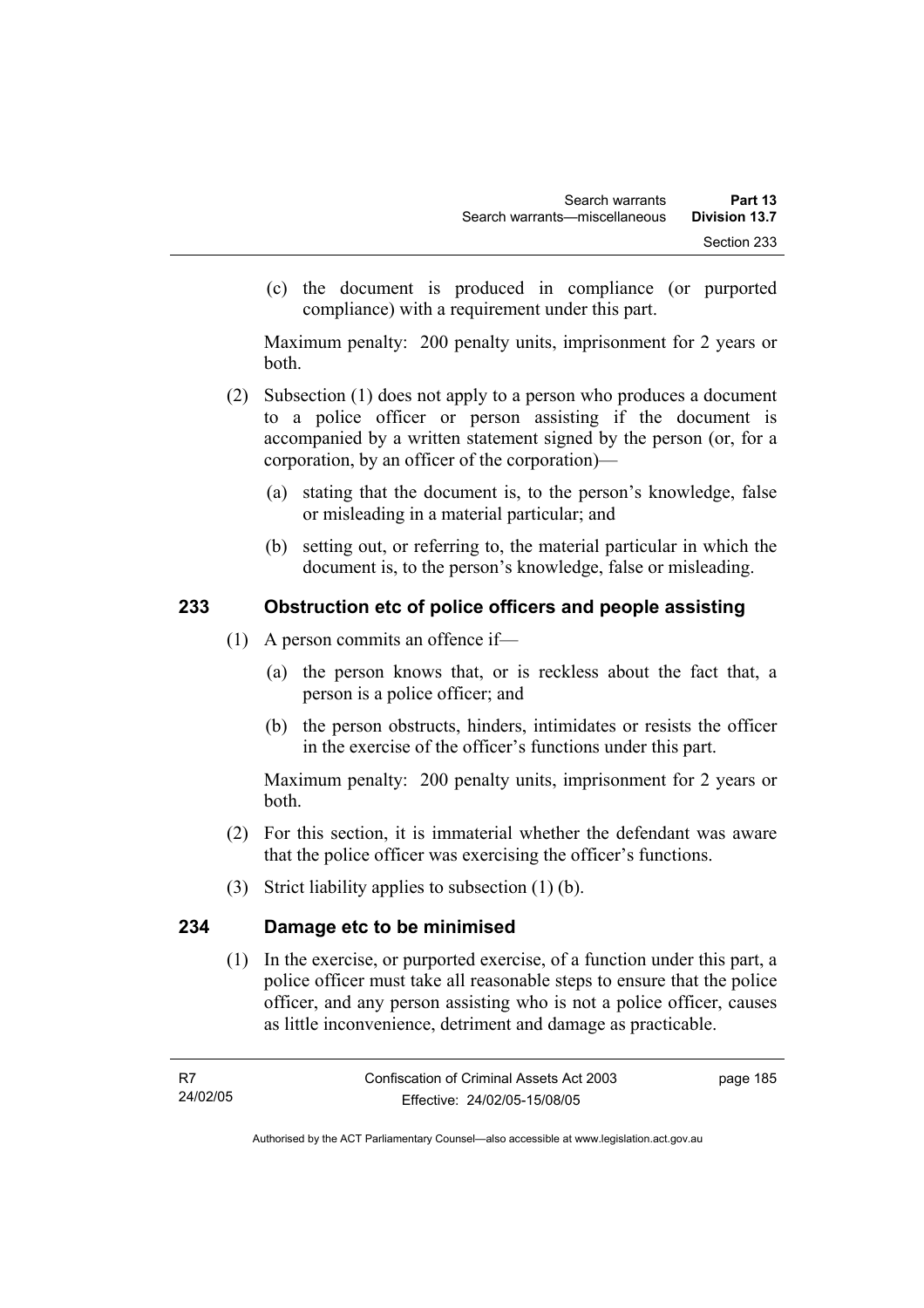- (2) If a police officer, or a person assisting who is not a police officer, damages anything in the exercise or purported exercise of a function under this part, the police officer or person assisting must give written notice of the particulars of the damage to the person whom the police officer or person assisting believes on reasonable grounds is the owner of the thing.
- (3) If the damage happens on premises entered under this part in the absence of the occupier, the notice may be given by securing it in a conspicuous place on the premises.

# **235 Compensation**

- (1) A person may claim reasonable compensation from the Territory if the person suffers loss or expense because of the exercise, or purported exercise, of a function under this part by a police officer or a person assisting who is not a police officer.
- (2) Compensation may be claimed and ordered in a proceeding for—
	- (a) compensation brought in a court of competent jurisdiction; or
	- (b) an offence against this Act or another Territory law brought against the person making the claim for compensation.
- (3) A court must not order the payment of reasonable compensation for the loss or expense unless it is satisfied it is just to make the order in the circumstances of the particular case.

#### **Example for claim for damage or corruption of computer data**

The court may have regard to whether the occupier of the premises and any employees, agents or officers of the occupier, if they were available at the time, gave any appropriate warning or guidance on the operation of the computer equipment.

*Note* An example is part of the Act, is not exhaustive and may extend, but does not limit, the meaning of the provision in which it appears (see Legislation Act, s 126 and s 132).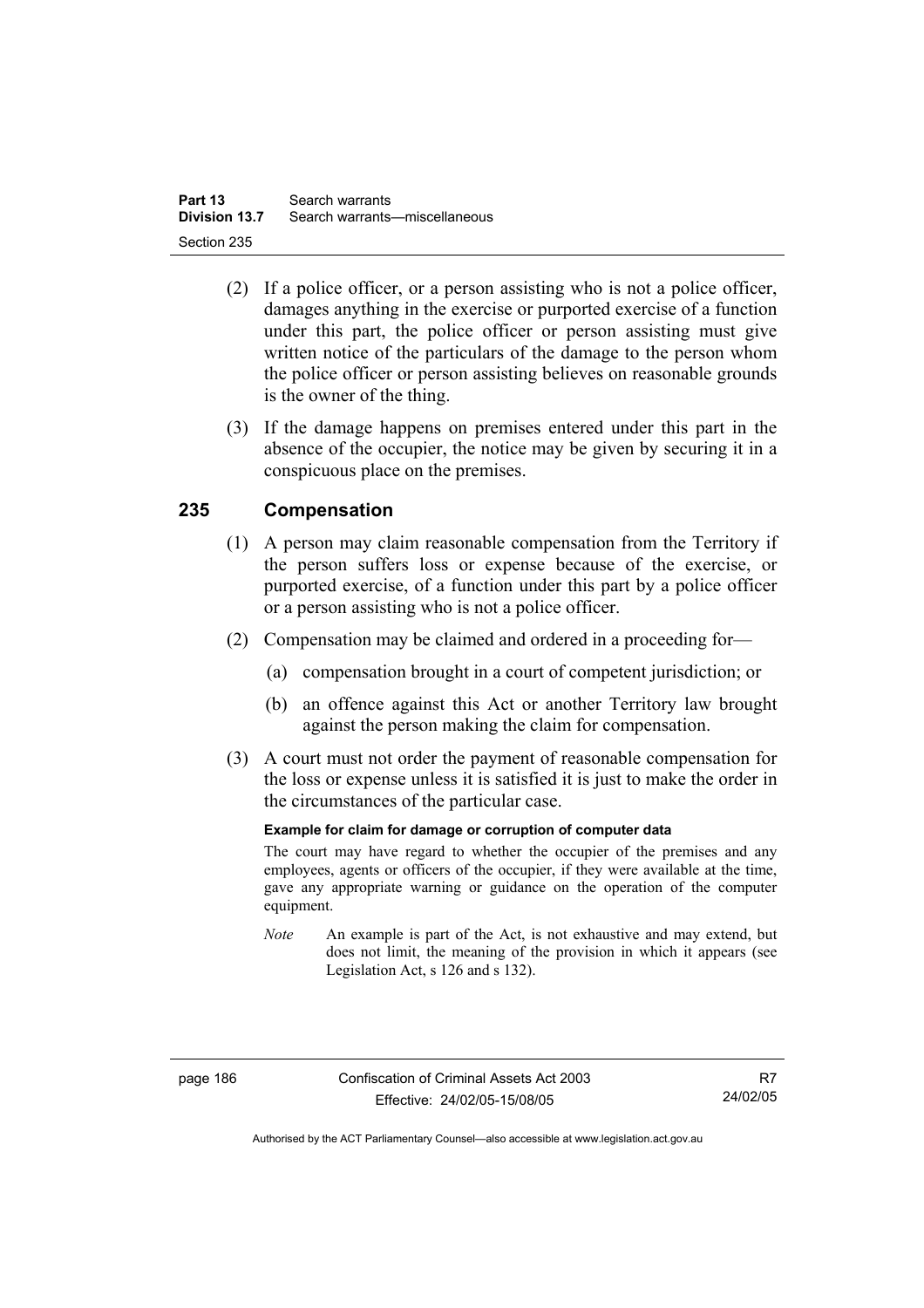(4) The regulations may prescribe matters that may, must or must not be taken into account by the court in considering whether it is just to make the order.

R7 24/02/05 page 187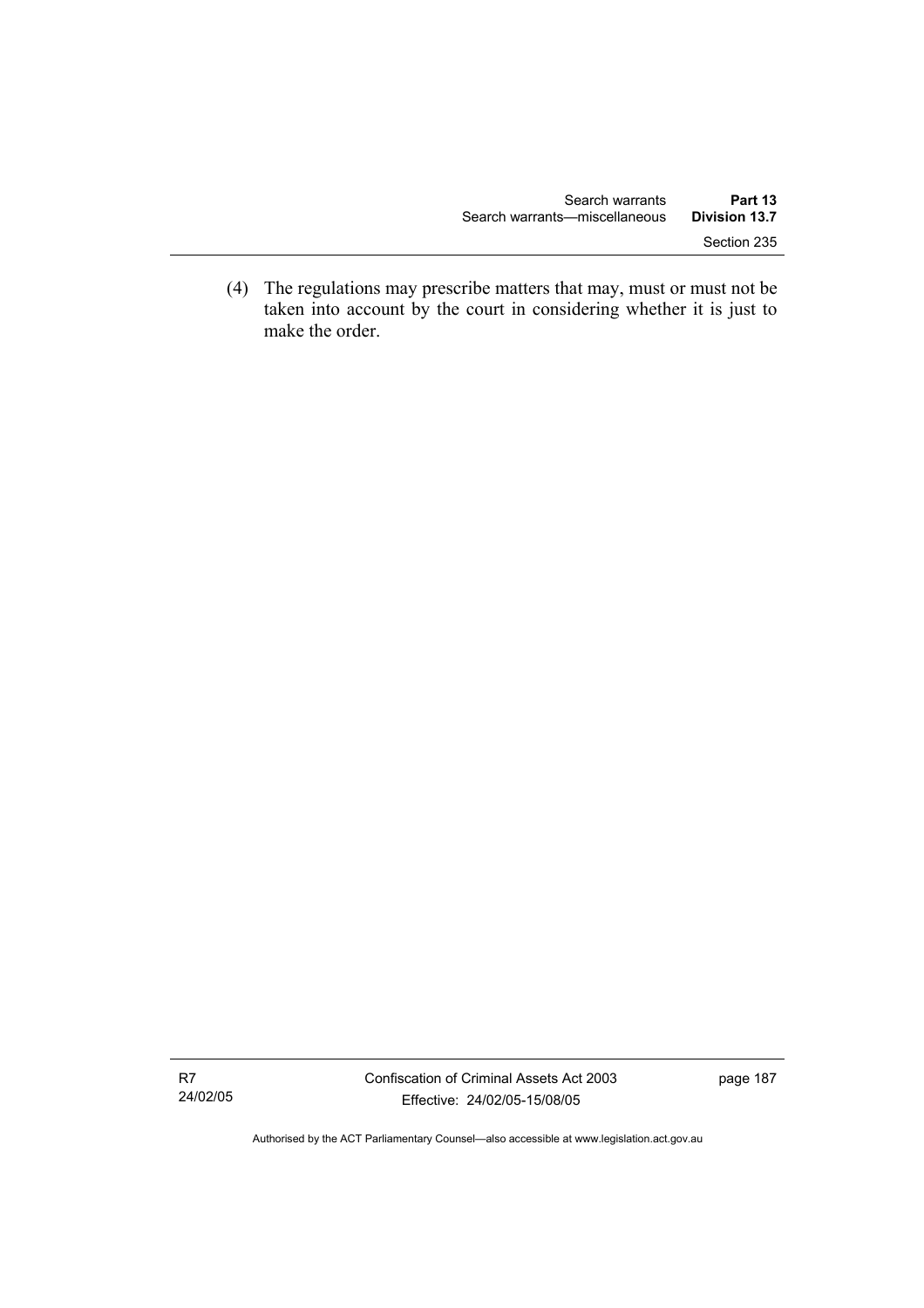#### Part 14 **Court procedure**

Section 236

# **Part 14 Court procedure**

### **236 Meaning of** *confiscation proceeding*

(1) In this Act:

*confiscation proceeding* means a proceeding in a relevant court in relation to any of the following orders under this Act:

- (a) a restraining order;
- (b) an additional order under section 39 in relation to a restraining order or restrained property;
- (c) a conviction forfeiture order;
- (d) an order under section 59 (Automatic forfeiture—court order declaring property automatically forfeited);
- (e) an order under section 60 (Automatic forfeiture—court orders);
- (f) a civil forfeiture order;
- (g) an exclusion order;
- (h) a penalty order;
- (i) an order under section 105 (Order to stop sale, modification or destruction of restrained property);
- (j) an order under section 113 for the discharge of a registered property interest in forfeited property;
- (k) an order under division 9.4 (Sale of jointly owned forfeited property);
- (l) a return or compensation order;
- (m) a monitoring order;
- (n) a transaction suspension order;

page 188 Confiscation of Criminal Assets Act 2003 Effective: 24/02/05-15/08/05

R7 24/02/05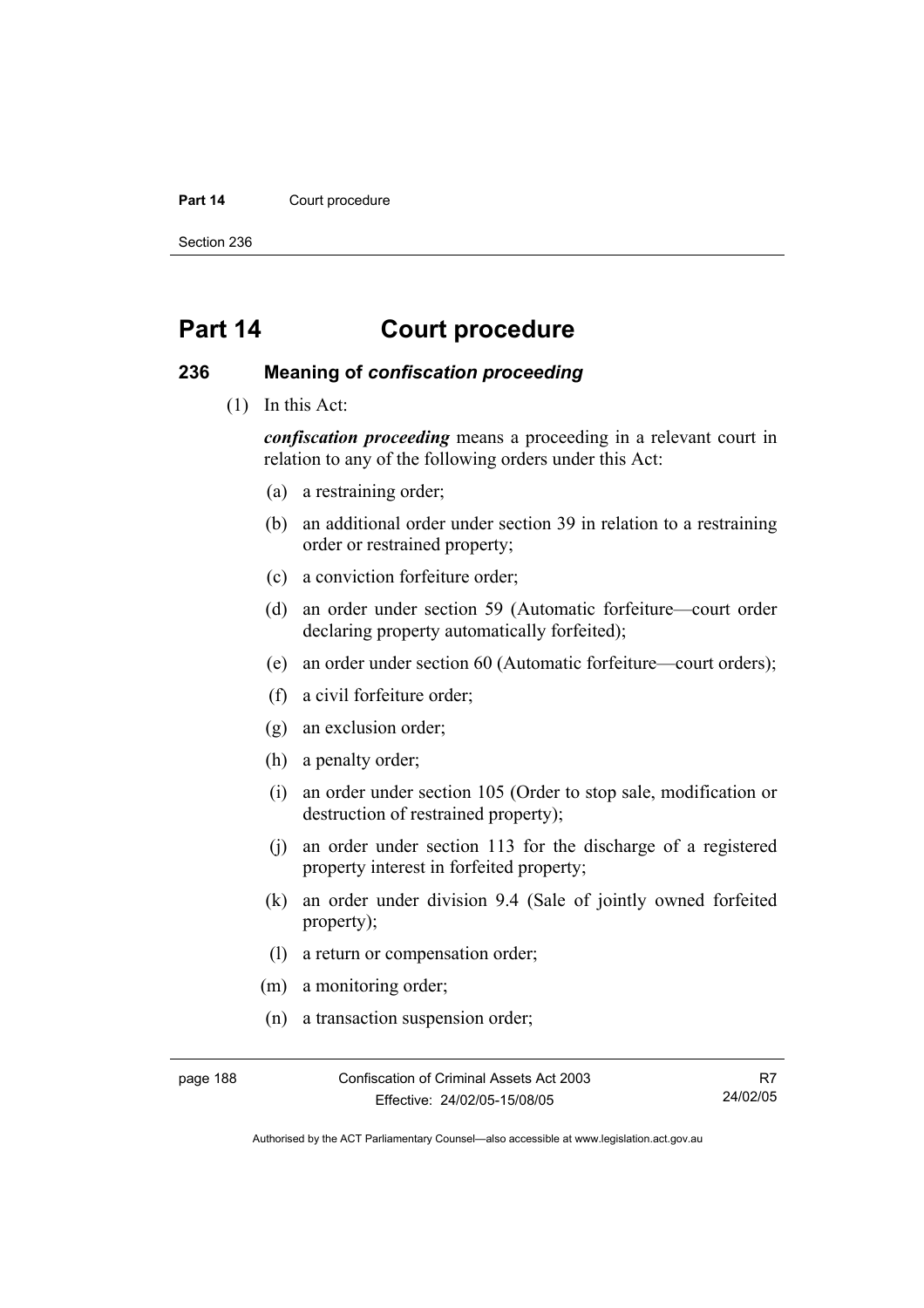- (o) a production order;
- (p) an examination order
- (q) a buyback order;
- (r) an order under section 239 (2) (c) or 240 (2) to transfer a proceeding to another court;
- (s) an additional order under section 250 (Confiscation proceedings—additional orders);
- (t) an order under this Act in relation to an order mentioned in paragraphs (a) to (s), whether made before, at the same time, or after the making of that order.

#### **Examples for par (t)—general**

- 1 an order under section 24 to set aside a dealing with restrained property
- 2 an order under section 35 restricting the disclosure of the making of a restraining order
- 3 an order under section 49 extending the operation of a restraining order
- 4 an interlocutory order in relation to an order mentioned in paragraphs (a) to (s)

#### **Examples for par (t)—additional orders under s 39 and s 250**

- 1 See the examples to s 39 (1) for examples of additional orders in relation to restraining orders and restrained property.
- 2 See the examples to s 250 (1) for examples of additional orders in relation to other confiscation proceedings.
- *Note* An example is part of the Act, is not exhaustive and may extend, but does not limit, the meaning of the provision in which it appears (see Legislation Act, s 126 and s 132).
- (2) However, a *confiscation proceeding* does not include—
	- (a) a registered corresponding law order that is taken to be a kind of order mentioned in subsection (1); or
	- (b) a proceeding under part 11 (Interstate orders).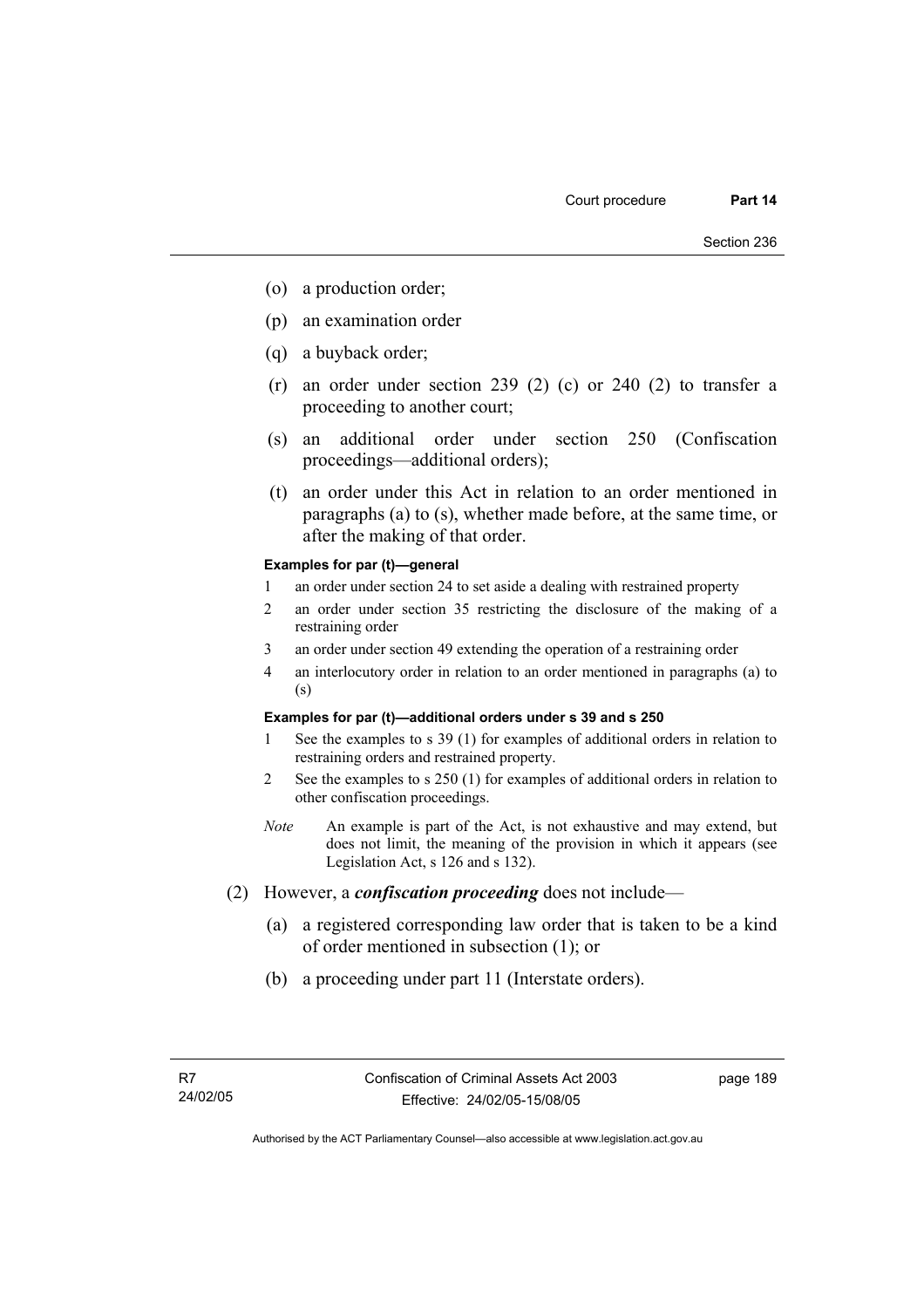#### **Part 14 Court procedure**

Section 237

### **237 Confiscation and corresponding law order proceedings are civil, not criminal**

- (1) This section applies to—
	- (a) a confiscation proceeding; and
	- (b) a proceeding under part 11 (Interstate orders) in relation to a corresponding law order.
- (2) The proceeding is a civil proceeding, not a criminal proceeding.
- (3) Without limiting subsection (2)—
	- (a) any rules of interpretation applying only to the criminal law do not apply to the interpretation of the provisions of this Act or any other Territory law in relation to the proceeding; and
	- (b) the rules of evidence applying to a civil proceeding apply to the proceeding, and the rules of evidence applying to a criminal proceeding do not apply.

#### **Example for par (b)**

In hearing an application for a civil forfeiture order, whether the offender committed a serious offence is to be decided by the court on the balance of probabilities.

*Note* An example is part of the Act, is not exhaustive and may extend, but does not limit, the meaning of the provision in which it appears (see Legislation Act, s 126 and s 132).

### **238 Meaning of** *relevant court*

In this Act:

*relevant court*, for a confiscation proceeding or a proceeding under part 11 (Interstate orders) in relation to a corresponding law order, means the court, or any court, that has jurisdiction under this part to hear and decide the proceeding.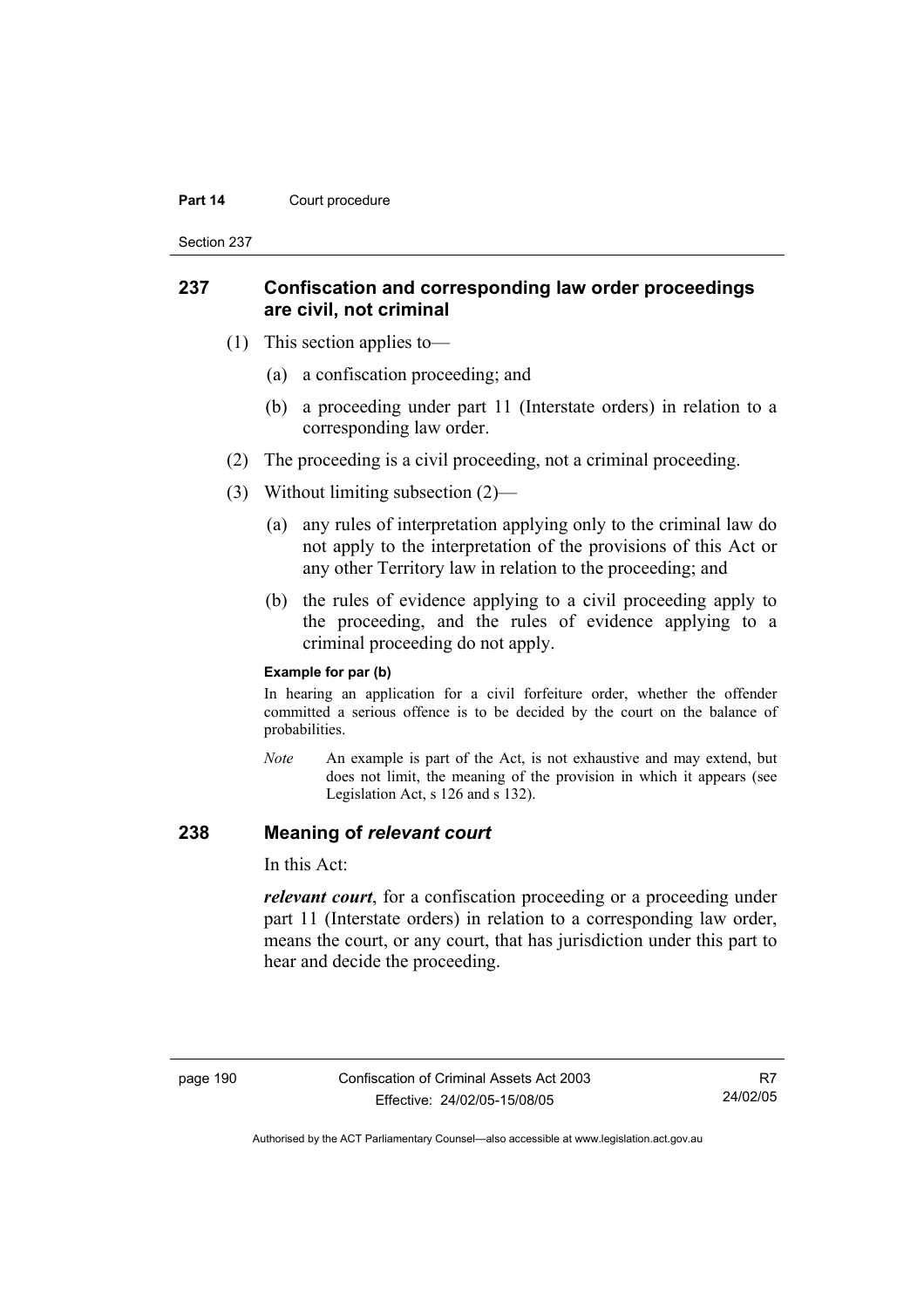## **239 Jurisdiction of Magistrates Court—confiscation proceedings**

- (1) The Magistrates Court has jurisdiction to hear and decide a confiscation proceeding if—
	- (a) the value of the property and benefits to which the proceeding relates (as decided by the Magistrates Court) is not more than the amount the Magistrates Court may award for a personal action at law (the *Magistrates Court limit*); and
	- (b) title to land is not genuinely in question in the proceeding.
	- *Note* For the amount the Magistrates Court may award for a personal action at law, see the *Magistrates Court Act 1930*, s 257.
- (2) However, if the value of the property and benefits to which the proceeding relates (as decided by the Magistrates Court) is more than the Magistrates Court limit, the Magistrates Court has jurisdiction to hear and decide the matter to—
	- (a) dismiss the proceeding on its merits (but not for want of jurisdiction); or
	- (b) make an order or orders in relation to property or benefits to the value of the limit; or
	- (c) on the application of the DPP, or on the court's own initiative, by order, transfer the proceeding to the Supreme Court.
- (3) Despite the Magistrates Court limit, the Magistrates Court has jurisdiction to hear and decide the following confiscation proceedings:
	- (a) any application for a monitoring order, transaction suspension order, production order or examination order;
	- (b) any proceeding in relation to an indictable offence that has been disposed of summarily by the court;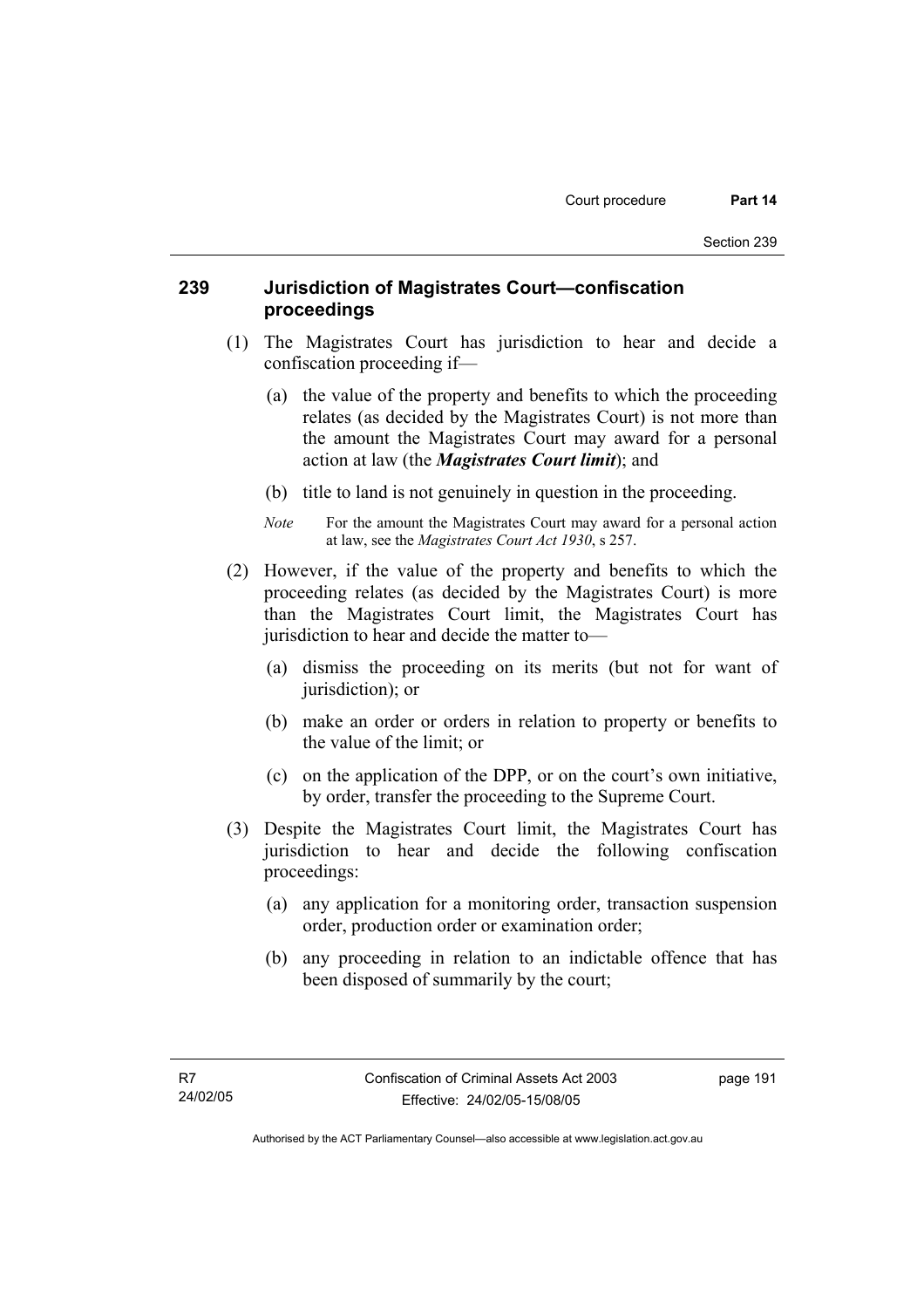#### **Part 14 Court procedure**

Section 240

 (c) a proceeding transferred to the court by the Supreme Court under section 241 (2).

#### **Example for par (b)**

Mr Somewhat Wayward is summarily convicted of an indictable offence by the Magistrates Court. The value of the benefits received by Mr Wayward from the commission of the offence was \$10 000 more than the Magistrates Court limit. The Magistrates Court may make a penalty order against Mr Wayward for the full amount of the benefits despite their value being more than the amount the Magistrates Court may award for a personal action at law.

- *Note* An example is part of the Act, is not exhaustive and may extend, but does not limit, the meaning of the provision in which it appears (see Legislation Act, s 126 and s 132).
- (4) For this section—
	- (a) the Magistrates Court has jurisdiction to decide—
		- (i) what is the property and benefits to which the proceeding relates; and
		- (ii) the value of any property and benefits to which the proceeding relates; and
		- (iii) whether title to land is genuinely in question; and
	- (b) title to land is genuinely in question in the proceeding if the Magistrates Court would not have jurisdiction to hear the proceeding under the *Magistrates Court Act 1930*, section 264 (Proceedings affecting title to land).

### **240 Jurisdiction of Magistrates Court—interstate orders**

- (1) The Magistrates Court has jurisdiction to hear and decide any proceeding under part 11 (Interstate orders) in relation to a corresponding law order.
- (2) To remove any doubt, the Magistrates Court is a relevant court even if—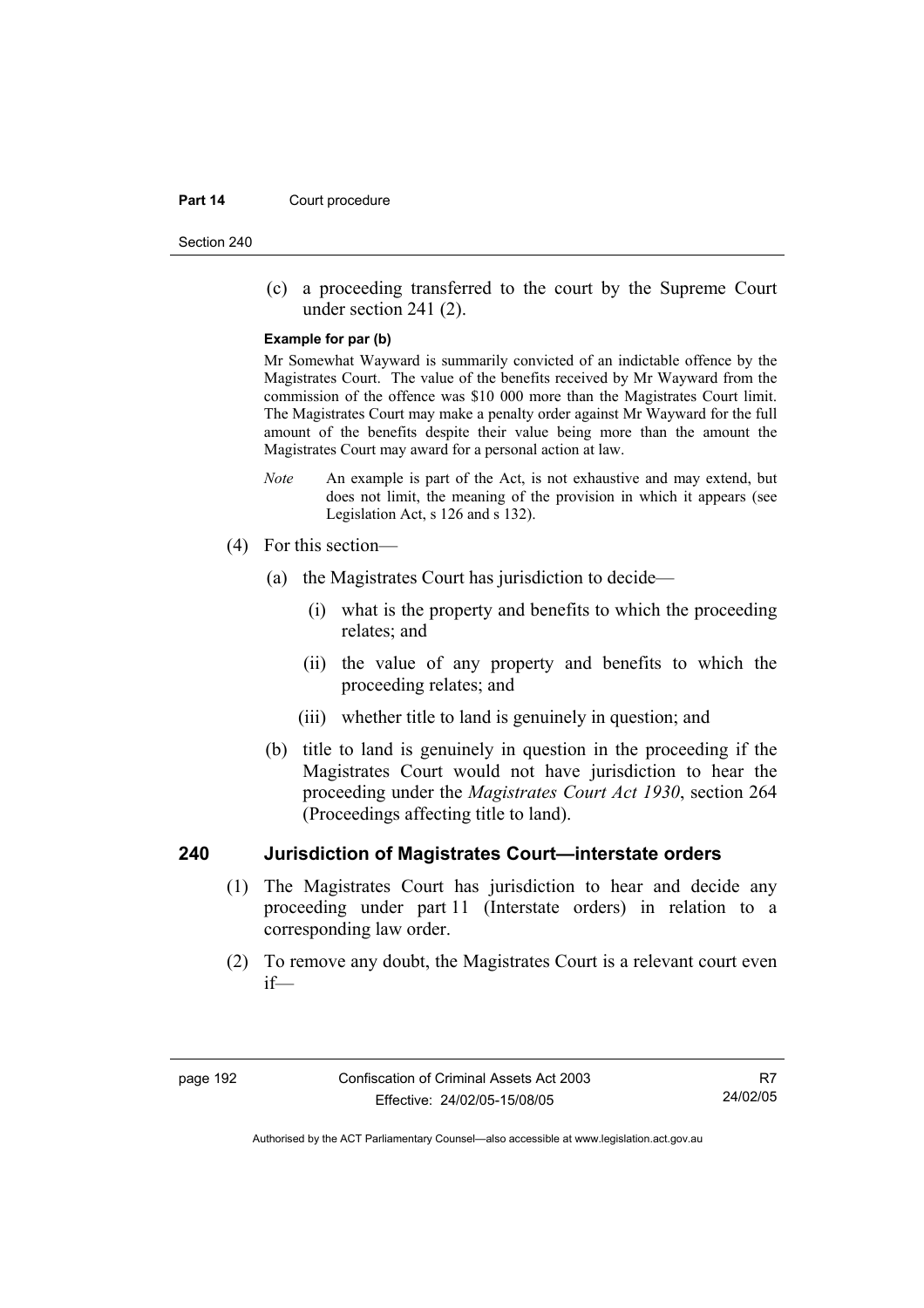- (a) the value of the property and benefits to which the corresponding order relates is more than the amount the Magistrates Court may award for a personal action at law; or
- (b) title to land was genuinely in question in the proceeding for the making of the corresponding law order.

### **241 Jurisdiction of Supreme Court**

- (1) The Supreme Court has jurisdiction to hear and decide any confiscation proceeding or any proceeding under part 11 (Interstate orders) in relation to a corresponding law order.
- (2) The Supreme Court may, by order, transfer a confiscation proceeding to the Magistrates Court if the value of the property and benefits to which the proceeding relates (as decided by the Supreme Court)—
	- (a) is less than or equal to the amount the Magistrates Court may award for a personal action at law; and
	- (b) does not include land the title to which is genuinely in question.
- (3) An order under subsection (2) may be made on the application of the DPP or of a person with an interest in the property or on the Supreme Court's own initiative.

### **242 Confiscation proceedings—transferred proceedings**

If a proceeding is transferred from a court (the *first court*) to another court under section 239 (2) (c) or 241 (2)—

 (a) the proceeding is taken to have been begun in the other court; and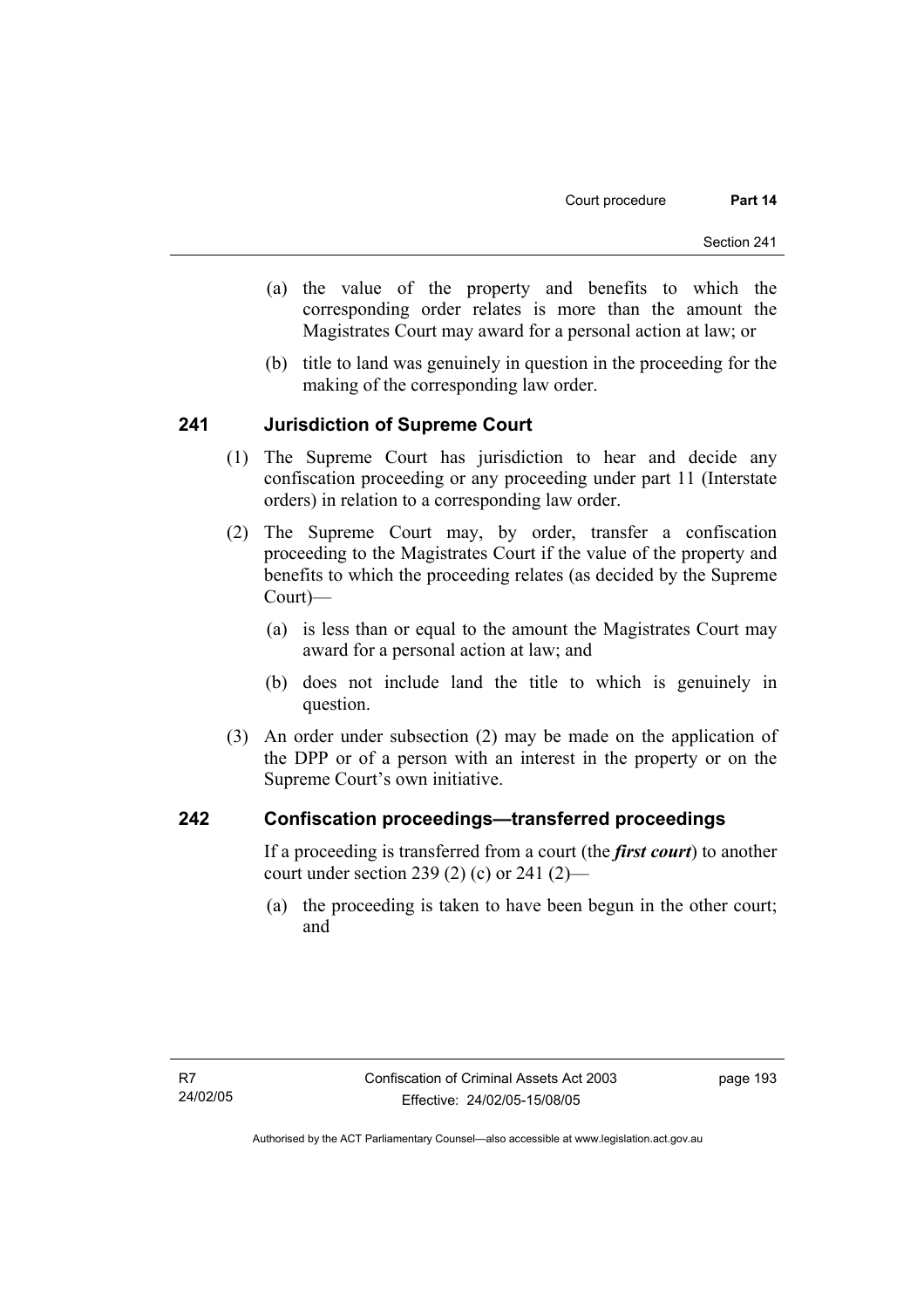#### **Part 14 Court procedure**

Section 243

 (b) evidence given before, and documents filed with, the first court are taken to have been given before, or filed with, the other court.

#### **Example for par (b)**

If a proceeding is transferred from the Magistrates Court to the Supreme Court, the Supreme Court may make findings of fact based on the transcript of evidence given before the Magistrates Court without rehearing the evidence.

*Note* An example is part of the Act, is not exhaustive and may extend, but does not limit, the meaning of the provision in which it appears (see Legislation Act, s 126 and s 132).

## **243 Restricted access proceedings—notice of applications etc**

- (1) This section applies to a confiscation proceeding for any of the following orders (a *restricted access proceeding*):
	- (a) a restraining order;
	- (b) an application by the DPP or public trustee for an additional order under section 39 in relation to a restraining order or restrained property;
	- (c) an order under section 49 (Extension of time for restraining orders) that a restraining order—
		- (i) is to remain in force for a stated period (or as stated in the order); or
		- (ii) that has ended is to be revived for a stated period (or as stated in the order);
	- (d) a monitoring order;
	- (e) a transaction suspension order;
	- (f) a production order (other than an application to vary a production order under section 162);
	- (g) an examination order.

page 194 Confiscation of Criminal Assets Act 2003 Effective: 24/02/05-15/08/05

R7 24/02/05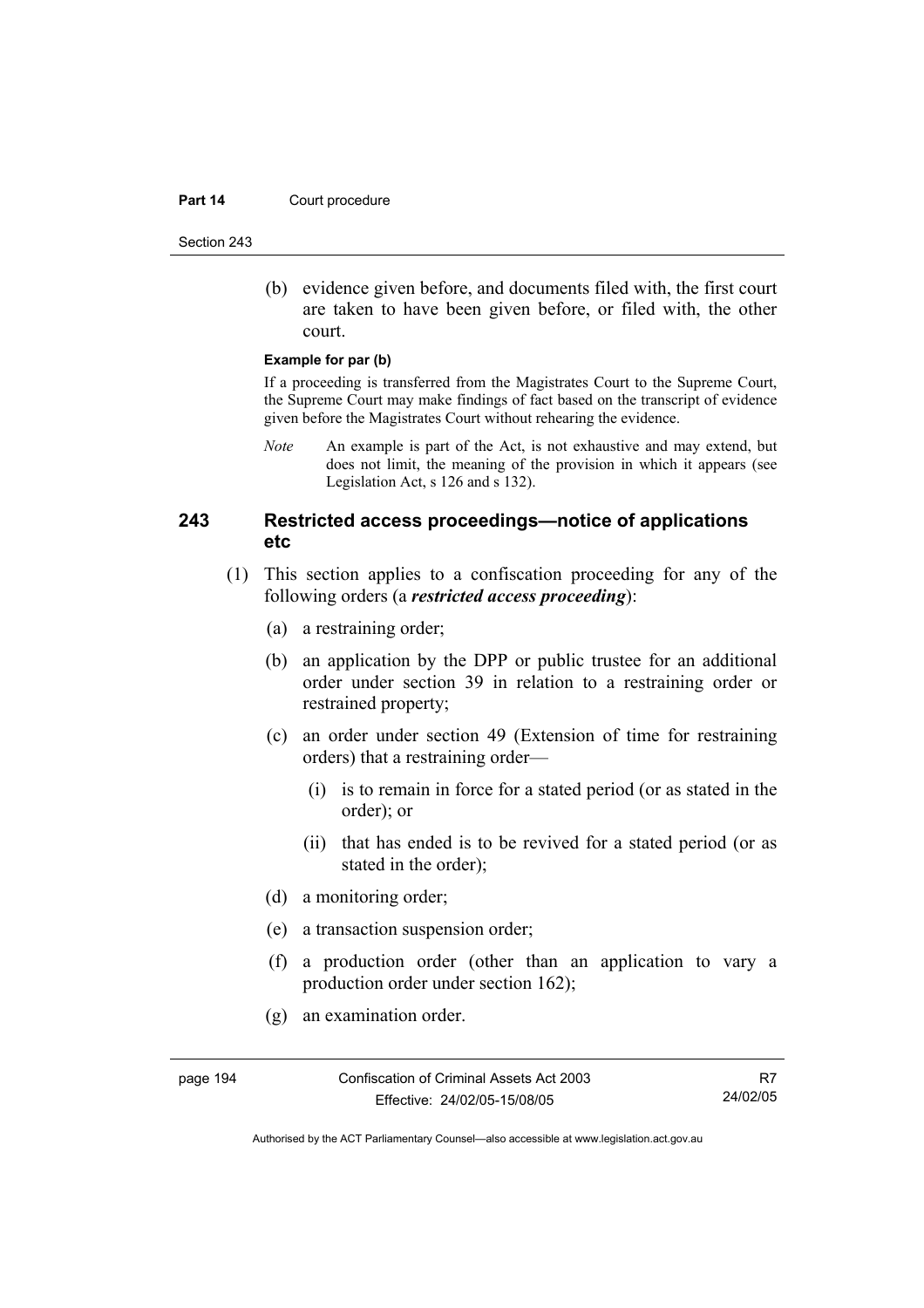- (2) An application to begin a restricted access proceeding may be made to a relevant court without notice to the person against whom the relevant order is sought.
- (3) If an application is made to begin a restricted access proceeding without notice to the person against whom the relevant order is sought, the applicant is the only party to the application.
- (4) If notice is given to the person against whom the order is sought, the person is entitled to appear and to present evidence at the hearing of the application, but the person's absence does not prevent the court from making the order.
- (5) The relevant court must hold a restricted access proceeding in closed court if the applicant asks and may give directions about who may be present.

### **244 Other confiscation proceedings—notice of applications etc**

- (1) This section applies to an application to a relevant court to begin a confiscation proceeding (other than a restricted access proceeding mentioned in section 243) or to amend such an application.
	- *Note 1* No notice of the application is required for a restricted access proceeding (see s 243 (2)).
	- *Note 2* In particular, no advance notice to anyone is required of the application for the order, and the application may be heard in closed court, without the offender or the public being present, see s 243.
	- *Note 3* Related confiscation proceedings are begun by motion on notice or motion, see s 245.
- (2) The applicant must give written notice of the application to each of the following people, if applicable (a *notifiable person*):
	- (a) if the application is made by the DPP—the person in relation to whom the order is sought;
	- (b) if the application is made by someone else—the DPP;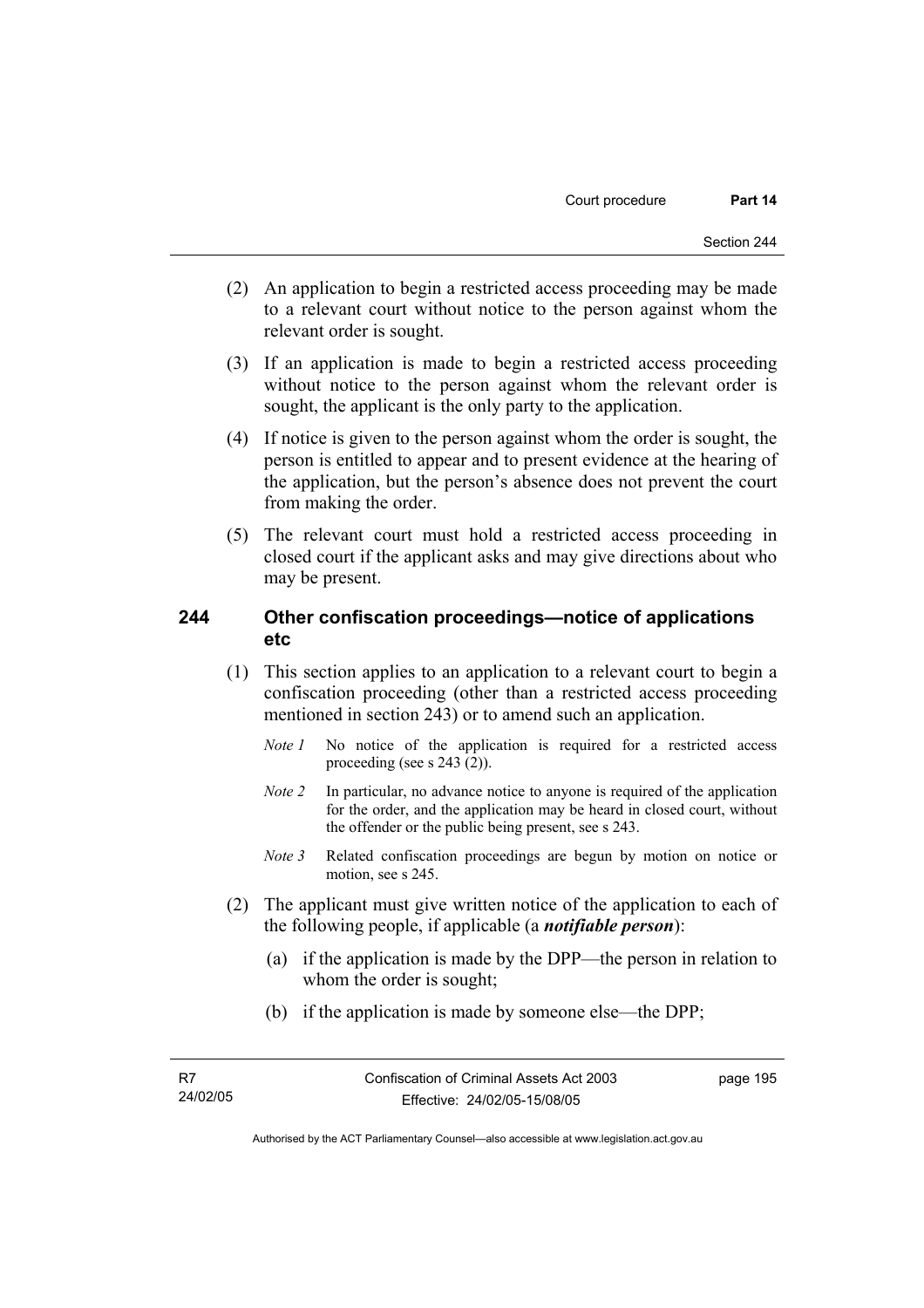#### **Part 14 Court procedure**

Section 245

- (c) if the public trustee has been directed to take control of the property—the public trustee;
- (d) anyone else the applicant believes may have an interest in the property or benefits that are the subject of the proceeding (or, for forfeited property, may have had an interest in the property or benefits immediately before the property was forfeited).
- (3) Notice of the application must include a statement of the grounds for the application.
- (4) If a notifiable person proposes to oppose the application, the notifiable person must give the applicant written notice of the grounds on which the application will be opposed.
- (5) However, the court may waive the requirement to give written notice of the application to a notifiable person if the person is present in the court when the application is made.
- (6) The court may direct the applicant give notice of the application to anyone and may give directions about how the notice is to be given.
- (7) A notifiable person, and anyone else who claims an interest in the property or benefits, is entitled to appear and to present evidence at the hearing of the application, but the person's absence does not prevent the court from making an order.

## **245 Applications for another confiscation proceeding in relation to same offence**

After the beginning of a confiscation proceeding in relation to a particular offence, any other confiscation proceeding in relation to the same or a related offence—

- (a) is taken to be an interlocutory application in relation to the first proceeding; and
- (b) may be begun by motion on notice or motion (supported, if appropriate, by affidavit) in accordance with the procedure of the relevant court.

| page 196 | Confiscation of Criminal Assets Act 2003 |          |
|----------|------------------------------------------|----------|
|          | Effective: 24/02/05-15/08/05             | 24/02/05 |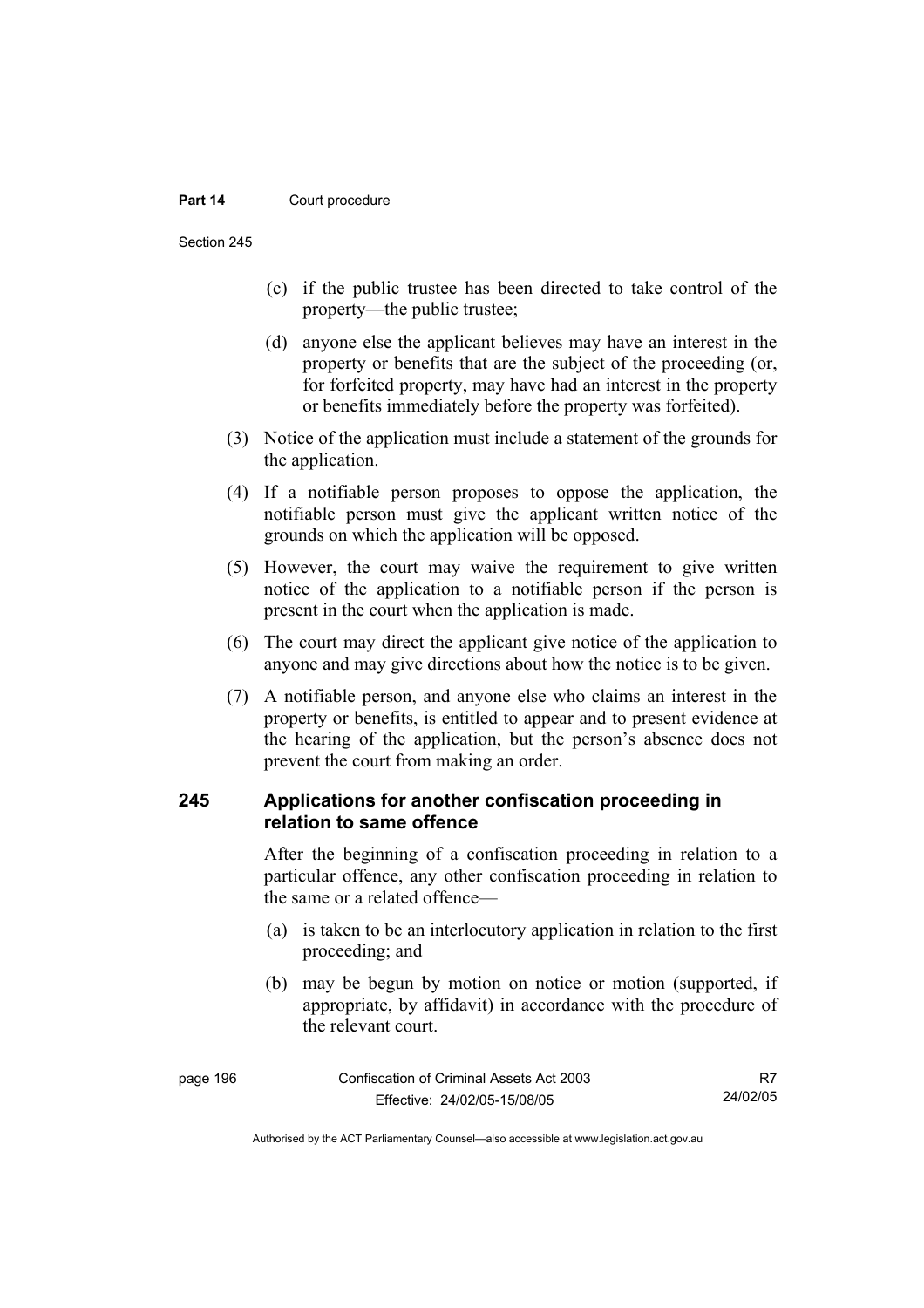## **246 Confiscation proceedings—time extensions for applications**

- (1) A relevant court may give leave for—
	- (a) an application in relation to any confiscation proceeding to be made after the end of a period otherwise provided by this Act (the *standard period*); or
	- (b) if an application for a particular order in relation to an offence has already been made in relation to the offence (or a related offence)—another application for an order of that kind to be made in relation to the same offence (or a related offence), whether before or after the end of the standard period; or
	- (c) the amendment of an application for an order under this Act to vary the property or benefits to which the application relates.
- (2) The court may give leave only if satisfied that—
	- (a) property or benefits to which the application relates were (or will be) derived from the offence, or identified, after the end of the standard period; or
	- (b) necessary evidence has (or will) become available only after the end of the standard period; or
	- (c) it is otherwise desirable having regard to the purposes of this Act.
- (3) To remove any doubt, this section does not authorise a relevant court to give leave for an application for an exclusion order in relation to property that has been forfeited.

### **247 Confiscation proceedings—amendment of applications**

- (1) A relevant court may amend an application in any confiscation proceeding on the application, or with the consent, of the applicant.
- (2) The application may be amended at any time before the proceeding for the application is finalised.

| - R7     | Confiscation of Criminal Assets Act 2003 | page 197 |
|----------|------------------------------------------|----------|
| 24/02/05 | Effective: 24/02/05-15/08/05             |          |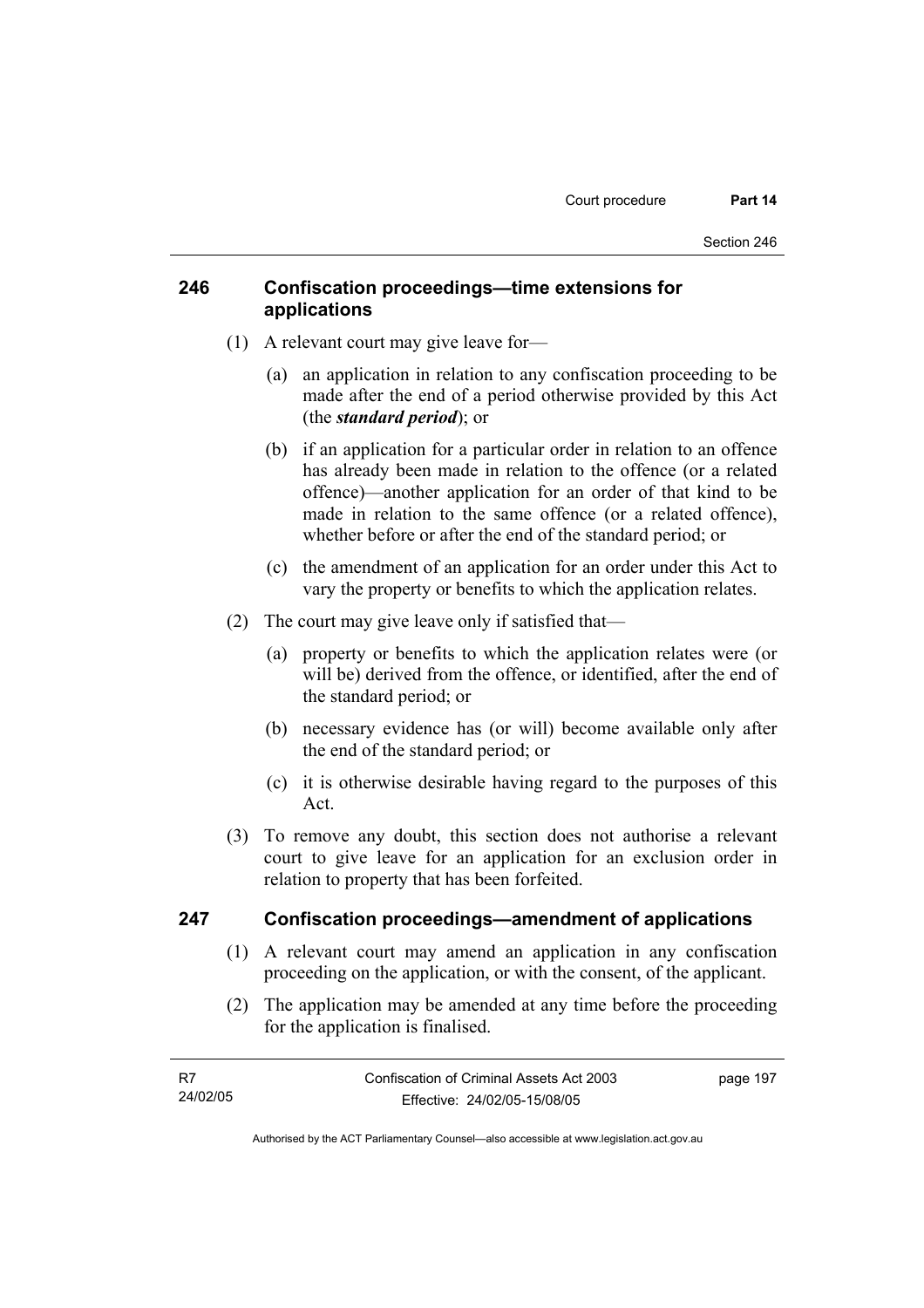#### **Part 14 Court procedure**

Section 248

### **248 Confiscation proceedings—relevant material**

For a confiscation proceeding, the relevant court may take into account any material it considers appropriate.

#### **Example of material that may be considered appropriate**

evidence given in, and the transcript of, any proceedings for or about the offence to which the order sought relates

- *Note 1* Evidence may be given in the confiscation proceeding of a conviction, acquittal, sentencing, order or about proceedings in a court by a certificate signed by a judge, magistrate, registrar or proper officer of the court (see *Evidence Act 1995* (Cwlth), s 178).
- *Note* 2 An example is part of the Act, is not exhaustive and may extend, but does not limit, the meaning of the provision in which it appears (see Legislation Act, s 126 and s 132).

### **249 Confiscation proceedings—witness not required to answer questions prejudicing investigation**

A witness in the hearing of a confiscation proceeding is not required to answer a question or produce a document if the relevant court is satisfied that answering the question or producing the document may prejudice an investigation or prosecution in relation to an indictable offence.

# **250 Confiscation proceedings—additional orders**

 (1) A relevant court may, when it makes an order in a confiscation proceeding (a *primary order*) or at any later time, make any other order (an *additional order*) that it considers appropriate for varying or giving effect to the primary order.

#### **Examples of additional orders**

- 1 an order for the examination of anyone before the court, or an officer of the court, about any property that may be forfeited property
- 2 an order directing the owner of forfeited property or anyone else to give to a stated person, within a stated period, a sworn statement about stated particulars of the forfeited property

page 198 Confiscation of Criminal Assets Act 2003 Effective: 24/02/05-15/08/05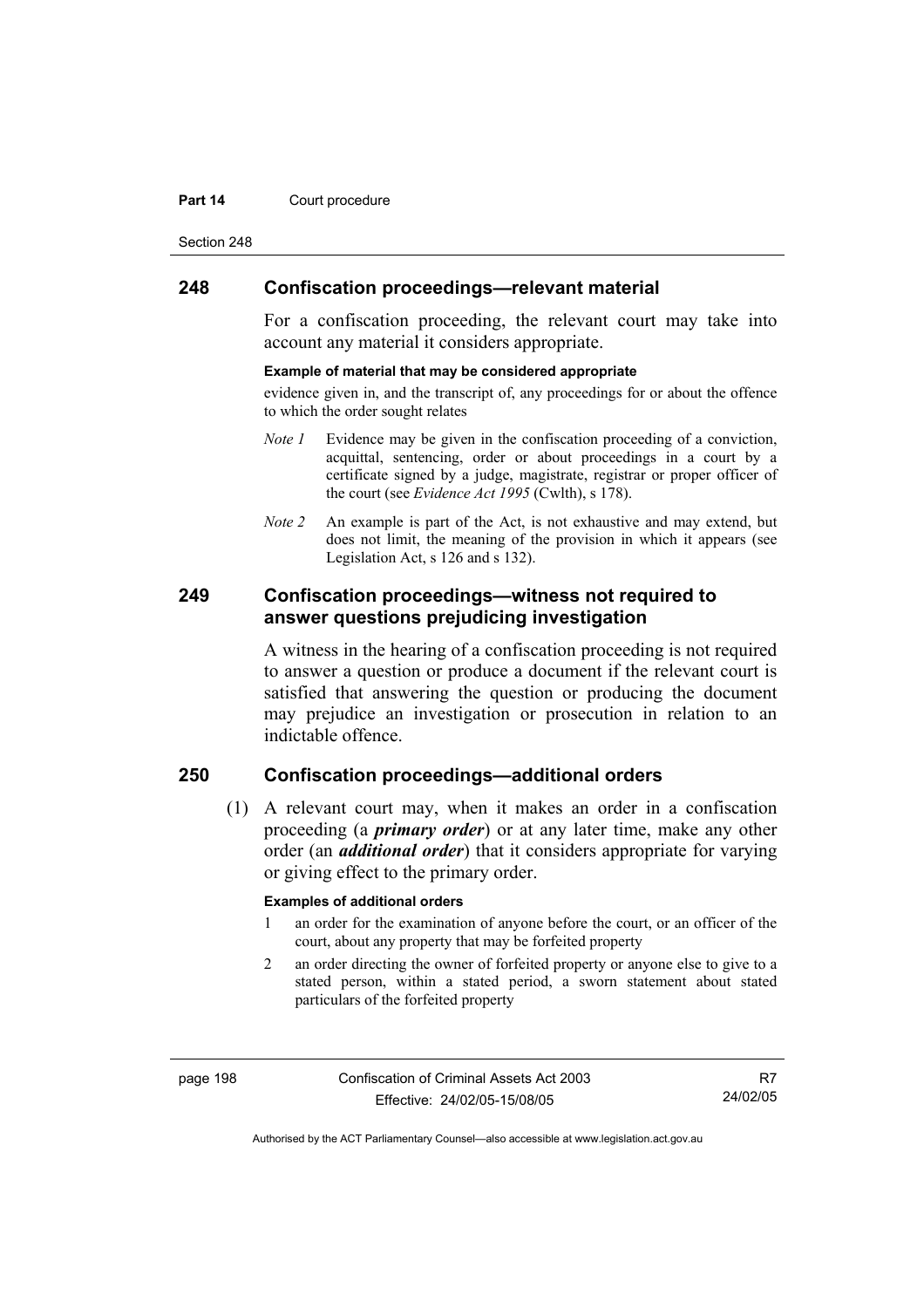- 3 an order directing the owner of forfeited property or anyone else to do anything necessary or convenient to be done to allow the public trustee to take control of the property in accordance with a forfeiture order, including anything necessary or convenient to be done to bring the property within the iurisdiction
- 4 an order in relation to the registration of title to, or charges over, property under a Territory law
- 5 an order for the substituted service of a restraining order
- *Note* An example is part of the Act, is not exhaustive and may extend, but does not limit, the meaning of the provision in which it appears (see Legislation Act, s 126 and s 132).
- (2) However, this section does not authorise a relevant court to make an additional order in relation to a restraining order or restrained property (including an order for the exclusion of property from a restraining order).
	- *Note 1* For additional orders about restraining orders and restrained property, see s 39 and the notes to that section.
	- *Note 2* For the power to give orders to give effect to an automatic forfeiture for conviction for a serious offence (which operates over restrained property), see s 60.
- (3) An additional order may be made on the relevant court's own initiative, or on the application of any of the following people:
	- (a) the applicant for the primary order;
	- (b) the DPP;
	- (c) the public trustee;
	- (d) anyone with an interest in the property or benefits to which the application relates;
	- (e) anyone else with the court's leave.
- (4) To remove any doubt, an additional order under this section does not end only because the order to which the additional order relates ends.

page 199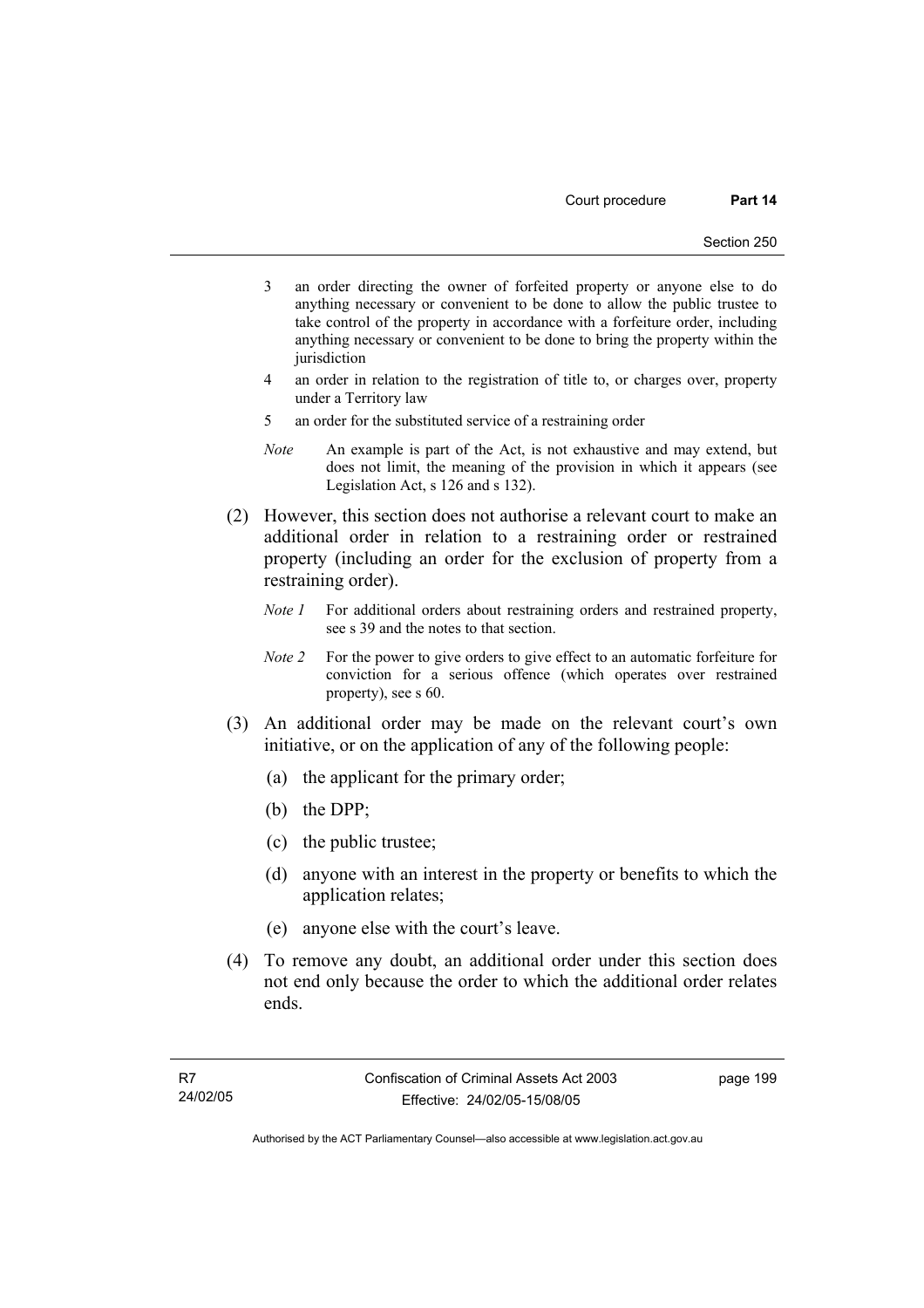#### **Part 14 Court procedure**

Section 251

### **251 Contravention of additional orders under s 250**

A person commits an offence if—

- (a) a relevant court makes an additional order under section 250; and
- (b) the person has notice of the order (whether by being given a copy of the order or otherwise); and
- (c) the person contravenes the order.

Maximum penalty: 200 penalty units, imprisonment for 2 years or both.

### **252 Confiscation proceedings—consent orders**

- (1) A relevant court may make an order in a confiscation proceeding with the consent of the applicant in the proceeding and everyone whom it has reason to believe has an interest in the property, benefits, transaction, document or information that is the subject of the proceeding.
- (2) An order may be made with consent under subsection (1) without consideration of the matters which the court would otherwise consider in the proceeding.

### **253 Confiscation proceedings—notice of making orders**

- (1) If a relevant court makes an order in a confiscation proceeding, the applicant for the order must give a copy of the order to—
	- (a) if the application is made by the DPP—the person in relation to whom the order is sought; and
	- (b) if the application is made by someone else—the DPP; and
	- (c) if the public trustee has been directed to take control of the property—the public trustee; and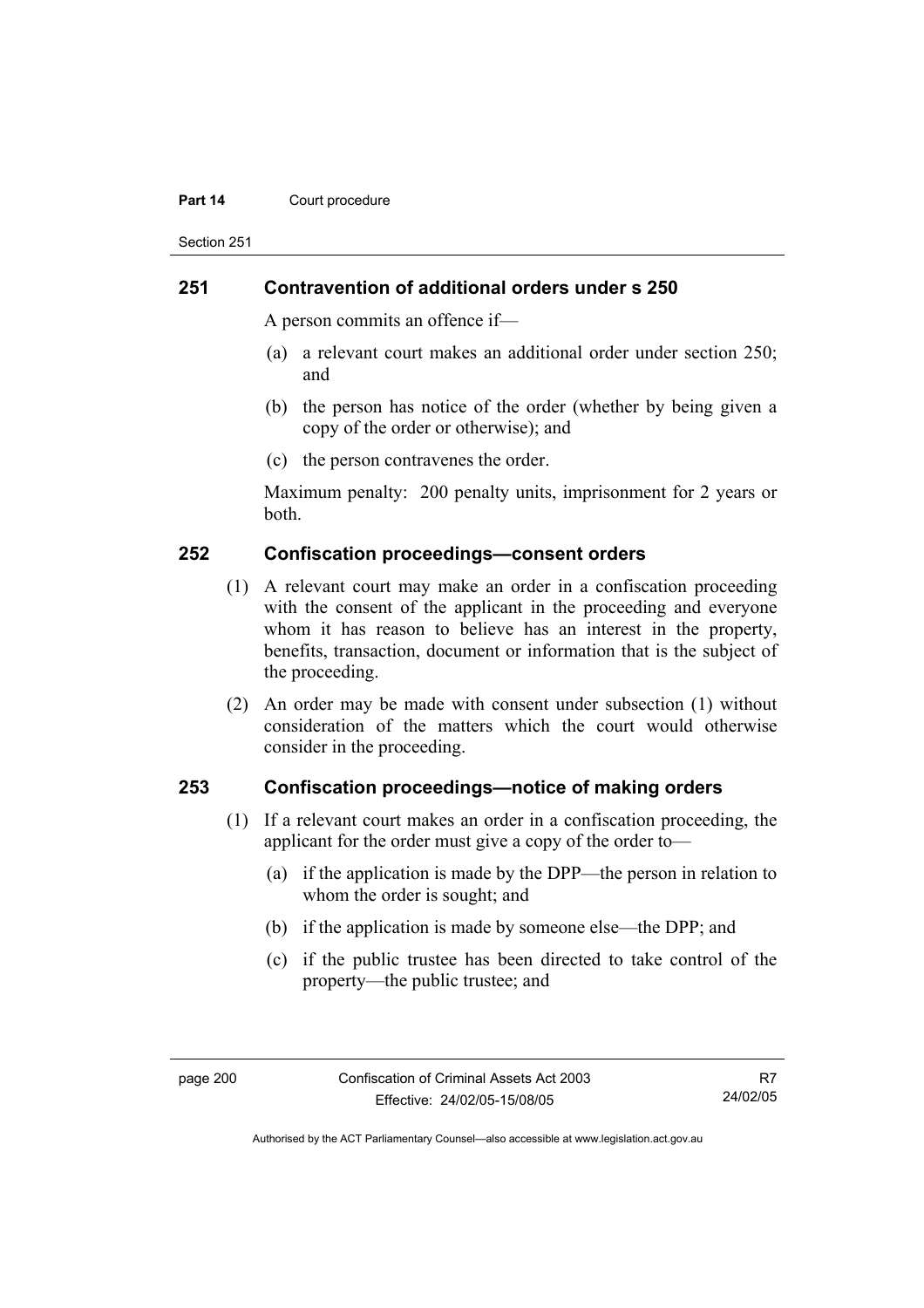(d) anyone else the applicant believes may have an interest in the property or benefits that are the subject of the proceeding (or, for forfeited property, may have had an interest in the property or benefits immediately before the property was forfeited).

*Note* For how documents may be served, see Legislation Act, pt 19.5.

- (2) The court may order the applicant to give notice of the order to anyone else and may give directions about how the notice is to be given.
- (3) The court must not make an order under subsection (2) if compliance with the order would be inconsistent with a direction under section 69 (1) (b) (Civil forfeiture order proceedings restrictions on disclosure).
- (4) This section does not apply to the making of restraining orders or non-disclosable information orders.
	- *Note* See div 4.2 about notice of the making of restraining orders and pt 12 about making information orders.

### **254 Concurrent proceedings**

This Act does not prevent a relevant court from conducting a confiscation proceeding at the same time as another confiscation proceeding or another civil or criminal proceeding, if the court considers it desirable for the purposes of this Act.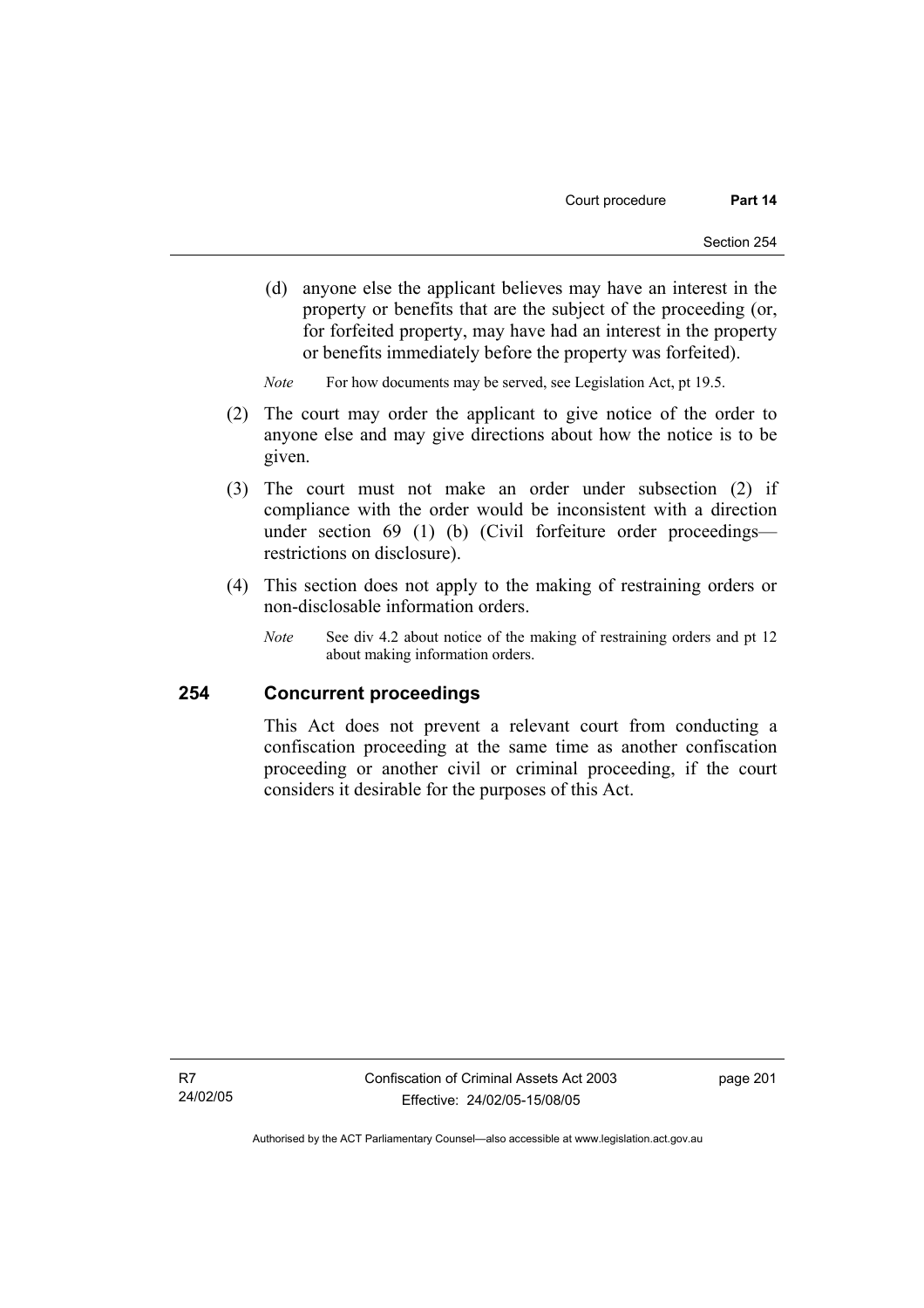#### **Part 15** Miscellaneous

Section 255

# **Part 15 Miscellaneous**

### **255 Selfincrimination and other privileges overridden**

- (1) This section applies despite the Legislation Act, part 15.4 (Preservation of certain common law privileges) if a person is required to disclose anything in a confiscation proceeding, by an order under this Act, or otherwise under this Act.
- (2) The person is not excused from the disclosure because—
	- (a) the disclosure might tend to incriminate the person or make the person liable to a penalty, or the person's property liable to forfeiture, under this Act or another Territory law; or
	- (b) the disclosure would be in breach of an obligation (whether imposed by law or otherwise) of the person not to make the disclosure.

#### **Example—legal professional privilege**

A person is not excused from disclosing a document because to do so would be in breach of an obligation by a lawyer to a client not to disclose the existence or contents of the document.

- *Note* An example is part of the Act, is not exhaustive and may extend, but does not limit, the meaning of the provision in which it appears (see Legislation Act, s 126 and s 132).
- (3) However, the disclosure is inadmissible against the person making the disclosure in a civil or criminal proceeding except—
	- (a) in a criminal proceeding in relation to giving false or misleading documents, information or testimony; or
	- (b) in a proceeding on an application under this Act; or
	- (c) in a proceeding for an additional order under section 39 or 250 in relation to another confiscation proceeding under this Act; or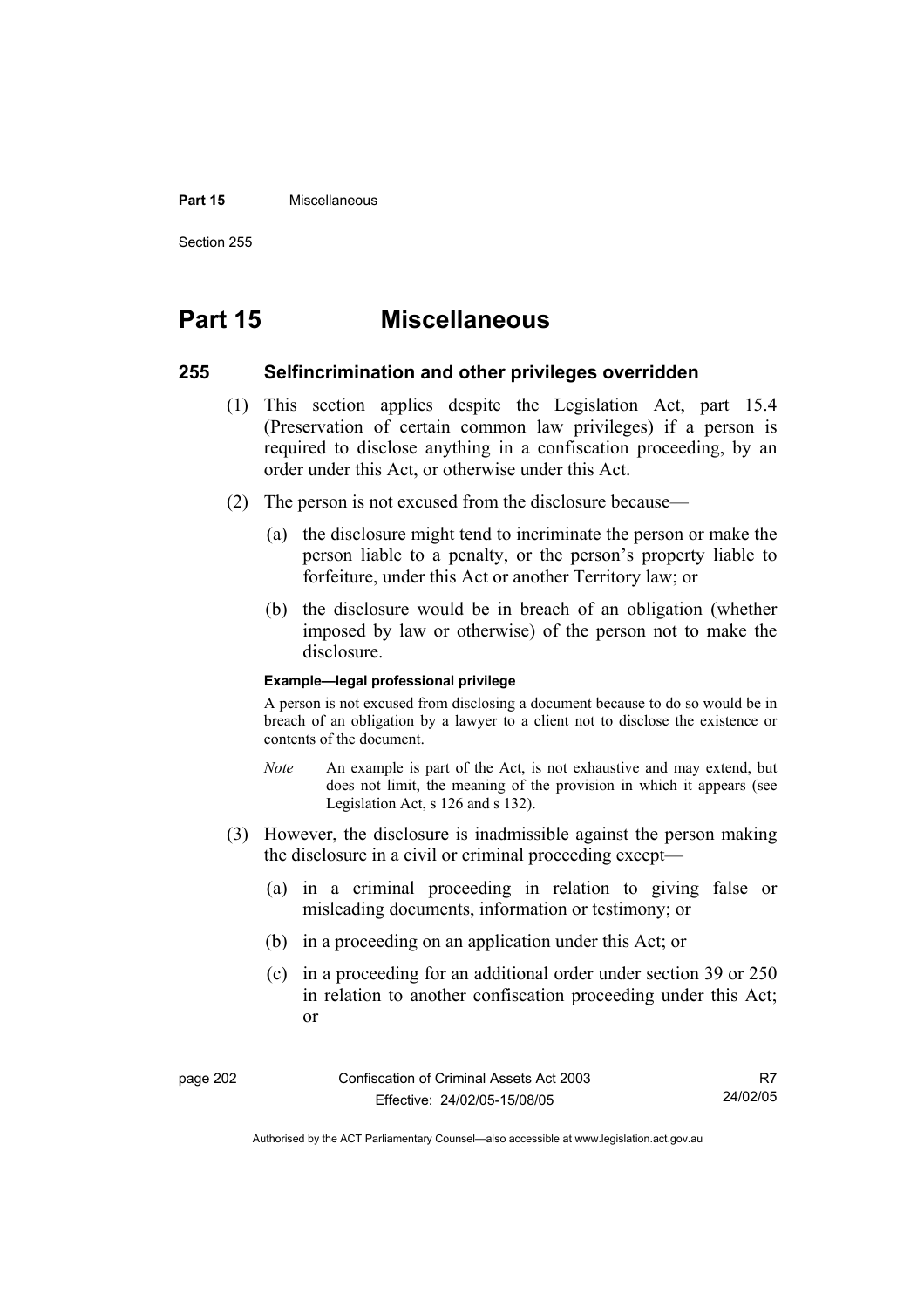- (d) in a proceeding for enforcement of a confiscation forfeiture order, an automatic forfeiture or a penalty order; or
- (e) for a document—in a civil proceeding in relation to a right or liability it gives or imposes.
- (4) An action does not lie against a person because of the disclosure if it is in breach of an obligation the person would otherwise have (whether imposed by law or applying otherwise).
- (5) In this section:

*disclosure*, by a person, includes—

- (a) the person answering a question or giving testimony or information to someone else; and
- (b) the person giving or producing a statement, document or anything else to someone else.

## **Example of** *disclosure*

giving information about the nature or location of property held by anyone

## **256 Powers under Act not limited by criminal proceedings**

To remove any doubt, the fact that a criminal proceeding has begun, or is about to begin, (whether or not under this Act) against a person to whom an order under this Act or an examination notice applies does not prevent the person or anyone else from complying, or permit a person to refuse to comply, with the order or notice.

## **257 Powers under Act do not limit each other or powers under other laws**

A power under this Act does not limit or exclude—

(a) the operation of another power under this Act; or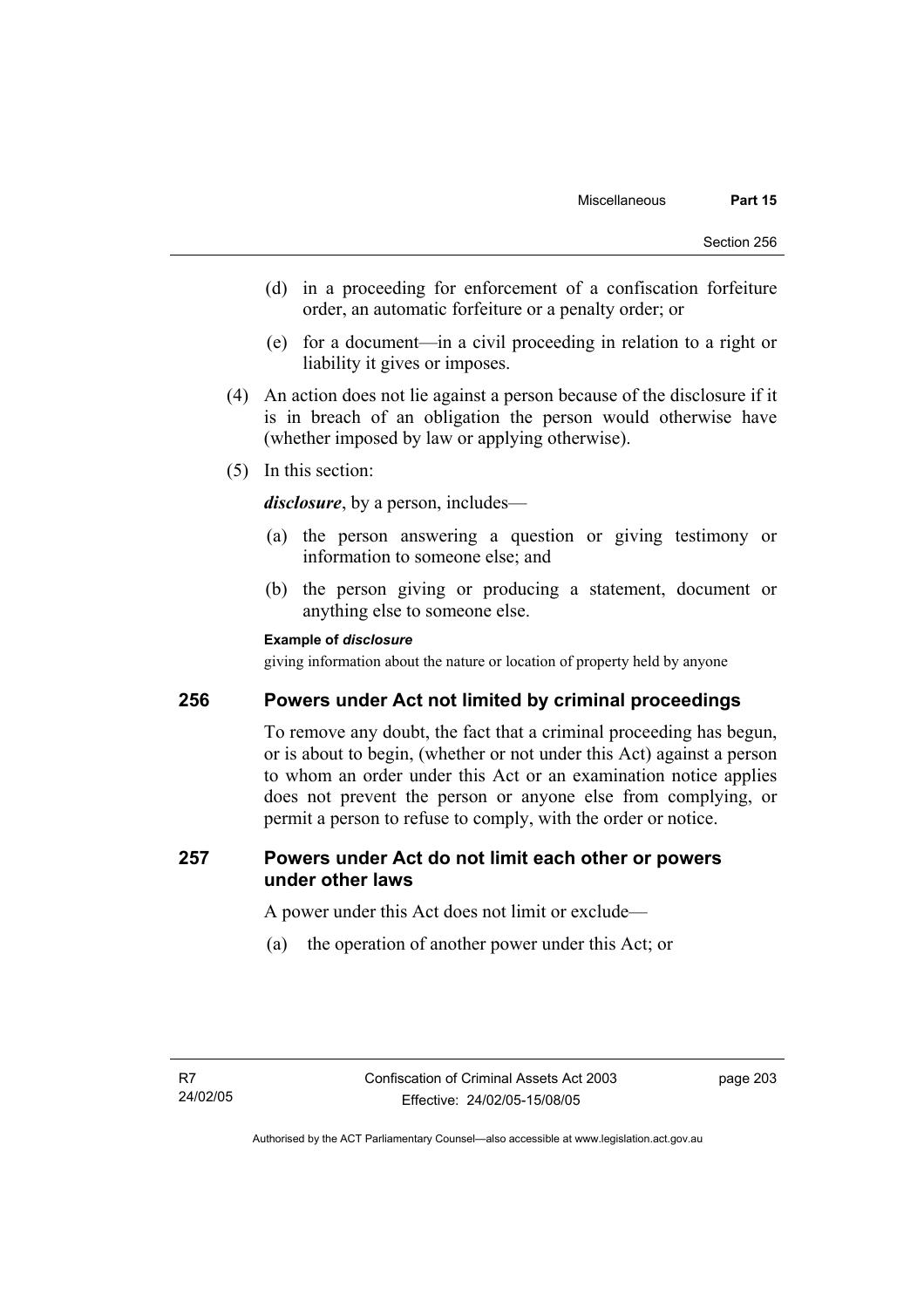#### **Part 15** Miscellaneous

Section 258

 (b) the operation of another Territory law, or a law of the Commonwealth, a State or another Territory.

#### **Example for par (a)**

a search warrant under part 13 and an examination notice, production order and monitoring order may be used independently, or in conjunction with each other, in relation to identifying and locating tainted property and benefits derived from an offence.

#### **Example for par (b)**

a search warrant under the *Crimes Act 1900* may be applied for to locate target material rather than a search warrant under this Act, part 13.

*Note* An example is part of the Act, is not exhaustive and may extend, but does not limit, the meaning of the provision in which it appears (see Legislation Act, s 126 and s 132).

## **258 Examination orders—reporting requirements**

- (1) As soon as practicable after the end of each financial year, the chief police officer must give the Minister a report about the operation of division 12.5 (Examination orders and notices) during the financial year.
- (2) The report must include the following information for the financial year:
	- (a) the number of applications for examination orders made during the year;
	- (b) the number of people given examination notices during the year;
	- (c) the number of investigations to which the notices related;
	- (d) the number of examinations conducted during the year.

R7 24/02/05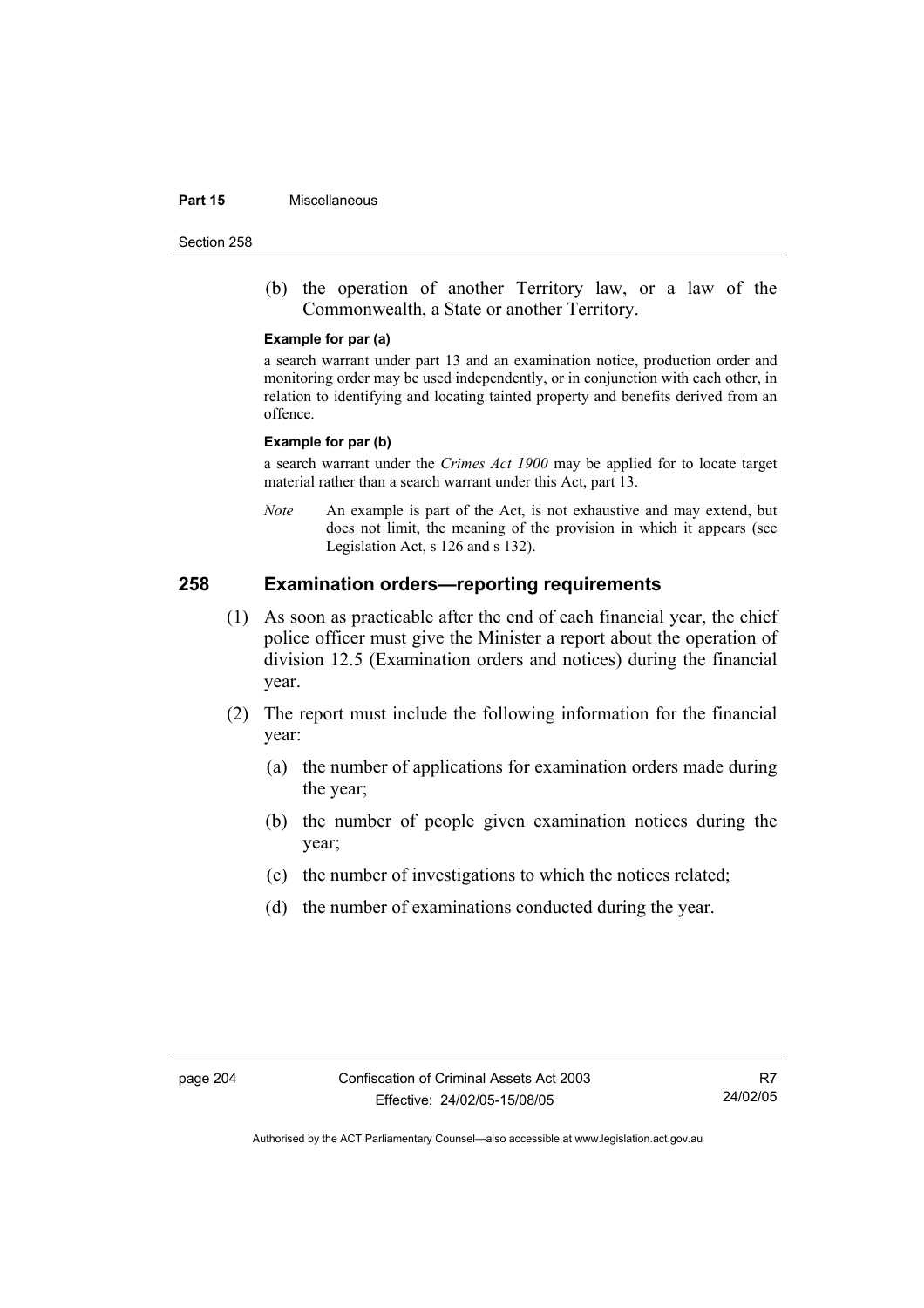- (3) The report must also include the following information for the financial year (whether or not the examination notice to which it relates was given during the year):
	- (a) the number and kind of confiscation proceedings begun during the year in relation to matters for which an examination notice has been given to a person;
	- (b) the estimated value of property either restrained or confiscated during the year in relation to matters for which an examination notice had been given to a person;
	- (c) the number of charges laid relating to examination notice offences during the year;
	- (d) the number of arrests made during the year in relation to matters for which an examination notice has been given to a person;
	- (e) the number and kind of complaints made during the year to the Australian Federal Police or the Commonwealth Ombudsman in relation to examination notices;
	- (f) the number of complaints of the kind mentioned in paragraph (e) resolved during the year and their outcome;
	- (g) the number and kind of legal proceedings begun during the year in relation to examination notices (other than charges mentioned in paragraph (c) or proceedings begun by the DPP or a police officer);
	- (h) the number of legal proceedings of the kind mentioned in paragraph (g) finalised during the year and their outcome.
- (4) The Minister must present a copy of each report given to the Minister under subsection (1) to the Legislative Assembly within 6 sitting days after the day the Minister receives it.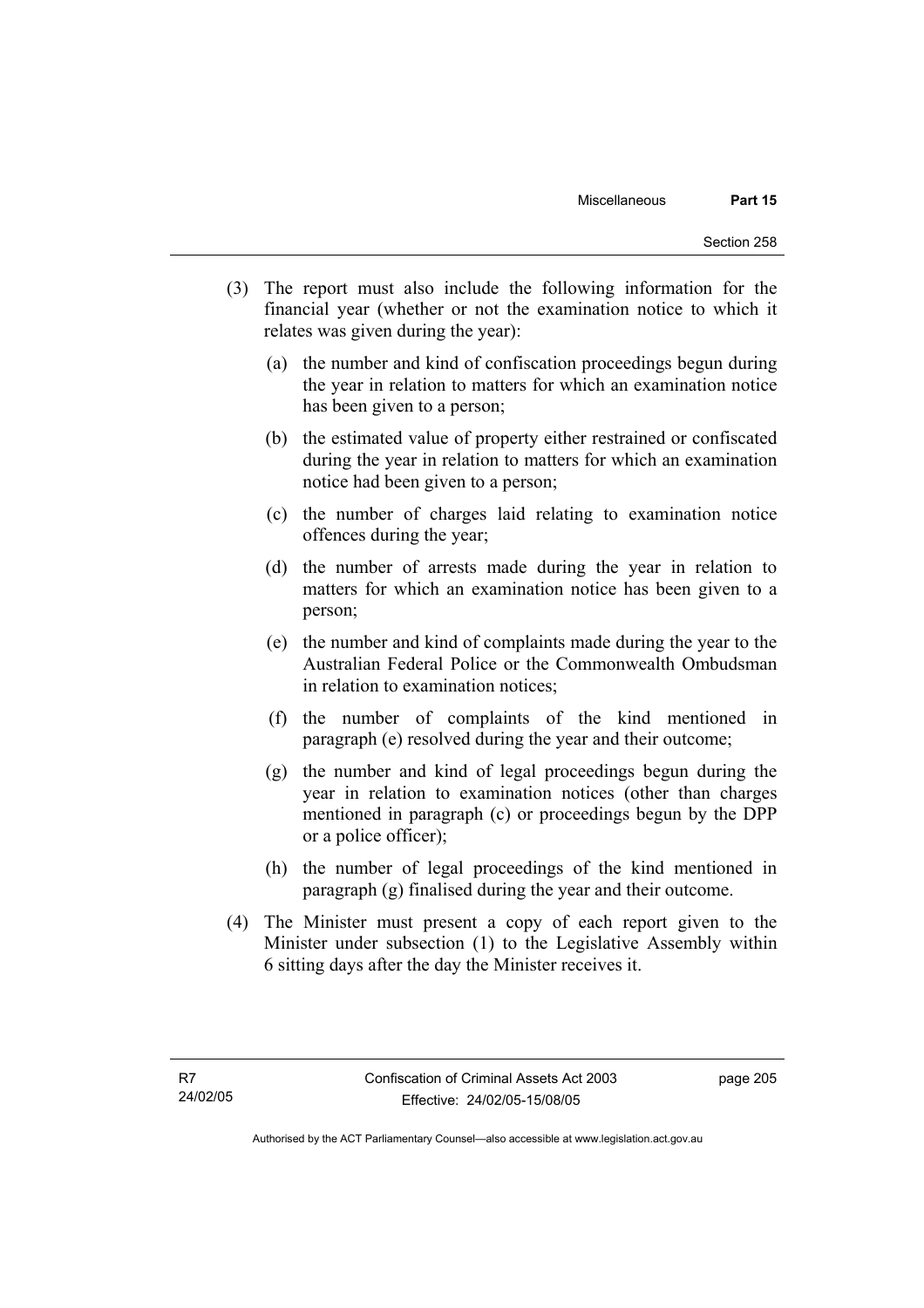#### **Part 15** Miscellaneous

Section 259

## **259 Approved forms**

- (1) The Minister may, in writing, approve forms for this Act.
- (2) If the Minister approves a form for a particular purpose, the approved form must be used for that purpose.
	- *Note* For other provisions about forms, see Legislation Act, s 255.
- (3) An approved form is a notifiable instrument.

*Note* A notifiable instrument must be notified under the Legislation Act.

## **260 Regulation-making power**

- (1) The Executive may make regulations for this Act.
	- *Note* Regulations must be notified, and presented to the Legislative Assembly, under the Legislation Act.
- (2) The regulations may prescribe offences for contraventions of the regulations and prescribe maximum penalties of not more than 10 penalty units for offences against the regulations.

page 206 Confiscation of Criminal Assets Act 2003 Effective: 24/02/05-15/08/05

R7 24/02/05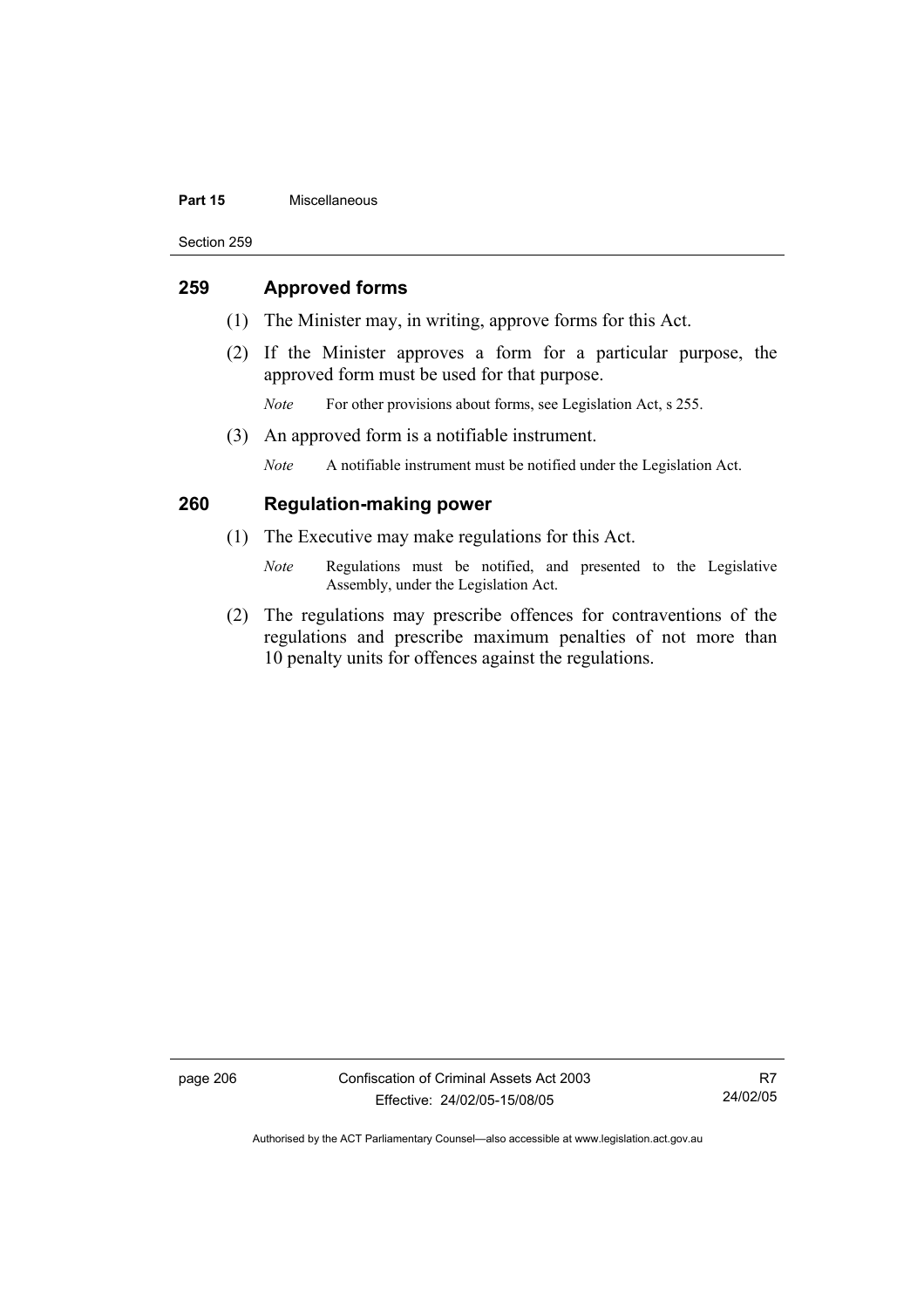# **Part 16 Consequential and transitional matters**

## **262 Orders under repealed Act**

- (1) The *Proceeds of Crime Act 1991* (repealed) continues to apply to property or benefits subject to—
	- (a) a restraining order made under that Act if the property or benefits are subject to a forfeiture order or pecuniary penalty order made under that Act; or
	- (b) a forfeiture order or pecuniary penalty order made under that Act; or
	- (c) an interstate forfeiture order, interstate pecuniary penalty order or interstate restraining order registered under that Act.
- (2) If, on the commencement of this Act, an application for an order, or for the registration of an order, mentioned in subsection (1) has been made, but not finalised, the *Proceeds of Crime Act 1991* (repealed) continues to apply to the application and the property or benefits the subject of the application.
- (3) If property or benefits are subject to a restraining order under the *Proceeds of Crime Act 1991* (repealed) but not to a forfeiture order or pecuniary penalty order under that Act, the restraining order is taken to be a restraining order under this Act.

## **263 Proceedings for offences committed before the commencement of this Act**

 (1) To remove any doubt, a civil forfeiture order may be applied for and made in relation to a serious offence even though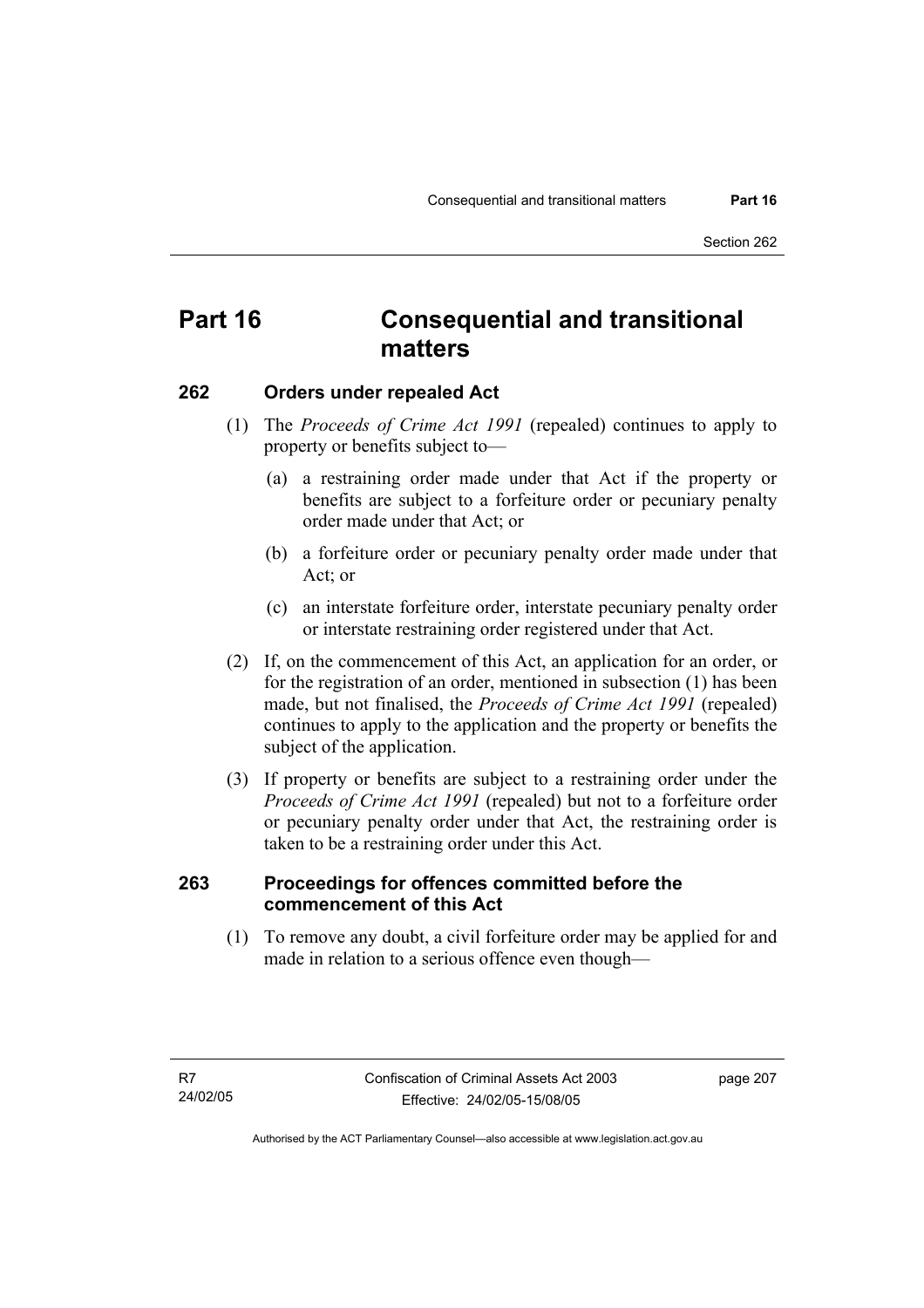Section 264

- (a) an application for a forfeiture order under the *Proceeds of Crime Act 1991* in relation to the offence or a related offence failed; or
- (b) a person was cleared of the offence before the commencement of this Act.
- *Note* This Act applies in relation to offences, whether committed, or alleged to have been committed, before or after the commencement of this Act (see s 5).
- (2) To remove any doubt, a penalty order may be applied for and made under this Act in relation to an offence mentioned in subsection (1).

## **264 Use of information etc obtained under repealed Act**

- (1) This section applies to property, documents or information that has been—
	- (a) seized or otherwise obtained under the *Proceeds of Crime Act 1991* (repealed); or
	- (b) obtained as a direct or indirect result of action taken under that Act.
- (2) To remove any doubt, the property, documents or information may be used for the purposes of this Act.

## **265 Confiscated assets trust fund**

- (1) The amount of the confiscated assets trust fund (the *old trust fund*) under the *Proceeds of Crime Act 1991* (repealed) is transferred to the confiscated assets trust fund under this Act.
- (2) The amount of distributable funds in the old trust fund, immediately before the repeal of the *Proceeds of Crime Act 1991*¸ is taken to be distributable funds under this Act.
- (3) The amount of suspended funds in the old trust fund, immediately before the repeal of the *Proceeds of Crime Act 1991*¸ is taken to be reserved funds under this Act.

R7 24/02/05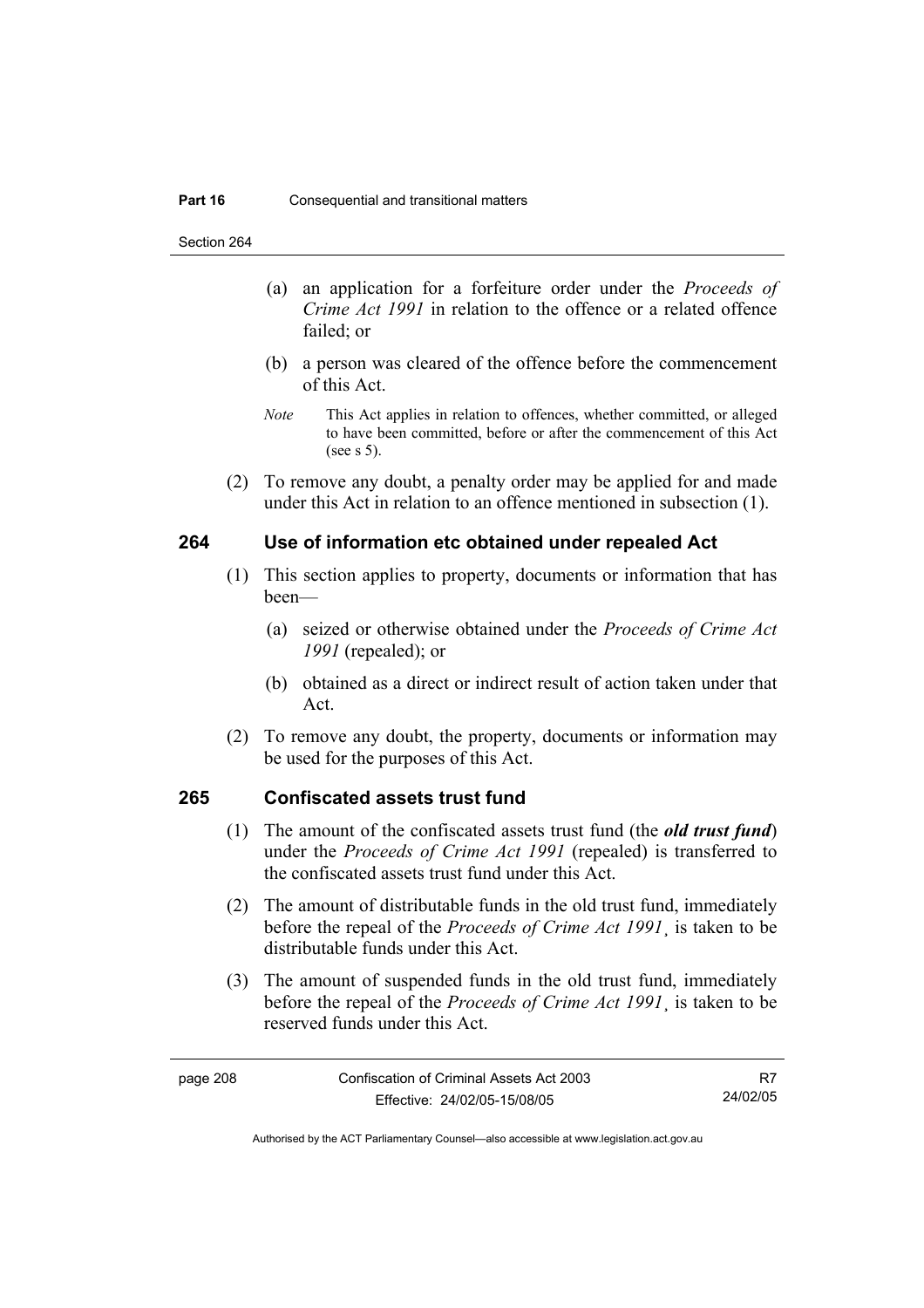(4) An amount payable under the *Proceeds of Crime Act 1991* (repealed) but not paid before the commencement of this Act is payable from the confiscated assets trust fund under this Act.

## **266 Transitional regulations**

- (1) The regulations may prescribe savings or transitional matters necessary or convenient to be prescribed because of the enactment of this Act.
- (2) Without limiting the scope of subsection (1), the regulations may prescribe matters necessary or convenient to be prescribed for carrying out or giving effect to the provisions of this Act instead of the provisions of the *Proceeds of Crime Act 1991* or *Proceeds of Crime Regulations 1993*.
- (3) Regulations made for this section must not be taken to be inconsistent with this Act as far as they can operate concurrently with this Act.
- (4) This section is additional to, and does not limit, section 267.

## **267 Modification of pt 16's operation**

The regulations may modify the operation of this part to make provision in relation to any matter that, in the Executive's opinion, is not, or is not adequately, dealt with in this part.

## **269 Expiry of pt 16**

This part expires 2 years after the day it commences.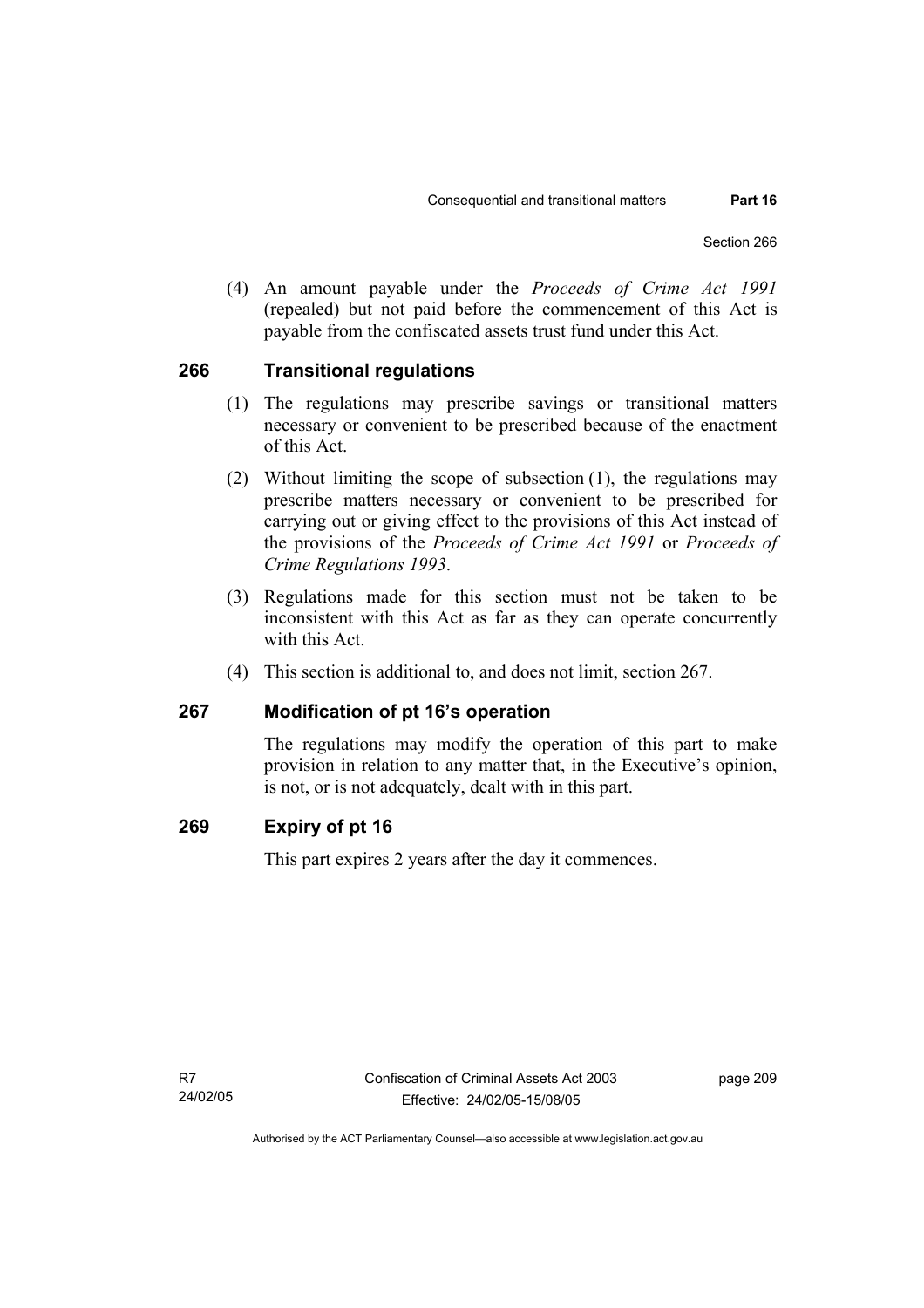# **Dictionary**

(see s 6)

- *Note 1* The Legislation Act contains definitions and other provisions relevant to this Act.
- *Note 2* In particular, the Legislation Act, dict, pt 1, defines the following terms:
	- authorised deposit-taking institution
	- child
	- domestic partner (see s 169)
	- DPP
	- entity
	- fail
	- foreign country
	- found guilty
	- function
	- indictment
	- indictable offence
	- interest (in relation to land or other property)
	- intersex person (see s 169B)
	- lawyer
	- may (see also s 146)
	- must (see also s 146)
	- police officer
	- present
	- property
	- public trustee
	- registrar-general
	- transgender person (see s169A).

page 210 Confiscation of Criminal Assets Act 2003 Effective: 24/02/05-15/08/05

R7 24/02/05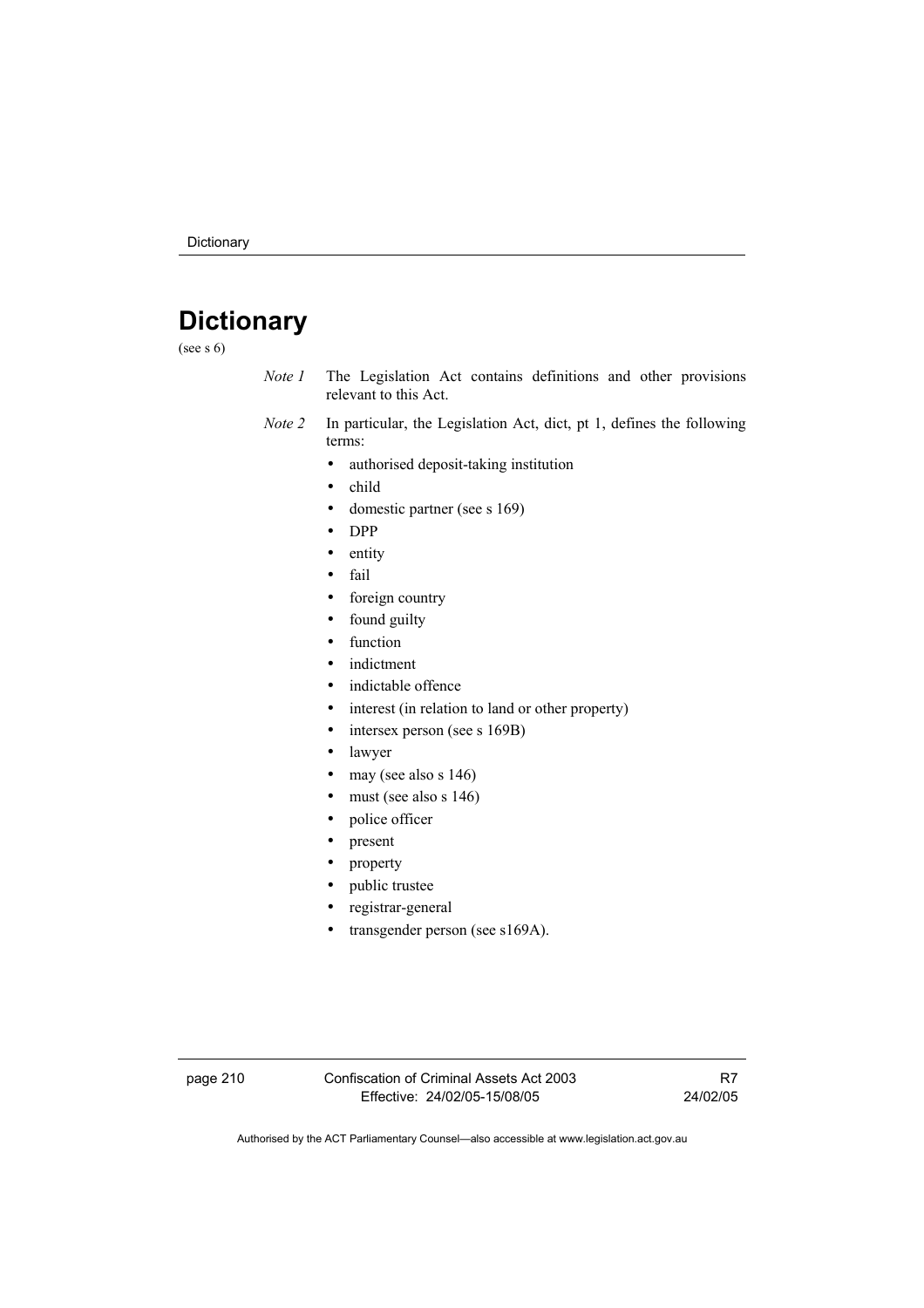## *abscond*—see section 16.

*account* means any facility or arrangement through which a financial institution accepts deposits or allows withdrawals, and includes—

- (a) a facility or arrangement for a fixed term deposit or a safedeposit box; and
- (b) a facility or arrangement prescribed under the regulations for this definition.

*agent*, for an agent that is a corporation, includes an officer, employee or agent of the corporation.

*artistic profits*—see section 81.

*artistic profits restraining order*—see section 20.

*associate*, for division 12.5 (Examination orders and notices) see section 164.

*at*, for part 13 (Search warrants)—see section 195.

*authenticated*, in relation to a corresponding law order, for part 11 (Interstate orders)—see section 136.

*authorised investigator*, for division 12.5 (Examination orders and notices)—see section 165 (1).

*automatic forfeiture*, of property, means the forfeiture of the property—

- (a) under division 5.2 (Automatic forfeiture—conviction for serious offences); or
- (b) under division 5.3 (Automatic forfeiture—unclaimed tainted property).
- *Note* A registered interstate automatic forfeiture decision is taken to be an automatic forfeiture under this Act (see s 139).

*benefit* includes service or advantage.

| - R7     | Confiscation of Criminal Assets Act 2003 | page 211 |
|----------|------------------------------------------|----------|
| 24/02/05 | Effective: 24/02/05-15/08/05             |          |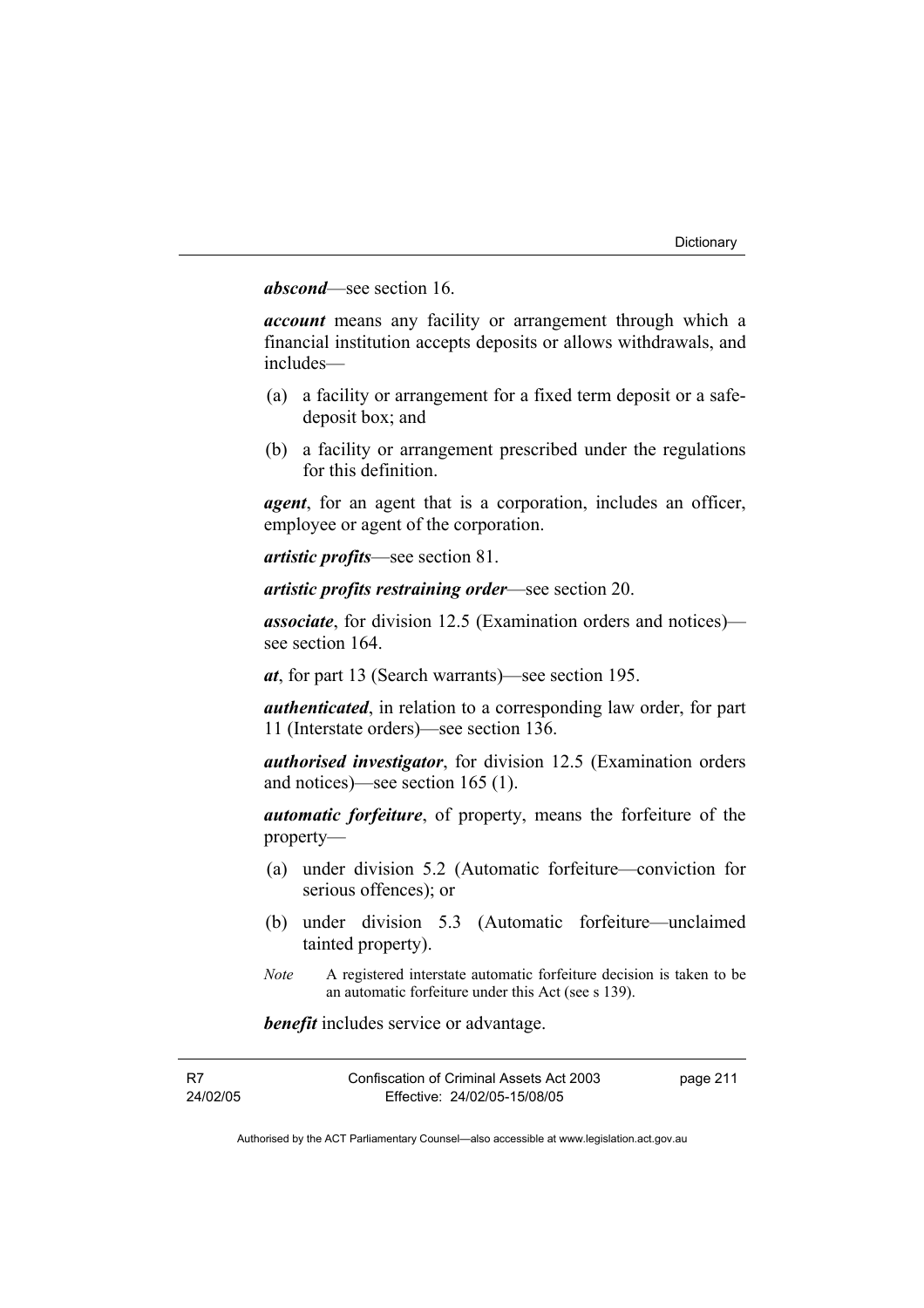*benefits*, derived by an offender—see section 80. *buyback order*—see section 124. *civil forfeiture order*—see section 65.

*cleared*, of an offence—see section 17.

*commission*—

- (a) of a serious offence, for part 7 (Penalty orders)—see section 79; and
- (b) of an offence by a person who has absconded—includes the alleged commission of the offence by the person.

*confiscation proceeding*—see section 236.

*convicted*—see section 15 (1).

*conviction forfeiture order*—see section 52.

*corresponding law* means a law of the Commonwealth, a State or another Territory that is declared under the regulations to be a corresponding law, whether or not the law corresponds, or substantially corresponds, to this Act.

*corresponding law order* means an order, notice or decision (however described) made under a corresponding law, whether or not the order, notice or decision—

- (a) is made by a court; or
- (b) corresponds, or substantially corresponds, to an order, notice or decision under this Act.

*data*, for part 13 (Search warrants)—see section 195.

*data storage device*, for part 13 (Search warrants)—see section 195.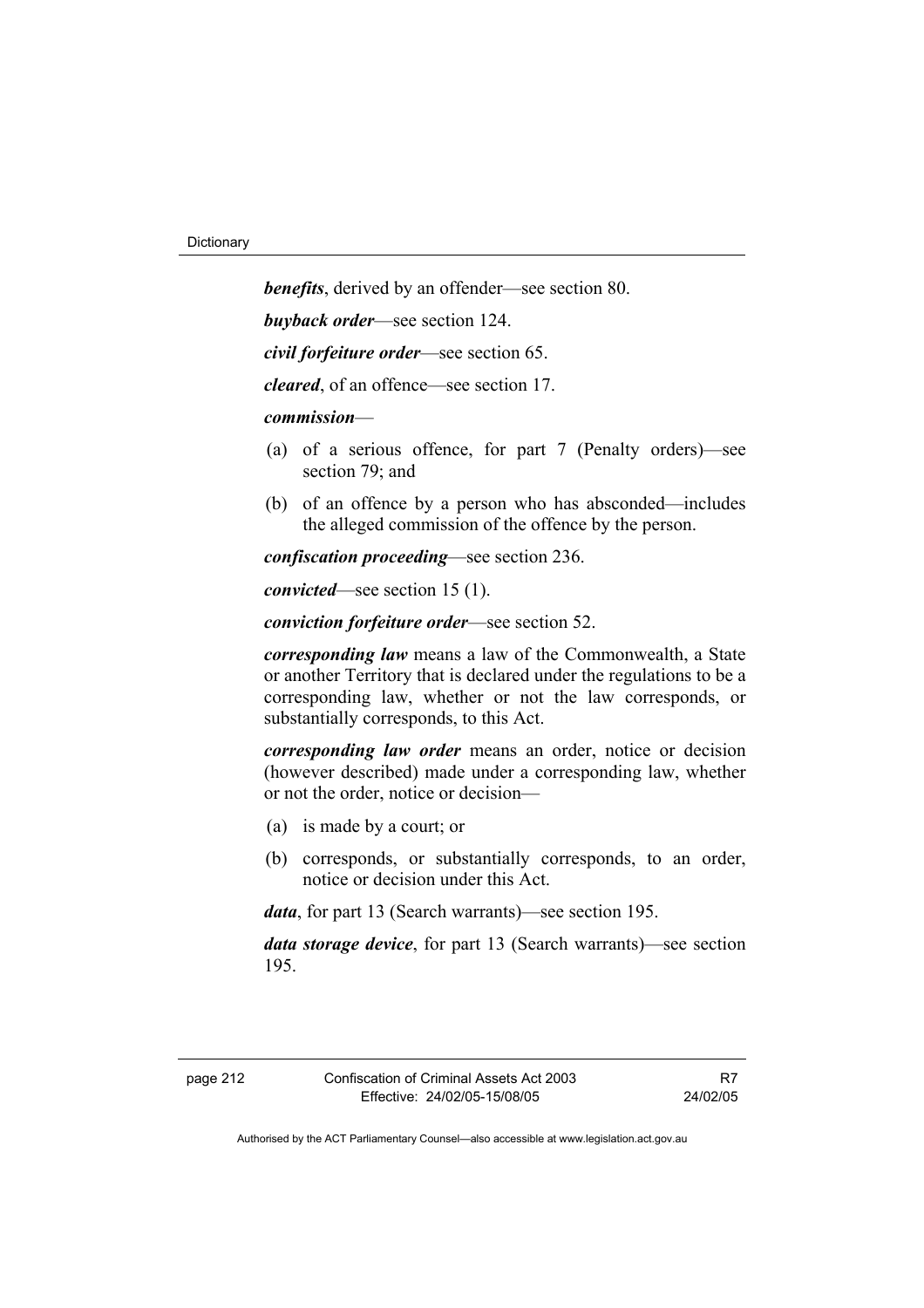*dealing*, with property of a person, includes, for example—

- (a) if a debt is owed to the person—making a payment to anyone in reduction of the debt; and
- (b) disposing of the property (including, for example, making a gift of the property or removing the property from the ACT or Australia); and
- (c) receiving the property, whether as a gift or otherwise; and
- (d) creating or assigning an interest in the property; and
- (e) using the property to obtain or extend credit; and
- (f) using credit secured against the property.
- *Note* An example is part of the Act, is not exhaustive and may extend, but does not limit, the meaning of the provision in which it appears (see Legislation Act, s 126 and s 132).

*derived*—see section 12.

*distributable funds*, for part 10 (Confiscated assets trust fund) see section 128.

*effective control*, of property—see section 14.

*encumbrance*, in relation to property, includes any interest, mortgage, charge, right, claim or demand in relation to the property.

*equitable sharing program*, for part 10 (Confiscated assets trust fund)—see section 129.

*examination notice*—see section 171.

*examination order*—see section 166.

*exclusion order*—see section 72.

*executing police officer*, of a search warrant, for part 13 (Search warrants)—see section 195.

R7 24/02/05 Confiscation of Criminal Assets Act 2003 Effective: 24/02/05-15/08/05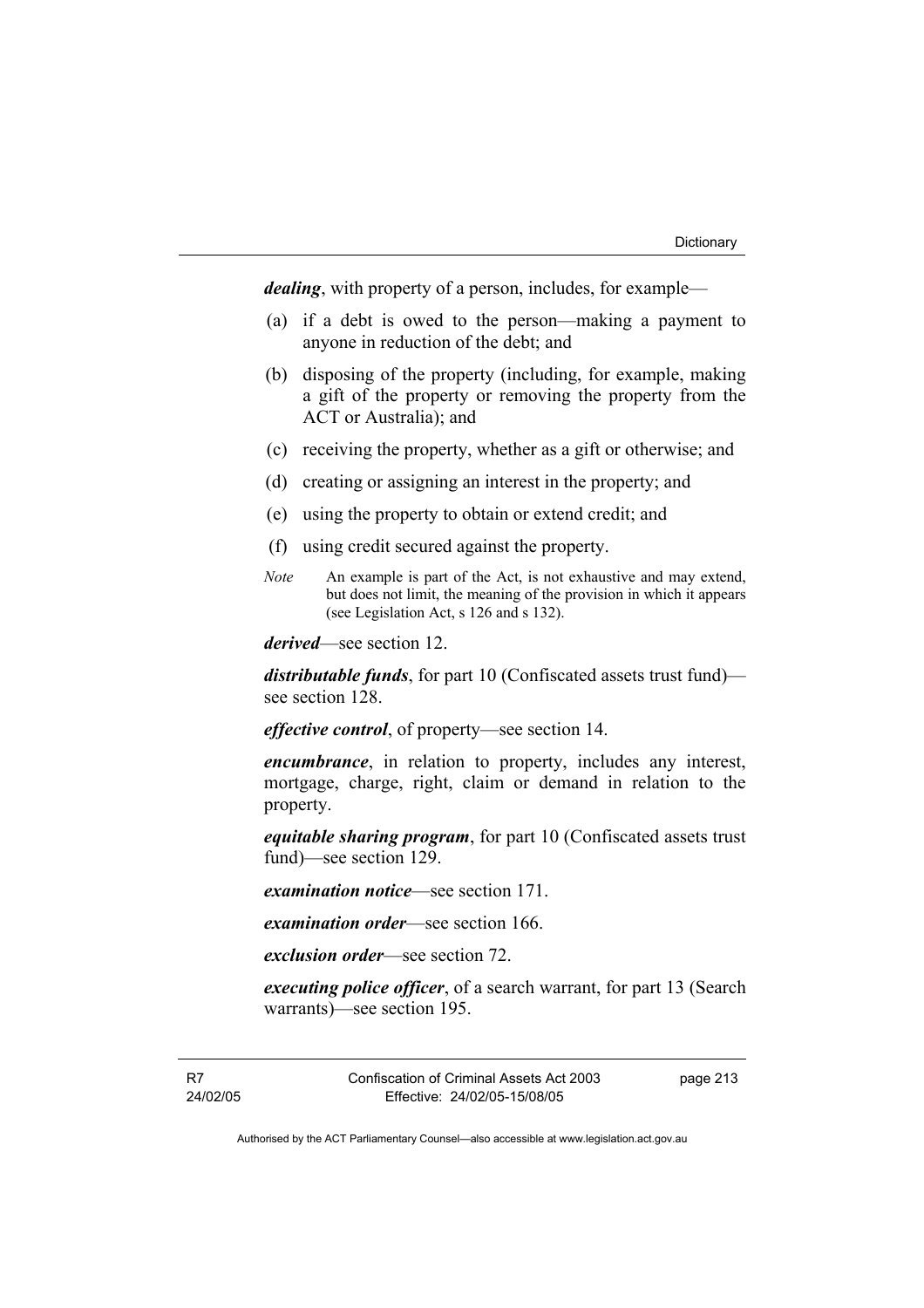*finalised*, for a confiscation or criminal proceeding—see section 18.

*financial institution* means—

- (a) an authorised deposit-taking institution; or
- (b) the Reserve Bank of Australia; or
- (c) an entity registered or incorporated as a cooperative housing society or similar society under the law of the Territory, a State or another Territory; or
- (d) a person who carries on State banking within the meaning of the Commonwealth Constitution, section 51 (13); or
- (e) a corporation that is, or that, if it had been incorporated in Australia, would be, a financial corporation within the meaning of the Commonwealth Constitution section 51 (20); or
- (f) a person who permits someone else to deposit money with the person for use by the other person in relation to gaming or betting; or
- (g) an entity prescribed under the regulations for this definition.

*forfeited* property, means property forfeited under part 5 (Forfeiture of property).

*forfeiture order* means a civil forfeiture order or a conviction forfeiture order.

*Note* A registered interstate forfeiture order is taken to be a forfeiture order under this Act (see s 139).

*forfeiture or penalty application*, for division 4.3 (Duration of restraining orders)—see section 41.

*frisk search*, for part 13 (Search warrants)—see section 195.

| page 214 | Confiscation of Criminal Assets Act 2003 | R7       |
|----------|------------------------------------------|----------|
|          | Effective: 24/02/05-15/08/05             | 24/02/05 |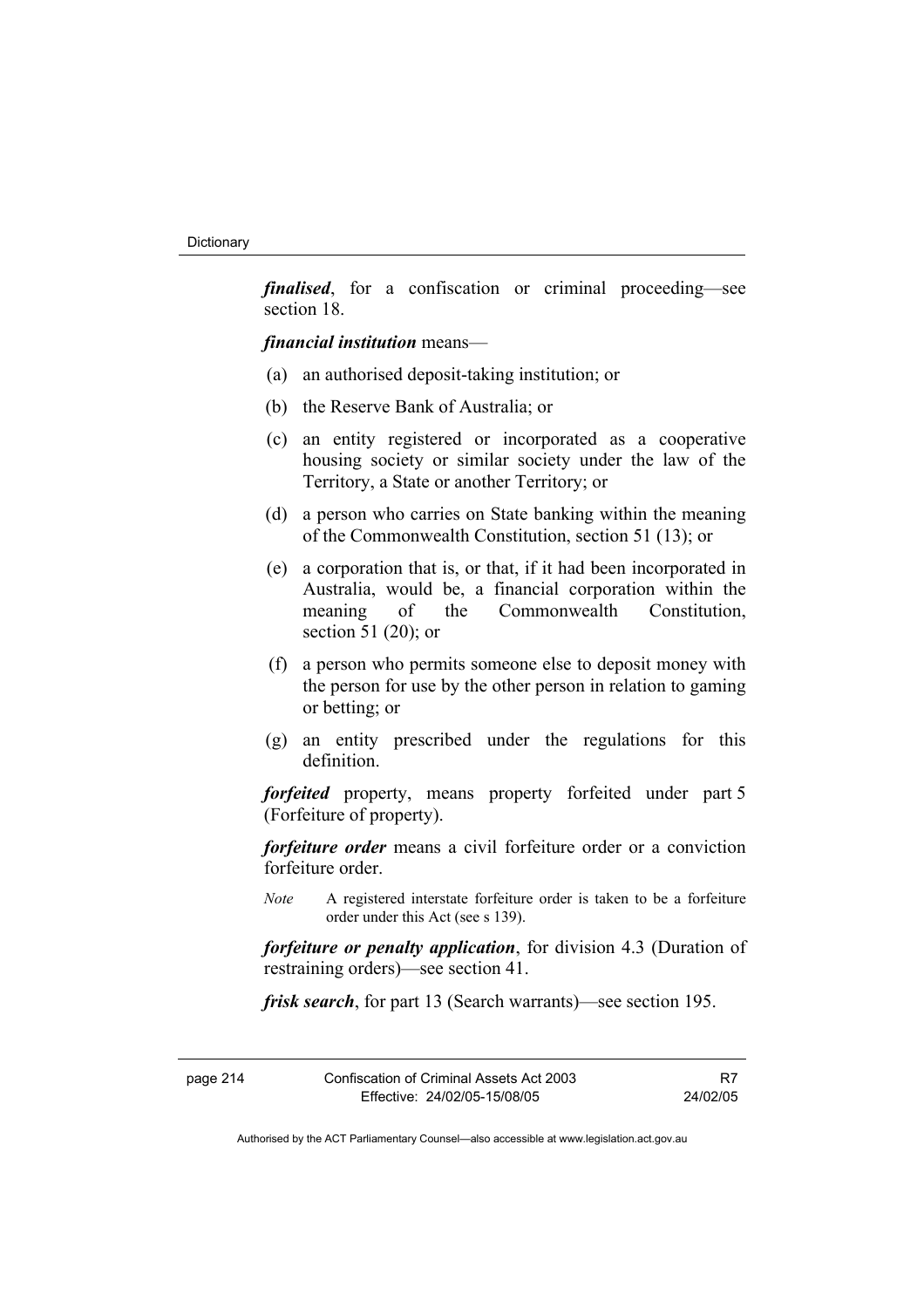*fully satisfied*—a forfeiture order or penalty order, or an automatic forfeiture of property, is *fully satisfied* when—

- (a) for an automatic forfeiture of property or a forfeiture order—the property that is the subject of the automatic forfeiture or order has vested in law in the Territory and the public trustee has taken control of the property; and
- (b) for a penalty order—the amount of the order has been paid to, or recovered by, the Territory or realised by the public trustee from the disposal of property.

*indictable offence*—see section 13 (2).

*information order*—see section 186.

*inquiry notice*—see section 144.

*in relation to*—to remove any doubt, *in relation to* includes—

- (a) in; and
- (b) for or for the purposes of; and
- (c) in connection with; and
- (d) in respect of; and
- (e) with respect to.

#### **Example**

The phrase 'property used, or intended to be used by an offender, in relation to the commission of an offence' (in s 3 (d) and elsewhere) refers to all or any of the following:

- (a) property used *in* or *in relation to* the commission of the offence;
- (b) property used *for* or *for the purposes of* the commission of the offence;
- (c) property used *in connection with* the commission of the offence;
- (d) property used *in respect of* the commission of the offence;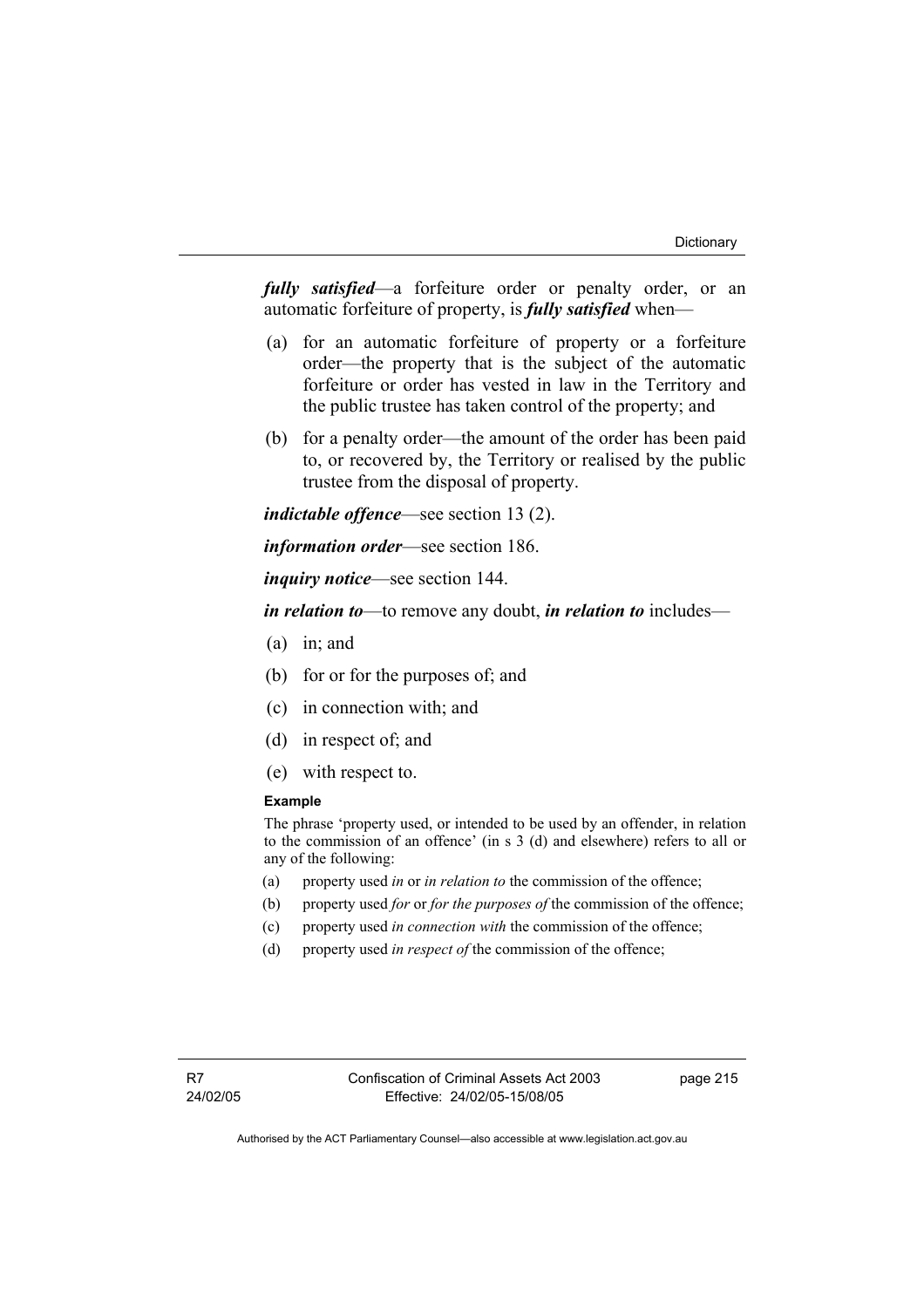- (e) property used *with respect to* the commission of the offence.
- *Note* An example is part of the Act, is not exhaustive and may extend, but does not limit, the meaning of the provision in which it appears (see Legislation Act, s 126 and s 132).

*interested person*, for part 8 (Forfeited property)—see section 107.

*interstate automatic forfeiture decision* means a corresponding law order prescribed under the regulations for this definition.

*interstate civil forfeiture order* means a corresponding law order prescribed under the regulations for this definition.

*interstate conviction forfeiture order* means a corresponding law order prescribed under the regulations for this definition.

*interstate forfeiture order* means an interstate civil forfeiture order or interstate conviction forfeiture order.

*interstate penalty charge*—see section 142 (2) (Interstate penalty charges).

*interstate penalty order* means a corresponding law order prescribed under the regulations for this definition.

*interstate restraining order* means a corresponding law order prescribed under the regulations for this definition.

*investigation*, for division 12.5 (Examination orders and notices)—see section 164.

*issuing officer*, for a search warrant, for part 13 (Search warrants)—see section 195.

*joint ownership*—property is *jointly owned* if the owners own the property as joint tenants or tenants in common.

#### *money laundering offence* means—

 (a) an offence against the *Crimes Act 1900*, division 6.2A (Money laundering and organised fraud); or

| page 216 | Confiscation of Criminal Assets Act 2003 |          |
|----------|------------------------------------------|----------|
|          | Effective: 24/02/05-15/08/05             | 24/02/05 |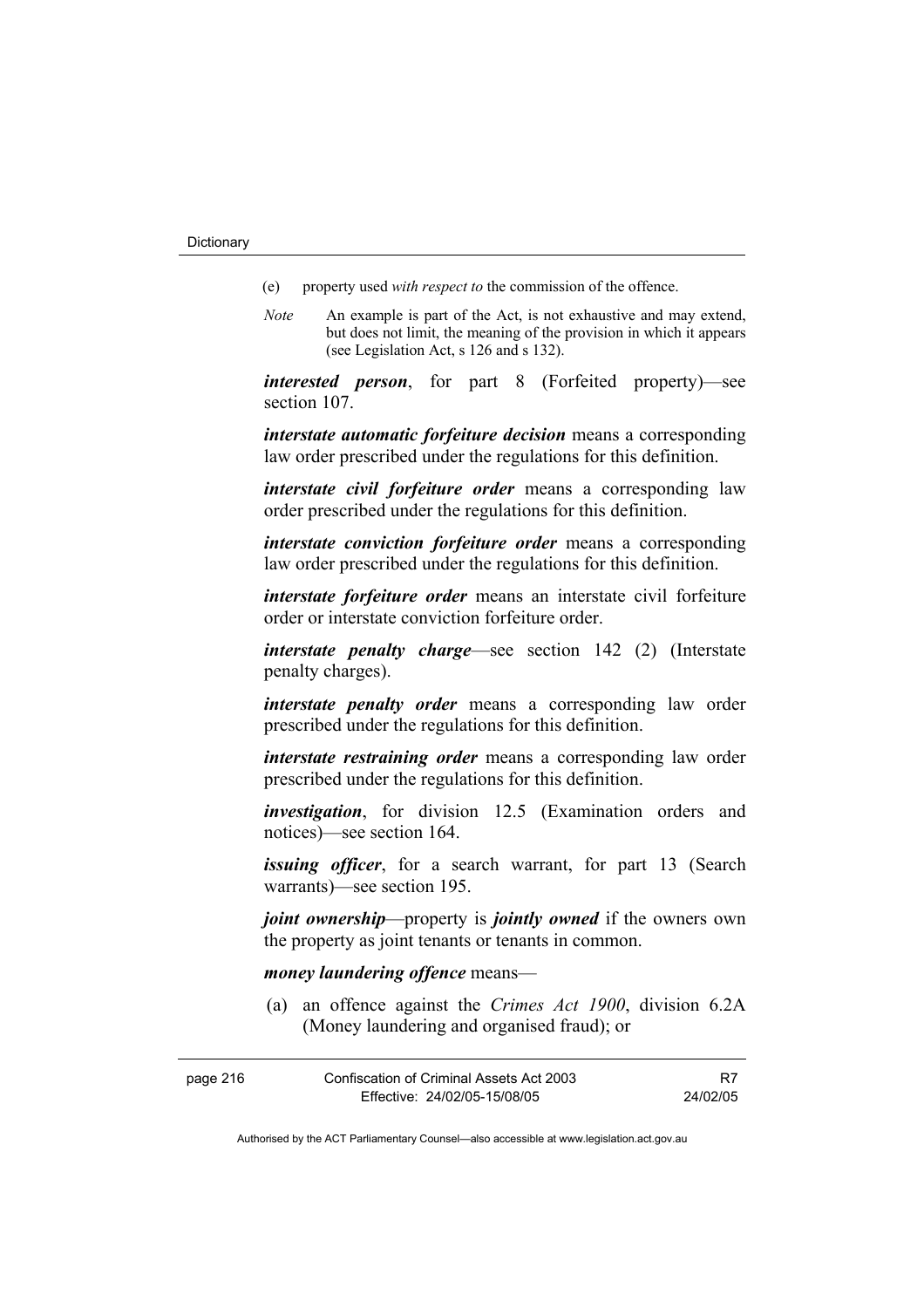(b) an offence against a law of the Commonwealth, a State or another Territory that is declared under the regulations to be a corresponding offence, whether or not the offence corresponds, or substantially corresponds, to an offence mentioned in paragraph (a).

*monitoring order*—see section 148.

*narcotic substance*, for division 7.3 (Value of benefits)—see section 90.

*non-disclosable information order*—see section 191.

*occupier*, of premises, for part 13 (Search warrants)—see section 195.

*offence*—see section 13 (1).

*offender*, in relation to an offence, means a person (including a corporation) who committed, or is alleged to have committed, the offence.

*Note* A reference to a *person* generally includes a reference to a corporation as well as an individual, see Legislation Act, s 160. (See also the Legislation Act, dict, pt 1, def *person*.)

*ordinary indictable offence*—see section 13 (2).

*ordinary search*, for part 13 (Search warrants)—see section 195.

*party*, to an offence, means a person who—

- (a) commits or participates in the offence; or
- (b) is an accessory before or after the fact to the offence.

*penalty charge*—see section 94 (4) (Creation of penalty charge over restrained property).

*Note* An interstate penalty charge is taken to be a penalty charge under this Act (see s 142).

*penalty order*—see section 82.

| - R7     | Confiscation of Criminal Assets Act 2003 | page 217 |
|----------|------------------------------------------|----------|
| 24/02/05 | Effective: 24/02/05-15/08/05             |          |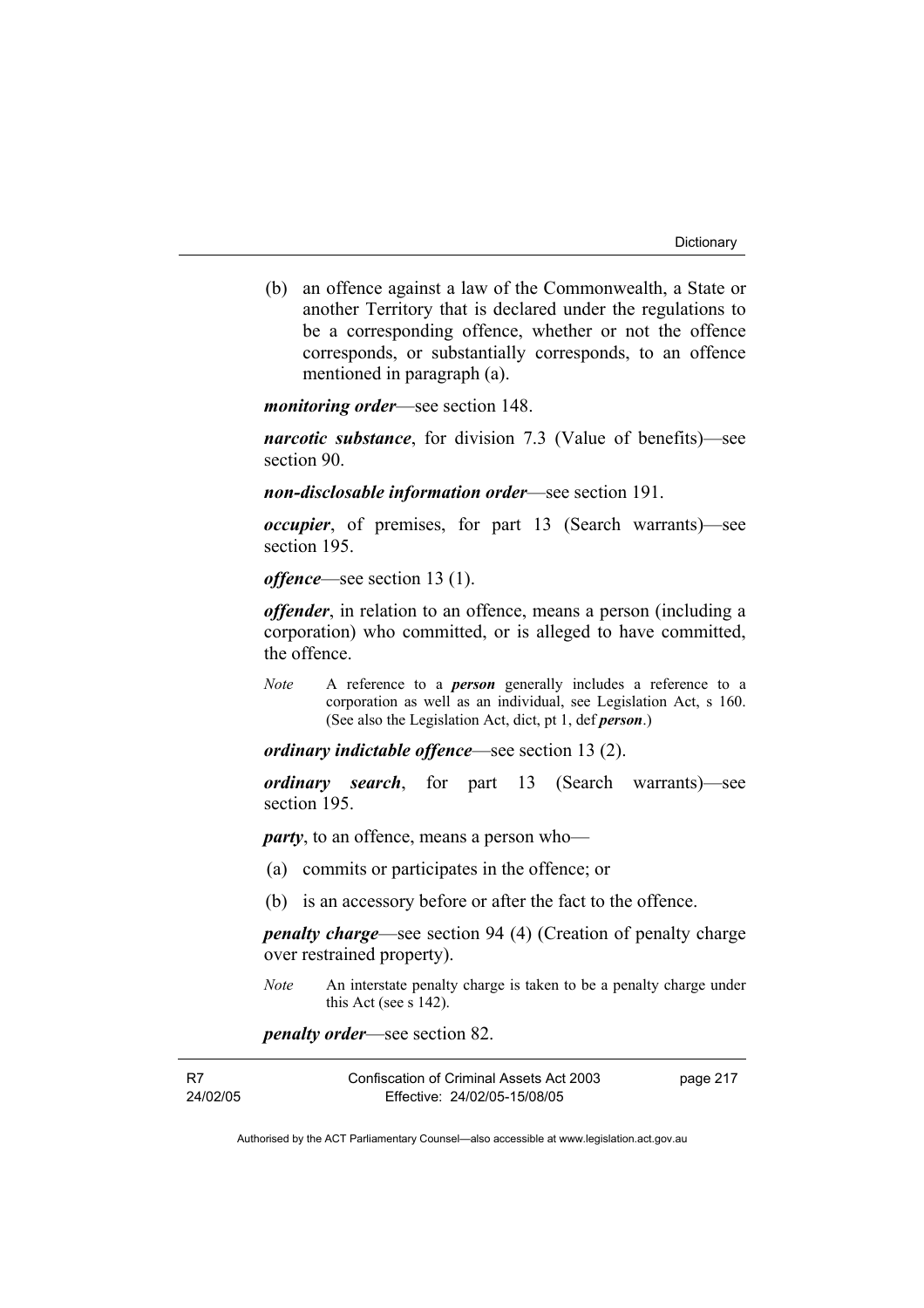*person assisting*, in relation to a search warrant, for part 13 (Search warrants)—see section 195.

*premises*, for part 13 (Search warrants)—see section 195.

*production order*—see section 156.

*property*—

- (a) of an offender, for division 7.3 (Value of benefits)—see section 90; and
- (b) of a person, includes property in which the person has a beneficial interest.

*property-tracking document*—see section 157.

*purposes of this Act*—see section 3.

*quashed*—see section 15 (3) and (4).

*registered*, for a corresponding law order, means registered under part 11 (Interstate orders).

*registrable property* means property title to which is passed by registration in a statutory property register.

*registered property interest* means an interest in property recorded in a statutory property register.

*related* offence—see section 13 (3).

*relevant court*—see section 238.

*reserved funds*, for part 10 (Confiscated assets trust fund)—see section 128.

*restrained*, in relation to property, means property subject to a restraining order.

*restraining order*—see section 19.

*Note* A registered interstate restraining order is taken to be a restraining order under this Act (see s 139).

| page 218 | Confiscation of Criminal Assets Act 2003 | R7       |
|----------|------------------------------------------|----------|
|          | Effective: 24/02/05-15/08/05             | 24/02/05 |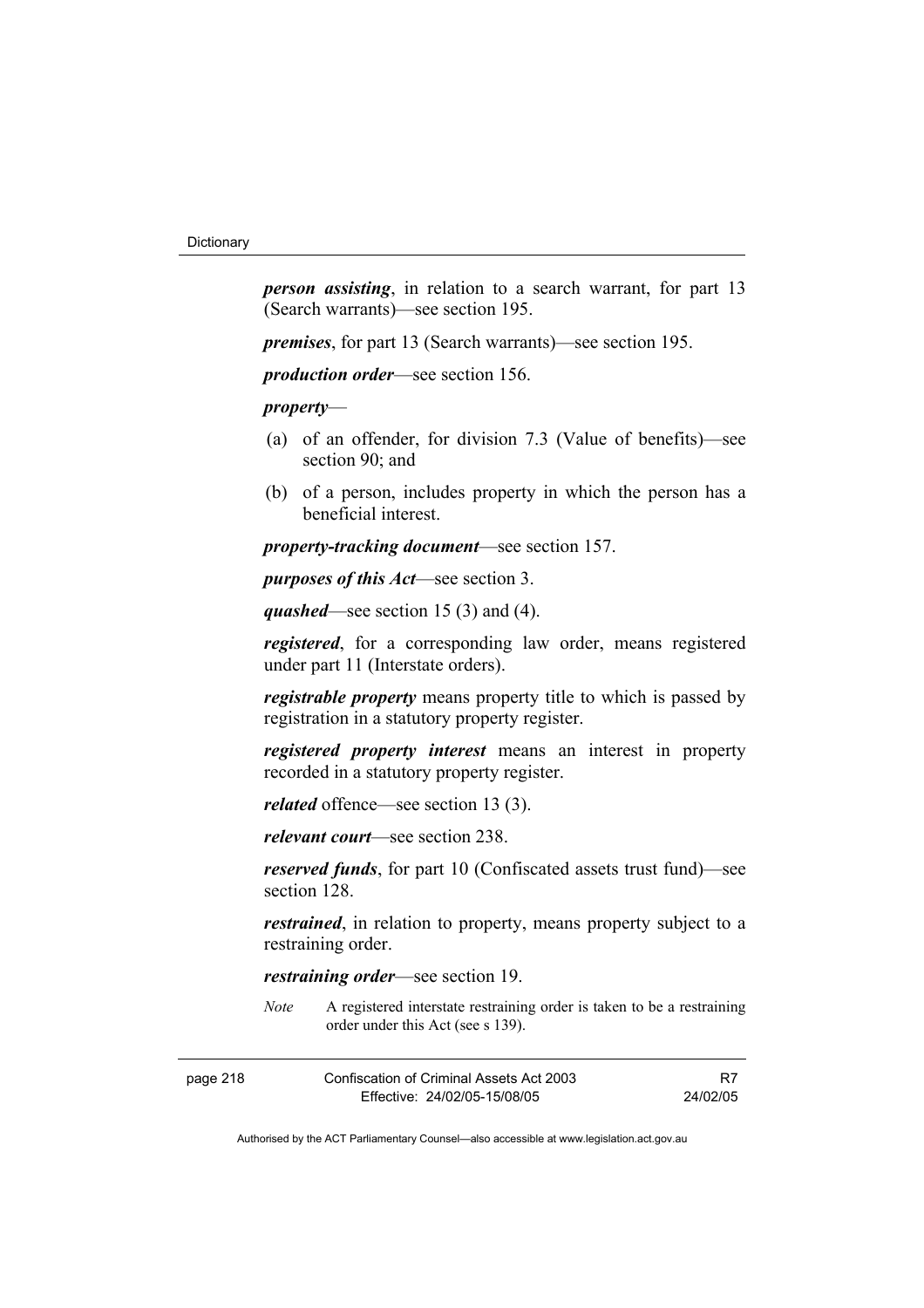### *return or compensation order*—see section 121.

*search warrant*, for part 13 (Search warrants)—see section 195.

*serious offence*—see section 13 (2).

*statutory property register* means a register kept under a Territory law, or a law of the Commonwealth, a State or another Territory, for recording ownership of property (including interests in property) if—

- (a) title to the property is passed by registration in the register of ownership of the property; or
- (b) the owner of an interest in the property may lose the interest if the interest is not registered in the register.

#### **Examples**

- 1 the register of land titles kept under the *Land Titles Act 1925*, section 43
- 2 the register of interests in goods mentioned in the *Sale of Motor Vehicles Act 1977*, part 4A (Registration of interests in motor vehicles)
- *Note* An example is part of the Act, is not exhaustive and may extend, but does not limit, the meaning of the provision in which it appears (see Legislation Act, s 126 and s 132).

*subject to forfeiture*, in relation to property—see section 73.

*sufficient consideration*, in relation to acquiring or disposing or otherwise dealing with property, means acquiring, disposing of, or otherwise dealing with, the property for a consideration that is sufficient and that appropriately reflects the value of the property having regard only to commercial considerations.

*tainted property*—see section 10.

*target material*, for part 13 (Search warrants)—see section 195.

*transaction suspension order*—see section 152.

*trust fund* means the confiscated assets trust fund under section 130.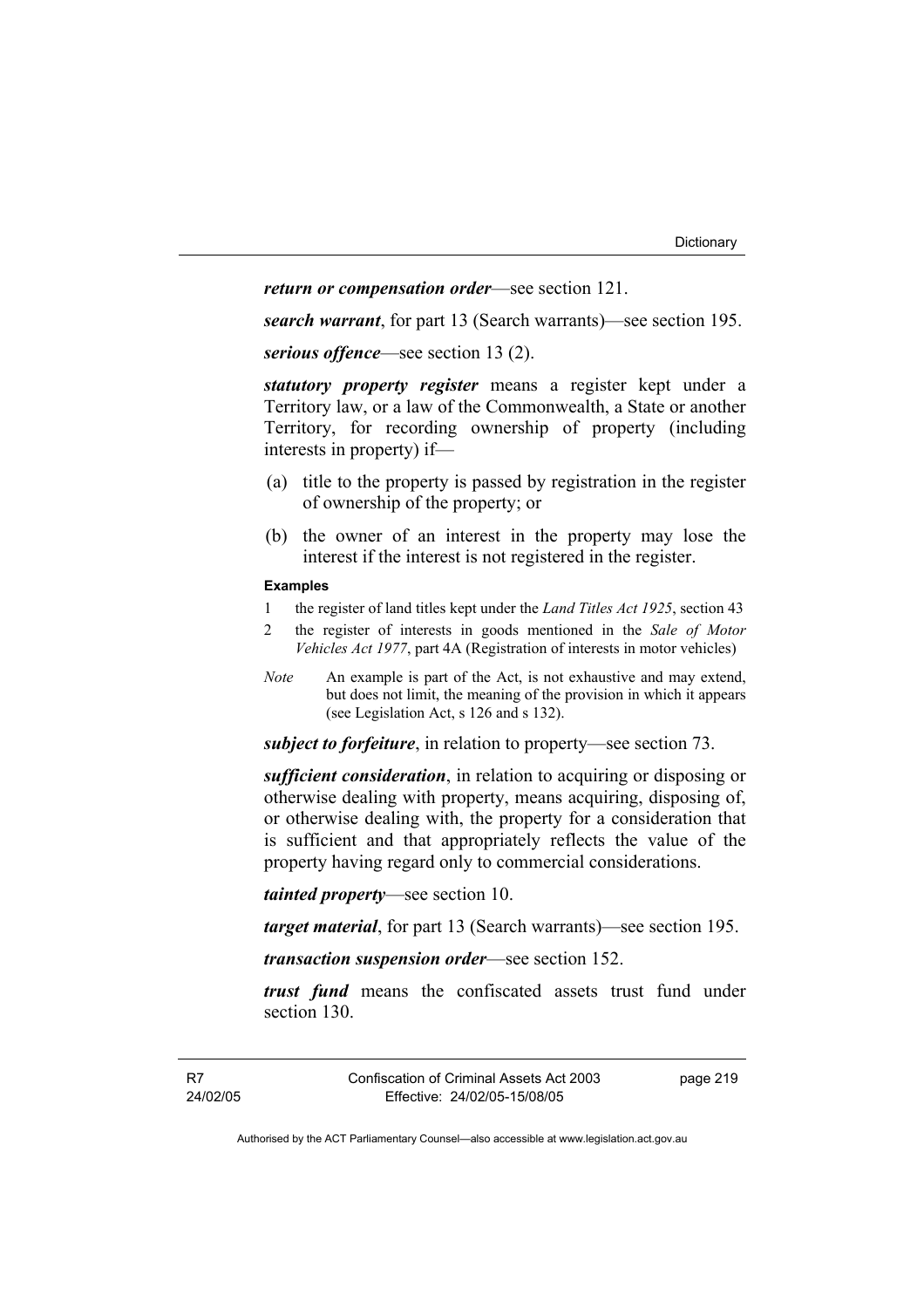Dictionary

*unclaimed tainted property*—see section 11. *unclaimed tainted property restraining order*—see section 21. *vehicle*, for part 13 (Search warrants)—see section 195.

page 220 Confiscation of Criminal Assets Act 2003 Effective: 24/02/05-15/08/05

R7 24/02/05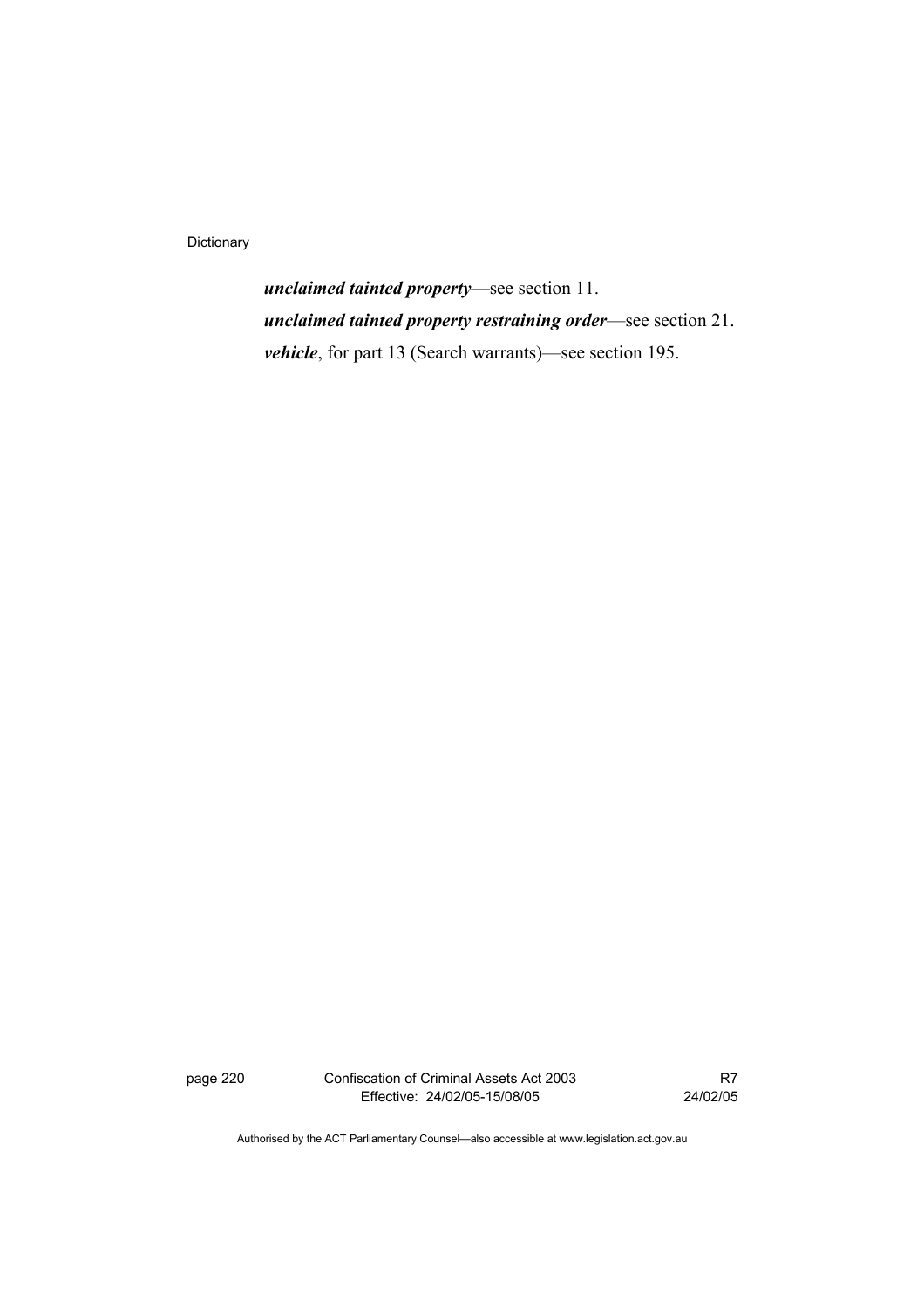## **Endnotes**

## **1 About the endnotes**

Amending and modifying laws are annotated in the legislation history and the amendment history. Current modifications are not included in the republished law but are set out in the endnotes.

Not all editorial amendments made under the *Legislation Act 2001*, part 11.3 are annotated in the amendment history. Full details of any amendments can be obtained from the Parliamentary Counsel's Office.

Uncommenced amending laws and expiries are listed in the legislation history and the amendment history. These details are underlined. Uncommenced provisions and amendments are not included in the republished law but are set out in the last endnote.

If all the provisions of the law have been renumbered, a table of renumbered provisions gives details of previous and current numbering.

The endnotes also include a table of earlier republications.

| $am = amended$                             | $ord = ordinance$                         |
|--------------------------------------------|-------------------------------------------|
| $amdt = amendment$                         | orig = original                           |
| $ch = chapter$                             | par = paragraph/subparagraph              |
| $def = definition$                         | $pres = present$                          |
| $dict = dictionary$                        | prev = previous                           |
| disallowed = disallowed by the Legislative | $(\text{prev}) = \text{previously}$       |
| Assembly                                   | $pt = part$                               |
| $div = division$                           | $r = rule/subrule$                        |
| $exp = expires/expired$                    | $renum = renumbered$                      |
| $Gaz = gazette$                            | $reloc = relocated$                       |
| $h dq =$ heading                           | $R[X]$ = Republication No                 |
| $IA = Interpretation Act 1967$             | $RI =$ reissue                            |
| ins = inserted/added                       | s = section/subsection                    |
| $LA =$ Legislation Act 2001                | $sch = schedule$                          |
| $LR =$ legislation register                | $sdiv = subdivision$                      |
| LRA = Legislation (Republication) Act 1996 | $sub =$ substituted                       |
|                                            |                                           |
| $mod = modified/modification$              | SL = Subordinate Law                      |
| $o = order$                                | underlining = whole or part not commenced |
| om = omitted/repealed                      | or to be expired                          |

## **2 Abbreviation key**

R7 24/02/05 Confiscation of Criminal Assets Act 2003 Effective: 24/02/05-15/08/05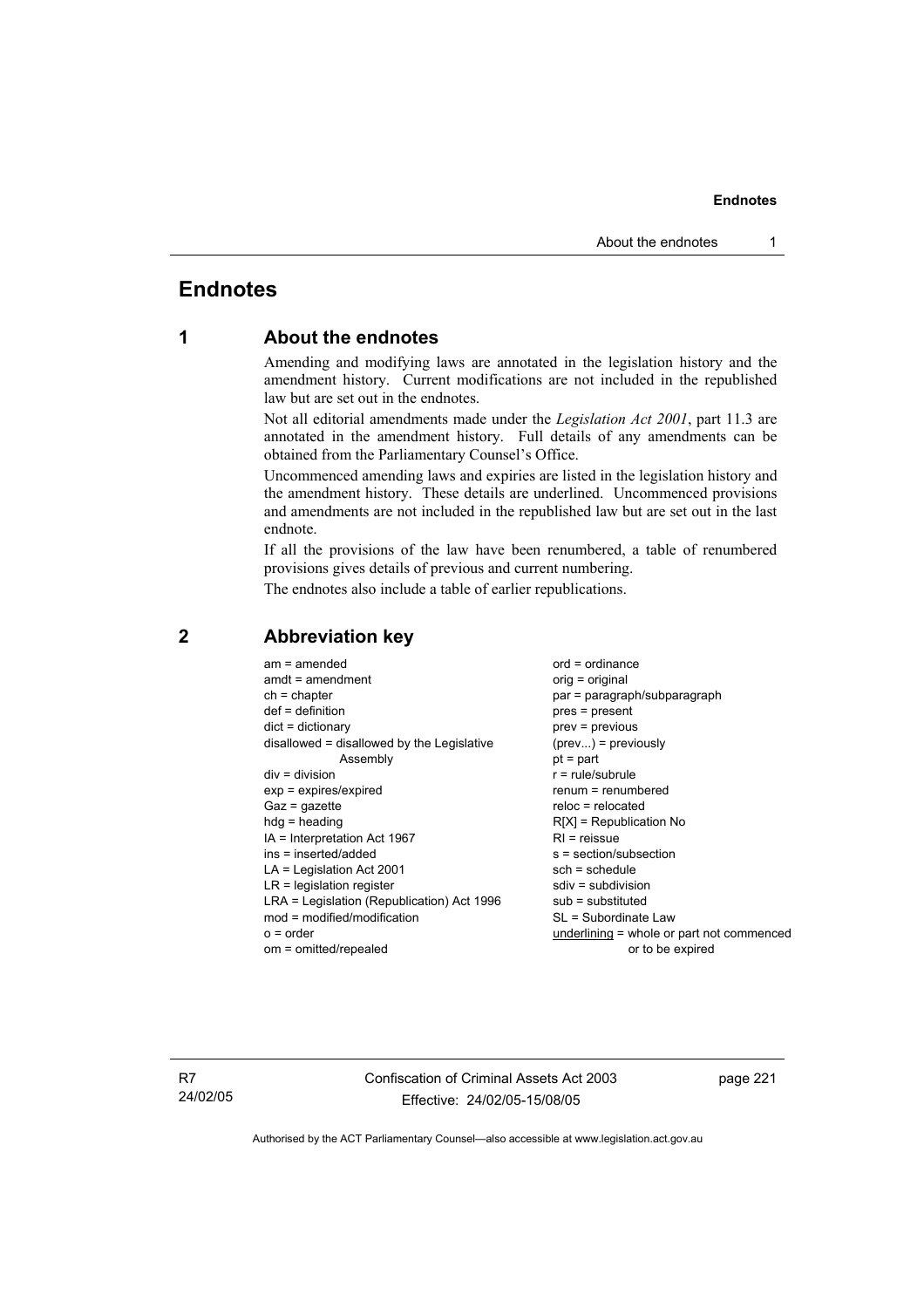3 Legislation history

## **3 Legislation history**

## **Confiscation of Criminal Assets Act 2003 A2003-8**

notified LR 27 March 2003

s 1, s 2 commenced 27 March 2003 (LA s 75 (1))

remainder commenced 15 August 2003 (s 2 and CN2003-7)

as amended by

### **Legislation (Gay, Lesbian and Transgender) Amendment Act 2003 A2003-14 sch 1 pt 1.6**

notified LR 27 March 2003 s 1, s 2 commenced 27 March 2003 (LA s 75 (1)) sch 1 pt 1.6 commenced 28 March 2003 (s 2)

#### **Evidence (Miscellaneous Provisions) Amendment Act 2003 A2003-48 sch 2 pt 2.2**

notified LR 31 October 2003 s 1, s 2 commenced 31 October 2003 (LA s 75 (1)) sch 2 pt 2.2 commenced 30 April 2004 (s 2 and LA s 79)

## **Statute Law Amendment Act 2003 (No 2) A2003-56 sch 3 pt 3.6**

notified LR 5 December 2003 s 1, s 2 commenced 5 December 2003 (LA s 75 (1)) sch 3 pt 3.6 commenced 19 December 2003 (s 2)

#### **Annual Reports Legislation Amendment Act 2004 A2004-9 sch 1 pt 1.9**

notified LR 19 March 2004

s 1, s 2 commenced 19 March 2004 (LA s 75 (1))

pt 1.9 commenced 13 April 2004 (s 2 and see Annual Reports (Government Agencies) Act 2004 A2004-8, s 2 and CN2004-5)

### **Statute Law Amendment Act 2004 A2004-42 sch 3 pt 3.5**  notified LR 11 August 2004

s 1, s 2 commenced 11 August 2004 (LA s 75 (1)) sch 3 pt 3.5 commenced 25 August 2004 (s 2 (1))

R7 24/02/05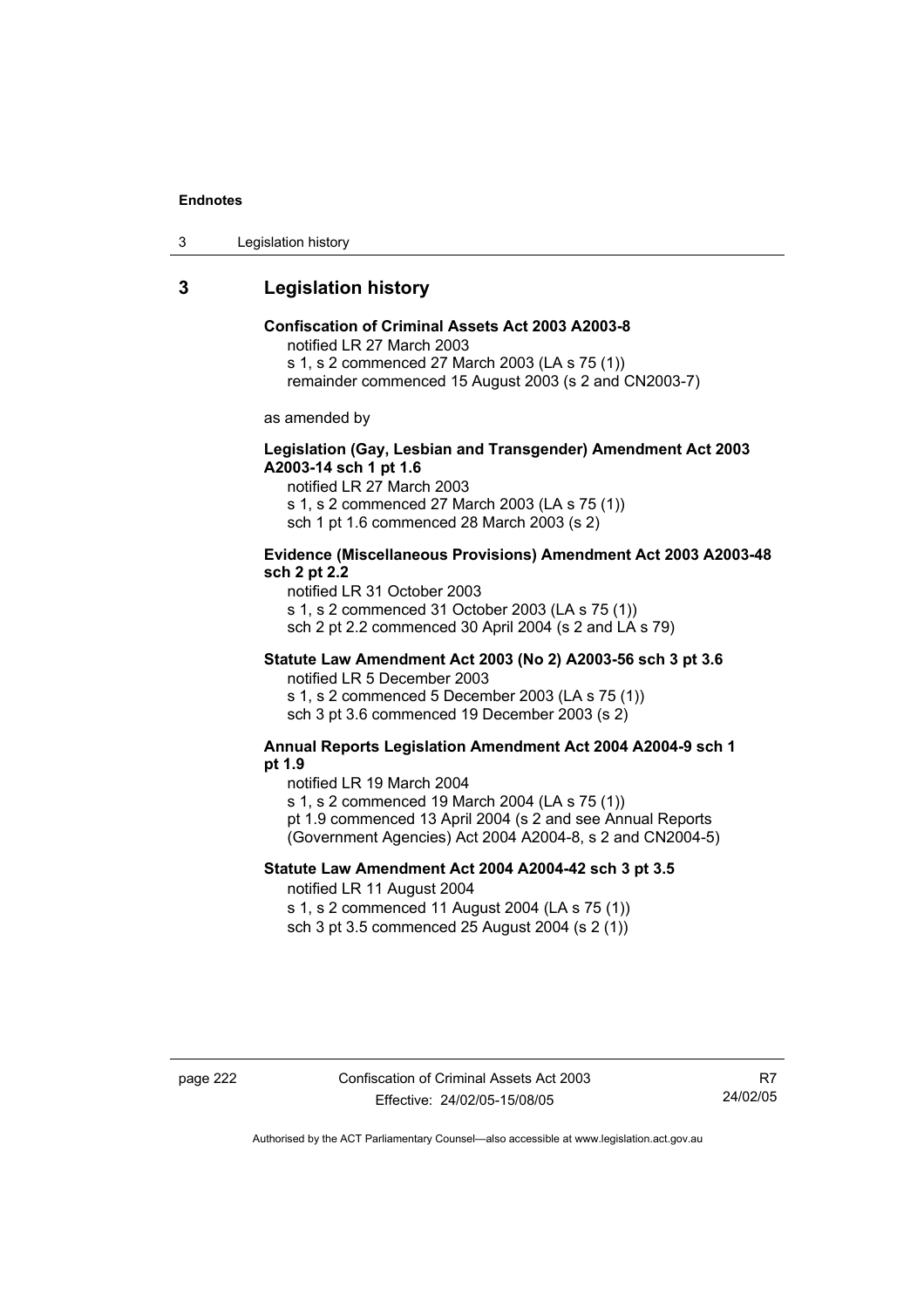## **Court Procedures (Consequential Amendments) Act 2004 A2004-60 sch 1 pt 1.12**

notified LR 2 September 2004 s 1, s 2 commenced 2 September 2004 (LA s 75 (1))

sch 1 pt 1.12 commenced 10 January 2005 (s 2 and see Court Procedures Act 2004 A2004-59, s 2 and CN2004-29)

#### **Justice and Community Safety Legislation Amendment Act 2005 A2005-5 pt 5**

notified LR 23 February 2005 s 1, s 2 commenced 23 February 2005 (LA s 75 (1)) pt 5 commenced 24 February 2005 (s 2 (2))

## **4 Amendment history**

**Commencement**  s 2 om LA s 89 (4) **Key concepts** 

pt 3 hdg note ins A2005-5 s 13

**Meaning of** *convicted* **and** *quashed* s 15 am A2005-5 s 14

**When does someone** *abscond* s 16 am A2005-5 s 19

**When is someone** *cleared* **of an offence**  s 17 am A2005-5 s 19

**Restraining orders—time for making certain applications**  s 27 am A2005-5 s 15

**Restraining orders over other property—affidavit supporting application**  s 29 am A2005-5 s 16, s 19

**Restraining orders over other property—making**  s 31 am A2005-5 s 19

**Payment of living and business expenses from restrained property** s 37 def *domestic partner* om A2003-14 amdt 1.18 def *domestic partner* om A2003-14 amdt 1.18 def *domestic partnership* om A2003-14 amdt 1.18

**When restraining order ends—ordinary indictable offences**  s 47 table renum R3 LA am A2005-5 s 19

R7 24/02/05 Confiscation of Criminal Assets Act 2003 Effective: 24/02/05-15/08/05

page 223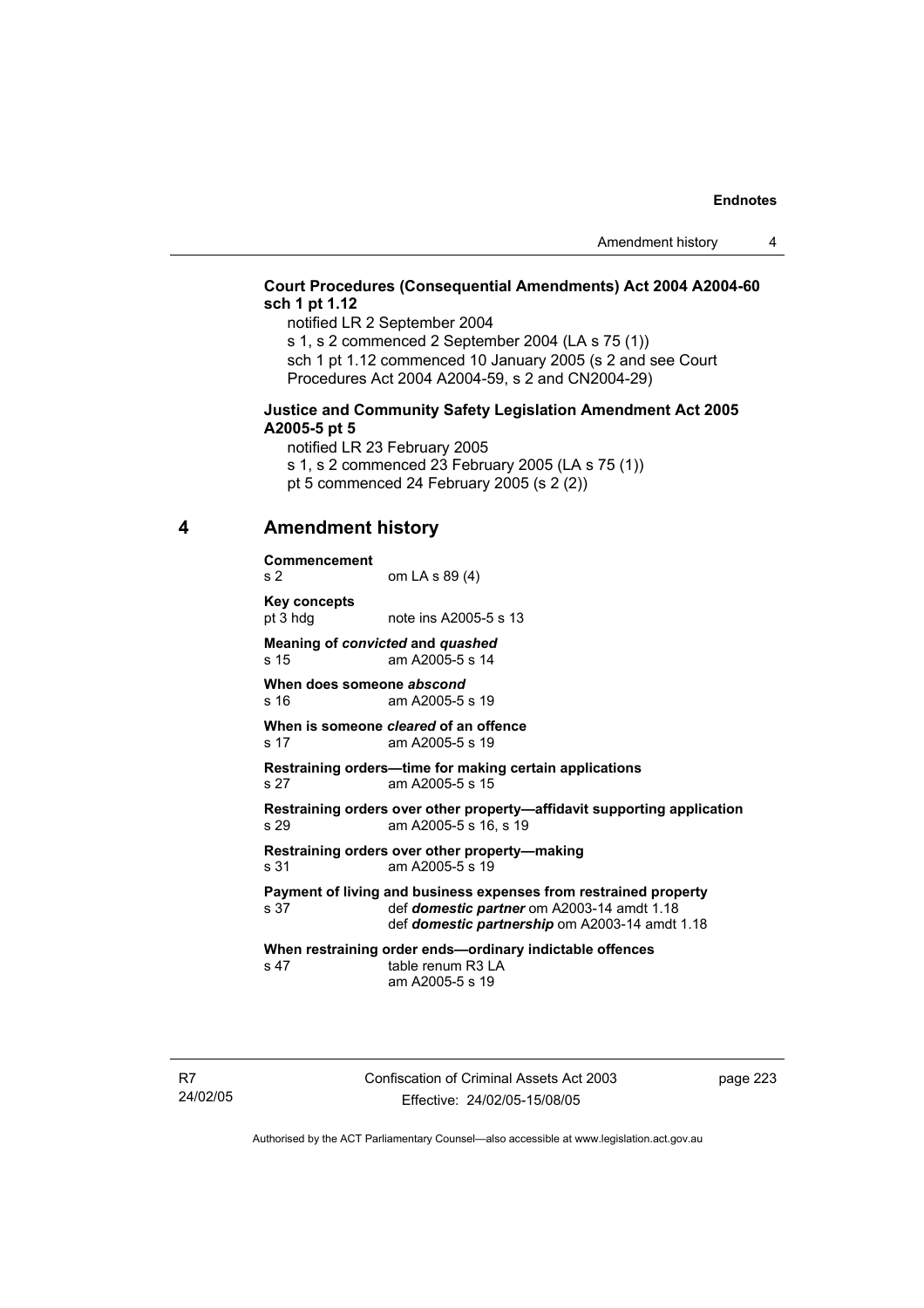4 Amendment history **When restraining order ends—serious offences**  s 48 table renum R3 LA am A2005-5 s 19 **Civil forfeiture orders—making**  s 67 am A2005-5 s 19 **Meaning of** *benefits* **derived by an offender**  s 80 am A2003-56 amdt 3.127 **Penalty orders—commission of serious offences**  s 85 am A2005-5 s 19 **Notice details to be included in public trustee's report**  s 104 am A2004-9 amdt 1.12 **Conduct of examination**  s 176 am A2003-48 amdt 2.2 **Search warrants—restrictions on personal searches**  s 211 am A2003-14 amdt 1.19, amdt 1.20; ss renum R1 LA (see A2003-8 amdt 1.21) **Copies of seized things to be provided**  s 222 am A2004-42 amdt 3.22 **Jurisdiction of Magistrates Court—confiscation proceedings**  s 239 am A2004-60 amdt 1.76, amdt 1.77 **Consequential and transitional matters**  exp 15 August 2005 (s 269) **Repeal of Proceeds of Crime legislation**  s 261 om LA s 89 (3) **Orders under repealed Act**  s 262 exp 15 August 2005 (s 269) **Proceedings for offences committed before the commencement of this Act**  s 263 exp 15 August 2005 (s 269) **Use of information etc obtained under repealed Act**  s 264 exp 15 August 2005 (s 269) **Confiscated assets trust fund**  s 265 exp 15 August 2005 (s 269) **Transitional regulations**  s 266 exp 15 August 2005 (s 269) **Modification of pt 16's operation**  s 267 exp 15 August 2005 (s 269)

page 224 Confiscation of Criminal Assets Act 2003 Effective: 24/02/05-15/08/05

R7 24/02/05